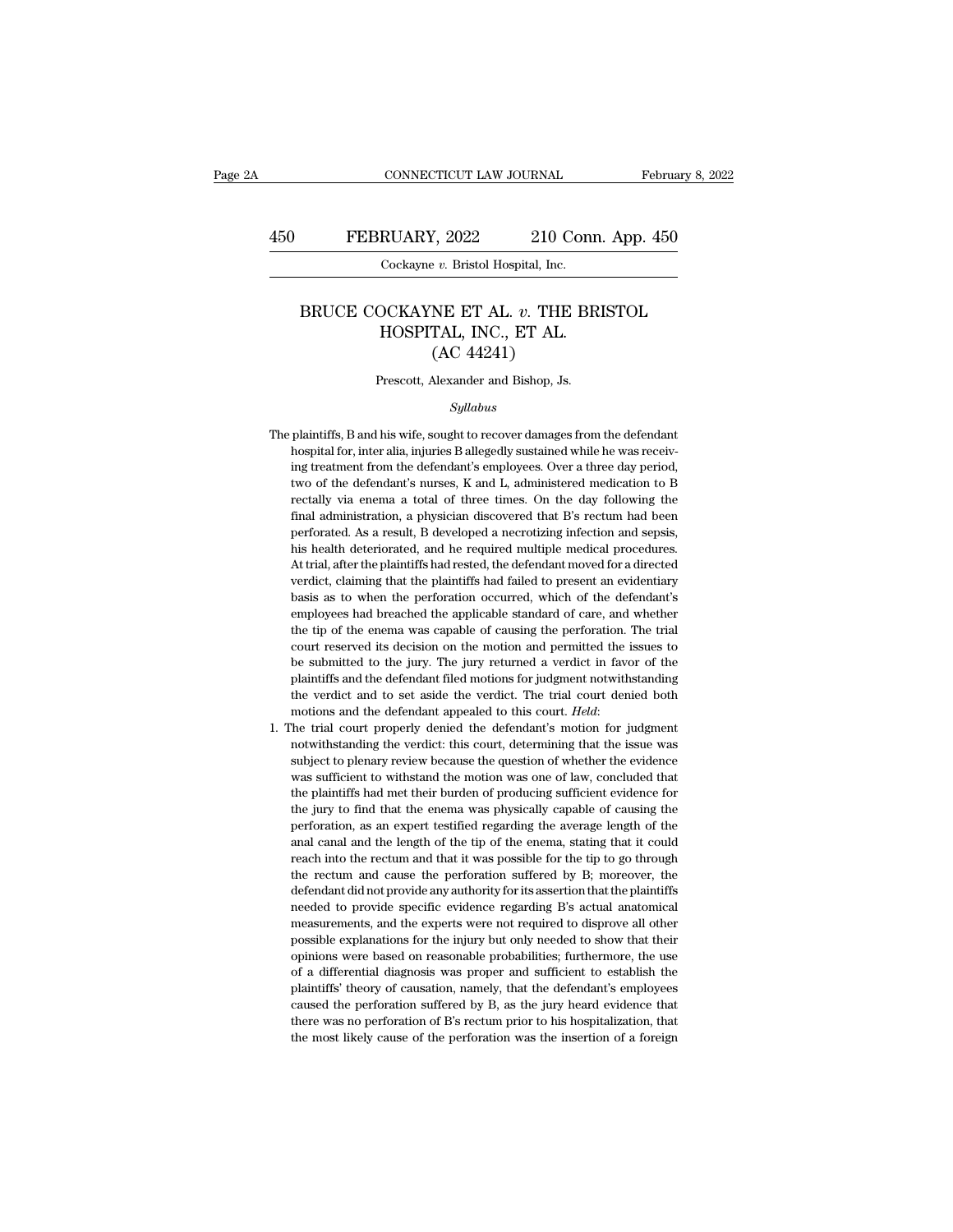8, 2022 CONNECTICUT LAW JOURNAL<br>
210 Conn. App. 450 FEBRUARY, 2022 451<br>
Cockayne *v*. Bristol Hospital, Inc.<br>
object. and that, although there were four possible causation events. Object, and that, although there were four possible causation events,<br>an expert witness used differential diagnosis to eliminate three of the an expert witness used differential diagnosis to eliminate three of the potential causes and opined that, to a reasonable degree of medical potential causes and opined that, to a reasonable degree of medical potential Coronal Cockayne v. Bristol Hospital, Inc.<br>
boject, and that, although there were four possible causation events,<br>
an expert witness used differential diagnosis to eliminate three of the<br>
potential causes and opi Cockayne v. Bristol Hospital, Inc.<br>
object, and that, although there were four possible causation events,<br>
an expert witness used differential diagnosis to eliminate three of the<br>
potential causes and opined that, to a rea Cockayne v. Bristol Hospital, Inc.<br>
object, and that, although there were four possible causation events,<br>
an expert witness used differential diagnosis to eliminate three of the<br>
potential causes and opined that, to a rea object, and that, although there were four possible causation events,<br>an expert witness used differential diagnosis to eliminate three of the<br>potential causes and opined that, to a reasonable degree of medical<br>probability, an expert witness used differential diagnosis to eliminate three of the potential causes and opined that, to a reasonable degree of medical probability, an enema administered during B's hospitalization caused the perforati potential causes and opined the perforation, and this court<br>the perforation, and this court<br>that a causal relationship betwee may be established by a physiteliminating other causes.<br>He trial court properly denied to probability, an enema administered during B's hospitalization caused<br>the perforation, and this court and our Supreme Court have indicated<br>that a causal relationship between an injury and its later physical effects<br>may be e the perforation, and this court and our Supreme Court have indicated that a causal relationship between an injury and its later physical effects may be established by a physician's deduction through the process of eliminat

that a causal relationship between an injury and its later physical effects may be established by a physician's deduction through the process of eliminating other causes.<br>
he trial court properly denied the motion to set a may be established by a physician's deduction through the process of<br>eliminating other causes.<br>he trial court properly denied the motion to set aside the verdict, as the<br>defendant could not prevail on its claim that the ju eliminating other causes.<br>
he trial court properly denied the motion to set aside the verdict, as the<br>
defendant could not prevail on its claim that the jury improperly was<br>
permitted to consider a theory of negligence uns he trial court properly denied the motion to set aside the verdict, as the defendant could not prevail on its claim that the jury improperly was permitted to consider a theory of negligence unsupported by the evidence: the defendant could not prevail on its claim that the jury improperly was<br>permitted to consider a theory of negligence unsupported by the evi-<br>dence: the plaintiffs presented sufficient expert evidence for the jury<br>to find tha permitted to consider a theory of negligence unsupported by the evidence: the plaintiffs presented sufficient expert evidence for the jury to find that L caused the perforation of B's rectum, as L administered an enema dur dence: the plaintiffs presented sufficient expert evidence for the jury to find that L caused the perforation of B's rectum, as L administered an enema during the time frame in which the perforation likely occurred, an exp to find that L caused the perforation of B's rectum, as L administered<br>an enema during the time frame in which the perforation likely occurred,<br>an expert physician testified that the perforation was caused by the<br>administr an enema during the time frame in which the perforation likely occurred,<br>an expert physician testified that the perforation was caused by the<br>administration of an enema with excessive force and indicated that one<br>of the nu an expert physician testified that the perforation was caused by the administration of an enema with excessive force and indicated that one of the nurses had caused it, and a registered nurse, one of the plaintiffs' expert administration of an enema with excessive force and indicated that one of the nurses had caused it, and a registered nurse, one of the plaintiffs' experts, testified that K or L had used improper technique in administering tion. rts, testified that K or L had used improper technique in administer-<br>e enemas and indicated that L had caused the perforation, although<br>ter clarified her statement to indicate that she could not determine<br>individual nurse % she later clarified her statement to indicate that she could not determine<br>which individual nurse bore sole responsibility for causing the perfora-<br>tion.<br>Argued May 24, 2021—officially released February 8, 2022<br>*Procedur* she later clarified her statement to indicate that she could not determine<br>which individual nurse bore sole responsibility for causing the perfora-<br>tion.<br>Argued May 24, 2021—officially released February 8, 2022<br>*Procedural* 

which individual nurse bore sole responsibility for causing the perfora-<br>tion.<br>Argued May 24, 2021—officially released February 8, 2022<br>Procedural History<br>Action to recover damages for medical malpractice,<br>and for other re Argued May 24, 2021—officially released February 8, 2022<br>
Procedural History<br>
Action to recover damages for medical malpractice,<br>
and for other relief, brought to the Superior Court in<br>
the judicial district of New Britain Argued May 24, 2021—officially released February 8, 2022<br> *Procedural History*<br>
Action to recover damages for medical malpractice,<br>
and for other relief, brought to the Superior Court in<br>
the judicial district of New Brita *Procedural History*<br>Action to recover damages for medical malpractice,<br>and for other relief, brought to the Superior Court in<br>the judicial district of New Britain, where the matter<br>was tried to the jury before *Morgan*, Action to recover damages for medical malpractice,<br>and for other relief, brought to the Superior Court in<br>the judicial district of New Britain, where the matter<br>was tried to the jury before  $Morgan$ , J.; verdict for the<br>plain Action to recover damages for medical malpractice,<br>and for other relief, brought to the Superior Court in<br>the judicial district of New Britain, where the matter<br>was tried to the jury before *Morgan*, *J*.; verdict for the and for other relief, brought to the Superior Court in<br>the judicial district of New Britain, where the matter<br>was tried to the jury before  $Morgan$ ,  $J$ .; verdict for the<br>plaintiffs; thereafter, the court,  $Morgan$ ,  $J$ ., denied the judicial district of New Britain, where the matter<br>was tried to the jury before *Morgan*, *J*.; verdict for the<br>plaintiffs; thereafter, the court, *Morgan*, *J*., denied the<br>defendants' motions for judgment notwithstan planting, and collect the brief, *Michael G. Rigg, for, sending the* verdict and to set aside the verdict and rendered judgment in accordance with the verdict, from which the defendants appealed to this court. *Affirmed.*<br>

(defendants). ent in accordance with the verdict, from which the<br> *fendants* appealed to this court. *Affirmed.*<br> *Jack G. Steigelfest*, with whom were *Jeffrey R. Babbin*<br> *Jack G. Steigelfest*, with whom were *Thomas P. Cella*<br> *d*, o defendants appealed to this court. *Affirmed.*<br>
Tadhg Dooley, with whom were Jeffrey R. Babbin<br>
and, on the brief, *Michael G. Rigg*, for the appellants<br>
(defendants).<br>
Jack G. Steigelfest, with whom were Thomas P. Cella<br>

(plaintiffs).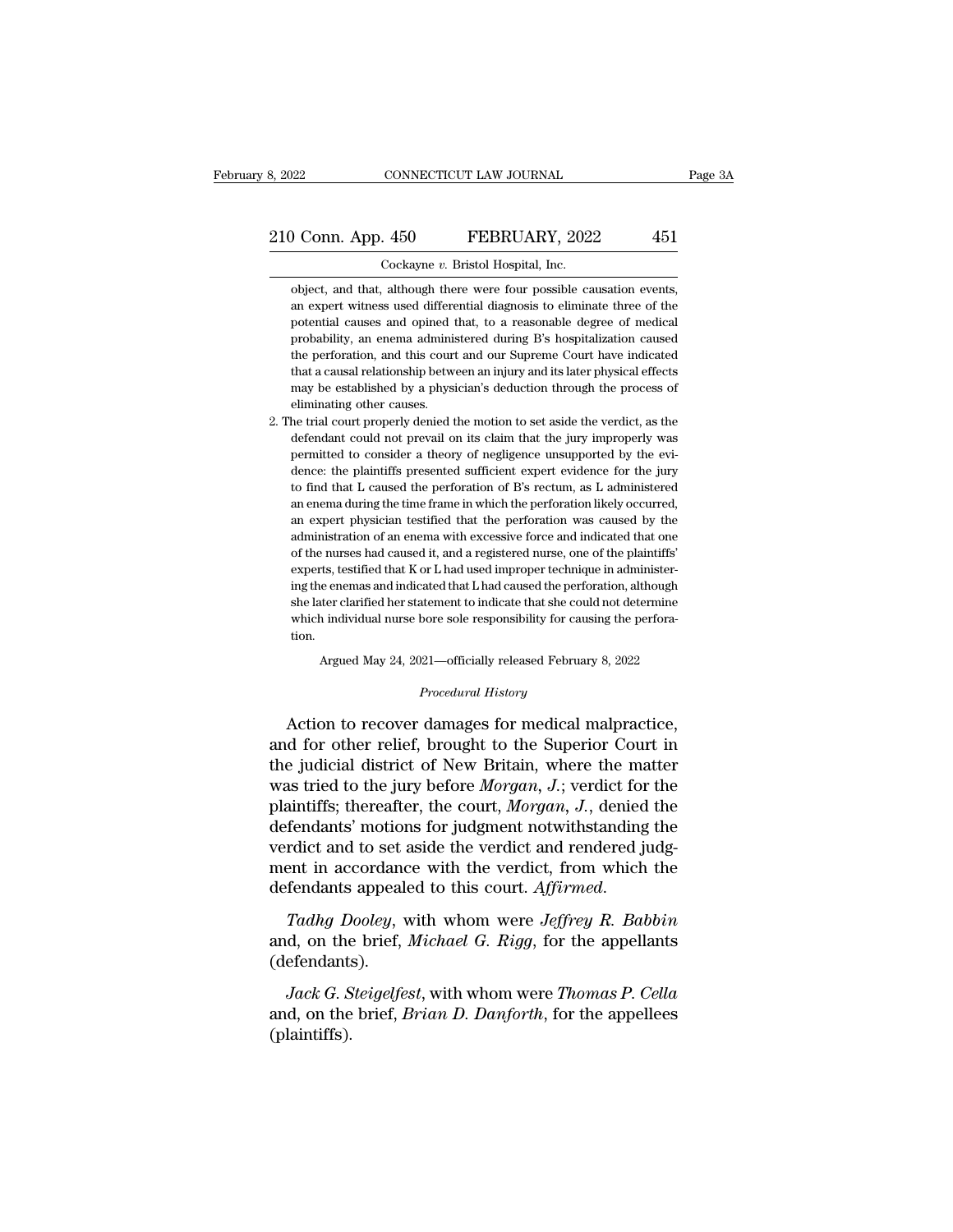#### CONNECTICUT LAW JOURNAL February 8, 2022<br>452 FEBRUARY, 2022 210 Conn. App. 450<br>Cockayne v. Bristol Hospital, Inc. CONNECTICUT LAW JOURNAL<br>
RUARY, 2022 210 Con:<br>
Cockayne *v.* Bristol Hospital, Inc.<br>
Opinion

#### *Opinion*

FEBRUARY, 2022 210 Conn. App. 450<br>
Cockayne v. Bristol Hospital, Inc.<br>
Opinion<br>
ALEXANDER, J. The dispositive issue in this appeal<br>
whether the plaintiffs, Bruce Cockayne and Marion<br>
postagne presented sufficient evidence FEBRUARY, 2022 210 Conn. App. 450<br>  $\frac{\text{Cockayne } v. \text{ Bristol Hospital, Inc.}}{\text{Option}}$ <br>
ALEXANDER, J. The dispositive issue in this appeal<br>
is whether the plaintiffs, Bruce Cockayne and Marion<br>
Cockayne, presented sufficient evidence in support 452 FEBRUARY, 2022 210 Conn. App. 450<br>  $\frac{\text{Cockayne } v. \text{ Bristol Hospital, Inc.}}{\text{Option}}$ <br>  $\frac{Opinion}{\text{Dpinion}}$ <br>
ALEXANDER, J. The dispositive issue in this appeal<br>
is whether the plaintiffs, Bruce Cockayne and Marion<br>
Cockayne, presented suffici Cockayne v. Bristol Hospital, Inc.<br>  $\begin{array}{c} Opinion \\ \hline \end{array}$ <br>
ALEXANDER, J. The dispositive issue in this appeal<br>
is whether the plaintiffs, Bruce Cockayne and Marion<br>
Cockayne, presented sufficient evidence in support of<br>
t  $\frac{Opimin} {Opimin}$ <br>  $\frac{Opimin} {Opimin}$ <br>  $\frac{Opimin} {Opimin}$ <br>
SLEXANDER, J. The dispositive issue in this appeal<br>
is whether the plaintiffs, Bruce Cockayne and Marion<br>
Cockayne, presented sufficient evidence in support of<br>
their claim *Opinion*<br>ALEXANDER, J. The dispositive issue in this appeal<br>is whether the plaintiffs, Bruce Cockayne and Marion<br>Cockayne, presented sufficient evidence in support of<br>their claim of medical malpractice by employees of<br>th ALEXANDER, J. The dispositive issue in this appeal<br>is whether the plaintiffs, Bruce Cockayne and Marion<br>Cockayne, presented sufficient evidence in support of<br>their claim of medical malpractice by employees of<br>the defendant is whether the plaintiffs, Bruce Cockayne and Marion<br>Cockayne, presented sufficient evidence in support of<br>their claim of medical malpractice by employees of<br>the defendant The Bristol Hospital, Inc.<sup>1</sup> Following the<br>jury's Cockayne, presented sufficient evidence in support of<br>their claim of medical malpractice by employees of<br>the defendant The Bristol Hospital, Inc.<sup>1</sup> Following the<br>jury's verdict in favor of the plaintiffs, the defendant<br>mo their claim of medical malpractice by employees of<br>the defendant The Bristol Hospital, Inc.<sup>1</sup> Following the<br>jury's verdict in favor of the plaintiffs, the defendant<br>moved for judgment notwithstanding the verdict and to<br>se the defendant The Bristol Hospital, Inc.<sup>1</sup> Following the<br>jury's verdict in favor of the plaintiffs, the defendant<br>moved for judgment notwithstanding the verdict and to<br>set aside the verdict. The trial court denied these m jury's verdict in favor of the plaintiffs, the defendant<br>moved for judgment notwithstanding the verdict and to<br>set aside the verdict. The trial court denied these motions<br>and rendered judgment in accordance with the jury's moved for judgment notwithstanding the verdict and to<br>set aside the verdict. The trial court denied these motions<br>and rendered judgment in accordance with the jury's<br>verdict. On appeal, the defendant claims that the court set aside the verdict. The trial court denied these motions<br>and rendered judgment in accordance with the jury's<br>verdict. On appeal, the defendant claims that the court<br>improperly denied (1) its motion for judgment notwithd rendered judgment in accordance with the jury's<br>rdict. On appeal, the defendant claims that the court<br>properly denied (1) its motion for judgment notwith-<br>anding the verdict and (2) its motion to set aside<br>e verdict and verdict. On appeal, the defendant claims that the court<br>improperly denied (1) its motion for judgment notwith-<br>standing the verdict and (2) its motion to set aside<br>the verdict and order a new trial. We disagree and,<br>accord

improperly denied  $(1)$  its motion for judgment notwithstanding the verdict and  $(2)$  its motion to set aside<br>the verdict and order a new trial. We disagree and,<br>accordingly, affirm the judgment of the trial court.<br>The fo standing the verdict and (2) its motion to set aside<br>the verdict and order a new trial. We disagree and,<br>accordingly, affirm the judgment of the trial court.<br>The following allegations from the plaintiffs' com-<br>plaint under the verdict and order a new trial. We disagree and,<br>accordingly, affirm the judgment of the trial court.<br>The following allegations from the plaintiffs' com-<br>plaint underlie this appeal. Count one of the complaint<br>alleged t accordingly, affirm the judgment of the trial court.<br>The following allegations from the plaintiffs' com-<br>plaint underlie this appeal. Count one of the complaint<br>alleged that Bruce Cockayne was admitted to the defen-<br>dant o The following allegations from the plaintiffs' complaint underlie this appeal. Count one of the complaint alleged that Bruce Cockayne was admitted to the defendant on February 11, 2014, and, during this admission, he recei plaint underlie this appeal. Count one of the complaint<br>alleged that Bruce Cockayne was admitted to the defen-<br>dant on February 11, 2014, and, during this admission,<br>he received treatments of a medication administered<br>rect alleged that Bruce Cockayne was admitted to the defendant on February 11, 2014, and, during this admission, he received treatments of a medication administered rectally via enema. During one or more of these treatments, h dant on February 11, 2014, and, during this admission,<br>he received treatments of a medication administered<br>rectally via enema. During one or more of these treat-<br>ments, his rectum was perforated. The plaintiffs alleged<br>tha ments, his rectum was perforated. The plaintiffs alleged<br>that this perforation was proximately caused by the<br>carelessness and negligence of the defendant's agents,<br>servants, or employees.<sup>2</sup> Further, the plaintiffs claime that this perforation was proximately caused by the carelessness and negligence of the defendant's agents, servants, or employees.<sup>2</sup> Further, the plaintiffs claimed <sup>1</sup> In their complaint, the plaintiffs named both The Br

carelessness and negligence of the defendant's agents,<br>servants, or employees.<sup>2</sup> Further, the plaintiffs claimed<br> $\frac{1}{\ln}$  their complaint, the plaintiffs named both The Bristol Hospital, Inc.,<br>and Bristol Hospital and care<br>issuess and negingence of the defendant s agents,<br>servants, or employees.<sup>2</sup> Further, the plaintiffs claimed<br> $\frac{1}{1}$  In their complaint, the plaintiffs named both The Bristol Hospital, Inc.,<br>and Bristol Hospital an **Servants, or employees.**  $\epsilon$  **Further, the plaintiffs claimed**<br><sup>1</sup> In their complaint, the plaintiffs named both The Bristol Hospital, Inc., and Bristol Hospital and Health Care Group, Inc., as defendants. During its ch <sup>1</sup> In their complaint, the plaintiffs named both The Bristol Hospital, Inc., and Bristol Hospital and Health Care Group, Inc., as defendants. During its charge to the jury, the trial court explained: "While these defenda In their complaint, the plaintiffs hamed both The Bristol Hospital, Inc., and Bristol Hospital and Health Care Group, Inc., as defendants. During its charge to the jury, the trial court explained: "While these defendants a and Bristol Hospital and Health Care Group, Inc., as defendants. During its<br>charge to the jury, the trial court explained: "While these defendants are<br>separate legal entities, they shall be treated as one and the same for charge to the jury, the trial court explained: "while these defendants are separate legal entities, they shall be treated as one and the same for purposes of this trial. As I continue with these instructions, I will refer % of this trial. As I continue with these instructions, I will refer to both defendants collectively as the defendant or Bristol Hospital." For the sake of consistency, we will follow the approach taken by the trial court

defendants conectively as the defendant or Bristol Hospital. For the sake<br>of consistency, we will follow the approach taken by the trial court and<br>refer to the two entities named in the plaintiffs' complaint as "the defend refer to the two entities named in the plaintiffs' complaint as "the defendant"<br>in this opinion.<br> $\cdot$  The complaint set forth the following: "[Bruce Cockayne's] injuries,<br>losses and damages were proximately caused by the fer to the two entities named in the plaintiffs complaint as "the defendant"<br>this opinion.<br><sup>2</sup> The complaint set forth the following: "[Bruce Cockayne's] injuries,<br>sses and damages were proximately caused by the carelessne <sup>2</sup> The complaint set forth the following: "[Bruce Cockayne's] injuries,<br>losses and damages were proximately caused by the carelessness and negli-<br>gence of [the defendant], by and through its agents, servants or employee[ losses and damages were proximately caused by the carelessness and negligence of [the defendant], by and through its agents, servants or employee[s], in one or more of the following ways, in that they: "a. perforated [Bru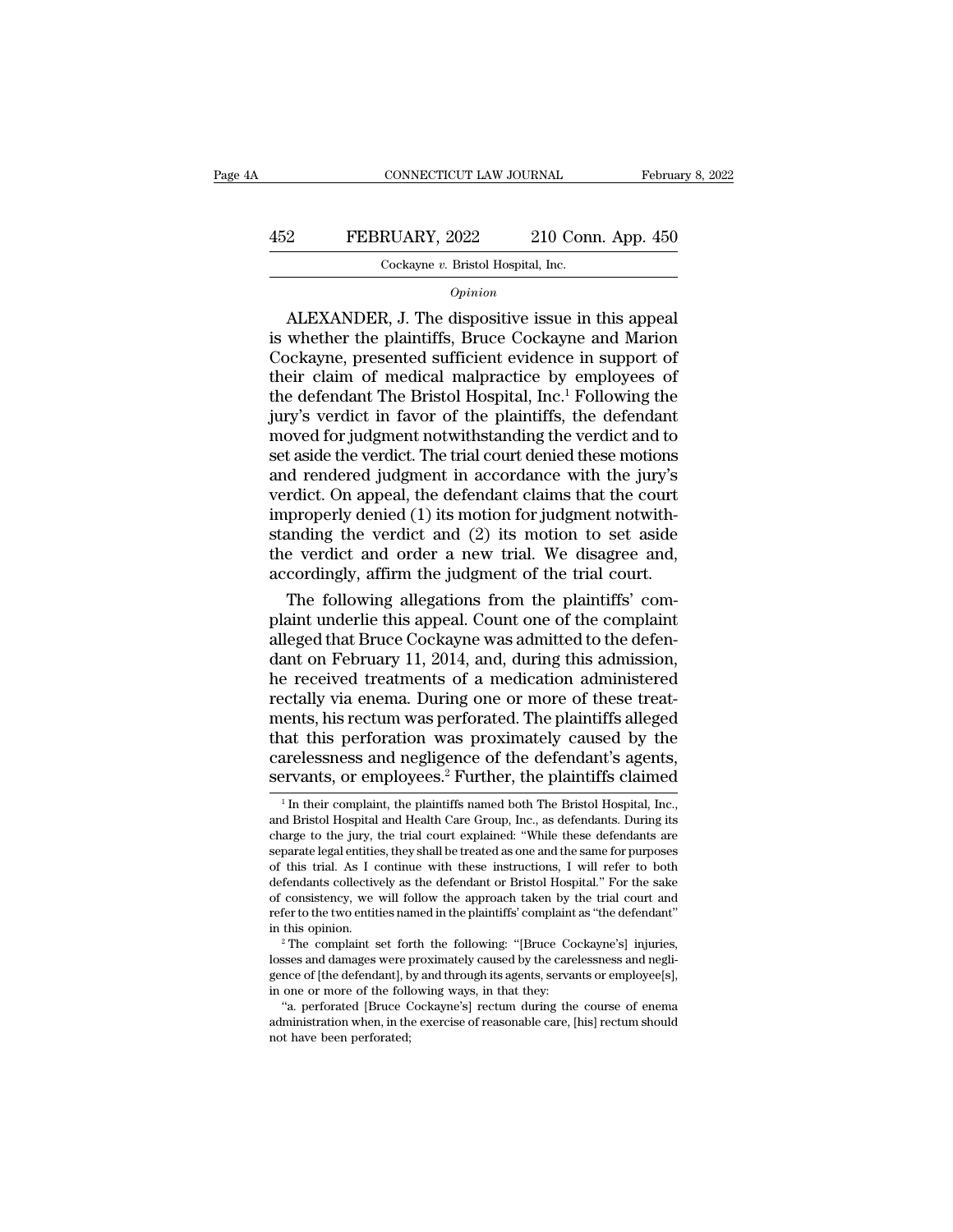#### 210 Conn. App. 450 FEBRUARY, 2022 453<br>
210 Conn. App. 450 FEBRUARY, 2022 453 8, 2022 CONNECTICUT LAW JOURNAL<br>
210 Conn. App. 450 FEBRUARY, 2022<br>
Cockayne *v*. Bristol Hospital, Inc.

EXECTE SAN SAN SURIAL Page 5A<br>
210 Conn. App. 450 FEBRUARY, 2022 453<br>
Cockayne v. Bristol Hospital, Inc.<br>
1991 That, due to this carelessness and negligence, Bruce<br>
Cockayne had to undergo numerous surgeries, procedures di 210 Conn. App. 450 FEBRUARY, 2022 453<br>
Cockayne v. Bristol Hospital, Inc.<br>
that, due to this carelessness and negligence, Bruce<br>
Cockayne had to undergo numerous surgeries, proce-<br>
dures, diagnostic tests, therapies, and t 210 Conn. App.  $450$  FEBRUARY,  $2022$   $453$ <br>  $Cockaye v. Bristol Hospital, Inc.  
\nthat, due to this carelessness and negligible. Bruce  
\nCockayne had to undergo numerous surgeries, procedures, diagnostic tests, therapies, and the administration of medications. These medical treatments caused him to suffer extreme physical and mental pain and$ 210 Conn. App. 450 FEBRUARY, 2022 453<br>
Cockayne v. Bristol Hospital, Inc.<br>
that, due to this carelessness and negligence, Bruce<br>
Cockayne had to undergo numerous surgeries, proce-<br>
dures, diagnostic tests, therapies, and t Cockayne *v*. Bristol Hospital, Inc.<br>
that, due to this carelessness and negligence, Bruce<br>
Cockayne had to undergo numerous surgeries, proce-<br>
dures, diagnostic tests, therapies, and the administra-<br>
tion of medications. Cockayne v. Bristol Hospital, Inc.<br>
that, due to this carelessness and negligence, Bruce<br>
Cockayne had to undergo numerous surgeries, proce-<br>
dures, diagnostic tests, therapies, and the administra-<br>
tion of medications. T that, due to this carelessness and negligence, Bruce<br>Cockayne had to undergo numerous surgeries, proce-<br>dures, diagnostic tests, therapies, and the administra-<br>tion of medications. These medical treatments caused<br>him to su Cockayne had to undergo numerous surgeries, proce-<br>dures, diagnostic tests, therapies, and the administra-<br>tion of medications. These medical treatments caused<br>him to suffer extreme physical and mental pain and<br>suffering, dures, diagnostic tests, therapies, and the adminition of medications. These medical treatments ca<br>him to suffer extreme physical and mental pain<br>suffering, to incur medical expenses and to have<br>ability to enjoy life's ple In or medications. These medical treatments caused<br>m to suffer extreme physical and mental pain and<br>ffering, to incur medical expenses and to have his<br>ility to enjoy life's pleasures curtailed and diminished.<br>bunt two of t nim to surier extreme physical and mental pain and<br>suffering, to incur medical expenses and to have his<br>ability to enjoy life's pleasures curtailed and diminished.<br>Count two of the complaint set forth a loss of consor-<br>tiu

suriering, to incur mealcal expenses and to have his<br>ability to enjoy life's pleasures curtailed and diminished.<br>Count two of the complaint set forth a loss of consor-<br>tium claim on behalf of Marion Cockayne.<sup>3</sup><br>Following ability to enjoy life s pleasures curtailed and diminished.<br>Count two of the complaint set forth a loss of consortium claim on behalf of Marion Cockayne.<sup>3</sup><br>Following the presentation of the evidence, the jury<br>reasonably c Count two or the complaint set forth a loss of consortium claim on behalf of Marion Cockayne.<sup>3</sup><br>Following the presentation of the evidence, the jury<br>reasonably could have found the following facts. In<br>January, 2014, Bruce mediation, and a colonoscopy. At this time, his recture was described as "largely mixed some was described as "largely intact . . . . . " Bruce Cockayne was described as "largely intact . . . . . " Bruce Cockayne was descr Following the presentation of the evidence, the jury<br>reasonably could have found the following facts. In<br>January, 2014, Bruce Cockayne experienced symptoms<br>of diarrhea and vomiting. At that time, he was admitted<br>to the de reasonably could have found the following facts. In<br>January, 2014, Bruce Cockayne experienced symptoms<br>of diarrhea and vomiting. At that time, he was admitted<br>to the defendant for treatment consisting of bedrest,<br>medicatio January, 2014, Bruce Cockayne experienced symptoms<br>of diarrhea and vomiting. At that time, he was admitted<br>to the defendant for treatment consisting of bedrest,<br>medication, and a colonoscopy. At this time, his rectum<br>was d of diarrhea and vomiting. At that time, he was admitted<br>to the defendant for treatment consisting of bedrest,<br>medication, and a colonoscopy. At this time, his rectum<br>was described as "largely intact . . . . ." Bruce Cock-<br> to the defendant for treatment consisting of bedrest,<br>medication, and a colonoscopy. At this time, his rectum<br>was described as "largely intact  $\ldots$ ". Bruce Cock-<br>ayne was discharged from the defendant on February<br>3, 2014 medication, and a colonoscopy. At this time, his rectum<br>was described as "largely intact  $\ldots$ ." Bruce Cock-<br>ayne was discharged from the defendant on February<br>3, 2014. He was prescribed Rowasa enemas to be admin-<br>istered 2014. He was prescribed Rowasa enemas to be admin-<br>tered at home.<sup>4</sup> Marion Cockayne attempted to admin-<br>ter this type of enema to her husband but was unsuc-<br>essful due to his irritation and pain. During the time<br>"b. permi istered at home.<sup>4</sup> Marion Cockayne attempted to administer this type of enema to her husband but was unsuccessful due to his irritation and pain. During the time  $\degree$ <sup>6</sup>b. permitted an agent, servant or employee of the d

e aaministration of an enema when the use of an enema was contrained<br>
ted by the condition of [Bruce Cockayne's] rectum;<br>
"e. failed to discover and repair the perforation in a timely manner;<br>
"f. failed to discover and re

cated by the condition of [Bruce Cockayne s] rectum;<br>
"d. failed to discover in a timely manner the perforated rectum;<br>
"f. failed to discover and repair the perforation in a timely manner;<br>
"f. failed to appreciate the si <sup>26</sup> (2019) (loss of consortium claim involves recognition of intensity of consorting the course of [Bruce Cockayne's] admission; and/or <br>
<sup>26</sup> (failed to take appropriate measures in light of the signs and symptoms<br>
of a r. ialled to appreciate the signs and symptoms of a perforated rectum<br>during the course of [Bruce Cockayne's] admission; and/or<br>"g. failed to take appropriate measures in light of the signs and symptoms<br>of a perforated rec g. railed to take appropriate measures in light of the signs and symptoms<br>of a perforated rectum."<br> $3$  See, e.g., *Ashmore v. Hartford Hospital*, 331 Conn. 777, 791–93, 208 A.3d<br>256 (2019) (loss of consortium claim involv <sup>3</sup> See, e.g., *Ashmore v. Hartford Hospital*, 331 Conn. 777, 791–93, 208 A.3d 256 (2019) (loss of consortium claim involves recognition of intangible elements of domestic relations, such as companionship and affection); 250 (2019) (loss of consorulin claim involves recognition of intangible<br>elements of domestic relations, such as companionship and affection); *Hopson v. St. Mary's Hospital*, 176 Conn. 485, 495–96, 408 A.2d 260 (1979)<br>(re elements of domestic relations, such as companionship and affection); *Hopson v. St. Mary's Hospital*, 176 Conn. 485, 495–96, 408 A.2d 260 (1979) (recognizing claim of married person whose spouse has been injured by negli

ister this type of enema to her husband but was unsuccessful due to his irritation and pain. During the time <br>
"b. permitted an agent, servant or employee of the defendant to perform<br>
the administration of an enema when sa Ler this type of enerna to her husband but was unsuc-<br>essful due to his irritation and pain. During the time<br>"b. permitted an agent, servant or employee of the defendant to perform<br>a diministration of an enema when said pe cessful due to his irritation and pain. During the time<br>
"b. permitted an agent, servant or employee of the defendant to perform<br>
the administration of an enema when said person was inadequately trained<br>
and/or lacked the "b. permitted an agent, servant or employee of the defencience and knowledge to do so;<br>the administration of an enema when said person was inade and/or lacked the experience and knowledge to do so;<br>"c. permitted an agent,

<sup>&</sup>quot;'d. failed to discover and repair the perforation in a timely manner;<br>"d'or lacked the experience and knowledge to do so;<br>"". permitted an agent, servant or employee of the defendant to perforated rectum;<br>"". permitted an e administration of an enema when said person was madequately trained d/or lacked the experience and knowledge to do so;<br>"c. permitted an agent, servant or employee of the defendant to perform<br>e administration of an enema a corrected the experience and knowledge to do so;<br>
"c. permitted an agent, servant or employee of the defendant to perform<br>
a diministration of an enema when the use of an enema was contraindi-<br>
ted by the condition of [B c. permuted an agent, servant or employee of the defendant to p<br>the administration of an enema when the use of an enema was con<br>cated by the condition of [Bruce Cockayne's] rectum;<br>"d. failed to discover and repair the per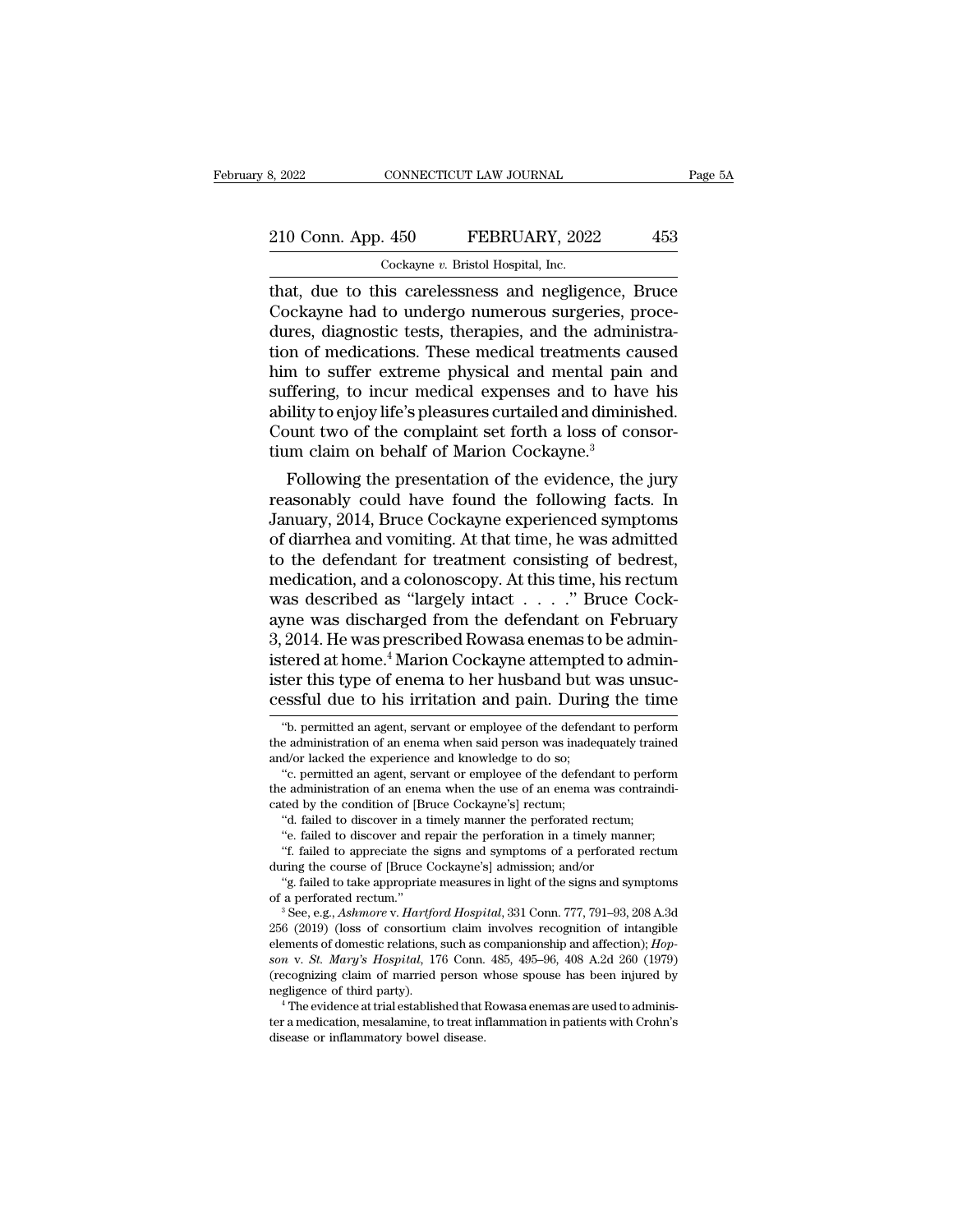## CONNECTICUT LAW JOURNAL February 8, 2022<br>454 FEBRUARY, 2022 210 Conn. App. 450<br>Cockayne v. Bristol Hospital, Inc. CONNECTICUT LAW JOURNAL Februa<br>
454 FEBRUARY, 2022 210 Conn. App. 450<br>
<sub>Cockayne v.</sub> Bristol Hospital, Inc.<br>
period of February 2 through 10, 2014, no foreign body

February 8, 2022<br>
Pebruary 8, 2022<br>
PEBRUARY, 2022 210 Conn. App. 450<br>
Cockayne v. Bristol Hospital, Inc.<br>
Period of February 2 through 10, 2014, no foreign body<br>
Newas inserted into Bruce Cockayne's rectum. 454 FEBRUARY, 2022 210 Conn. App<br>
Cockayne v. Bristol Hospital, Inc.<br>
period of February 2 through 10, 2014, no foreign l<br>
was inserted into Bruce Cockayne's rectum.<br>
On February 11, 2014, Bruce Cockayne was read

FEBRUARY, 2022 210 Conn. App. 450<br>
Cockayne v. Bristol Hospital, Inc.<br>
Friod of February 2 through 10, 2014, no foreign body<br>
as inserted into Bruce Cockayne's rectum.<br>
On February 11, 2014, Bruce Cockayne was readmit-<br>
d 454 FEBRUARY, 2022 210 Conn. App. 450<br>  $\frac{\text{Cockayne } v. \text{ Bristol Hospital, Inc.}}{\text{Period of February 2 through 10, 2014, no foreign body}}$ <br>
was inserted into Bruce Cockayne's rectum.<br>
On February 11, 2014, Bruce Cockayne was readmitted to the defendant after fainting, likel  $\frac{Coker}{C}$  cockayne v. Bristol Hospital, Inc.<br>period of February 2 through 10, 2014, no foreign body<br>was inserted into Bruce Cockayne's rectum.<br>On February 11, 2014, Bruce Cockayne was readmit-<br>ted to the defendant after period of February 2 through 10, 2014, no foreign body<br>was inserted into Bruce Cockayne's rectum.<br>On February 11, 2014, Bruce Cockayne was readmit-<br>ted to the defendant after fainting, likely due to contin-<br>ued diarrhea an beriod of February 2 anough 10, 2014, ho foreign body<br>was inserted into Bruce Cockayne's rectum.<br>On February 11, 2014, Bruce Cockayne was readmit-<br>ted to the defendant after fainting, likely due to contin-<br>ued diarrhea and on February 11, 2014, Bruce Cockayne was readmitted to the defendant after fainting, likely due to continued diarrhea and the resulting loss of fluids. At approximately 9:45 p.m. on February 11, 2014, and approximately 8 On February 11, 2014, Bruce Cockayne was readmitted to the defendant after fainting, likely due to continued diarrhea and the resulting loss of fluids. At approximately  $9:45$  p.m. on February 11, 2014, and approximately ted to the defendant after fainting, likely due to contin-<br>ued diarrhea and the resulting loss of fluids. At approximately<br>9:45 p.m. on February 11, 2014, and approximately<br>8 p.m. on February 12, 2014, Jordan Kaine, a nurs ued diarrhea and the resulting loss of fluids. At approximately 9:45 p.m. on February 11, 2014, and approximately<br>8 p.m. on February 12, 2014, Jordan Kaine, a nurse<br>employed by the defendant, administered a Rowasa<br>enema to mately 9:45 p.m. on February 11, 2014, and approximately<br>8 p.m. on February 12, 2014, Jordan Kaine, a nurse<br>employed by the defendant, administered a Rowasa<br>enema to Bruce Cockayne in the course of her employ-<br>ment duties. 8 p.m. on February 12, 2014, Jordan Kaine, a nurse<br>employed by the defendant, administered a Rowasa<br>enema to Bruce Cockayne in the course of her employ-<br>ment duties. At approximately 8 p.m. on February 13,<br>2014, Elaine Me refluence of the morning of February 14, 2014, Bruce Cockayne fiered a "morning of February 13, 14, Elaine Medina Lapaan, a nurse employed by the fendant, administered a Rowasa enema to Bruce ockayne in the course of her such a 's Diace exchanged' in the extractor increment duties. At approximately 8 p.m. on February 13, 2014, Elaine Medina Lapaan, a nurse employed by the defendant, administered a Rowasa enema to Bruce Cockayne in the cour

2014, Elaine Medina Lapaan, a nurse employed by the<br>defendant, administered a Rowasa enema to Bruce<br>Cockayne in the course of her employment duties.<sup>5</sup><br>On the morning of February 14, 2014, Bruce Cockayne<br>suffered a "massi EVIT, Elaine inculia Elpain, a numbe employed by the defendant, administered a Rowasa enema to Bruce Cockayne in the course of her employment duties.<sup>5</sup><br>On the morning of February 14, 2014, Bruce Cockayne suffered a "mass Cockayne in the course of her employment duties.<sup>5</sup><br>Cockayne in the course of her employment duties.<sup>5</sup><br>Suffered a "massive rectal bleed" and was transferred<br>to the intensive care unit. An embolization procedure<br>successful Cockayne in the course of her employment duties.<sup>5</sup><br>On the morning of February 14, 2014, Bruce Cockayne<br>suffered a "massive rectal bleed" and was transferred<br>to the intensive care unit. An embolization procedure<br>successful On the morning of February 14, 2014, Bruce Cockayne<br>suffered a "massive rectal bleed" and was transferred<br>to the intensive care unit. An embolization procedure<br>successfully stopped the bleeding. Following a CT scan,<br>Rainer suffered a "massive rectal bleed" and was transferred<br>to the intensive care unit. An embolization procedure<br>successfully stopped the bleeding. Following a CT scan,<br>Rainer Bagdasarian, a physician, operated on Bruce<br>Cockayn to the intensive care unit. An embolization procedure<br>successfully stopped the bleeding. Following a CT scan,<br>Rainer Bagdasarian, a physician, operated on Bruce<br>Cockayne and performed, inter alia, an endoscopy. Dur-<br>ing th successfully stopped the bleeding. Following a CT scan,<br>Rainer Bagdasarian, a physician, operated on Bruce<br>Cockayne and performed, inter alia, an endoscopy. Dur-<br>ing this procedure, Bagdasarian determined that an<br>internal Rainer Bagdasarian, a physician, operated on Bruce<br>Cockayne and performed, inter alia, an endoscopy. During this procedure, Bagdasarian determined that an<br>internal hemorrhoid located on the left lateral anal canal<br>caused t Cockayne and performed, inter alia, an endoscopy. During this procedure, Bagdasarian determined that an internal hemorrhoid located on the left lateral anal canal caused the bleeding.<sup>6</sup> Bagdasarian also discovered that, ing this procedure, Bagdasarian determined that an<br>internal hemorrhoid located on the left lateral anal canal<br>caused the bleeding.<sup>6</sup> Bagdasarian also discovered that,<br>just past the end of the anal canal and distinct from internal hemorrhoid located on the left lateral anal canal<br>caused the bleeding.<sup>6</sup> Bagdasarian also discovered that,<br>just past the end of the anal canal and distinct from the<br>internal hemorrhoid, "there was a large, two ce ternal nemorrhoid, "there was a large, two centimeter,<br>der appearing perforation in the posterior right rec-<br>im  $\ldots$ ." Bagdasarian performed an ileostomy to<br>ivert feces away from the perforation and to prevent<br> $\frac{5}{6}$  older appearing perforation in the posterior right rectum  $\ldots$  ." Bagdasarian performed an ileostomy to divert feces away from the perforation and to prevent  $\frac{1}{\pi}$  Before the plaintiffs called their first witness, t

tum . . . . " Bagdasarian performed an ileostomy to divert feces away from the perforation and to prevent  $\frac{1}{\sqrt{2}}$  before the plaintiffs called their first witness, the parties stipulated that the defendant employed La divert feces away from the perforation and to prevent<br>
<sup>5</sup> Before the plaintiffs called their first witness, the parties stipulated that<br>
the defendant employed Lapaan and Kaine, the nurses involved in the case,<br>
and that exercises away front the perforation and to prevent<br>
<sup>5</sup> Before the plaintiffs called their first witness, the parties stipulated that<br>
the defendant employed Lapaan and Kaine, the nurses involved in the case,<br>
and that th <sup>5</sup> Before the plaintiffs called their first witness, the parties stipulated that the defendant employed Lapaan and Kaine, the nurses involved in the case, and that they acted within the scope of their employment at all r the defendant employed Lapaan and Kaine, the nurses involved in the case, and that they acted within the scope of their employment at all relevant times. The court iterated this stipulation during its charge to the jury. S times. The court iterated this stipulation during its charge to the jury. See, e.g., *Krause v. Bridgeport Hospital*, 169 Conn. 1, 4, 362 A.2d 802 (1975); *Procaccini v. Laurence* + *Memorial Hospital*, *Inc.*, 175 Conn. e.g., Krause v. Bridgeport Hospital, 169 Conn. 1, 4, 362 A.2d 802 (1975); Procaccini v. Lawrence + Memorial Hospital, Inc., 175 Conn. App. 692,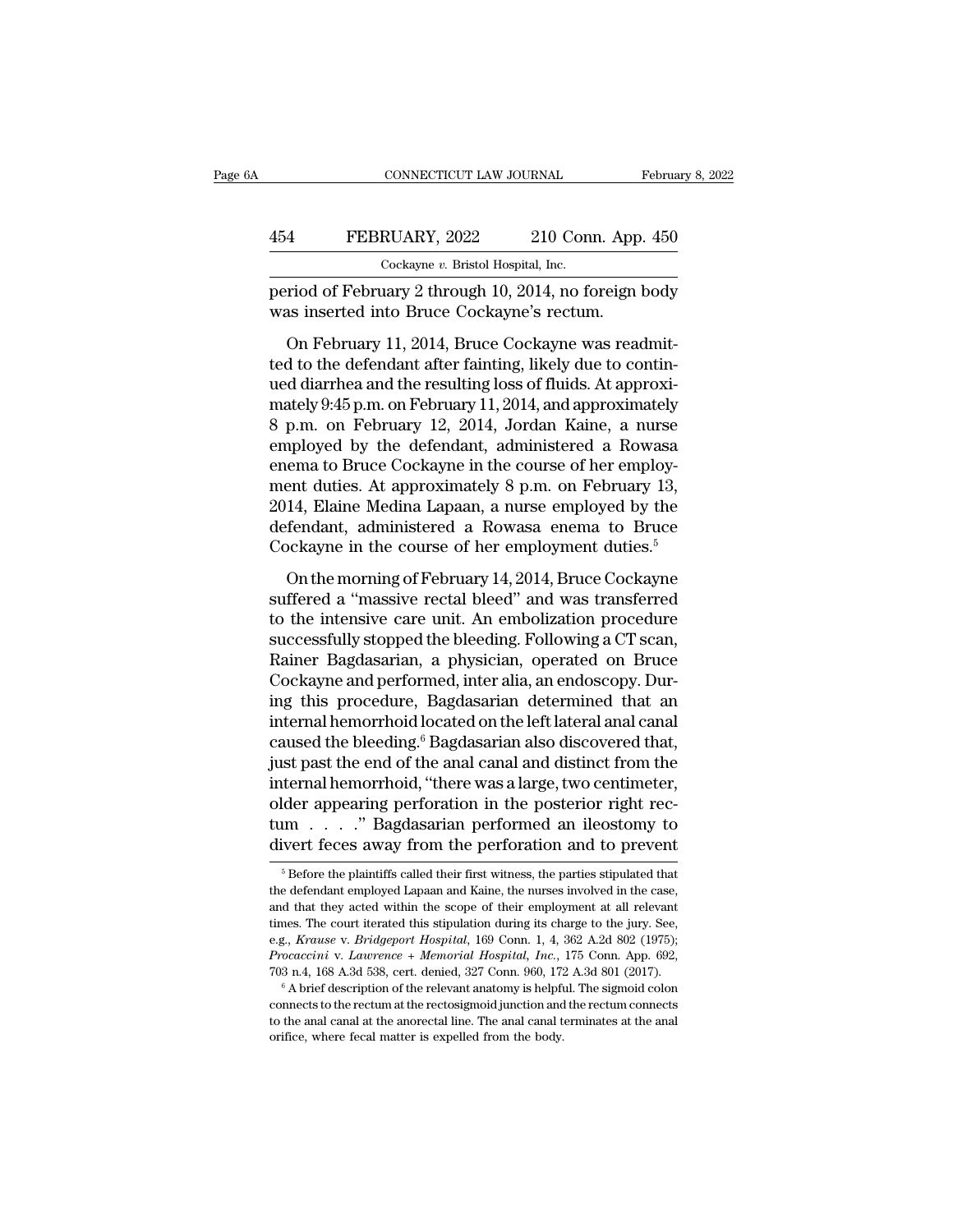## 210 Conn. App. 450 FEBRUARY, 2022 455<br>
210 Conn. App. 450 FEBRUARY, 2022 455 8, 2022 CONNECTICUT LAW JOURNAL<br>
210 Conn. App. 450 FEBRUARY, 2022 455<br>
Cockayne *v*. Bristol Hospital, Inc.<br>
it from spilling into the perineum, the space outside

EXECTIVE SURVEY TRAW JOURNAL Page 7A<br>
210 Conn. App. 450 FEBRUARY, 2022 455<br>
Cockayne v. Bristol Hospital, Inc.<br>
it from spilling into the perineum, the space outside<br>
of the rectum.<sup>7</sup> Despite this effort, Bruce Cockayne<br> 210 Conn. App. 450 FEBRUARY, 2022 455<br>
Cockayne v. Bristol Hospital, Inc.<br>
it from spilling into the perineum, the space outside<br>
of the rectum.<sup>7</sup> Despite this effort, Bruce Cockayne<br>
developed a necrotizing infection and  $\frac{210 \text{ Conn. App. 450}}{\text{Cockayne } v. \text{ Bristol Hospital, Inc.}}$ <br>
it from spilling into the perineum, the space outside<br>
of the rectum.<sup>7</sup> Despite this effort, Bruce Cockayne<br>
developed a necrotizing infection and his health deterio-<br>
rated preci 210 Conn. App. 450 FEBRUARY, 2022 455<br>  $\frac{\text{Cockayne } v. \text{ Bristol Hospital, Inc.}}{\text{Cockayne with the perineum, the space outside of the rectum.<sup>7</sup> Despite this effort, Bruce Cockayne developed a necrotizing infection and his health deteriorated precipitously due to sepsis. He required numerous medical procedures at multiple facilities, including$ Cockayne  $v$ . Bristol Hospital, Inc.<br>
it from spilling into the perineum, the space outside<br>
of the rectum.<sup>7</sup> Despite this effort, Bruce Cockayne<br>
developed a necrotizing infection and his health deterio-<br>
rated precipit COCKAGUE OF DISCONDIBUTE:<br>
it from spilling into the perineum, the space<br>
of the rectum.<sup>7</sup> Despite this effort, Bruce Co<br>
developed a necrotizing infection and his health<br>
rated precipitously due to sepsis. He required nu the rectum.<sup>7</sup> Despite this effort, Bruce Cockayne<br>weloped a necrotizing infection and his health deterio-<br>ted precipitously due to sepsis. He required numerous<br>edical procedures at multiple facilities, including<br>artford developed a necrotizing infection and his health deteriorated precipitously due to sepsis. He required numerous<br>medical procedures at multiple facilities, including<br>Hartford Hospital and Gaylord Hospital.<sup>8</sup><br>On July 29, 20

rated precipitously due to sepsis. He required numerous<br>medical procedures at multiple facilities, including<br>Hartford Hospital and Gaylord Hospital.<sup>8</sup><br>On July 29, 2016, the plaintiffs commenced the pres-<br>ent action agains medical procedures at multiple facilities, including<br>Hartford Hospital and Gaylord Hospital.<sup>8</sup><br>On July 29, 2016, the plaintiffs commenced the pres-<br>ent action against the defendant. Specifically, they<br>claimed that the def Hartford Hospital and Gaylord Hospital.<sup>8</sup><br>On July 29, 2016, the plaintiffs commenced the pres-<br>ent action against the defendant. Specifically, they<br>claimed that the defendant was vicariously liable<sup>9</sup> for<br>the negligence o On July 29, 2016, the plaintiffs commenced the present action against the defendant. Specifically, they claimed that the defendant was vicariously liable<sup>9</sup> for the negligence of its employees who perforated Bruce Cockayn claimed that the defendant was vicariously liable<sup>9</sup> for<br>the negligence of its employees who perforated Bruce<br>Cockayne's rectum during the course of an enema<br>administration. The complaint also set forth Marion<br> $\frac{7 \text{ An ileotomy$ the negligence of its employees who perforated Bruce<br>Cockayne's rectum during the course of an enema<br>administration. The complaint also set forth Marion<br> $\frac{7}{4}$  An ileostomy has been defined as follows: "Establishment o

Cockayne's rectum during the course of an enema<br>administration. The complaint also set forth Marion<br> $\frac{7 \text{ An}$ ileostomy has been defined as follows: "Establishment of a fistula  
through which the ileum [the longest portion of the small interstine] dis-  
charges directly to the outside of the body." Stedman's Medical Dictionary  
(27th Ed. 2000) p. 874.administration. The complaint also set forth Marion  $\frac{7}{4}$  An ileostomy has been defined as follows: "Establishment of a fistula through which the ileum [the longest portion of the small intestine] discharges directly  $^7$ An ileostomy has been defined as follows: "Establishment of a fistula through which the ileum [the longest portion of the small intestine] discharges directly to the outside of the body." Stedman's Medical Dictionary

Hartford Hospital, the leads are the burgest portion of the small intestine] discharges directly to the outside of the body." Stedman's Medical Dictionary (27th Ed. 2000) p. 874.<br>
<sup>8</sup> For example, Kristy Thurston, a board charges directly to the outside of the body." Stedman's Medical Dictionary (27th Ed. 2000) p. 874.<br>
<sup>8</sup> For example, Kristy Thurston, a board certified colorectal surgeon at Hartford Hospital, testified that, following Bru can also contributing to that infection. Thurston also confirmed that infection at Hartford Hospital, testified that, following Bruce Cockayne's transfer to Hartford Hospital, she and her colleagues placed a drain in the i <sup>1</sup> For example, Kristy Thurston, a board certified colorectal surgeon at Hartford Hospital, testified that, following Bruce Cockayne's transfer to Hartford Hospital, she and her colleagues placed a drain in the infected a Hartford Hospital, testified that, following Bruce Cockayne's transfer to Hartford Hospital, she and her colleagues placed a drain in the infected area and performed a limited colonoscopy to identify any rectal pathology c Hartford Hospital, she and her colleagues placed a drain in the infected area and performed a limited colonoscopy to identify any rectal pathology contributing to that infection. Thurston also confirmed the presence of the area and performed a limited colonoscopy to identify any rectal pathology<br>contributing to that infection. Thurston also confirmed the presence of the<br>perforation in Bruce Cockayne's rectum. She described his condition as contributing to that infection. Thurston also correportion in Bruce Cockayne's rectum. She defiled the efficiency of the interaction  $\ldots$ . The interaction and wound care, Bruce Cock Hospital for two additional surgeries. for<br>ation in Bruce Cockayne's rectum. She described his condition as a<br>e-threatening situation  $\ldots$ ." Following his transfer to Gaylord Hospital<br>rehabilitation and wound care, Bruce Cockayne returned to Hartford<br>ppital f "life-threatening situation  $\ldots$ ." Following his transfer to Gaylord Hospital for rehabilitation and wound care, Bruce Cockayne returned to Hartford Hospital for two additional surgeries. After a period of recovery, Thur

for rehabilitation and wound care, Bruce Cockayne returned to Hartford Hospital for two additional surgeries. After a period of recovery, Thurston reversed the ileostomy on March 25, 2015.<br><sup>9</sup> "Vicarious liability is based Hospital for two additional surgeries. After a period of recovery, Thurston reversed the ileostomy on March 25, 2015.<br><sup>9</sup> "Vicarious liability is based on a relationship between the parties, irrespective of participation, Hospital for two additional surgeries. After a period of recovery, Thurston reversed the ileostomy on March 25, 2015.<br><sup>9</sup> "Vicarious liability is based on a relationship between the parties, irrespective of participation, <sup>9</sup> "Vicarious liability is based on a relationship between the parties, irre-<br>spective of participation, either by act or omission, of the one vicariously<br>liable, under which it has been determined as a matter of policy Free of participation, either by act or omission, of the one vicariously liable, under which it has been determined as a matter of policy that one person should be liable for the act of the other. Its true basis is largely In the present case, the vicarious liability of the defendant was premised the present case, the vicarious liability of the acts of another."<br>Iteration marks omitted.) *Alvarez v. New Haven Register, Inc.*,  $9$  Conn. 709, of public or social policy under which it has been determined that, irrespective of fault, a party should be held to respond for the acts of another." (Internal quotation marks omitted.) *Alvarez* v. *New Haven Register, I* 

*Care Plan, Inc.*, 261 Conn. 143, 151, 801 A.2d 775 (2002); *2 National Place, LLC v. Reiner*, 152 Conn. 443, 151, 801 A.2d 775 (2002); *2 National Place, LLC v. Reiner*, 152 Conn. App. 544, 557–58, 99 A.3d 1171, cert. den (Internal quotation marks omitted.) *Alvarez* v. *New Haven Register*, *Inc.*, 249 Conn. 709, 720, 735 A.2d 306 (1999).<br>In the present case, the vicarious liability of the defendant was premised on the doctrine of responde 249 Conn. 709, 720, 735 A.2d 306 (1999).<br>
In the present case, the vicarious liability of the defendant was premised<br>
on the doctrine of respondeat superior. See, e.g., Ali v. Community Health<br>
Care Plan, Inc., 261 Conn. In the present case, the vicarious liability of the defendant was premised<br>on the doctrine of respondeat superior. See, e.g., Ali v. Community Health<br>Care Plan, Inc., 261 Conn. 143, 151, 801 A.2d 775 (2002); 2 National Pl on the doctrine of respondeat superior. See, e.g., Ali v. Community Health Care Plan, Inc., 261 Conn. 143, 151, 801 A.2d 775 (2002); 2 National Place, LLC v. Reiner, 152 Conn. App. 544, 557–58, 99 A.3d 1171, cert. denied, *Care Plan, Inc.*, 261 Conn. 143, 151, 801 A.2d 775 (2002); 2 *National Place, LLC* v. *Reiner*, 152 Conn. App. 544, 557–58, 99 A.3d 1171, cert. denied, 314 Conn. 939, 102 A.3d 1112 (2014). "[T]he theory of respondeat supe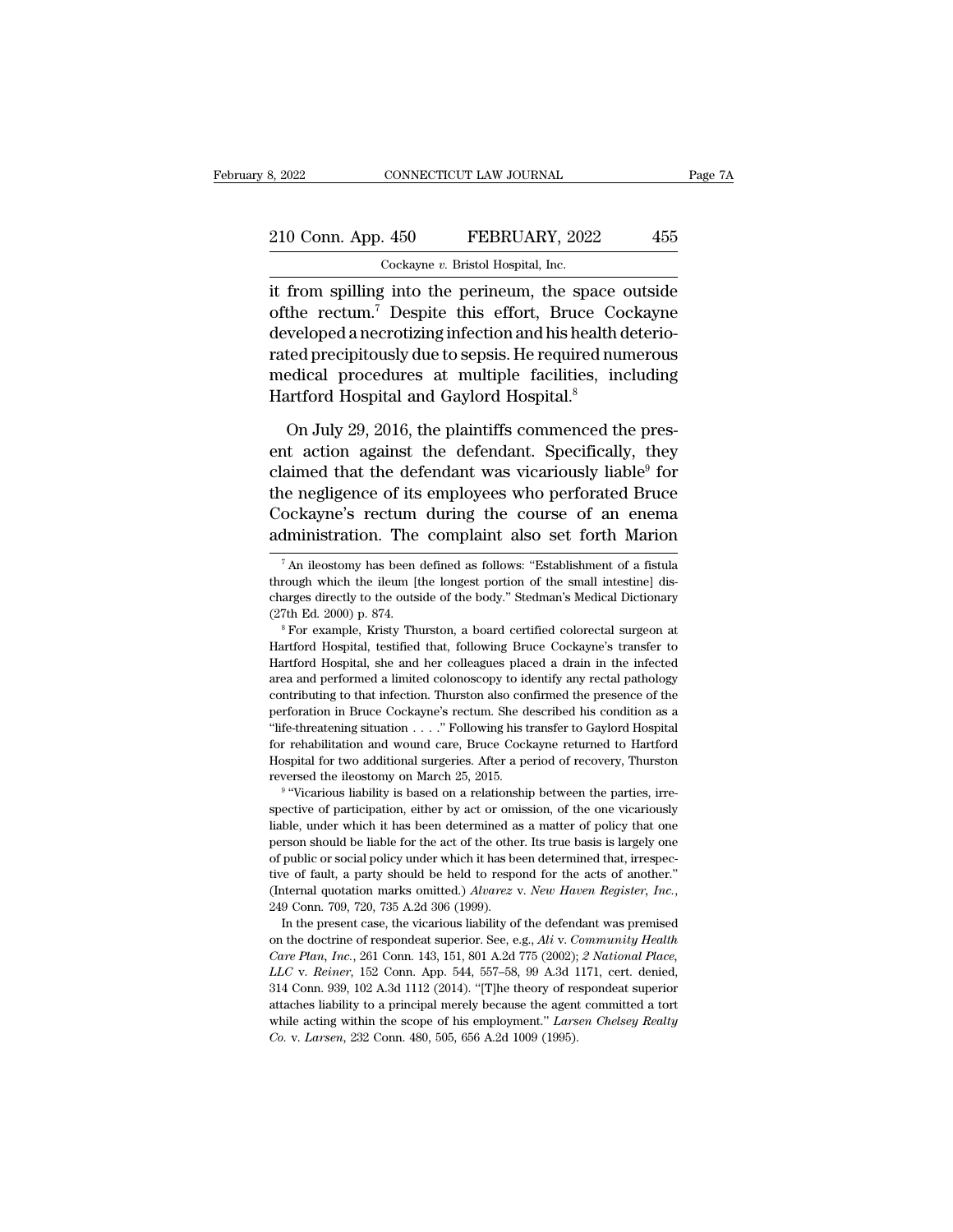## CONNECTICUT LAW JOURNAL February 8, 2022<br>456 FEBRUARY, 2022 210 Conn. App. 450<br>Cockayne v. Bristol Hospital, Inc. CONNECTICUT LAW JOURNAL Februa<br>
456 FEBRUARY, 2022 210 Conn. App. 450<br>
Cockayne *v.* Bristol Hospital, Inc.<br>
Cockayne's derivative claim for loss of consortium. A

CONNECTICUT LAW JOURNAL February 8, 2022<br>
FEBRUARY, 2022 210 Conn. App. 450<br>
Cockayne's derivative claim for loss of consortium. A<br>
trial was conducted over several days in January, 2020.<br>
After the plaintiffs rested, the 456 FEBRUARY, 2022 210 Conn. App. 450<br>
Cockayne's derivative claim for loss of consortium. A<br>
trial was conducted over several days in January, 2020.<br>
After the plaintiffs rested, the defendant moved for a<br>
directed vergli 456 FEBRUARY, 2022 210 Conn. App. 450<br>  $\frac{\text{Cockayne } v. \text{ Bristol Hospital, Inc.}}{\text{Cockayne's derivative claim for loss of consortium. A}}$ <br>
Tockayne's derivative claim for loss of consortium. A<br>
trial was conducted over several days in January, 2020.<br>
After the plaintiffs rested, 456 FEBRUARY, 2022 210 Conn. App. 450<br>  $Cockayne v.$  Bristol Hospital, Inc.<br>  $Cockayne's$  derivative claim for loss of consortium. A<br>
trial was conducted over several days in January, 2020.<br>
After the plaintiffs rested, the defenda Cockayne's derivative,  $\frac{1}{2}$  and  $\frac{1}{2}$  and  $\frac{1}{2}$  are containing the cockayne's derivative claim for loss of consortium. A trial was conducted over several days in January, 2020.<br>After the plaintiffs rested, th Cockayne's derivative claim for loss of consortium. A<br>trial was conducted over several days in January, 2020.<br>After the plaintiffs rested, the defendant moved for a<br>directed verdict, claiming that the plaintiffs had faile Cockayne's derivative claim for loss of consortium. A<br>trial was conducted over several days in January, 2020.<br>After the plaintiffs rested, the defendant moved for a<br>directed verdict, claiming that the plaintiffs had failed trial was conducted over several days in January, 2020.<br>After the plaintiffs rested, the defendant moved for a<br>directed verdict, claiming that the plaintiffs had failed<br>to present an evidentiary basis (1) as to when the pe After the plaintiffs rested, the defendant moved for a<br>directed verdict, claiming that the plaintiffs had failed<br>to present an evidentiary basis (1) as to when the perfo-<br>ration of the rectum had occurred and, therefore, w directed verdict, claiming that the plaintiffs had failed<br>to present an evidentiary basis (1) as to when the perfo-<br>ration of the rectum had occurred and, therefore, which<br>of the defendant's employees, Lapaan or Kaine, had to present an evidentiary basis (1) as to when the perforation of the rectum had occurred and, therefore, which of the defendant's employees, Lapaan or Kaine, had breached the applicable standard of care and (2) to suppor ration of the rectum had occurred and, therefore, which<br>of the defendant's employees, Lapaan or Kaine, had<br>breached the applicable standard of care and (2) to<br>support their claim that the tip of the Rowasa enema<br>was long % of the defendant's embreached the applicate support their claim that was long enough to care<br>reserved its decision of the served its decision of the jury.<sup>10</sup><br>ted to the jury.<sup>10</sup> On January 24, 2020 eached the applicable standard of care and  $(z)$  to<br>pport their claim that the tip of the Rowasa enema<br>as long enough to cause the perforation. The court<br>served its decision on the defendant's motion for a<br>rected verdict a support their claim that the tip of the Rowasa energy<br>was long enough to cause the perforation. The court<br>reserved its decision on the defendant's motion for a<br>directed verdict and permitted the issues to be submit-<br>ted t

was long enough to cause the performation. The court<br>reserved its decision on the defendant's motion for a<br>directed verdict and permitted the issues to be submit-<br>ted to the jury.<sup>10</sup><br>On January 24, 2020, the jury returne reserved its decision on the defendant s motion for a<br>directed verdict and permitted the issues to be submit-<br>ted to the jury.<sup>10</sup><br>On January 24, 2020, the jury returned a verdict in<br>favor of the plaintiffs. As to the med decrease vertical and permitted the issues to be submitted to the jury.<sup>10</sup><br>On January 24, 2020, the jury returned a verdict in favor of the plaintiffs. As to the medical malpractice<br>claim alleged in count one of the compl Lea to the Jury.<br>
On January 24, 2020, the jury returned a verdict in<br>
favor of the plaintiffs. As to the medical malpractice<br>
claim alleged in count one of the complaint, the jury<br>
awarded Bruce Cockayne \$382,732.21 in pa On January 24, 2020, the jury returned a verdict in<br>favor of the plaintiffs. As to the medical malpractice<br>claim alleged in count one of the complaint, the jury<br>awarded Bruce Cockayne \$382,732.21 in past economic<br>damages a \$720,000. Final and Search 2, 2020, and in accordance with its prior<br>to March 2, 2020, and in accordance with its prior<br>complaint, the jury awarded Marion Cockayne<br>20,000.<br>On March 2, 2020, and in accordance with its prior<br>otion for awarded Bruce Cockayne  $\frac{362}{16}$ ,  $\frac{1}{22}$ . In past economic damages.<br>As to the loss of consortium claim alleged in count two<br>of the complaint, the jury awarded Marion Cockayne<br> $\frac{200}{00}$ .<br>On March 2, 2020, and in

damages and  $\frac{1}{2}, 105, 027.10$  in noneconomic damages.<br>As to the loss of consortium claim alleged in count two<br>of the complaint, the jury awarded Marion Cockayne<br> $$720,000$ .<br>On March 2, 2020, and in accordance with its As to the loss of consortiunt claim aneged in count two<br>of the complaint, the jury awarded Marion Cockayne<br>\$720,000.<br>On March 2, 2020, and in accordance with its prior<br>motion for a directed verdict, the defendant filed a<br> of the complaint, the jury awarded marion Cockayne<br>\$720,000.<br>On March 2, 2020, and in accordance with its prior<br>motion for a directed verdict, the defendant filed a<br>motion for judgment notwithstanding the verdict pursu-<br>a 9720,000.<br>
On March 2, 2020, and in accordance with its prior<br>
motion for a directed verdict, the defendant filed a<br>
motion for judgment notwithstanding the verdict pursuant<br>
and to Practice Book §§ 16-35 and 16-37. That On March 2, 2020, and in accordance with its prior<br>motion for a directed verdict, the defendant filed a<br>motion for judgment notwithstanding the verdict pursu-<br>ant to Practice Book §§ 16-35 and 16-37. That same day,<br>the de motion for a directed verdict, the defendant filed a<br>motion for judgment notwithstanding the verdict pursu-<br>ant to Practice Book §§ 16-35 and 16-37. That same day,<br>the defendant also filed a motion to set aside the verdict motion for judgment notwithstanding the verdict pursu-<br>ant to Practice Book §§ 16-35 and 16-37. That same day,<br>the defendant also filed a motion to set aside the verdict<br>and sought a new trial pursuant to Practice Book § 1 ant to Practice Book §§ 16-3<br>the defendant also filed a mc<br>and sought a new trial purs<br>35. In two memoranda of c<br>2020, the court denied th<br>motions. This appeal follow<br>set forth as necessary. Note that the defendant first claims that the defendant facts will be to forth as necessary.<br>The defendant first claims that the court improperly<br>the defendant first claims that the court improperly<br>nied its motion for jud 2020, the court denied the defendant's postverdict<br>motions. This appeal followed. Additional facts will be<br>set forth as necessary.<br> $I$ <br>The defendant first claims that the court improperly<br>denied its motion for judgment no

I

I<br>
10 The defendant first claims that the court improperly<br>
pried its motion for judgment notwithstanding the<br>
<sup>10</sup> See, e.g., *Procaccini* v. *Lawrence + Memorial Hospital, Inc.*, 175 Conn.<br>
pp. 692, 704, 168 A.3d 538, ce The defendant first claims that the court improperly<br>denied its motion for judgment notwithstanding the<br> $\frac{10}{{}^{10}}$ See, e.g., *Procaccini* v. *Lawrence* + *Memorial Hospital*, *Inc.*, 175 Conn.<br>App. 692, 704, 168 A.3d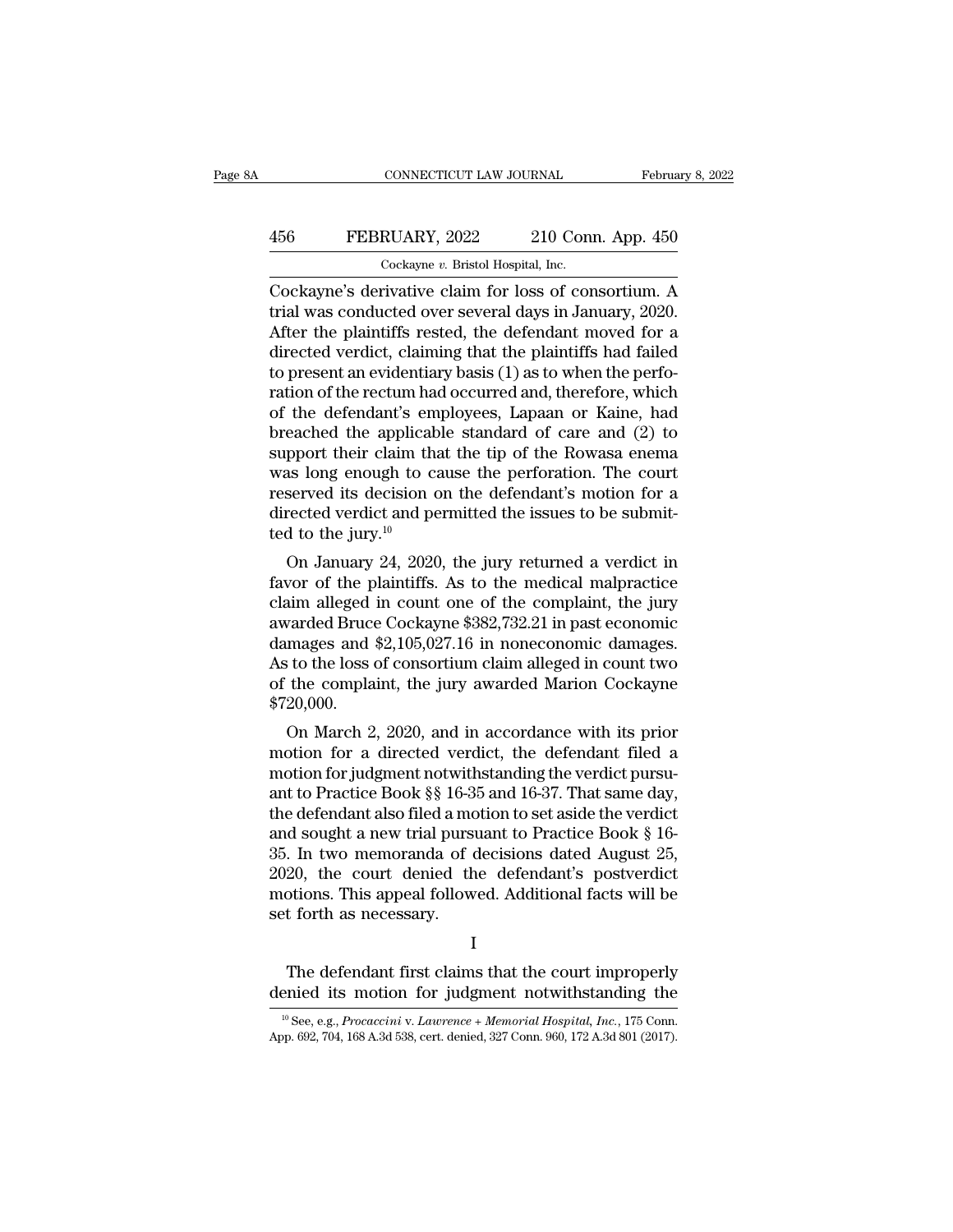# 210 Conn. App. 450 FEBRUARY, 2022 457<br>
210 Conn. App. 450 FEBRUARY, 2022 457

8, 2022 CONNECTICUT LAW JOURNAL<br>
210 Conn. App. 450 FEBRUARY, 2022 457<br>
Cockayne *v*. Bristol Hospital, Inc.<br>
verdict. It contends that the plaintiffs presented insuffiverdict. It connections that the plaintiffs presented insufficient evidence that either Kaine or Lapaan, the nurses of all the defendent positional contends the plaintiffs presented insufficient evidence that either Kaine 210 Conn. App. 450 FEBRUARY, 2022 457<br>Cockayne v. Bristol Hospital, Inc.<br>Verdict. It contends that the plaintiffs presented insufficient evidence that either Kaine or Lapaan, the nurses<br>employed by the defendant, negligent 210 Conn. App. 450 FEBRUARY, 2022 457<br>Cockayne v. Bristol Hospital, Inc.<br>verdict. It contends that the plaintiffs presented insuffi-<br>cient evidence that either Kaine or Lapaan, the nurses<br>employed by the defendant, neglige 210 Conn. App. 450 FEBRUARY, 2022 457<br>  $\overline{\text{Cockayne } v. \text{ Bristol Hospital, Inc.}}$ <br>
verdict. It contends that the plaintiffs presented insuffi-<br>
cient evidence that either Kaine or Lapaan, the nurses<br>
employed by the defendant, negligently Cockayne v. Bristol Hospital, Inc.<br>
verdict. It contends that the plaintiffs presented insufficient evidence that either Kaine or Lapaan, the nurses<br>
employed by the defendant, negligently caused the per-<br>
foration in Bru Cockayne *v*. Bristol Hospital, Inc.<br>
verdict. It contends that the plaintiffs presented insufficient evidence that either Kaine or Lapaan, the nurses<br>
employed by the defendant, negligently caused the per-<br>
foration in B verdict. It contends that the plaintiffs presented insufficient evidence that either Kaine or Lapaan, the nurses<br>employed by the defendant, negligently caused the perforation in Bruce Cockayne's rectum. Specifically, the<br>d cient evidence that either Kaine or Lapaan, the nurses<br>employed by the defendant, negligently caused the per-<br>foration in Bruce Cockayne's rectum. Specifically, the<br>defendant argues that the evidence, viewed in the light<br>m employed by the defendant, negligently caused the perforation in Bruce Cockayne's rectum. Specifically, the defendant argues that the evidence, viewed in the light most favorable to the plaintiffs, failed to prove that (1) foration in Bruce Cockayne's rectum. Specifically, the<br>defendant argues that the evidence, viewed in the light<br>most favorable to the plaintiffs, failed to prove that (1)<br>the Rowasa enema physically could have caused the<br>pe defendant argues that the evidence, viewed in the light<br>most favorable to the plaintiffs, failed to prove that (1)<br>the Rowasa enema physically could have caused the<br>perforation in the posterior of the rectum and (2) the<br>de most favorable to the plaintiffs, failed to prove that  $(1)$ <br>the Rowasa enema physically could have caused the<br>perforation in the posterior of the rectum and  $(2)$  the<br>defendant's employees negligently administered the<br>en the Rowasa enema physically could have caused the<br>perforation in the posterior of the rectum and (2) the<br>defendant's employees negligently administered the<br>enema. The plaintiffs counter that they presented suffi-<br>cient evi perforation in the posterior of the rectum and (2) the defendant's employees negligently administered the enema. The plaintiffs counter that they presented sufficient evidence for the jury to find that the Rowasa enema per Francian Security and Security contributed and<br>tema. The plaintiffs counter that they presented suffi-<br>ent evidence for the jury to find that the Rowasa<br>ema perforated the rectum and that the perforation<br>as caused by the n standard the plantins counter and they presented sum<br>cient evidence for the jury to find that the Rowasa<br>enema perforated the rectum and that the perforation<br>was caused by the negligence of one of the nurses in<br>administeri

standard of the standard the rectum and that the perforation<br>was caused by the negligence of one of the nurses in<br>administering the enemas. We agree with the plaintiffs.<br>As a preliminary matter, we address the applicable<br>s External performated and recolum and and and the performation<br>was caused by the negligence of one of the nurses in<br>administering the enemas. We agree with the plaintiffs.<br>As a preliminary matter, we address the applicable<br> Mas classed by the negligence of one of the halables in<br>administering the enemas. We agree with the plaintiffs.<br>As a preliminary matter, we address the applicable<br>standard of review with respect to the issues raised<br>in thi As a preliminary matter, we address the applicable<br>standard of review. The parties do not agree on the<br>standard of review with respect to the issues raised<br>in this appeal. The plaintiffs argue that the abuse of<br>discretion As a preliminary matter, we address the applicable<br>standard of review. The parties do not agree on the<br>standard of review with respect to the issues raised<br>in this appeal. The plaintiffs argue that the abuse of<br>discretion standard of review. The parties do not agree on the<br>standard of review with respect to the issues raised<br>in this appeal. The plaintiffs argue that the abuse of<br>discretion standard applies while the defendant con-<br>tends tha standard of review with respect to the issues raised<br>in this appeal. The plaintiffs argue that the abuse of<br>discretion standard applies while the defendant con-<br>tends that our review is de novo. We acknowledge that<br>numerou in this appeal. The plaintiffs argue that the abuse of<br>discretion standard applies while the defendant con-<br>tends that our review is de novo. We acknowledge that<br>numerous cases from our appellate courts have referred<br>to t discretion standard applies while the defendant contends that our review is de novo. We acknowledge that<br>numerous cases from our appellate courts have referred<br>to the abuse of discretion standard in the context of<br>reviewin *Internals that our review is de novo. We acknowledge that*<br> *Inumerous cases from our appellate courts have referred*<br> *Io the abuse of discretion standard in the context of*<br> *Investment of judgment notwithstanding the v* numerous cases from our appellate courts have referred<br>to the abuse of discretion standard in the context of<br>reviewing the decision of the trial court regarding a<br>motion for judgment notwithstanding the verdict or a<br>motion to the abuse of discretion standard in the context of<br>reviewing the decision of the trial court regarding a<br>motion for judgment notwithstanding the verdict or a<br>motion to set aside the verdict. See, e.g., *Landmark*<br>*Inves* reviewing the decision of the trial court regarding a<br>motion for judgment notwithstanding the verdict or a<br>motion to set aside the verdict. See, e.g., *Landmark*<br>Investment Group, LLC v. CALCO Construction &<br>Development Co motion for judgment notwithstanding the verdict or a<br>motion to set aside the verdict. See, e.g., *Landmark*<br>*Investment Group*, *LLC* v. *CALCO Construction &*<br>*Development Co.*, 318 Conn. 847, 862–63, 124 A.3d 847<br>(2015); motion to set aside the verdict. See, e.g., *Landmark*<br> *Investment Group, LLC v. CALCO Construction &*<br> *Development Co.*, 318 Conn. 847, 862–63, 124 A.3d 847<br>
(2015); *Ulbrich v. Groth*, 310 Conn. 375, 437, 78 A.3d<br>
76 ( Investment Group, LLC v. CALCO Construction &<br>Development Co., 318 Conn. 847, 862–63, 124 A.3d 847<br>(2015); *Ulbrich* v. Groth, 310 Conn. 375, 437, 78 A.3d<br>76 (2013); Grayson v. Wofsey, Rosen, Kweskin & Kuri-<br>ansky, 231 Con *Development Co.*, 318 Conn. 847, 862–63, 124 A.3d 847<br>(2015); *Ulbrich v. Groth*, 310 Conn. 375, 437, 78 A.3d<br>76 (2013); *Grayson v. Wofsey, Rosen, Kweskin & Kuri-<br>ansky, 231 Conn. 168, 178, 646 A.2d 195 (1994); <i>Lappos-*(2015); *Ulbrich v. Groth*, 310 Conn. 375, 437, 78 A.3d 76 (2013); *Grayson v. Wofsey, Rosen, Kweskin & Kuriansky*, 231 Conn. 168, 178, 646 A.2d 195 (1994); *Lappostato v. Terk*, 143 Conn. App. 384, 408–409, 71 A.3d 552, 76 (2013); *Grayson v. Wofsey, Rosen, Kweskin & Kuriansky,* 231 Conn. 168, 178, 646 A.2d 195 (1994); *Lappostato v. Terk*, 143 Conn. App. 384, 408–409, 71 A.3d 552, cert. denied, 310 Conn. 911, 76 A.3d 627 (2013); *Machie* ansky, 231 Conn. 168, 178, 646 A.2d 195 (1994); *Lappostato v. Terk*, 143 Conn. App. 384, 408–409, 71 A.3d 552, cert. denied, 310 Conn. 911, 76 A.3d 627 (2013); *Machietto v. Keggi*, 103 Conn. App. 769, 777, 930 A.2d 817, tato v. *Terk*, 1<br>cert. denied, 3<br>*chietto* v. *Keg*<br>817, cert. den<br>Nevertheless,<br>abuse of dischant's claims.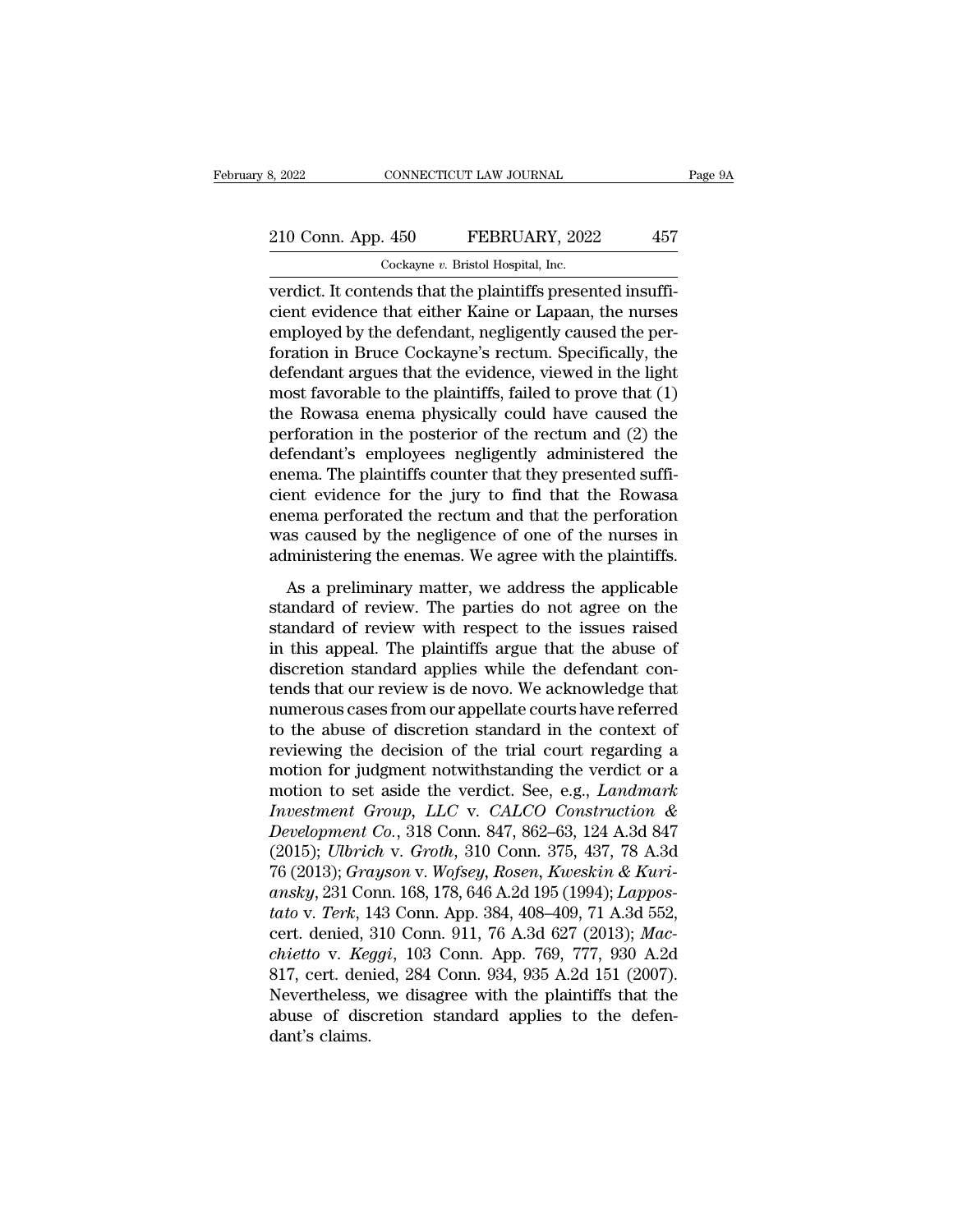## CONNECTICUT LAW JOURNAL February 8, 2022<br>458 FEBRUARY, 2022 210 Conn. App. 450<br>Cockayne v. Bristol Hospital, Inc. CONNECTICUT LAW JOURNAL Februa<br>
8 FEBRUARY, 2022 210 Conn. App. 450<br>
Cockayne *v*. Bristol Hospital, Inc.<br>
In the present case, the defendant has challenged the

CONNECTICUT LAW JOURNAL February 8, 2022<br>
S<br>
B<br>
TEBRUARY, 2022 210 Conn. App. 450<br>
Cockayne v. Bristol Hospital, Inc.<br>
In the present case, the defendant has challenged the<br>
fficiency of the evidence to support the jury's FEBRUARY, 2022 210 Conn. App. 450<br>  $\frac{\text{Cockaye } v. \text{ Bristol Hospital, Inc.}}{\text{In the present case, the defendant has challenged the  
\nsufficiency of the evidence to support the jury's verdict  
\nin its motions for judgment not withstanding the verdict  
\nand to set aside the verdict  $\frac{11}{2}$  The standard for amplitude$ FEBRUARY, 2022 210 Conn. App. 450<br>  $\frac{\text{Cockayne } v. \text{ Bristol Hospital, Inc.}}{\text{In the present case, the defendant has challenged the  
\nsufficiency of the evidence to support the jury's verdict in its motions for judgment notwithstanding the verdict and to set aside the verdict.<sup>11</sup> The standard for appellate  
\nreviouy of the donial of a motion for judgment not with$ 458 FEBRUARY, 2022 210 Conn. App. 450<br>  $\frac{\text{Cockayne } v. \text{ Bristol Hospital, Inc.}}{\text{In the present case, the defendant has challenged the  
\nsufficiency of the evidence to support the jury's verdict  
\nin its motions for judgment not withstanding the verdict  
\nand to set aside the verdict.<sup>11</sup> The standard for appellate  
\nreview of the denial of a motion for judgment notwith-$ Cockayne  $v$ . Bristol Hospital, Inc.<br>In the present case, the defendant has challenged the<br>sufficiency of the evidence to support the jury's verdict<br>in its motions for judgment notwithstanding the verdict<br>and to set aside  $\frac{1}{100}$  occasing v. Bristol Hospital, inc.<br>In the present case, the defendant has challenged the<br>sufficiency of the evidence to support the jury's verdict<br>in its motions for judgment notwithstanding the verdict<br>and to In the present case, the defendant has challenged the<br>sufficiency of the evidence to support the jury's verdict<br>in its motions for judgment notwithstanding the verdict<br>and to set aside the verdict.<sup>11</sup> The standard for ap sufficiency of the evidence to support the jury's verdict<br>in its motions for judgment notwithstanding the verdict<br>and to set aside the verdict.<sup>11</sup> The standard for appellate<br>review of the denial of a motion for judgment n in its motions for judgment notwithstanding the verdict<br>and to set aside the verdict.<sup>11</sup> The standard for appellate<br>review of the denial of a motion for judgment notwith-<br>standing the verdict is well settled and mirrors and to set aside the verdict.<sup>11</sup> The standard for appellate<br>review of the denial of a motion for judgment notwith-<br>standing the verdict is well settled and mirrors the stan-<br>dard applicable to a motion for a directed verd review of the denial of a motion for judgment notwith-<br>standing the verdict is well settled and mirrors the stan-<br>dard applicable to a motion for a directed verdict.<br>"Directed verdicts are not favored.... A trial court<br>sho standing the verdict is well settled and mirrors the standard applicable to a motion for a directed verdict.<br>
"Directed verdicts are not favored.... A trial court should direct a verdict only when a jury could not reasona dard applicable to a motion for a directed verdict.<br>
"Directed verdicts are not favored.... A trial court<br>
should direct a verdict only when a jury could not rea-<br>
sonably and legally have reached any other conclusion.<br>
. "Directed verdicts are not favored.... A trial court<br>should direct a verdict only when a jury could not rea-<br>sonably and legally have reached any other conclusion.<br>... In reviewing the trial court's decision [to deny<br>the should direct a verdict only when a jury could not reasonably and legally have reached any other conclusion.<br>
. . . . In reviewing the trial court's decision [to deny the defendant's motion for a directed verdict] we must sonably and legally have reached any other conclusion.<br>
. . . . In reviewing the trial court's decision [to deny<br>
the defendant's motion for a directed verdict] we must<br>
consider the evidence in the light most favorable t ... In reviewing the trial court's decision [to deny<br>the defendant's motion for a directed verdict] we must<br>consider the evidence in the light most favorable to the<br>plaintiff.... Although it is the jury's right to draw<br>lo the defendant's motion for a directed verdict] we must<br>consider the evidence in the light most favorable to the<br>plaintiff.... Although it is the jury's right to draw<br>logical deductions and make reasonable inferences<br>from consider the evidence in the light most favorable to the plaintiff. . . . . Although it is the jury's right to draw logical deductions and make reasonable inferences from the facts proven . . . it may not resort to mere c plaintiff. . . . . Although it is the jury's right to draw<br>logical deductions and make reasonable inferences<br>from the facts proven . . . it may not resort to mere<br>conjecture and speculation. . . . A directed verdict is<br>ju logical deductions and make reasonable inferences<br>from the facts proven . . . it may not resort to mere<br>conjecture and speculation. . . . A directed verdict is<br>justified if . . . the evidence is so weak that it would<br>be pr from the facts proven  $\dots$  it may not resort to mere<br>
conjecture and speculation.  $\dots$  A directed verdict is<br>
justified if  $\dots$  the evidence is so weak that it would<br>
be proper for the court to set aside a verdict rendere conjecture and speculation.  $\dots$  A directed verdict is<br>justified if  $\dots$  the evidence is so weak that it would<br>be proper for the court to set aside a verdict rendered<br>for the other party.  $\dots$  The foregoing standard of<br>re justified if  $\ldots$  the evidence is so weak that it would<br>be proper for the court to set aside a verdict rendered<br>for the other party.  $\ldots$ . The foregoing standard of<br>review also governs the trial court's denial of the de be proper for the court to set aside a verdict rendered<br>for the other party. . . . . The foregoing standard of<br>review also governs the trial court's denial of the defen-<br>dant's motion for judgment notwithstanding the verd for the other party.  $\ldots$  . The foregoing standard of<br>review also governs the trial court's denial of the defen-<br>dant's motion for judgment notwithstanding the verdict<br>because that motion is not a new motion, but [is] th review also governs the trial court's denial of the defen-<br>dant's motion for judgment notwithstanding the verdict<br>because that motion is not a new motion, but [is] the<br>renewal of [the previous] motion for a directed verdic dant's motion for judgment notwithstanding the<br>cause that motion is not a new motion, bu<br>renewal of [the previous] motion for a directed<br>(Citation omitted; internal quotation marks<br>*Bagley* v. *Adel Wiggins Group*, 327 Con (Citation omitted; internal quotation marks omitted.)<br> *Bagley* v. *Adel Wiggins Group*, 327 Conn. 89, 102, 171<br>
A.3d 432 (2017); see also *Haynes* v. *Middletown*, 314<br>
Conn. 303, 311–12, 101 A.3d 249 (2014).<br>
<sup>11</sup> It be *Bagley v. Adel Wiggins Group*, 327 Conn. 89, 102, 171<br>A.3d 432 (2017); see also *Haynes v. Middletown*, 314<br>Conn. 303, 311–12, 101 A.3d 249 (2014).<br><sup>11</sup> It bears noting that our Supreme Court has instructed that, in this

A.3d 432 (2017); see also *Haynes* v. *Middletown*, 314 Conn. 303, 311–12, 101 A.3d 249 (2014).<br>
<sup>11</sup>It bears noting that our Supreme Court has instructed that, in this context, "[a] party challenging the validity of the **Conn.** 303, 311–12, 101 A.3d 249 (2014).<br>
<sup>11</sup> It bears noting that our Supreme Court has instructed that, in this context, "[a] party challenging the validity of the jury's verdict on grounds that there was insufficient Fig. 300, 311–12, 101 A.30  $249$  (2014).<br>
<sup>11</sup> It bears noting that our Supreme Court has instructed that, in this context, "[a] party challenging the validity of the jury's verdict on grounds that there was insufficient <sup>11</sup> It bears noting that our Supreme Court has instructed that, in this context, "[a] party challenging the validity of the jury's verdict on grounds that there was insufficient evidence to support such a result carries context, "[a] party challenging the validity of the jury's verdict on grounds that there was insufficient evidence to support such a result carries a difficult burden. In reviewing the soundness of a jury's verdict, we co but that there was insufficient evidence to support such a result carries a difficult burden. In reviewing the soundness of a jury's verdict, we construe the evidence in the light most favorable to sustaining the verdict. burden. In reviewing the soundness of a jury's verdict, we construe the evidence in the light most favorable to sustaining the verdict. . . . We do not ask whether we would have reached the same result. [R]ather, we must betwich marks omitted.) *Gagliano* v. *Abvanced* and Special Care, we consider the light most favorable to sustaining the verdict.  $\ldots$  We do not ask whether we would have reached the same result. [R]ather, we must det not ask whether we would have reached the same result. [R]ather, we must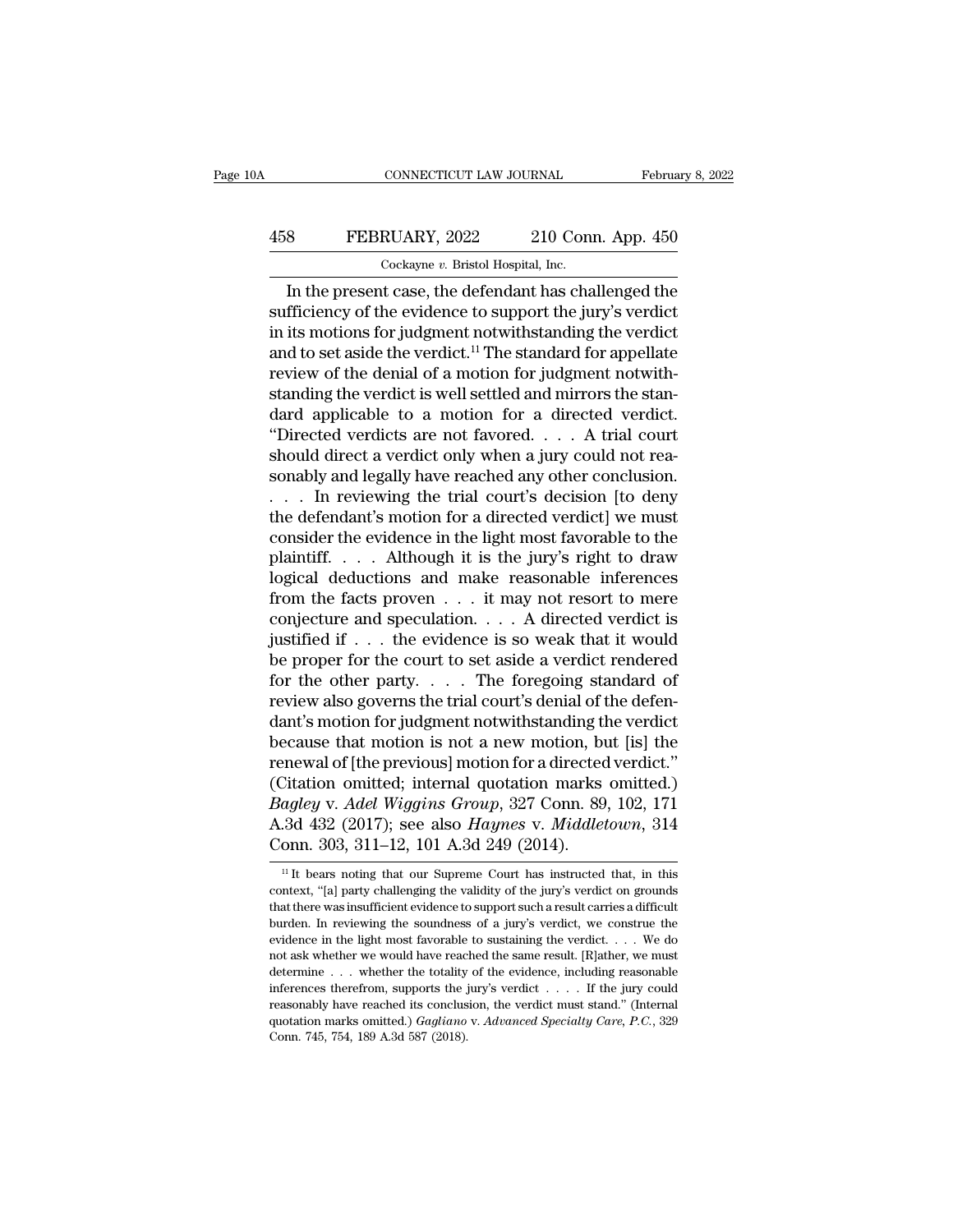# 210 Conn. App. 450 FEBRUARY, 2022 459<br>
210 Conn. App. 450 FEBRUARY, 2022 459

8, 2022 CONNECTICUT LAW JOURNAL<br>
210 Conn. App. 450 FEBRUARY, 2022 459<br>
Cockayne *v*. Bristol Hospital, Inc.<br>
Our Supreme Court has applied the plenary standard OUR CONNECTICUT LAW JOURNAL Page 11A<br>
O Conn. App. 450 FEBRUARY, 2022 459<br>
Cockayne v. Bristol Hospital, Inc.<br>
Our Supreme Court has applied the plenary standard<br>
review when reviewing the propriety of a trial court's<br>
lin 210 Conn. App. 450 FEBRUARY, 2022 459<br>
Cockayne v. Bristol Hospital, Inc.<br>
Our Supreme Court has applied the plenary standard<br>
of review when reviewing the propriety of a trial court's<br>
ruling on a motion for directed verd 210 Conn. App. 450 FEBRUARY, 2022 459<br>
Cockayne v. Bristol Hospital, Inc.<br>
Our Supreme Court has applied the plenary standard<br>
of review when reviewing the propriety of a trial court's<br>
ruling on a motion for directed ver 210 Conn. App. 450 FEBRUARY, 2022 459<br>
Cockayne v. Bristol Hospital, Inc.<br>
Our Supreme Court has applied the plenary standard<br>
of review when reviewing the propriety of a trial court's<br>
ruling on a motion for directed verd Cockayne v. Bristol Hospital, Inc.<br>
Our Supreme Court has applied the plenary standard<br>
of review when reviewing the propriety of a trial court's<br>
ruling on a motion for directed verdict based on a claim<br>
of insufficient e Cockayne *v*. Bristol Hospital, inc.<br>
Our Supreme Court has applied the plenary standard<br>
of review when reviewing the propriety of a trial court's<br>
ruling on a motion for directed verdict based on a claim<br>
of insufficien Our Supreme Court has applied the plenary standard<br>of review when reviewing the propriety of a trial court's<br>ruling on a motion for directed verdict based on a claim<br>of insufficient evidence. In *Curran* v. *Kroll*, 303 C of review when reviewing the propriety of a trial court's<br>ruling on a motion for directed verdict based on a claim<br>of insufficient evidence. In *Curran v. Kroll*, 303 Conn.<br>845, 855, 37 A.3d 700 (2012), the trial court gra ruling on a motion for directed verdict based on a claim<br>of insufficient evidence. In *Curran* v. *Kroll*, 303 Conn.<br>845, 855, 37 A.3d 700 (2012), the trial court granted the<br>defendants' motion for a directed verdict on th of insufficient evidence. In *Curran v. Kroll*, 303 Conn.<br>845, 855, 37 A.3d 700 (2012), the trial court granted the<br>defendants' motion for a directed verdict on the basis<br>that the plaintiff failed to present any evidence o 845, 855, 37 A.3d 700 (2012), the trial court granted the<br>defendants' motion for a directed verdict on the basis<br>that the plaintiff failed to present any evidence of a<br>breach of the standard of care in a medical malpractic defendants' motion for a directed verdict on the basis<br>that the plaintiff failed to present any evidence of a<br>breach of the standard of care in a medical malpractice<br>action. This court reversed the decision of the trial<br>co that the plaintiff failed to present any evidence of a<br>breach of the standard of care in a medical malpractice<br>action. This court reversed the decision of the trial<br>court, concluding that "the evidence presented by the<br>pla breach of the standard of care in a medical malpractice<br>action. This court reversed the decision of the trial<br>court, concluding that "the evidence presented by the<br>plaintiff at trial would support a reasonable inference<br>th action. This court reversed the decision of the trial<br>court, concluding that "the evidence presented by the<br>plaintiff at trial would support a reasonable inference<br>that [the defendant physician] had failed to warn the<br>dece aintiff at trial would support a reasonable inference<br>at [the defendant physician] had failed to warn the<br>cedent adequately of the signs and symptoms associ-<br>ed with the risks of taking birth control pills." Id. The<br>fendan That [the defendant physician] had failed to warn the<br>decedent adequately of the signs and symptoms associ-<br>ated with the risks of taking birth control pills." Id. The<br>defendant then appealed to our Supreme Court. Id.<br>In a

decedent adequately of the signs and symptoms associated with the risks of taking birth control pills." Id. The defendant then appealed to our Supreme Court. Id.<br>In affirming the decision of this court, our Supreme Court n ated with the risks of taking birth control pills." Id. The<br>defendant then appealed to our Supreme Court. Id.<br>In affirming the decision of this court, our Supreme<br>Court noted the following with respect to the standard<br>of defendant then appealed to our Supreme Court. Id.<br>
In affirming the decision of this court, our Supreme<br>
Court noted the following with respect to the standard<br>
of review used in its analysis: "Whether the evidence<br>
prese In affirming the decision of this court, our Supreme<br>Court noted the following with respect to the standard<br>of review used in its analysis: "Whether the evidence<br>presented by the plaintiff was sufficient to withstand<br>a mot In affirming the decision of this court, our Supreme<br>Court noted the following with respect to the standard<br>of review used in its analysis: "Whether the evidence<br>presented by the plaintiff was sufficient to withstand<br>a mot Court noted the following with respect to the standard<br>of review used in its analysis: "Whether the evidence<br>presented by the plaintiff was sufficient to withstand<br>a motion for a directed verdict is a question of law,<br>ove of review used in its analysis: "Whether the evidence<br>presented by the plaintiff was sufficient to withstand<br>a motion for a directed verdict is a question of law,<br>over which our review is plenary." Id.; see *MacDermid,<br>In* presented by the plaintiff was sufficient to withstand<br>a motion for a directed verdict is a question of law,<br>over which our review is plenary." Id.; see *MacDermid,*<br>Inc. v. Leonetti, 328 Conn. 726, 744, 183 A.3d 611 (201 a motion for a directed verdict is a question of law,<br>over which our review is plenary." Id.; see *MacDermid,*<br>Inc. v. Leonetti, 328 Conn. 726, 744, 183 A.3d 611 (2018)<br>("[w]hether the evidence presented by the plaintiff over which our review is plenary." Id.; see *MacDermid*,<br> *Inc.* v. *Leonetti*, 328 Conn. 726, 744, 183 A.3d 611 (2018)<br>
("[w]hether the evidence presented by the plaintiff is<br>
sufficient to withstand a motion for a direc Inc. v. Leonetti, 328 Conn. 726, 744, 183 A.3d 611 (2018)<br>("[w]hether the evidence presented by the plaintiff is<br>sufficient to withstand a motion for a directed verdict<br>is a question of law" subject to plenary review, and ("[w]hether the evidence presented by the plaintiff is<br>sufficient to withstand a motion for a directed verdict<br>is a question of law" subject to plenary review, and " [a]<br>directed verdict is justified [only] if  $\dots$  the ev sufficient to withstand a motion for a directed verdict<br>is a question of law" subject to plenary review, and " '[a]<br>directed verdict is justified [only] if . . . the evidence<br>is so weak that it would be proper . . . to set is a question of law" subject to plenary review, and " '[a]<br>directed verdict is justified [only] if . . . the evidence<br>is so weak that it would be proper . . . to set aside a<br>verdict rendered for the other party' "); see directed verdict is justified [only] if  $\dots$  the evidence<br>is so weak that it would be proper  $\dots$  to set aside a<br>verdict rendered for the other party' ''); see also *Farrell*<br>v. *Johnson & Johnson*, 335 Conn. 398, 416–17, is so weak that it would be prop<br>verdict rendered for the other pa<br>v. Johnson & Johnson, 335 Conn<br>698 (2020); Pellet v. Keller Willi<br>Conn. App. 42, 50, 172 A.3d 283<br>therefore, that the proper appella<br>ent case is plenary re Johnson & Johnson, 335 Conn. 398, 416–17, 238 A.3d<br>8 (2020); Pellet v. Keller Williams Realty Corp., 177<br>pnn. App. 42, 50, 172 A.3d 283 (2017). We conclude,<br>erefore, that the proper appellate standard in the pres-<br>t case i 698 (2020); Pellet v. Keller Williams Realty Corp., 177<br>Conn. App. 42, 50, 172 A.3d 283 (2017). We conclude,<br>therefore, that the proper appellate standard in the pres-<br>ent case is plenary review.<br>We also note that "[t]wo Frame Conn. App. 42, 50, 172 A.3d 283 (2017). We conclude, therefore, that the proper appellate standard in the present case is plenary review.<br>We also note that "[t]wo further fundamental points bear emphasis. First, the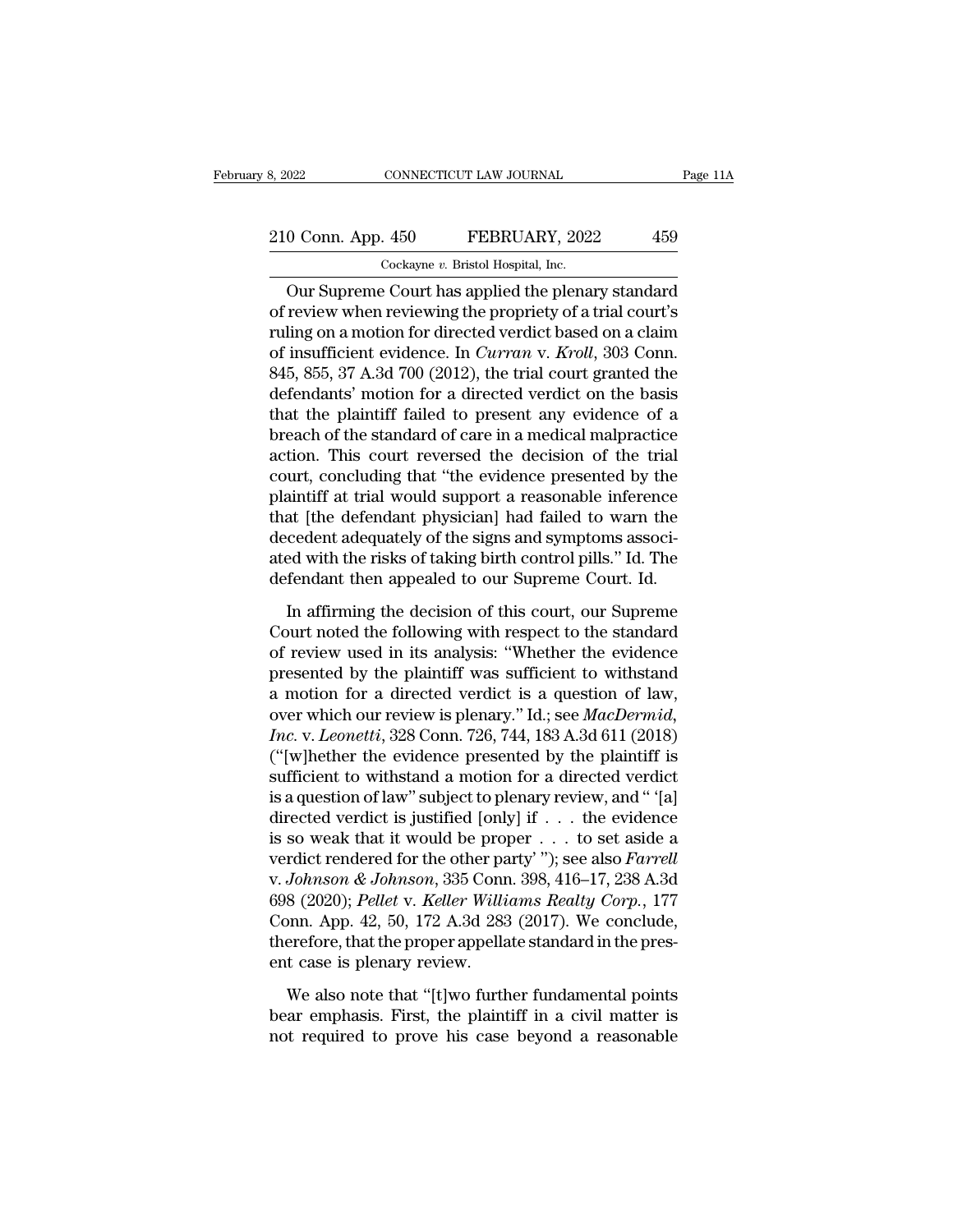## CONNECTICUT LAW JOURNAL February 8, 2022<br>
460 FEBRUARY, 2022 210 Conn. App. 450<br>
Cockayne v. Bristol Hospital, Inc. CONNECTICUT LAW JOURNAL Februa<br>
460 FEBRUARY, 2022 210 Conn. App. 450<br>
Cockayne *v.* Bristol Hospital, Inc.<br>
doubt; a mere preponderance of the evidence is suffi-

CONNECTICUT LAW JOURNAL Februa<br>
460 FEBRUARY, 2022 210 Conn. App. 450<br>
Cockayne v. Bristol Hospital, Inc.<br>
doubt; a mere preponderance of the evidence is suffi-<br>
cient. Second, the well established standards compel-<br>
ling 460 FEBRUARY, 2022 210 Conn. App. 450<br>
cockayne v. Bristol Hospital, Inc.<br>
doubt; a mere preponderance of the evidence is suffi-<br>
cient. Second, the well established standards compel-<br>
ling great deference to the historica FEBRUARY, 2022 210 Conn. App. 450<br>  $\frac{\text{Cockayne } v. \text{ Bristol Hospital, Inc.}}{\text{doublet; a mere preponderance of the evidence is sufficient. Second, the well established standards compelling great deference to the historical function of the jury find their roots in the constitutional right to a trial by, it is, or that it is not a good.$ FEBRUARY, 2022 210 Conn. App. 450<br>  $\frac{\text{Cockayne } v. \text{ Bristol Hospital, Inc.}}{\text{doublet; a mere preponderance of the evidence is sufficient. Second, the well established standards compelling great deference to the historical function of the jury find their roots in the constitutional right to a trial by jury." (Internal quotation marks omitted.) *Procacc-  
cini y. Lawrence, Memeorial Hospital, Inc.* 175 Com.$ Cockayne *v*. Bristol Hospital, Inc.<br>
doubt; a mere preponderance of the evidence is suffi-<br>
cient. Second, the well established standards compel-<br>
ling great deference to the historical function of the<br>
jury find their ro Cockayne *v*. *Bristol Hospital, Inc.*<br>
doubt; a mere preponderance of the evidence is sufficient. Second, the well established standards compel-<br>
ling great deference to the historical function of the<br>
jury find their roo doubt; a mere preponderance of the evidence is sufficient. Second, the well established standards compelling great deference to the historical function of the jury find their roots in the constitutional right to a trial by cient. Second, the well established standards compelling great deference to the historical function of the jury find their roots in the constitutional right to a trial by jury." (Internal quotation marks omitted.) *Procacc* ling great deference to the historical function of the<br>jury find their roots in the constitutional right to a trial<br>by jury." (Internal quotation marks omitted.) *Procac-*<br>cini v. Lawrence + Memorial Hospital, Inc., 175 Co jury find their roots in the constitutional right to a trial<br>by jury." (Internal quotation marks omitted.) *Procac-<br>cini* v. *Lawrence* + *Memorial Hospital, Inc.*, 175 Conn.<br>App. 692, 716, 168 A.3d 538, cert. denied, 327 by jury." (Internal quotation marks omitted.) *Procaccini* v. Lawrence + Memorial Hospital, Inc., 175 Conn.<br>App. 692, 716, 168 A.3d 538, cert. denied, 327 Conn. 960, 172 A.3d 801 (2017); see also *Millette* v. *Connecticut* cini v. Lawrence + Memorial Hospital, Inc., 175 Conn.<br>App. 692, 716, 168 A.3d 538, cert. denied, 327 Conn. 960,<br>172 A.3d 801 (2017); see also *Millette v. Connecticut*<br>Post Ltd. Partnership, 143 Conn. App. 62, 68, 70 A.3d App. 692, 716, 168 A.3d 538, cert. denied, 327 Conn. 960,<br>172 A.3d 801 (2017); see also *Millette* v. *Connecticut*<br>Post Ltd. Partnership, 143 Conn. App. 62, 68, 70 A.3d<br>126 (2013). Indeed, our Supreme Court has recognized 172 A.3d 801 (2017); see also *Millette* v. *Connecticut*<br>Post Ltd. Partnership, 143 Conn. App. 62, 68, 70 A.3d<br>126 (2013). Indeed, our Supreme Court has recognized<br>that circumstantial evidence, coupled with the reason-<br>ab Post Ltd. Partnership, 143 Conn. App. 62, 68, 70 A.3d<br>126 (2013). Indeed, our Supreme Court has recognized<br>that circumstantial evidence, coupled with the reason-<br>able inferences drawn therefrom, can support a finding<br>of ca 126 (2013). Indeed, our Supreme Court has recognized<br>that circumstantial evidence, coupled with the reason-<br>able inferences drawn therefrom, can support a finding<br>of causation in a medical malpractice action. *Console*<br>v. that circumstantial evidence, coupled with the reason-<br>able inferences drawn therefrom, can support a finding<br>of causation in a medical malpractice action. *Console*<br>v. *Nickou*, 156 Conn. 268, 274–75, 240 A.2d 895 (1968) able inferences drawn therefrom, can support a finding<br>of causation in a medical malpractice action. *Console*<br>v. *Nickou*, 156 Conn. 268, 274–75, 240 A.2d 895 (1968).<br>"The test of the sufficiency of proof by circumstantia of causation in a medical malpractice action. *Console*<br>v. *Nickou*, 156 Conn. 268, 274–75, 240 A.2d 895 (1968).<br>"The test of the sufficiency of proof by circumstantial<br>evidence is whether rational minds could reasonably<br>a v. *Nickou*, 156 Conn. 268, 274–75, 240 A.2d 895 (1968).<br>
"The test of the sufficiency of proof by circumstantial<br>
evidence is whether rational minds could reasonably<br>
and logically draw the inference.... The proof need<br> "The test of the sufficiency of proof by circumstantial<br>evidence is whether rational minds could reasonably<br>and logically draw the inference.... The proof need<br>not be so conclusive that it precludes every other<br>hypothesis evidence is whether rational minds could reasonably<br>and logically draw the inference.... The proof need<br>not be so conclusive that it precludes every other<br>hypothesis. It is sufficient if the proof produces in the<br>mind of and logically draw the<br>not be so conclusive<br>hypothesis. It is suffici<br>mind of the trier a re<br>probable than otherwi<br>is true." (Citations om<br>omitted.) Id., 275.<br>Next, it is instructiv next is sufficient if the proof produces in the<br>pothesis. It is sufficient if the proof produces in the<br>ind of the trier a reasonable belief that it is more<br>obable than otherwise that the fact to be inferred<br>true." (Citati mind of the trier a reasonable belief that it is more<br>probable than otherwise that the fact to be inferred<br>is true." (Citations omitted; internal quotation marks<br>omitted.) Id., 275.<br>Next, it is instructive to review the r

Final of the their a reasonable beneficial male is instructed<br>probable than otherwise that the fact to be inferred<br>is true." (Citations omitted; internal quotation marks<br>omitted.) Id., 275.<br>Next, it is instructive to revi is true." (Citations omitted; internal quotation marks<br>omitted.) Id., 275.<br>Next, it is instructive to review the relevant legal<br>principles pertaining to claims of medical malpractice.<br>"[T]o prevail in a medical malpractic omitted.) Id., 275.<br>
Next, it is instructive to review the relevant legal<br>
principles pertaining to claims of medical malpractice.<br>
"[T]o prevail in a medical malpractice action, the plain-<br>
tiff must prove (1) the requis Next, it is instructive to review the relevant legal<br>principles pertaining to claims of medical malpractice.<br>"[T]o prevail in a medical malpractice action, the plain-<br>tiff must prove (1) the requisite standard of care for Next, it is instructive to review the relevant legal<br>principles pertaining to claims of medical malpractice.<br>"[T]o prevail in a medical malpractice action, the plain-<br>tiff must prove (1) the requisite standard of care for principles pertaining to claims of medical malpractice.<br>
"[T]o prevail in a medical malpractice action, the plain-<br>
tiff must prove (1) the requisite standard of care for<br>
treatment, (2) a deviation from that standard of c "[T]o prevail in a medical malpractice action, the plain-<br>tiff must prove (1) the requisite standard of care for<br>treatment, (2) a deviation from that standard of care,<br>and (3) a causal connection between the deviation and tiff must prove (1) the requisite standard of care for<br>treatment, (2) a deviation from that standard of care,<br>and (3) a causal connection between the deviation and<br>the claimed injury.... Generally, expert testimony is<br>req treatment, (2) a deviation from that standard of care,<br>and (3) a causal connection between the deviation and<br>the claimed injury. . . . Generally, expert testimony is<br>required to establish both the standard of care to whic and (3) a causal connection between the deviation and<br>the claimed injury. . . . Generally, expert testimony is<br>required to establish both the standard of care to which<br>the defendant is held and the breach of that standard the claimed injury.  $\ldots$  Generally, expert testimony is<br>required to establish both the standard of care to which<br>the defendant is held and the breach of that standard.<br> $\ldots$  Likewise, [e]xpert medical opinion evidence is required to establish both the standard of care to which<br>the defendant is held and the breach of that standard.<br>... Likewise, [e]xpert medical opinion evidence is<br>usually required to show the cause of an injury or dis-<br>eas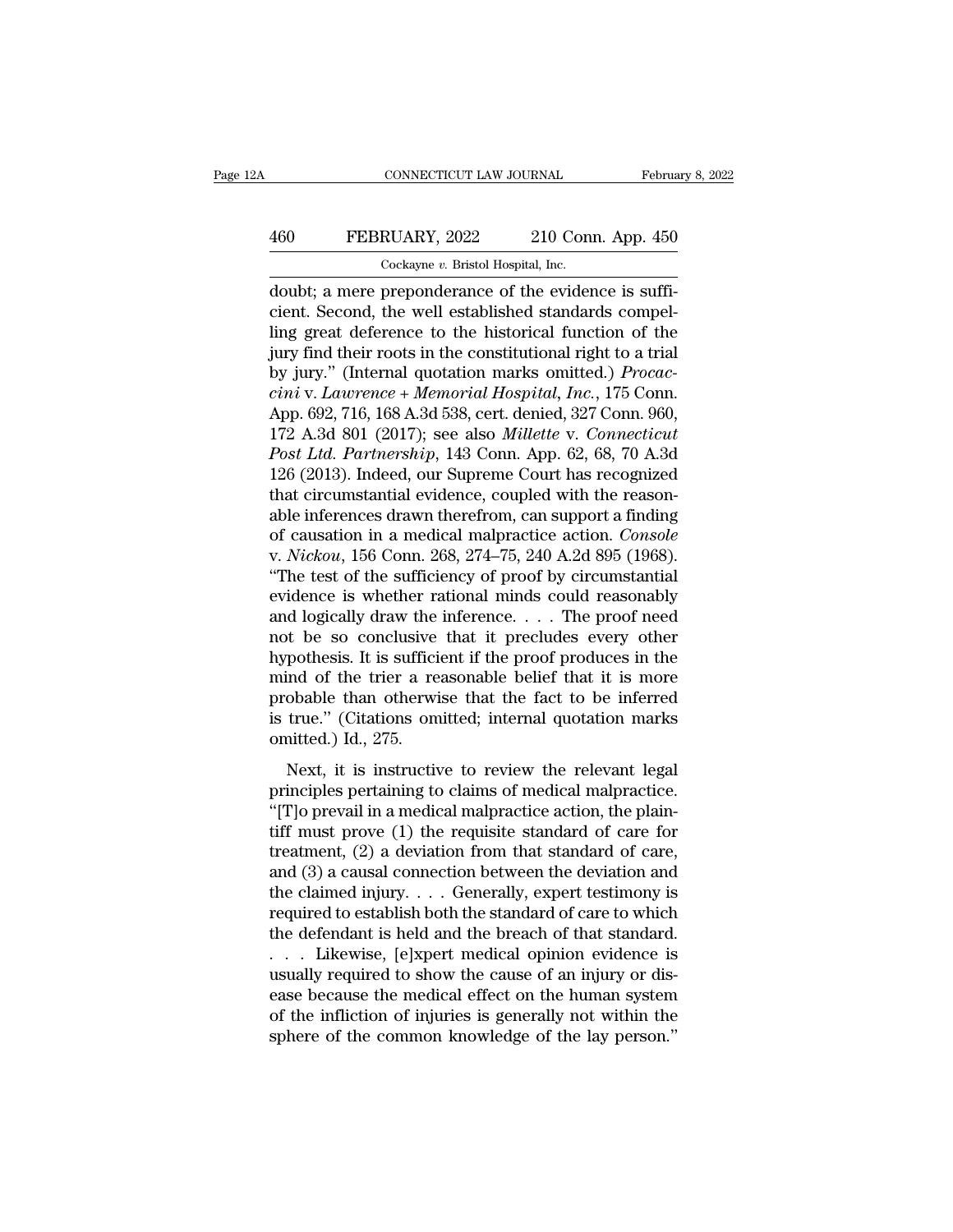8, 2022 CONNECTICUT LAW JOURNAL<br>
210 Conn. App. 450 FEBRUARY, 2022 461<br>
Cockayne *v*. Bristol Hospital, Inc.<br>
(Citations omitted; internal quotation marks omitted.) (CH) S. 2022<br>
(CONSECTICUT LAW JOURNAL Page 13A<br>
(CONSECTICUT LAW JOURNAL Page 13A<br>
(CONSECTION OF PEBRUARY, 2022 461<br>
(Citations omitted; internal quotation marks omitted.)<br>
(Citations omitted; internal quotation marks om *Procaccini* v. *Lawrence + Memorial Hospital, Inc.*<br> *Procaccini* v. *Lawrence + Memorial Hospital, Inc.*, supra, 175 Conn. App. 717–18; see also *Rosa* v. *Law-*<br> *Procaccini* v. *Lawrence + Memorial Hospital, Inc.*, sup 210 Conn. App. 450 FEBRUARY, 2022 461<br>
Cockayne v. Bristol Hospital, Inc.<br>
(Citations omitted; internal quotation marks omitted.)<br> *Procaccini* v. *Lawrence* + *Memorial Hospital*, *Inc.*,<br>
supra, 175 Conn. App. 717–18; se <sup>213</sup> Colar 14<sub>PP</sub>. 150 (12013); *Cockayne v. Bristol Hospital, Inc.*<br>
(Citations omitted; internal quotation marks omitted.)<br> *Procaccini* v. *Lawrence* + *Memorial Hospital, Inc.*,<br>
supra, 175 Conn. App. 717–18; see also (Citations omitted; internal quotation marks omitted.)<br> *Procaccini* v. *Lawrence* + *Memorial Hospital*, *Inc.*,<br>
supra, 175 Conn. App. 717–18; see also *Rosa* v. *Lawrence* & *Memorial Hospital*, 145 Conn. App. 275, 303 Procaccini v. Lawrence + Memorial Hospital, Inc.,<br>supra, 175 Conn. App. 717–18; see also Rosa v. Law-<br>rence & Memorial Hospital, 145 Conn. App. 275, 303,<br>74 A.3d 534 (2013); Hammer v. Mount Sinai Hospital,<br>25 Conn. App. 7 supra, 175 Conn. App. 717–18; see also *Rosa v. Lawrence & Memorial Hospital*, 145 Conn. App. 275, 303, 74 A.3d 534 (2013); *Hammer v. Mount Sinai Hospital*, 25 Conn. App. 702, 717–18, 596 A.2d 1318, cert. denied, 220 Con rence & Memorial Hospital, 145 Conn. App. 275, 303,<br>74 A.3d 534 (2013); *Hammer v. Mount Sinai Hospital*,<br>25 Conn. App. 702, 717–18, 596 A.2d 1318, cert. denied,<br>220 Conn. 933, 599 A.2d 384 (1991).<sup>12</sup> We remain mindful,<br>h 74 A.3d 534 (2013); *Hammer v. Mount Sinai Hospital*,<br>25 Conn. App. 702, 717–18, 596 A.2d 1318, cert. denied,<br>220 Conn. 933, 599 A.2d 384 (1991).<sup>12</sup> We remain mindful,<br>however, that the mere fact that an injury followed a b Colli. 555, 555 A.2d 564 (1551). We remain hindical,<br>wever, that the mere fact that an injury followed a<br>edical procedure is insufficient to establish negli-<br>nce.  $Mozzer$  v.  $Bush$ , 11 Conn. App. 434, 438 n.4, 527<br>2d 727 (1 medical procedure is insufficient to establish negligence. *Mozzer* v. *Bush*, 11 Conn. App. 434, 438 n.4, 527<br>A.2d 727 (1987); see also *Krause* v. *Bridgeport Hospital*, 169 Conn. 1, 8, 362 A.2d 802 (1975).<br>The defendan

fractions of a defendant ... require that a [defendant's] ... conduct proximately cause v. Bridgeport Hospital, 169 Conn. 1, 8, 362 A.2d 802 (1975).<br>The defendant's appeal focuses on causation. "All medical malpractice cl A.2d 727 (1987); see also *Krause v. Bridgeport Hospital*,<br>A.2d 727 (1987); see also *Krause v. Bridgeport Hospital*,<br>169 Conn. 1, 8, 362 A.2d 802 (1975).<br>The defendant's appeal focuses on causation. "All<br>medical malpract Example 1986), see also Kruise v. *Drugeport Hospital*,<br>169 Conn. 1, 8, 362 A.2d 802 (1975).<br>The defendant's appeal focuses on causation. "All<br>medical malpractice claims, whether involving acts or<br>inactions of a defendant *defendant's appeal focuses on causation. "All medical malpractice claims, whether involving acts or inactions of a defendant ... require that a [defendant's] ... conduct proximately cause the plaintiff's injuries. The que* The defendant's appeal focuses on causation. "All<br>medical malpractice claims, whether involving acts or<br>inactions of a defendant . . . require that a [defen-<br>dant's] . . . conduct proximately cause the plaintiff's<br>injuries restical malpractice claims, whether involving acts or<br>inactions of a defendant . . . require that a [defen-<br>dant's] . . . conduct proximately cause the plaintiff's<br>injuries. The question is whether the conduct of the<br>def inactions of a defendant . . . require that a [defendant's] . . . conduct proximately cause the plaintiff's injuries. *The question is whether the conduct of the defendant was a substantial factor in causing the plaintiff'* dant's] . . . conduct proximately cause the plaintiff's<br>injuries. The question is whether the conduct of the<br>defendant was a substantial factor in causing the<br>plaintiff's injury. . . . This causal connection must<br>rest upon *between an injuries. The question is whether the conduct of the defendant was a substantial factor in causing the plaintiff's injury.* . . . This causal connection must rest upon more than surmise or conjecture. . . . A *be defendant was a substantial factor in causing the*<br>plaintiff's injury.... This causal connection must<br>rest upon more than surmise or conjecture.... A<br>trier is not concerned with possibilities but with rea-<br>sonable prob *plaintiff's injury.* . . . This causal connection must<br>rest upon more than surmise or conjecture. . . . A<br>trier is not concerned with possibilities but with rea-<br>sonable probabilities. . . . The causal relation<br>between an rest upon more than surmise or conjecture.  $\ldots$  *A*<br>*trier is not concerned with possibilities but with rea-*<br>*sonable probabilities.*  $\ldots$  *The causal relation*<br>*between an injury and its later physical effects may*<br>*b based in trier is not concerned with possibilities but w*<br> *between an injury and its later physical effect*<br> *be established by the direct opinion of a physical*<br> *bis deduction by the process of eliminating*<br> *other tha* tween an injury and its later physical effects may<br>
established by the direct opinion of a physician, by<br>
s deduction by the process of eliminating causes<br>
her than the traumatic agency, or by his opinion<br>
sed upon a hypo be established by the direct opinion of a physician, by<br>his deduction by the process of eliminating causes<br>other than the traumatic agency, or by his opinion<br>based upon a hypothetical question....<br>"[I]t is the plaintiff w

be established by the arrect optimal by a physician, by<br>his deduction by the process of eliminating causes<br>other than the traumatic agency, or by his opinion<br>based upon a hypothetical question....<br>"[I]t is the plaintiff wh *nts* deduction by the process by ethninating causes<br>
other than the traumatic agency, or by his opinion<br>
based upon a hypothetical question....<br>
"[I]t is the plaintiff who bears the burden to prove<br>
an unbroken sequence o *for the accident and the transmitted dyenty, or oy hts optition*<br>based upon a hypothetical question. . . .<br>"[I]t is the plaintiff who bears the burden to prove<br>an unbroken sequence of events that tied his injuries to<br>the *i* if it is the plaintiff who bears the burden to prove<br>an unbroken sequence of events that tied his injuries to<br>the [defendant's conduct].... *A plaintiff, however, is*<br>not required to disprove all other possible explan 12 Interactional determinant to dispresse all other possible explanations<br>of required to dispreve all other possible explanations<br>or the accident but, rather, must demonstrate that it<br>is more likely than not that the defe not required to disprove all other possible explanations<br>for the accident but, rather, must demonstrate that it<br>is more likely than not that the defendant's negligence<br> $\frac{12}{12}$  Pursuant to Practice Book § 13-4, the pla

for the accident but, rather, must demonstrate that it<br>is more likely than not that the defendant's negligence<br> $\frac{12}{12}$ Pursuant to Practice Book § 13-4, the plaintiffs disclosed Mark Korsten,<br>a physician board certifie *is more likely than not that*<br> $\frac{12 \text{ Pursuant to Practice Book § } 13-4, \text{ a physician board certified in internal  
dasarian, a physician board certified if registered nurse, as expert witnesses.}$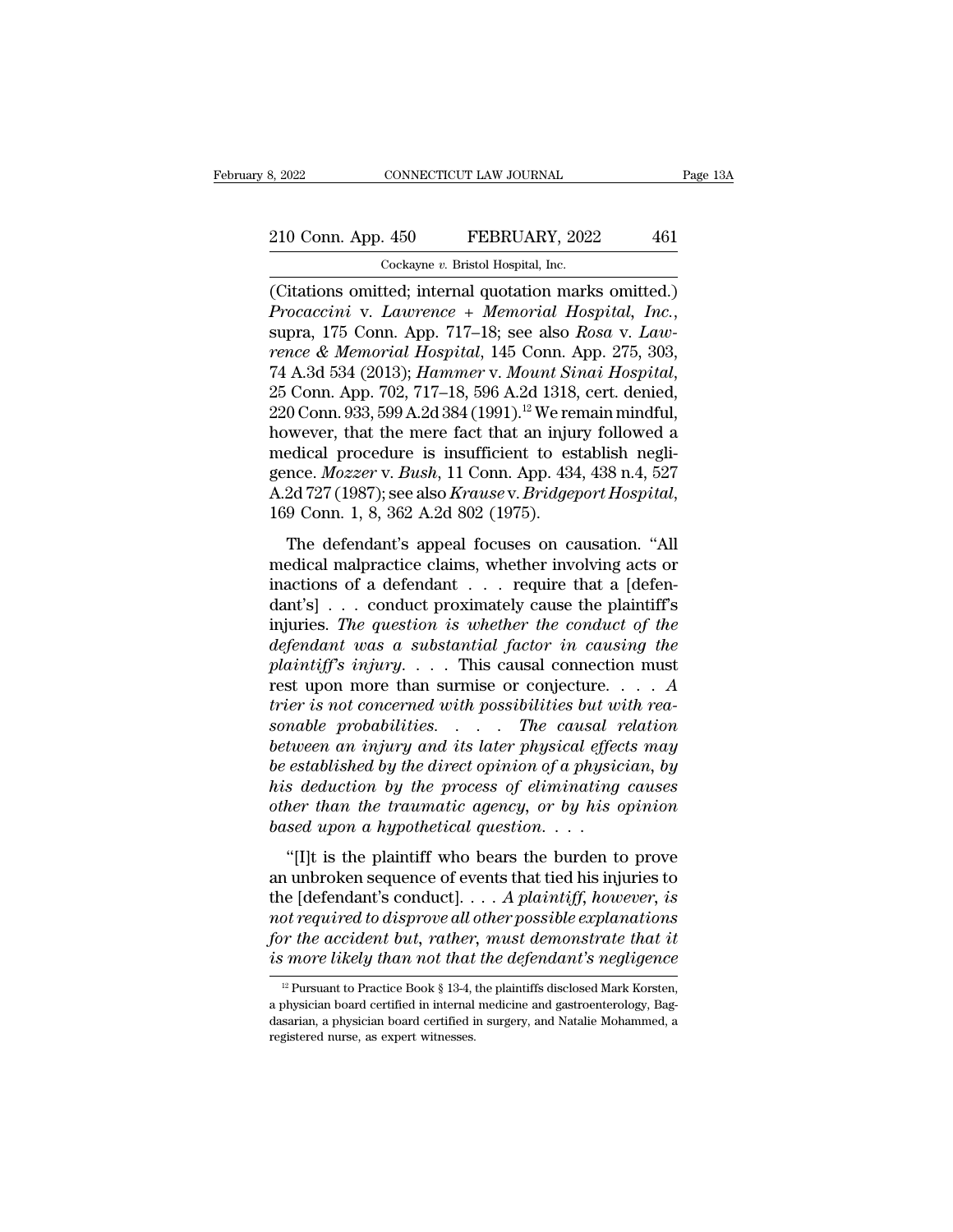## CONNECTICUT LAW JOURNAL February 8, 2022<br>462 FEBRUARY, 2022 210 Conn. App. 450<br>Cockayne v. Bristol Hospital, Inc. CONNECTICUT LAW JOURNAL Februa<br>
FEBRUARY, 2022 210 Conn. App. 450<br>
Cockayne *v.* Bristol Hospital, Inc.<br>
was the cause of the accident." (Citations omitted;

*CONNECTICUT LAW JOURNAL* February 8, 21<br> *WAS* FEBRUARY, 2022 210 Conn. App. 450<br> *Cockayne v. Bristol Hospital, Inc.*<br> *WAS the cause of the accident.*" (Citations omitted;<br>
emphasis altered; internal quotation marks omi EEBRUARY, 2022 210 Conn. App. 450<br>
Cockayne v. Bristol Hospital, Inc.<br>
was the cause of the accident." (Citations omitted;<br>
emphasis altered; internal quotation marks omitted.)<br>
Procaccini v. Lawrence + Memorial Hospital, *Procaccini* v. *Procaccini* v. *Lawrence + Memorial, Inc.*<br> *Procaccini* v. *Lawrence* + *Memorial Hospital, Inc.*, supra, 175 Conn. App. 718–19; see also *Sargis* v. *Donahue*, 142 Conn. App. 505, 513, 65 A.3d 20, cert. Cockayne *v*. Bristol Hospital, Inc.<br> *Donahue*, *Donahue*, *Donahue*, 175 Conn. App. 718–19; see also *Sargis* v.<br> *Donahue*, 142 Conn. App. 505, 513, 65 A.3d 20, cert.<br>
denied, 309 Conn. 914, 70 A.3d 38 (2013). Cockayne v. Bristol Hospital, Inc.<br>
was the cause of the accident." (Citations comphasis altered; internal quotation marks of<br>
Procaccini v. Lawrence + Memorial Hospita<br>
supra, 175 Conn. App. 718–19; see also Sa<br>
Donahue, in the same variable of the statistical phasis altered; internal quotation marks omitted.)<br>
occaccini v. Lawrence + Memorial Hospital, Inc.,<br>
pra, 175 Conn. App. 718–19; see also *Sargis* v.<br>
mahue, 142 Conn. App. 505, 51 *Procaccini* v. *Lawrence* + *Memorial Hospital, Inc.*, supra, 175 Conn. App. 718–19; see also *Sargis* v. *Donahue*, 142 Conn. App. 505, 513, 65 A.3d 20, cert. denied, 309 Conn. 914, 70 A.3d 38 (2013). To determine wheth

Frocatom V. Easternoot F Hemorical Hospital, The.,<br>supra, 175 Conn. App. 718–19; see also *Sargis* v.<br>Donahue, 142 Conn. 914, 70 A.3d 38 (2013).<br>To determine whether the plaintiff has carried his or<br>her burden with respec causation . . . . *To be reasonably probable, a conclusonation*, 12 collin. 1pp. 600, 910, 69 1.6d 20, ect.<br>denied, 309 Conn. 914, 70 A.3d 38 (2013).<br>To determine whether the plaintiff has carried his or<br>her burden with respect to causation, "an expert opin-<br>ion need not wal To determine whether the plaintiff has carried his or<br>
her burden with respect to causation, "an expert opin-<br>
ion need not walk us through the precise language of<br>
causation . . . . To be reasonably probable, a conclu-<br>
s To determine whether the plaintiff has carried his or<br>her burden with respect to causation, "an expert opin-<br>ion need not walk us through the precise language of<br>causation . . . . *To be reasonably probable, a conclu-*<br>sio *depend to the respect to causation, "an expert opinion need not walk us through the precise language of* causation . . . . *To be reasonably probable, a conclusion must be more likely than not.* . . . Whether an expert's *and* ion need not walk us through the precise language of causation . . . . To be reasonably probable, a conclusion must be more likely than not. . . . Whether an expert's testimony is expressed in terms of a reasonable p  $\alpha$  causation  $\ldots$  *To be reasonably probable, a conclusion must be more likely than not.*  $\ldots$  *Whether an* expert's testimony is expressed in terms of a reasonable probability that an event has occurred does not depe *thermostandum must be more likely than not.* . . . . Whether an expert's testimony is expressed in terms of a reasonable probability that an event has occurred does not depend upon the semantics of the expert or his use expert's testimony is expressed in terms of a reason-<br>able probability that an event has occurred does not<br>depend upon the semantics of the expert or his use of<br>any particular term or phrase, but rather, is deter-<br>mined by able probability that an event has occurred does not<br>depend upon the semantics of the expert or his use of<br>any particular term or phrase, but rather, is deter-<br>mined by looking at the entire substance of the expert's<br>test depend upon the semantics of the expert or his use of<br>any particular term or phrase, but rather, is deter-<br>mined by looking at the entire substance of the expert's<br>testimony.... [S]ee, e.g., *State* v. Weinberg, 215<br>Conn. any particular term or phrase, but rather, is deter-<br>mined by looking at the entire substance of the expert's<br>testimony..... [S]ee, e.g., *State* v. Weinberg, 215<br>Conn. 231, 245, 575 A.2d 1003 ([a]n expert witness is<br>comp mined by looking at the entire substance of the expert's<br>testimony..... [S]ee, e.g., *State* v. Weinberg, 215<br>Conn. 231, 245, 575 A.2d 1003 ([a]n expert witness is<br>competent to express an opinion, even though he or<br>she ma testimony. . . . . [S]ee, e.g., *State* v. *Weinberg*, 215<br>Conn. 231, 245, 575 A.2d 1003 ([a]n expert witness is<br>competent to express an opinion, even though he or<br>she may be unwilling to state a conclusion with absolute<br> Conn. 231, 245, 575 A.2d 1003 ([a]n expert witness is<br>competent to express an opinion, even though he or<br>she may be unwilling to state a conclusion with absolute<br>certainty, so long as the expert's opinion, if not stated<br>i competent to express an opinion, even though he or<br>she may be unwilling to state a conclusion with absolute<br>certainty, so long as the expert's opinion, if not stated<br>in terms of the certain, is at least stated in terms of she may be unwilling to state a conclusion with absolute<br>certainty, so long as the expert's opinion, if not stated<br>in terms of the certain, is at least stated in terms of the<br>probable, and not merely the possible  $\dots$ , ce certainty, so long as the expert's opinion, if not stated<br>in terms of the certain, is at least stated in terms of the<br>probable, and not merely the possible  $\dots$ , cert.<br>denied, 498 U.S. 967, 111 S. Ct. 430, 112 L. Ed. 2d 4 in terms of the certain, is at least stated in terms of the<br>probable, and not merely the possible  $\ldots$ ), cert.<br>denied, 498 U.S. 967, 111 S. Ct. 430, 112 L. Ed. 2d 413<br>(1990); Aspiazu v. Orgera, 205 Conn. 623, 632–33, 535 probable, and not merely the possible  $\ldots$ ), cert.<br>denied, 498 U.S. 967, 111 S. Ct. 430, 112 L. Ed. 2d 413<br>(1990); *Aspiazu* v. *Orgera*, 205 Conn. 623, 632–33, 535<br>A.2d 338 (1987) ([w]hile we do not believe that it is<br>m denied, 498 U.S. 967, 111 S. Ct. 430, 112 L. Ed. 2d 413<br>(1990); Aspiazu v. Orgera, 205 Conn. 623, 632–33, 535<br>A.2d 338 (1987) ([w]hile we do not believe that it is<br>mandatory to use talismanic words or the particular<br>combi (1990); *Aspiazu* v. *Orgera*, 205 Conn. 623, 632–33, 535<br>A.2d 338 (1987) ([w]hile we do not believe that it is<br>mandatory to use talismanic words or the particular<br>combination of magical words represented by the<br>phrase re A.2d 338 (1987) ([w]hile we do not believe that it is<br>mandatory to use talismanic words or the particular<br>combination of magical words represented by the<br>phrase reasonable degree of medical certainty [or prob-<br>ability] . mandatory to use talismanic words or the particular<br>combination of magical words represented by the<br>phrase reasonable degree of medical certainty [or prob-<br>ability] . . . there is no question that, to be entitled to<br>damag combination of magical words represented by the<br>phrase reasonable degree of medical certainty [or prob-<br>ability] . . . there is no question that, to be entitled to<br>damages, a plaintiff must establish the necessary causal<br> phrase reasonable degree of medical certainty [or probability] . . . there is no question that, to be entitled to damages, a plaintiff must establish the necessary causal relationship between the injury and the physical or ability] . . . there is no question that, to be entitled to damages, a plaintiff must establish the necessary causal relationship between the injury and the physical or mental condition that he claims resulted from it . . damages, a plaintiff must establish the necessary causal<br>relationship between the injury and the physical or men-<br>tal condition that he claims resulted from it . . .)."<br>(Citations omitted; emphasis added; internal quotatio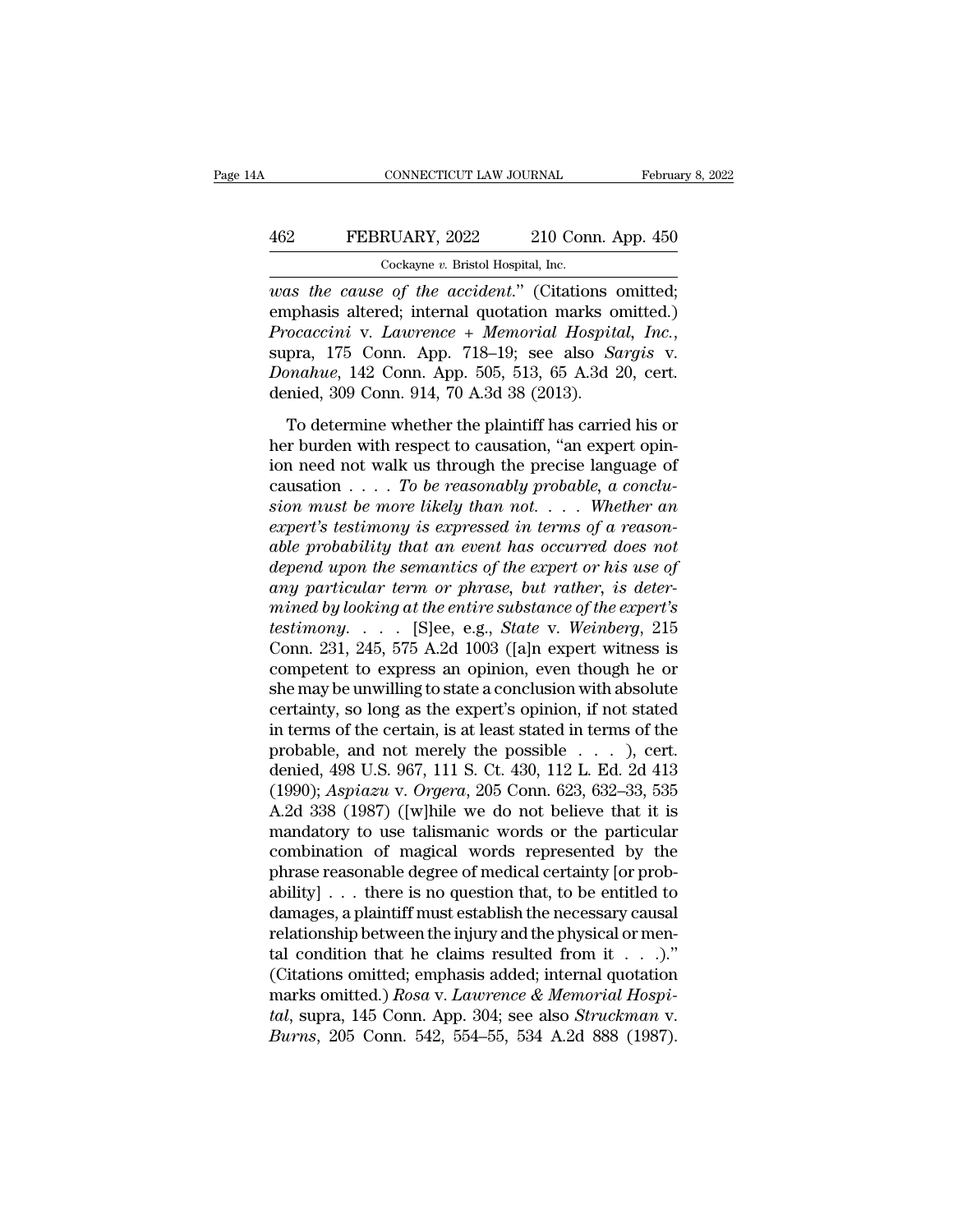| 8, 2022            | CONNECTICUT LAW JOURNAL                            | Page 15A |  |
|--------------------|----------------------------------------------------|----------|--|
| 210 Conn. App. 450 | FEBRUARY, 2022                                     | 463      |  |
|                    | Cockayne v. Bristol Hospital, Inc.                 |          |  |
|                    | Guided by these principles we set forth a detailed |          |  |

Example 210 Conn. App. 450 FEBRUARY, 2022 463<br>Cockayne v. Bristol Hospital, Inc.<br>Guided by these principles, we set forth a detailed<br>description of the evidence produced at trial by the 210 Conn. App. 450 FEBRUARY, 2022 463<br>Cockayne v. Bristol Hospital, Inc.<br>Guided by these principles, we set forth a detailed<br>description of the evidence produced at trial by the<br>plaintiffs regarding causation.<sup>13</sup> 210 Conn. App. 450 FEBRUAR<br>  $\frac{\text{Cockagne } v. \text{ Bristol Hospital, I}}{\text{Guided by these principles, we set}}$ <br>
description of the evidence produce<br>
plaintiffs regarding causation.<sup>13</sup><br>
Lapaan's deposition testimony was  $\frac{1}{\text{Cockayne } v. \text{ Bristol Hospital, Inc.}}$ <br>
Cockayne v. Bristol Hospital, Inc.<br>
and ided by these principles, we set forth a detailed<br>
scription of the evidence produced at trial by the<br>
aintiffs regarding causation.<sup>13</sup><br>
Lapaan's deposi

Cockayne v. Bristol Hospital, Inc.<br>
Guided by these principles, we set forth a detailed<br>
description of the evidence produced at trial by the<br>
plaintiffs regarding causation.<sup>13</sup><br>
Lapaan's deposition testimony was read to Guided by these principles, we set forth a detailed<br>description of the evidence produced at trial by the<br>plaintiffs regarding causation.<sup>13</sup><br>Lapaan's deposition testimony was read to the jury<br>during the trial. Her full-tim description of the evidence produced at trial by the<br>plaintiffs regarding causation.<sup>13</sup><br>Lapaan's deposition testimony was read to the jury<br>during the trial. Her full-time employment with the<br>defendant commenced in Novembe plaintiffs regarding causation.<sup>13</sup><br>Lapaan's deposition testimony was read to the jury<br>during the trial. Her full-time employment with the<br>defendant commenced in November, 2012. During<br>Bruce Cockayne's hospital admission i Lapaan's deposition testimony was read to the jury<br>during the trial. Her full-time employment with the<br>defendant commenced in November, 2012. During<br>Bruce Cockayne's hospital admission in February, 2014,<br>Lapaan was his "p Lapaan's deposition testimony was read to the jury<br>during the trial. Her full-time employment with the<br>defendant commenced in November, 2012. During<br>Bruce Cockayne's hospital admission in February, 2014,<br>Lapaan was his "pr during the trial. Her full-time employment with the<br>defendant commenced in November, 2012. During<br>Bruce Cockayne's hospital admission in February, 2014,<br>Lapaan was his "primary nurse." He was the only patient<br>to whom she h defendant commenced in November, 2012. During<br>Bruce Cockayne's hospital admission in February, 2014,<br>Lapaan was his "primary nurse." He was the only patient<br>to whom she had ever administered a Rowasa enema,<br>and this occurr Bruce Cockayne's hospital admission in February, 2014,<br>Lapaan was his "primary nurse." He was the only patient<br>to whom she had ever administered a Rowasa enema,<br>and this occurred at approximately 8:15 p.m. on Febru-<br>ary 13 Lapaan was his "primary nurse." He was the only patient<br>to whom she had ever administered a Rowasa enema,<br>and this occurred at approximately 8:15 p.m. on Febru-<br>ary 13, 2014. Lapaan described the Rowasa enema as<br>having a s to whom she had ever administered a Rowasa enema,<br>and this occurred at approximately 8:15 p.m. on Febru-<br>ary 13, 2014. Lapaan described the Rowasa enema as<br>having a shorter tip than other types of enemas and<br>noted that rec We 13, 2014. Lapaan described the Rowasa enema as<br>wing a shorter tip than other types of enemas and<br>ted that rectal perforation was a concern. She further<br>atted that if the tip of the Rowasa enema was manipu-<br>ed excessivel the defendant in August, 2013, following her first unsure that rectal perforation was a concern. She further<br>stated that if the tip of the Rowasa enema was manipulated excessively, it potentially could cause damage.<br>Kaine

from the defendant in the administered her first university of the Rowasa enema was manipulated excessively, it potentially could cause damage.<br>Kaine testified that she began her employment with the defendant in August, 20 stated that if the tip of the Rowasa enema was manipulated excessively, it potentially could cause damage.<br>Kaine testified that she began her employment with<br>the defendant in August, 2013, following her graduation<br>from nur lated excessively, it potentially could cause damage.<br>
Kaine testified that she began her employment with<br>
the defendant in August, 2013, following her graduation<br>
from nursing school. She administered her first unsu-<br>
per Kaine testified that she began her employment with<br>the defendant in August, 2013, following her graduation<br>from nursing school. She administered her first unsu-<br>pervised enema at approximately 9:45 p.m. on February<br>11, 20 Kaine testified that she began her employment with<br>the defendant in August, 2013, following her graduation<br>from nursing school. She administered her first unsu-<br>pervised enema at approximately  $9:45$  p.m. on February<br>11, the defendant in August, 2013, following her graduation<br>from nursing school. She administered her first unsu-<br>pervised enema at approximately 9:45 p.m. on February<br>11, 2014, to Bruce Cockayne and her second at approxi-<br>mat from nursing school. She administered her first unsu-<br>pervised enema at approximately 9:45 p.m. on February<br>11, 2014, to Bruce Cockayne and her second at approxi-<br>mately 8 p.m. the next day. Kaine explained that the<br>proper pervised enema at approximately 9:45 p.m. on February<br>11, 2014, to Bruce Cockayne and her second at approxi-<br>mately 8 p.m. the next day. Kaine explained that the<br>proper administration of a Rowasa enema required her<br>to posi 11, 2014, to Bruce Cockayne and her second at approximately 8 p.m. the next day. Kaine explained that the proper administration of a Rowasa enema required her to position the patient on his left side and bring the knees u to position the patient on his left side and bring the knees up to the chest. She would then guide the tip of the enema into the anus and anal canal, directing it toward the belly button of the patient. Kaine agreed  $\frac{1$ knees up to the chest. She would then guide the tip of<br>the enema into the anus and anal canal, directing it<br>toward the belly button of the patient. Kaine agreed<br> $\frac{1}{3}$  As is frequently the case in medical malpractice a

the enema into the anus and anal canal, directing it<br>toward the belly button of the patient. Kaine agreed<br><sup>13</sup> As is frequently the case in medical malpractice actions, the defendant's<br>experts disagreed with the opinions o for the belly button of the patient. Kaine agreed<br>
<sup>13</sup> As is frequently the case in medical malpractice actions, the defendant's<br>
experts disagreed with the opinions of the plaintiffs' expert, including on<br>
the matters re <sup>33</sup> As is frequently the case in medical malpractice actions, the defendant's experts disagreed with the opinions of the plaintiffs' expert, including on the matters relating to causation. See, e.g., *Grondin v. Curi*, 26 <sup>13</sup> As is frequently the case in medical malpractice actions, the defendant's experts disagreed with the opinions of the plaintiffs' expert, including on the matters relating to causation. See, e.g., *Grondin v. Curi*, 2 experts disagreed with the opinions of the plaintiffs' expert, including on<br>the matters relating to causation. See, e.g., *Grondin v. Curi*, 262 Conn. 637,<br>657 n.20, 817 A.2d 61 (2003); *Gilbert v. Middlesex Hospital*, 58 the matters relating to causation. See, e.g., *Grondin v. Curi*, 262 Conn. 637, 657 n.20, 817 A.2d 61 (2003); *Gilbert v. Middlesex Hospital*, 58 Conn. App. 731, 737, 755 A.2d 903 (2000). We have noted that "[c]onflicting 657 n.20, 817 A.2d 61 (2003); *Gilbert v. Middlesex Hospital*, 58 Conn. App. 657 n.20, 817 A.2d 61 (2003); *Gilbert v. Middlesex Hospital*, 58 Conn. App. 731, 737, 755 A.2d 903 (2000). We have noted that "[c]onflicting ex 657 n.20, 817 A.2d 61 (2003); *Gilbert v. Middlesex Hospital*, 58 Conn. App. 731, 737, 755 A.2d 903 (2000). We have noted that "[c]onflicting expert testimony does not necessarily equate to insufficient evidence." (Intern testimony does not necessarily equate to insufficient evidence." (Internal quotation marks omitted.) Dallaire v. Hsu, 130 Conn. App. 599, 603, 23 A.3d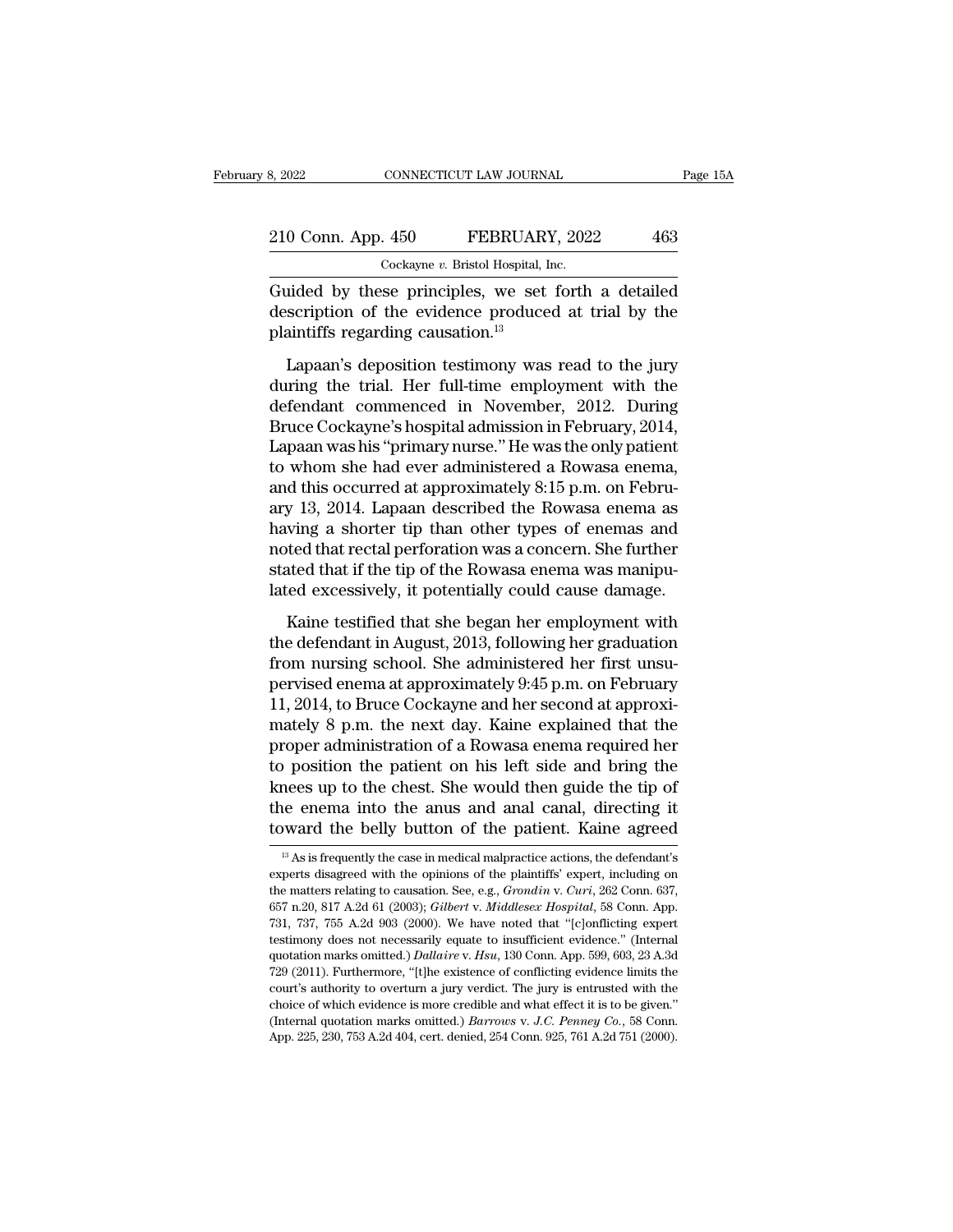## CONNECTICUT LAW JOURNAL February 8, 2022<br>464 FEBRUARY, 2022 210 Conn. App. 450<br>Cockayne v. Bristol Hospital, Inc. CONNECTICUT LAW JOURNAL Februa<br>
FEBRUARY, 2022 210 Conn. App. 450<br>
Cockayne *v.* Bristol Hospital, Inc.<br>
That misdirecting the tip of the enema, or an excessive

CONNECTICUT LAW JOURNAL February 8, 2022<br>
February 8, 2022<br>
That misdirecting the tip of the enema, or an excessive<br>
use of force, would constitute a violation of the standard<br>
of care  $^{14}$ FEBRUARY, 2022 210 Conn. App. 450<br>  $Cokayne v. Bristol Hospital, Inc.  
\nthat misdirectiong the tip of the enema, or an excessive  
\nuse of force, would constitute a violation of the standard  
\nof care.<sup>14</sup>$ 464 FEBI<br>
that misdirectin<br>
use of force, wo<br>
of care.<sup>14</sup><br>
The plaintiffs  $\frac{4}{100}$  FEBRUARY, 2022 210 Conn. App. 450<br>  $\frac{6}{100}$  Cockayne v. Bristol Hospital, Inc.<br>
at misdirecting the tip of the enema, or an excessive<br>
e of force, would constitute a violation of the standard<br>
care.<sup>14</sup><br>
Th

 $\frac{1}{2}$ <br>  $\frac{1}{2}$ <br>  $\frac{1}{2}$ <br>  $\frac{1}{2}$ <br>  $\frac{1}{2}$ <br>  $\frac{1}{2}$ <br>  $\frac{1}{2}$ <br>  $\frac{1}{2}$ <br>  $\frac{1}{2}$ <br>  $\frac{1}{2}$ <br>  $\frac{1}{2}$ <br>  $\frac{1}{2}$ <br>  $\frac{1}{2}$ <br>  $\frac{1}{2}$ <br>  $\frac{1}{2}$ <br>  $\frac{1}{2}$ <br>  $\frac{1}{2}$ <br>  $\frac{1}{2}$ <br>  $\frac{1}{2}$ <br>  $\frac{1}{2}$ <br> That misdirecting the tip of the enema, or an excessive<br>use of force, would constitute a violation of the standard<br>of care.<sup>14</sup><br>The plaintiffs' attorneys read the transcript of Bagdas-<br>arian's deposition testimony to the j blue of force, would constitute a violation of the standard<br>of care.<sup>14</sup><br>The plaintiffs' attorneys read the transcript of Bagdas-<br>arian's deposition testimony to the jury. Bagdasarian<br>opined that an internal hemorrhoid ca distinct from the official performance of care.<sup>14</sup><br>The plaintiffs' attorneys read the transcript of Bagdas-<br>arian's deposition testimony to the jury. Bagdasarian<br>opined that an internal hemorrhoid caused the massive<br>blee The plaintiffs' attorneys read the transcript of Bagdasarian's deposition testimony to the jury. Bagdasarian<br>opined that an internal hemorrhoid caused the massive<br>bleeding on February 14, 2014, and that this issue was<br>dist The plaintiffs' attorneys read the transcript of Bagdasarian's deposition testimony to the jury. Bagdasarian<br>opined that an internal hemorrhoid caused the massive<br>bleeding on February 14, 2014, and that this issue was<br>dist arian's deposition testimony to the jury. Bagdasarian<br>opined that an internal hemorrhoid caused the massive<br>bleeding on February 14, 2014, and that this issue was<br>distinct from the older rectal perforation, which was<br>locat opined that an internal hemorrhoid caused the massive<br>bleeding on February 14, 2014, and that this issue was<br>distinct from the older rectal perforation, which was<br>located "slightly deeper or higher" and on the opposite<br>sid bleeding on February 14, 2014, and that this issue was<br>distinct from the older rectal perforation, which was<br>located "slightly deeper or higher" and on the opposite<br>side. He further stated that the insertion of a foreign<br>b distinct from the older rectal perforation, which was<br>located "slightly deeper or higher" and on the opposite<br>side. He further stated that the insertion of a foreign<br>body, such as a Rowasa enema, into the rectum caused<br>the located "slightly deeper or higher" and on the opposite<br>side. He further stated that the insertion of a foreign<br>body, such as a Rowasa enema, into the rectum caused<br>the perforation that resulted in the sepsis suffered by<br>B side. He further sta<br>body, such as a Row<br>the perforation that<br>Bruce Cockayne, bu<br>the specific item tha<br>then noted the perfo<br>ruary 14, 2014.<br>On the third day o Experiment a trial day the trial, the sepsis suffered by<br>the perforation that resulted in the sepsis suffered by<br>two cockayne, but he could not definitively identify<br>e specific item that caused this injury.<sup>15</sup> Bagdasaria Experiment test is the could not definitively identify<br>Bruce Cockayne, but he could not definitively identify<br>the specific item that caused this injury.<sup>15</sup> Bagdasarian<br>then noted the perforation likely occurred prior to the specific item that caused this injury.<sup>15</sup> Bagdasarian<br>then noted the perforation likely occurred prior to Feb-<br>ruary 14, 2014.<br>On the third day of the trial, the plaintiffs presented<br>expert testimony from Mark Korste

On the third day of the trial, the plaintiffs presented<br>expert testimony from Mark Korsten, a physician board<br>certified in internal medicine and gastroenterology.<sup>16</sup><br> $\frac{14 \text{ Our law has recognized that, under some circumstances, a defendant  
medical provider can provide the evidence necessary with respect to the  
elements of a medical malaractice claim. In *Console v.*$ On the third day of the trial, the plaintiffs presented<br>expert testimony from Mark Korsten, a physician board<br>certified in internal medicine and gastroenterology.<sup>16</sup><br> $\frac{14 \text{ Our law has recognized that, under some circumstances, a defendant  
 medical provider can provide the evidence necessary with respect to the  
elements of a medical mapractice claim. In *Console v.*$ 

144 Conn. 573, 574–75, 135 A.2d 904 (1957) (defendant physician admitted during cross-examination that cast cutter, if used properly, should not have caused lacerations on plaintiff's leg).<br>
<sup>15</sup> Bagdasarian had indicated during cross-examination that cast cutter, if used properly, should not have caused lacerations on plaintiff's leg).<br>
<sup>15</sup> Bagdasarian had indicated in his postoperative notes that "it is presumed that [Bruce Cockayne] may <sup>15</sup> Bagdasarian had indicated in his postoperative notes that "it is presumed that [Bruce Cockayne] may have had anal rectal trauma related to a traumatic enema insertion causing the bleeding episode [two] days ago, and p <sup>15</sup> Bagdasarian had indicated in his postoperative notes that "it is presumed that [Bruce Cockayne] may have had anal rectal trauma related to a traumatic enema insertion causing the bleeding episode [two] days ago, and enema insertion causing the bleeding episode [two] days ago, and perforation

expert testimony from Mark Korsten, a physician board<br>certified in internal medicine and gastroenterology.<sup>16</sup><br><sup>14</sup>Our law has recognized that, under some circumstances, a defendant<br>medical provider can provide the evidenc **Consequence** in internal medicine and gastroenterology.<sup>16</sup><br><sup>14</sup> Our law has recognized that, under some circumstances, a defendant medical provider can provide the evidence necessary with respect to the elements of a me <sup>14</sup> Our law has recognized that, under some circumstances, a defendant medical provider can provide the evidence necessary with respect to the elements of a medical malpractice claim. In *Console v. Nickou*, supra, 156 C <sup>14</sup> Our law has recognized that, under some circumstances, a defendant medical provider can provide the evidence necessary with respect to the elements of a medical malpractice claim. In *Console* v. *Nickou*, supra, 156 medical provider can provide the evidence necessary with respect to the elements of a medical malpractice claim. In *Console* v. *Nickou*, supra, 156 Conn. 273–74, the defendant physician testified that, in the exercise of elements of a medical malpractice claim. In *Console* v. *Nickou*, supra, 156 Conn. 273–74, the defendant physician testified that, in the exercise of reasonable standards of care and skill, a suture needle should not be l Conn. 273–74, the defendant physician testified that, in the exercise of reasonable standards of care and skill, a suture needle should not be left in a patient's body in the course of repairing an episiotomy and such an reasonable standards of care and skill, a suture needle should not be left<br>in a patient's body in the course of repairing an episiotomy and such an<br>occurrence would constitute a violation of the standard of care. Our Supre during consistent and constitute a violation of the standard of care. Our Supreme<br>Court concluded that the defendant himself, a qualified expert, could provide<br>the necessary evidence to support the verdict in favor of the Court concluded that the defendant himself, a qualified expert, could provide<br>the necessary evidence to support the verdict in favor of the plaintiff with<br>respect to her medical malpractice claim. Id., 274; see also *Alle* respect to her medical malpractice claim. Id., 274; see also *Allen v. Giuliano*, 144 Conn. 573, 574–75, 135 A.2d 904 (1957) (defendant physician admitted during cross-examination that cast cutter, if used properly, should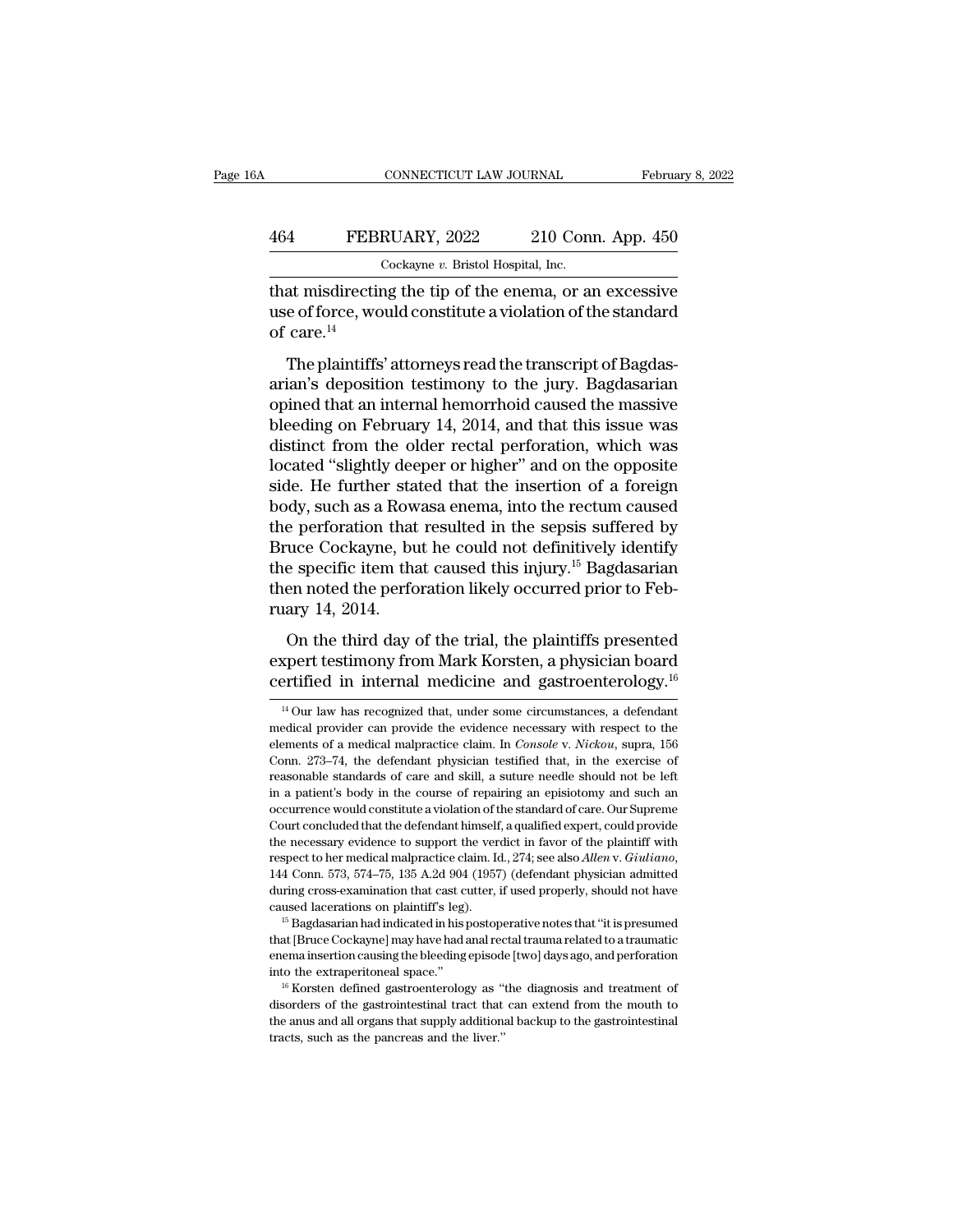# 210 Conn. App. 450 FEBRUARY, 2022 465<br>
210 Conn. App. 450 FEBRUARY, 2022 465

8, 2022 CONNECTICUT LAW JOURNAL<br>
210 Conn. App. 450 FEBRUARY, 2022 465<br>
Cockayne *v*. Bristol Hospital, Inc.<br>
Korsten stated that, as a part of his duties, he trained Example 210 Conn. App. 450 FEBRUARY, 2022 465<br>
Cockayne v. Bristol Hospital, Inc.<br>
Korsten stated that, as a part of his duties, he trained<br>
physicians in the proper administration of enemas and<br>
that this procedure or tec 210 Conn. App. 450 FEBRUARY, 2022 465<br>
Cockayne v. Bristol Hospital, Inc.<br>
Korsten stated that, as a part of his duties, he trained<br>
physicians in the proper administration of enemas and<br>
that this procedure or technique w 210 Conn. App. 450 FEBRUARY, 2022 465<br>  $\frac{\text{Cockayne } v. \text{ Bristol Hospital, Inc.}}{\text{Korsten stated that, as a part of his duties, he trained}$ <br>
physicians in the proper administration of enemas and that this procedure or technique would apply to both physicians and nurses. He expla 210 Conn. App. 450 FEBRUARY, 2022 465<br>  $\frac{\text{Cockayne } v. \text{ Bristol Hospital, Inc.}}{\text{Korsten stated that, as a part of his duties, he trained}$ <br>
physicians in the proper administration of enemas and<br>
that this procedure or technique would apply to both<br>
physicians and nurses. He exp  $\frac{1}{1000}$  Cockayne v. Bristol Hospital, Inc.<br>
Korsten stated that, as a part of his duties, he trained<br>
physicians in the proper administration of enemas and<br>
that this procedure or technique would apply to both<br>
physi Cockayne  $v$ . Bristol Hospital, Inc.<br>Korsten stated that, as a part of his duties, he trained<br>physicians in the proper administration of enemas and<br>that this procedure or technique would apply to both<br>physicians and nurse Korsten stated that, as a part of his duties, he trained<br>physicians in the proper administration of enemas and<br>that this procedure or technique would apply to both<br>physicians and nurses. He explained that if the patient<br>ha physicians in the proper administration of enemas and<br>that this procedure or technique would apply to both<br>physicians and nurses. He explained that if the patient<br>has a hemorrhoid or tender skin, then a more cautious<br>appro that this procedure or technique would apply to both<br>physicians and nurses. He explained that if the patient<br>has a hemorrhoid or tender skin, then a more cautious<br>approach is warranted. Korsten noted that, if the<br>inserted physicians and nurses. He explained that if the patient<br>has a hemorrhoid or tender skin, then a more cautious<br>approach is warranted. Korsten noted that, if the<br>inserted object comes into contact with the hemor-<br>rhoid, the has a hemorrhoid or tender skin, then a more cautious<br>approach is warranted. Korsten noted that, if the<br>inserted object comes into contact with the hemor-<br>rhoid, the patient may "strain" and alter the anatomy<br>of the rectu approach is warranted. Korsten noted that, if the<br>inserted object comes into contact with the hemor-<br>rhoid, the patient may "strain" and alter the anatomy<br>of the rectum, making the procedure "more difficult<br>and maybe more enema.<sup>17</sup> oid, the patient may "strain" and alter the anatomy<br>the rectum, making the procedure "more difficult<br>d maybe more dangerous." Korsten also testified that<br>located two medical articles that recognized the<br>ssibility of recta of the rectum, making the procedure "more difficult<br>and maybe more dangerous." Korsten also testified that<br>he located two medical articles that recognized the<br>possibility of rectal perforation resulting from an<br>enema.<sup>17</sup><br>

and maybe more dangerous." Korsten also testified that<br>he located two medical articles that recognized the<br>possibility of rectal perforation resulting from an<br>enema.<sup>17</sup><br>Korsten reviewed Bruce Cockayne's medical records<br>fr he located two medical articles that recognized the<br>possibility of rectal perforation resulting from an<br>enema.<sup>17</sup><br>Korsten reviewed Bruce Cockayne's medical records<br>from the defendant and Hartford Hospital, as well as<br>vari possibility of rectal perforation resulting from an<br>enema.<sup>17</sup><br>Korsten reviewed Bruce Cockayne's medical records<br>from the defendant and Hartford Hospital, as well as<br>various deposition testimony. He described the perfora-<br> enema.<sup>17</sup><br>Korsten reviewed Bruce Cockayne's medical records<br>from the defendant and Hartford Hospital, as well as<br>various deposition testimony. He described the perfora-<br>tion as a "significant tear" located not very far in Korsten reviewed Bruce Cockayne's medical records<br>from the defendant and Hartford Hospital, as well as<br>various deposition testimony. He described the perfora-<br>tion as a "significant tear" located not very far into the<br>rect from the defendant and Hartford Hospital, as well as<br>various deposition testimony. He described the perfora-<br>tion as a "significant tear" located not very far into the<br>rectum, just past the terminus of the anal canal. Kors various deposition testimony. He described the perforation as a "significant tear" located not very far into the rectum, just past the terminus of the anal canal. Korsten stated that the insertion of a foreign body constit tion as a "significant tear" located not very far into the rectum, just past the terminus of the anal canal. Korsten stated that the insertion of a foreign body constituted the most common cause of a rectal tear. He opine rectum, just past the terminus of the anal canal. Korsten<br>stated that the insertion of a foreign body constituted<br>the most common cause of a rectal tear. He opined, to<br>a reasonable degree of medical probability, that the reasonable degree of medical probability, that the tip<br>f an enema caused the perforation.<sup>18</sup> He had seen this<br>jury only when there had been a deviation from the<br>andard of care in the administration of an enema.<sup>19</sup><br><sup>17</sup> T of an enema caused the perforation.<sup>18</sup> He had seen this<br>injury only when there had been a deviation from the<br>standard of care in the administration of an enema.<sup>19</sup><br><sup>17</sup> The plaintiffs' expert on the nursing standard of

and rectal surgeon, also identified similar concerns during their depositions.<br>Both Weinstock and Longo opined that the likely causes for perforation were<br>the colonoscopy or a spontaneous rupture resulting from Crohn's dis

injury only when there had been a deviation from the standard of care in the administration of an enema.<sup>19</sup>  $\frac{17}{17}$  The plaintiffs' expert on the nursing standard of care, Natalie Mohammed, also testified that she wa

**EXERUGATO OF CATE IN THE ADMINISTATION OF AN ENERTHA.**<sup>--</sup><br><sup>17</sup> The plaintiffs' expert on the nursing standard of care, Natalie Mohammed, also testified that she was aware of rectal perforations that occurred from enema <sup>17</sup> The plaintiffs' expert on the nursing standard of care, Natalie Mohammed, also testified that she was aware of rectal perforations that occurred from enema administration during her career.<br><sup>18</sup> One of the defendant' formed, also testified that she was aware of rectal perforations that occurred<br>from enema administration during her career.<br><sup>18</sup> One of the defendant's expert witnesses, Tricia Marie Ramsdell, a regis-<br>tered nurse, testifi From enema administration during her career.<br>
<sup>18</sup> One of the defendant's expert witnesses, Tricia Marie Ramsdell, a regis-<br>
tered nurse, testified that, during her deposition, she had identified four<br>
possible causes for <sup>18</sup> One of the defendant's expert witnesses, Tricia Marie Ramsdell, a regis-<br><sup>18</sup> One of the defendant's expert witnesses, Tricia Marie Ramsdell, a regis-<br>tered nurse, testified that, during her deposition, she had identi tered nurse, testified that, during her deposition, she had identified four possible causes for the perforation: first, the enema administrations performed by Kaine and Lapaan; second, the enema administration performed by possible causes for the perforation: first, the enema administrations performed by Kaine and Lapaan; second, the enema administration performed by Marion Cockayne; third, the colonoscopy performed in January, 2014; and fou formed by Kaine and Lapaan; second, the enema administration performed by Marion Cockayne; third, the colonoscopy performed in January, 2014; and fourth, a spontaneous tearing as a result of Crohn's disease. Joel Weinstock by Marion Cockayne; third, the colonoscopy performed in January, 2014; and fourth, a spontaneous tearing as a result of Crohn's disease. Joel Weinstock, the defendant's expert gastroenterologist, and Walter Longo, a colon stock, the defendant's expert gastroenterologist, and Walter Longo, a colon<br>and rectal surgeon, also identified similar concerns during their depositions.<br>Both Weinstock and Longo opined that the likely causes for perfora Both Weinstock and Longo opined that the likely causes for perforation were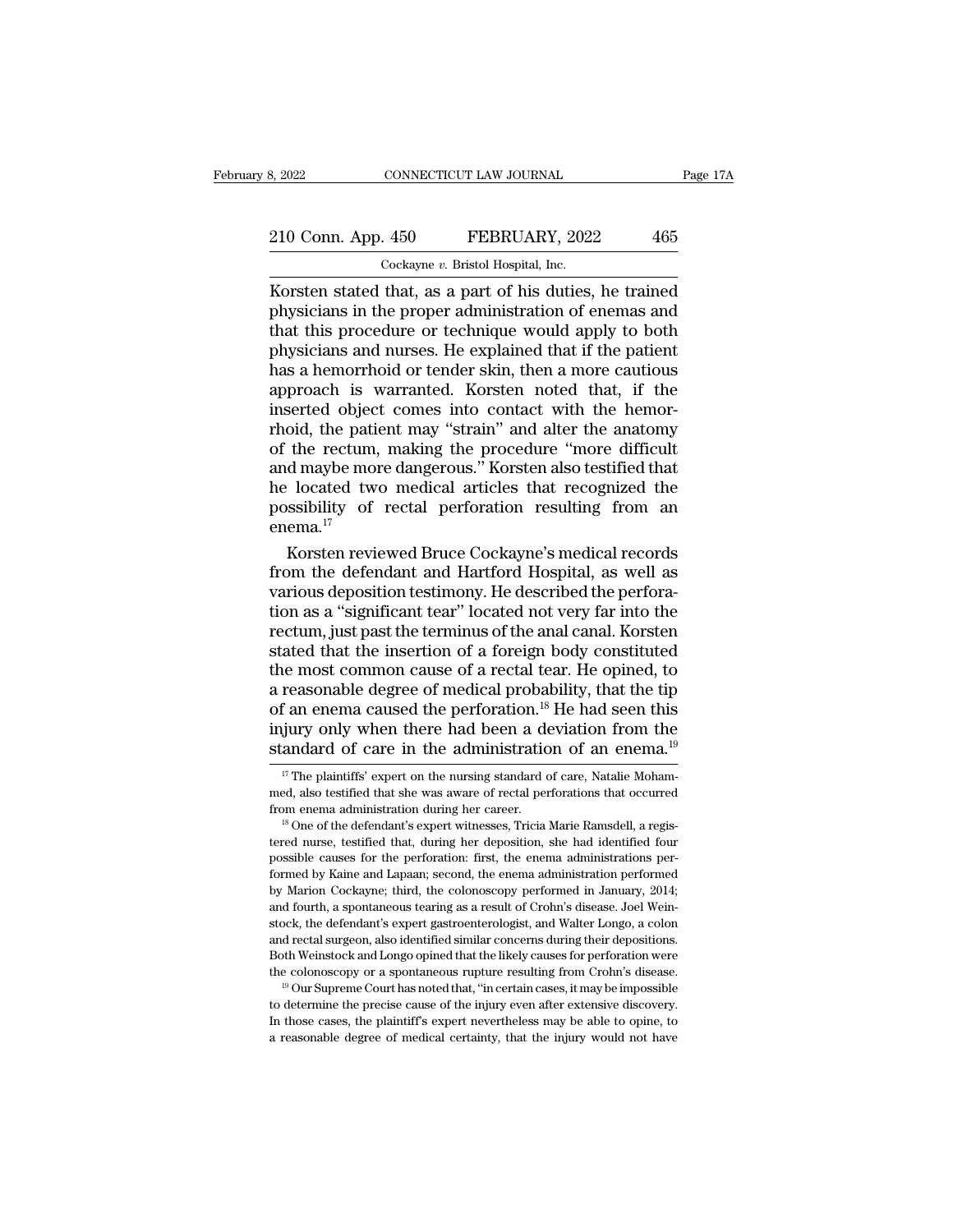## CONNECTICUT LAW JOURNAL February 8, 2022<br>466 FEBRUARY, 2022 210 Conn. App. 450<br>Cockayne v. Bristol Hospital, Inc. CONNECTICUT LAW JOURNAL Februa<br>
FEBRUARY, 2022 210 Conn. App. 450<br>
Cockayne *v.* Bristol Hospital, Inc.<br>
The location of the perforation, the right posterior wall

CONNECTICUT LAW JOURNAL February 8, 20<br>
The IDCARY, 2022 210 Conn. App. 450<br>
Cockayne v. Bristol Hospital, Inc.<br>
The location of the perforation, the right posterior wall<br>
of the rectum, led Korsten to believe that the ene 466 FEBRUARY, 2022 210 Conn. App. 450<br>
Cockayne v. Bristol Hospital, Inc.<br>
The location of the perforation, the right posterior wall<br>
of the rectum, led Korsten to believe that the enema<br>
had been administered incorrectly. 466 FEBRUARY, 2022 210 Conn. App. 450<br>  $\frac{\text{Cockaque } v. \text{ Bristol Hospital, Inc.}}{\text{The location of the performance, he right posterior wall of the rectum, led Korsten to believe that the enema had been administered incorrectly. He rejected the possibility in this case that the performance was caused by Crobn's disease? Additionally. Korsten ruled out a$ FEBRUARY, 2022 210 Conn. App. 450<br>  $\frac{\text{Cockayne } v. \text{ Bristol Hospital, Inc.}}{\text{The location of the performance, the right posterior wall}}$ <br>
of the rectum, led Korsten to believe that the enema<br>
had been administered incorrectly. He rejected the pos-<br>
sibility in this case that the perfo Cockayne v. Bristol Hospital, Inc.<br>
The location of the perforation, the right posterior wall<br>
of the rectum, led Korsten to believe that the enema<br>
had been administered incorrectly. He rejected the pos-<br>
sibility in thi Cockayhe *v*. Bistor hospital, inc.<br>The location of the perforation, the right posterior wall<br>of the rectum, led Korsten to believe that the enema<br>had been administered incorrectly. He rejected the pos-<br>sibility in this c The location of the perforation, the right posterior wall<br>of the rectum, led Korsten to believe that the enema<br>had been administered incorrectly. He rejected the pos-<br>sibility in this case that the perforation was caused<br>b of the rectum, led Korsta<br>had been administered ine<br>sibility in this case that<br>by Crohn's disease.<sup>20</sup> Add<br>colonoscopic injury as the<br>there would have been syi<br>almost immediately.<br>Korsten agreed with the by in this case that the perforation was caused<br>
Crohn's disease.<sup>20</sup> Additionally, Korsten ruled out a<br>
lonoscopic injury as the cause of this perforation, as<br>
ere would have been symptoms, such as intense pain,<br>
most imm by Crohn's disease.<sup>20</sup> Additionally, Korsten ruled out a<br>colonoscopic injury as the cause of this perforation, as<br>there would have been symptoms, such as intense pain,<br>almost immediately.<br>Korsten agreed with the defendant

colonoscopic injury as the cause of this perforation, as<br>there would have been symptoms, such as intense pain,<br>almost immediately.<br>Korsten agreed with the defendant's counsel that the<br>tip of a Rowasa enema measured 1.75 in there would have been symptoms, such as intense pain,<br>almost immediately.<br>Korsten agreed with the defendant's counsel that the<br>tip of a Rowasa enema measured 1.75 inches. He further<br>testified during cross-examination that almost immediately.<br>
Korsten agreed with the defendant's counsel that the<br>
tip of a Rowasa enema measured 1.75 inches. He further<br>
testified during cross-examination that the length of the<br>
anal canal ranges between 3 cent Korsten agreed with the defendant's counsel that the<br>tip of a Rowasa enema measured 1.75 inches. He further<br>testified during cross-examination that the length of the<br>anal canal ranges between 3 centimeters and approxi-<br>mat Korsten agreed with the defendant's counsel that the<br>tip of a Rowasa enema measured 1.75 inches. He further<br>testified during cross-examination that the length of the<br>anal canal ranges between 3 centimeters and approximate tip of a Rowasa enema measured 1.75 inches. He further<br>testified during cross-examination that the length of the<br>anal canal ranges between 3 centimeters and approxi-<br>mately 5.3 centimeters and that there is approximately<br> testified during cross-examination that the length of the<br>anal canal ranges between 3 centimeters and approxi-<br>mately 5.3 centimeters and that there is approximately<br>2.5 centimeters per inch. He explained, therefore, that<br> ately 5.3 centimeters and that there is approximately<br>5 centimeters per inch. He explained, therefore, that<br>e length of the Rowasa enema, approximately 1.75<br>ches, could reach beyond the anal canal to the loca-<br>m of the per 2.5 centimeters per inch. He explained, therefore, that<br>the length of the Rowasa enema, approximately 1.75<br>inches, could reach beyond the anal canal to the loca-<br>tion of the perforation in Bruce Cockayne's rectum.<sup>21</sup><br>Duri

the length of the Rowasa enema, approximately 1.75<br>inches, could reach beyond the anal canal to the loca-<br>tion of the perforation in Bruce Cockayne's rectum.<sup>21</sup><br>During redirect examination, Korsten discussed the<br>summary p inches, could reach beyond the anal canal to the location of the perforation in Bruce Cockayne's rectum.<sup>21</sup><br>During redirect examination, Korsten discussed the<br>summary prepared when Bruce Cockayne was trans-<br>ferred from th tion of the perforation in Bruce Cockayne's rectum.<sup>21</sup><br>During redirect examination, Korsten discussed the<br>summary prepared when Bruce Cockayne was trans-<br>ferred from the defendant to Hartford Hospital. The<br>physician who p During redirect examination, Korsten discussed the<br>summary prepared when Bruce Cockayne was trans-<br>ferred from the defendant to Hartford Hospital. The<br>physician who prepared that document opined that the<br>perforation was ca During redirect examination, Korsten discussed the<br>summary prepared when Bruce Cockayne was trans-<br>ferred from the defendant to Hartford Hospital. The<br>physician who prepared that document opined that the<br>perforation was ca summary prepared when Bruce Cockayne was transferred from the defendant to Hartford Hospital. The<br>physician who prepared that document opined that the<br>perforation was caused by "aggressive enema" use. Kor-<br>sten explained t ferred from the defendant to Hartford Hospital. The<br>physician who prepared that document opined that the<br>perforation was caused by "aggressive enema" use. Kor-<br>sten explained that this notation referred to excessive<br>force physician who prepared that document opined that the perforation was caused by "aggressive enema" use. Kosten explained that this notation referred to excessiforce employed in the administration of the enema. He iterated t force employed in the administration of the enemas.<br>He iterated that misdirection, excessive force, or some combination of the two, caused the perforation and constituted a violation of the standard of care.<br>  $\overline{\text{occurred}}$  He iterated that misdirection, excessive force, or some combination of the two, caused the perforation and constituted a violation of the standard of care.<br>
occurred in the absence of medical negligence. As a general matte

combination of the two, caused the perforation and<br>
constituted a violation of the standard of care.<br>
occurred in the absence of medical negligence. As a general matter, there<br>
is no reason why that opinion evidence would constituted a violation of the standard of care.<br>
occurred in the absence of medical negligence. As a general matter, there<br>
is no reason why that opinion evidence would not be sufficient to survive<br>
a motion for a direct occurred in the absence of medical negligence. As a general matter, there is no reason why that opinion evidence would not be sufficient to survive a motion for a directed verdict." Wilcox v. Schwartz, 303 Conn. 630, 650, as no reason why that opinion evidence would not be sufficient to survive a motion for a directed verdict." Wilcox v. Schwartz, 303 Conn. 630, 650, 37 A.3d 133 (2012).<br><sup>20</sup> Korsten described Crohn's disease as an inflamma

and 133 (2012).<br>
<sup>20</sup> Korsten described Crohn's disease as an inflammatory bowel disease that presented in a "spotty" nature, as opposed to ulcerative colitis, which affects all parts of the colon.<br>
<sup>21</sup> Natalie Mohammed, 37 A.3d 133 (2012).<br><sup>20</sup> Korsten described Crohn's disease as an inflammatory bowel disease that presented in a "spotty" nature, as opposed to ulcerative colitis, which affects all parts of the colon.<br><sup>21</sup> Natalie Mohamme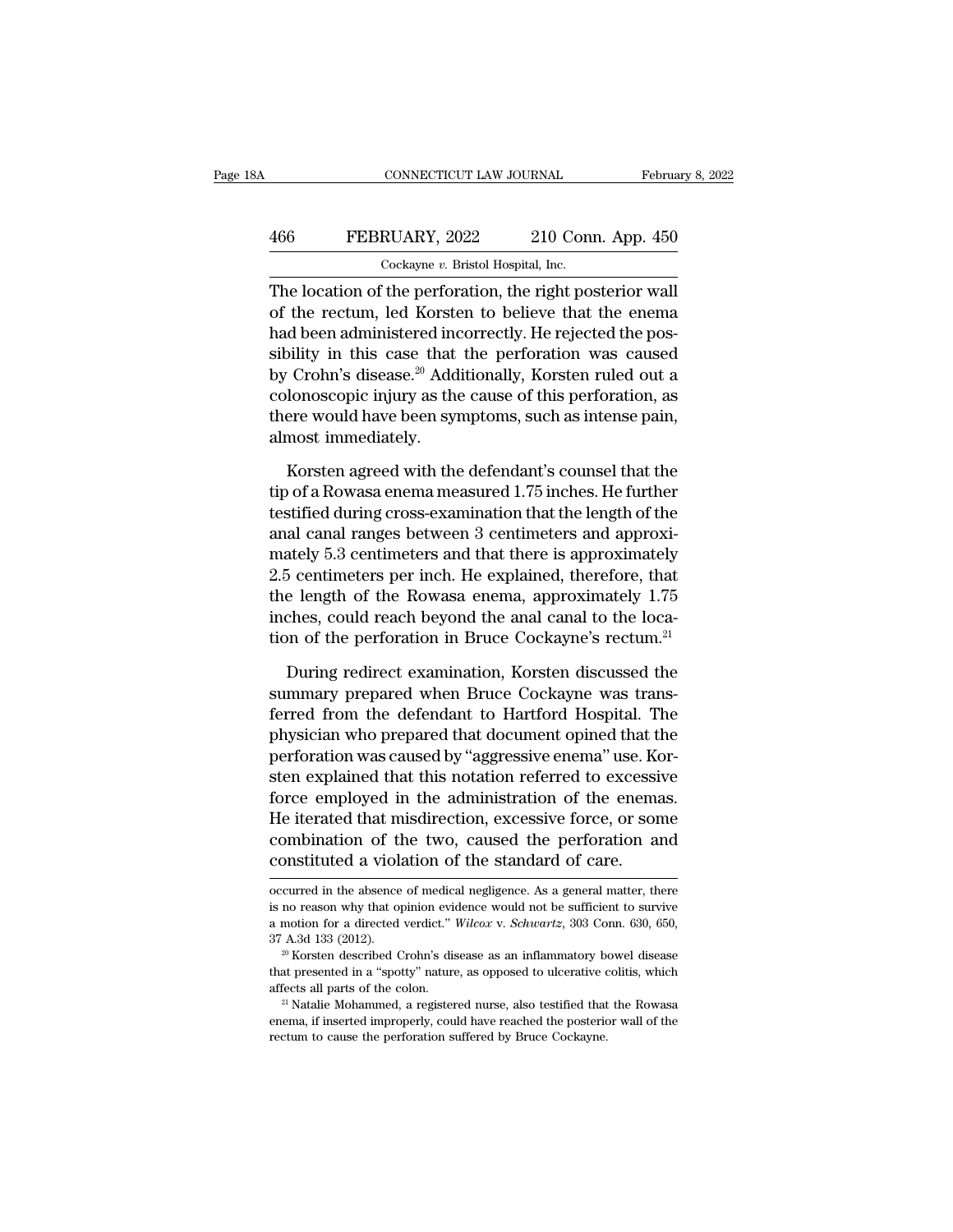## 210 Conn. App. 450 FEBRUARY, 2022 467<br>
210 Conn. App. 450 FEBRUARY, 2022 467 8, 2022 CONNECTICUT LAW JOURNAL<br>
210 Conn. App. 450 FEBRUARY, 2022 467<br>
Cockayne *v*. Bristol Hospital, Inc.<br>
The plaintiffs also presented expert testimony from

CONNECTICUT LAW JOURNAL Page 19A<br>
0 Conn. App. 450 FEBRUARY, 2022 467<br>
Cockayne v. Bristol Hospital, Inc.<br>
The plaintiffs also presented expert testimony from<br>
talie Mohammed, a registered nurse, who had<br>
viewed the modial 210 Conn. App. 450 FEBRUARY, 2022 467<br>Cockayne v. Bristol Hospital, Inc.<br>The plaintiffs also presented expert testimony from<br>Natalie Mohammed, a registered nurse, who had<br>reviewed the medical records and certain deposition 210 Conn. App. 450 FEBRUARY, 2022 467<br>
Cockayne v. Bristol Hospital, Inc.<br>
The plaintiffs also presented expert testimony from<br>
Natalie Mohammed, a registered nurse, who had<br>
reviewed the medical records and certain depos 210 Conn. App. 450 FEBRUARY, 2022 467<br>  $\frac{Cockayne v. Bristol Hospital, Inc.}{Cockayne v. Bristol Hospital, Inc.}$ <br>
The plaintiffs also presented expert testimony from<br>
Natalie Mohammed, a registered nurse, who had<br>
reviewed the medical records and certain deposition The plaintiffs also presented expert testimony from<br>
Natalie Mohammed, a registered nurse, who had<br>
reviewed the medical records and certain deposition<br>
testimony. She testified that, assuming that the perfora-<br>
tion had Cockayne *v*. Bristol Hospital, Inc.<br>
The plaintiffs also presented expert testimony from<br>
Natalie Mohammed, a registered nurse, who had<br>
reviewed the medical records and certain deposition<br>
testimony. She testified that, The plaintiffs also presented expert testimony from<br>Natalie Mohammed, a registered nurse, who had<br>reviewed the medical records and certain deposition<br>testimony. She testified that, assuming that the perfora-<br>tion had occur Natalie Mohammed, a registered nurse, who had<br>reviewed the medical records and certain deposition<br>testimony. She testified that, assuming that the perfora-<br>tion had occurred on February 11, 12 or 13, 2014, and<br>that the per reviewed the medical records and certain deposition<br>testimony. She testified that, assuming that the perfora-<br>tion had occurred on February 11, 12 or 13, 2014, and<br>that the perforation resulted from improper positioning<br>an testimony. She testified that, assuming that the perforation had occurred on February 11, 12 or 13, 2014, and that the perforation resulted from improper positioning and/or excessive force during the administration of a Ro tion had occurred on February 11, 12 or 13, 2014, and<br>that the perforation resulted from improper positioning<br>and/or excessive force during the administration of a<br>Rowasa enema, it was her opinion, to a reasonable<br>degree o that the perforation resulted<br>and/or excessive force duri<br>Rowasa enema, it was her<br>degree of medical probabilit;<br>from the standard of care. I<br>she expressly relied on Kor<br>the issue of causation.<br>After the plaintiffs had re After the plaintiffs had rested, the defendant moved<br>a reserve of medical probability, that there was a deviation<br>om the standard of care. In providing this testimony,<br>e expressly relied on Korsten's testimony regarding<br>e Forms degree of medical probability, that there was a deviation<br>from the standard of care. In providing this testimony,<br>she expressly relied on Korsten's testimony regarding<br>the issue of causation.<br>After the plaintiffs had

from the standard of care. In providing this testimony,<br>she expressly relied on Korsten's testimony regarding<br>the issue of causation.<br>After the plaintiffs had rested, the defendant moved<br>for a directed verdict. Specifical to determine the standard of cate: in providing and sessimilarly,<br>she expressly relied on Korsten's testimony regarding<br>the issue of causation.<br>After the plaintiffs had rested, the defendant moved<br>for a directed verdict. S end on noise the sestimony regarding<br>the issue of causation.<br>After the plaintiffs had rested, the defendant moved<br>for a directed verdict. Specifically, the defendant's<br>counsel argued that the jury lacked an evidentiary bas After the plaintiffs had rested, the defendant moved<br>for a directed verdict. Specifically, the defendant's<br>counsel argued that the jury lacked an evidentiary basis<br>to determine (1) whether the Rowasa enema was long<br>enough After the plaintiffs had rested, the defendant moved<br>for a directed verdict. Specifically, the defendant's<br>counsel argued that the jury lacked an evidentiary basis<br>to determine (1) whether the Rowasa enema was long<br>enough for a directed verdict. Specifically, the defendant's<br>counsel argued that the jury lacked an evidentiary basis<br>to determine (1) whether the Rowasa enema was long<br>enough to cause the perforation and (2) when the perfo-<br>rati counsel argued that the jury lacked an evidentiary basis<br>to determine (1) whether the Rowasa enema was long<br>enough to cause the perforation and (2) when the perfo-<br>ration occurred and, therefore, which nurse, Lapaan or<br>Kai to determine (1) whether the Rowasa enema was long<br>enough to cause the perforation and (2) when the perfo-<br>ration occurred and, therefore, which nurse, Lapaan or<br>Kaine, breached the standard of care. After hearing<br>further enough to cause the perfora<br>ration occurred and, therefor<br>Kaine, breached the stand<br>further argument from both<br>its decision on the defenda<br>verdict. The jury subseque<br>favor of the plaintiffs.<br>On March 2, 2020, the d sion occurred and, ancrease, which have, happened of<br>time, breached the standard of care. After hearing<br>reference decision on the defendant's motion for a directed<br>rdict. The jury subsequently returned a verdict in<br>vor of Further argument from both parties, the court reserved<br>its decision on the defendant's motion for a directed<br>verdict. The jury subsequently returned a verdict in<br>favor of the plaintiffs.<br>On March 2, 2020, the defendant fil

The distribution of the defendant's motion for a directed<br>
verdict. The jury subsequently returned a verdict in<br>
favor of the plaintiffs.<br>
On March 2, 2020, the defendant filed a motion for<br>
judgment notwithstanding the ve the existence of the deterministic model for a directed<br>verdict. The jury subsequently returned a verdict in<br>favor of the plaintiffs.<br>On March 2, 2020, the defendant filed a motion for<br>judgment notwithstanding the verdict. the plantiffs.<br>
On March 2, 2020, the defendant filed a motion for<br>
judgment notwithstanding the verdict. It argued that<br>
"the only expert opinions presented at trial were that<br>
the existence of the perforation, standing a On March 2, 2020, the defendant filed a motion for<br>judgment notwithstanding the verdict. It argued that<br>"the only expert opinions presented at trial were that<br>the existence of the perforation, standing alone, consti-<br>tuted On March 2, 2020, the defendant filed a motion for<br>judgment notwithstanding the verdict. It argued that<br>"the only expert opinions presented at trial were that<br>the existence of the perforation, standing alone, consti-<br>tuted judgment notwithstanding the verdict. It argued that<br>"the only expert opinions presented at trial were that<br>the existence of the perforation, standing alone, consti-<br>tuted negligence." The defendant further argued that<br>"th "the only expert opinions presented at trial were that<br>the existence of the perforation, standing alone, consti-<br>tuted negligence." The defendant further argued that<br>"the plaintiffs did not provide any testimony or evidenc the existence of the tuted negligence.<br>"the plaintiffs did<br>that would have a<br>Rowasa enema w<br>the perforation."<br>weeks later.<br>On August 25, 2 ne plaintiffs did not provide any testimony or evidence<br>at would have allowed the jury to determine that the<br>bwasa enema was long enough to reach the spot of<br>e perforation." The plaintiffs filed their objection two<br>eeks la In the planning did not provide any testancy of evidence<br>that would have allowed the jury to determine that the<br>Rowasa enema was long enough to reach the spot of<br>the perforation." The plaintiffs filed their objection two<br>w ment would have allowed the jury to determine that the Rowasa enema was long enough to reach the spot of the perforation." The plaintiffs filed their objection two weeks later.<br>On August 25, 2020, the court issued a memora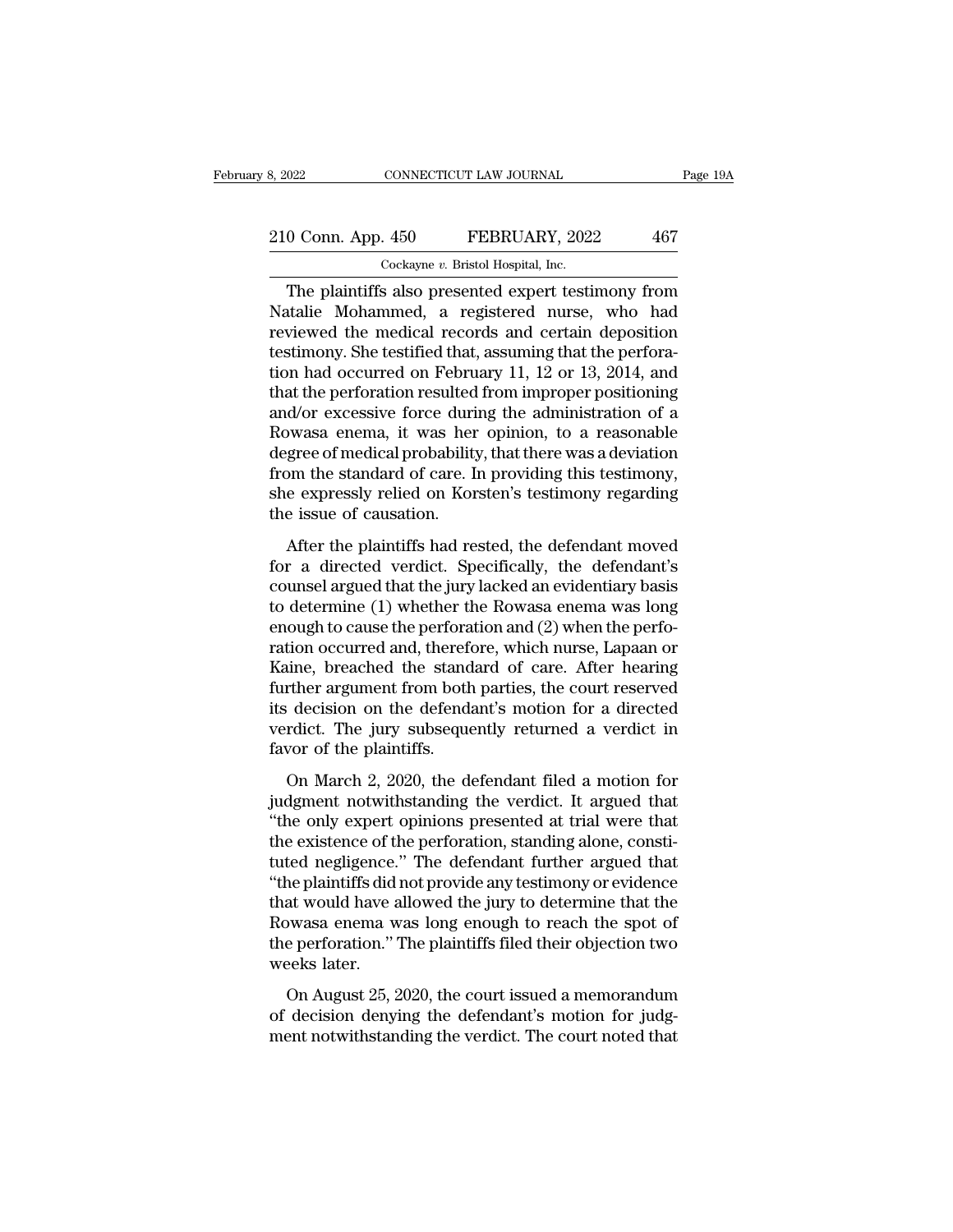## CONNECTICUT LAW JOURNAL February 8, 2022<br>468 FEBRUARY, 2022 210 Conn. App. 450<br>Cockayne v. Bristol Hospital, Inc. CONNECTICUT LAW JOURNAL Februa<br>
FEBRUARY, 2022 210 Conn. App. 450<br>
Cockayne *v.* Bristol Hospital, Inc.<br>
Korsten's testimony established causation by ruling out

CONNECTICUT LAW JOURNAL February 8, 202<br>
FEBRUARY, 2022 210 Conn. App. 450<br>
Cockayne v. Bristol Hospital, Inc.<br>
Korsten's testimony established causation by ruling out<br>
other possible causes of the injury, such as a sponta FEBRUARY, 2022 210 Conn. App. 450<br>
Cockayne v. Bristol Hospital, Inc.<br>
Korsten's testimony established causation by ruling out<br>
other possible causes of the injury, such as a spontane-<br>
ous perforation due to Crohn's disea 468 FEBRUARY, 2022 210 Conn. App. 450<br>  $\frac{\text{Cockayne } v. \text{ Bristol Hospital, Inc.}}{\text{Korsten's testimony established causation by ruling out}}$ <br>
Korsten's testimony established causation by ruling out<br>
other possible causes of the injury, such as a spontane-<br>
ous perforation due to Croh FEBRUARY, 2022 210 Conn. App. 450<br>  $\frac{\text{Cockayne } v. \text{ Bristol Hospital, Inc.}}{\text{Korsten's testimony established causation by ruling out}}$ <br>
other possible causes of the injury, such as a spontane-<br>
ous perforation due to Crohn's disease or perforation<br>
from the colonoscopy or from the  $\frac{1}{2}$  Cockayne v. Bristol Hospital, Inc.<br>
Korsten's testimony established causation by ruling out<br>
other possible causes of the injury, such as a spontane-<br>
ous perforation due to Crohn's disease or perforation<br>
from Cockayne  $v$ . Bristol Hospital, Inc.<br>Korsten's testimony established causation by ruling out<br>other possible causes of the injury, such as a spontane-<br>ous perforation due to Crohn's disease or perforation<br>from the colonosc Korsten's testimony established causation by ruling out<br>other possible causes of the injury, such as a spontane-<br>ous perforation due to Crohn's disease or perforation<br>from the colonoscopy or from the enema administered<br>by other possible causes of the injury, such as a spontane-<br>ous perforation due to Crohn's disease or perforation<br>from the colonoscopy or from the enema administered<br>by Marion Cockayne. The court further relied on Kors-<br>ten's ous perforation due to Crohn's disease or perforation<br>from the colonoscopy or from the enema administered<br>by Marion Cockayne. The court further relied on Kors-<br>ten's testimony concerning the improper administration<br>of the from the colonoscopy or from the enema administered<br>by Marion Cockayne. The court further relied on Kors-<br>ten's testimony concerning the improper administration<br>of the enemas, that either misdirection or excessive<br>force, o by Marion Cockayne. The court further relied on Korsten's testimony concerning the improper administration<br>of the enemas, that either misdirection or excessive<br>force, or a combination thereof, caused the perforation.<br>Final ten's testimony concerning the improper administration<br>of the enemas, that either misdirection or excessive<br>force, or a combination thereof, caused the perforation.<br>Finally, the court concluded that the medical records,<br>di of the enemas, that either misdirection or excessive<br>force, or a combination thereof, caused the perforation.<br>Finally, the court concluded that the medical records,<br>diagrams and other demonstrative evidence provided a<br>suff force, or a combination thereof, caused the perforation.<br>Finally, the court concluded that the medical records,<br>diagrams and other demonstrative evidence provided a<br>sufficient basis for the jury to conclude that the Rowasa Finally, the court concluded that the medical records,<br>diagrams and other demonstrative evidence provided a<br>sufficient basis for the jury to conclude that the Rowasa<br>enema was of a sufficient length to have caused the<br>inju diagrams and other demonstrative evidence provided a<br>sufficient basis for the jury to conclude that the Rowasa<br>enema was of a sufficient length to have caused the<br>injury in this case. "Viewing all of the evidence pre-<br>sent sufficient basis for the jury to conclude that the Rowasa<br>enema was of a sufficient length to have caused the<br>injury in this case. "Viewing all of the evidence pre-<br>sented at trial, the court does not find that the verdict enema was of a sufficient length to have caused the<br>injury in this case. "Viewing all of the evidence pre-<br>sented at trial, the court does not find that the verdicts<br>were manifestly unjust because the jury mistakenly<br>appli injury in this case. "Viewing all of the evidence presented at trial, the court does not find that the verdicts<br>were manifestly unjust because the jury mistakenly<br>applied a legal principle or because there was no evi-<br>denc sented at trial, the court does not find that the verdiff were manifestly unjust because the jury mistake applied a legal principle or because there was no dence to which the legal principles of the case co be applied. Rat For maintest, anywer seculate and yary inistimately<br>plied a legal principle or because there was no evi-<br>nce to which the legal principles of the case could<br>asonably and legally have reached the conclusion that<br>did. Conseq dence to which the legal principles of the case could<br>dence to which the legal principles of the case could<br>reasonably and legally have reached the conclusion that<br>it did. Consequently, the verdicts must stand."<br>On appeal

the applied. Rather, the court finds that the jury could<br>reasonably and legally have reached the conclusion that<br>it did. Consequently, the verdicts must stand."<br>On appeal, the defendant iterates its contention that<br>the pla free that (1) the Rowasa enema could cause that it did. Consequently, the verdicts must stand."<br>On appeal, the defendant iterates its contention that<br>the plaintiffs failed to meet their burden with respect<br>to causation. Sp the performance of the vertical and conclusion into the plaintiffs failed to meet their burden with respect<br>to causation. Specifically, it argues that there was insuf-<br>ficient evidence that (1) the Rowasa enema could cause either on appeal, the defendant iterates its contention that<br>the plaintiffs failed to meet their burden with respect<br>to causation. Specifically, it argues that there was insuf-<br>ficient evidence that (1) the Rowasa enema co On appeal, the defendant iterates its contention that<br>the plaintiffs failed to meet their burden with respect<br>to causation. Specifically, it argues that there was insuf-<br>ficient evidence that (1) the Rowasa enema could cau the plaintiffs<br>to causation.<br>ficient evider<br>the perforati<br>either of the<br>istered the ein turn. e perforation in the posterior of the rectum and (2)<br>ther of the defendant's employees negligently admin-<br>ered the enema. We will address each contention<br>turn.<br>A<br>The defendant first contends that the plaintiffs failed<br>prod

A

either of the defendant's employees negligently administered the enema. We will address each contention<br>in turn.<br>A<br>The defendant first contends that the plaintiffs failed<br>to produce sufficient evidence from which the jury istered the enema. We will address each contention<br>in turn.<br>A<br>The defendant first contends that the plaintiffs failed<br>to produce sufficient evidence from which the jury rea-<br>sonably could conclude that the Rowasa enema cou have caused the plaintiffs failed<br>to produce sufficient evidence from which the jury reasonably could conclude that the Rowasa enema could<br>have caused the perforation in the posterior of the rec-<br>tum. Specifically, it argu A<br>
The defendant first contends that the plaintiffs failed<br>
to produce sufficient evidence from which the jury rea-<br>
sonably could conclude that the Rowasa enema could<br>
have caused the perforation in the posterior of the r The defendant first contends that the plaintiffs failed<br>to produce sufficient evidence from which the jury rea-<br>sonably could conclude that the Rowasa enema could<br>have caused the perforation in the posterior of the rec-<br>tu The defendant first contends that the plaintiffs failed<br>to produce sufficient evidence from which the jury rea-<br>sonably could conclude that the Rowasa enema could<br>have caused the perforation in the posterior of the rec-<br>tu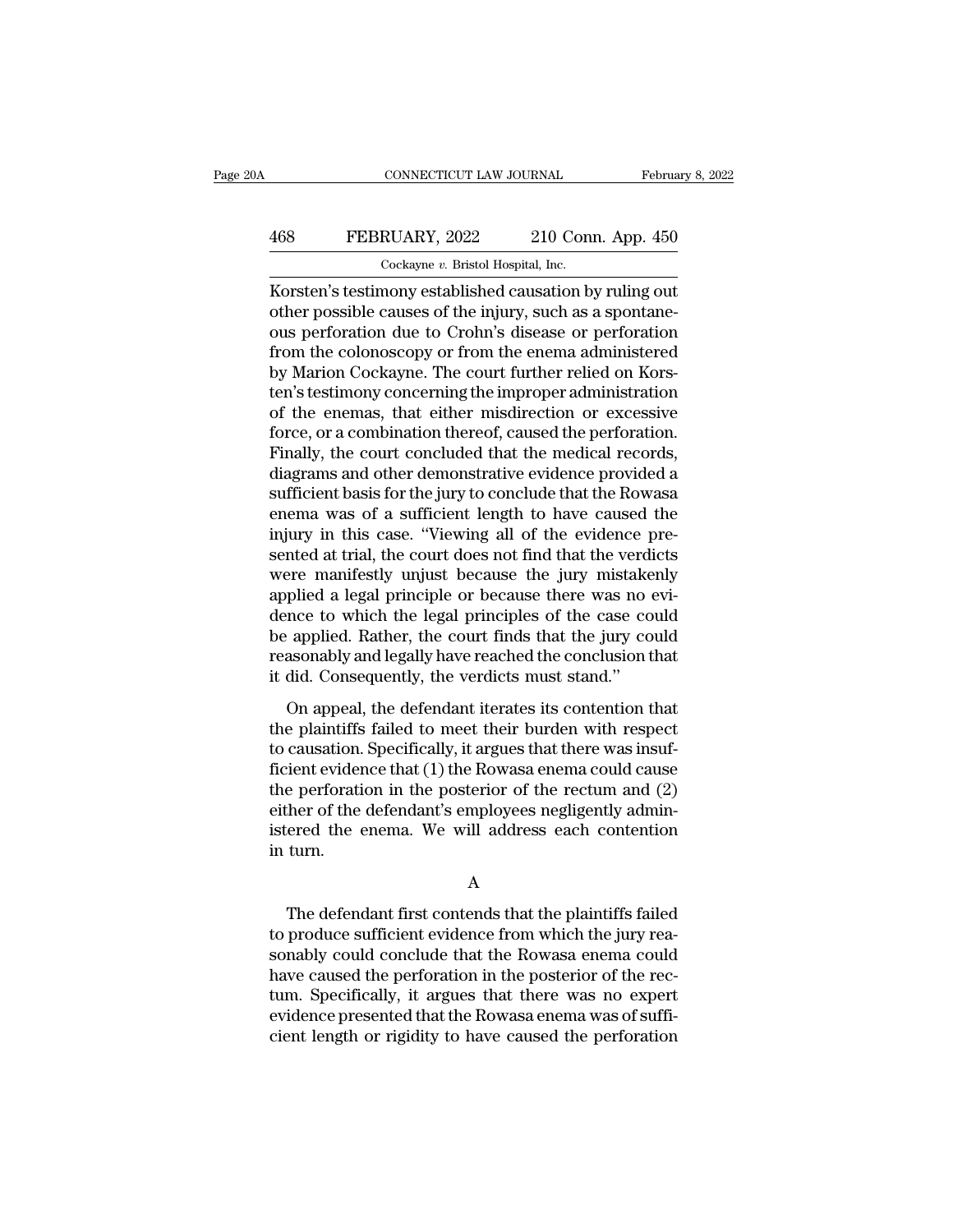| 3, 2022            | CONNECTICUT LAW JOURNAL                                | Page 21A |
|--------------------|--------------------------------------------------------|----------|
| 210 Conn. App. 450 | FEBRUARY, 2022                                         | 469      |
|                    | Cockayne v. Bristol Hospital, Inc.                     |          |
|                    | sustained by this specific individual. We are not per- |          |

sustained by this specific individual. We are not persuaded.<sup>22</sup>

 $\frac{1}{2}$  Cockayne v. Bristol Hospital, Inc.<br>
Stained by this specific individual. We are not per-<br>
aded.<sup>22</sup><br>
In its brief, the defendant asserts that the evidence<br>
trial established that the tip of the Rowasa enema<br>
are  $\frac{100 \text{ Cokayne } v. \text{ Bristol Hospital, Inc.}}{\text{Cockayne } v. \text{ Bristol Hospital, Inc.}}$ <br>
sustained by this specific individual. We are not per-<br>
suaded.<sup>22</sup><br>
In its brief, the defendant asserts that the evidence<br>
at trial established that the tip of the Rowasa e  $\frac{\text{Cocka} \text{N}}{\text{Coulomb}}$  cockayne *v*. Bristol Hospital, Inc.<br>
sustained by this specific individual. We are not per-<br>
suaded.<sup>22</sup><br>
In its brief, the defendant asserts that the evidence<br>
at trial established that the tip o sustained by this specific individual. We are not per-<br>suaded.<sup>22</sup><br>In its brief, the defendant asserts that the evidence<br>at trial established that the tip of the Rowasa enema<br>was 4.375 centimeters in length and that the a suaded.<sup>22</sup><br>In its brief, the defendant asserts that the evidence<br>at trial established that the tip of the Rowasa enema<br>was 4.375 centimeters in length and that the average<br>length of the anal canal is between 3.5 centimete In its brief, the defendant asserts that the evidence<br>at trial established that the tip of the Rowasa enema<br>was 4.375 centimeters in length and that the average<br>length of the anal canal is between 3.5 centimeters and<br>5 cen In its brief, the defendant asserts that the evidence<br>at trial established that the tip of the Rowasa enema<br>was 4.375 centimeters in length and that the average<br>length of the anal canal is between 3.5 centimeters and<br>5 cen at trial established that the tip of the Rowasa enema<br>was 4.375 centimeters in length and that the average<br>length of the anal canal is between 3.5 centimeters and<br>5 centimeters. "Therefore, if [Bruce] Cockayne's anal<br>canal was 4.375 centimeters in length and that the average<br>length of the anal canal is between 3.5 centimeters and<br>5 centimeters. "Therefore, if [Bruce] Cockayne's anal<br>canal was anywhere near the long end of average, the<br>tip of length of the anal canal is between 3.5 centimeters and<br>5 centimeters. "Therefore, if [Bruce] Cockayne's anal<br>canal was anywhere near the long end of average, the<br>tip of the Rowasa enema could not have reached beyond<br>the a 5 centimeters. "Therefore, if [Bruce] Cockayne's anal<br>canal was anywhere near the long end of average, the<br>tip of the Rowasa enema could not have reached beyond<br>the anal canal into the rectum, let alone to the posterior<br>of canal was anywhere near the long end of average, the<br>tip of the Rowasa enema could not have reached beyond<br>the anal canal into the rectum, let alone to the posterior<br>of the rectum. And even if [Bruce] Cockayne had a<br>shorte tip of the Rowasa enema could not have reached beyond<br>the anal canal into the rectum, let alone to the posterior<br>of the rectum. And even if [Bruce] Cockayne had a<br>shorter anal canal within that range, it is almost incon-<br>c the anal canal into the rectum, let alone to the posterior<br>of the rectum. And even if [Bruce] Cockayne had a<br>shorter anal canal within that range, it is almost incon-<br>ceivable that the soft, flexible tip of the Rowasa enem of the rectum. And even if [Bruce] Cockayne had a<br>shorter anal canal within that range, it is almost incon-<br>ceivable that the soft, flexible tip of the Rowasa enema<br>could have rounded the bend at the end of the canal<br>and c shorter anal canal within that range, it is almost inconceivable that the soft, flexible tip of the Rowasa enema<br>could have rounded the bend at the end of the canal<br>and crossed the rectum to cause a two centimeter punc-<br>tu ceivable that the soft, flexible tip of the Rowasa enema<br>could have rounded the bend at the end of the canal<br>and crossed the rectum to cause a two centimeter punc-<br>ture in the posterior rectal wall." (Internal quotation<br>ma could have rounded the ben<br>and crossed the rectum to cat<br>ture in the posterior rectal<br>marks omitted.) The defenda<br>the plaintiffs were required to<br>Cockayne's specific anatomi<br>than the average range.<br>During his testimony. Ko re in the posterior rectal wall." (Internal quotation<br>arks omitted.) The defendant essentially argues that<br>e plaintiffs were required to present evidence of Bruce<br>ockayne's specific anatomical measurements, rather<br>an the a marks omitted.) The defendant essentially argues that<br>the plaintiffs were required to present evidence of Bruce<br>Cockayne's specific anatomical measurements, rather<br>than the average range.<br>During his testimony, Korsten desc

the plaintiffs were required to present evidence of Bruce<br>Cockayne's specific anatomical measurements, rather<br>than the average range.<br>During his testimony, Korsten described the perfora-<br>tion: "Well, it's considered to be Cockayne's specific anatomical measurements, rather<br>than the average range.<br>During his testimony, Korsten described the perfora-<br>tion: "Well, it's considered to be a significant tear. It's<br>a long tear. It was not very far than the average range.<br>
During his testimony, Korsten described the perforation: "Well, it's considered to be a significant tear. It's<br>
a long tear. It was not very far into the rectum. It was<br>
just in an area where the During his testimony, Korsten described the perforation: "Well, it's considered to be a significant tear. It's<br>a long tear. It was not very far into the rectum. It was<br>just in an area where the anal canal had ended and ju During his testimony, Korsten described the perforation: "Well, it's considered to be a significant tear. It's a long tear. It was not very far into the rectum. It was just in an area where the anal canal had ended and ju tion: "Well, it's considered to be a significant tear. It's<br>a long tear. It was not very far into the rectum. It was<br>just in an area where the anal canal had ended and just<br>into the most terminal part of the rectum  $\ldots$ . a long tear. It was not very far into the rectum. It was<br>just in an area where the anal canal had ended and just<br>into the most terminal part of the rectum . . . . " He<br>also stated that the improper administration of an<br>ene just in an area where the anal canal had ended and just<br>into the most terminal part of the rectum  $\ldots$ ." He<br>also stated that the improper administration of an<br>enema could cause such a perforation. He had physi-<br>cally exa nema could cause such a perforation. He had physially examined this type of enema. Korsten described<br>he tip of the Rowasa enema as "not that flexible" and<br>aving "some stiffness to it." Korsten also opined that<br> $\frac{22}{10}$  cally examined this type of enema. Korsten described<br>the tip of the Rowasa enema as "not that flexible" and<br>having "some stiffness to it." Korsten also opined that<br> $\frac{2}{\sqrt{2}}$  The defendant further contends that the jury

the tip of the Rowasa enema as "not that flexible" and having "some stiffness to it." Korsten also opined that  $\frac{1}{2}$  The defendant further contends that the jury could not use the statements of Bruce Cockayne's treati having "some stiffness to it." Korsten also opined that  $\frac{1}{2}$  The defendant further contends that the jury could not use the statements of Bruce Cockayne's treating physicians as a basis to find that the Rowasa enema The defendant further contends that the jury could not use the state-<br>
<sup>22</sup> The defendant further contends that the jury could not use the state-<br>
ments of Bruce Cockayne's treating physicians as a basis to find that the<br>  $\approx$  The defendant further contends than<br>ments of Bruce Cockayne's treating phy<br>Rowasa enema could have perforated l<br>not use the location of the perforation<br>result of our conclusions regarding the<br>we need not address thes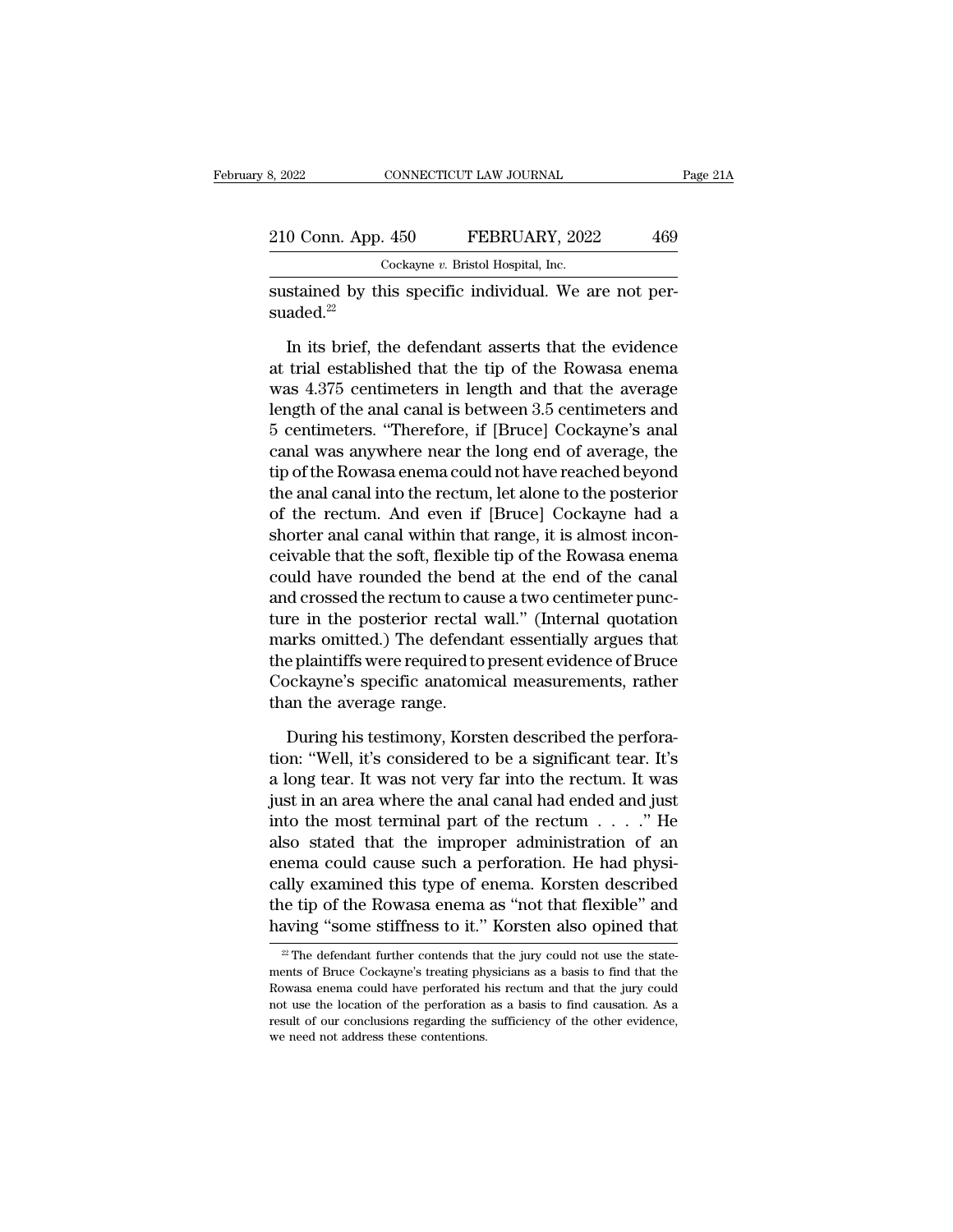## CONNECTICUT LAW JOURNAL February 8, 2022<br>
470 FEBRUARY, 2022 210 Conn. App. 450<br>
Cockayne v. Bristol Hospital, Inc. Cockayne *v.* Bristol Hospital, Inc.

CONNECTICUT LAW JOURNAL Februa<br>
470 FEBRUARY, 2022 210 Conn. App. 450<br>
Cockayne v. Bristol Hospital, Inc.<br>
aggressive force had been used during the administra-<br>
tion of the enemas during the hospitalization. He stated<br>
th The FEBRUARY, 2022 210 Conn. App. 450<br>
Cockayne v. Bristol Hospital, Inc.<br>
aggressive force had been used during the administration of the enemas during the hospitalization. He stated<br>
that the length of the anal canal ran 470 FEBRUARY, 2022 210 Conn. App. 450<br>  $\frac{\text{Cockayne } v. \text{ Bristol Hospital, Inc.}}{\text{aggressive force had been used during the administration of the enemas during the hospitalization. He stated that the length of the anal canal ranged, on average, between 3 centimeters and 5.3 centimeters and, therefore the tin of the onoma measuring 4.375 centimeters.}$  $\frac{470}{22}$  EBRUARY, 2022 210 Conn. App. 450<br>  $\frac{60}{22}$  Cockayne v. Bristol Hospital, Inc.<br>
aggressive force had been used during the administra-<br>
tion of the enemas during the hospitalization. He stated<br>
that the leng  $\frac{1}{\text{Cockayne } v. \text{ Bristol Hospital, Inc.}}$ <br>
aggressive force had been used during the administration of the enemas during the hospitalization. He stated<br>
that the length of the anal canal ranged, on average,<br>
between 3 centimeters and 5.  $\frac{1}{2}$  cockayne v. Bristol Hospital, inc.<br>aggressive force had been used during the administra-<br>tion of the enemas during the hospitalization. He stated<br>that the length of the anal canal ranged, on average,<br>between 3 c aggressive force had been used during the administration of the enemas during the hospitalization. He stated that the length of the anal canal ranged, on average, between 3 centimeters and 5.3 centimeters and, therefore, t tion of the enemas during the hospitalization. He stated<br>that the length of the anal canal ranged, on average,<br>between 3 centimeters and 5.3 centimeters and, there-<br>fore, the tip of the enema, measuring 4.375 centimeters,<br> that the length of the anal canal ranged, on average,<br>between 3 centimeters and 5.3 centimeters and, there-<br>fore, the tip of the enema, measuring 4.375 centimeters,<br>could reach into the rectum, the location of the perforabetween 3 centimeters and 5.3 centimeters and, therefore, the tip of the enema, measuring 4.375 centimeters, could reach into the rectum, the location of the perforation in this case. Additionally, he noted that, "[i]n cer fore, the tip of the enema, measuring 4.375 centimeters,<br>could reach into the rectum, the location of the perfora-<br>tion in this case. Additionally, he noted that, "[i]n certain<br>circumstances, the tip may well not bend the could reach into the rectum, the location of the perforation in this case. Additionally, he noted that, "[i]n certain circumstances, the tip may well not bend the way you would like it to bend. It may get caught, snag itse tion in this case. Additionally, he noted that, "[i]n certain<br>circumstances, the tip may well not bend the way you<br>would like it to bend. It may get caught, snag itself, the<br>tip may get snagged against the lining of the in circumstances, the tip may well not bend the way you<br>would like it to bend. It may get caught, snag itself, the<br>tip may get snagged against the lining of the intestine<br>and as you continue to push, it is definitely possible would like it to bend. It may get caught, snag itself, the<br>tip may get snagged against the lining of the intestine<br>and as you continue to push, it is definitely possible,<br>if not likely, that this tool is strong enough to g Cockayne. The defendant has failed to cite any authority for its<br>series are rectum." In conclusion, Korsten stated that there<br>as "no doubt" in his mind that the Rowasa enema was<br>pable of causing the perforation suffered by Bruce<br>ock assertion." In conclusion, Korsten stated that there<br>was "no doubt" in his mind that the Rowasa enema was<br>capable of causing the perforation suffered by Bruce<br>Cockayne.<br>The defendant has failed to cite any authority for it

event and the Rowasa enema was<br>was "no doubt" in his mind that the Rowasa enema was<br>capable of causing the perforation suffered by Bruce<br>Cockayne.<br>The defendant has failed to cite any authority for its<br>assertion that the p surements. This argument imposes a requirement on expected with the plaintiffs needed to provide specific<br>evidence of Bruce Cockayne's actual anatomical measurements. This argument imposes a requirement on<br>expert testimony Euplaste of eatlang are performed to state test of cookayne.<br>
The defendant has failed to cite any authority for its<br>
assertion that the plaintiffs needed to provide specific<br>
evidence of Bruce Cockayne's actual anatomical The defendant has failed to cite any authority for its<br>assertion that the plaintiffs needed to provide specific<br>evidence of Bruce Cockayne's actual anatomical mea-<br>surements. This argument imposes a requirement on<br>expert t The defendant has failed to cite any authority for its<br>assertion that the plaintiffs needed to provide specific<br>evidence of Bruce Cockayne's actual anatomical mea-<br>surements. This argument imposes a requirement on<br>expert t assertion that the plaintiffs needed to provide specific<br>evidence of Bruce Cockayne's actual anatomical mea-<br>surements. This argument imposes a requirement on<br>expert testimony and evidence beyond that found in our<br>jurispru evidence of Bruce Cockayne's actual anatomical measurements. This argument imposes a requirement on expert testimony and evidence beyond that found in our jurisprudence. "Expert opinions must be based upon reasonable prob surements. This argument imposes a requirement on<br>expert testimony and evidence beyond that found in our<br>jurisprudence. "Expert opinions must be based upon<br>reasonable probabilities rather than mere speculation<br>or conjectur expert testimony and evidence beyond that found in our<br>jurisprudence. "Expert opinions must be based upon<br>reasonable probabilities rather than mere speculation<br>or conjecture if they are to be admissible in establishing<br>cau jurisprudence. "Expert opinions must be based upon<br>reasonable probabilities rather than mere speculation<br>or conjecture if they are to be admissible in establishing<br>causation.... To be reasonably probable, a conclu-<br>sion m reasonable probabilities rather than mere speculation<br>or conjecture if they are to be admissible in establishing<br>causation.... To be reasonably probable, a conclu-<br>sion must be more likely than not." (Internal quotation<br>m or conjecture if they are to be admissible in establishing<br>causation. . . . To be reasonably probable, a conclu-<br>sion must be more likely than not." (Internal quotation<br>marks omitted.) *Peatie* v. *Wal-Mart Stores*, *Inc.* sion must be more likely than not." (Internal quotation<br>marks omitted.) *Peatie* v. Wal-Mart Stores, Inc., 112<br>Conn. App. 8, 21, 961 A.2d 1016 (2009). The plaintiff is<br>not required to disprove all other possible explanatio marks omitted.) *Peatie v. Wal-Mart Stores, Inc.*, 112<br>Conn. App. 8, 21, 961 A.2d 1016 (2009). The plaintiff is<br>not required to disprove all other possible explanations.<br>*Procaccini v. Lawrence + Memorial Hospital, Inc.*,<br> Conn. App. 8, 21, 961 A.2d 1016 (2009). The plaintiff is<br>not required to disprove all other possible explanations.<br>*Procaccini* v. *Lawrence* + *Memorial Hospital*, *Inc.*,<br>supra, 175 Conn. App. 719. We iterate that an ex not required to disprove all other possible explanations.<br> *Procaccini* v. *Lawrence* + *Memorial Hospital*, *Inc.*,<br>
supra, 175 Conn. App. 719. We iterate that an expert is<br>
not required to use talismanic words to show re *Procaccini* v. *Lawrence* + *Memorial Hospital, Inc.*, supra, 175 Conn. App. 719. We iterate that an expert is not required to use talismanic words to show reasonable probability so long as it is clear that his or her opi supra, 175 Conn. App. 719. We iterate that an expert is<br>not required to use talismanic words to show reason-<br>able probability so long as it is clear that his or her<br>opinion is based on reasonable probabilities, i.e., more<br>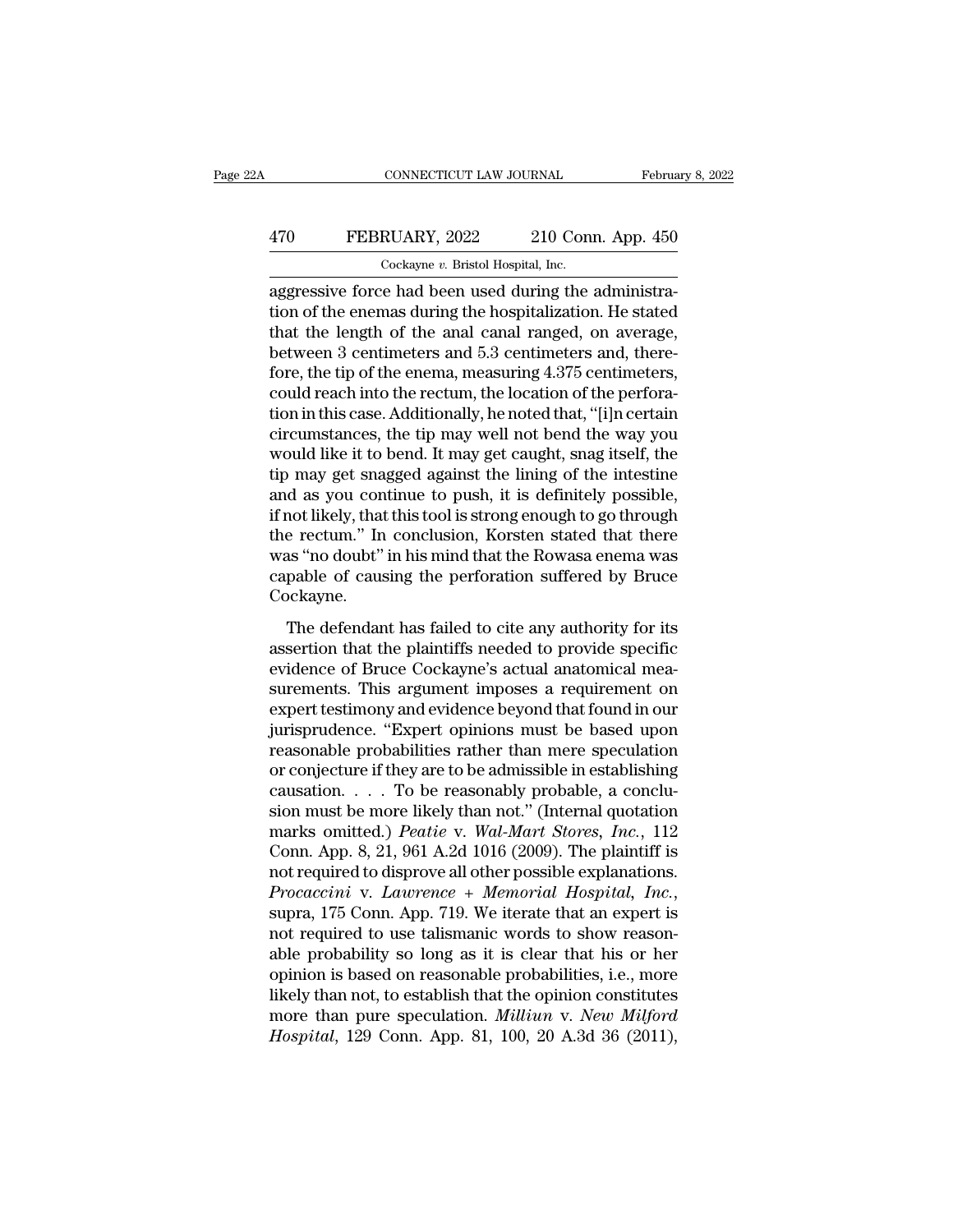## 210 Conn. App. 450 FEBRUARY, 2022 471<br>
Cockayne v. Bristol Hospital, Inc. 8, 2022 CONNECTICUT LAW JOURNAL<br>
210 Conn. App. 450 FEBRUARY, 2022 471<br>
Cockayne *v*. Bristol Hospital, Inc.<br>
aff'd, 310 Conn. 711, 80 A.3d 887 (2013); see also *State*

8, 2022 CONNECTICUT LAW JOURNAL Page 23A<br>
210 Conn. App. 450 FEBRUARY, 2022 471<br>
Cockayne v. Bristol Hospital, Inc.<br>
aff'd, 310 Conn. 711, 80 A.3d 887 (2013); see also *State*<br>
v. *Nunes*, 260 Conn. 649, 672–73, 800 A.2d 1 210 Conn. App. 450 FEBRUARY, 2022 471<br>
Cockayne v. Bristol Hospital, Inc.<br>
aff'd, 310 Conn. 711, 80 A.3d 887 (2013); see also *State*<br>
v. *Nunes*, 260 Conn. 649, 672–73, 800 A.2d 1160 (2002);<br> *Gois* v. *Asaro*, 150 Conn. <sup>210</sup> Conn. App. 450 FEBRUARY, 2022 471<br>
<sup>Gockayne</sup> v. Bristol Hospital, Inc.<br>
aff'd, 310 Conn. 711, 80 A.3d 887 (2013); see also *State*<br>
v. *Nunes*, 260 Conn. 649, 672–73, 800 A.2d 1160 (2002);<br> *Gois* v. *Asaro*, 150 Co 210 Conn. App.<br>
Conn. Conn.<br>
aff<sup>3</sup>d, 310 Conn.<br>
v. *Nunes*, 260 Co<br>
Gois v. *Asaro*,<br>
513 (2014).<br>
The jury hear Cockayne v. Bristol Hospital, Inc.<br>
Fd, 310 Conn. 711, 80 A.3d 887 (2013); see also *State*<br> *Nunes*, 260 Conn. 649, 672–73, 800 A.2d 1160 (2002);<br> *is* v. *Asaro*, 150 Conn. App. 442, 449–50, 91 A.3d<br>
3 (2014).<br>
The jury aff'd, 310 Conn. 711, 80 A.3d 887 (2013); see also *State*<br>v. *Nunes*, 260 Conn. 649, 672–73, 800 A.2d 1160 (2002);<br>*Gois* v. *Asaro*, 150 Conn. App. 442, 449–50, 91 A.3d<br>513 (2014).<br>The jury heard different expert opinio

For all at a set of the and was tasked with determining which opin-<br>for a set of the determining whether the Rowasa enema could have caused the per-<br>foration and was tasked with determining which opin-<br>ion to believe. See in the last of the believe. See *Scotting* (2014).<br> *Gois v. Asaro,* 150 Conn. App. 442, 449–50, 91 A.3d<br>
513 (2014).<br>
The jury heard different expert opinions regarding<br>
whether the Rowasa enema could have caused the per-**IDENTIFY CONNET APPLE ASSETS:** The solid conduct the jury heard different expert opinions regarding whether the Rowasa enema could have caused the perforation and was tasked with determining which opinion to believe. See The jury heard different expert opinions regarding<br>
whether the Rowasa enema could have caused the per-<br>
foration and was tasked with determining which opin-<br>
ion to believe. See *Scott* v. *CCMC Faculty Practice Plan*,<br> The jury heard different expert opinions regarding<br>whether the Rowasa enema could have caused the per-<br>foration and was tasked with determining which opin-<br>ion to believe. See *Scott* v. *CCMC Faculty Practice Plan*,<br>*Inc* whether the Rowasa enema could have caused the perforation and was tasked with determining which opin-<br>ion to believe. See *Scott* v. *CCMC Faculty Practice Plan*,<br>*Inc.*, 191 Conn. App. 251, 260, 214 A.3d 393 (2019). We<br> foration and was tasked with determining which opin-<br>ion to believe. See *Scott* v. *CCMC Faculty Practice Plan*,<br>*Inc.*, 191 Conn. App. 251, 260, 214 A.3d 393 (2019). We<br>emphasize that "[c]onflicting expert testimony doe ion to believe. See *Scott* v. *CCMC Faculty Practice Plan,*<br> *Inc.*, 191 Conn. App. 251, 260, 214 A.3d 393 (2019). We<br>
emphasize that "[c]onflicting expert testimony does not<br>
necessarily equate to insufficient evidence. *Inc.*, 191 Conn. App. 251, 260, 214 A.3d 393 (2019). We emphasize that "[c]onflicting expert testimony does not necessarily equate to insufficient evidence. . . . . Rather, [w]here expert testimony conflicts, it becomes emphasize that "[c]onflicting expert testimony does not<br>necessarily equate to insufficient evidence. . . . .<br>Rather, [w]here expert testimony conflicts, it becomes<br>the function of the trier of fact to determine credibility necessarily equate to insufficient evidence. . . . .<br>Rather, [w]here expert testimony conflicts, it becomes<br>the function of the trier of fact to determine credibility<br>and, in doing so, it could believe all, some or none of Rather, [w]here expert testimony conflicts, it becomes<br>the function of the trier of fact to determine credibility<br>and, in doing so, it could believe all, some or none of<br>the testimony of [an] expert. . . . It is axiomatic the function of the trier of fact to determine credibility<br>and, in doing so, it could believe all, some or none of<br>the testimony of [an] expert. . . . It is axiomatic that<br>in cases involving conflicting expert testimony, t and, in doing so, it could believe all, some or none of<br>the testimony of [an] expert. . . . . It is axiomatic that<br>in cases involving conflicting expert testimony, the jury<br>is free to accept or reject each expert's opinion in cases involving conflicting expert testimony, the jury<br>is free to accept or reject each expert's opinion in whole<br>or in part." (Citations omitted; internal quotation marks<br>omitted.) *Procaccini* v. Lawrence + Memorial H is free to accept or reject each expert's opinion in whole<br>or in part." (Citations omitted; internal quotation marks<br>omitted.) *Procaccini* v. *Lawrence* + *Memorial Hospital*,<br>*Inc.*, supra, 175 Conn. App. 721; see also or in part." (Citations omitted; internal quotation marks<br>
omitted.) *Procaccini* v. *Lawrence* + *Memorial Hospital*,<br> *Inc.*, supra, 175 Conn. App. 721; see also *Ayres* v. *Ayres*,<br>
193 Conn. App. 224, 246, 219 A.3d 894 omitted.) *Procaccini* v. *Lawrence* + *Memorial Hospital,*<br> *Inc.*, supra, 175 Conn. App. 721; see also *Ayres* v. *Ayres*,<br>
193 Conn. App. 224, 246, 219 A.3d 894, cert. denied, 334<br>
Conn. 903, 219 A.3d 800 (2019); *Arroy* Inc., supra, 175 Conn. App. 721; see also Ayres v. Ayres, 193 Conn. App. 224, 246, 219 A.3d 894, cert. denied, 334 Conn. 903, 219 A.3d 800 (2019), and cert. denied, 334 Conn. 903, 219 A.3d 800 (2019); Arroyo v. *University* 193 Conn. App. 224, 246, 219 A.3d 894, cert. denied, 334<br>Conn. 903, 219 A.3d 800 (2019), and cert. denied, 334<br>Conn. 903, 219 A.3d 800 (2019); *Arroyo v. University*<br>of *Connecticut Health Center*, 175 Conn. App. 493, 518 Conn. 903, 219 A.3d 800 (2019), and cert. denied, 334<br>Conn. 903, 219 A.3d 800 (2019); *Arroyo v. University*<br>of *Connecticut Health Center*, 175 Conn. App. 493, 518,<br>167 A.3d 1112, cert. denied, 327 Conn. 973, 174 A.3d<br>192 Conn. 903, 219 A.3d 800 (2019); *Arroyo* v. *University*<br>of Connecticut Health Center, 175 Conn. App. 493, 518,<br>167 A.3d 1112, cert. denied, 327 Conn. 973, 174 A.3d<br>192 (2017); see generally *Nash* v. *Hunt*, 166 Conn. 418 of Connecticut Health Center, 175 Conn. App. 493, 518, 167 A.3d 1112, cert. denied, 327 Conn. 973, 174 A.3d 192 (2017); see generally *Nash v. Hunt*, 166 Conn. 418, 426, 352 A.2d 773 (1974) (jurors not obliged to accept ul 167 A.3d 1112, cert. denied, 327 Conn. 973, 174 A.3d<br>192 (2017); see generally *Nash v. Hunt*, 166 Conn. 418,<br>426, 352 A.2d 773 (1974) (jurors not obliged to accept<br>ultimate opinion of expert witness and if such witness<br>i 192 (2017); see generally *Nash v. Hunt*, 166 Conn. 418, 426, 352 A.2d 773 (1974) (jurors not obliged to accept ultimate opinion of expert witness and if such witness is not found credible, jurors will reject his or her o 426, 352 A.2d 773 (1974) (jurors not obliged to accept<br>ultimate opinion of expert witness and if such witness<br>is not found credible, jurors will reject his or her opinion<br>regardless of whether they believe or disbelieve su ultimate opinion of expert witness and if such witness<br>is not found credible, jurors will reject his or her opinion<br>regardless of whether they believe or disbelieve subor-<br>dinate facts on which expert opinion is based; fur is not found credible, jurors will reject his or her opinion<br>regardless of whether they believe or disbelieve subor-<br>dinate facts on which expert opinion is based; further,<br>jurors must reject expert opinion to extent it is regardless of whether they believe or disbelieve subordinate facts on which expert opinion is based; further, jurors must reject expert opinion to extent it is based upon subordinate facts which they determine are not prov dinate facts on which expert opinion is based; further,<br>jurors must reject expert opinion to extent it is based<br>upon subordinate facts which they determine are not<br>proved). For these reasons, we conclude that the plain-<br>ti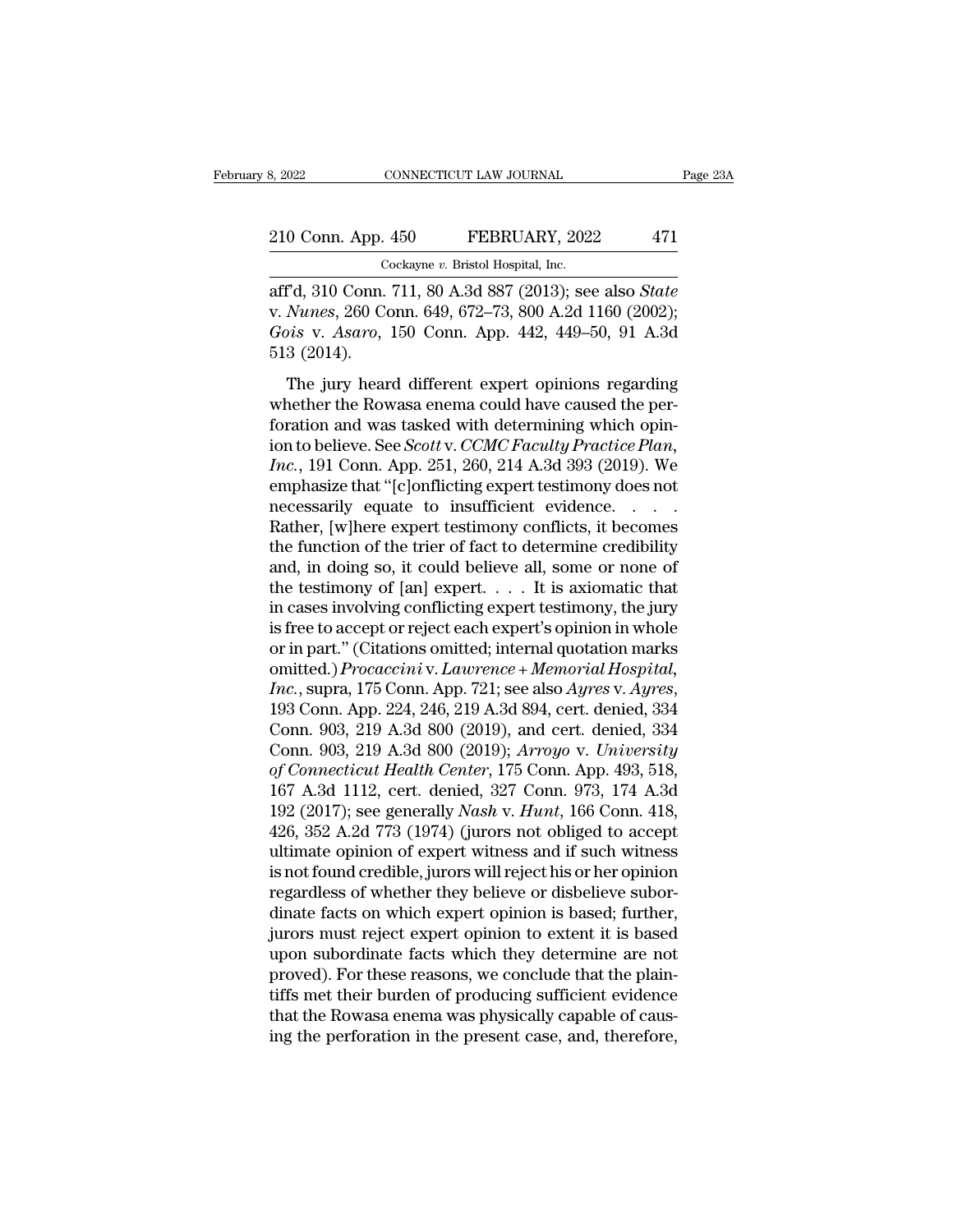## CONNECTICUT LAW JOURNAL February 8, 2022<br>472 FEBRUARY, 2022 210 Conn. App. 450<br>Cockayne v. Bristol Hospital, Inc. CONNECTICUT LAW JOURNAL Februa<br>
Text FEBRUARY, 2022 210 Conn. App. 450<br>
Cockayne *v.* Bristol Hospital, Inc.<br>
The defendant's arguments to the contrary must fail.

CONNECTICUT LAW JOURNAL February 8, 21<br>
FEBRUARY, 2022 210 Conn. App. 450<br>
Cockayne v. Bristol Hospital, Inc.<br>
the defendant's arguments to the contrary must fail.<br>
See Landmark Investment Group, LLC v. CALCO Con-FEBRUARY, 2022 210 Conn. App. 450<br>
Cockayne v. Bristol Hospital, Inc.<br>
the defendant's arguments to the contrary must fail.<br>
See *Landmark Investment Group, LLC* v. *CALCO Con-*<br>
struction & Development Co., supra, 318 Con *struction & Development Co.*, supra, 318 Conn. 863<br>*struction & Developments to the contrary must fail.*<br>*See Landmark Investment Group, LLC v. CALCO Construction & Development Co.*, supra, 318 Conn. 863<br>(trial court may FEBRUARY, 2022 210 Conn. App. 450<br>
Cockayne v. Bristol Hospital, Inc.<br>
the defendant's arguments to the contrary must fail.<br>
See *Landmark Investment Group, LLC* v. *CALCO Construction & Development Co.*, supra, 318 Conn. Cockayne v. Bristol Hospital, Inc.<br>
the defendant's arguments to the contrary must fail.<br>
See *Landmark Investment Group*, *LLC* v. *CALCO Construction & Development Co.*, supra, 318 Conn. 863<br>
(trial court may grant motio Cockayne v. Bristol Hospital, Inc.<br>
the defendant's arguments to the contrary must fail.<br>
See *Landmark Investment Group*, *LLC* v. *CALCO Construction & Development Co.*, supra, 318 Conn. 863<br>
(trial court may grant moti the defendant's arguments to the contrary must fail.<br>See *Landmark Investment Group*, *LLC* v. *CALCO Construction & Development Co.*, supra, 318 Conn. 863<br>(trial court may grant motion for judgment notwith-<br>standing verdi See *Landmark Investment Group*, *LLC* v. *CALCO Construction & Development Co.*, supra, 318 Conn. 863 (trial court may grant motion for judgment notwithstanding verdict only if jury could not reasonably and legally reach struction & Developme<br>(trial court may grant i<br>standing verdict only if<br>legally reach any other co<br>a motion 'where it is a<br>evidence upon which th<br>[its] conclusion'"). %year any other conclusion and "must deny such motion 'where it is apparent that there was some idence upon which the jury might reasonably reach specifically conclusion in the plaintiffs failed produce sufficient evidence

B

a motion 'where it is apparent that there was some<br>evidence upon which the jury might reasonably reach<br>[its] conclusion'").<br>B<br>The defendant next argues that the plaintiffs failed<br>to produce sufficient evidence from which t evidence upon which the jury might reasonably reach<br>
[its] conclusion'").<br>
B<br>
The defendant next argues that the plaintiffs failed<br>
to produce sufficient evidence from which the jury reasonably<br>
could conclude that either [its] conclusion'").<br>
B<br>
The defendant next argues that the plaintiffs failed<br>
to produce sufficient evidence from which the jury rea-<br>
sonably could conclude that either of its employees,<br>
Kaine or Lapaan, negligently adm B<br>
Specifically, the defendant next argues that the plaintiffs failed<br>
to produce sufficient evidence from which the jury rea-<br>
specifically, it contends that the plaintiffs failed to pres-<br>
ent any affirmative evidence th Enterpreter and the plaintiffs failed<br>to produce sufficient evidence from which the jury rea-<br>sonably could conclude that either of its employees,<br>Kaine or Lapaan, negligently administered the enema.<sup>23</sup><br>Specifically, it c The defendant next argues that the plaintiffs failed<br>to produce sufficient evidence from which the jury rea-<br>sonably could conclude that either of its employees,<br>Kaine or Lapaan, negligently administered the enema.<sup>23</sup><br>Spe to produce sufficient evidence from which the jury reasonably could conclude that either of its employees, Kaine or Lapaan, negligently administered the enema.<sup>23</sup> Specifically, it contends that the plaintiffs failed to pr sonably could conclude that either<br>Kaine or Lapaan, negligently adminis<br>Specifically, it contends that the plair<br>ent any affirmative evidence that  $\epsilon$ <br>gently caused the perforation and<br>differential diagnosis is an imprope ine of Lapaan, negigently administered the enenta.<br>
ecifically, it contends that the plaintiffs failed to pres-<br>
t any affirmative evidence that either nurse negli-<br>
intly caused the perforation and that the use of a<br>
ffer by economy, it contends that the plaintins laned to present any affirmative evidence that either nurse negligently caused the perforation and that the use of a differential diagnosis is an improper method of establishing c

ent any annuative evidence that either hurse negh-<br>gently caused the perforation and that the use of a<br>differential diagnosis is an improper method of estab-<br>lishing causation. We disagree.<br>The defendant's argument relies gently caused the perforation and that the use of a<br>differential diagnosis is an improper method of estab-<br>lishing causation. We disagree.<br>The defendant's argument relies significantly on our<br>decision in *Mozzer* v. *Bush* dishing causation. We disagree.<br>The defendant's argument relies significantly on our<br>decision in *Mozzer* v. *Bush*, supra, 11 Conn. App. 434.<br>In that case, the plaintiff sustained a right ulnar neurop-<br>athy during a gall The defendant's argument relies significantly on our decision in  $Mozzer$  v. Bush, supra, 11 Conn. App. 434.<br>In that case, the plaintiff sustained a right ulnar neuropathy during a gall bladder operation. Id., 435. The plain The defendant's argument relies significantly on our<br>decision in *Mozzer* v. *Bush*, supra, 11 Conn. App. 434.<br>In that case, the plaintiff sustained a right ulnar neurop-<br>athy during a gall bladder operation. Id., 435. The decision in *Mozzer* v. *Bush*, supra, 11 Conn. App. 434.<br>In that case, the plaintiff sustained a right ulnar neuropathy during a gall bladder operation. Id., 435. The plaintiff claimed that the surgeon and anesthesiologi tiff claimed that the surgeon and anesthesiologist negli-<br>gently positioned her right arm during the surgery. Id.<br>The plaintiff testified "that she had no knowledge of<br>what had transpired in the operating room, and did not

The plaintiff testified "that she had no knowledge of what had transpired in the operating room, and did not  $\frac{1}{100}$  As we noted in *Procaccini* v. *Laurence* + *Memorial Hospital*, *Inc.*, supra, 175 Conn. App. 692, what had transpired in the operating room, and did not  $\overline{a}$  as we noted in *Procaccini* v. *Lawrence* + *Memorial Hospital, Inc.*, supra, 175 Conn. App. 692, "[a] party challenging the validity of the jury's verdict o what that transpired in the operating room, and thot its  $\frac{1}{2}$  as  $\frac{1}{2}$  as we noted in *Procaccini* v. *Lawrence* + *Memorial Hospital, Inc.*, supra, 175 Conn. App. 692, "[a] party challenging the validity of the <sup>23</sup> As we noted in *Procaccini* v. *Lawrence* + *Memorial Hospital, Inc.*, supra, 175 Conn. App. 692, "[a] party challenging the validity of the jury's verdict on grounds that there was insufficient evidence to support s supra, 175 Conn. App. 692, "[a] party challenging the validity of the jury's verdict on grounds that there was insufficient evidence to support such a result carries a difficult burden. In reviewing the soundness of a jur verdict on grounds that there was insufficient evidence to support such a result carries a difficult burden. In reviewing the soundness of a jury's verdict, we construe the evidence in the light most favorable to sustaini result carries a difficult burden. In reviewing the soundness of a jury's verdict, we construe the evidence in the light most favorable to sustaining the verdict.... Furthermore, it is not the function of this court to si verdict, we construe the evidence in the light most favorable to sustaining the verdict. . . . Furthermore, it is not the function of this court to sit as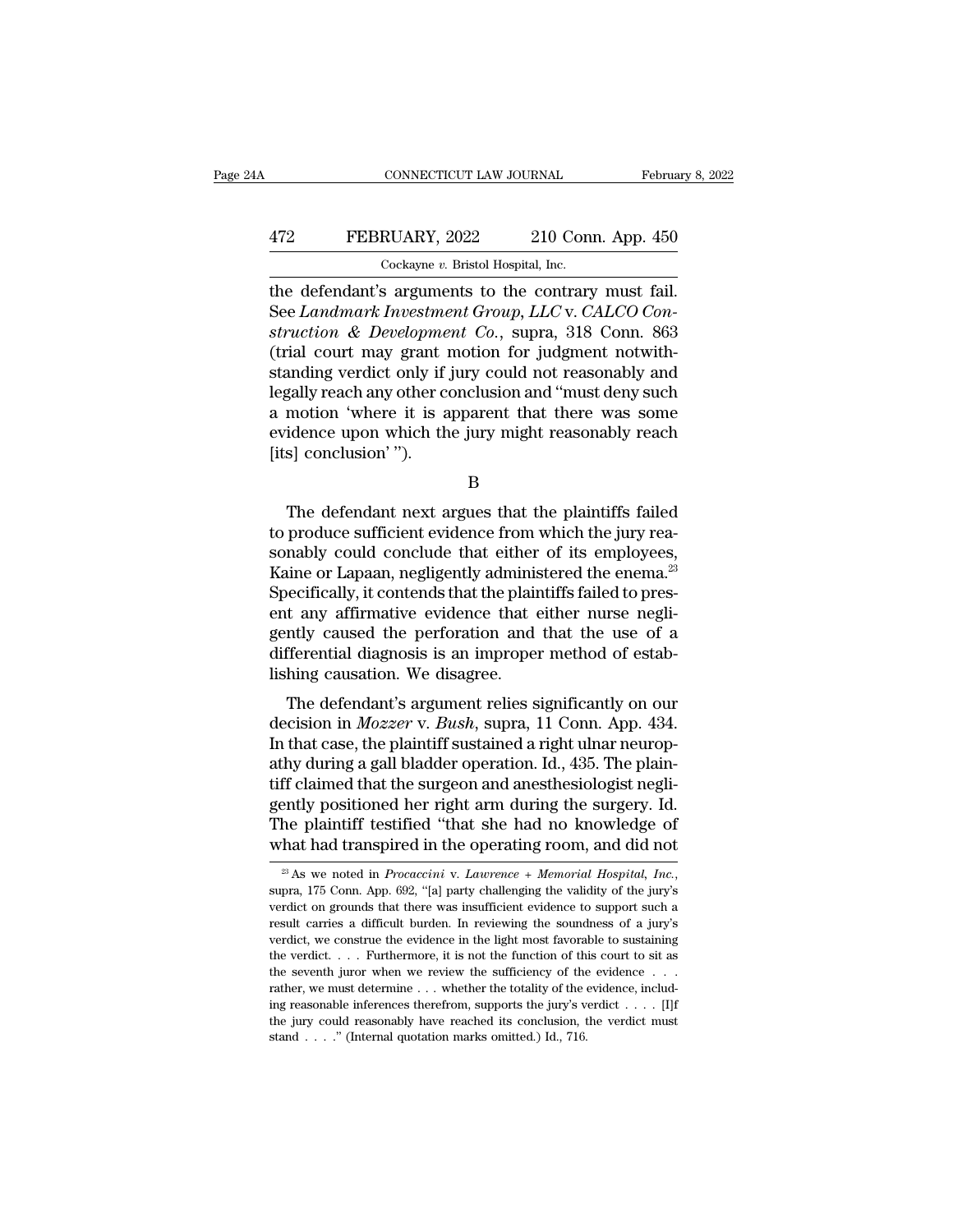## 210 Conn. App. 450 FEBRUARY, 2022 473<br>
210 Conn. App. 450 FEBRUARY, 2022 473 8, 2022 CONNECTICUT LAW JOURNAL<br>
210 Conn. App. 450 FEBRUARY, 2022 473<br>
Cockayne *v*. Bristol Hospital, Inc.<br>
remember being positioned on the operating table." Id.

remember being positioned on the operating table." Id.<br>
The ockayne v. Bristol Hospital, Inc.<br>
The ockayne v. Bristol Hospital, Inc.<br>
The operating table." Id.<br>
During the trial, the plaintiff's first expert witness, a<br>
no 210 Conn. App. 450 FEBRUARY, 2022 473<br>
Cockayne v. Bristol Hospital, Inc.<br>
Temember being positioned on the operating table." Id.<br>
During the trial, the plaintiff's first expert witness, a<br>
neurosurgeon, opined that her in 210 Conn. App. 450 FEBRUARY, 2022 473<br>  $\frac{\text{Cockayne } v. \text{ Bristol Hospital, Inc.}}{\text{remember being positioned on the operating table." Id.}}$ <br>
Temember being positioned on the operating table." Id.<br>
During the trial, the plaintiff's first expert witness, a<br>
neurosurgeon, opined that he 210 Conn. App. 450 FEBRUARY, 2022 473<br>
Cockayne v. Bristol Hospital, Inc.<br>
remember being positioned on the operating table.'' Id.<br>
During the trial, the plaintiff's first expert witness, a<br>
neurosurgeon, opined that her i Cockayne v. Bristol Hospital, Inc.<br>
remember being positioned on the operating table." Id.<br>
During the trial, the plaintiff's first expert witness, a<br>
neurosurgeon, opined that her injury "was 'related in<br>
some way to her Cockayne v. Bristol Hospital, Inc.<br>
remember being positioned on the operating table." Id.<br>
During the trial, the plaintiff's first expert witness, a<br>
neurosurgeon, opined that her injury "was 'related in<br>
some way to her remember being positioned on the operating table." Id.<br>During the trial, the plaintiff's first expert witness, a<br>neurosurgeon, opined that her injury "was 'related in<br>some way to her surgical procedure.' "Id. The plaintiff After the plaintiff is the trial court struck the strength of the plaintiff's cond expert witness, an anesthesiologist, testified, in sponse to a hypothetical question, that, in his opinion, e injury had occurred during t techosing on, opined and iter ngary was related in<br>some way to her surgical procedure.' "Id. The plaintiff's<br>second expert witness, an anesthesiologist, testified, in<br>response to a hypothetical question, that, in his opini

some way to her surgical procedure. The mainting<br>second expert witness, an anesthesiologist, testified, in<br>response to a hypothetical question, that, in his opinion,<br>the injury had occurred during the surgery. Id., 435–36. cifical determined in the used reasonably to<br>response to a hypothetical question, that, in his opinion,<br>the injury had occurred during the surgery. Id., 435–36.<br>After the plaintiff rested, the trial court struck the<br>testim such experimental differential differential planning the surgery. Id., 435–36.<br>After the plaintiff rested, the trial court struck the<br>testimony of the plaintiff's experts and granted the<br>defendants' motions for directed v After the plaintiff rested, the trial court struck the<br>testimony of the plaintiff's experts and granted the<br>defendants' motions for directed verdicts. Id., 436. Spe-<br>cifically, the court determined "that the testimony of<br> After the plaintiff rested, the trial court struck the testimony of the plaintiff's experts and granted the defendants' motions for directed verdicts. Id., 436. Specifically, the court determined "that the testimony of su testimony of the plaintiff's ex<br>defendants' motions for directe<br>cifically, the court determined<br>such expert witnesses was pure<br>[that] such testimony could no<br>support a verdict for the plaintit<br>tation marks omitted.) Id.<br>On The plants in the plaintiff data the testimony of<br>cheapert witnesses was purely speculative  $\dots$  and<br>aat] such testimony could not be used reasonably to<br>pport a verdict for the plaintiff  $\dots$ . " (Internal quo-<br>tion marks such expert witnesses was purely speculative  $\dots$  and [that] such testimony could not be used reasonably to support a verdict for the plaintiff  $\dots$ ." (Internal quotation marks omitted.) Id.<br>On appeal, the plaintiff claim

[that] such testimony could not be used reasonably to<br>support a verdict for the plaintiff . . . ." (Internal quo-<br>tation marks omitted.) Id.<br>On appeal, the plaintiff claimed that the court erred<br>in striking her experts' t parally seen researchly collect row of distribution marks omitted.) Id.<br>
On appeal, the plaintiff claimed that the court erred<br>
in striking her experts' testimony after she had con-<br>
cluded her case. Id. We determined tha tation marks omitted.) Id.<br>
On appeal, the plaintiff claimed that the court erred<br>
in striking her experts' testimony after she had con-<br>
cluded her case. Id. We determined that this claim had<br>
not been raised before the In a possible merits of her plaintiff claimed that the court erred<br>in striking her experts' testimony after she had con-<br>cluded her case. Id. We determined that this claim had<br>not been raised before the trial court and was On appeal, the plaintiff claimed that the court erred<br>in striking her experts' testimony after she had con-<br>cluded her case. Id. We determined that this claim had<br>not been raised before the trial court and was not plain<br>er ded her case. Id. We determined that this claim had<br>to been raised before the trial court and was not plain<br>ror. Id., 437–38. Accordingly, we declined to address<br>e merits of her claim regarding the timing of the trial<br>urt is and the rease. The *M* determined that this claim had<br>not been raised before the trial court and was not plain<br>error. Id., 437–38. Accordingly, we declined to address<br>the merits of her claim regarding the timing of the

*Passero Norwalk Chiropractic Group, P.C.*, 24 Conn.<br> *Passero Norwalk Chiropractic Group, P.C.*, 24 Conn.<br> *Passero Norwalk Chiropractic Group, P.C.*, 24 Conn.<br> *App.* 99, 100, 586 A.2d 614, cert. denied, 218 Conn.<br>
202 5 Error. Tal, 197 66. Heestungry, we deemed to didness<br>the merits of her claim regarding the timing of the trial<br>court's decision to strike the expert testimony. Id., 438.<br>This court expressly has noted the limited applicabi Fraction of the expert testimony. Id., 438.<br>
This court expressly has noted the limited applicabil-<br>
ity of *Mozzer*. For example, in *Samose v. Hammer-<br>
Passero Norwalk Chiropractic Group, P.C.*, 24 Conn.<br>
App. 99, 100, 5 This court expressly has noted the limited applicability of *Mozzer*. For example, in *Samose v. Hammer-<br>Passero Norwalk Chiropractic Group, P.C.*, 24 Conn.<br>App. 99, 100, 586 A.2d 614, cert. denied, 218 Conn.<br>903, 588 A.2 This court expressly has noted the limited applicabil-<br>ity of *Mozzer*. For example, in *Samose* v. *Hammer-<br>Passero Norwalk Chiropractic Group*, *P.C.*, 24 Conn.<br>App. 99, 100, 586 A.2d 614, cert. denied, 218 Conn.<br>903, 58 ity of *Mozzer*. For example, in *Samose* v. *Hammer-*<br>Passero Norwalk Chiropractic Group, P.C., 24 Conn.<br>App. 99, 100, 586 A.2d 614, cert. denied, 218 Conn.<br>903, 588 A.2d 1079 (1991), the plaintiffs commenced a<br>malpractic Passero Norwalk Chiropractic Group, P.C., 24 Conn.<br>App. 99, 100, 586 A.2d 614, cert. denied, 218 Conn.<br>903, 588 A.2d 1079 (1991), the plaintiffs commenced a<br>malpractice action against a business entity and two of<br>its agent App. 99, 100, 586 A.2d 614, cert. denied, 218 Conn.<br>903, 588 A.2d 1079 (1991), the plaintiffs commenced a<br>malpractice action against a business entity and two of<br>its agents who were chiropractors. The jury returned<br>a verdi 903, 588 A.2d 1079 (1991), the plaintiffs commenced a malpractice action against a business entity and two of its agents who were chiropractors. The jury returned a verdict in favor of the plaintiff with respect to one of malpractice action against a business entity and two of<br>its agents who were chiropractors. The jury returned<br>a verdict in favor of the plaintiff with respect to one of<br>the chiropractors and the business entity. Id., 101. O its agents who were chiropractors. The jury returned<br>a verdict in favor of the plaintiff with respect to one of<br>the chiropractors and the business entity. Id., 101. On<br>appeal, the defendants claimed that the trial court<br>im a verdict in favor of the plaintiff with respect to one of<br>the chiropractors and the business entity. Id., 101. On<br>appeal, the defendants claimed that the trial court<br>improperly failed to direct a verdict in their favor on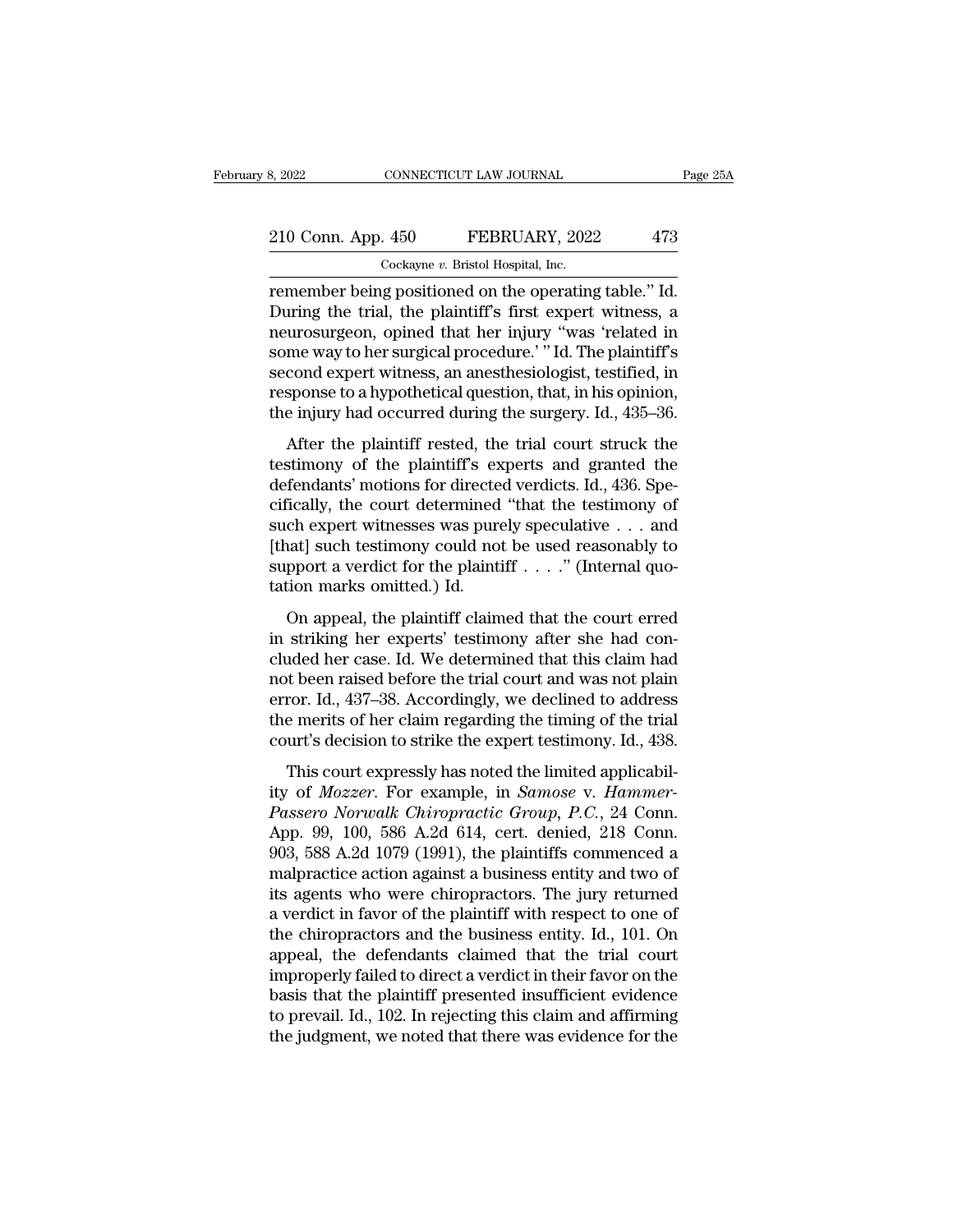## CONNECTICUT LAW JOURNAL February 8, 2022<br>474 FEBRUARY, 2022 210 Conn. App. 450<br>Cockayne v. Bristol Hospital, Inc. CONNECTICUT LAW JOURNAL Februa<br>
Text FEBRUARY, 2022 210 Conn. App. 450<br>
Cockayne *v.* Bristol Hospital, Inc.<br>
Jury to find that the failure to take X-rays, coupled with

CONNECTICUT LAW JOURNAL February 8, 2022<br>
February 8, 2022<br>
TEBRUARY, 2022 210 Conn. App. 450<br>
Cockayne v. Bristol Hospital, Inc.<br>
<br>
jury to find that the failure to take X-rays, coupled with<br>
a subsequent spinal manipulat 474 FEBRUARY, 2022 210 Conn. App. 450<br>
Cockayne v. Bristol Hospital, Inc.<br>
jury to find that the failure to take X-rays, coupled with<br>
a subsequent spinal manipulation of the seventy-six<br>
year old plaintiff, constituted a 474 FEBRUARY, 2022 210 Conn. App. 450<br>
Cockayne v. Bristol Hospital, Inc.<br>
jury to find that the failure to take X-rays, coupled with<br>
a subsequent spinal manipulation of the seventy-six<br>
year old plaintiff, constituted a FEBRUARY, 2022 210 Conn. App. 450<br>  $\frac{\text{Cockayne } v. \text{ Bristol Hospital, Inc.}}{\text{Gorkayne } v. \text{ Bristol Hospital, Inc.}}$ <br>  $\text{jury to find that the failure to take X-rays, coupled with a subsequent spinal manipulation of the severity-six year old plaintiff, constituted a deviation from the applicable standard of care. Id., 103. The jury also heard evidence of causation from numerous witnesses regard-$ Cockayne v. Bristol Hospital, Inc.<br>
jury to find that the failure to take X-rays, coupled with<br>
a subsequent spinal manipulation of the seventy-six<br>
year old plaintiff, constituted a deviation from the appli-<br>
cable stand ing to find that the failure to take X-rays, coupled with<br>a subsequent spinal manipulation of the seventy-six<br>year old plaintiff, constituted a deviation from the appli-<br>cable standard of care. Id., 103. The jury also hear jury to find that the failure to take X-rays, coupled with<br>a subsequent spinal manipulation of the seventy-six<br>year old plaintiff, constituted a deviation from the appli-<br>cable standard of care. Id., 103. The jury also hea a subsequent spinal manipulation of the seventy-six<br>year old plaintiff, constituted a deviation from the appli-<br>cable standard of care. Id., 103. The jury also heard<br>evidence of causation from numerous witnesses regard-<br>in year old plaintiff, constituted a deviation from the a<br>cable standard of care. Id., 103. The jury also h<br>evidence of causation from numerous witnesses reg<br>ing the degree of force and the type of spinal manij<br>tion done on idence of causation from numerous witnesses regard-<br>g the degree of force and the type of spinal manipula-<br>on done on successive days to the plaintiff's back. Id.,<br>4. One of the experts specifically identified which<br>iropra ing the degree of force and the type of spinal manipulation done on successive days to the plaintiff's back. Id., 104. One of the experts specifically identified which chiropractor ruptured the plaintiff's disc. Id.<br>In rej

tion done on successive days to the plaintiff's back. Id., 104. One of the experts specifically identified which chiropractor ruptured the plaintiff's disc. Id.<br>In rejecting the defendant's reliance on  $Mozzer$  v.<br>Bush, supr 104. One of the experts specifically identified which<br>chiropractor ruptured the plaintiff's disc. Id.<br>In rejecting the defendant's reliance on  $Mozzer$  v.<br>Bush, supra, 11 Conn. App. 434, we noted that the plain-<br>tiff in that chiropractor ruptured the plaintiff's disc. Id.<br>In rejecting the defendant's reliance on *Mozzer* v.<br>Bush, supra, 11 Conn. App. 434, we noted that the plain-<br>tiff in that case had presented no evidence as to what<br>had occur In rejecting the defendant's reliance on *Mozzer* v.<br> *Bush*, supra, 11 Conn. App. 434, we noted that the plain-<br>
tiff in that case had presented no evidence as to what<br>
had occurred during her surgery and completely faile In rejecting the defendant's reliance on *Mozzer* v.<br> *Bush*, supra, 11 Conn. App. 434, we noted that the plain-<br>
tiff in that case had presented no evidence as to what<br>
had occurred during her surgery and completely faile *Bush*, supra, 11 Conn. App. 434, we noted that the plain-<br>tiff in that case had presented no evidence as to what<br>had occurred during her surgery and completely failed<br>to identify any specific act of negligence by a partic tiff in that case had presented no evidence as to what<br>had occurred during her surgery and completely failed<br>to identify any specific act of negligence by a particular<br>person. Samose v. Hammer-Passero Norwalk Chiro-<br>practi had occurred during her surgery and completely failed<br>to identify any specific act of negligence by a particular<br>person. *Samose* v. *Hammer-Passero Norwalk Chiro-<br>practic Group*, *P.C.*, supra, 24 Conn. App. 105–106. "[I] to identify any specific act of negligence by a particular<br>person. *Samose* v. *Hammer-Passero Norwalk Chiro-<br>practic Group*, *P.C.*, supra, 24 Conn. App. 105–106. "[I]n<br>contrast [to *Mozzer*], the plaintiff met his burden person. *Samose v. Hammer-Passero Norwalk Chiro-*<br>practic Group, P.C., supra, 24 Conn. App. 105–106. "[I]n<br>contrast [to *Mozzer*], the plaintiff met his burden of<br>presenting evidence as to what took place at the chiro-<br>pra *practic Group, P.C.*, supra, 24 Conn. App. 105–106. "[1]n<br>contrast [to *Mozzer*], the plaintiff met his burden of<br>presenting evidence as to what took place at the chiro-<br>practors' offices and who acted on him on the dates contrast [to *Mozzer*], the plantiff met his burden of<br>presenting evidence as to what took place at the chiro-<br>practors' offices and who acted on him on the dates in<br>question. *Mozzer* is thus distinguishable from [*Samose* presenting evidence as to what took place at the chiro-<br>practors' offices and who acted on him on the dates in<br>question. *Mozzer* is thus distinguishable from [*Samose*]<br>and does not control its outcome." Id., 106; see als practors' offices and who acted on him on the dates in<br>question. *Mozzer* is thus distinguishable from [*Samose*]<br>and does not control its outcome." Id., 106; see also<br>*Amsden* v. *Fischer*, 62 Conn. App. 323, 331–32, 771<br> question. *Mozzer* is thus distinguishable from [*Samose*]<br>and does not control its outcome." Id., 106; see also<br>*Amsden* v. *Fischer*, 62 Conn. App. 323, 331–32, 771<br>A.2d 233 (2001) (*Mozzer* was distinguishable and court visits). 2d 233 (2001) (*Mozzer* was distinguishable and court<br>operly denied motions for directed verdict and to set<br>ide jury's verdict when plaintiff met his burden of<br>oving what transpired during surgery and follow-up<br>sits).<br>In properly denied motions for directed verdict and to set<br>aside jury's verdict when plaintiff met his burden of<br>proving what transpired during surgery and follow-up<br>visits).<br>In the present case, the jury heard evidence that

aside jury's verdict when plaintiff met his burden of<br>proving what transpired during surgery and follow-up<br>visits).<br>In the present case, the jury heard evidence that there<br>was no perforation of Bruce Cockayne's rectum in J proving what transpired during surgery and follow-up<br>visits).<br>In the present case, the jury heard evidence that there<br>was no perforation of Bruce Cockayne's rectum in Janu-<br>ary, 2014, that the most likely cause of the rect visits).<br>
In the present case, the jury heard evidence that there<br>
was no perforation of Bruce Cockayne's rectum in Janu-<br>
ary, 2014, that the most likely cause of the rectal perfora-<br>
tion was the insertion of a foreign o In the present case, the jury heard evidence that there was no perforation of Bruce Cockayne's rectum in January, 2014, that the most likely cause of the rectal perforation was the insertion of a foreign object, and that n In the present case, the jury heard evidence that there<br>was no perforation of Bruce Cockayne's rectum in Janu-<br>ary, 2014, that the most likely cause of the rectal perfora-<br>tion was the insertion of a foreign object, and th was no perforation of Bruce Cockayne's rectum in January, 2014, that the most likely cause of the rectal perforation was the insertion of a foreign object, and that nothing had been inserted into Bruce Cockayne's anus or r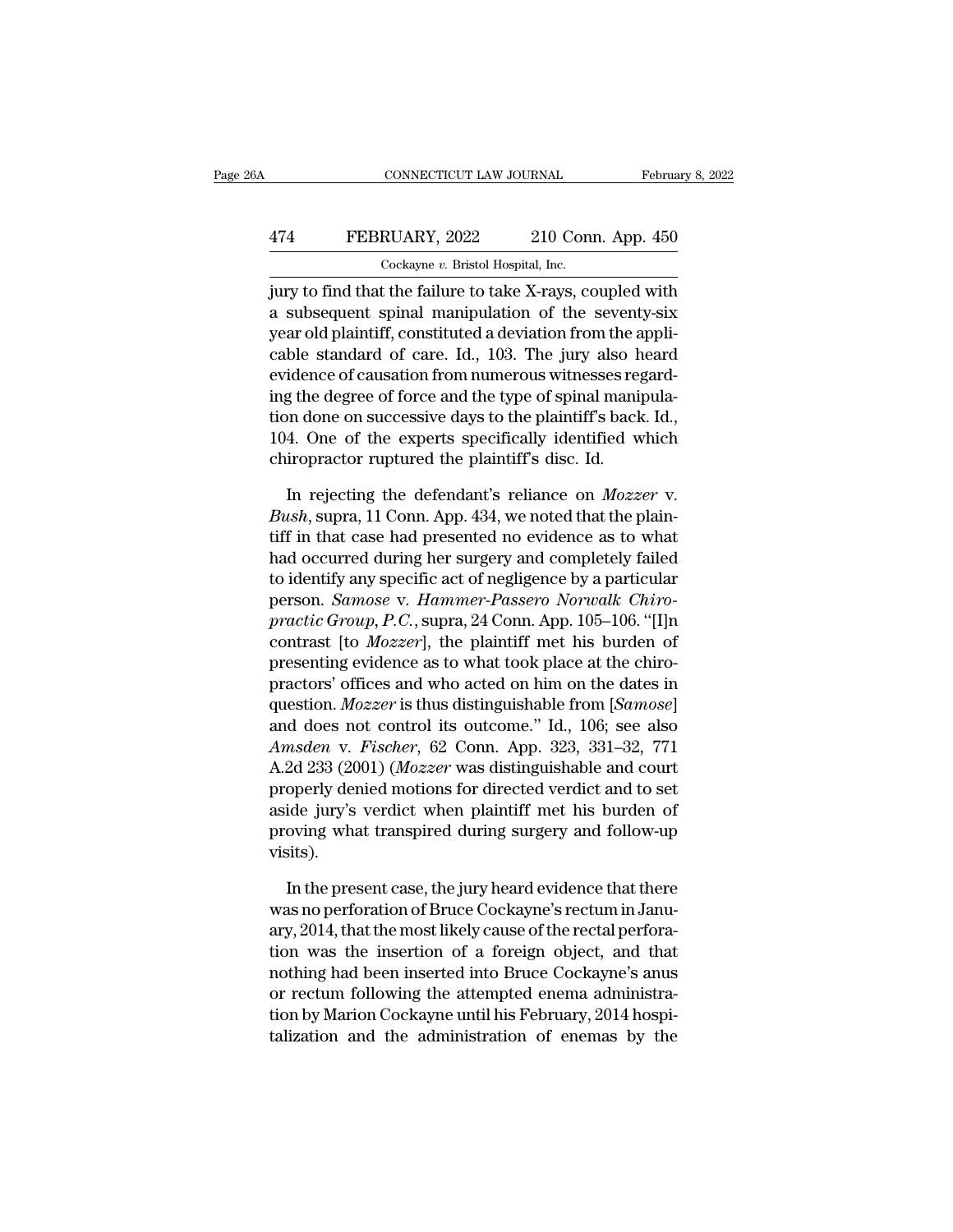# 210 Conn. App. 450 FEBRUARY, 2022 475<br>
210 Conn. App. 450 FEBRUARY, 2022 475

8, 2022 CONNECTICUT LAW JOURNAL<br>
210 Conn. App. 450 FEBRUARY, 2022 475<br>
Cockayne *v*. Bristol Hospital, Inc.<br>
defendant's employees. The jury also heard expert testi-8, 2022<br>
210 Conn. App. 450 FEBRUARY, 2022 475<br>
Cockayne v. Bristol Hospital, Inc.<br>
defendant's employees. The jury also heard expert testi-<br>
mony as to four possible causational events: (1) a colon-<br>
cocony. (2) Marion Co 210 Conn. App. 450 FEBRUARY, 2022 475<br>
Cockayne v. Bristol Hospital, Inc.<br>
defendant's employees. The jury also heard expert testi-<br>
mony as to four possible causational events: (1) a colon-<br>
oscopy, (2) Marion Cockayne's 210 Conn. App. 450 FEBRUARY, 2022 475<br>Cockayne v. Bristol Hospital, Inc.<br>defendant's employees. The jury also heard expert testi-<br>mony as to four possible causational events: (1) a colon-<br>oscopy, (2) Marion Cockayne's atte 210 Conn. App. 450 FEBRUARY, 2022 475<br>  $\frac{\text{Cockayne } v. \text{ Bristol Hospital, Inc.}}{\text{defendant's employees. The jury also heard expert testi-} \text{many as to four possible causal events: (1) a colon-} \text{oscopy, (2) Marion Cockayne's attempted administration of a Rowasa enema at the plaintiff's' home, (3) the} \text{nures' administration of Rowasa enemas during Bruce Cockayne's February, 2014 hospitalization, and (4), 3.}$ Cockayne v. Bristol Hospital, Inc.<br>
defendant's employees. The jury also heard expert testi-<br>
mony as to four possible causational events: (1) a colon-<br>
oscopy, (2) Marion Cockayne's attempted administra-<br>
tion of a Rowas Cockayne v. Bristol Hospital, Inc.<br>
defendant's employees. The jury also heard expert testi-<br>
mony as to four possible causational events: (1) a colon-<br>
oscopy, (2) Marion Cockayne's attempted administra-<br>
tion of a Rowas defendant's employees. The jury also heard expert testi-<br>mony as to four possible causational events: (1) a colon-<br>oscopy, (2) Marion Cockayne's attempted administra-<br>tion of a Rowasa enema at the plaintiffs' home, (3) the disease. Copy, ( $\angle$ ) Marion Cockayne's attempted administration<br>of a Rowasa enema at the plaintiffs' home, (3) the<br>preses' administration of Rowasa enemas during Bruce<br>ockayne's February, 2014 hospitalization, and (4) a<br>ontaneous colonoscopy, the attempted administration of the second and the plant<br>cockayne's February, 2014 hospitalization, and (4) a<br>spontaneous tearing of the rectum as a result of Crohn's<br>disease.<br>Korsten used a differential diagn

raises administration of nowasa enemas during bruce<br>Cockayne's February, 2014 hospitalization, and (4) a<br>spontaneous tearing of the rectum as a result of Crohn's<br>disease.<br>Korsten used a differential diagnosis to eliminate cockayne's February, 2014 hospitalization, and  $(4)$  a<br>spontaneous tearing of the rectum as a result of Crohn's<br>disease.<br>Korsten used a differential diagnosis to eliminate the<br>colonoscopy, the attempted administration of spontaneous tearing of the rectunt as a result of Crofit's<br>disease.<br>Korsten used a differential diagnosis to eliminate the<br>colonoscopy, the attempted administration of the<br>Rowasa enema at the plaintiffs' home, and the spon Korsten used a differential diagnosis to eliminate the<br>colonoscopy, the attempted administration of the<br>Rowasa enema at the plaintiffs' home, and the spontane-<br>ous tearing of the rectum as a result of Crohn's disease<br>as th Korsten used a differential diagnosis to eliminate the colonoscopy, the attempted administration of the Rowasa enema at the plaintiffs' home, and the spontaneous tearing of the rectum as a result of Crohn's disease as the colonoscopy, the attempted administration of the<br>Rowasa enema at the plaintiffs' home, and the spontane-<br>ous tearing of the rectum as a result of Crohn's disease<br>as the cause of the perforation. He opined that, to a<br>reason Rowasa enema at the plaintiffs' home, and the spontane-<br>ous tearing of the rectum as a result of Crohn's disease<br>as the cause of the perforation. He opined that, to a<br>reasonable degree of medical probability, a Rowasa<br>enem ous tearing of the rectum as a result of Crohn's disease<br>as the cause of the perforation. He opined that, to a<br>reasonable degree of medical probability, a Rowasa<br>enema administered during the February, 2014 hospital-<br>izati as the cause of the perforation. He opined that, to a<br>reasonable degree of medical probability, a Rowasa<br>enema administered during the February, 2014 hospital-<br>ization of Bruce Cockyne caused the perforation. Our<br>Supreme C reasonable degree of medical probability, a Rowasa<br>enema administered during the February, 2014 hospital-<br>ization of Bruce Cockyne caused the perforation. Our<br>Supreme Court has defined a differential diagnosis as<br>"a metho enema administered during the February, 2014 hospitalization of Bruce Cockyne caused the perforation. Our Supreme Court has defined a differential diagnosis as "a method of diagnosis that involves a determination of which ization of Bruce Cockyne caused the perforation. Our<br>Supreme Court has defined a differential diagnosis as<br>"a method of diagnosis that involves a determination of<br>which of a variety of possible conditions is the probable<br>c Supreme Court has defined a differential diagnosis as<br>
"a method of diagnosis that involves a determination of<br>
which of a variety of possible conditions is the probable<br>
cause of an individual's symptoms, often by a proce "a method of diagnosis that involves a determination of<br>which of a variety of possible conditions is the probable<br>cause of an individual's symptoms, often by a process<br>of elimination. See, e.g., Stedman's Medical Dictiona which of a variety of possible conditions is the probable<br>cause of an individual's symptoms, often by a process<br>of elimination. See, e.g., Stedman's Medical Dictionary<br>(28th Ed. 2006) p. 531." *DiLieto* v. *County Obstetr* cause of an individual's symptoms, often by a process<br>of elimination. See, e.g., Stedman's Medical Dictionary<br>(28th Ed. 2006) p. 531." *DiLieto* v. *County Obstetrics &*<br>Gynecology Group, P.C., 297 Conn. 105, 114 n.13, 998 of elimination. See, e.g., *Stedman's Medical Dictionary*<br>(28th Ed. 2006) p. 531." *DiLieto v. County Obstetrics &*<br>*Gynecology Group, P.C.*, 297 Conn. 105, 114 n.13, 998<br>A.2d 730 (2010). It is clear, therefore, that the d (28th Ed. 2006) p. 531." *DiLieto* v. *County Obstetrics &*<br>*Gynecology Group, P.C.*, 297 Conn. 105, 114 n.13, 998<br>A.2d 730 (2010). It is clear, therefore, that the defen-<br>dant's attempt to establish the type of evidentiar Gynecology Group, P.C., 297 Conn. 105, 114 n.13, 998<br>A.2d 730 (2010). It is clear, therefore, that the defen-<br>dant's attempt to establish the type of evidentiary lacu-<br>nae present in *Mozzer* v. *Bush*, supra, 11 Conn. App A.2d 730 (2010). It is clear, therefore, that the defendant's attempt to establish the type of evidentiary lacunae present in *Mozzer* v. *Bush*, supra, 11 Conn. App. 436, is unavailing. See, e.g., *Procaccini* v. *Lawrenc* In s attempt to establish the type of evidentialy factories<br>the present in *Mozzer* v. *Bush*, supra, 11 Conn. App.<br>6, is unavailing. See, e.g., *Procaccini* v. *Lawrence* +<br>*emorial Hospital, Inc.*, supra, 175 Conn. App. since present in *Mozzer* v. *Bash*, supra, 11 Collit. App.<br>436, is unavailing. See, e.g., *Procaccini* v. *Lawrence* +<br>*Memorial Hospital, Inc.*, supra, 175 Conn. App. 725–27<br>(causation in medical malpractice action may b

450, is unavaning. See, e.g., *I rotateme* v. *Lawrence* +<br>*Memorial Hospital, Inc.*, supra, 175 Conn. App. 725–27<br>(causation in medical malpractice action may be proved<br>by circumstantial evidence and expert testimony).<br>T memorial Hospital, Hnc., suppa, 175 Colli. App. 725–27<br>
(causation in medical malpractice action may be proved<br>
by circumstantial evidence and expert testimony).<br>
The defendant also argues that a differential diagno-<br>
sis example, in *Sargis* v. *Donahue*, superintial end and stream of the defendant also argues that a differential diagnosis is not a valid means to establish causation. We disagree. A review of our case law reveals numerous e by circuitstantial evidence and expert testinony).<br>The defendant also argues that a differential diagnosis is not a valid means to establish causation. We dis-<br>agree. A review of our case law reveals numerous exam-<br>ples th The defendant also argues that a differential diagnosis is not a valid means to establish causation. We disagree. A review of our case law reveals numerous examples that support the use of a differential diagnosis. For exa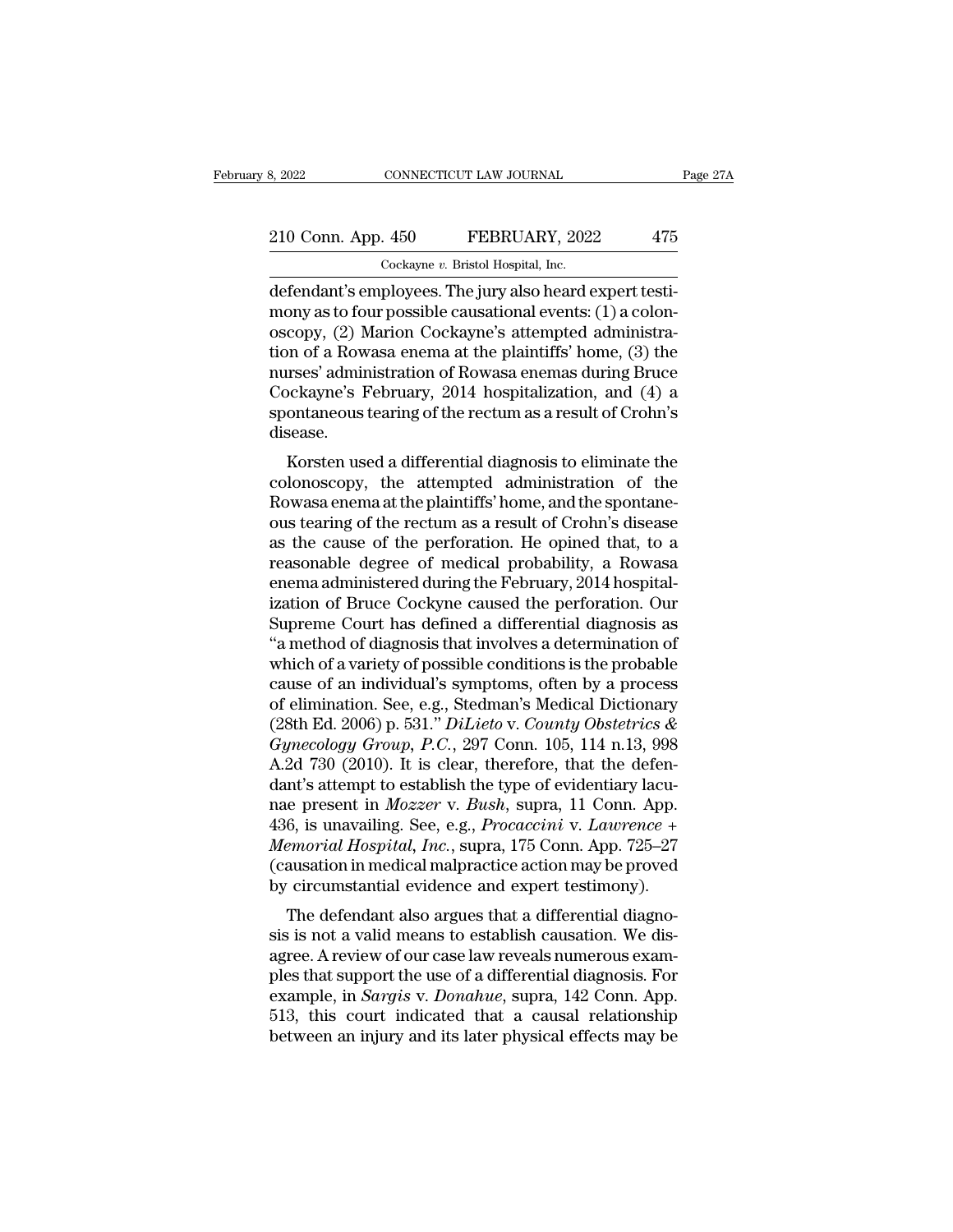#### CONNECTICUT LAW JOURNAL February 8, 2022<br>476 FEBRUARY, 2022 210 Conn. App. 450<br>Cockayne v. Bristol Hospital, Inc. CONNECTICUT LAW JOURNAL<br>
RUARY, 2022 210 Con:<br>
Cockayne *v.* Bristol Hospital, Inc.<br>
inter-alia -a physician's de

ESTERUARY, 2022 210 Conn. App. 450<br>
EEBRUARY, 2022 210 Conn. App. 450<br>
Cockayne v. Bristol Hospital, Inc.<br>
ESTAblished by, inter alia, a physician's deduction by<br>
the process of eliminating other causes. 476 FEBRUARY, 2022 210 Conn.<br>
Cockayne v. Bristol Hospital, Inc.<br>
established by, inter alia, a physician's dedu<br>
the process of eliminating other causes.<br>
Decisions from our Supreme Court provid

 $\begin{tabular}{ll} \multicolumn{1}{l}{{\bf \textcolor{red}{\bf 6}}}&{{\bf \textcolor{red}{\bf FEBRUARY, 2022}}}&210 {\text{ Conn. App. 450}}\\ \hline {\textcolor{red}{\bf 0}}&{{\bf \textcolor{red}{\bf 0}}}&{{\bf \textcolor{red}{\bf 0}}}&{{\bf \textcolor{red}{\bf 0}}}&{{\bf \textcolor{red}{\bf 0}}}&{{\bf \textcolor{red}{\bf 0}}}&{{\bf \textcolor{red}{\bf 0}}}&{{\bf \textcolor{red}{\bf 0}}}&{{\bf \textcolor{red}{\bf 0}}}&{{\bf \textcolor{red}{\bf 0}}$ 476 FEBRUARY, 2022 210 Conn. App. 450<br>  $\frac{\cosh(2\pi x)}{\cosh(2\pi x)}$  Cockayne v. Bristol Hospital, Inc.<br>
established by, inter alia, a physician's deduction by<br>
the process of eliminating other causes.<br>
Decisions from our Suprem Cockayne v. Bristol Hospital, Inc.<br>
established by, inter alia, a physician's deduction by<br>
the process of eliminating other causes.<br>
Decisions from our Supreme Court provide further<br>
guidance and support for the use of a established by, inter alia, a physician's deduction by<br>the process of eliminating other causes.<br>Decisions from our Supreme Court provide further<br>guidance and support for the use of a differential diag-<br>nosis in establishin Established by, litter and, a physicial is deduction by<br>the process of eliminating other causes.<br>Decisions from our Supreme Court provide further<br>guidance and support for the use of a differential diag-<br>nosis in establishi Le process of emimating other causes.<br>
Decisions from our Supreme Court provide further<br>
guidance and support for the use of a differential diag-<br>
nosis in establishing causation in a medical malpractice<br>
action. In *Milli* Decisions from our Supreme Court provide further<br>guidance and support for the use of a differential diag-<br>nosis in establishing causation in a medical malpractice<br>action. In *Milliun v. New Milford Hospital*, 310 Conn.<br>711 guidance and support for the use of a differential diagnosis in establishing causation in a medical malpractice<br>action. In *Milliun v. New Milford Hospital*, 310 Conn.<br>711, 714–16, 80 A.3d 887 (2013), the plaintiff, the co nosis in establishing causation in a medical malpractice<br>action. In *Milliun v. New Milford Hospital*, 310 Conn.<br>711, 714–16, 80 A.3d 887 (2013), the plaintiff, the conser-<br>vator of an individual (the patient) who suffered action. In *Milliun v. New Milford Hospital*, 310 Conn.<br>711, 714–16, 80 A.3d 887 (2013), the plaintiff, the conservator of an individual (the patient) who suffered from<br>a rare neurological disease, filed an action against 711, 714–16, 80 A.3d 887 (2013), the plaintiff, the conservator of an individual (the patient) who suffered from<br>a rare neurological disease, filed an action against the<br>defendant hospital for medical malpractice. Specifivator of an individual (the patient) who suffered from<br>a rare neurological disease, filed an action against the<br>defendant hospital for medical malpractice. Specifi-<br>cally, the plaintiff claimed that, while in the defendant a rare neurological disease, filed an action against the<br>defendant hospital for medical malpractice. Specifi-<br>cally, the plaintiff claimed that, while in the defendant's<br>care, the patient experienced a calamitous, four min defendant hospital for medical malpractice. Specifically, the plaintiff claimed that, while in the defendant's care, the patient experienced a calamitous, four minute respiratory event during which her rate of breathing fe cally, the plaintiff claimed that, while in the defendant's<br>care, the patient experienced a calamitous, four minute<br>respiratory event during which her rate of breathing<br>fell to a rate of only two breaths per minute. Id., 7 care, the patient experienced a calamitous, four minute<br>respiratory event during which her rate of breathing<br>fell to a rate of only two breaths per minute. Id., 715.<br>Following this anoxic incident, the patient sustained<br>se respiratory event during which her rate of breathing<br>fell to a rate of only two breaths per minute. Id., 715.<br>Following this anoxic incident, the patient sustained<br>severe injury to her cognitive functioning. Id., 715–16.<br>T fell to a rate of only two breaths per minute. Id., 715.<br>Following this anoxic incident, the patient sustained<br>severe injury to her cognitive functioning. Id., 715–16.<br>The plaintiff alleged negligence on the part of the de Following this anoxic incident, the patient sustained<br>severe injury to her cognitive functioning. Id., 715–16.<br>The plaintiff alleged negligence on the part of the defen-<br>dant for failing to monitor the patient, failing to severe injury to her<br>The plaintiff alleged i<br>dant for failing to mo<br>to her respiratory di<br>tion known to cause<br>bined with another<br>taking. Id., 716.<br>The patient was e The paintin aneged negligence on the part of the defen-<br>In for failing to monitor the patient, failing to respond<br>her respiratory distress, and administering medica-<br>in known to cause respiratory distress when com-<br>ned wit Exam for faintig to monitor the patient, faintig to respond<br>to her respiratory distress, and administering medica-<br>tion known to cause respiratory distress when com-<br>bined with another medication that the patient was<br>takin

tion known to cause respiratory distress when combined with another medication that the patient was taking. Id., 716.<br>The patient was evaluated and treated at the Mayo Clinic in Rochester, Minnesota. Id. Two of the physici tion known to cause respiratory tustiess when cont-<br>bined with another medication that the patient was<br>taking. Id., 716.<br>The patient was evaluated and treated at the Mayo<br>Clinic in Rochester, Minnesota. Id. Two of the phys omed with another medication that the patient was<br>taking. Id., 716.<br>The patient was evaluated and treated at the Mayo<br>Clinic in Rochester, Minnesota. Id. Two of the physi-<br>cians at the Mayo Clinic opined that the patient's raking. Tu., 710.<br>The patient was evaluated and treated at the Mayo<br>Clinic in Rochester, Minnesota. Id. Two of the physi-<br>cians at the Mayo Clinic opined that the patient's cogni-<br>tive impairment was caused by the anoxic i The patient was evaluated and treated at the Mayo<br>Clinic in Rochester, Minnesota. Id. Two of the physi-<br>cians at the Mayo Clinic opined that the patient's cogni-<br>tive impairment was caused by the anoxic incident and<br>not he Clinic in Rochester, Minnesota. Id. Two of the physicians at the Mayo Clinic opined that the patient's cognitive impairment was caused by the anoxic incident and not her underlying neurological disorder. Id., 717. These ph cians at the Mayo Clinic opined that the patient's cognitive impairment was caused by the anoxic incident and<br>not her underlying neurological disorder. Id., 717. These<br>physicians were among those disclosed as experts by<br>th tive impairment was caused by the anoxic incident and<br>not her underlying neurological disorder. Id., 717. These<br>physicians were among those disclosed as experts by<br>the plaintiff, but the internal policies of the Mayo Clini not her underlying neurological disorder. Id., 717. These<br>physicians were among those disclosed as experts by<br>the plaintiff, but the internal policies of the Mayo Clinic<br>prevented the defendant from deposing these wit-<br>nes physicians were among those disclosed as experts by<br>the plaintiff, but the internal policies of the Mayo Clinic<br>prevented the defendant from deposing these wit-<br>nesses. Id., 718. The defendant requested that the court<br>prec the plaintiff, but the internal policies of the Mayo Clinic<br>prevented the defendant from deposing these wit-<br>nesses. Id., 718. The defendant requested that the court<br>preclude the plaintiff from relying on the medical<br>recor prevented the defendant from deposing these wit-<br>nesses. Id., 718. The defendant requested that the court<br>preclude the plaintiff from relying on the medical<br>records of the treating physicians as to the issue of<br>causation; nesses. Id., 718. The defendant requested that the court<br>preclude the plaintiff from relying on the medical<br>records of the treating physicians as to the issue of<br>causation; the plaintiff countered that the medical<br>records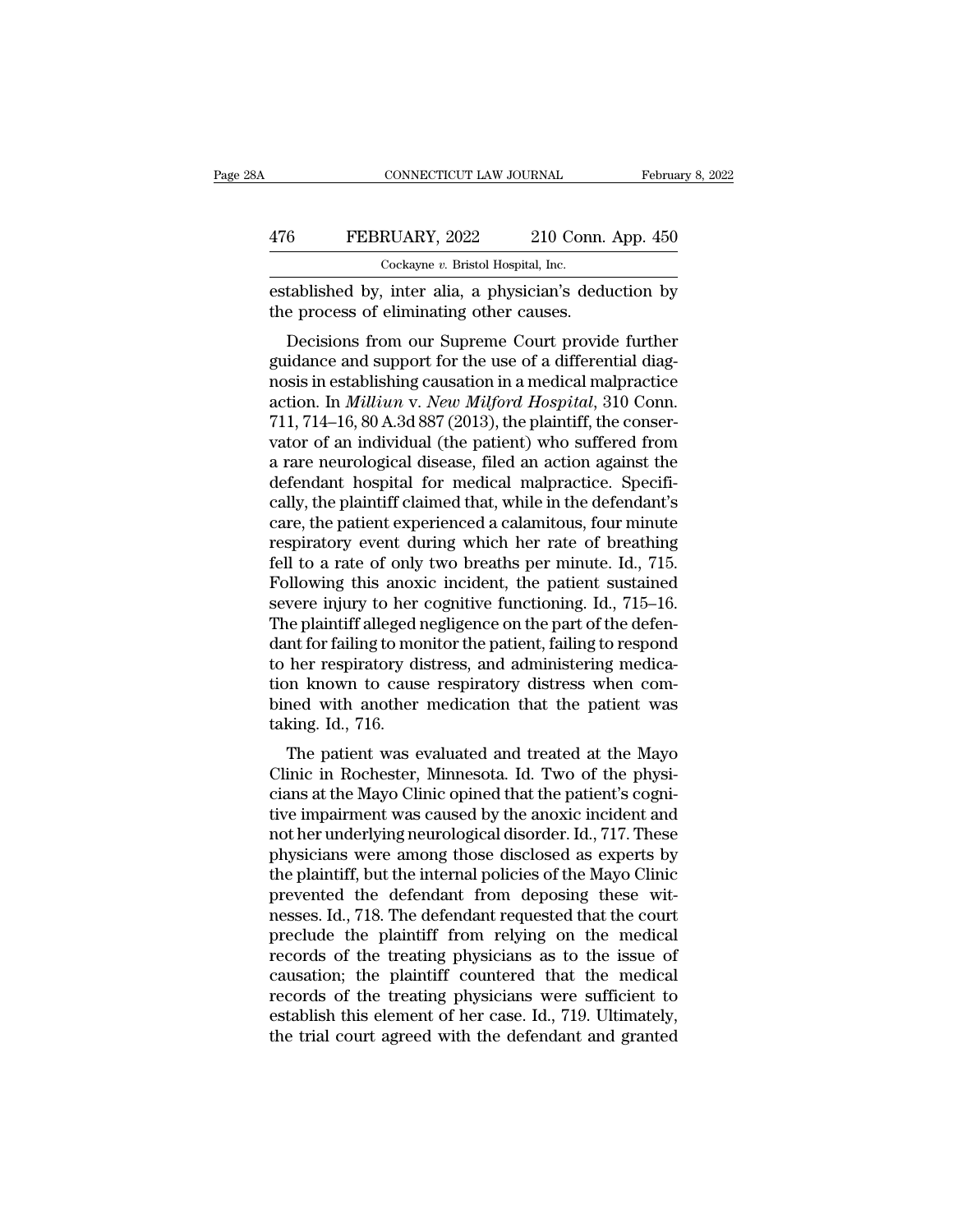| 8, 2022            | CONNECTICUT LAW JOURNAL                               | Page 29A |
|--------------------|-------------------------------------------------------|----------|
| 210 Conn. App. 450 | FEBRUARY, 2022                                        | 477      |
|                    | Cockayne v. Bristol Hospital, Inc.                    |          |
|                    | its motion for summary judgment on the basis that the |          |

3, 2022 CONNECTICUT LAW JOURNAL Page 29A<br>
210 Conn. App. 450 FEBRUARY, 2022 477<br>
Cockayne v. Bristol Hospital, Inc.<br>
its motion for summary judgment on the basis that the<br>
plaintiff had failed to establish the element of c 210 Conn. App. 450 FEBRUARY, 2022 477<br>Cockayne v. Bristol Hospital, Inc.<br>its motion for summary judgment on the basis that the plaintiff had failed to establish the element of causation<br>by expert testimony. Id., 722. 210 Conn. App. 450 FEBRUA<br>Cockayne v. Bristol Hospit<br>its motion for summary judgment of<br>plaintiff had failed to establish the e<br>by expert testimony. Id., 722.<br>On appeal, our Supreme Court co  $\frac{0 \text{ Conn. App. 450}}{\text{Cockayne } v. \text{ Bristol Hospital, Inc.}}$ <br>
The Cockayne v. Bristol Hospital, Inc.<br>
The motion for summary judgment on the basis that the einentiff had failed to establish the element of causation<br>
The expert testimony. Id., 7

Cockayne  $v$ . Bristol Hospital, Inc.<br>
its motion for summary judgment on the basis that the<br>
plaintiff had failed to establish the element of causation<br>
by expert testimony. Id., 722.<br>
On appeal, our Supreme Court commenc its motion for summary judgment on the basis that the plaintiff had failed to establish the element of causation<br>by expert testimony. Id., 722.<br>On appeal, our Supreme Court commenced its analy-<br>sis by stating that causatio the model of the definition of the state and the plaintiff had failed to establish the element of causation<br>by expert testimony. Id., 722.<br>On appeal, our Supreme Court commenced its analy-<br>sis by stating that causation ma by expert testimony. Id., 722.<br>
On appeal, our Supreme Court commenced its analysis by stating that causation may be established by a<br>
signed report of a treating physician in place of live<br>
testimony, so long as the defe or appeal, our Supreme Court commenced its analysis by stating that causation may be established by a signed report of a treating physician in place of live testimony, so long as the defendant was afforded the opportunity On appeal, our Supreme Court commenced its an sis by stating that causation may be established b signed report of a treating physician in place of testimony, so long as the defendant was afforded opportunity to cross-exam and report of a treating physician in place of live<br>stimony, so long as the defendant was afforded the<br>portunity to cross-examine the author of such a<br>port. Id., 725–26. It then explained that an expert's<br>inion may be bas testimony, so long as the defendant was afforded the<br>opportunity to cross-examine the author of such a<br>report. Id., 725–26. It then explained that an expert's<br>opinion may be based on hearsay. Id., 727.<sup>24</sup><br>After a careful

orightly to cross-examine the author of such a<br>report. Id., 725–26. It then explained that an expert's<br>opinion may be based on hearsay. Id., 727.<sup>24</sup><br>After a careful review of the medical records, in<br>which the Mayo Clinic report. Id., 725–26. It then explained that an expert's<br>opinion may be based on hearsay. Id., 727.<sup>24</sup><br>After a careful review of the medical records, in<br>which the Mayo Clinic physicians had considered the<br>patient's medical cluded that these physicians had conducted their philosophien may be based on hearsay. Id.,  $727.^{24}$ <br>After a careful review of the medical records, in which the Mayo Clinic physicians had considered the patient's medica After a careful review of the medical records, in<br>which the Mayo Clinic physicians had considered the<br>patient's medical history and had conducted their own<br>testing and examinations, our Supreme Court con-<br>cluded that these After a careful review of the medical records, in<br>which the Mayo Clinic physicians had considered the<br>patient's medical history and had conducted their own<br>testing and examinations, our Supreme Court con-<br>cluded that these which the Mayo Clinic physicians had considered the patient's medical history and had conducted their own testing and examinations, our Supreme Court concluded that these physicians had sufficient, reliable information to patient's medical history and had conducted their own<br>testing and examinations, our Supreme Court con-<br>cluded that these physicians had sufficient, reliable<br>information to diagnose the patient and to determine<br>the cause of testing and examinations, our Supreme Court concluded that these physicians had sufficient, reliable information to diagnose the patient and to determine the cause of her cognitive impairment. Id., 731–32. "The physicians cluded that these physicians had sufficient, reliable<br>information to diagnose the patient and to determine<br>the cause of her cognitive impairment. Id., 731–32. "The<br>physicians ruled out [the patient's neurological condi-<br>ti information to diagnose the patient and to determine<br>the cause of her cognitive impairment. Id., 731–32. "The<br>physicians ruled out [the patient's neurological condi-<br>tion] or some other neurodegenerative condition as the<br>c the cause of her cognitive impairment. Id., 731–32. "The<br>physicians ruled out [the patient's neurological condi-<br>tion] or some other neurodegenerative condition as the<br>cause of those injuries and apparently concluded that<br> physicians ruled out [the patient's neurological condition] or some other neurodegenerative condition as the cause of those injuries and apparently concluded that the anoxic incident, as described, was the presumptive caus tion] or some other neurodegenerative condition as the cause of those injuries and apparently concluded that the anoxic incident, as described, was the presumptive cause of [the patient's] cognitive deficits because such cause of those injuries and apparently concluded that<br>the anoxic incident, as described, was the presumptive<br>cause of [the patient's] cognitive deficits because such<br>a causal relationship was consistent with the timing of<br> the anoxic incident, as described, was the presumptive<br>cause of [the patient's] cognitive deficits because such<br>a causal relationship was consistent with the timing of<br>the onset of symptoms, the symptoms manifested and<br>the the onset of symptoms, the symptoms manifested and<br>the results of comprehensive examination and testing.<br>Such a deductive process is a proper method on which<br>to base an opinion as to causation. . . . Although<br> $\frac{1}{24}$  S the results of comprehensive examination and testing.<br>Such a deductive process is a proper method on which<br>to base an opinion as to causation. . . . . Although<br> $\frac{24}{4}$  Specifically, our Supreme Court stated: "Therefore

Such a deductive process is a proper method on which<br>to base an opinion as to causation. . . . Although<br> $\frac{1}{\sqrt{2}}$  Specifically, our Supreme Court stated: "Therefore, an expert's opinion<br>is not rendered inadmissible mer to base an opinion as to causation.  $\ldots$  Although<br>
<sup>24</sup> Specifically, our Supreme Court stated: "Therefore, an expert's opinion<br>
is not rendered inadmissible merely because the opinion is based on inadmis-<br>
sible hearsay to come to a conclusion which the trial court might well hold worthy of the trial court stated: "Therefore, an expert's opinion is in the trial court might well hold worthy information and the expert had sufficient experi <sup>24</sup> Specifically, our Supreme Court stated: "Therefore, an expert's opinion is not rendered inadmissible merely because the opinion is based on inadmissible hearsay, so long as the opinion is based on trustworthy informa is not rendered inadmissible merely because the opinion is based on inadmissible hearsay, so long as the opinion is based on trustworthy information and the expert had sufficient experience to evaluate that information so sible hearsay, so long as the opinion is based on trustworthy information<br>and the expert had sufficient experience to evaluate that information so as<br>to come to a conclusion which the trial court might well hold worthy of and the expert had sufficient experience to evaluate that information so as<br>and the expert had sufficient experience to evaluate that information so as<br>to come to a conclusion which the trial court might well hold worthy to come to a conclusion which the trial court might well hold worthy of consideration by the jury. . . . The fact that a physician's report includes hearsay statements, whether from a patient or someone else, would not ba consideration by the jury. . . . The fact that a physician's report includes hearsay statements, whether from a patient or someone else, would not bar the report's admission on that basis unless those statements were being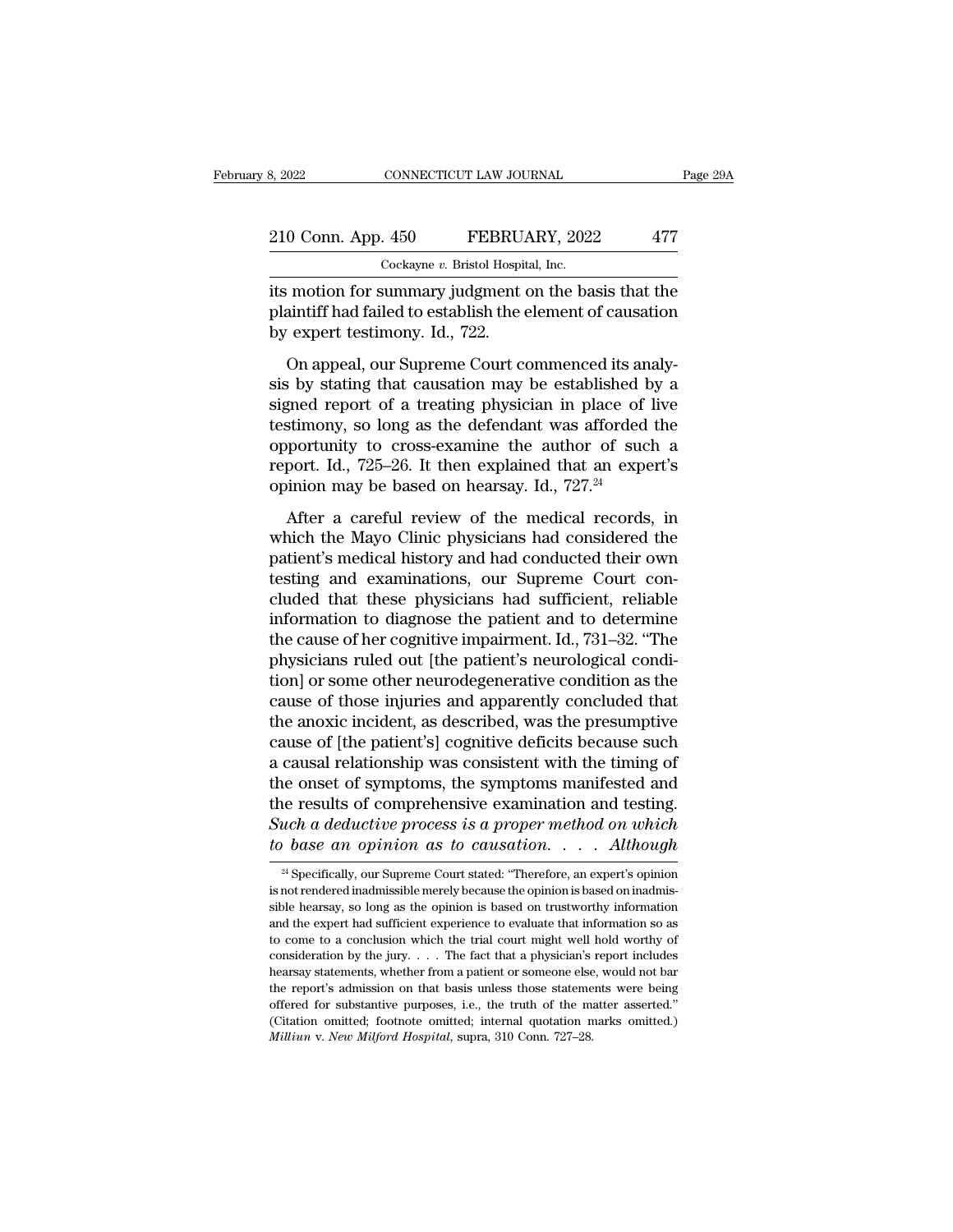#### CONNECTICUT LAW JOURNAL February 8, 2022<br>478 FEBRUARY, 2022 210 Conn. App. 450<br>Cockayne v. Bristol Hospital, Inc. CONNECTICUT LAW JOURNAL<br>RUARY, 2022 210 Con:<br>Cockayne *v.* Bristol Hospital, Inc.<br>th*er nossible causes that the*

*CONNECTICUT LAW JOURNAL* February 8, 2022<br> **478 FEBRUARY**, 2022 210 Conn. App. 450<br> *Cockayne v. Bristol Hospital, Inc.*<br> *there may be other possible causes that the physicians*<br> *did not consider, such matters go to w did FEBRUARY, 2022 210 Conn. App. 450*<br> *Cockayne v. Bristol Hospital, Inc.*<br> *did not consider, such matters go to weight, not admis-*<br> *did not consider, such matters go to weight, not admis-*<br> *didity.*" (Citations o **FEBRUARY**, 2022 210 Conn. App. 450<br>
<u>Cockayne v. Bristol Hospital, Inc.</u><br> *sibility*.'' (Citations omitted; emphasis altered.) Id.,<br>
732–33; see also Mancuso v. Consolidated Edison Co.<br>
of New York, Inc. 967 F. Supp. 1437 FEBRUARY, 2022 210 Conn. App. 450<br>
Cockayne v. Bristol Hospital, Inc.<br> *Cockayne v. Bristol Hospital, Inc.*<br> *Cockayne v. Bristol Hospital, Inc.*<br> *Cockayne v. Bristol Hospital, not admissibility.*" (Citations omitted; emp Cockayne v. Bristol Hospital, Inc.<br> *Cockayne v. Bristol Hospital, Inc.*<br> *of New York, Such matters go to weight, not admissibility.*" (Citations omitted; emphasis altered.) Id.,<br>
732–33; see also Mancuso v. Consolidated Cockayne v. Bristol Hospital, Inc.<br>
there may be other possible causes that the physicians<br>
did not consider, such matters go to weight, not admis-<br>
sibility." (Citations omitted; emphasis altered.) Id.,<br>
732–33; see also there may be other possible causes that the physicians<br>did not consider, such matters go to weight, not admis-<br>sibility." (Citations omitted; emphasis altered.) Id.,<br>732–33; see also Mancuso v. Consolidated Edison Co.<br>of N did not consider, such matters go to weight, not admissibility." (Citations omitted; emphasis altered.) Id., 732–33; see also *Mancuso v. Consolidated Edison Co.*<br>of *New York, Inc.*, 967 F. Supp. 1437, 1446 (S.D.N.Y. 1997 sibility." (Citations omitted; emphasis altered.) Id., 732–33; see also *Mancuso* v. *Consolidated Edison Co.*<br>of *New York, Inc.*, 967 F. Supp. 1437, 1446 (S.D.N.Y.<br>1997) (critical to establishing specific causation is<br>ex 732–33; see also *Mancuso v. Consolidated Edison Co.*<br>of *New York, Inc.*, 967 F. Supp. 1437, 1446 (S.D.N.Y.<br>1997) (critical to establishing specific causation is<br>exclusion of other possible causes of symptoms, and<br>this me of New York, Inc., 967 F. Supp. 143<br>1997) (critical to establishing specenclusion of other possible causes of<br>this method of considering all relevare<br>and eliminating alternative causes ba<br>examination, clinical tests and th In *Klein* of other possible causes of symptoms, and<br>is method of considering all relevant potential causes<br>d eliminating alternative causes based upon physical<br>amination, clinical tests and thorough case history<br>called di Exercision of other possible classes of symptoms, and<br>this method of considering all relevant potential causes<br>and eliminating alternative causes based upon physical<br>examination, clinical tests and thorough case history<br>is

and eliminating alternative causes based upon physical<br>examination, clinical tests and thorough case history<br>is called differential diagnosis).<br>In *Klein* v. *Norwalk Hospital*, 299 Conn. 241, 243–44,<br>9 A.3d 364 (2010), th and eminiating distributive causes sales apon physical<br>examination, clinical tests and thorough case history<br>is called differential diagnosis).<br>In *Klein* v. *Norwalk Hospital*, 299 Conn. 241, 243–44,<br>9 A.3d 364 (2010), th is called differential diagnosis).<br>
In *Klein v. Norwalk Hospital*, 299 Conn. 241, 243–44,<br>
9 A.3d 364 (2010), the plaintiff was receiving intrave-<br>
nous antibiotics following an operation. A registered<br>
nurse employed by In Klein v. Norwalk Hospital, 299 Conn. 241, 243–44,<br>9 A.3d 364 (2010), the plaintiff was receiving intrave-<br>nous antibiotics following an operation. A registered<br>nurse employed by the defendant inserted a new intra-<br>veno In *Klein v. Norwalk Hospital*, 299 Conn. 241, 243–44, 9 A.3d 364 (2010), the plaintiff was receiving intravenous antibiotics following an operation. A registered nurse employed by the defendant inserted a new intravenous 9 A.3d 364 (2010), the plaintiff was receiving intrave-<br>nous antibiotics following an operation. A registered<br>nurse employed by the defendant inserted a new intra-<br>venous line into his left arm, and, following this procenous antibiotics following an operation. A registered<br>nurse employed by the defendant inserted a new intra-<br>venous line into his left arm, and, following this proce-<br>dure, he experienced neurological deficits in his left<br>h nurse employed by the defendant inserted a new in<br>venous line into his left arm, and, following this pro<br>dure, he experienced neurological deficits in his<br>hand. Id., 244–45. The plaintiff alleged that the det<br>dant's employ The defendant disclosed an expert to testify that the<br>aintiff allows and the defen-<br>nt's employee committed medical malpractice by<br>properly inserting the intravenous line and causing<br>anterior interosseous nerve palsy. Id., and, Id., 244–45. The plaintiff alleged that the defendant's employee committed medical malpractice by<br>improperly inserting the intravenous line and causing<br>an anterior interosseous nerve palsy. Id., 245.<br>The defendant dis

Fig. 1.1 To: The plaintiff and the determinant discussion data was the determinant data was the trial data was improperly inserting the intravenous line and causing an anterior interosseous nerve palsy. Id., 245.<br>The defen improperly inserting the intravenous line and causing<br>an anterior interosseous nerve palsy. Id., 245.<br>The defendant disclosed an expert to testify that the<br>plaintiff's condition was the result of Parsonage Turner<br>Syndrome maproperry inserang are infractions life and eausing<br>an anterior interosseous nerve palsy. Id., 245.<br>The defendant disclosed an expert to testify that the<br>plaintiff's condition was the result of Parsonage Turner<br>Syndrome. an anterior interesseeds nerve pasty. East, 245–46.<br>The defendant disclosed an expert to testify that the<br>plaintiff's condition was the result of Parsonage Turner<br>Syndrome. Id. During the trial, the plaintiff's expert,<br>who The defendant disclosed an expert to testify that the<br>plaintiff's condition was the result of Parsonage Turner<br>Syndrome. Id. During the trial, the plaintiff's expert,<br>who had not been disclosed as an expert on Parsonage<br>Tu plaintiff's condition was the result of Parsonage Turner<br>Syndrome. Id. During the trial, the plaintiff's expert,<br>who had not been disclosed as an expert on Parsonage<br>Turner Syndrome, was asked about it on direct exami-<br>nat Syndrome. Id. During the trial, the plaintiff's expert,<br>who had not been disclosed as an expert on Parsonage<br>Turner Syndrome, was asked about it on direct exami-<br>nation. Id., 245–46. The court sustained the defendant's<br>obj who had not been disclosed as an expert on Parsonage<br>Turner Syndrome, was asked about it on direct exami-<br>nation. Id., 245–46. The court sustained the defendant's<br>objection but allowed the plaintiff's expert to testify<br>out Turner Syndrom<br>nation. Id., 245–4<br>objection but al<br>outside of the pr<br>edge of this con<br>verdict for the (<br>Id., 247–48.<br>On appeal, the detion, take the plaintiff claimed are detended by<br>different to testify<br>different to the presence of the jury regarding his knowl-<br>ge of this condition. Id., 246. The jury returned a<br>rdict for the defendant, which the cou expection sure and weather planting support to testally<br>outside of the presence of the jury regarding his knowl-<br>edge of this condition. Id., 246. The jury returned a<br>verdict for the defendant, which the court accepted.<br>Id

basiate of the presence of the jury regarding his them<br>edge of this condition. Id., 246. The jury returned a<br>verdict for the defendant, which the court accepted.<br>Id., 247–48.<br>On appeal, the plaintiff claimed that the court our Super Court, and the court accepted.<br>Id., 247–48.<br>On appeal, the plaintiff claimed that the court improperly excluded his expert from testifying in front of the<br>jury regarding Parsonage Turner Syndrome. Id., 249.<br>Our S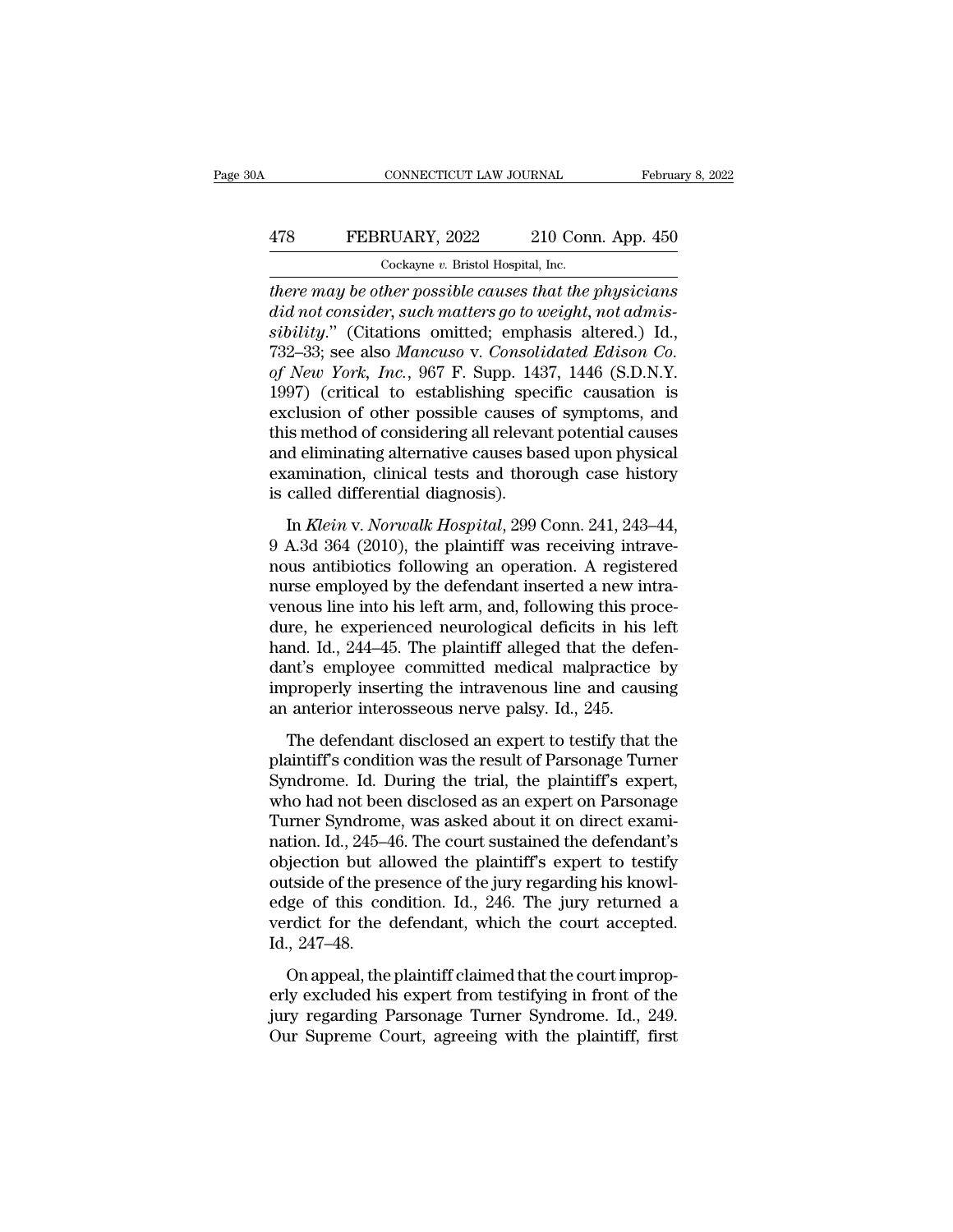# 210 Conn. App. 450 FEBRUARY, 2022 479<br>
210 Conn. App. 450 FEBRUARY, 2022 479

8, 2022 CONNECTICUT LAW JOURNAL<br>
210 Conn. App. 450 FEBRUARY, 2022 479<br>
Cockayne *v*. Bristol Hospital, Inc.<br>
Observed that the disclosure of the plaintiff's expert observed that the disclosure implicitly informed the disclosure of the plaintiff's expertindicated that the would testify on the issue of causation. 210 Conn. App. 450 FEBRUARY, 2022 479<br>  $\frac{\text{Cockayne } v. \text{ Bristol Hospital, Inc.}}{\text{observed that the disclosure of the plaintiff's expert indicated that he would testify on the issue of causation.}$ Id., 251–52. This disclosure implicitly informed the defondent that the expert<sup>'s</sup> testimony would include 210 Conn. App. 450 FEBRUARY, 2022 479<br>
Cockayne v. Bristol Hospital, Inc.<br>
observed that the disclosure of the plaintiff's expert<br>
indicated that he would testify on the issue of causation.<br>
Id., 251–52. This disclosure i 210 Conn. App. 450 FEBRUARY, 2022 479<br>  $\frac{\text{Cockayne } v. \text{ Bristol Hospital, Inc.}}{\text{observed that the disclosure of the plaintiff's expert indicated that he would testify on the issue of causation.}$ Id., 251–52. This disclosure implicitly informed the defendant that the expert's testimony would include what did not cause the pla Cockayne v. Bristol Hospital, Inc.<br>
Cockayne v. Bristol Hospital, Inc.<br>
indicated that the disclosure of the plaintiff's expert<br>
indicated that he would testify on the issue of causation.<br>
Id., 251–52. This disclosure impl Cockayne v. Bristol Hospital, inc.<br>
observed that the disclosure of the plaintiff's expert<br>
indicated that he would testify on the issue of causation.<br>
Id., 251–52. This disclosure implicitly informed the<br>
defendant that observed that the disclosure of the plaintiff's expert<br>indicated that he would testify on the issue of causation.<br>Id., 251–52. This disclosure implicitly informed the<br>defendant that the expert's testimony would include<br>wha indicated that he would testify on the issue of causation.<br>Id., 251–52. This disclosure implicitly informed the<br>defendant that the expert's testimony would include<br>what did not cause the plaintiff's injury. Id., 252. Our<br>S Id., 251–52. This disclosure implicitly informed the<br>defendant that the expert's testimony would include<br>what did not cause the plaintiff's injury. Id., 252. Our<br>Supreme Court discussed the expert's use of a differen-<br>tial defendant that the expert's testimony would include<br>what did not cause the plaintiff's injury. Id., 252. Our<br>Supreme Court discussed the expert's use of a differen-<br>tial diagnosis. Id. "In the present case, [the plaintiff' what did not cause the plaintiff's injury. Id., 252. Our<br>Supreme Court discussed the expert's use of a differen-<br>tial diagnosis. Id. "In the present case, [the plaintiff's<br>expert] was permitted to testify that, in his expe Supreme Court discussed the expert's use of a differential diagnosis. Id. "In the present case, [the plaintiff's expert] was permitted to testify that, in his expert opinion, the plaintiff's alleged injury can only happen tial diagnosis. Id. "In the present case, [the plaintiff's<br>expert] was permitted to testify that, in his expert opin-<br>ion, the plaintiff's alleged injury can only happen as a<br>result of negligence as a result of deviating f expert] was permitted to testify that, in his expert opin-<br>ion, the plaintiff's alleged injury can only happen as a<br>result of negligence as a result of deviating from the<br>standard of care. To the extent that this conclusio ion, the plaintiff's alleged injury can only happen as a<br>result of negligence as a result of deviating from the<br>standard of care. To the extent that this conclusion<br>was the result of [the plaintiff's expert's] differential result of negligence as a result of deviating from the standard of care. To the extent that this conclusion was the result of [the plaintiff's expert's] differential diagnosis, it necessarily was based on his consideration standard of care. To the extent that this conclusion<br>was the result of [the plaintiff's expert's] differential<br>diagnosis, it necessarily was based on his consideration<br>and elimination of the other possible causes for the<br>a was the result of [the plaintiff's expert's] differential<br>diagnosis, it necessarily was based on his consideration<br>and elimination of the other possible causes for the<br>alleged injury, including the theory of causation<br>adva diagnosis, it necessarily was based on his consideration<br>and elimination of the other possible causes for the<br>alleged injury, including the theory of causation<br>advanced by the defendant. This court never has articu-<br>lated and elimination of the other possible causes for the alleged injury, including the theory of causation advanced by the defendant. This court never has articulated a requirement that a disclosure include an exhaustive list alleged injury, including the theory of causation<br>advanced by the defendant. This court never has articu-<br>lated a requirement that a disclosure include an exhaus-<br>tive list of each specific topic or condition to which<br>an e advanced by the defendant. This court never has articulated a requirement that a disclosure include an exhaustive list of each specific topic or condition to which an expert might testify as the basis for his diagnosis; di lated a requirement that a disclosure include an exhaustive list of each specific topic or condition to which<br>an expert might testify as the basis for his diagnosis;<br>disclosing a categorical topic such as causation gener-<br> tive list of each specific topic or condition<br>an expert might testify as the basis for his<br>disclosing a categorical topic such as causat<br>ally is sufficient to indicate that testimony m<br>pass those issues, both considered an Suppose the considered topic such as causation genery is sufficient to indicate that testimony may encom-<br>ss those issues, both considered and eliminated, nec-<br>sary to explain conclusions within that category."<br>thermal qu methods a categorical tepte start as catastated generally is sufficient to indicate that testimony may encompass those issues, both considered and eliminated, necessary to explain conclusions within that category."<br>(Intern

any is sametent to maledde and testantisty may encompass those issues, both considered and eliminated, necessary to explain conclusions within that category."<br>(Internal quotation marks omitted.) Id.<br>Our Supreme Court then pass also issues, some childrend and eminiated, he essary to explain conclusions within that category."<br>
(Internal quotation marks omitted.) Id.<br>
Our Supreme Court then considered whether the trial<br>
court's improper exclus (Internal quotation marks omitted.) Id.<br>
Our Supreme Court then considered whether the trial<br>
court's improper exclusion of the plaintiff's expert wit-<br>
ness was harmful. Id., 254–56. It noted that the plaintiff's<br>
case p Our Supreme Court then considered whether the trial<br>court's improper exclusion of the plaintiff's expert wit-<br>ness was harmful. Id., 254–56. It noted that the plaintiff's<br>case presented, on the issue of causation, a choic Our Supreme Court then considered whether the trial<br>court's improper exclusion of the plaintiff's expert wit-<br>ness was harmful. Id., 254–56. It noted that the plaintiff's<br>case presented, on the issue of causation, a choice court's improper exclusion of the plaintiff's expert witness was harmful. Id., 254–56. It noted that the plaintiff's<br>case presented, on the issue of causation, a choice<br>between the plaintiff's theory of an errant intraveno ness was harmful. Id., 254–56. It noted that the plaintiff's<br>case presented, on the issue of causation, a choice<br>between the plaintiff's theory of an errant intravenous<br>needle stick and the defendant's theory of Parsonage<br> case presented, on the issue of causation, a choice<br>between the plaintiff's theory of an errant intravenous<br>needle stick and the defendant's theory of Parsonage<br>Turner Syndrome. Id., 256–57. It also reasoned that the<br>plain between the plaintiff's theory of an errant intravenous<br>needle stick and the defendant's theory of Parsonage<br>Turner Syndrome. Id., 256–57. It also reasoned that the<br>plaintiff's expert was the only physician who testified<br>t needle stick and the defendant's theory of Parsonage<br>Turner Syndrome. Id., 256–57. It also reasoned that the<br>plaintiff's expert was the only physician who testified<br>that the defendant, through its employee, had breached<br>th Turner Syndrome. Id., 256–57. It also reasoned that the plaintiff's expert was the only physician who testified that the defendant, through its employee, had breached the standard of care. Id., 258. "Because that conclusio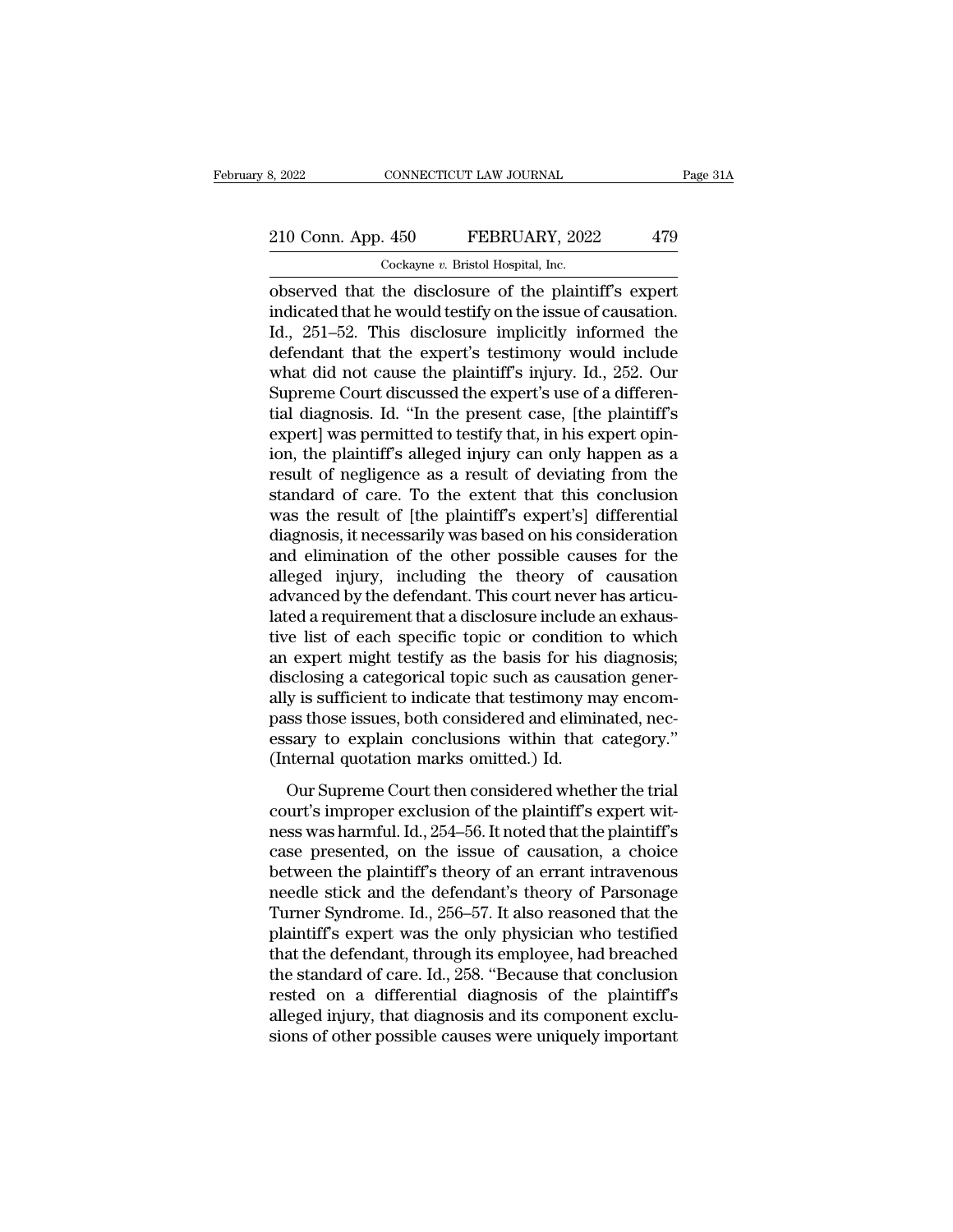# CONNECTICUT LAW JOURNAL February 8, 2022<br>
480 FEBRUARY, 2022 210 Conn. App. 450<br>
Cockayne v. Bristol Hospital, Inc.

CONNECTICUT LAW JOURNAL Februa<br>
480 FEBRUARY, 2022 210 Conn. App. 450<br>
Cockayne *v.* Bristol Hospital, Inc.<br>
to the issue of breach, and accordingly, were not repli-CONNECTICUT LAW JOURNAL Februa<br>
480 FEBRUARY, 2022 210 Conn. App. 450<br>
Cockayne v. Bristol Hospital, Inc.<br>
to the issue of breach, and accordingly, were not repli-<br>
cated by any other evidence at trial. The other expert<br>
t FEBRUARY, 2022 210 Conn. App. 450<br>
Cockayne v. Bristol Hospital, Inc.<br>
to the issue of breach, and accordingly, were not replicated by any other evidence at trial. The other expert<br>
testimony excluding Parsonage Turner Syn 480 FEBRUARY, 2022 210 Conn. App. 450<br>  $\frac{\text{Cockayne } v. \text{ Bristol Hospital, Inc.}}{\text{Cockayne } v. \text{ Bristol Hospital, Inc.}}$ <br>
to the issue of breach, and accordingly, were not replicated by any other evidence at trial. The other expert<br>
testimony excluding Parsona 480 FEBRUARY, 2022 210 Conn. App. 450<br>
Cockayne v. Bristol Hospital, Inc.<br>
to the issue of breach, and accordingly, were not repli-<br>
cated by any other evidence at trial. The other expert<br>
testimony excluding Parsonage Tur  $\frac{1}{1200 \text{ Cokayne } v. \text{ Bristol Hospital, Inc.}}$ <br>
to the issue of breach, and accordingly, were not replicated by any other evidence at trial. The other expert<br>
testimony excluding Parsonage Turner Syndrome<br>
addressed only causation, and d Cockayne v. Bristol Hospital, Inc.<br>
to the issue of breach, and accordingly, were not replicated by any other evidence at trial. The other expert<br>
testimony excluding Parsonage Turner Syndrome<br>
addressed only causation, a to the issue of breach, and accordingly, were not replicated by any other evidence at trial. The other expert<br>testimony excluding Parsonage Turner Syndrome<br>addressed only causation, and did not address the ques-<br>tion of br cated by any other evidence at trial. The other expert<br>testimony excluding Parsonage Turner Syndrome<br>addressed only causation, and did not address the ques-<br>tion of breach.... Additionally, it is significant, in<br>our view, testimony excluding Parsonage Turner Syndrome<br>addressed only causation, and did not address the ques-<br>tion of breach. . . . . Additionally, it is significant, in<br>our view, to consider that [the] excluded testimony [of<br>the addressed only causation, and did not address the question of breach. . . . . Additionally, it is significant, in our view, to consider that [the] excluded testimony [of the plaintiff's expert] also would have aided in est tion of breach. . . . Additionally, it is significant, in<br>our view, to consider that [the] excluded testimony [of<br>the plaintiff's expert] also would have aided in establish-<br>ing his credibility as an expert and the reliab our view, to consider that [the] excluded testimony [of<br>the plaintiff's expert] also would have aided in establish-<br>ing his credibility as an expert and the reliability of his<br>ultimate conclusions in the eyes of the jury. the plaintiff's expert] also would have aided in establishing his credibility as an expert and the reliability of his ultimate conclusions in the eyes of the jury. In other words, but for the trial court's improper exclusi ing his credibility as an expert and the reliability of<br>ultimate conclusions in the eyes of the jury. In ot<br>words, but for the trial court's improper exclusion,<br>plaintiff's expert] could have explained not only<br>the had rej timate conclusions in the eyes of the jury. In other<br>prds, but for the trial court's improper exclusion, [the<br>aintiff's expert] could have explained not only that<br>had rejected the defense theory of Parsonage Turner<br>ndrome words, but for the trial court's improper exclusion, [the<br>plaintiff's expert] could have explained not only that<br>he had rejected the defense theory of Parsonage Turner<br>Syndrome as a cause, but also why he had done so."<br>(Ci

plaintiff's expert] could have explained not only that<br>he had rejected the defense theory of Parsonage Turner<br>Syndrome as a cause, but also why he had done so."<br>(Citation omitted; footnote omitted.) Id., 258.<br>On the basis he had rejected the defense theory of Parsonage Turner<br>Syndrome as a cause, but also why he had done so."<br>(Citation omitted; footnote omitted.) Id., 258.<br>On the basis of these cases, we conclude that the<br>use of a differen Syndrome as a cause, but also why he had done so."<br>(Citation omitted; footnote omitted.) Id., 258.<br>On the basis of these cases, we conclude that the<br>use of a differential diagnosis in the present case was<br>proper and suffi (Citation omitted; footnote omitted.) Id., 258.<br>
On the basis of these cases, we conclude tha<br>
use of a differential diagnosis in the present case<br>
proper and sufficient to establish the plaintiffs' tl<br>
of causation; that roper and sufficient to establish the plaintiffs' theory<br>
f causation; that is, that the defendant's employees<br>
aused the perforation suffered by Bruce Cockayne<br>
uring his February, 2014 hospitalization.<sup>25</sup><br>
<sup>25</sup> The def for causation; that is, that the defendant's employees caused the perforation suffered by Bruce Cockayne during his February, 2014 hospitalization.<sup>25</sup><br> $\frac{1}{2}$  The defendant devoted a portion of its appellate brief and

on a res ipsa loquitur theory: the very lact that there was a perioration<br>suggests that 'something was done improperly.'" The defendant further<br>contends that the use of this doctrine was improper as a result of the<br>plainti suggests that something was done improperty. The detendant further<br>contends that the use of this doctrine was improper as a result of the<br>plaintiffs' failure to plead this theory of negligence specifically.<br>"The doctrine o contends that the use of this doctrine was improper as a result of the plaintiffs' failure to plead this theory of negligence specifically.<br>
"The doctrine of res ipsa loquitur, literally the thing speaks for itself,<br>
permi plantinis failure to plead this theory of negligence specifically.<br>
"The doctrine of res ipsa loquitur, literally the thing speaks for itself,<br>
permits a jury to infer negligence when no direct evidence of negligence<br>
has The doctrine of res ipsa loquitur, interally the time speaks for itself, permits a jury to infer negligence when no direct evidence of negligence has been introduced. . . . The doctrine of res ipsa loquitur applies only w pernus a jury to inter negligence when no direct evidence of negligence has been introduced. . . . The doctrine of res ipsa loquitur applies only when two prerequisites are satisfied. First, the situation, condition or ap has been introduced. . . . The doctrine of res ipsa loquitur applies only when two prerequisites are satisfied. First, the situation, condition or apparatus causing the injury must be such that in the ordinary course of e when two prerequisites are satisfied. First, the situation, condition or appara-<br>tus causing the injury must be such that in the ordinary course of events<br>no injury would have occurred unless someone had been negligent. S tus causing the mjury must be such that in the ordinary course of events<br>no injury would have occurred unless someone had been negligent. Second,<br>at the time of the injury, both inspection and operation must have been in<br>t no mjury would nave occurred unless someone nad been at the time of the injury, both inspection and operation r<br>the control of the party charged with neglect. . . . Where<br>equisites are satisfied, a fact finder properly may the unterpretation and operation must have been in<br>e control of the party charged with neglect. . . . When both of these<br>erequisites are satisfied, a fact finder properly may conclude that it is<br>predictly than not that th prerequisites are satisfied, a fact finder properly may conclude that it is more likely than not that the injury in question was caused by the defendant's negligence." (Internal quotation marks omitted.) *Boonev. William* 

caused the perforation suffered by Bruce Cockayne<br>
during his February, 2014 hospitalization.<sup>25</sup><br>
<sup>25</sup> The defendant devoted a portion of its appellate brief and oral argument<br>
to the doctrine of res ipsa loquitur. It po caused the perioration suffered by Bruce Cockayne<br>during his February, 2014 hospitalization.<sup>25</sup><br> $\frac{1}{2}$  The defendant devoted a portion of its appellate brief and oral argument<br>to the doctrine of res ipsa loquitur. It during his February, 2014 hospitalization.<sup>25</sup><br>
<sup>25</sup> The defendant devoted a portion of its appellate brief and oral argument<br>
to the doctrine of res ipsa loquitur. It posited that the trial court "essentially<br>
relied" on  $\frac{1}{2}$  The defendant devoted a portion of its appellate brief and oral argument to the doctrine of res ipsa loquitur. It posited that the trial court "essentially relied" on this doctrine in determining that the plaint The defendant devoted a portion of its appenate brief and oral argument<br>to the doctrine of res ipsa loquitur. It posited that the trial court "essentially<br>relied" on this doctrine in determining that the plaintiffs had met to the doctrine of res ipsa loquitur. It posited that the trial court "essentially relied" on this doctrine in determining that the plaintiffs had met their burden of proving negligent conduct by the nurses. The defendant rened" on this doctrine in determining that the plaintiffs had met<br>burden of proving negligent conduct by the nurses. The defendant at<br>"The trial court's reasoning, like Dr. Korsten's opinion, appears to be<br>on a res ipsa l The doctrine of proving integral conduct by the nurses. The defendant argued:<br>The trial court's reasoning, like Dr. Korsten's opinion, appears to be based<br>a res ipsa loquitur theory: the very fact that there was a perforat The trial court's reasoning, like Dr. Korsten's opinion, appears to be based<br>on a res ipsa loquitur theory: the very fact that there was a perforation<br>suggests that 'something was done improperly.'" The defendant further<br>c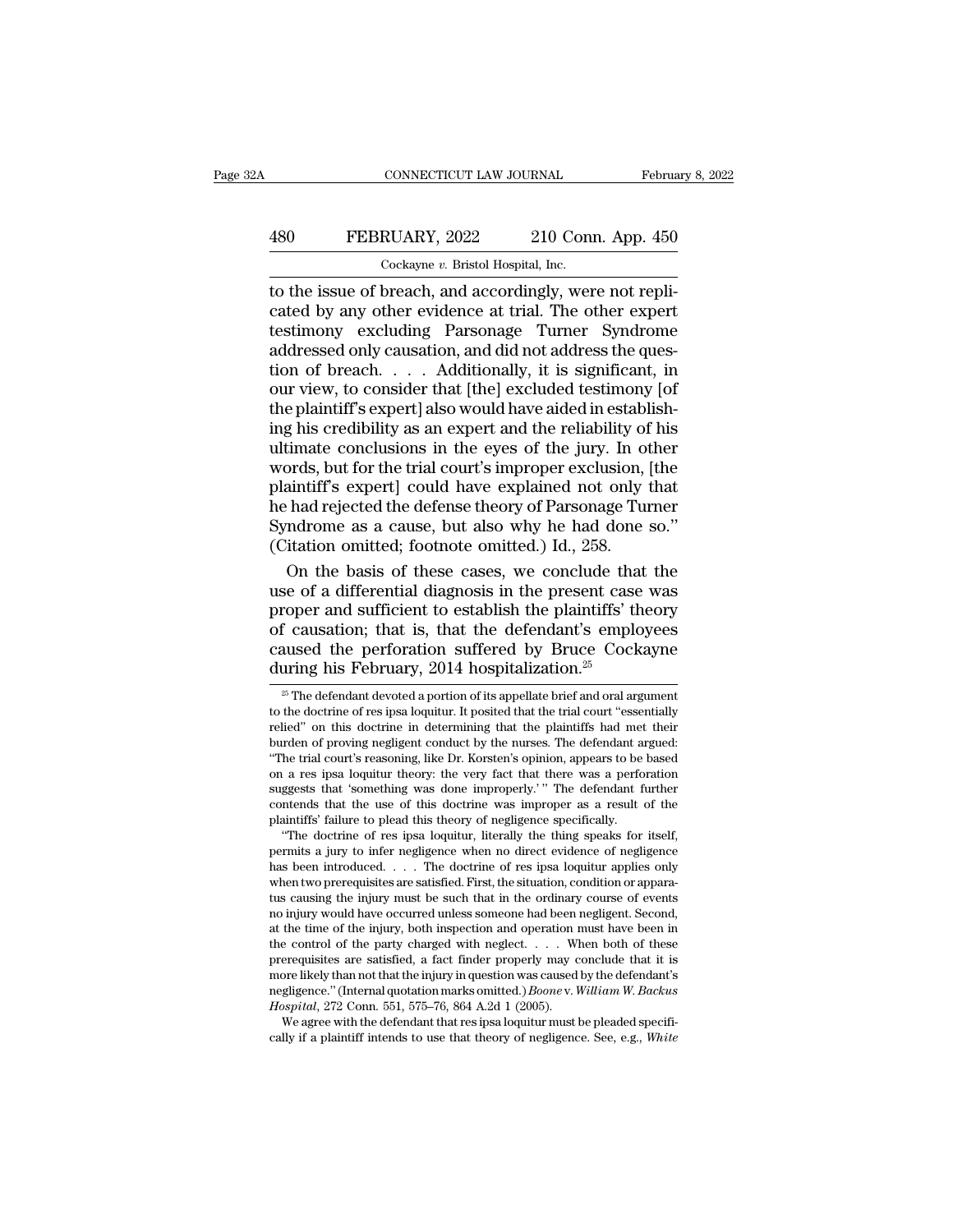| 3, 2022            | CONNECTICUT LAW JOURNAL |                                    | Page 33A |  |
|--------------------|-------------------------|------------------------------------|----------|--|
|                    |                         |                                    |          |  |
| 210 Conn. App. 450 |                         | FEBRUARY, 2022                     | 481      |  |
|                    |                         | Cockayne v. Bristol Hospital, Inc. |          |  |
|                    |                         |                                    |          |  |

II

 $\begin{array}{ccc} 0 \text{ Conn. App. 450} & & \text{FEBRUARY, 2022} & & \text{481} \ \text{Cockayne } v. \text{ Bristol Hospital, Inc.} & & \text{II} \ \end{array}$ <br>
The defendant next claims that the court improperly mied its motion to set aside the verdict and order a witrial Specifically, it argues t 210 Conn. App. 450 FEBRUARY, 2022 481<br>  $\frac{1}{\sqrt{1-\frac{1}{2}}}$ <br>  $\frac{1}{\sqrt{1-\frac{1}{2}}}$ <br>
The defendant next claims that the court improperly<br>
denied its motion to set aside the verdict and order a<br>
new trial. Specifically, it argue 210 Conn. App. 450 FEBRUARY, 2022 481<br>  $\frac{1}{\sqrt{1-\frac{1}{n}}}$  Cockayne v. Bristol Hospital, Inc.<br>
II<br>
The defendant next claims that the court improperly<br>
denied its motion to set aside the verdict and order a<br>
new trial. Spe Cockayne v. Bristol Hospital, Inc.<br>
II<br>
The defendant next claims that the court improperly<br>
denied its motion to set aside the verdict and order a<br>
new trial. Specifically, it argues that the plaintiffs failed<br>
to present II<br>
The defendant next claims that the court improperly<br>
denied its motion to set aside the verdict and order a<br>
new trial. Specifically, it argues that the plaintiffs failed<br>
to present expert evidence that Lapaan neglige II<br>The defendant next claims that the court improperly<br>denied its motion to set aside the verdict and order a<br>new trial. Specifically, it argues that the plaintiffs failed<br>to present expert evidence that Lapaan negligently The defendant next claims that the court improperly<br>denied its motion to set aside the verdict and order a<br>new trial. Specifically, it argues that the plaintiffs failed<br>to present expert evidence that Lapaan negligently<br>ca denied its motion to set as<br>new trial. Specifically, it ar,<br>to present expert eviden<br>caused the perforation and<br>erly was permitted to cons<br>gence unsupported by the<br>suaded by this claim.<br>On January 21, 2020, th We trial. Specifically, it argues that the plaintiffs railed<br>present expert evidence that Lapaan negligently<br>used the perforation and, therefore, the jury improp-<br>ly was permitted to consider a specification of negli-<br>nce to present expert evidence that Lapaan negligently<br>caused the perforation and, therefore, the jury improp-<br>erly was permitted to consider a specification of negli-<br>gence unsupported by the evidence. We are not per-<br>suaded

caused the perforation and, therefore, the jury improperly was permitted to consider a specification of negligence unsupported by the evidence. We are not persuaded by this claim.<br>On January 21, 2020, the defendant filed p erly was permitted to consider a specification of negli-<br>gence unsupported by the evidence. We are not per-<br>suaded by this claim.<br>On January 21, 2020, the defendant filed proposed<br>jury interrogatories consisting of four qu gence unsupported by the evidence. We are not per-<br>suaded by this claim.<br>On January 21, 2020, the defendant filed proposed<br>jury interrogatories consisting of four questions. Ques-<br>tions one and two asked the jury to indica suaded by this claim.<br>
On January 21, 2020, the defendant filed proposed<br>
jury interrogatories consisting of four questions. Ques-<br>
tions one and two asked the jury to indicate whether<br>
the plaintiffs had proved that Kain On January 21, 2020, the defendant filed proposed<br>jury interrogatories consisting of four questions. Ques-<br>tions one and two asked the jury to indicate whether<br>the plaintiffs had proved that Kaine deviated from the<br>standa jury interrogatories consisting of four questions. Questions one and two asked the jury to indicate whether the plaintiffs had proved that Kaine deviated from the standard of care in her treatment of Bruce Cockayne in 201 standard of care in her treatment of Bruce Cockayne<br>in 2014, and whether this deviation had caused the<br>perforation.<sup>26</sup> Questions three and four repeated these<br>inquiries with respect to Lapaan.<sup>27</sup> The plaintiffs<br>w. *Mazda* in 2014, and whether this deviation had caused the<br>perforation.<sup>26</sup> Questions three and four repeated these<br>inquiries with respect to Lapaan.<sup>27</sup> The plaintiffs<br>w. *Mazda Motor of America*, *Inc.*, 313 Conn. 610, 626–27,

case, was not interted in the absence of untect evidence. Accordingly, we conclude that the defendant's contention that the plaintiffs could prevail only by relying on res ipsa loquitur, which was not part of this case, is from the prevailing standard of care for registered nurses in 2014 in her care and treatment of Bruce Cockayne? ... If the answer to Question 1 care for registered nurses in 2014 in her care and treatment of Bruce Cockayn and  $\frac{20}{3}$  care and two of the defendant's proposed jury interrogatories provided: "[1] Did the plaintiffs . . . prove by a fair preponderance of the evidence that Jordan Kaine, RN (an employee of [the defendant]) dev <sup>26</sup> Questions one and two of the defendant's proposed jury interrogatories<br>
<sup>26</sup> Questions one and two of the defendant's proponderance of the<br>
evidence that Jordan Kaine, RN (an employee of [the defendant]) deviated<br>
fr provided: "[1] Did the plaintiffs . . . prove by a fair preponderance of the evidence that Jordan Kaine, RN (an employee of [the defendant]) deviated from the prevailing standard of care for registered nurses in 2014 in h evidence that Jordan Kaine, RN (an employee of [the defendant]) deviated from the prevailing standard of care for registered nurses in 2014 in her care and treatment of Bruce Cockayne? . . . If the answer to Question 1 is from the prevailing standard of care for registered nurses in 2014 in her care and treatment of Bruce Cockayne? . . . If the answer to Question 1 is 'no,' then skip Question 2 and continue to Question 3. . . . [2] Did the care and treatment of Bruce Cockayne? . . . If the answer to Question 1 is 'no,' then skip Question 2 and continue to Question 3. . . . [2] Did the plaintiffs . . . prove by a fair preponderance of the evidence that Jordan is 'no,' then skip Question 2 and continue to Question 3. . . . [2] Did the plaintiffs . . . prove by a fair preponderance of the evidence that Jordan Kaine's deviation from the prevailing standard of care caused the rect plaintiffs . . . prove by a fair preponderance of the evidence that Jordan Kaine's deviation from the prevailing standard of care caused the rectal perforation? . . . If the answer to Question 2 is 'no,' continue to Quest 3. If the answers to Questions 1 and 2 are 'yes,' complete the plaintiff's

perforation.<sup>26</sup> Questions three and four repeated these inquiries with respect to Lapaan.<sup>27</sup> The plaintiffs  $v$ .*Mazda Motor of America, Inc.*, 313 Conn. 610, 626–27, 99 A.3d 1079 (2014). We disagree, however, with the inquiries with respect to Lapaan.<sup>27</sup> The plaintiffs<br>
v. *Mazda Motor of America*, *Inc.*, 313 Conn. 610, 626–27, 99 A.3d 1079 (2014).<br>
We disagree, however, with the defendant that this doctrine was relied on<br>
by the pla inquiries with respect to Lapaan.<sup>27</sup> The plaintiffs<br>
v. Mazda Motor of America, Inc., 313 Conn. 610, 626–27, 99 A.3d 1079 (2014).<br>
We disagree, however, with the defendant that this doctrine was relied on<br>
by the plainti w. *Mazda Motor of America, Inc.*, 313 Conn. 610, 626–27, 99 A.3d 1079 (2014). We disagree, however, with the defendant that this doctrine was relied on by the plaintiffs or the trial court. As we have explained, the plain v. *mazaa motor of America*, *mc.*, 313 Conn. 610, 626–27, 99 A.3d 1079 (2014).<br>We disagree, however, with the defendant that this doctrine was relied on<br>by the plaintiffs or the trial court. As we have explained, the pla we disagree, nowever, with the defendant that this doctrine was refled on<br>by the plaintiffs or the trial court. As we have explained, the plaintiffs<br>presented testimony from expert witnesses to establish causation, which<br>i by the plaintiffs or the trial court. As we have explained, the plaintiffs presented testimony from expert witnesses to establish causation, which included the use of a differential diagnosis. There was expert testimony pr presented testimony from expert witnesses to establish causation, which<br>included the use of a differential diagnosis. There was expert testimony<br>presented to the jury ruling out certain events as having caused the perforaunavailing. Exercise to the Jury ruling out certain events as having caused the performand identifying the specific act that did cause it. The negligence, in this se, was not inferred in the absence of direct evidence. Accordingly, we from and dentifying the specific act that did cause it. The hegingence, in this case, was not inferred in the absence of direct evidence. Accordingly, we conclude that the defendant's contention that the plaintiffs could p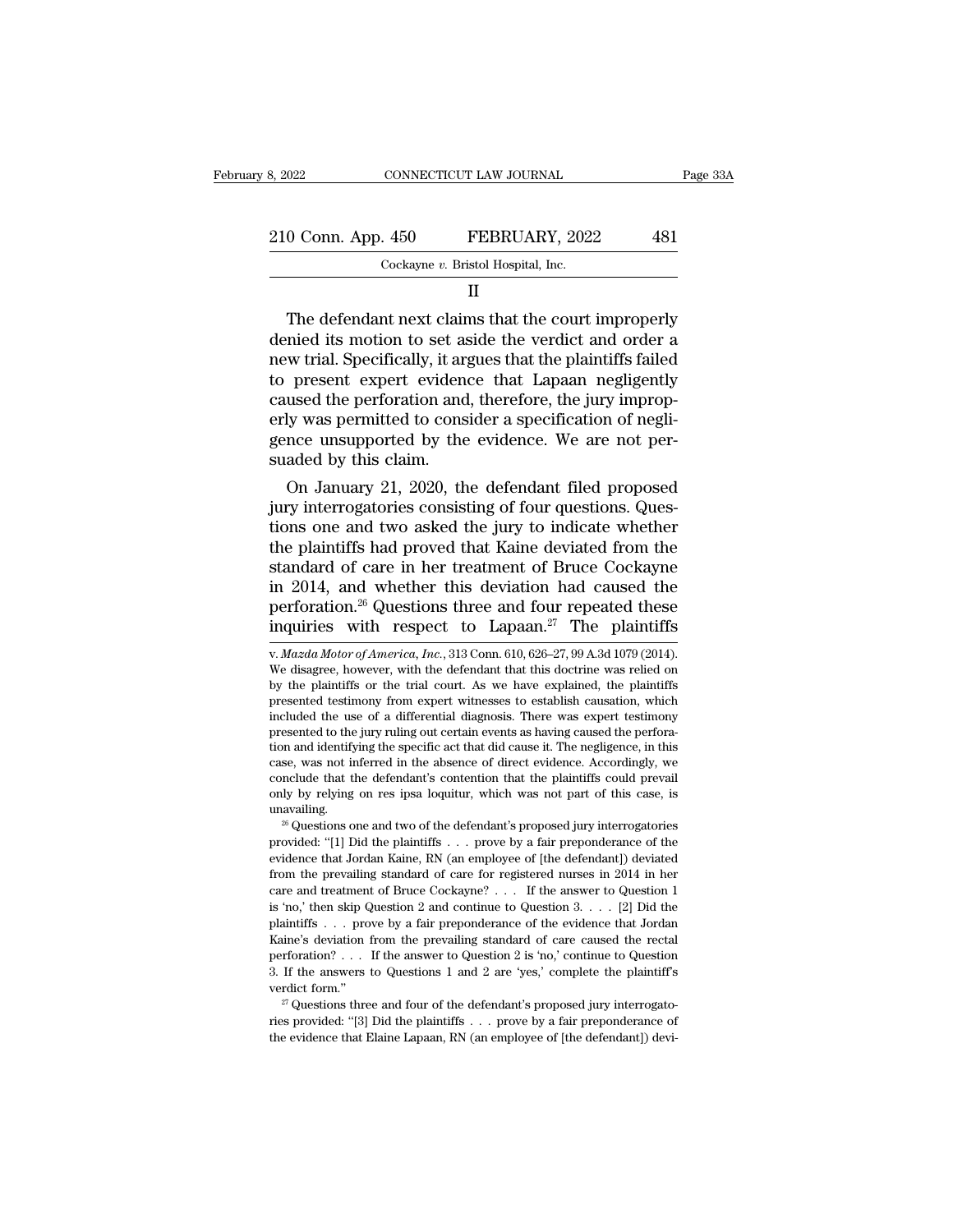#### CONNECTICUT LAW JOURNAL February 8, 2022<br>482 FEBRUARY, 2022 210 Conn. App. 450<br>Cockayne v. Bristol Hospital, Inc. CONNECTICUT LAW JOURNAL<br>RUARY, 2022 210 Con:<br>Cockayne *v.* Bristol Hospital, Inc.<br>defendant's proposed jury i

CONNECTICUT LAW JOURNAL Februa<br>
482 FEBRUARY, 2022 210 Conn. App. 450<br>
Cockayne v. Bristol Hospital, Inc.<br>
objected to the defendant's proposed jury interrogato-<br>
ries on January 23, 2020. FEBRUARY, 2022<br>Cockayne v. Bristol<br>Objected to the defendant's pr<br>ries on January 23, 2020.<br>On January 23, 2020, the pla

EBRUARY, 2022 210 Conn. App. 450<br>  $\frac{\text{Cockayne } v. \text{ Bristol Hospital, Inc.}}{\text{Djected to the defendant's proposed jury interrogato-}}$ <br>
Son January 23, 2020.<br>
On January 23, 2020, the plaintiffs and the defendant<br>
pressly indicated their satisfaction with the court's<br>
proposed jury FEBRUARY, 2022 210 Conn. App. 450<br>  $\frac{\text{Cockayne } v. \text{ Bristol Hospital, Inc.}}{\text{Objected to the defendant's proposed jury interrogato-}}$ <br>
ries on January 23, 2020.<br>
On January 23, 2020, the plaintiffs and the defendant<br>
expressly indicated their satisfaction with the court's<br>
propose Cockayne v. Bristol Hospital, Inc.<br>
objected to the defendant's proposed jury interrogato-<br>
ries on January 23, 2020.<br>
On January 23, 2020, the plaintiffs and the defendant<br>
expressly indicated their satisfaction with the Lockayie *v*. Bristol hospital, inc.<br>
objected to the defendant's proposed jury interrogato-<br>
ries on January 23, 2020.<br>
On January 23, 2020, the plaintiffs and the defendant<br>
expressly indicated their satisfaction with t objected to the defendant's proposed jury interrogatories on January 23, 2020.<br>
On January 23, 2020, the plaintiffs and the defendant<br>
expressly indicated their satisfaction with the court's<br>
proposed jury charge.<sup>28</sup> The ries on January 23, 2020.<br>
On January 23, 2020, the plaintiffs and the defendant<br>
expressly indicated their satisfaction with the court's<br>
proposed jury charge.<sup>28</sup> The court then heard argument<br>
regarding the defendant's On January 23, 2020, the plaintiffs and the defendant expressly indicated their satisfaction with the court's proposed jury charge.<sup>28</sup> The court then heard argument regarding the defendant's proposed jury interrogatories expressly indicated their satisfaction with the court's<br>proposed jury charge.<sup>28</sup> The court then heard argument<br>regarding the defendant's proposed jury interrogato-<br>ries.<sup>29</sup> The defendant's counsel argued, inter alia, th ries.<sup>29</sup> The defendant's counsel argued, inter alia, that<br>the jury was required to find that at least one of its<br>employees, Kaine or Lapaan, was negligent.<sup>30</sup> The court,<br>in the exercise of its discretion,<sup>31</sup> denied the the jury was required to find that at least one of its<br>employees, Kaine or Lapaan, was negligent.<sup>30</sup> The court,<br>in the exercise of its discretion,<sup>31</sup> denied the defendant's<br>ated from the prevailing standard of care for

to Question 4 is 'no,' then enter a verdict in favor the defendant . . . on<br>the defendant's verdict form. If the answer to Question [4] is 'yes,' complete<br>the plaintiff's verdict form."<br> $28$  "In the absence of a challenge *Gagliano* v. *Advanced Specialty Care, P.C.*, 329 Conn. 745, 755, 189 A.3d 587 (2018). the plaintiff's verdict form."<br>
<sup>28</sup> "In the absence of a challenge to the trial court's charge to the jury<br>  $\ldots$  that charge becomes the law of the case.  $\ldots$  The sufficiency of the<br>
evidence must be assessed in light section that charge becomes the law of the case.... The sufficiency of the evidence must be assessed in light of that law of the case." (Citation omitted.) *Gagliano v. Advanced Specialty Care, P.C.*, 329 Conn. 745, 755, 1 interrogatories to the jury.<br>  $\alpha$ <sup>2</sup> Specially Care, P.C., 329 Conn. 745, 755, 189 A.3d<br>
587 (2018).<br>
<sup>29</sup> The plaintiffs' counsel also submitted proposed interrogatories but subsequently noted his agreement with the cou

 $^{29}$  The plaintiffs' counsel also submitted proposed interrogatories but subsequently noted his agreement with the court's intention to not provide any interrogatories to the jury.<br><sup>30</sup> Specifically, the defendant's cou <sup>29</sup> The plaintiffs' counsel also submitted proposed interrogatories but subsequently noted his agreement with the court's intention to not provide any interrogatories to the jury.<br><sup>30</sup> Specifically, the defendant's counse sequently noted his agreement with the court's intention to not provide any<br>interrogatories to the jury.<br><sup>30</sup> Specifically, the defendant's counsel stated: "And so the interrogatories<br>make it clear to the jury, you have to of the evidence whether Nurse Kaine was negligent. And if that isn't provide any <sup>30</sup> Specifically, the defendant's counsel stated: "And so the interrogatories make it clear to the jury, you have to decide whether it's bee <sup>to th</sup>e specifically, the defendant's counsel stated: "And so the interrogatories make it clear to the jury, you have to decide whether it's been proven by a preponderance of the evidence that Nurse Lapaan was negligent, make it clear to the jury, you have to decide whether it's been proven by a preponderance of the evidence that Nurse Lapaan was negligent, and then separately answer whether the plaintiff has established by a preponderance a preponderance of the evidence that Nurse Lapaan was negligent, and then separately answer whether the plaintiff has established by a preponderance of the evidence whether Nurse Kaine was negligent. And if that isn't pro separately answer whether the plaintiff has established by a preponderance of the evidence whether Nurse Kaine was negligent. And if that isn't provided to the jury, the danger is that they'll—they'll accept this theory f

to the jury, the danger is that they'll—they'll accept this theory from the plaintiffs' experts that it doesn't really matter if you don't know which one of them was negligent."<br>
<sup>31</sup> "The trial court has broad discretion plaintiffs' experts that it doesn't really matter if you don't know which one of them was negligent."<br>
<sup>31</sup> "The trial court has broad discretion to regulate the manner in which interrogatories are presented to the jury, of them was negligent."<br>
<sup>31</sup> "The trial court has broad discretion to regulate the manner in which<br>
interrogatories are presented to the jury, as well as their form and content."<br>
(Internal quotation marks omitted.) *Vier* <sup>31</sup> "The trial court has broad discretion to regulate the manner in which interrogatories are presented to the jury, as well as their form and content." (Internal quotation marks omitted.) *Viera v. Cohen*, 283 Conn. 412 interrogatories are presented to the jury, as well as their form and content."<br>(Internal quotation marks omitted.) Viera v. Cohen, 283 Conn. 412, 450, 927<br>A.2d 843 (2007); see also Practice Book § 16-18 (judicial authorit (Internal quotation marks omitted.) Viera v. Cohen, 283 Conn. 412, 450, 927 A.2d 843 (2007); see also Practice Book § 16-18 (judicial authority may submit written interrogatories to jury); *Earlington* v. *Anastasi*, 293

employees, Kaine or Lapaan, was negligent.<sup>30</sup> The court,<br>in the exercise of its discretion,<sup>31</sup> denied the defendant's<br>ated from the prevailing standard of care for registered nurses in 2014 in<br>her care and treatment of in the exercise of its discretion,<sup>31</sup> denied the defendant's<br>ated from the prevailing standard of care for registered nurses in 2014 in<br>her care and treatment of Bruce Cockayne? . . . If the answers to Questions<br>1 and 3 In the exercise of its discretion,<sup>2</sup> defined the defendant is<br>ated from the prevailing standard of care for registered nurses in 2014 in<br>her care and treatment of Bruce Cockayne? . . . If the answers to Questions<br>1 and 3 ated from the prevailing standard of care for registered nurses in 2014 in<br>her care and treatment of Bruce Cockayne? . . . If the answers to Questions<br>1 and 3 are 'no,' then enter a verdict in favor of the defendant . . . her care and treatment of Bruce Cockayne? . . . If the answers to Questions 1 and 3 are 'no,' then enter a verdict in favor of the defendant . . . on the defendant's verdict form and skip Question 4. If the answer to Ques 1 and 3 are 'no,' then enter a verdict in favor of the defendant . . . on the defendant's verdict form and skip Question 4. If the answer to Question 3 is 'yes,' continue to Question 4. . . . [4] Did the plaintiffs . . . defendant's verdict form and skip Question 4. If the answer to Question 3 is 'yes,' continue to Question 4. . . . [4] Did the plaintiffs . . . prove by a fair preponderance of the evidence that Elaine Lapaan's deviation f is 'yes,' continue to Question 4. . . . [4] Did the plaintiffs . . . prove by a fair preponderance of the evidence that Elaine Lapaan's deviation from the prevailing standard of care caused the rectal perforation? . . . I prevailing standard of care caused the rectal perforation? . . . If the answer<br>to Question 4 is 'no,' then enter a verdict in favor the defendant . . . on<br>the defendant's verdict form. If the answer to Question [4] is 'ye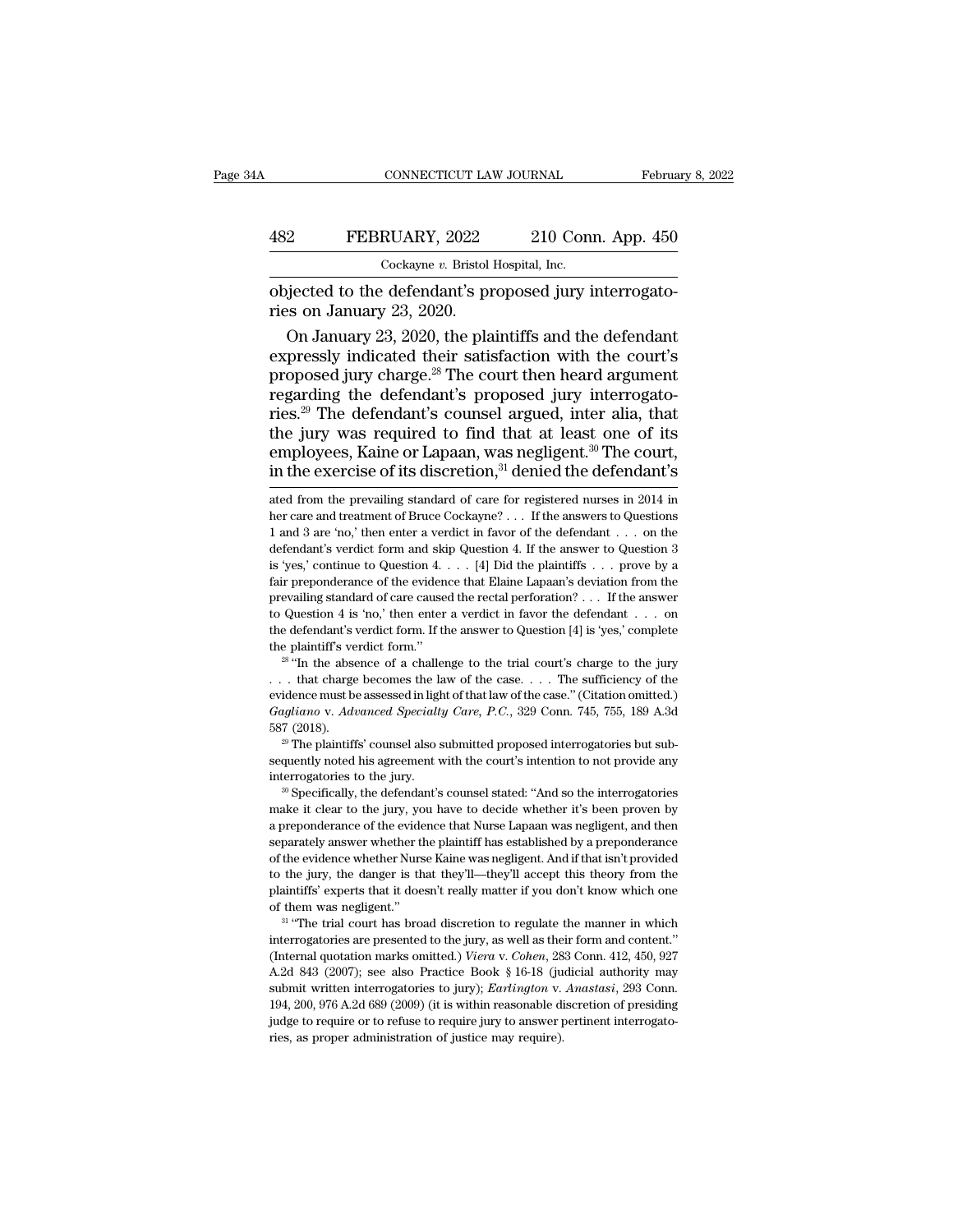## 210 Conn. App. 450 FEBRUARY, 2022 483 8, 2022 CONNECTICUT LAW JOURNAL<br>
210 Conn. App. 450 FEBRUARY, 2022 483<br>
Cockayne *v.* Bristol Hospital, Inc.<br>
motion to submit interrogatories to the jury. It con-

8, 2022<br>
CONNECTICUT LAW JOURNAL<br>
210 Conn. App. 450 FEBRUARY, 2022 483<br>
Cockayne v. Bristol Hospital, Inc.<br>
motion to submit interrogatories to the jury. It con-<br>
cluded that the proposed interrogatories were inconsistent 210 Conn. App. 450 FEBRUARY, 2022 483<br>
Cockayne v. Bristol Hospital, Inc.<br>
motion to submit interrogatories to the jury. It concluded that the proposed interrogatories were inconsistent with the agreed upon jury charge tha 210 Conn. App. 450 FEBRUARY, 2022 483<br>  $\frac{\text{Cockayne } v. \text{ Bristol Hospital, Inc.}}{\text{motion to submit interrogatories to the jury. It concluded that the proposed interrogatories were inconsistent with the agreed upon jury charge that used "and/or" language with respect to the cubpability of Kaine and Linear and wrong unnecessary, given the sonarato.}$ 210 Conn. App. 450 FEBRUARY, 2022 483<br>
Cockayne v. Bristol Hospital, Inc.<br>
motion to submit interrogatories to the jury. It concluded that the proposed interrogatories were inconsistent with the agreed upon jury charge tha Cockayne v. Bristol Hospital, Inc.<br>
motion to submit interrogatories to the jury. It concluded that the proposed interrogatories were inconsis-<br>
tent with the agreed upon jury charge that used "and/<br>
or" language with resp  $\frac{Cock\text{xyne }v. \text{ Bristol Hospital, Inc.}}{\text{motion to submit interrogatories to the jury. It concluded that the proposed interrogatories were inconsistent with the agreed upon jury charge that used "and/or" language with respect to the culpability of Kaine and Lapaan and were unnecessary, given the separate nature of the two counts alleged in the plaintiff's' complaint.<sup>32</sup>$ plaint.<sup>32</sup> Subsequent to the jury's verdict, on March 2, 2020,<br>and the intervent of the culpability of Kaine<br>d Lapaan and were unnecessary, given the separate<br>ture of the two counts alleged in the plaintiffs' com-<br>aint.<sup>32</sup><br>Subsequen or" language with respect to the culpability of Kaine<br>and Lapaan and were unnecessary, given the separate<br>nature of the two counts alleged in the plaintiffs' com-<br>plaint.<sup>32</sup><br>Subsequent to the jury's verdict, on March 2, 2

of anguage with respect to the cupationty of name<br>and Lapaan and were unnecessary, given the separate<br>nature of the two counts alleged in the plaintiffs' com-<br>plaint.<sup>32</sup><br>Subsequent to the jury's verdict, on March 2, 2020 mature of the two counts alleged in the plaintiffs' complaint.<sup>32</sup><br>Subsequent to the jury's verdict, on March 2, 2020,<br>the defendant filed a motion to set aside the verdict<br>rendered in favor of the plaintiffs.<sup>33</sup> In the Final to the two counts and<br>gcd in the plantins complaint.<sup>32</sup><br>Subsequent to the jury's verdict, on March 2, 2020,<br>the defendant filed a motion to set aside the verdict<br>rendered in favor of the plaintiffs.<sup>33</sup> In the atta Subsequent to the jury's verdict, on March 2, 2020,<br>the defendant filed a motion to set aside the verdict<br>rendered in favor of the plaintiffs.<sup>33</sup> In the attached<br>memorandum of law, the defendant argued: "It is  $\dots$ <br>impos Subsequent to the jury's verdict, on March 2, 2020, the defendant filed a motion to set aside the verdict rendered in favor of the plaintiffs.<sup>33</sup> In the attached memorandum of law, the defendant argued: "It is . . . impo the defendant filed a motion to set aside the verdict<br>rendered in favor of the plaintiffs.<sup>33</sup> In the attached<br>memorandum of law, the defendant argued: "It is . . .<br>impossible to know whether the jury concluded that<br>Kaine rendered in favor of the plaintiffs.<sup>33</sup> In the attached<br>memorandum of law, the defendant argued: "It is . . .<br>impossible to know whether the jury concluded that<br>Kaine negligently caused the perforation. The only causatio memorandum of law, the defendant argued: "It is . . . impossible to know whether the jury concluded that<br>Kaine negligently caused the perforation or whether it<br>concluded that Lapaan negligently caused the perfora-<br>tion. Th impossible to know whether the jury concluded that<br>Kaine negligently caused the perforation or whether it<br>concluded that Lapaan negligently caused the perfora-<br>tion. The only causation expert opinion presented to<br>the jury Kaine negligently caused the perforation or whether it concluded that Lapaan negligently caused the perforation. The only causation expert opinion presented to the jury was from  $\dots$  Korsten, who testified that Kaine, not ie jury was from . . . Korsten, who testified that<br>aine, not Lapaan, negligently caused the perforation.<br>hus, the jury could not have reasonably concluded<br>at Lapaan negligently caused the rectal perforation."<br><sup>32</sup> The foll Kaine, not Lapaan, negligently caused the perforation.<br>Thus, the jury could not have reasonably concluded<br>that Lapaan negligently caused the rectal perforation."<br> $\frac{1}{2}$  The following examples from the jury instructions

*Nurses Kaine and or Elaine and or Elaine Lapaan represented a*<br>*hreach of the prevailing professional standard of care* that I have just<br>described.<br>"In their complaint, the plaintiffs allege that [the defendant's] employe registered nurses and professional standard of care that I have just<br>described.<br> $**$ <br>"In their complaint, the plaintiffs allege that [the defendant's] employees,<br>Nurses Kaine and/or Lapaan, breached the standard of care app rendered to Bruce Cockayne and that either one or both of them perforated Bruce Cockayne's rectum during the course of an energy and reaction of them perforated Bruce Cockayne and that either one or both of them perforate  $****$ <br>
"In their complaint, the plaintiffs allege that [the defendant's] employees,<br>
Nurses Kaine and/or Lapaan, breached the standard of care applicable to<br>
registered nurses, and were, therefore, negligent in the care an "In their complaint, the plaintiffs allege that [the defendant's] employees, *Nurses Kaine and/or Lapaan, breached the standard of care* applicable to registered nurses, and were, therefore, negligent in the care and trea *Nurses Kaine and/or Lapaan, breached the standard of care applicable to* registered nurses, and were, therefore, negligent in the care and treatment rendered to Bruce Cockayne and that either one or both of them perforate registered nurses, and were, thereforendered to Bruce Cockayne and that Bruce Cockayne's rectum during the Plaintiffs must prove that any compensation from [the defendant] *Lapaan.*" (Emphasis added.)<sup>33</sup> See General Statu andered to Bruce Cockayne and that either one or both of them perforated uce Cockayne's rectum during the course of an enema treatment. . . .<br>
i.e plaintiffs must prove that any injury or harm for which they seek<br>
mpensat Bruce Cockayne's rectum during the course of an enema treatment. . . . The plaintiffs must prove that any injury or harm for which they seek compensation from [the defendant] *was caused by Nurses Kaine and/or Lapaan.*" (

Thus, the jury could not have reasonably concluded<br>that Lapaan negligently caused the rectal perforation."<br><sup><sup>20</sup> The following examples from the jury instructions provide the relevant<br>context for the court's ruling on the </sup> *x* The negligence of Nurses Iordan Kaine Technology of The negligence of Nurses The following examples from the jury instructions provide the relevant context for the court's ruling on the defendant's motion to submit int <sup>22</sup> The following examples from the jury instructions provide the relevant context for the court's ruling on the defendant's motion to submit interrogatories. "In this case, the plaintiffs claim that Bruce Cockayne *was* context for the court's ruling on the defendant's motion to submit interrogatories. "In this case, the plaintiffs claim that Bruce Cockayne was injured through the negligence of Nurses Jordan Kaine and/or Elaine Lapaan, bo *breach of the prevailing concerning the negligence of Nurses Jordan Kaine and/or Elaine Lapaan,* both of whom were employees of [the defendant]. . . . In order to establish liability, the plaintiffs must prove by a fair p % both of whom were employees of [the defendant]. . . . In order to establish liability, the plaintiffs must prove by a fair preponderance of the evidence that the *conduct of Jordan Kaine and/or Elaine Lapaan represented* bility, the plaintiffs must prove by a fair preponderance of the evidence<br>at the *conduct of Jordan Kaine and/or Elaine Lapaan represented a*<br>each of the prevailing professional standard of care that I have just<br>scribed.<br>\*

The plaintiffs must prove that any injury or harm for which they seek compensation from [the defendant] *was caused by Nurses Kaine and/or Lapaan.*" (Emphasis added.) <sup>36</sup> See General Statutes § 52-228b ("[n]o verdict in The plaintiffs must prove that any injury or harm for which they seek compensation from [the defendant] was caused by Nurses Kaine and/or Lapaan." (Emphasis added.)<br><sup>33</sup> See General Statutes § 52-228b ("[n]o verdict in an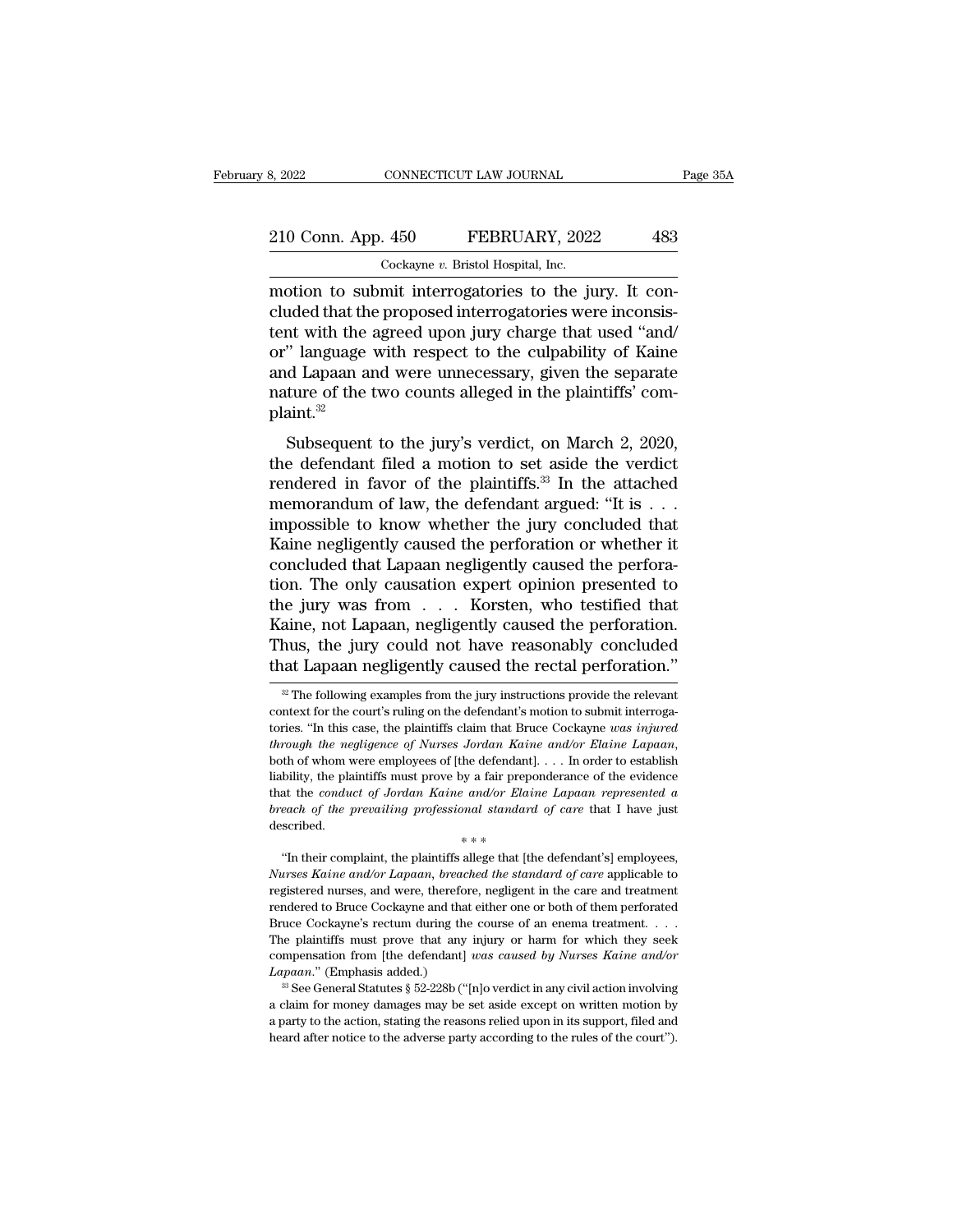#### CONNECTICUT LAW JOURNAL February 8, 2022<br>484 FEBRUARY, 2022 210 Conn. App. 450<br>Cockayne v. Bristol Hospital, Inc. CONNECTICUT LAW JOURNAL Februa<br>FEBRUARY, 2022 210 Conn. App. 450<br>Cockayne *v*. Bristol Hospital, Inc.

CONNECTICUT LAW JOURNAL February 8, 2022<br>  $210$  Conn. App. 450<br>  $Cockayne v.$  Bristol Hospital, Inc.<br>
The defendant further contended that the general ver-<br>
dict rule<sup>34</sup> did not apply in this case, and the court could<br>
not pr  $\begin{tabular}{ll} \multicolumn{1}{l}{{\bf fEBRUARY, 2022}} & \multicolumn{1}{l}{\bf 210 Conn. App. 450} \\ \hline {\multicolumn{1}{l}{\bf Cockayne }v. {\it Bristol Hospital, Inc.} \\ \end{tabular} \begin{tabular}{ll} {\bf The defendant further contended that the general ver-  
dict rule<sup>34</sup> did not apply in this case, and the court could  
not pressure that the jury had found that Kaine caused  
Bruce. *Geclusma's injury. It* is an analytical: "The jury may$ FEBRUARY, 2022 210 Conn. App. 450<br>  $\frac{\text{Cockayne } v. \text{ Bristol Hospital, Inc.}}{\text{The defendant further contended that the general ver-} \text{dict rule}^{34} \text{ did not apply in this case, and the court could not pressure that the jury had found that Kaine caused Bruce Cockayne's injury. It concluded: "The jury may have innerically coupled that I an open was no distinct.}$  $\frac{\text{484}}{\text{Cockayne } v. \text{ Bristol Hospital, Inc.}}$ <br>  $\frac{\text{Cockayne } v. \text{ Bristol Hospital, Inc.}}{\text{The defendant further contended that the general ver-} \text{dict rule}^{34} \text{ did not apply in this case, and the court could not pressure that the jury had found that Kaine caused Bruce Cockayne's injury. It concluded: "The jury may have importantly concluded that Lapaan was negligible and that ben negligible area was a significant effect of the cells perovimate.$ Cockayne  $v$ . Bristol Hospital, Inc.<br>
The defendant further contended that the general verdict rule<sup>34</sup> did not apply in this case, and the court could<br>
not presume that the jury had found that Kaine caused<br>
Bruce Cockayn The defendant further contended that the general verdict rule<sup>34</sup> did not apply in this case, and the court could not presume that the jury had found that Kaine caused Bruce Cockayne's injury. It concluded: "The jury may The detendant further c<br>dict rule<sup>34</sup> did not apply i<br>not presume that the jur<br>Bruce Cockayne's injury<br>have improperly conclue<br>and that her negligence<br>of the perforation."<br>On March 16, 2020, the the presume that the jury had found that Kaine caused<br>
in The gradient was megligent<br>
dependence was the sole proximate cause<br>
the perforation."<br>
On March 16, 2020, the plaintiffs filed their objection<br>
the defendant's mot

Bruce Cockayne's injury. It concluded: "The jury may<br>have improperly concluded that Lapaan was negligent<br>and that her negligence was the sole proximate cause<br>of the perforation."<br>On March 16, 2020, the plaintiffs filed the have improperly concluded that Lapaan was negligent<br>and that her negligence was the sole proximate cause<br>of the perforation."<br>On March 16, 2020, the plaintiffs filed their objection<br>to the defendant's motion to set aside t and that her negligence was the sole proximate cause<br>of the perforation."<br>On March 16, 2020, the plaintiffs filed their objection<br>to the defendant's motion to set aside the verdict. In<br>its March 30, 2020 reply, the defenda of the defendant's motion to set aside the verdict. In  $\mathbf{s}$  March 30, 2020 reply, the defendant emphasized that,  $\mathbf{e}$  Jeven if there was a sufficient basis to conclude that  $\mathbf{e}$   $\mathbf{e}$   $\mathbf{e}$   $\mathbf{e}$   $\mathbf{$ to the defendant's motion to set aside the verdict. In<br>its March 30, 2020 reply, the defendant emphasized that,<br>"[e]ven if there was a sufficient basis to conclude that<br> $\frac{34}{4}$ "The general verdict rule operates to prev

its March 30, 2020 reply, the defendant emphasized that,<br>"[e]ven if there was a sufficient basis to conclude that<br> $\frac{1}{2}$ <br> $\frac{1}{2}$  "The general verdict rule operates to prevent an appellate court from<br>disturbing a verd "[e]ven if there was a sufficient basis to conclude that  $\frac{34}{4}$  "The general verdict rule operates to prevent an appellate court from disturbing a verdict that may have been reached under a cloud of error, but is none The general verdict rule operates to prevent an appellate court from<br>disturbing a verdict that may have been reached under a cloud of error, but<br>is nonetheless valid because the jury may have taken an untainted route in<br>r <sup>34</sup> "The general verdict rule operates to prevent an appellate court from disturbing a verdict that may have been reached under a cloud of error, but is nonetheless valid because the jury may have taken an untainted rout disturbing a verdict that may have been reached under a cloud of error, but<br>is nonetheless valid because the jury may have taken an untainted route in<br>reaching its verdict. . . . Under the general verdict rule, if a jury is nonetheless valid because the jury may have taken an untainted route in reaching its verdict. . . . Under the general verdict rule, if a jury [returns] a general verdict for one party, and [the party raising a claim of Freaching its verdict.... Under the general verdict rule, if a jury [returns] a general verdict for one party, and [the party raising a claim of error on appeal did not request] interrogatories, an appellate court will pr vertext as the party and [the party raising a claim of error on appeal did not request] interrogatories, an appellate court will presume that the jury found every issue in favor of the prevailing party. . . . Thus, in a c a general verdict for one party, and [the party raising a claim of error on appeal did not request] interrogatories, an appellate court will presume that the jury found every issue in favor of the prevailing party. . . . ries to the jury. Alternatively, if the counts,  $\ldots$  is in a case in which the general verdict rule operates, if any ground for the verdict is proper, the verdict must stand; only if every ground is improper does the ver case in which the general verdict rule operates, if any ground for the verdict<br>is proper, the verdict must stand; only if every ground is improper does the<br>verdict fall. . . . A party desiring to avoid the effects of the proper, the verdict must stand; only if every ground is improper does the rdict fall. . . . A party desiring to avoid the effects of the general verdict le may elicit the specific grounds for the verdict by submitting int werdict fall.... A party desiring to avoid the effects of the general verdict rule may elicit the specific grounds for the verdict by submitting interrogatories to the jury. Alternatively, if the action is in separate cou

rule may elicit the specific grounds for the verdict by submitting interrogato-<br>ries to the jury. Alternatively, if the action is in separate counts, a party<br>may seek separate verdicts on each of the counts. . . .<br>"Our Sup theories of recovery or defense pleaded in one count or defense, as the case may be; (4) denial of a complaint and pleading of a special defense; "Our Supreme Court has held that the general verdict rule applies to the following five situations: (1) denial of separate counts of a complaint; (2) denial of separate defenses pleaded as such; (3) denial of separate leg following five situations: (1) denial of separate counts of a complaint; (2) denial of separate defenses pleaded as such; (3) denial of separate legal theories of recovery or defense pleaded in one count or defense, as th bleaded.'' (Citations omitted; internal quotation marks omitted; internal differences of recovery or defense pleaded in one count or defense, as the case may be; (4) denial of a complaint and pleading of a special defense; case may be; (4) denial of a complaint and pleading of a special defense; and (5) denial of a specific defense, raised under a general denial, that had been asserted as the case was tried but that should have been special and (5) denial of a specific defense, raised under a general denial, that had<br>been asserted as the case was tried but that should have been specially<br>pleaded." (Citations omitted; internal quotation marks omitted.) *Green* several specifications of negligence of an interlocking variance of an interlocking pleade." (Citations omitted; internal quotation marks omitted.) *Green v.* H.N.S. Management Co., 91 Conn. App. 751, 754–55, 881 A.2d 1072 pleaded." (Citations omitted; internal quotation marks omitted.) *Green v.*<br>H.N.S. Management Co., 91 Conn. App. 751, 754–55, 881 A.2d 1072 (2005), cert. denied, 277 Conn. 909, 894 A.2d 990 (2006). Additionally, the genera H.N.S. Management Co., 91 Conn. App. 751, 754–55, 881 A.2d 1072 (2005), cert. denied, 277 Conn. 909, 894 A.2d 990 (2006). Additionally, the general verdict rule had been held to be inapplicable when the complaint contains cert. denied, 277 Conn. 909, 894 A.2d 990 (2006). Additionally, the general verdict rule had been held to be inapplicable when the complaint contains several specifications of negligence of an interlocking nature that supp cert. denied, 277 Conn. 909, 894 A.2d 990 (2006). Additionally, the general verdict rule had been held to be inapplicable when the complaint contains several specifications of negligence of an interlocking nature that sup several specifications of negligence of an interlocking nature that support<br>only one theory of recovery and it would be too difficult to consider them<br>separately. Id., 755–57; see also *Rodriguez* v. *State*, 155 Conn. Ap only one theory of recovery and it would be too difficult to consider them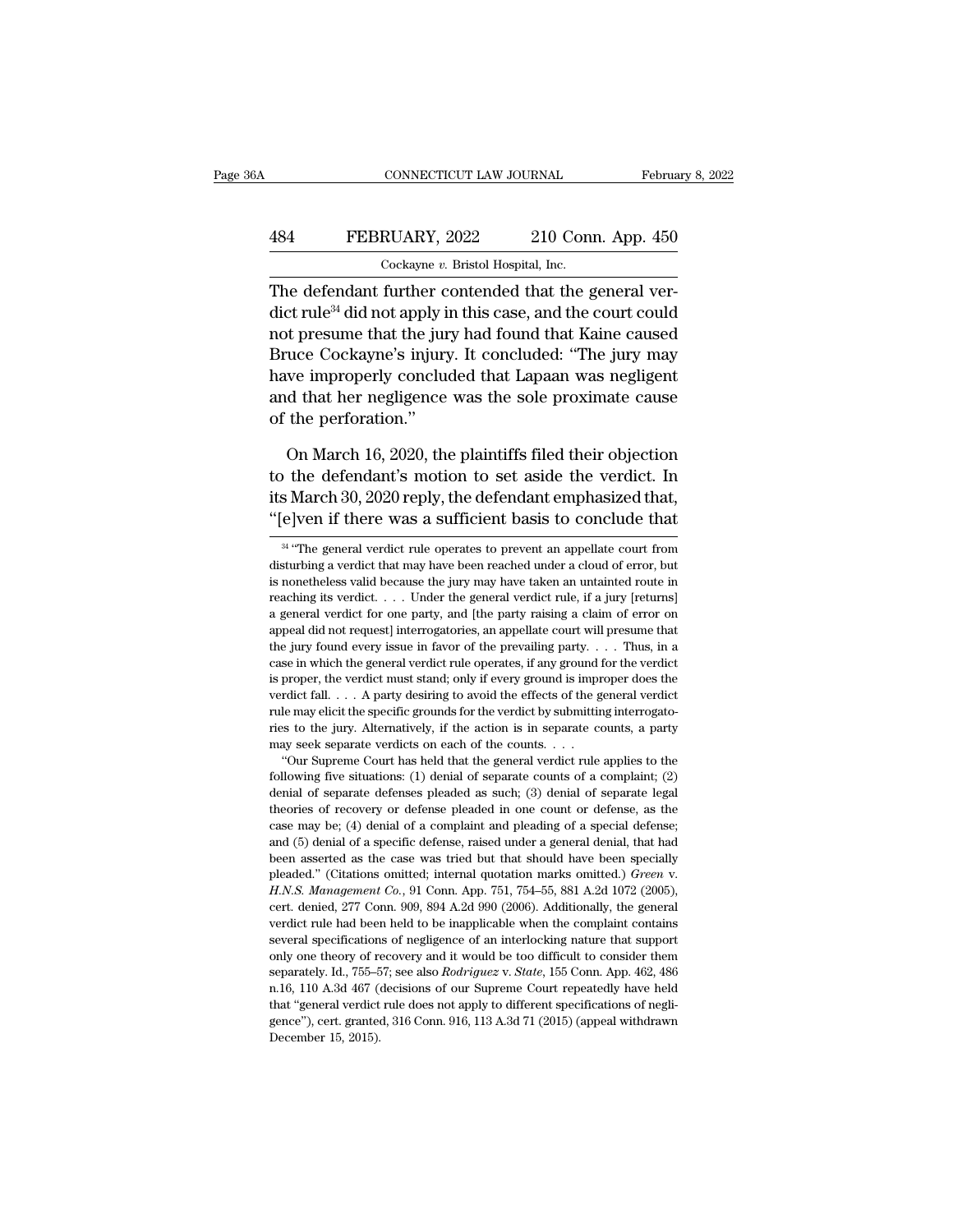## 210 Conn. App. 450 FEBRUARY, 2022 485<br>
210 Conn. App. 450 FEBRUARY, 2022 485 8, 2022 CONNECTICUT LAW JOURNAL<br>
210 Conn. App. 450 FEBRUARY, 2022 485<br>
Cockayne *v*. Bristol Hospital, Inc.<br>
Kaine negligently caused the perforation, it is well

Example 210 Conn. App. 450 FEBRUARY, 2022 485<br>
Cockayne v. Bristol Hospital, Inc.<br>
Kaine negligently caused the perforation, it is well<br>
established that, when the general verdict rule is inapplicable a new trial is requir 210 Conn. App. 450 FEBRUARY, 2022 485<br>
Cockayne v. Bristol Hospital, Inc.<br>
Kaine negligently caused the perforation, it is well<br>
established that, when the general verdict rule is inap-<br>
plicable, a new trial is required i 210 Conn. App. 450 FEBRUARY, 2022 485<br>  $\frac{\text{Cockayne } v. \text{ Bristol Hospital, Inc.}}{\text{Kaine negligently caused the perforation, it is well established that, when the general verdict rule is inapplicable, a new trial is required if [the court concludes that] . . . any ground on which the jury could have based its verdict was improper " (Embbasis omitted).$ 210 Conn. App. 450 FEBRUARY, 2022 485<br>  $\frac{\text{Cockayne } v. \text{ Bristol Hospital, Inc.}}{\text{Kaine negligently caused the perforation, it is well established that, when the general verdict rule is inapplicable, a new trial is required if [the court concludes that] . . . any ground on which the jury could have based its verdict was improper." (Emphasis omitted; internal question marks omitted.) The court heard$ Cockayne v. Bristol Hospital, Inc.<br>
Kaine negligently caused the perforation, it is well<br>
established that, when the general verdict rule is inap-<br>
plicable, a new trial is required if [the court concludes<br>
that] . . . an Cockayne v. Bristol Hospital, Inc.<br>
Kaine negligently caused the perforation, it is well<br>
established that, when the general verdict rule is inap-<br>
plicable, a new trial is required if [the court concludes<br>
that] . . . an Kaine negligently caused the perforation, it is<br>established that, when the general verdict rule is<br>plicable, a new trial is required if [the court conc<br>that]  $\ldots$  any ground on which the jury could<br>based its verdict was tablished that, when the general verdict rule is inapicable, a new trial is required if [the court concludes at]  $\ldots$  any ground on which the jury could have sed its verdict was improper." (Emphasis omitted; ternal quota plicable, a new trial is required if [the court concludes<br>that] . . . any ground on which the jury could have<br>based its verdict was improper." (Emphasis omitted;<br>internal quotation marks omitted.) The court heard<br>argument

that] . . . any ground on which the jury could have<br>based its verdict was improper." (Emphasis omitted;<br>internal quotation marks omitted.) The court heard<br>argument from the parties on July 20, 2020.<br>The court issued its me based its verdict was improper." (Emphasis omitted;<br>internal quotation marks omitted.) The court heard<br>argument from the parties on July 20, 2020.<br>The court issued its memorandum of decision deny-<br>ing the defendant's motio internal quotation marks omitted.) The court heard<br>argument from the parties on July 20, 2020.<br>The court issued its memorandum of decision deny-<br>ing the defendant's motion to set aside the verdict on<br>August 25, 2020. It no argument from the parties on July 20, 2020.<br>The court issued its memorandum of decision deny-<br>ing the defendant's motion to set aside the verdict on<br>August 25, 2020. It noted its agreement with the plain-<br>tiffs' position t The court issued its memorandum of decision denying the defendant's motion to set aside the verdict on August 25, 2020. It noted its agreement with the plaintiffs' position that "it did not matter which nurse caused Bruce ing the defendant's motion to set aside the verdict on<br>August 25, 2020. It noted its agreement with the plain-<br>tiffs' position that "it did not matter which nurse caused<br>Bruce Cockayne's injuries because vicarious liabilit August 25, 2020. It noted its agreement with the plaintiffs' position that "it did not matter which nurse caused Bruce Cockayne's injuries because vicarious liability would [have] attach[ed] in either case." The court also tiffs' position that "it did not matter which nurse caused<br>Bruce Cockayne's injuries because vicarious liability<br>would [have] attach[ed] in either case." The court also<br>explained that the plaintiffs' complaint consisted of Bruce Cockayne's injuries because vicarious liability<br>would [have] attach[ed] in either case." The court also<br>explained that the plaintiffs' complaint consisted of a<br>primary cause of action, medical malpractice, and a<br>seco would [have] attach[ed] in either case." The court also<br>explained that the plaintiffs' complaint consisted of a<br>primary cause of action, medical malpractice, and a<br>secondary, derivative cause of action, loss of consor-<br>tiu explained that the plaintiffs' complaint consisted of a<br>primary cause of action, medical malpractice, and a<br>secondary, derivative cause of action, loss of consor-<br>tium. "Notwithstanding the [defendant's] valiant attempts<br>t primary cause of action, medical malpractice, and a<br>secondary, derivative cause of action, loss of consor-<br>tium. "Notwithstanding the [defendant's] valiant attempts<br>to cast the plaintiffs' claims as separate counts of negl secondary, derivative cause of action, loss of consortium. "Notwithstanding the [defendant's] valiant attempts<br>to cast the plaintiffs' claims as separate counts of negli-<br>gence directed against the individual nurses, the p tium. "Notwithstanding the [defendant's] valiant attempts<br>to cast the plaintiffs' claims as separate counts of negli-<br>gence directed against the individual nurses, the plain-<br>tiffs did not allege separate and distinct caus to cast the plaintiffs' claims as separate counts of negligence directed against the individual nurses, the plaintiffs did not allege separate and distinct causes of action against Nurse Kaine and Nurse Lapaan. Consequentl gence directed against the in<br>tiffs did not allege separate a<br>against Nurse Kaine and Nu<br>the plaintiffs' burden was t<br>both of the nurses negligen<br>ayne's rectum during the con<br>causing him injury."<sup>35</sup> the plaintiffs' burden was to prove that either one or<br>both of the nurses negligently perforated Bruce Cock-<br>ayne's rectum during the course of an enema treatment<br>causing him injury."<sup>35</sup><br> $\frac{1}{100}$  in further support of

both of the nurses negligently perforated Bruce Cockayne's rectum during the course of an enema treatment<br>causing him injury."<sup>35</sup><br><sup>35</sup> In further support of its reasoning, the trial court expressly stated that<br>the plainti ayne's rectum during the course of an enema treatment<br>causing him injury."<sup>35</sup><br> $\frac{1}{100}$  in further support of its reasoning, the trial court expressly stated that<br>the plaintiffs' theory of the case was that either one, Example in many  $^{35}$ <br>  $^{35}$  In further support of its reasoning, the trial court expressly stated that<br>
the plaintiffs' theory of the case was that either one, or both, of the nurses<br>
improperly administered the enema. Causing furth Hijury.<br>  $\frac{1}{100}$  is reasoning, the trial court expressly stated that<br>
the plaintiffs' theory of the case was that either one, or both, of the nurses<br>
improperly administered the enema. "The plaintiffs' p  $\frac{1}{100}$  in further support of its reasoning, the trial court expressly stated that the plaintiffs' theory of the case was that either one, or both, of the nurses improperly administered the enema. "The plaintiffs' pos *in* indiffs' theory of the case was that either one, or both, of the nurses improperly administered the enema. "The plaintiffs' position throughout the trial was that since this action was only brought against the nurses' improperly administering<br>improperly administering and it was stipular<br>their employment,<br>injuries because vs<br>sis added.)<br>We note that t al was that since this action was only brought against the nurses' employer,<br>al it was stipulated that both nurses were acting within the scope of<br>eir employment, *it did not matter which nurse caused Bruce Cockayne's*<br>*ju* and it was stipulated that both nurses were acting within the scope of their employment, *it did not matter which nurse caused Bruce Cockayne's injuries because vicarious liability would attach in either case.*" (Emphasi

their employment, *it did not matter which nurse caused Bruce Cockayne's injuries because vicarious liability would attach in either case.*" (Emphasis added.)<br>We note that the defendant's proposed interrogatories would h injuries because vicarious liability would attach in either case." (Emphasis added.)<br>We note that the defendant's proposed interrogatories would have<br>required the members of the jury to agree unanimously on which nurse, Ka a standard view to allow the defendant's proposed inter-<br>sis added.)<br>We note that the defendant's proposed inter-<br>required the members of the jury to agree unanimous<br>or Lapaan, had violated the standard of care and ca<br>inju sis added.)<br>We note that the defendant's proposed interrogatories would have<br>required the members of the jury to agree unanimously on which nurse, Kaine<br>or Lapaan, had violated the standard of care and caused Bruce Cockayn required the members of the jury to agree unanimously on which nurse, Kaine<br>or Lapaan, had violated the standard of care and caused Bruce Cockayne's<br>injuries. Such a requirement would have elevated the plaintiffs' burden t or Lapaan, had violated the standard of care and caused Bruce Cockayne's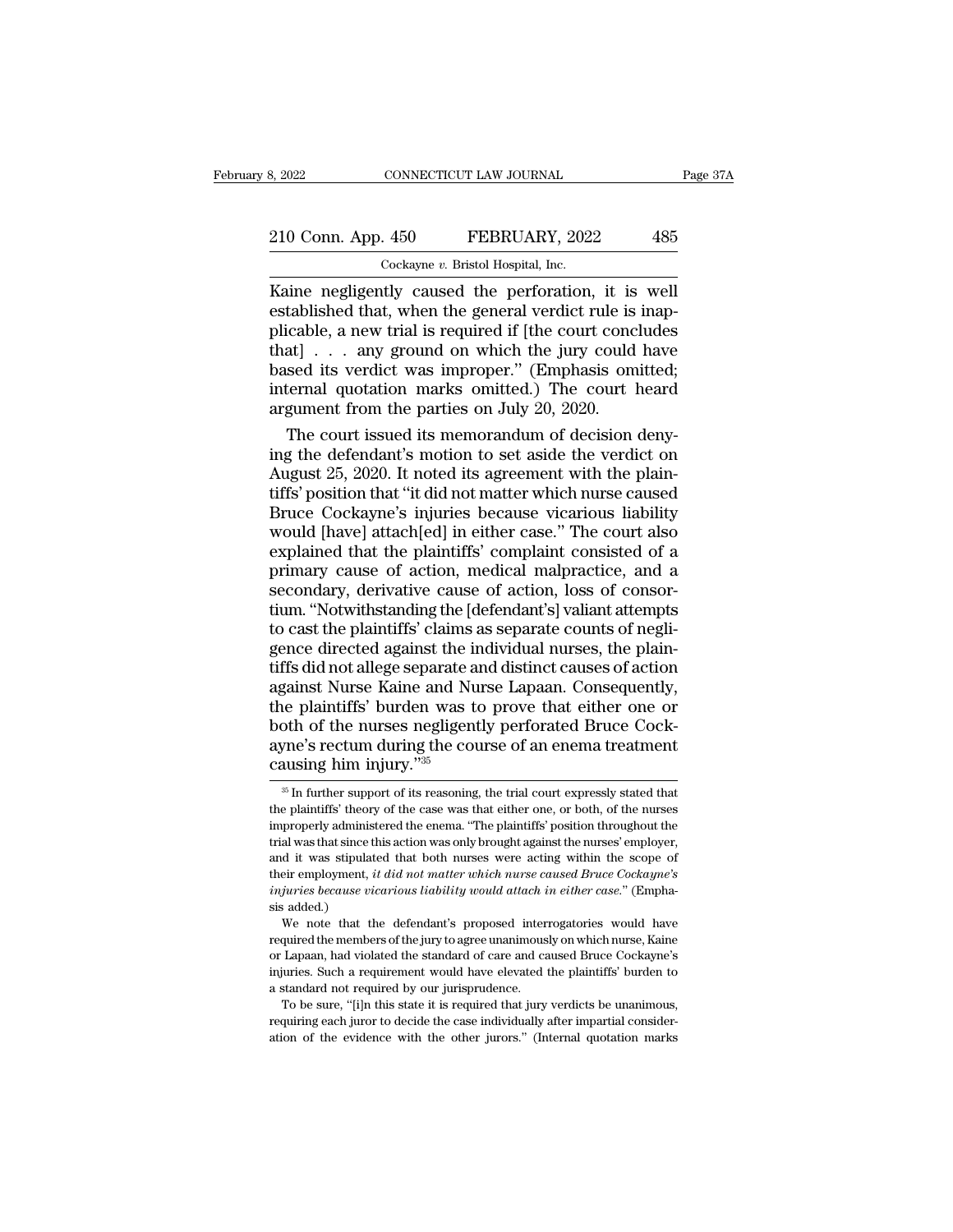## CONNECTICUT LAW JOURNAL February 8, 2022<br>486 FEBRUARY, 2022 210 Conn. App. 450<br>Cockayne v. Bristol Hospital, Inc. CONNECTICUT LAW JOURNAL Februa<br>
FEBRUARY, 2022 210 Conn. App. 450<br>
Cockayne *v*. Bristol Hospital, Inc.<br>
The court concluded that the plaintiffs had presented

CONNECTICUT LAW JOURNAL February 8, 2022<br>
FEBRUARY, 2022 210 Conn. App. 450<br>
Cockayne v. Bristol Hospital, Inc.<br>
The court concluded that the plaintiffs had presented<br>
fficient evidence at trial to meet their burden to pre FEBRUARY, 2022 210 Conn. App. 450<br>
Cockayne v. Bristol Hospital, Inc.<br>
The court concluded that the plaintiffs had presented<br>
sufficient evidence at trial to meet their burden to pre-<br>
vail on their claims. Specifically, i 486 FEBRUARY, 2022 210 Conn. App. 450<br>  $\frac{\text{Cockaque } v. \text{ Bristol Hospital, Inc.}}{\text{The court concluded that the plaintiffs had presented}\text{sufficient evidence at trial to meet their burden to prevail on their claims. Specifically, it pointed to the following in its summary of the evidence: "Korsten testified that he did not know which of the two curves caused.}$ FEBRUARY, 2022 210 Conn. App. 450<br>  $\frac{\text{Cockayne } v. \text{ Bristol Hospital, Inc.}}{\text{The court concluded that the plaintiffs had presented}\text{sufficient evidence at trial to meet their burden to prevail on their claims. Specifically, it pointed to the following in its summary of the evidence: "Korsten testified that he did not know which of the two nurses caused the performance.}$ Cockayne  $v$ . Bristol Hospital, Inc.<br>
The court concluded that the plaintiffs had presented<br>
sufficient evidence at trial to meet their burden to pre-<br>
vail on their claims. Specifically, it pointed to the follow-<br>
ing in Cockayhe *t*. Bristol Hosphat, the.<br>
The court concluded that the plaintiffs had presented<br>
sufficient evidence at trial to meet their burden to pre-<br>
vail on their claims. Specifically, it pointed to the follow-<br>
ing in i The court concluded that the plaintiffs had presented<br>sufficient evidence at trial to meet their burden to pre-<br>vail on their claims. Specifically, it pointed to the follow-<br>ing in its summary of the evidence: "Korsten tes sufficient evidence at trial to meet their burden to prevail on their claims. Specifically, it pointed to the following in its summary of the evidence: "Korsten testified that he did not know which of the two nurses caused vail on their claims. Specifically, it pointed to the following in its summary of the evidence: "Korsten testified that he did not know which of the two nurses caused the perforation, however, when pressed by [the defendan ing in its summary of the evidence: "Korsten testified<br>that he did not know which of the two nurses caused<br>the perforation, however, when pressed by [the defen-<br>dant's] counsel he stated that, more likely than not,<br>Nurse K that he did not know which of the two nurses caused<br>the perforation, however, when pressed by [the defen-<br>dant's] counsel he stated that, more likely than not,<br>Nurse Kaine administered the enema that caused the<br>perforation the perforation, however, when pressed by [the defen-<br>dant's] counsel he stated that, more likely than not,<br>Nurse Kaine administered the enema that caused the<br>perforation. Nurse Mohammed also testified that she<br>could not d dant's] counsel he stated that, more likely than not,<br>Nurse Kaine administered the enema that caused the<br>perforation. Nurse Mohammed also testified that she<br>could not determine which of the two nurses caused<br>the perforatio Nurse Kaine administered the enema therforation. Nurse Mohammed also te could not determine which of the two the perforation, but that the enema a Nurse Lapaan was the likely cause. . . . . .'' dispute that both nurses had uld not determine which of the two nurses caused<br>e perforation, but that the enema administered by<br>urse Lapaan was the likely cause. . . . There was no<br>spute that both nurses had administered a Rowasa<br>ema to Bruce Cockayne the perforation, but that the enema administered by<br>Nurse Lapaan was the likely cause. . . . There was no<br>dispute that both nurses had administered a Rowasa<br>enema to Bruce Cockayne . . . ."<br>The defendant's claim here requi

Nurse Lapaan was the likely cause. . . . There was no<br>dispute that both nurses had administered a Rowasa<br>enema to Bruce Cockayne . . . ."<br>The defendant's claim here requires us to conduct a<br>bifurcated inquiry. First, we m dispute that both nurses had administered a Rowasa<br>enema to Bruce Cockayne  $\ldots$ ."<br>The defendant's claim here requires us to conduct a<br>bifurcated inquiry. First, we must determine whether<br>the plaintiffs presented sufficie The defendant's claim here requires us to conduct a<br>bifurcated inquiry. First, we must determine whether<br>the plaintiffs presented sufficient evidence to support<br>a finding that Lapaan negligently caused the perfora-<br>tion. The defendant's claim here requires us to conduct a<br>bifurcated inquiry. First, we must determine whether<br>the plaintiffs presented sufficient evidence to support<br>a finding that Lapaan negligently caused the perfora-<br>tion. I The defendant's claim here requires us to conduct a<br>bifurcated inquiry. First, we must determine whether<br>the plaintiffs presented sufficient evidence to support<br>a finding that Lapaan negligently caused the perfora-<br>tion. I bifurcated inquiry. First, we must determine whether<br>the plaintiffs presented sufficient evidence to support<br>a finding that Lapaan negligently caused the perfora-<br>tion. If we answer that question in the negative, then<br>we p the plaintiffs presented sufficient evidence to support<br>a finding that Lapaan negligently caused the perfora-<br>tion. If we answer that question in the negative, then<br>we proceed to a determination of whether the jury's<br>verdi a finding that Lapaa<br>tion. If we answer the<br>we proceed to a det<br>verdict may stand.<sup>36</sup><br>plaintiffs presented s<br>either nurse having<br>claim must fail.<br>mitted.) Monti v. Wenkert, verdict may stand.<sup>36</sup> If we conclude, however, that the plaintiffs presented sufficient evidence with respect to either nurse having caused the perforation, then this claim must fail.<br>
omitted.) *Monti* v. *Wenkert*, 287

either nurse having caused the perforation, then this claim must fail.<br>  $\frac{1}{\text{omitted.}}$  *Monti* v. *Wenkert*, 287 Conn. 101, 114, 947 A.2d 261 (2008); see also Practice Book § 16-30. This unanimity requirement, as the tria either nurse having caused the perforation, then this<br>claim must fail.<br>omitted.) *Monti* v. Wenkert, 287 Conn. 101, 114, 947 A.2d 261 (2008); see<br>also Practice Book § 16-30. This unanimity requirement, as the trial court<br>i claim must fail.<br>
omitted.) *Monti* v. Wenkert, 287 Conn. 101, 114, 947 A.2d 261 (2008); see<br>
also Practice Book § 16-30. This unanimity requirement, as the trial court<br>
implicitly recognized, did not extend to a finding o not required to *Monti* v. *Wenkert*, 287 Conn. 101, 114, 947 A.2d 261 (2008); see also Practice Book § 16-30. This unanimity requirement, as the trial court implicitly recognized, did not extend to a finding of which nurs omitted.) *Monti* v. *Wenkert*, 287 Conn. 101, 114, 947 A.2d 261 (2008); see also Practice Book § 16-30. This unanimity requirement, as the trial court implicitly recognized, did not extend to a finding of which nurse bore also Practice Book § 16-30. This unanimity requirement, as the trial court implicitly recognized, did not extend to a finding of which nurse bore the ultimate responsibility for the perforation. In other words, the jurors implicitly recognized, did not extend to a finding of which nurse bore the ultimate responsibility for the perforation. In other words, the jurors were not required to unanimously agree that it was either Kaine, Lapaan, or with the responsibility for the perforation. In other words, the jurors were not required to unanimously agree that it was either Kaine, Lapaan, or both, who had caused the perforation. The members of the jury simply neede who had caused the perforation. The members of the jury simply needed<br>to be in agreement that at least one of the nurses violated the standard<br>of care and caused the injuries to Bruce Cockayne to find the defendant<br>vicari

to be in agreement that at least one of the nurses violated the standard of care and caused the injuries to Bruce Cockayne to find the defendant vicariously liable.<br><sup>36</sup> We are mindful that "[t]he trial court should not su of care and caused the injuries to Bruce Cockayne to find the defendant<br>vicariously liable.<br><sup>36</sup> We are mindful that "[t]he trial court should not submit an issue to the<br>jury that is unsupported by the facts in evidence." vicariously liable.<br><sup>36</sup> We are mindful that "[t]he trial court should not submit an issue to the<br>jury that is unsupported by the facts in evidence." (Internal quotation marks<br>omitted.) *Gombos v. Aranoff*, 53 Conn. App. <sup>36</sup> We are mindful that "[t]he trial court should not submit an issue to the jury that is unsupported by the facts in evidence." (Internal quotation marks omitted.) *Gombos v. Aranoff*, 53 Conn. App. 347, 355, 730 A.2d 9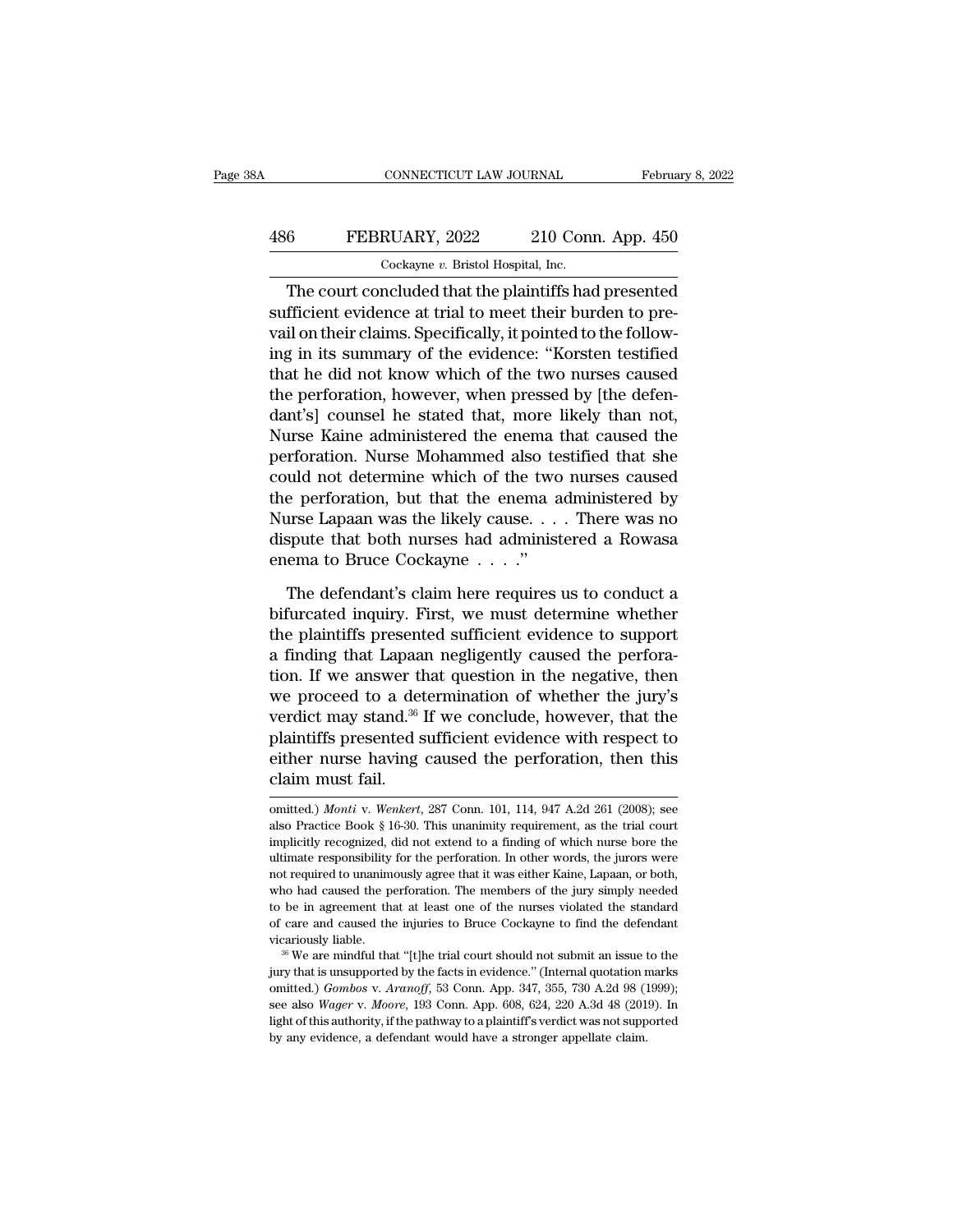# 210 Conn. App. 450 FEBRUARY, 2022 487<br>
210 Conn. App. 450 FEBRUARY, 2022 487

8, 2022 CONNECTICUT LAW JOURNAL<br>
210 Conn. App. 450 FEBRUARY, 2022 487<br>
Cockayne *v*. Bristol Hospital, Inc.<br>
In addressing the initial question regarding the suffi-CONNECTICUT LAW JOURNAL<br>
O Conn. App. 450 FEBRUARY, 2022 487<br>
Cockayne v. Bristol Hospital, Inc.<br>
In addressing the initial question regarding the suffi-<br>
ency of the causation evidence, we emphasize that a<br>
unt should not 210 Conn. App. 450 FEBRUARY, 2022 487<br>
Cockayne v. Bristol Hospital, Inc.<br>
In addressing the initial question regarding the sufficiency of the causation evidence, we emphasize that a<br>
court should not set aside a verdict i 210 Conn. App. 450 FEBRUARY, 2022 487<br>  $\frac{\text{Cockayne } v. \text{ Bristol Hospital, Inc.}}{ \text{In addressing the initial question regarding the suffi-} \text{ciency of the causation evidence, we emphasize that a} \text{court should not set aside a verdict if it is apparent that some evidence exists on which the jury might have reached its conclusion. Podviques,  $v. \text{State 155} \text{ Conn.}$$ 210 Conn. App. 450 FEBRUARY, 2022 487<br>
Cockayne v. Bristol Hospital, Inc.<br>
In addressing the initial question regarding the suffi-<br>
ciency of the causation evidence, we emphasize that a<br>
court should not set aside a verdi Cockayne *v*. Bristol Hospital, Inc.<br>
In addressing the initial question regarding the suffi-<br>
ciency of the causation evidence, we emphasize that a<br>
court should not set aside a verdict if it is apparent that<br>
some eviden Cockayne v. Bristol Hospital, Inc.<br>
In addressing the initial question regarding the suffi-<br>
ciency of the causation evidence, we emphasize that a<br>
court should not set aside a verdict if it is apparent that<br>
some evidenc In addressing the initial question regarding the suffi-<br>ciency of the causation evidence, we emphasize that a<br>court should not set aside a verdict if it is apparent that<br>some evidence exists on which the jury might have<br>r ciency of the causation evidence, we emphasize that a<br>court should not set aside a verdict if it is apparent that<br>some evidence exists on which the jury might have<br>reached its conclusion. *Rodriguez* v. *State*, 155 Conn.<br> court should not set aside a verdict if it is apparent that<br>some evidence exists on which the jury might have<br>reached its conclusion. *Rodriguez v. State*, 155 Conn.<br>App. 462, 488, 110 A.3d 467, cert. granted, 316 Conn.<br>91 some evidence exists on which the jury might have<br>reached its conclusion. *Rodriguez* v. *State*, 155 Conn.<br>App. 462, 488, 110 A.3d 467, cert. granted, 316 Conn.<br>916, 113 A.3d 71 (2015) (appeal withdrawn December<br>15, 2015) reached its conclusion. *Rodriguez* v. *State*, 155 Conn.<br>App. 462, 488, 110 A.3d 467, cert. granted, 316 Conn.<br>916, 113 A.3d 71 (2015) (appeal withdrawn December<br>15, 2015); see also *Gagliano* v. *Advanced Specialty<br>Care* App. 462, 488, 110 A.3d 467, cert. granted, 316 Conn.<br>916, 113 A.3d 71 (2015) (appeal withdrawn December<br>15, 2015); see also *Gagliano* v. *Advanced Specialty*<br>*Care, P.C.*, 329 Conn. 745, 754, 189 A.3d 587 (2018);<br>*Macchi* 916, 113 A.3d 71 (2015) (appeal withdrawn December<br>15, 2015); see also *Gagliano* v. *Advanced Specialty*<br>*Care, P.C.*, 329 Conn. 745, 754, 189 A.3d 587 (2018);<br>*Macchietto* v. *Keggi*, supra, 103 Conn. App. 773. As we<br>exp 15, 2015); see also *Gagliano* v. *Advanced Specialty Care, P.C.*, 329 Conn. 745, 754, 189 A.3d 587 (2018); *Macchietto* v. *Keggi*, supra, 103 Conn. App. 773. As we explained in part I of this opinion, our review of this Care, P.C., 329 Conn. 745, 754, 189 A.3d 587 (2018);<br>Macchietto v. Keggi, supra, 103 Conn. App. 773. As we<br>explained in part I of this opinion, our review of this<br>claim is plenary. See also *Snell v. Norwalk Yellow Cab*,<br> nary). France in part 1 of ans opinion, our referred discussion<br>im is plenary. See also *Snell v. Norwalk Yellow Cab*,<br>*c.*, 332 Conn. 720, 763, 212 A.3d 646 (2019) (where<br>al court's decision on motion to set aside verdict is<br>em Find, 3 perhalf, 3 co also shown in the trial relate of the during the trial court's decision on motion to set aside verdict is premised on question of law, appellate review is ple-<br>nary).<br>A detailed discussion of the cau

decision on motion to set aside verdict is<br>trial court's decision on motion to set aside verdict is<br>premised on question of law, appellate review is ple-<br>nary).<br>A detailed discussion of the causation evidence<br>adduced durin Framitian collects decided on find and to see added vertice to premised on question of law, appellate review is ple-<br>nary).<br>A detailed discussion of the causation evidence<br>adduced during the trial regarding each of the def he also takes an experiment of the causation evidence adduced during the trial regarding each of the defendant's nurses is necessary. Korsten testified that he was familiar with the administration of enemas as part of his A detailed discussion of the causation evidence<br>adduced during the trial regarding each of the defen-<br>dant's nurses is necessary. Korsten testified that he was<br>familiar with the administration of enemas as part of<br>his med A detailed discussion of the causation evidence<br>adduced during the trial regarding each of the defen-<br>dant's nurses is necessary. Korsten testified that he was<br>familiar with the administration of enemas as part of<br>his medi adduced during the trial regarding each of the defendant's nurses is necessary. Korsten testified that he was familiar with the administration of enemas as part of his medical practice. He also taught the proper administra dant's nurses is necessary. Korsten testified that he was<br>familiar with the administration of enemas as part of<br>his medical practice. He also taught the proper adminis-<br>tration of enemas to other medical professionals. Aft familiar with the administration of enemas as part of<br>his medical practice. He also taught the proper adminis-<br>tration of enemas to other medical professionals. After<br>reviewing the relevant medical records, he reached the<br> his medical practice. He also taught the proper administration of enemas to other medical professionals. After<br>reviewing the relevant medical records, he reached the<br>opinion that the perforation sustained by Bruce Cock-<br>ay tration of enemas to other medical professionals. After<br>reviewing the relevant medical records, he reached the<br>opinion that the perforation sustained by Bruce Cock-<br>ayne was caused by an enema that had been adminis-<br>tered reviewing the relevant medical records, he reached the<br>opinion that the perforation sustained by Bruce Cock-<br>ayne was caused by an enema that had been adminis-<br>tered improperly. During his cross-examination, Kors-<br>ten indi opinion that the perforation sustained by Bruce Cock-<br>ayne was caused by an enema that had been adminis-<br>tered improperly. During his cross-examination, Kors-<br>ten indicated that either Kaine or Lapaan used excessive<br>force, ayne was caused by an enema that had been administered improperly. During his cross-examination, Korsten indicated that either Kaine or Lapaan used excessive force, without realizing it, when administering the enema to Bru tered improperly. During his cross-examination, Korsten indicated that either Kaine or Lapaan used excessive<br>force, without realizing it, when administering the<br>enema to Bruce Cockayne during his hospitalization.<br>When aske ten indicated that either Kaine or Lapaan used excessive<br>force, without realizing it, when administering the<br>enema to Bruce Cockayne during his hospitalization.<br>When asked which nurse "did not violate their nursing<br>standar force, without realizing it, when administering the<br>enema to Bruce Cockayne during his hospitalization.<br>When asked which nurse "did not violate their nursing<br>standard of care," he responded: "I can't tell you. I don't<br>know enema to Bruce Cockayne during his hospitalization.<br>When asked which nurse "did not violate their nursing<br>standard of care," he responded: "I can't tell you. I don't<br>know." The defendant's counsel then inquired as to<br>which When asked which nurse "did not violate their nursing<br>standard of care," he responded: "I can't tell you. I don't<br>know." The defendant's counsel then inquired as to<br>which nurse caused the perforation and, thus, violated<br>th standard of care," he responded: "I can't tell you. I don't<br>know." The defendant's counsel then inquired as to<br>which nurse caused the perforation and, thus, violated<br>the standard of care. Korsten responded: "It would be<br>th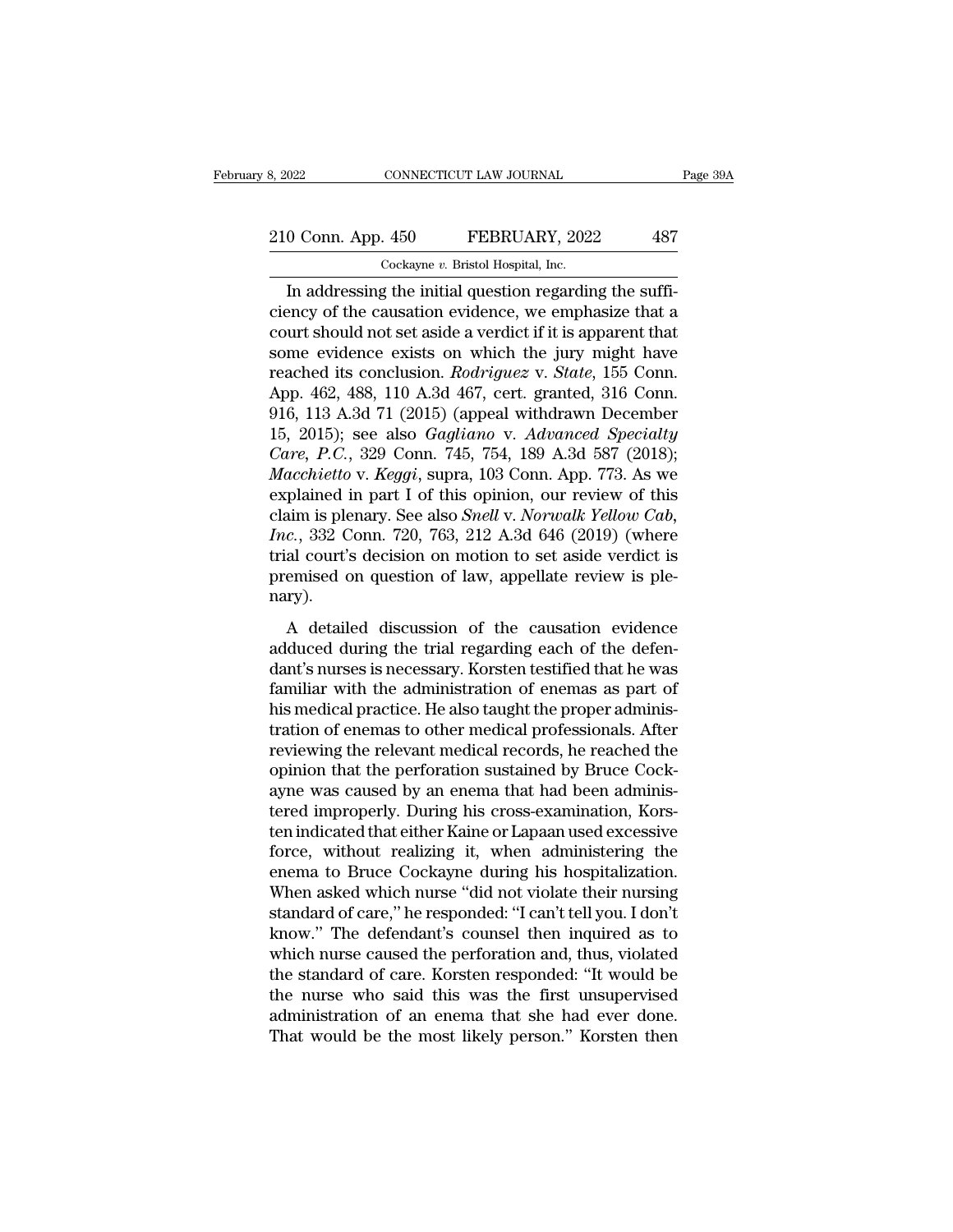## CONNECTICUT LAW JOURNAL February 8, 2022<br>488 FEBRUARY, 2022 210 Conn. App. 450<br>Cockayne v. Bristol Hospital, Inc. CONNECTICUT LAW JOURNAL Februa<br>
488 FEBRUARY, 2022 210 Conn. App. 450<br>
Cockayne *v.* Bristol Hospital, Inc.<br>
stated that Kaine, who administered enemas on Febru-

CONNECTICUT LAW JOURNAL Februa<br>
Stated that Kaine, who administered enemas on Febru-<br>
extated that Kaine, who administered enemas on Febru-<br>
existed that Kaine, who administered enemas on Febru-<br>
existed the standard of sa FEBRUARY, 2022 210 Conn. App. 450<br>
Cockayne v. Bristol Hospital, Inc.<br>
stated that Kaine, who administered enemas on February 11 and 12, 2014, was more likely than not to have<br>
violated the standard of care based on her in FEBRUARY, 2022 210 Conn. App. 450<br>  $\frac{\text{Cockayne } v. \text{ Bristol Hospital, Inc.}}{\text{Stated that Kaine, who administered enemas on February 11 and 12, 2014, was more likely than not to have violated the standard of care based on her inexpensive. Although Korsten identified Kaine as being the person most likely to have caused the performance.$ 488 FEBRUARY, 2022 210 Conn. App. 450<br>  $\frac{\text{Cockayne } v. \text{ Bristol Hospital, Inc.}}{\text{Stated that Kaine, who administered enemas on February 11 and 12, 2014, was more likely than not to have violated the standard of care based on her inexperience.}$ Although Korsten identified Kaine as being the person most likely to have caused the perforation, he could n Cockayne  $v$ . Bristol Hospital, Inc.<br>
stated that Kaine, who administered enemas on Febru-<br>
ary 11 and 12, 2014, was more likely than not to have<br>
violated the standard of care based on her inexperience.<br>
Although Korsten  $\frac{1}{2}$  stated that Kaine, who administered enemas on February 11 and 12, 2014, was more likely than not to have violated the standard of care based on her inexperience.<br>Although Korsten identified Kaine as being the pe stated that Kaine, who administered enemas on February 11 and 12, 2014, was more likely than not to have violated the standard of care based on her inexperience.<br>Although Korsten identified Kaine as being the person most l ary 11 and 12, 2014, was more likely than not to have<br>violated the standard of care based on her inexperience.<br>Although Korsten identified Kaine as being the person<br>most likely to have caused the perforation, he could<br>not violated the standard of care based on her inexperience.<br>Although Korsten identified Kaine as being the person<br>most likely to have caused the perforation, he could<br>not state on which date it had occurred. When asked<br>if he Although Korsten identif<br>most likely to have cau<br>not state on which date<br>if he thought that Lapaa<br>not cause the perforatio<br>I previously said that, I<br>Kaine, not Lapaan."<br>During redirect exami of state on which date it had occurred. When asked<br>he thought that Lapaan was not negligent and did<br>of t cause the perforation, Korsten responded: "Just—<br>previously said that, I believe, that I thought it was<br>uine, not Lap if he thought that Lapaan was not negligent and did<br>not cause the perforation, Korsten responded: "Just—I<br>previously said that, I believe, that I thought it was<br>Kaine, not Lapaan."<br>During redirect examination, the followin

The definition, it is also the performance, it is also the defendant. I believe, that I thought it was<br>tine, not Lapaan."<br>During redirect examination, the following colloquy<br>curred between the plaintiffs' counsel and Korst Ferrously sate that, 1 believe, that 1 thought it was<br>Kaine, not Lapaan."<br>During redirect examination, the following colloquy<br>occurred between the plaintiffs' counsel and Korsten:<br>"Q. And [the defendant's counsel] asked yo Solution During redirect examination, the following colloquy<br>occurred between the plaintiffs' counsel and Korsten:<br>"Q. And [the defendant's counsel] asked you to iden-<br>tify which nurse you think was the most probable per-<br> During redirect examination, th<br>occurred between the plaintiffs' c<br>"Q. And [the defendant's counse<br>tify which nurse you think was the<br>son to do it. That was the first tin<br>ever asked of you, I assume.<br>"A. Yes. "Q. And [the<br>"Q. And [the<br>n to do it. Th<br>er asked of y<br>"A. Yes.<br>"Q. Your opir Example in the determinant is counserfusived you to identify which nurse you think was the most probable per-<br>
n to do it. That was the first time that question was<br>
er asked of you, I assume.<br>
"A. Yes.<br>
"Q. Your opinion h

did it. That was the first time that question was<br>ever asked of you, I assume.<br>"A. Yes.<br>"Q. Your opinion has been that one or both of them<br>did it or maybe both of them did it themselves, but<br>you feel now after reviewing th son to do it. That was the first time that question was<br>ever asked of you, I assume.<br>"A. Yes.<br>"Q. Your opinion has been that one or both of them<br>did it or maybe both of them did it themselves, but<br>you feel now after review "A. Yes.<br>"A. Yes.<br>"Q. Your opinion has been that one<br>did it or maybe both of them did it<br>you feel now after reviewing that pro<br>probable person is Jordan Kaine.<br>"A. Yes. "Q. Your opin"<br>"Q. Your opin"<br>u feel now a<br>obable person"<br>"A. Yes.<br>"Q. You're ne Example 1 and Section that the control of them<br>d it or maybe both of them did it themselves, but<br>u feel now after reviewing that probably the most<br>obable person is Jordan Kaine.<br>"A. Yes.<br>"Q. You're not excluding Ms. Lapaan March Commaybe both of you feel now after revier<br>probable person is Jorda<br>"A. Yes.<br>"Q. You're not excludi<br>likely Jordan Kaine.<br>"A. If I had to choose,

obable person is Jordan Kaine.<br>"A. Yes.<br>"Q. You're not excluding Ms. Lapaan, but it's mely Jordan Kaine.<br>"A. If I had to choose, it was Jordan Kaine.<br>"Q. Regardless, it was one of the [defendan "A. Yes.<br>"Q. You're not excluding Ms. Lapaan, but it's most<br>ely Jordan Kaine.<br>"A. If I had to choose, it was Jordan Kaine.<br>"Q. Regardless, it was one of the [defendant's]<br>nployees . . . .

employees . . . . likely Jordan Kaine.<br>
"A. If I had to choose, it was Jordan Kaine.<br>
"Q. Regardless, it was one of the [defendant's]<br>
employees . . . .<br>
"A. Yes."<br>
During recross-examination, Korsten again stated %. Regardless, it was one of the [defendant's]<br>employees . . . .<br>"A. Yes."<br>During recross-examination, Korsten again stated<br>that Kaine was more likely than Lapaan to have caused

"A. If I had to choose, it was Jordan Kaine.<br>"Q. Regardless, it was one of the [defendant's]<br>nployees . . . .<br>"A. Yes."<br>During recross-examination, Korsten again stated<br>at Kaine was more likely than Lapaan to have caused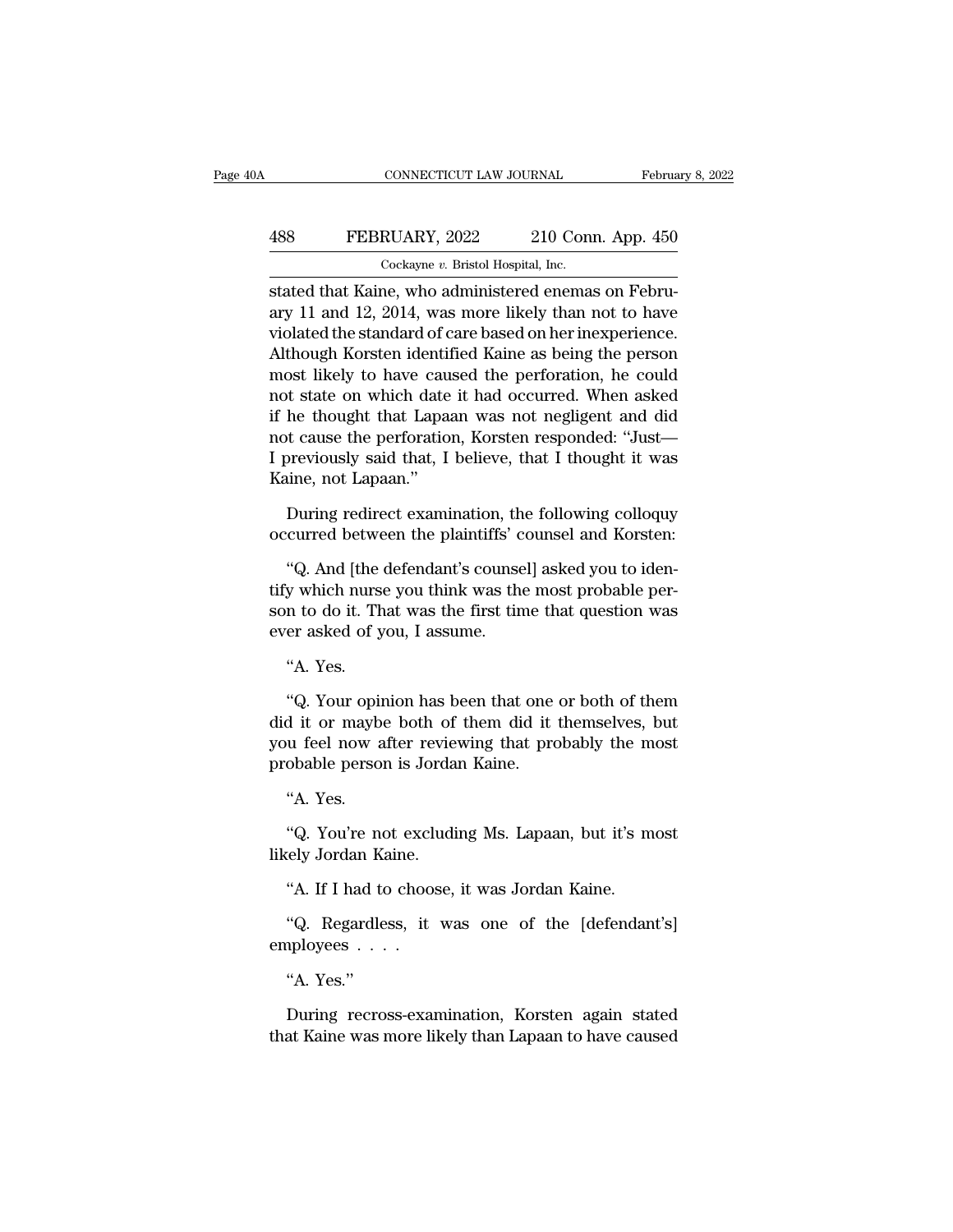| 3, 2022            |  | CONNECTICUT LAW JOURNAL                                  | Page 41A |  |
|--------------------|--|----------------------------------------------------------|----------|--|
|                    |  |                                                          |          |  |
| 210 Conn. App. 450 |  | FEBRUARY, 2022                                           | 489      |  |
|                    |  | Cockayne v. Bristol Hospital, Inc.                       |          |  |
|                    |  | the perforation. Korsten, however, noted that it was not |          |  |

the perforation. Korsten, however, noted that it was not<br>the perforation. Korsten, however, noted that it was not<br>impossible for Lapaan to have caused the perforation. 210 Conn. App. 450 FEBRUARY, 2022 489<br>
Cockayne v. Bristol Hospital, Inc.<br>
the perforation. Korsten, however, noted that it was not<br>
impossible for Lapaan to have caused the perforation.<br>
Mohammed testified that she instru

O Conn. App. 450 FEBRUARY, 2022 489<br>
Cockayne v. Bristol Hospital, Inc.<br>
e perforation. Korsten, however, noted that it was not<br>
possible for Lapaan to have caused the perforation.<br>
Mohammed testified that she instructed o 210 Conn. App. 450 FEBRUARY, 2022 489<br>  $\frac{\text{Cockaque } v. \text{ Bristol Hospital, Inc.}}{\text{Cockaque } v. \text{ Bristol Hospital, Inc.}}$ <br>
the perforation. Korsten, however, noted that it was not<br>
impossible for Lapaan to have caused the perforation.<br>
Mohammed testified that she Cockayne  $v$ . Bristol Hospital, Inc.<br>
the perforation. Korsten, however, noted that it was not<br>
impossible for Lapaan to have caused the perforation.<br>
Mohammed testified that she instructed other nurses<br>
on the proper adm the perforation. Korsten, however, noted that it was not<br>impossible for Lapaan to have caused the perforation.<br>Mohammed testified that she instructed other nurses<br>on the proper administration of enemas. During cross-<br>exami impossible for Lapaan to have caused the perforation.<br>Mohammed testified that she instructed other nurses<br>on the proper administration of enemas. During cross-<br>examination, she stated that she could not determine<br>which nur Mohammed testified that she instructed other nurses<br>on the proper administration of enemas. During cross-<br>examination, she stated that she could not determine<br>which nurse, Kaine or Lapaan, had administered the<br>enema neglig Mohammed testified that she instructed other nurses<br>on the proper administration of enemas. During cross-<br>examination, she stated that she could not determine<br>which nurse, Kaine or Lapaan, had administered the<br>enema neglig on the proper administration of enemas. During cross-<br>examination, she stated that she could not determine<br>which nurse, Kaine or Lapaan, had administered the<br>enema negligently and which had not. During further<br>cross-examin examination, she stated that she could not determine<br>which nurse, Kaine or Lapaan, had administered the<br>enema negligently and which had not. During further<br>cross-examination, and in consideration of her deposi-<br>tion statem which nurse, Kaine or Lapaan, had administered the<br>enema negligently and which had not. During further<br>cross-examination, and in consideration of her deposi-<br>tion statements, Mohammed indicated that the February<br>13, 2014 e enema negligently and which had not. During further<br>cross-examination, and in consideration of her deposi-<br>tion statements, Mohammed indicated that the Febru-<br>ary 13, 2014 enema, which was administered by Lapaan,<br>caused th cross-examination, and in consideration of her deposition statements, Mohammed indicated that the February 13, 2014 enema, which was administered by Lapaan, caused the perforation. She later opined that Kaine's administrat tion statements, Mohammed indicated that the February 13, 2014 enema, which was administered by Lapaan, caused the perforation. She later opined that Kaine's administrations of enemas on February 11 and 12, 2014, "contribu ary 13, 2014 enema, which was administered by Lapaan,<br>caused the perforation. She later opined that Kaine's<br>administrations of enemas on February 11 and 12, 2014,<br>"contributed" to the perforation. At this point, the plaincaused the perforation. She later opined that Kaine's<br>administrations of enemas on February 11 and 12, 2014,<br>"contributed" to the perforation. At this point, the plain-<br>tiffs' counsel objected on the basis that Mohammed ha administrations of enemas on February 11 and 12, 2014,<br>"contributed" to the perforation. At this point, the plain-<br>tiffs' counsel objected on the basis that Mohammed had<br>not been disclosed as a causation expert. The court<br> "contributed" to the perforation. At this point, the plaintiffs' counsel objected on the basis that Mohammed had<br>not been disclosed as a causation expert. The court<br>overruled this objection. Mohammed then explained<br>that sh tiffs' counsel objected on the basis that Mohammed had<br>not been disclosed as a causation expert. The court<br>overruled this objection. Mohammed then explained<br>that she could not state that Lapaan bore the sole<br>responsibility erruled this objection. Mohammed then explained<br>at she could not state that Lapaan bore the sole<br>sponsibility for causing the perforation, rather the<br>mulative effect of three enemas on consecutive days<br>used the perforation that she could not state that Lapaan bore the sole<br>responsibility for causing the perforation, rather the<br>cumulative effect of three enemas on consecutive days<br>caused the perforation to occur on February 13, 2014.<br>We concl

responsibility for causing the perforation, rather the cumulative effect of three enemas on consecutive days caused the perforation to occur on February 13, 2014.<br>We conclude that the plaintiffs presented sufficient eviden dependence of three enemas on consecutive days<br>caused the perforation to occur on February 13, 2014.<br>We conclude that the plaintiffs presented sufficient<br>evidence for the jury to find that Lapaan caused the<br>perforation. Ko caused the perforation to occur on February 13, 2014.<br>We conclude that the plaintiffs presented sufficient<br>evidence for the jury to find that Lapaan caused the<br>perforation. Korsten testified that the administration of<br>an e We conclude that the plaintiffs presented sufficient<br>evidence for the jury to find that Lapaan caused the<br>perforation. Korsten testified that the administration of<br>an enema with excessive force caused the perforation.<br>The We conclude that the plaintiffs presented sufficient<br>evidence for the jury to find that Lapaan caused the<br>perforation. Korsten testified that the administration of<br>an enema with excessive force caused the perforation.<br>The evidence for the jury to find that Lapaan caused the<br>perforation. Korsten testified that the administration of<br>an enema with excessive force caused the perforation.<br>The plaintiffs presented evidence that Lapaan, in the<br>cou perforation. Korsten testified that the administration of<br>an enema with excessive force caused the perforation.<br>The plaintiffs presented evidence that Lapaan, in the<br>course of her employment duties and care of Bruce<br>Cockay an enema with excessive force caused the perforation.<br>The plaintiffs presented evidence that Lapaan, in the<br>course of her employment duties and care of Bruce<br>Cockayne, administered an enema on February 13,<br>2014, during the The plaintiffs presented evidence that Lapaan, in the course of her employment duties and care of Bruce Cockayne, administered an enema on February 13, 2014, during the time frame in which the perforation likely occurred. course of her employment duties and care of Bruce<br>Cockayne, administered an enema on February 13,<br>2014, during the time frame in which the perforation<br>likely occurred. Korsten initially testified regarding his<br>uncertainty Cockayne, administered an enema on February 13,<br>2014, during the time frame in which the perforation<br>likely occurred. Korsten initially testified regarding his<br>uncertainty as to which nurse, Kaine or Lapaan, caused<br>the per 2014, during the time frame in which the perforation<br>likely occurred. Korsten initially testified regarding his<br>uncertainty as to which nurse, Kaine or Lapaan, caused<br>the perforation. On specific cross-examination, how-<br>ev likely occurred. Korsten initially testified regarding his<br>uncertainty as to which nurse, Kaine or Lapaan, caused<br>the perforation. On specific cross-examination, how-<br>ever, he stated that Kaine was more likely to have<br>caus uncertainty as to which nurse, Kaine or Lapaan, caused<br>the perforation. On specific cross-examination, how-<br>ever, he stated that Kaine was more likely to have<br>caused the perforation. He later clarified, however, that<br>he ha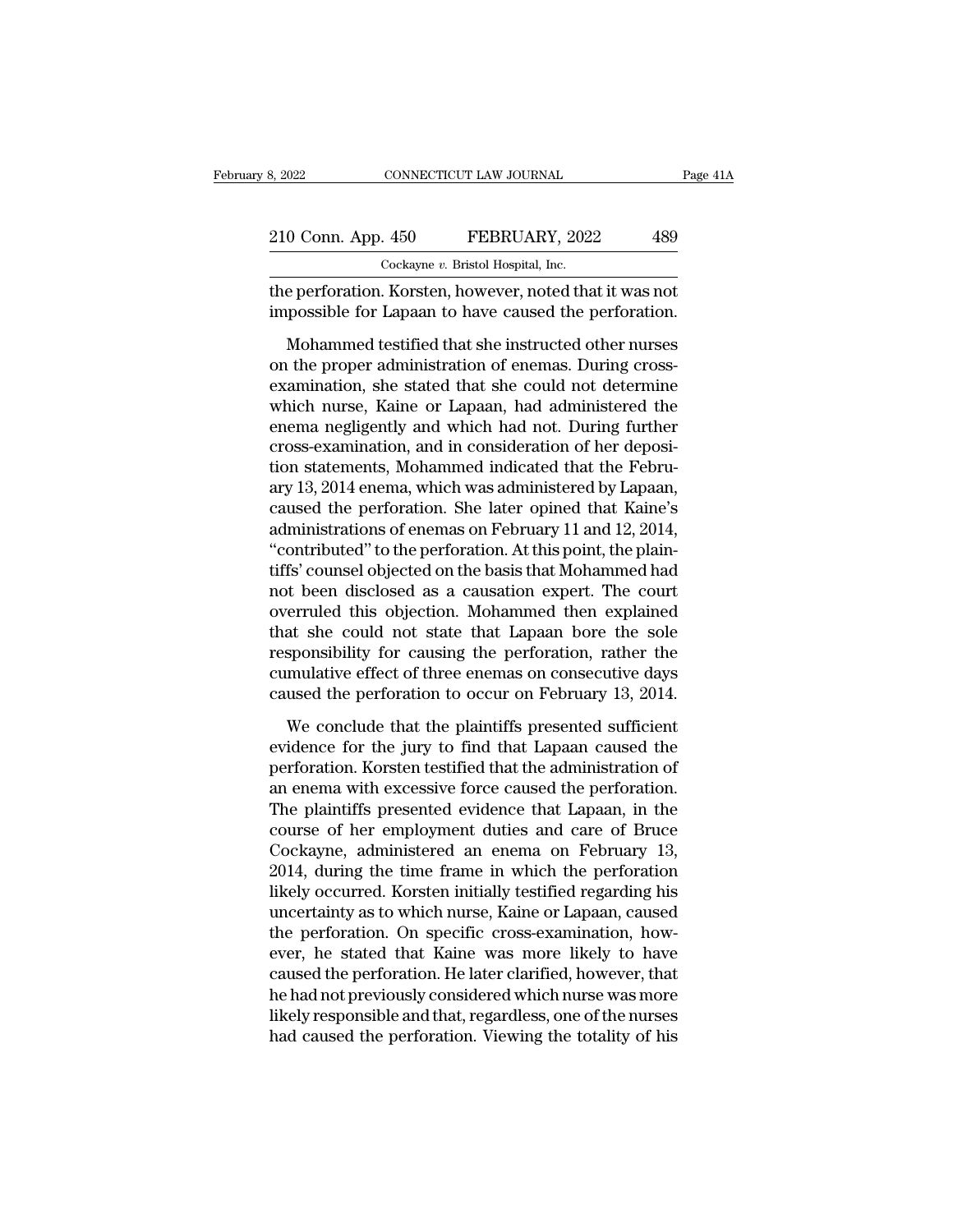## CONNECTICUT LAW JOURNAL February 8, 2022<br>
490 FEBRUARY, 2022 210 Conn. App. 450<br>
Cockayne v. Bristol Hospital, Inc. CONNECTICUT LAW JOURNAL<br>RUARY, 2022 210 Con:<br>Cockayne *v.* Bristol Hospital, Inc.<br>Conclude that the jury could

CONNECTICUT LAW JOURNAL Februa<br>
490 FEBRUARY, 2022 210 Conn. App. 450<br>
Cockayne v. Bristol Hospital, Inc.<br>
testimony, we conclude that the jury could have deter-<br>
mined that, in Korsten's view, Kaine was more likely FEBRUARY, 2022 210 Conn. App. 450<br>
Cockayne v. Bristol Hospital, Inc.<br>
testimony, we conclude that the jury could have deter-<br>
mined that, in Korsten's view, Kaine was more likely<br>
to have caused the perforation, but he di 490 FEBRUARY, 2022 210 Conn. App. 450<br>  $\frac{\text{Cockayne } v. \text{ Bristol Hospital, Inc.}}{\text{testimony, we conclude that the jury could have determined that, in Korsten's view, Kaine was more likely to have caused the performance, but he did not exclude Lapaan. Moreover, the jury was not required to accept any encoding portion of Korsten's totimony. Shelviter,$ FEBRUARY, 2022 210 Conn. App. 450<br>  $\frac{\text{Cockayne } v. \text{ Bristol Hospital, Inc.}}{\text{testimony, we conclude that the jury could have determined that, in Korsten's view, Kaine was more likely to have caused the performance, but he did not exclude Lapaan. Moreover, the jury was not required to accept any specific portion of Korsten's testimony. *Shelnitz* v. *Cusophewa* 200 Comp. 58–68–500 A 24-1022 (1086) (iuvy)$ Cockayne v. Bristol Hospital, Inc.<br>
testimony, we conclude that the jury could have deter-<br>
mined that, in Korsten's view, Kaine was more likely<br>
to have caused the perforation, but he did not exclude<br>
Lapaan. Moreover, th *Gockayne b. Bristof Hospital, Inc.*<br> *Hestimony, we conclude that the jury could have determined that, in Korsten's view, Kaine was more likely*<br> *Greenberg*, *D. Moreover, the jury was not required to accept*<br> *Greenberg* testimony, we conclude that the jury could have deter-<br>mined that, in Korsten's view, Kaine was more likely<br>to have caused the perforation, but he did not exclude<br>Lapaan. Moreover, the jury was not required to accept<br>any s mined that, in Korsten's view, Kaine was more likely<br>to have caused the perforation, but he did not exclude<br>Lapaan. Moreover, the jury was not required to accept<br>any specific portion of Korsten's testimony. *Shelnitz* v.<br> to have caused the perforation, but he did not exclude<br>Lapaan. Moreover, the jury was not required to accept<br>any specific portion of Korsten's testimony. *Shelnitz* v.<br>*Greenberg*, 200 Conn. 58, 68, 509 A.2d 1023 (1986) (j Lapaan. Moreover, the jury was not required to accept<br>any specific portion of Korsten's testimony. *Shelnitz* v.<br>*Greenberg*, 200 Conn. 58, 68, 509 A.2d 1023 (1986) (jury<br>was free to accept or reject expert opinion in whol any specific portion of Korsten's testimony. *Shelnitz* v.<br> *Greenberg*, 200 Conn. 58, 68, 509 A.2d 1023 (1986) (jury<br>
was free to accept or reject expert opinion in whole or<br>
in part); *Marchell* v. *Whelchel*, 66 Conn. A Greenberg, 200 Conn. 58, 68, 509 A.2d 1023 (1986) (jury<br>was free to accept or reject expert opinion in whole or<br>in part); *Marchell* v. *Whelchel*, 66 Conn. App. 574, 583,<br>785 A.2d 253 (2001) (same); see also *Fajardo* v. was free to accept or reject expert opinion in whole or<br>in part); *Marchell* v. *Whelchel*, 66 Conn. App. 574, 583,<br>785 A.2d 253 (2001) (same); see also *Fajardo* v. *Boston*<br>*Scientific Corp.*, Conn., , A.3d (2021)<br>(*Eck* in part); Marchell v. Whelchel, 66 Conn. App. 574, 583, 785 A.2d 253 (2001) (same); see also *Fajardo* v. *Boston Scientific Corp.*, Conn., A.3d (2021) (*Ecker, J.*, concurring in part and dissenting in part). The jury, 785 A.2d 253 (2001) (same); see als<br> *Scientific Corp.*, Conn.,<br> *(Ecker, J.*, concurring in part and<br>
The jury, therefore, could have cr<br>
that the administration of an enem<br>
the perforation in this case and tl<br>
was the r Cheapter, J., concurring in part and dissenting in part).<br>
The jury, therefore, could have credited his testimony<br>
at the administration of an enema by Lapaan caused<br>
e perforation in this case and that such perforation<br>
a The jury, therefore, could have credited his testimony<br>that the administration of an enema by Lapaan caused<br>the perforation in this case and that such perforation<br>was the result of negligence.<br>Mohammed's testimony also pro

that the administration of an enema by Lapaan caused<br>the perforation in this case and that such perforation<br>was the result of negligence.<br>Mohammed's testimony also provided a sufficient<br>basis for the jury to find that Lapa the perforation in this case and that such perforation<br>was the result of negligence.<br>Mohammed's testimony also provided a sufficient<br>basis for the jury to find that Lapaan caused the perfora-<br>tion. First, we note that, alt was the result of negligence.<br>
Mohammed's testimony also provided a sufficient<br>
basis for the jury to find that Lapaan caused the perfora-<br>
tion. First, we note that, although the plaintiffs had<br>
disclosed her as an expert Mohammed's testimony also provided a sufficient<br>basis for the jury to find that Lapaan caused the perfora-<br>tion. First, we note that, although the plaintiffs had<br>disclosed her as an expert on the applicable standard<br>of car Mohammed's testimony also provided a sufficient<br>basis for the jury to find that Lapaan caused the perfora-<br>tion. First, we note that, although the plaintiffs had<br>disclosed her as an expert on the applicable standard<br>of car basis for the jury to find that Lapaan caused the perforation. First, we note that, although the plaintiffs had disclosed her as an expert on the applicable standard of care for nursing, she testified at trial, in response tion. First, we note that, although the plaintiffs had<br>disclosed her as an expert on the applicable standard<br>of care for nursing, she testified at trial, in response to<br>questions from the defendant's counsel, on the issue<br> disclosed her as an expert on the applicable standard<br>of care for nursing, she testified at trial, in response to<br>questions from the defendant's counsel, on the issue<br>of causation. The defendant's counsel, during cross-<br>ex of care for nursing, she testified at trial, in response to<br>questions from the defendant's counsel, on the issue<br>of causation. The defendant's counsel, during cross-<br>examination, referred to Mohammed's deposition<br>where she questions from the defendant's counsel, on the issue<br>of causation. The defendant's counsel, during cross-<br>examination, referred to Mohammed's deposition<br>where she had opined that Kaine or Lapaan used an<br>improper technique. of causation. The defendant's counsel, during cross-<br>examination, referred to Mohammed's deposition<br>where she had opined that Kaine or Lapaan used an<br>improper technique. The defendant's counsel then ques-<br>tioned Mohammed a examination, referred to Mohammed's deposition<br>where she had opined that Kaine or Lapaan used an<br>improper technique. The defendant's counsel then ques-<br>tioned Mohammed as to which nurse had been negligent<br>and specifically where she had opined that Kaine or Lapaan used an<br>improper technique. The defendant's counsel then ques-<br>tioned Mohammed as to which nurse had been negligent<br>and specifically inquired as to which administration of<br>an enema improper technique. The defendant's counsel then questioned Mohammed as to which nurse had been negligent<br>and specifically inquired as to which administration of<br>an enema had caused the perforation. Next, the defen-<br>dant's tioned Mohammed as to which nurse had been negligent<br>and specifically inquired as to which administration of<br>an enema had caused the perforation. Next, the defen-<br>dant's counsel, again referring to her deposition, asked<br>Mo and specifically inquired as to which administration of<br>an enema had caused the perforation. Next, the defen-<br>dant's counsel, again referring to her deposition, asked<br>Mohammed about her opinion that the February 13,<br>2014 e an enema had caused the perforation. Next, the defendant's counsel, again referring to her deposition, asked Mohammed about her opinion that the February 13, 2014 enema administration, performed by Lapaan, caused the perfo dant's counsel, again referring to her deposition, asked<br>Mohammed about her opinion that the February 13,<br>2014 enema administration, performed by Lapaan,<br>caused the perforation. Mohammed testified that she<br>still held that Mohammed about her opinion that the February<br>2014 enema administration, performed by La<br>caused the perforation. Mohammed testified tha<br>still held that opinion. After further questioning b<br>defendant's counsel, Mohammed "cla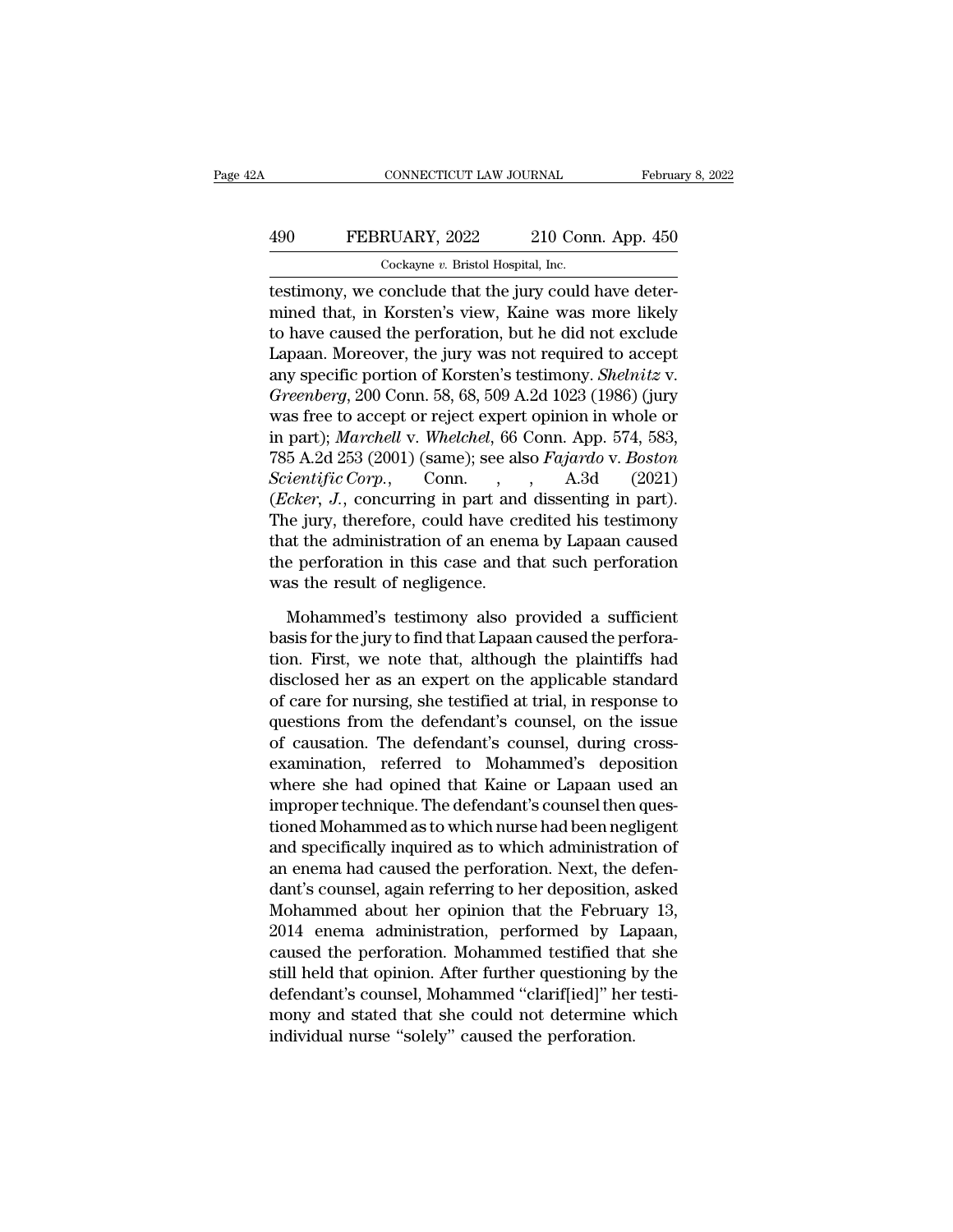## 210 Conn. App. 450 FEBRUARY, 2022 491 8, 2022 CONNECTICUT LAW JOURNAL<br>
210 Conn. App. 450 FEBRUARY, 2022 491<br>
Cockayne *v*. Bristol Hospital, Inc.<br>
As we previously stated, the jury was free to credit

CONNECTICUT LAW JOURNAL Page 43<br>
0 Conn. App. 450 FEBRUARY, 2022 491<br>
Cockayne v. Bristol Hospital, Inc.<br>
As we previously stated, the jury was free to credit<br>
reject any specific part of an expert's testimony. 210 Conn. App. 450 FEBRUARY, 2022 491<br>
Cockayne v. Bristol Hospital, Inc.<br>
As we previously stated, the jury was free to credit<br>
or reject any specific part of an expert's testimony.<br> *Procaccini* v. *Lawrence* + *Memorial Procaccini* v. *Procaccini* v. *Procaccini* v. *Lawrence* + *Memorial, Inc.*<br>*Procaccini* v. *Lawrence* + *Memorial Hospital, Inc.*, supra, 175 Conn. App. 721; see also *Shelnitz* v. *Greenberg*, supra, 200 Conn. 68. Spec Cockayne v. Bristol Hospital, Inc.<br> **As we previously stated, the jury was free to credit**<br>
or reject any specific part of an expert's testimony.<br> *Procaccini* v. *Lawrence* + *Memorial Hospital, Inc.*,<br>
supra, 175 Conn. A Cockayne v. Bristol Hospital, Inc.<br>
As we previously stated, the jury was free to credit<br>
or reject any specific part of an expert's testimony.<br> *Procaccini* v. *Lawrence* + *Memorial Hospital*, *Inc.*,<br>
supra, 175 Conn. As we previously stated, the jury was free to credit<br>or reject any specific part of an expert's testimony.<br>*Procaccini* v. *Lawrence* + *Memorial Hospital*, *Inc.*,<br>supra, 175 Conn. App. 721; see also *Shelnitz* v.<br>*Greenb* tion. pra, 175 Conn. App. 721; see also *Shelnitz* v.<br> *Teenberg*, supra, 200 Conn. 68. Specifically, it could<br>
we credited Mohammed's opinion, as set forth in her<br>
position and in court, that Lapaan caused the perfora-<br>
in.<br>
I *Greenberg*, supra, 200 Conn. 68. Specifically, it could<br>have credited Mohammed's opinion, as set forth in her<br>deposition and in court, that Lapaan caused the perfora-<br>tion.<br>In its appellate brief, the defendant notes tha

the credited Mohammed's opinion, as set forth in her deposition and in court, that Lapaan caused the perforation.<br>
In its appellate brief, the defendant notes that the plaintiffs did not disclose Mohammed as a causation e substitute of causal montantinears opinion, as see fortal in frequency deposition and in court, that Lapaan caused the perforation.<br>
In its appellate brief, the defendant notes that the plaintiffs did not disclose Mohammed In its appellate brief, the defendant notes that the<br>plaintiffs did not disclose Mohammed as a causation<br>expert.<sup>37</sup> It was, however, the defendant that raised the<br>subject of causation with her during cross-examination.<br>Ha In its appellate brief, the defendant notes that the<br>plaintiffs did not disclose Mohammed as a causation<br>expert.<sup>37</sup> It was, however, the defendant that raised the<br>subject of causation with her during cross-examination.<br>H In its appellate brief, the defendant notes that the<br>plaintiffs did not disclose Mohammed as a causation<br>expert.<sup>37</sup> It was, however, the defendant that raised the<br>subject of causation with her during cross-examination.<br>Ha plaintiffs did not disclose Mohammed as a causation<br>expert.<sup>37</sup> It was, however, the defendant that raised the<br>subject of causation with her during cross-examination.<br>Having initiated the topic with Mohammed during the<br>tri expert.<sup>37</sup> It was, however, the defendant that raised the subject of causation with her during cross-examination.<br>Having initiated the topic with Mohammed during the trial, the defendant cannot now change course and claim subject of causation with her during cross-examination.<br>Having initiated the topic with Mohammed during the<br>trial, the defendant cannot now change course and<br>claim that such testimony was improper. "Our rules of<br>procedure Having initiated the topic with Mohammed during the<br>trial, the defendant cannot now change course and<br>claim that such testimony was improper. "Our rules of<br>procedure do not allow a [party] to pursue one course<br>of action a trial, the defendant cannot now change course and<br>claim that such testimony was improper. "Our rules of<br>procedure do not allow a [party] to pursue one course<br>of action at trial and later, on appeal, argue that a path<br>he re claim that such testimony was improper. "Our rules of<br>procedure do not allow a [party] to pursue one course<br>of action at trial and later, on appeal, argue that a path<br>he rejected should now be open to him. . . . . To rule<br> procedure do not allow a [party] to pursue one course<br>of action at trial and later, on appeal, argue that a path<br>he rejected should now be open to him. . . . . To rule<br>otherwise would permit trial by ambuscade." (Internal<br> of action at trial and later, on appeal, argue that a path<br>he rejected should now be open to him. . . . To rule<br>otherwise would permit trial by ambuscade." (Internal<br>quotation marks omitted.) *Ferri* v. *Powell-Ferri*, 31 he rejected should now be open to him. . . . To rule<br>otherwise would permit trial by ambuscade." (Internal<br>quotation marks omitted.) *Ferri* v. *Powell-Ferri*, 317<br>Conn. 223, 236–37, 116 A.3d 297 (2015); see also *Szy-<br>mo* otherwise would permit to<br>quotation marks omitted<br>Conn. 223, 236–37, 116 A<br>monik v. Szymonik, 167 (<br>457 (party cannot adopt c<br>different one on appeal),<br>150 A.3d 232 (2016).<br>On the basis of our re basis of  $23, 236-37, 116$  A.3d  $297$  (2015); see also  $Szy-$ <br>onik v.  $Szymonik$ , 167 Conn. App. 641, 650, 144 A.3d<br>7 (party cannot adopt one position at trial and then<br>fferent one on appeal), cert. denied, 323 Conn. 931,<br>0 A. monik v. Szymonik, 167 Conn. App. 641, 650, 144 A.3d<br>
457 (party cannot adopt one position at trial and then<br>
different one on appeal), cert. denied, 323 Conn. 931,<br>
150 A.3d 232 (2016).<br>
On the basis of our review of all

sented to suggestion, set to stand lipper expecting the different one on appeal), cert. denied, 323 Conn. 931, 150 A.3d 232 (2016).<br>On the basis of our review of all testimony on the issue of causation, we conclude that t to the performance of the performance of the different one on appeal), cert. denied, 323 Conn. 931, 150 A.3d 232 (2016).<br>On the basis of our review of all testimony on the issue of causation, we conclude that the plaintif amerone one on appear), correlated, case conditions,<br>150 A.3d 232 (2016).<br>On the basis of our review of all testimony on the<br>issue of causation, we conclude that the plaintiffs pre-<br>sented sufficient expert evidence for th On the basis of our review of all testimony on the issue of causation, we conclude that the plaintiffs presented sufficient expert evidence for the jury to find that Lapaan caused the perforation of Bruce Cockayne's rectu sented sufficient expert evidence for the jury to find<br>that Lapaan caused the perforation of Bruce Cockayne's<br>rectum. In considering the testimony from the plaintiffs'<br>experts, the jury reasonably could have determined th that Lapaan caused the perforation of Bruce Cockayne's<br>rectum. In considering the testimony from the plaintiffs'<br>experts, the jury reasonably could have determined that<br> $\frac{\pi}{100}$  In their disclosure of Mohammed as an ex

rectum. In considering the testimony from the plaintiffs'<br>experts, the jury reasonably could have determined that<br> $\pi$ Th their disclosure of Mohammed as an expert witness made pursuant<br>to Practice Book § 13-4, the plainti experts, the jury reasonably could have determined that  $\frac{37 \text{ In their discharge of Mohammed as an expert witness made pursuit to Practice Book § 13-4, the plaintiffs indicated that she would "testify as to her review and analysis of the medical records of Bruce Cockagne, the deposits of the parties and witnesses and her opinions whether the [defendant] deviated from the standard of care and the results of said.$  $\frac{37}{7}$  In their disclosure of Mohammed as an expert witness made pursuant deviations.''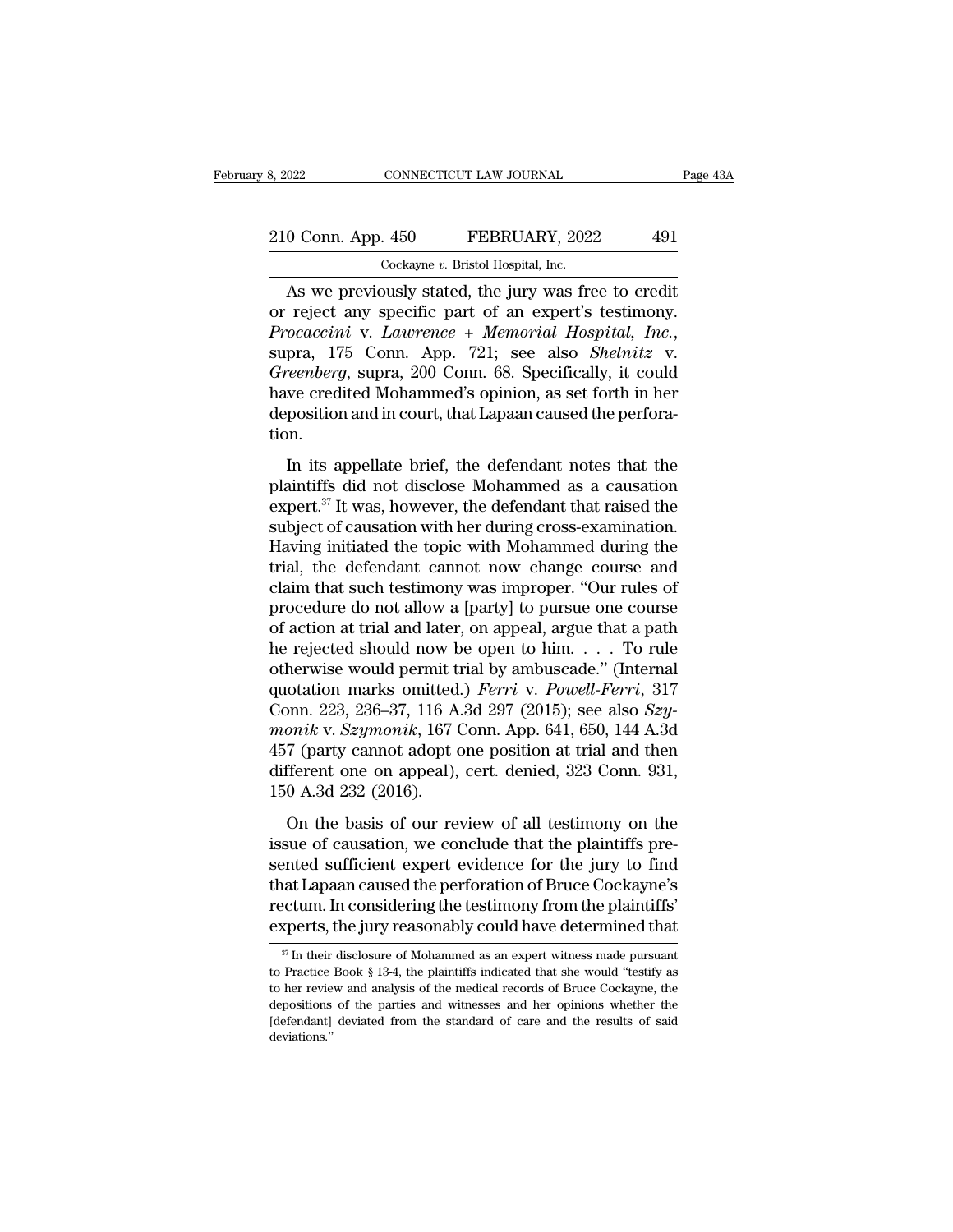## CONNECTICUT LAW JOURNAL February 8, 2022<br>492 FEBRUARY, 2022 210 Conn. App. 492<br>Chase v. Commissioner of Correction CONNECTICUT LAW JOURNAL<br>BRUARY, 2022 210 Conn. App<br>Chase *v.* Commissioner of Correction<br>easonable probability that Lapaan's

CONNECTICUT LAW JOURNAL Februa<br>
492 FEBRUARY, 2022 210 Conn. App. 492<br>
Chase v. Commissioner of Correction<br>
there was a reasonable probability that Lapaan's con-<br>
duct was a substantial factor in causing the perforation.<br> 492 FEBRUARY, 2022 210 Conn. App. 492<br>
Chase v. Commissioner of Correction<br>
there was a reasonable probability that Lapaan's conduct was a substantial factor in causing the perforation.<br>
On the basis of this evidence, the **EXECUARY, 2022** 210 Conn. App. 492<br>
Chase v. Commissioner of Correction<br>
there was a reasonable probability that Lapaan's conduct was a substantial factor in causing the perforation.<br>
On the basis of this evidence, the c FEBRUARY, 2022 210 Conn. App. 492<br>
Chase v. Commissioner of Correction<br>
there was a reasonable probability that Lapaan's con-<br>
duct was a substantial factor in causing the perforation.<br>
On the basis of this evidence, the Chase v. Commissioner of Correction<br>there was a reasonable probability that Lapaan's con-<br>duct was a substantial factor in causing the perforation.<br>On the basis of this evidence, the court properly denied<br>the motion to set Chase  $v$ . Commissioner of Correction<br>there was a reasonable probability that Lapaan's con-<br>duct was a substantial factor in causing the perforation.<br>On the basis of this evidence, the court properly denied<br>the motion to there was a reasonat<br>duct was a substantia<br>On the basis of this ev<br>the motion to set asid<br>claim that the jury in<br>sider a theory of neg<br>dence must fail.<br>The judgment is af The basis of this evidence, the demotion to set aside the verdict<br>aim that the jury improperly were a theory of negligence uns<br>nce must fail.<br>The judgment is affirmed.<br>In this opinion the other judge: EXECUTE: The purpose the vertuct, and the detendaries that the jury improperly was permitted to contain that the jury of negligence unsupported by the nce must fail.<br>The judgment is affirmed.<br>In this opinion the other judg

### rdgment is affirmed.<br>
s opinion the other judges concurred.<br>
RODNEY CHASE *v.* COMMISSIONER<br>
OF CORRECTION For a saffirmed.<br>
The other judges concurred.<br>
CHASE  $v$ . COMMISSIONER<br>
OF CORRECTION<br>
(AC 44048) other judges concu<br>
MASE v. COMMISSIC<br>
CORRECTION<br>
(AC 44048)<br>
Suarez and Lavine, Js. RODNEY CHASE  $v$ . COMMISSIONER<br>OF CORRECTION<br>(AC 44048)<br>Moll, Suarez and Lavine, Js.

### *Syllabus*

(AC 44048)<br>Moll, Suarez and Lavine, Js.<br>Syllabus<br>The petitioner, who had previously been convicted of sexual assault in the<br>first degree and risk of injury to a child, sought a writ of habeas corpus field, Suarez and Lavine, Js.<br>Syllabus<br>petitioner, who had previously been convicted of sexual assault in the<br>first degree and risk of injury to a child, sought a writ of habeas corpus<br>claiming, inter alia, that his trial The petitioner, who had previously been convicted of sexual assault in the first degree and risk of injury to a child, sought a writ of habeas corpus claiming, inter alia, that his trial counsel had provided ineffective as Syllabus<br>petitioner, who had previously been convicted of sexual assault in the<br>first degree and risk of injury to a child, sought a writ of habeas corpus<br>claiming, inter alia, that his trial counsel had provided ineffecti betitioner, who had previously been convicted of sexual assault in the first degree and risk of injury to a child, sought a writ of habeas corpus claiming, inter alia, that his trial counsel had provided ineffective assist petitioner, who had previously been convicted of sexual assault in the first degree and risk of injury to a child, sought a writ of habeas corpus claiming, inter alia, that his trial counsel had provided ineffective assist first degree and risk of injury to a child, sought a writ of habeas corpus<br>claiming, inter alia, that his trial counsel had provided ineffective assis-<br>tance. Following a trial, the habeas court rendered judgment denying t claiming, inter alia, that his trial counsel had provided ineffective assistance. Following a trial, the habeas court rendered judgment denying the petition, concluding that trial counsel's performance was not deficient. T tance. Following a trial, the habeas court rendered judgment denying the petition, concluding that trial counsel's performance was not deficient. Thereafter, the habeas court granted the petition for certification to appea petition, concluding that trial counsel's performance was not deficient.<br>Thereafter, the habeas court granted the petition for certification to<br>appeal, and the petitioner appealed to this court. Held that the habeas<br>court Thereafter, the habeas court granted the petition for certification to appeal, and the petitioner appealed to this court. *Held* that the habeas court correctly concluded that the petitioner failed to prove that his trial appeal, and the petitioner appealed to this court. Held that the habeas court correctly concluded that the petitioner failed to prove that his trial counsel's performance was deficient: the habeas court reasonably conclude court correctly concluded that the petitioner failed to prove that his trial counsel's performance was deficient: the habeas court reasonably concluded that the petitioner did not overcome the presumption that his trial co trial counsel's performance was deficient: the habeas court reasonably<br>concluded that the petitioner did not overcome the presumption that<br>his trial counsel had familiarized himself with topics germane to child<br>sexual assa concluded that the petitioner did not overcome the presumption that<br>his trial counsel had familiarized himself with topics germane to child<br>sexual assault cases, as the petitioner failed to present credible evidence<br>that h his trial counsel had familiarized himself with topics germane to child sexual assault cases, as the petitioner failed to present credible evidence that his counsel had failed to achieve a reasonable degree of familiarity sexual assault cases, as the petitioner failed to present credible evidence<br>that his counsel had failed to achieve a reasonable degree of familiarity<br>with various materials relevant to child forensic interview protocol,<br>di that his counsel had failed to achieve a reasonable degree of familiarity<br>with various materials relevant to child forensic interview protocol,<br>disclosure literature and validation criteria; moreover, this court could<br>not with various materials relevant to child forensic interview protocol, disclosure literature and validation criteria; moreover, this court could not second-guess on appeal the court's credibility determinations regarding tr disclosure literature and validation criteria; moreover, this court could<br>not second-guess on appeal the court's credibility determinations regard-<br>ing trial counsel's testimony that he had retained an expert, S, to assist not second-guess on appeal the court's credibility determinations regaing trial counsel's testimony that he had retained an expert, S, to ass with the defense, and the petitioner did not overcome the presumptit that trial ng trial counsers restimony that he had retained an expert, S, to a<br>vith the defense, and the petitioner did not overcome the presum<br>hat trial counsel's decision regarding what topics to develop durin<br>xamination of S and w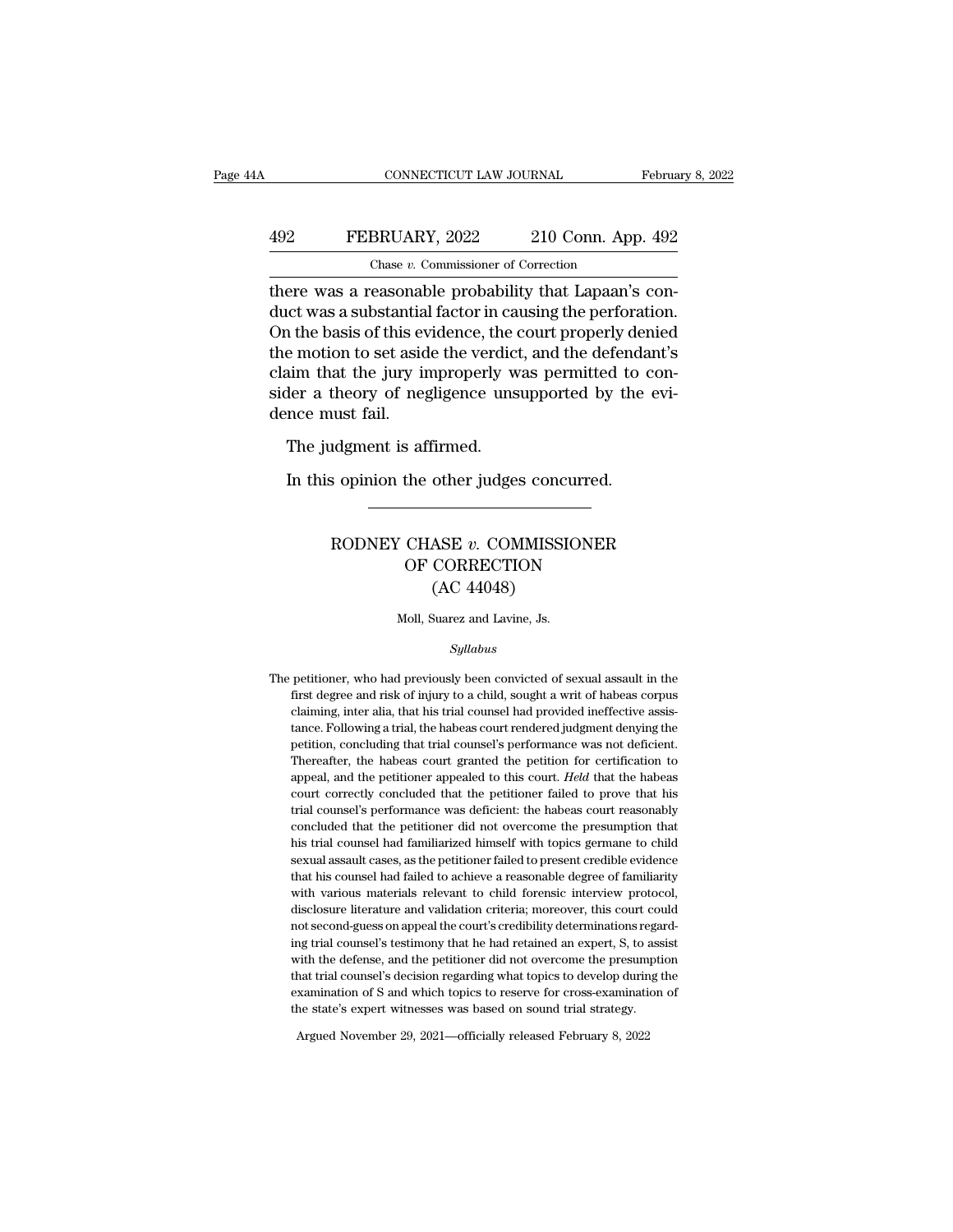| 8, 2022            | CONNECTICUT LAW JOURNAL                     | Page 45A |  |
|--------------------|---------------------------------------------|----------|--|
| 210 Conn. App. 492 | FEBRUARY, 2022                              | 493      |  |
|                    | Chase v. Commissioner of Correction         |          |  |
|                    | Procedural History                          |          |  |
|                    | Amonded petition for a writ of heboes comus |          |  |

 $\begin{array}{r} 0 \text{ Conn. App. 492} \ \text{Chase } v. \text{ Commissioner of Correction} \ \text{Proceedural History} \ \text{Amented~pettion for a writ of habeas corpus,} \text{ought to the Superior Court in the judicial district of and tried to the court.} \end{array}$ 210 Conn. App. 492 FEBRUARY, 2022 493<br>
Chase v. Commissioner of Correction<br>
Procedural History<br>
Amended petition for a writ of habeas corpus,<br>
brought to the Superior Court in the judicial district of<br>
Tolland and tried t 210 Conn. App. 492 FEBRUARY, 2022 493<br>
Chase v. Commissioner of Correction<br>
Procedural History<br>
Amended petition for a writ of habeas corpus,<br>
brought to the Superior Court in the judicial district of<br>
Tolland and tried to Chase v. Commissioner of Correction<br>
Procedural History<br>
Amended petition for a writ of habeas corpus,<br>
brought to the Superior Court in the judicial district of<br>
Tolland and tried to the court, *Chaplin*, *J*.; judgment<br> Frocedural History<br>Amended petition for a writ of habeas corpus,<br>brought to the Superior Court in the judicial district of<br>Tolland and tried to the court, *Chaplin*, *J.*; judgment<br>denying the petition, from which the peti *Linda and tried to the court, Chaplin, J.*; judgment<br> *Linda ferrification*, appealed to this court. *Affirmed.*<br> *Linda F. Rubertone*, senior assistant state's attorney,<br> *Linda F. Rubertone*, senior assistant state's at

denying the petition, from which the petitioner, on the granting of certification, appealed to this court. *Affirmed.*<br>J. Christopher Llinas, for the appellant (petitioner).<br>Linda F. Rubertone, senior assistant state's att granting of certification, appealed to this court. *Affirmed.*<br>J. Christopher Llinas, for the appellant (petitioner).<br>Linda F. Rubertone, senior assistant state's attorney,<br>with whom, on the brief, were *Maureen Platt*, st J. Christopher Llinas, for the appellant (petitione<br>Linda F. Rubertone, senior assistant state's attorne<br>with whom, on the brief, were Maureen Platt, state<br>attorney, and Eva Lenczewski, supervisory assista<br>state's attorney Linda F. Rubertone, senior assistant state's attorney,<br>th whom, on the brief, were Maureen Platt, state's<br>torney, and Eva Lenczewski, supervisory assistant<br>ate's attorney, for the appellee (respondent).<br>Opinion<br>LAVINE, J.

### *Opinion*

with whom, on the brief, were *Maureen Platt*, state's<br>attorney, and *Eva Lenczewski*, supervisory assistant<br>state's attorney, for the appellee (respondent).<br> $o_{pinion}$ <br>LAVINE, J. The petitioner, Rodney Chase, appeals<br>from th attorney, and *Eva Lenczewski*, supervisory assistant<br>state's attorney, for the appellee (respondent).<br> $\frac{opinion}{opinion}$ <br>LAVINE, J. The petitioner, Rodney Chase, appeals<br>from the judgment of the habeas court denying his<br>petition state's attorney, for the appellee (respondent).<br> *Opinion*<br>
LAVINE, J. The petitioner, Rodney Chase, appeals<br>
from the judgment of the habeas court denying his<br>
petition for a writ of habeas corpus. On appeal, he<br>
claims Opinion<br>LAVINE, J. The petitioner, Rodney Chase, appeals<br>from the judgment of the habeas court denying his<br>petition for a writ of habeas corpus. On appeal, he<br>claims that the court incorrectly determined that he<br>received e LAVINE, J. The petitioner, Rodney Chase, appeals<br>from the judgment of the habeas court denying his<br>petition for a writ of habeas corpus. On appeal, he<br>claims that the court incorrectly determined that he<br>received effective LAVINE, J. The<br>from the judgmen<br>petition for a writ<br>claims that the co<br>received effective<br>agree and, accord<br>habeas court.<br>The following fa In the judgment of the habeas court deriying his<br>tition for a writ of habeas corpus. On appeal, he<br>ceived effective assistance of trial counsel. We dis-<br>ree and, accordingly, affirm the judgment of the<br>beas court.<br>The fol petition for a will of hasteas corpus. On appeal, he<br>claims that the court incorrectly determined that he<br>received effective assistance of trial counsel. We dis-<br>agree and, accordingly, affirm the judgment of the<br>habeas co

Earn's that the Court incorrectly determined that he<br>received effective assistance of trial counsel. We dis-<br>agree and, accordingly, affirm the judgment of the<br>habeas court.<br>The following facts from the petitioner's under received enective assistance of that counsel. We dis-<br>agree and, accordingly, affirm the judgment of the<br>habeas court.<br>The following facts from the petitioner's underlying<br>criminal conviction; see *State* v. *Chase*, 154 reflect and, accordingly, annul the judgment of the<br>habeas court.<br>The following facts from the petitioner's underlying<br>criminal conviction; see *State* v. *Chase*, 154 Conn. App.<br>337, 107 A.3d 460 (2014), cert. denied, 315 The following facts from the petitioner's underlying<br>criminal conviction; see *State* v. *Chase*, 154 Conn. App.<br>337, 107 A.3d 460 (2014), cert. denied, 315 Conn. 925,<br>109 A.3d 922 (2015); and procedural history are relev The following facts from the petitioner's underlying<br>criminal conviction; see *State* v. *Chase*, 154 Conn. App.<br>337, 107 A.3d 460 (2014), cert. denied, 315 Conn. 925,<br>109 A.3d 922 (2015); and procedural history are releva criminal conviction; see *State* v. *Chase*, 154 Conn. App.<br>337, 107 A.3d 460 (2014), cert. denied, 315 Conn. 925,<br>109 A.3d 922 (2015); and procedural history are relevant.<br>Between November, 2011, and March, 2012, the pet 337, 107 A.3d 460 (2014), cert. denied, 315 Conn. 925, 109 A.3d 922 (2015); and procedural history are relevant.<br>Between November, 2011, and March, 2012, the petitioner was a houseguest in the home of M, his wife, R, their 109 A.3d 922 (2015); and procedural history are relevant.<br>Between November, 2011, and March, 2012, the petitioner was a houseguest in the home of M, his wife, R, their daughter, Z, who was born in 2004, and their three ye Between November, 2011, and March, 2012, the petitioner was a houseguest in the home of M, his wife, R, their daughter, Z, who was born in 2004, and their three year old son.<sup>1</sup> Id., 340, 364. One evening after Christmas, year old son.<sup>1</sup> Id., 340, 364. One evening after Christmas, 2011, the petitioner sexually assaulted Z. Id., 340. The petitioner moved out of Z's home in March, 2012, and, approximately three weeks later, Z disclosed the 2011, the petitioner sexually assaulted Z. Id., 340. The petitioner moved out of Z's home in March, 2012, and, approximately three weeks later, Z disclosed the assault  $\frac{1}{1}$  in accordance with our policy of protecting

petitioner moved out of Z's home in March, 2012, and,<br>approximately three weeks later, Z disclosed the assault<br><sup>1</sup>In accordance with our policy of protecting the privacy interests of the<br>victims of sexual assault and the c be ascertained. See General Statutes § 54-86e.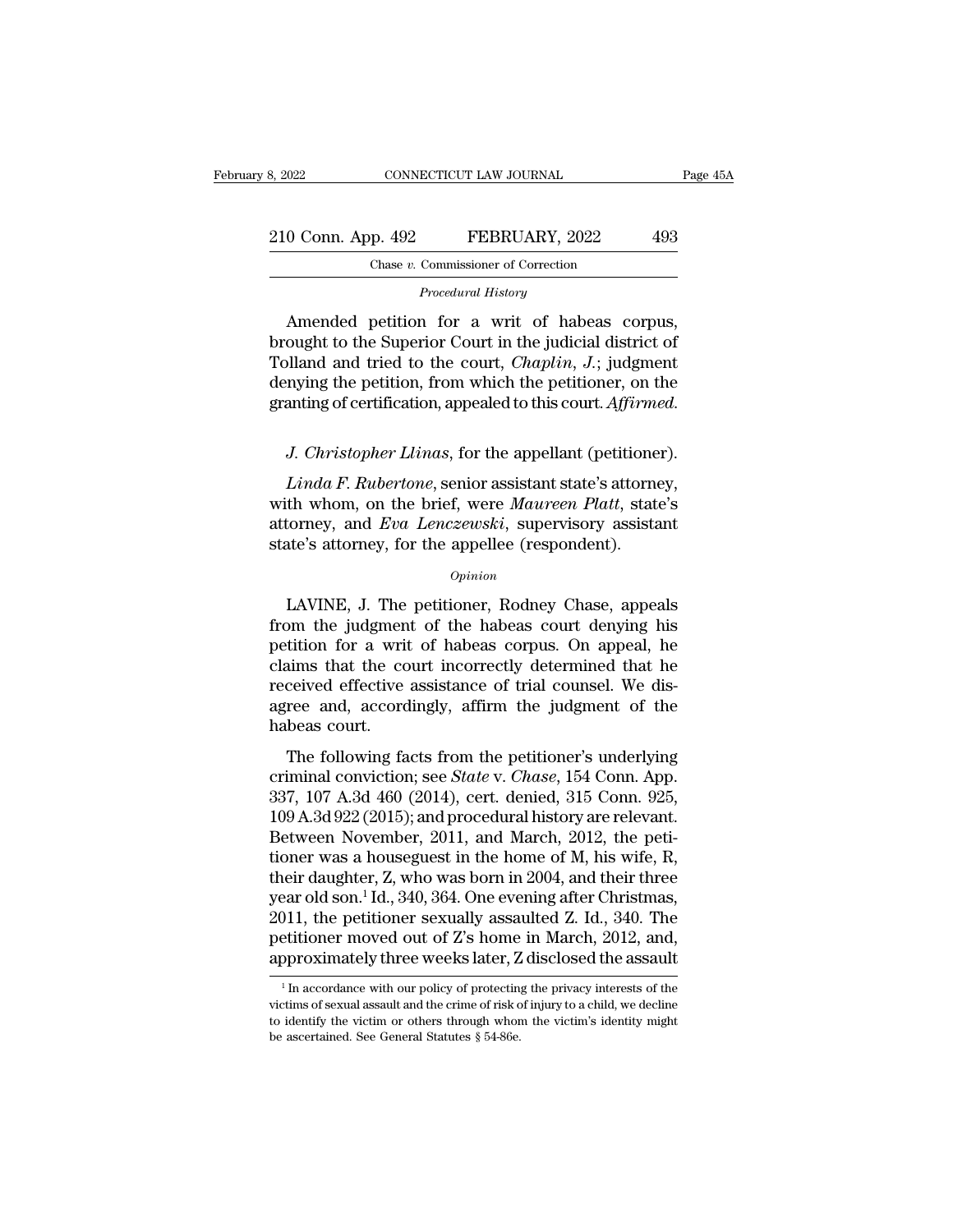## CONNECTICUT LAW JOURNAL February 8, 2022<br>494 FEBRUARY, 2022 210 Conn. App. 492<br>Chase v. Commissioner of Correction CONNECTICUT LAW JOURNAL<br>BRUARY, 2022 210 Conn. App<br>Chase *v.* Commissioner of Correction<br>Its. Id. The petitioner was charged

CONNECTICUT LAW JOURNAL February 8, 2022<br>
FEBRUARY, 2022 210 Conn. App. 492<br>
Chase v. Commissioner of Correction<br>
to her parents. Id. The petitioner was charged with<br>
sexual assault in the first degree in violation of Gene FEBRUARY, 2022 210 Conn. App. 492<br>
Chase *v.* Commissioner of Correction<br>
to her parents. Id. The petitioner was charged with<br>
sexual assault in the first degree in violation of General<br>
Statutes § 53a-70 (a) (2), two cou FEBRUARY, 2022 210 Conn. App. 492<br>
Chase v. Commissioner of Correction<br>
to her parents. Id. The petitioner was charged with<br>
sexual assault in the first degree in violation of General<br>
Statutes § 53a-70 (a) (2), two count **EXECUARY, 2022** 210 Conn. App. 492<br>
Chase v. Commissioner of Correction<br>
to her parents. Id. The petitioner was charged with<br>
sexual assault in the first degree in violation of General<br>
Statutes § 53a-70 (a) (2), two cou Chase v. Commissioner of Correction<br>
to her parents. Id. The petitioner was charged with<br>
sexual assault in the first degree in violation of General<br>
Statutes § 53a-70 (a) (2), two counts of sexual assault<br>
in the fourth Chase v. Commissioner of Correction<br>to her parents. Id. The petitioner was charged<br>sexual assault in the first degree in violation of Ge<br>Statutes § 53a-70 (a) (2), two counts of sexual as<br>in the fourth degree in violation real assault in the first degree in violation of General<br>atutes  $\S$  53a-70 (a) (2), two counts of sexual assault<br>the fourth degree in violation of General Statutes<br>53a-73a (a) (1) (A), and risk of injury to a child in<br>pla Statutes § 53a-70 (a) (2), two counts of sexual assault<br>in the fourth degree in violation of General Statutes<br>§ 53a-73a (a) (1) (A), and risk of injury to a child in<br>violation of General Statutes § 53-21 (a) (2).<br>During t

but the fourth degree in violation of General Statutes § 53a-73a (a) (1) (A), and risk of injury to a child in violation of General Statutes § 53-21 (a) (2).<br>During the petitioner's criminal trial, the state presented exp m are routant degree in violation of defiertal statuces<br>
§ 53a-73a (a) (1) (A), and risk of injury to a child in<br>
violation of General Statutes § 53-21 (a) (2).<br>
During the petitioner's criminal trial, the state pre-<br>
sen violation of General Statutes § 53-21 (a) (2).<br>
During the petitioner's criminal trial, the state pre-<br>
sented expert testimony from two forensic interview-<br>
ers, Donna Meyer and Theresa Montelli. Meyer, who<br>
had conducte During the petitioner's criminal trial, the state pre-<br>sented expert testimony from two forensic interview-<br>ers, Donna Meyer and Theresa Montelli. Meyer, who<br>had conducted a forensic interview of Z, testified<br>regarding th During the petitioner's criminal trial, the state pre-<br>sented expert testimony from two forensic interview-<br>ers, Donna Meyer and Theresa Montelli. Meyer, who<br>had conducted a forensic interview of Z, testified<br>regarding the sented expert testimony from two forensic interview-<br>ers, Donna Meyer and Theresa Montelli. Meyer, who<br>had conducted a forensic interview of Z, testified<br>regarding the format and protocol used during forensic<br>interviews. M ers, Donna Meyer and Theresa Montelli. Meyer, who<br>had conducted a forensic interview of Z, testified<br>regarding the format and protocol used during forensic<br>interviews. Montelli testified, generally, concerning the<br>tendency had conducted a forensic interview of Z, testified<br>regarding the format and protocol used during forensic<br>interviews. Montelli testified, generally, concerning the<br>tendency of children to delay reporting incidents of<br>abuse regarding the format and protocol used during forensic<br>interviews. Montelli testified, generally, concerning the<br>tendency of children to delay reporting incidents of<br>abuse, and explained that "there is almost always a<br>dela interviews. Montelli testified, generally, concerning the tendency of children to delay reporting incidents of abuse, and explained that "there is almost always a delay in disclosure" in child sexual assault cases for a va tendency of children to delay reporting incidents of<br>abuse, and explained that "there is almost always a<br>delay in disclosure" in child sexual assault cases for a<br>variety of reasons. The petitioner's trial counsel, Attor-<br>n abuse, and explained that "there is almost always a<br>delay in disclosure" in child sexual assault cases for a<br>variety of reasons. The petitioner's trial counsel, Attor-<br>ney Howard Gemeiner, presented the expert testimony<br>of delay in disclosure" in child sexual assault cases for a<br>variety of reasons. The petitioner's trial counsel, Attor-<br>ney Howard Gemeiner, presented the expert testimony<br>of Suzanne Sgroi, a medical doctor with a child sexual variety of reasons. The petitioner's trial counsel, Attorney Howard Gemeiner, presented the expert testimony<br>of Suzanne Sgroi, a medical doctor with a child sexual<br>abuse consulting practice who had reviewed the<br>records in ney Howard Gemeiner, presented the expert testimony<br>of Suzanne Sgroi, a medical doctor with a child sexual<br>abuse consulting practice who had reviewed the<br>records in the petitioner's criminal case. On direct<br>examination, Sg of Suzanne Sgroi, a medical doctor with a child sexual<br>abuse consulting practice who had reviewed the<br>records in the petitioner's criminal case. On direct<br>examination, Sgroi explained that, in her opinion, Mey-<br>er's forens abuse consulting practice who had reviewed the<br>records in the petitioner's criminal case. On direct<br>examination, Sgroi explained that, in her opinion, Mey-<br>er's forensic interview of Z was "very brief" and that<br>"there wer records in the petitioner's criminal case. On direct<br>examination, Sgroi explained that, in her opinion, Mey-<br>er's forensic interview of Z was "very brief" and that<br>"there were a great many things that should have been<br>ask examination, Sgroi explained that, in her opinion, Meyer's forensic interview of Z was "very brief" and that<br>"there were a great many things that should have been<br>asked that were not  $\dots$ " She further testified that<br>certa er's forensic interview of Z was "very brief" and that<br>"there were a great many things that should have been<br>asked that were not  $\ldots$ ". "She further testified that<br>certain aspects of the format of the interview, such as<br> "there were a great many things that should have been<br>asked that were not  $\ldots$ " She further testified that<br>certain aspects of the format of the interview, such as<br>a lack of instructions, including telling the child to be asked that were not  $\ldots$  ." She further testified that certain aspects of the format of the interview, such as a lack of instructions, including telling the child to be truthful and not to guess, "could have had an influ certain aspects of the format of the interview, such as<br>a lack of instructions, including telling the child to be<br>truthful and not to guess, "could have had an influence<br>on what [Z] might say subsequently in any setting." a lack of instructions, including telling the child to be<br>truthful and not to guess, "could have had an influence<br>on what [Z] might say subsequently in any setting." She<br>also testified that it is "very important" to obtain truthful and not to guess, "could have had an influence<br>on what [Z] might say subsequently in any setting." She<br>also testified that it is "very important" to obtain a<br>complete narrative of how the complainant came for-<br>war on what [Z] might say subsequently in any setting." She<br>also testified that it is "very important" to obtain a<br>complete narrative of how the complainant came for-<br>ward to disclose the abuse in order to "elicit enough<br>deta also testified that it is "very important" to obtain a<br>complete narrative of how the complainant came for-<br>ward to disclose the abuse in order to "elicit enough<br>details" to "make it a more credible kind of narrative"<br>that complete narrative of how the complainant came for-<br>ward to disclose the abuse in order to "elicit enough<br>details" to "make it a more credible kind of narrative"<br>that "can be checked and verified," but that there was<br>"ver ward to disclose the abuse in order to "elicit enough<br>details" to "make it a more credible kind of narrative"<br>that "can be checked and verified," but that there was<br>"very little effort on the part of  $\ldots$  Meyer to get an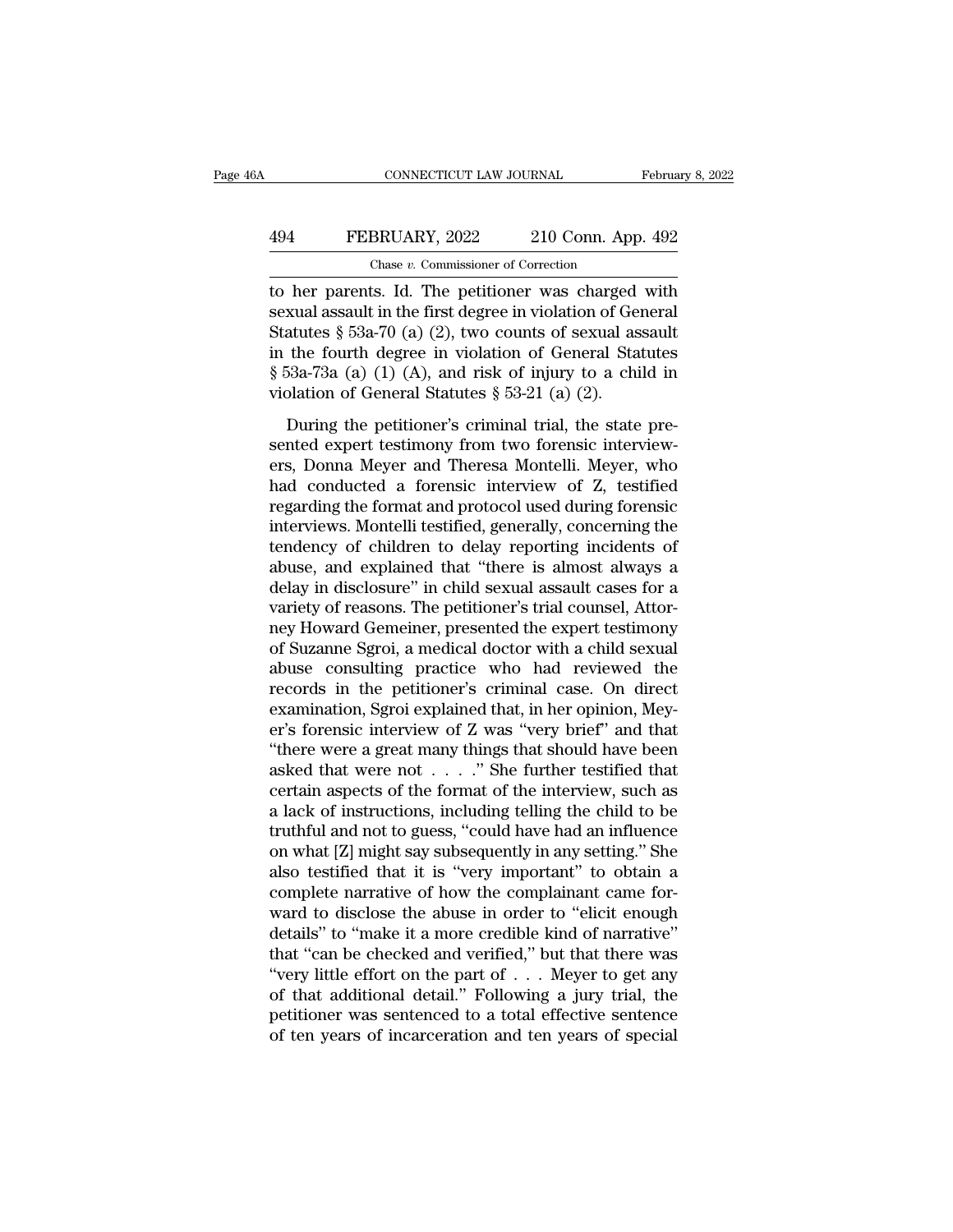| 8, 2022            | CONNECTICUT LAW JOURNAL |                                                          | Page 47A |  |
|--------------------|-------------------------|----------------------------------------------------------|----------|--|
| 210 Conn. App. 492 |                         | FEBRUARY, 2022                                           | 495      |  |
|                    |                         | Chase v. Commissioner of Correction                      |          |  |
|                    |                         | parole for his conviction of sexual assault in the first |          |  |

be a 2022 CONNECTICUT LAW JOURNAL Page 47<br>
210 Conn. App. 492 FEBRUARY, 2022 495<br>
Chase v. Commissioner of Correction<br>
parole for his conviction of sexual assault in the first<br>
degree in violation of § 53a-70 (a) (2) and 210 Conn. App. 492 FEBRUARY, 2022 495<br>Chase v. Commissioner of Correction<br>parole for his conviction of sexual assault in the first<br>degree in violation of § 53a-70 (a) (2) and risk of injury<br>to a child in violation of § 53 210 Conn. App. 492 FEBRUARY, 2022<br>Chase v. Commissioner of Correction<br>parole for his conviction of sexual assault in t<br>degree in violation of § 53a-70 (a) (2) and risk c<br>to a child in violation of § 53-21 (a) (2).<sup>2</sup><br>In 2 U Conn. App. 492 FEBRUARY, 2022 495<br>
Chase v. Commissioner of Correction<br>
Trole for his conviction of sexual assault in the first<br>
gree in violation of § 53a-70 (a) (2) and risk of injury<br>
a child in violation of § 53-21

Chase v. Commissioner of Correction<br>parole for his conviction of sexual assault in the first<br>degree in violation of § 53a-70 (a) (2) and risk of injury<br>to a child in violation of § 53-21 (a) (2).<sup>2</sup><br>In 2018, the petitione parole for his conviction of sexual assault in the first<br>degree in violation of  $\S$  53a-70 (a) (2) and risk of injury<br>to a child in violation of  $\S$  53-21 (a) (2).<sup>2</sup><br>In 2018, the petitioner filed the operative amended<br>pe degree in violation of § 53a-70 (a) (2) and risk of injury<br>to a child in violation of § 53-21 (a) (2).<sup>2</sup><br>In 2018, the petitioner filed the operative amended<br>petition for a writ of habeas corpus in which he alleged,<br>inter to a child in violation of  $\S$  53-21 (a) (2).<sup>2</sup><br>In 2018, the petitioner filed the operative amended<br>petition for a writ of habeas corpus in which he alleged,<br>inter alia, ineffective assistance of trial counsel for Gem-<br>e In 2018, the petitioner filed the operative amended<br>petition for a writ of habeas corpus in which he alleged,<br>inter alia, ineffective assistance of trial counsel for Gem-<br>einer's failure to familiarize himself with the is In 2018, the petitioner filed the operative amended<br>petition for a writ of habeas corpus in which he alleged,<br>inter alia, ineffective assistance of trial counsel for Gem-<br>einer's failure to familiarize himself with the iss petition for a writ of habeas corpus in which he alleged,<br>inter alia, ineffective assistance of trial counsel for Gem-<br>einer's failure to familiarize himself with the issue of<br>disclosure in child sexual assault cases, the inter alia, ineffective assistance of trial counsel for Gemeiner's failure to familiarize himself with the issue of disclosure in child sexual assault cases, the failure to cross-examine certain state's witnesses adequatel einer's failure to familiarize himself with the issue of<br>disclosure in child sexual assault cases, the failure to<br>cross-examine certain state's witnesses adequately, and<br>the failure to consult with or to present an expert disclosure in child sexual assault cases, the failure to<br>cross-examine certain state's witnesses adequately, and<br>the failure to consult with or to present an expert wit-<br>ness on the validity of claims of child sexual abuse cross-examine certain state's witnesses adequately, and<br>the failure to consult with or to present an expert wit-<br>ness on the validity of claims of child sexual abuse. In<br>its return, the respondent, the Commissioner of Corr the failure to consult with or to present an expert witness on the validity of claims of child sexual abuse. In<br>its return, the respondent, the Commissioner of Correction, denied the allegations of ineffectiveness. Followness on the validity of claims of child sexual abuse. In<br>its return, the respondent, the Commissioner of Correc-<br>tion, denied the allegations of ineffectiveness. Follow-<br>ing trial, the habeas court issued a memorandum of<br>d its return, the respondent, the Commissioner of Correction, denied the allegations of ineffectiveness. Following trial, the habeas court issued a memorandum of decision denying the petition for a writ of habeas corpus and tion, denied the allegations of ineffectiveness. Following trial, the habeas court issued a memorandum of decision denying the petition for a writ of habeas corpus and concluding that the petitioner had not demonstrated th ing trial, the habeas court issued a memorandum of<br>decision denying the petition for a writ of habeas corpus<br>and concluding that the petitioner had not demon-<br>strated that Gemeiner's performance was deficient.<br>Having so co decision denying the petition for a writ of habeas corpus<br>and concluding that the petitioner had not demon-<br>strated that Gemeiner's performance was deficient.<br>Having so concluded, the court did not reach the ques-<br>tion of and concluding that the petitioner had not demonstrated that Gemeiner's performance was deficient.<br>Having so concluded, the court did not reach the question of whether the petitioner was prejudiced by Gemeiner's performanc strated that Gemeiner's performance<br>Having so concluded, the court did not r<br>tion of whether the petitioner was preju<br>einer's performance. The petitioner filed<br>certification to appeal, which the court<br>appeal followed. Addi on of whether the petitioner was prejudiced by Gemer's performance. The petitioner filed a petition for rtification to appeal, which the court granted. This peal followed. Additional facts and procedural his-<br>ry will be se einer's performance. The petitioner filed a petition for<br>certification to appeal, which the court granted. This<br>appeal followed. Additional facts and procedural his-<br>tory will be set forth as necessary.<br>"[I]t is well estab

certification to appeal, which the court granted. This<br>appeal followed. Additional facts and procedural his-<br>tory will be set forth as necessary.<br>"[I]t is well established that [a] criminal defendant<br>is constitutionally e appeal followed. Additional facts and procedural his-<br>tory will be set forth as necessary.<br>"[I]t is well established that [a] criminal defendant<br>is constitutionally entitled to adequate and effective<br>assistance of counsel *Washington*, [466 U.S. 668, 687, 104 S. Ct. 2052, 80 L.<br> *Washington*, [466 U.S. 668, 687, 104 S. Ct. 2052, 80 L.<br> *Washington*, [466 U.S. 668, 687, 104 S. Ct. 2052, 80 L.<br> *Washington*, [466 U.S. 668, 687, 104 S. Ct. 205 "[I]t is well established that [a] criminal defendant<br>is constitutionally entitled to adequate and effective<br>assistance of counsel at all critical stages of criminal<br>proceedings.... As enunciated in *Strickland* v.<br>Washin "[I]t is well established that [a] criminal defendant<br>is constitutionally entitled to adequate and effective<br>assistance of counsel at all critical stages of criminal<br>proceedings.... As enunciated in *Strickland* v.<br>*Washi* is constitutionally entitled to adequate and effective<br>assistance of counsel at all critical stages of criminal<br>proceedings. . . . As enunciated in *Strickland* v.<br>Washington, [466 U.S. 668, 687, 104 S. Ct. 2052, 80 L.<br>Ed assistance of counsel at all critical stages of criminal<br>proceedings. . . . As enunciated in *Strickland* v.<br>Washington, [466 U.S. 668, 687, 104 S. Ct. 2052, 80 L.<br>Ed. 2d 674 (1984)] . . . [i]t is axiomatic that the right proceedings. . . . . As enunciated in *Strickland* v.<br>Washington, [466 U.S. 668, 687, 104 S. Ct. 2052, 80 L.<br>Ed. 2d 674 (1984)] . . . [i]t is axiomatic that the right<br>to counsel is the right to the effective assistance of 2 The petitioner was also found guilty of two components: a performance prong ind a prejudice prong. To satisfy the performance prong  $\frac{1}{2}$  The petitioner was also found guilty of two counts of sexual assault in  $\frac{1$ counsel. . . . . A claim of ineffective assistance of counsel consists of two components: a performance prong and a prejudice prong. To satisfy the performance prong  $\frac{1}{2}$  The petitioner was also found guilty of two c

sel consists of two components: a performance prong<br>and a prejudice prong. To satisfy the performance prong<br> $\frac{1}{\sqrt{2}}$  The petitioner was also found guilty of two counts of sexual assault in<br>the fourth degree in violati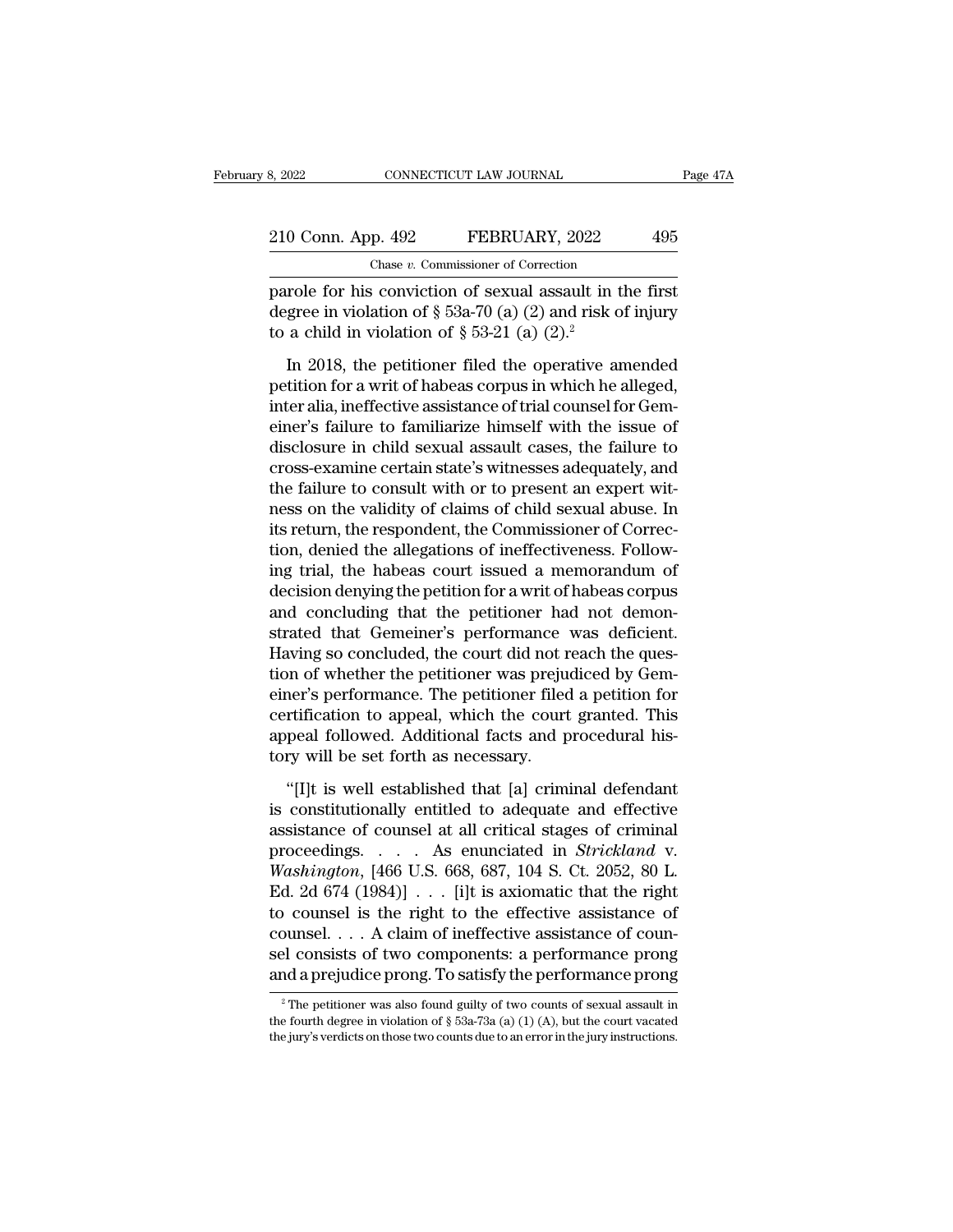## CONNECTICUT LAW JOURNAL February 8, 2022<br>496 FEBRUARY, 2022 210 Conn. App. 492<br>Chase v. Commissioner of Correction CONNECTICUT LAW JOURNAL<br>BRUARY, 2022 210 Conn. App<br>Chase *v.* Commissioner of Correction<br>Oner must demonstrate that his attor

CONNECTICUT LAW JOURNAL February 8, 2022<br>
496 FEBRUARY, 2022 210 Conn. App. 492<br>
Chase v. Commissioner of Correction<br>
... the petitioner must demonstrate that his attorney's<br>
representation was not reasonably competent or FEBRUARY, 2022 210 Conn. App. 492<br>
Chase v. Commissioner of Correction<br>
... the petitioner must demonstrate that his attorney's<br>
representation was not reasonably competent or within<br>
the range of competence displayed by 496 FEBRUARY, 2022 210 Conn. App. 492<br>
Chase v. Commissioner of Correction<br>
... the petitioner must demonstrate that his attorney's<br>
representation was not reasonably competent or within<br>
the range of competence displayed **496** FEBRUARY, 2022 210 Conn. App. 492<br>
Chase v. Commissioner of Correction<br>
... the petitioner must demonstrate that his attorney's<br>
representation was not reasonably competent or within<br>
the range of competence display Chase *v*. Commissioner of Correction<br>
... the petitioner must demonstrate that his attorney's<br>
representation was not reasonably competent or within<br>
the range of competence displayed by lawyers with<br>
ordinary training an  $\overline{\text{S}}$ ... the petitioner must demonstrate that his attorney's<br>representation was not reasonably competent or within<br>the range of competence displayed by lawyers with<br>ordinary training and skill in the criminal law.... ... the petitioner must demonstrate that his attorney's<br>representation was not reasonably competent or within<br>the range of competence displayed by lawyers with<br>ordinary training and skill in the criminal law....<br>Because b representation was not reasonably competent or within<br>the range of competence displayed by lawyers with<br>ordinary training and skill in the criminal law.  $\dots$ <br>Because both prongs of *Strickland* must be demon-<br>strated for the range of competence displayed by lawyers with<br>ordinary training and skill in the criminal law. . . .<br>Because both prongs of *Strickland* must be demon-<br>strated for the petitioner to prevail, failure to prove<br>either pro ordinary training and skill in the criminal law. . . . .<br>Because both prongs of *Strickland* must be demon-<br>strated for the petitioner to prevail, failure to prove<br>either prong is fatal to an ineffective assistance claim." Because both prongs of  $S$ <br>strated for the petitioner<br>either prong is fatal to an in<br>(Citations omitted; interna<br>*Llera* v. *Commissioner of*<br>421, 426–27, 114 A.3d 178,<br>114 A.3d 1222 (2015).<br>"[J]udicial scrutiny of cou the prong is fatal to an ineffective assistance claim."<br>
itations omitted; internal quotation marks omitted.)<br> *era* v. *Commissioner of Correction*, 156 Conn. App.<br>
1, 426–27, 114 A.3d 178, cert. denied, 317 Conn. 907,<br>
4 (Citations omitted; internal quotation marks omitted.)<br> *Llera* v. *Commissioner of Correction*, 156 Conn. App.<br>
421, 426–27, 114 A.3d 178, cert. denied, 317 Conn. 907,<br>
114 A.3d 1222 (2015).<br>
"[J]udicial scrutiny of couns

Llera v. Commissioner of Correction, 156 Conn. App.<br>421, 426–27, 114 A.3d 178, cert. denied, 317 Conn. 907,<br>114 A.3d 1222 (2015).<br>"[J]udicial scrutiny of counsel's performance must be<br>highly deferential.... A fair assessme 421, 426–27, 114 A.3d 178, cert. denied, 317 Conn. 907,<br>114 A.3d 1222 (2015).<br>"[J]udicial scrutiny of counsel's performance must be<br>highly deferential.... A fair assessment of attorney<br>performance requires that every effor 114 A.3d 1222 (2015).<br>
"[J]udicial scrutiny of counsel's performance must be<br>
highly deferential.  $\ldots$  A fair assessment of attorney<br>
performance requires that every effort be made to elimi-<br>
nate the distorting effects "[J]udicial scrutiny of counsel's performance must be<br>highly deferential.  $\ldots$  A fair assessment of attorney<br>performance requires that every effort be made to elimi-<br>nate the distorting effects of hindsight, to reconstru "[J]udicial scrutiny of counsel's performance must be<br>highly deferential.  $\dots$  A fair assessment of attorney<br>performance requires that every effort be made to elimi-<br>nate the distorting effects of hindsight, to reconstruc highly deferential. . . . . A fair assessment of attorney<br>performance requires that every effort be made to elimi-<br>nate the distorting effects of hindsight, to reconstruct<br>the circumstances of counsel's challenged conduct, performance requires that every effort be made to elimi-<br>nate the distorting effects of hindsight, to reconstruct<br>the circumstances of counsel's challenged conduct, and<br>to evaluate the conduct from counsel's perspective at nate the distorting effects of hindsight, to reconstruct<br>the circumstances of counsel's challenged conduct, and<br>to evaluate the conduct from counsel's perspective at<br>the time. Because of the difficulties inherent in making the circumstances of counsel's challenged conduct, and<br>to evaluate the conduct from counsel's perspective at<br>the time. Because of the difficulties inherent in making<br>the evaluation, a court must indulge a strong presump-<br>t to evaluate the conduct from counsel's perspective at<br>the time. Because of the difficulties inherent in making<br>the evaluation, a court must indulge a strong presump-<br>tion that counsel's conduct falls within the wide range<br> the time. Because of the difficulties inherent in making<br>the evaluation, a court must indulge a strong presump-<br>tion that counsel's conduct falls within the wide range<br>of reasonable professional assistance; that is, the [p the evaluation, a court must indulge a strong presumption that counsel's conduct falls within the wide range<br>of reasonable professional assistance; that is, the [peti-<br>tioner] must overcome the presumption that, under the tion that counsel's conduct falls within the wide range<br>of reasonable professional assistance; that is, the [peti-<br>tioner] must overcome the presumption that, under the<br>circumstances, the challenged action might be considof reasonable professional assistance; that is, the [petitioner] must overcome the presumption that, under the circumstances, the challenged action might be considered sound trial strategy.  $\dots$  In reconstructing the circ tioner] must overcome the presumption that, under the<br>circumstances, the challenged action might be consid-<br>ered sound trial strategy. . . . . In reconstructing the<br>circumstances, a reviewing court is required not simply<br> circumstances, the challenged action might be considered sound trial strategy.  $\ldots$  In reconstructing the circumstances, a reviewing court is required not simply to give [the trial attorney] the benefit of the doubt  $\ldots$ ered sound trial strategy. . . . . In reconstructing the<br>circumstances, a reviewing court is required not simply<br>to give [the trial attorney] the benefit of the doubt . . .<br>but to affirmatively entertain the range of possi circumstances, a reviewing court is required not simply<br>to give [the trial attorney] the benefit of the doubt . . .<br>but to affirmatively entertain the range of possible rea-<br>sons . . . counsel may have had for proceeding a to give [the trial attorney] the benefit of the doubt . . .<br>but to affirmatively entertain the range of possible reasons . . . counsel may have had for proceeding as [he]<br>did . . . . " (Internal quotation marks omitted.) but to affirmatively entertain the range of possible reasons . . . counsel may have had for proceeding as [he] did . . . ." (Internal quotation marks omitted.) *Cancel* v. *Commissioner of Correction*, 189 Conn. App. 667, sons . . . counsel may have had for proceeding as [he]<br>did . . . ." (Internal quotation marks omitted.) *Cancel*<br>v. *Commissioner of Correction*, 189 Conn. App. 667,<br>693, 208 A.3d 1256, cert. denied, 332 Conn. 908, 209 A. did . . . . ." (Internal quotation marks omitted.) *Cancel*<br>v. *Commissioner of Correction*, 189 Conn. App. 667,<br>693, 208 A.3d 1256, cert. denied, 332 Conn. 908, 209 A.3d<br>644 (2019). "[S]trategic choices made after thoroug *Commissioner of Correction*, 189 Conn. App. 667, 693, 208 A.3d 1256, cert. denied, 332 Conn. 908, 209 A.3d 644 (2019). "[S]trategic choices made after thorough investigation of law and facts relevant to plausible options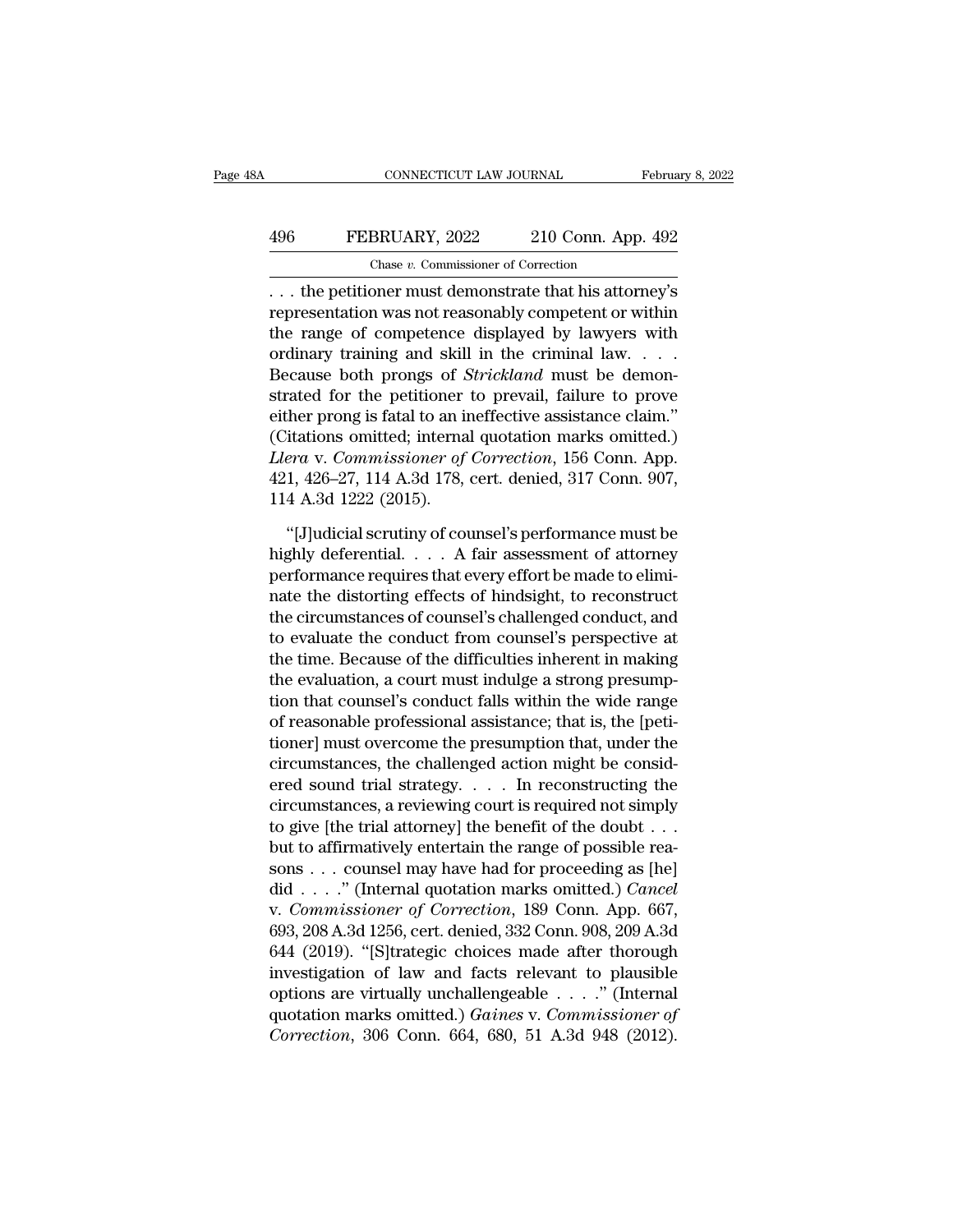## 210 Conn. App. 492 FEBRUARY, 2022 497<br>
Chase v. Commissioner of Correction CONNECTICUT LAW JOURNAL<br>
p. 492 FEBRUARY, 2022<br>
Chase *v.* Commissioner of Correction<br>
countless ways to provide effective

S, 2022 CONNECTICUT LAW JOURNAL<br>
210 Conn. App. 492 FEBRUARY, 2022 497<br>
Chase v. Commissioner of Correction<br>
"[T]here are countless ways to provide effective assis-<br>
tance in any given case. Even the best criminal defense 210 Conn. App. 492 FEBRUARY, 2022 497<br>
Chase v. Commissioner of Correction<br>
"[T]here are countless ways to provide effective assistance in any given case. Even the best criminal defense<br>
attorneys would not defend a parti 210 Conn. App. 492 FEBRUARY, 2022 497<br>
Chase v. Commissioner of Correction<br>
"[T]here are countless ways to provide effective assis-<br>
tance in any given case. Even the best criminal defense<br>
attorneys would not defend a pa Same way. Commissioner of Correction<br>
Same w. Commissioner of Correction<br>
(T]here are countless ways to provide effective assistance in any given case. Even the best criminal defense<br>
attorneys would not defend a particula *Chase v. Commissioner of Correction*<br> *THENCERT, 2022*<br> *Chase v. Commissioner of Correction*<br> *trich* and given case. Even the best criminal defense<br>
attorneys would not defend a particular client in the<br>
same way." (Int Chase v. Commissioner<br>
"[T]here are countless ways to<br>
tance in any given case. Even t<br>
attorneys would not defend a<br>
same way." (Internal quotatior<br>
trich v. Commissioner of Con<br>
637, 212 A.3d 678 (2019).<br>
The crux of th There are countiess ways to provide effective assis-<br>nce in any given case. Even the best criminal defense<br>torneys would not defend a particular client in the<br>me way." (Internal quotation marks omitted.) *Mele-*<br>ich v. Com tance in any given case. Even the best criminal defense<br>attorneys would not defend a particular client in the<br>same way." (Internal quotation marks omitted.) *Mele-<br>trich* v. *Commissioner of Correction*, 332 Conn. 615,<br>637

ationneys would not defend a particular chefit in the<br>same way." (Internal quotation marks omitted.) *Mele-*<br>trich v. Commissioner of Correction, 332 Conn. 615,<br>637, 212 A.3d 678 (2019).<br>The crux of the petitioner's argume same way. (Internal quotation marks onlined.) *Inter-*<br>trich v. Commissioner of Correction, 332 Conn. 615,<br>637, 212 A.3d 678 (2019).<br>The crux of the petitioner's argument on appeal is<br>that Gemeiner failed in a number of wa approximately diversign to the perfection, 332 Conn. 015,<br>637, 212 A.3d 678 (2019).<br>The crux of the petitioner's argument on appeal is<br>that Gemeiner failed in a number of ways to undermine<br>Z's version of events by relying The crux of the petitioner's argument on appeal is<br>that Gemeiner failed in a number of ways to undermine<br>Z's version of events by relying on the undisputed fact<br>that Z did not disclose the alleged sexual abuse until<br>approx The crux of the petitioner's argument on appeal is<br>that Gemeiner failed in a number of ways to undermine<br>Z's version of events by relying on the undisputed fact<br>that Z did not disclose the alleged sexual abuse until<br>approx that Gemeiner failed in a number of ways to undermine<br>Z's version of events by relying on the undisputed fact<br>that Z did not disclose the alleged sexual abuse until<br>approximately three weeks after it allegedly occurred.<br>Th Z's version of events by relying on the undisputed fact<br>that Z did not disclose the alleged sexual abuse until<br>approximately three weeks after it allegedly occurred.<br>The petitioner concludes that, had Gemeiner put more<br>emp that Z did not disclose the alleged sexual abuse until<br>approximately three weeks after it allegedly occurred.<br>The petitioner concludes that, had Gemeiner put more<br>emphasis on this delay, the jury would have concluded<br>that approximately three weeks after it allegedly occurred.<br>The petitioner concludes that, had Gemeiner put more emphasis on this delay, the jury would have concluded<br>that the delay in disclosure was an indication that the<br>inci The petitioner concludes that, had Gemeiner put more<br>emphasis on this delay, the jury would have concluded<br>that the delay in disclosure was an indication that the<br>incident never occurred. As we consider the petitioner's<br>ar emphasis on this delay, the jury would have concluded<br>that the delay in disclosure was an indication that the<br>incident never occurred. As we consider the petitioner's<br>arguments, we recognize that our courts have permitted<br> that the delay in disclosure was an indication that the incident never occurred. As we consider the petitioner's arguments, we recognize that our courts have permitted expert testimony to be admitted in sexual assault case incident never occurred. As we consider the petitioner's<br>arguments, we recognize that our courts have permitted<br>expert testimony to be admitted in sexual assault cases<br>to explain why delayed disclosure does not necessarily arguments, we recognize that our courts have permitted<br>expert testimony to be admitted in sexual assault cases<br>to explain why delayed disclosure does not necessarily<br>and inexorably lead to the conclusion that a sexual<br>assa expert testimony to be admitted in sexual assault cases<br>to explain why delayed disclosure does not necessarily<br>and inexorably lead to the conclusion that a sexual<br>assault did not occur. "Because it is only natural for a<br>ju to explain why delayed disclosure does not necessarily<br>and inexorably lead to the conclusion that a sexual<br>assault did not occur. "Because it is only natural for a<br>jury to discount the credibility of a victim who did not<br> and inexorably lead to the conclusion that a sexual<br>assault did not occur. "Because it is only natural for a<br>jury to discount the credibility of a victim who did not<br>immediately report alleged incidents . . . testimony<br>th assault did not occur. "Because it is only natural for a<br>jury to discount the credibility of a victim who did not<br>immediately report alleged incidents . . . testimony<br>that explains to the jury why a minor victim of sexual<br> immediately report alleged incidents<br>that explains to the jury why a minos<br>abuse might delay in reporting the in<br>should be allowed as part of the stat<br>(Internal quotation marks omitted.) S<br>75 Conn. App. 1, 16, 815 A.2d 191 at explains to the jury wity a filliof victim of sexual<br>use might delay in reporting the incidents of abuse<br>ould be allowed as part of the state's case-in-chief."<br>ternal quotation marks omitted.) State v. Francis D.,<br>Conn. abuse might delay in reporting the incidents of abuse<br>should be allowed as part of the state's case-in-chief."<br>(Internal quotation marks omitted.) State v. Francis D.,<br>75 Conn. App. 1, 16, 815 A.2d 191, cert. denied, 263<br>C

should be ahowed as part of the state's case-in-chief.<br>(Internal quotation marks omitted.) *State* v. *Francis D.*,<br>75 Conn. 909, 819 A.2d 842 (2003).<br>The petitioner argues that the court erred in finding<br>that Gemeiner's (internal quotation marks omitted.) *State v. Prancis D.*,<br>
75 Conn. App. 1, 16, 815 A.2d 191, cert. denied, 263<br>
Conn. 909, 819 A.2d 842 (2003).<br>
The petitioner argues that the court erred in finding<br>
that Gemeiner's per For Conn. App. 1, 10, 813 A.2d 191, cert. denied, 205<br>Conn. 909, 819 A.2d 842 (2003).<br>The petitioner argues that the court erred in finding<br>that Gemeiner's performance was based on sound trial<br>strategy because there was n The petitioner argues that the court erred in finding<br>that Gemeiner's performance was based on sound trial<br>strategy because there was no evidence in the record<br>to demonstrate that he had a legitimate strategic reason<br>for The petitioner argues that the court erred in finding<br>that Gemeiner's performance was based on sound trial<br>strategy because there was no evidence in the record<br>to demonstrate that he had a legitimate strategic reason<br>for ( that Gemeiner's performance was based on sound trial<br>strategy because there was no evidence in the record<br>to demonstrate that he had a legitimate strategic reason<br>for (1) failing to familiarize himself with the issue of<br>de strategy because there was no evidence in the record<br>to demonstrate that he had a legitimate strategic reason<br>for (1) failing to familiarize himself with the issue of<br>delayed disclosure, (2) failing to consult with or to<br>p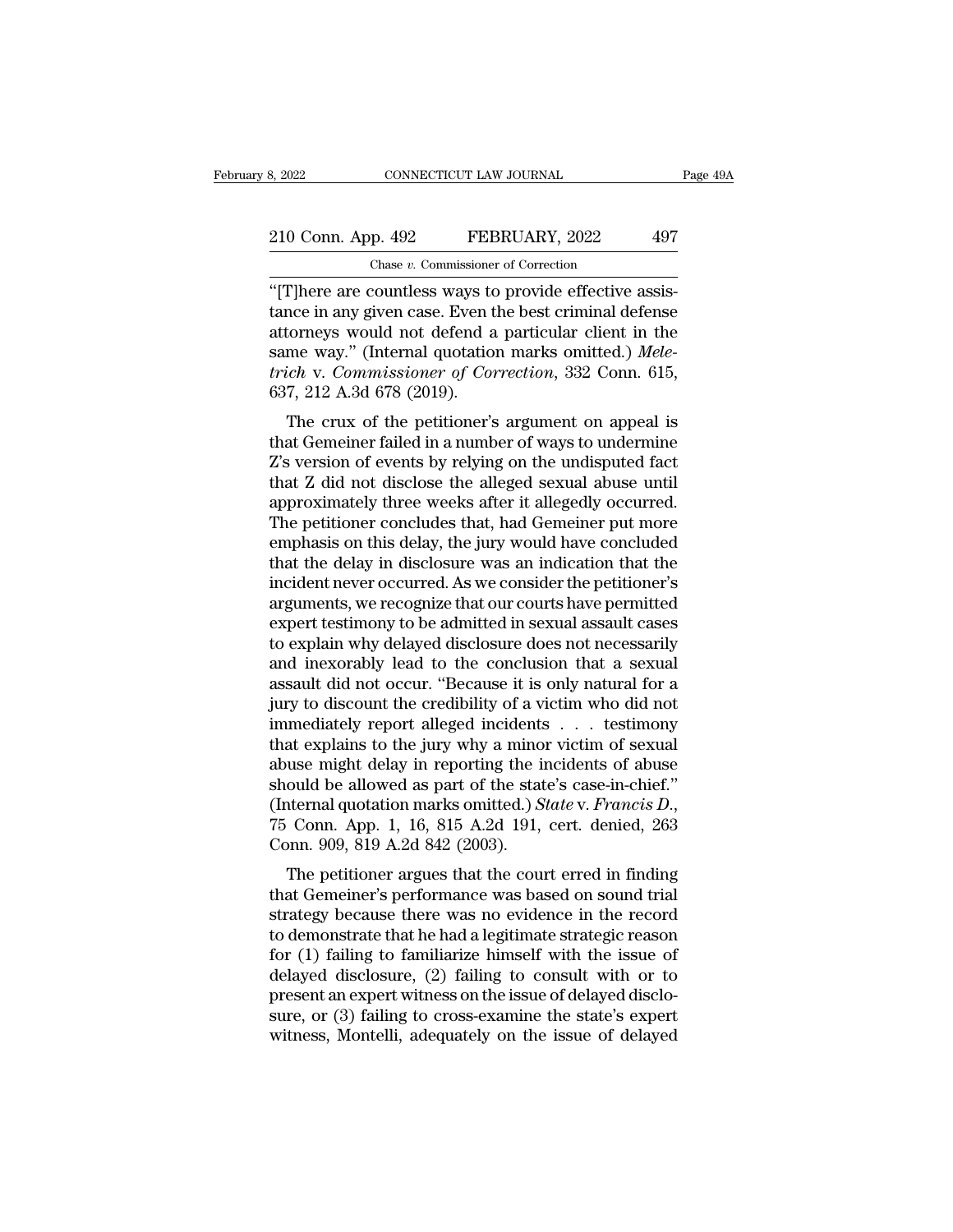## CONNECTICUT LAW JOURNAL February 8, 2022<br>498 FEBRUARY, 2022 210 Conn. App. 492<br>Chase v. Commissioner of Correction CONNECTICUT LAW JOURNAL<br>BRUARY, 2022 210 Conn. App<br>Chase *v.* Commissioner of Correction<br>d that his cross-examination of her

CONNECTICUT LAW JOURNAL February 8, 2022<br>
FEBRUARY, 2022 210 Conn. App. 492<br>
Chase v. Commissioner of Correction<br>
disclosure and that his cross-examination of her was<br>
"unfocused, disorganized, and rambling . . . ." He con FEBRUARY, 2022 210 Conn. App. 492<br>
Chase v. Commissioner of Correction<br>
disclosure and that his cross-examination of her was<br>
"unfocused, disorganized, and rambling . . . ." He con-<br>
tends that Gemeiner testified at the ha 498 FEBRUARY, 2022 210 Conn. App. 492<br>
Chase v. Commissioner of Correction<br>
disclosure and that his cross-examination of her was<br>
"unfocused, disorganized, and rambling . . . ." He con-<br>
tends that Gemeiner testified at t FEBRUARY, 2022 210 Conn. App. 492<br>
Chase v. Commissioner of Correction<br>
disclosure and that his cross-examination of her was<br>
"unfocused, disorganized, and rambling . . . ." He contends that Gemeiner testified at the habe Chase v. Commissioner of Correction<br>disclosure and that his cross-examination of her was<br>"unfocused, disorganized, and rambling . . . ." He con-<br>tends that Gemeiner testified at the habeas trial that<br>the did not believe t Chase v. Commissioner of Correction<br>disclosure and that his cross-examination of her was<br>"unfocused, disorganized, and rambling . . . ." He con-<br>tends that Gemeiner testified at the habeas trial that<br>he did not believe th disclosure and that his cross-examination of her was<br>"unfocused, disorganized, and rambling . . . ." He contends that Gemeiner testified at the habeas trial that<br>he did not believe that the issue of delayed disclosure<br>matt "unfocused, disorganized, and rambling  $\ldots$ " He contends that Gemeiner testified at the habeas trial that<br>he did not believe that the issue of delayed disclosure<br>mattered in the petitioner's case, despite the fact that<br>t tends that Gemeiner testified at the habeas trial that<br>he did not believe that the issue of delayed disclosure<br>mattered in the petitioner's case, despite the fact that<br>the state considered the issue to be so central that i he did not believe that the issue of delayed disclosure<br>mattered in the petitioner's case, despite the fact that<br>the state considered the issue to be so central that it<br>presented expert testimony from Montelli on the sub-<br> mattered in the petition<br>the state considered the<br>presented expert testim<br>ject of delayed disclosu<br>and, particularly, the fa<br>not necessarily evidenc<br>are not persuaded.<br>We begin by setting fo e state considered the issue to be so central that it<br>esented expert testimony from Montelli on the sub-<br>ct of delayed disclosure of sexual abuse by children<br>d, particularly, the fact that delayed disclosure was<br>to necessa presented expert testimoly from Montein on the sub-<br>ject of delayed disclosure of sexual abuse by children<br>and, particularly, the fact that delayed disclosure was<br>not necessarily evidence of untruthful disclosure. We<br>are n

pett of delayed disclosure of sexual abdse by children<br>and, particularly, the fact that delayed disclosure was<br>not necessarily evidence of untruthful disclosure. We<br>are not persuaded.<br>We begin by setting forth our standard and, particularly, the fact that delayed disclosure was<br>not necessarily evidence of untruthful disclosure. We<br>are not persuaded.<br>We begin by setting forth our standard of review. "It<br>is well settled that in reviewing the d by the habeas court constitutes a violation of the nottioner's<br>habeas court course it well settled that in reviewing the denial of a habeas<br>petition alleging the ineffective assistance of counsel,<br>[t]his court cannot distu We begin by setting forth our standard of review. "It<br>is well settled that in reviewing the denial of a habeas<br>petition alleging the ineffective assistance of counsel,<br>[t]his court cannot disturb the underlying facts found We begin by setting forth our standard of review. "It<br>is well settled that in reviewing the denial of a habeas<br>petition alleging the ineffective assistance of counsel,<br>[t]his court cannot disturb the underlying facts found is well settled that in reviewing the denial of a habeas<br>petition alleging the ineffective assistance of counsel,<br>[t]his court cannot disturb the underlying facts found<br>by the habeas court unless they are clearly erroneous petition alleging the ineffective assistance of counsel,<br>
[t]his court cannot disturb the underlying facts found<br>
by the habeas court unless they are clearly erroneous,<br>
but our review of whether the facts as found by the<br> [t]his court cannot disturb the underlying facts found<br>by the habeas court unless they are clearly erroneous,<br>but our review of whether the facts as found by the<br>habeas court constitutes a violation of the petitioner's<br>con by the habeas court unless they are clearly erroneous,<br>but our review of whether the facts as found by the<br>habeas court constitutes a violation of the petitioner's<br>constitutional right to effective assistance of counsel<br>is but our review<br>habeas court co<br>constitutional ri<br>is plenary.'' (Inte<br>v. *Commissione*<br>562, 208 A.3d 31<sup>,</sup><br>659 (2019).<br>In the present beas court constitutes a violation of the petitioner's<br>
Institutional right to effective assistance of counsel<br>
plenary." (Internal quotation marks omitted.) *Brewer*<br>
Commissioner of Correction, 189 Conn. App. 556,<br>
2, 20 constructional right to effective assistance of courser<br>is plenary." (Internal quotation marks omitted.) *Brewer*<br>v. *Commissioner of Correction*, 189 Conn. App. 556,<br>562, 208 A.3d 314, cert. denied, 332 Conn. 903, 208 A.3

is pienary. (internar quotation marks ontitied.*) Brewer*<br>v. *Commissioner of Correction*, 189 Conn. App. 556,<br>562, 208 A.3d 314, cert. denied, 332 Conn. 903, 208 A.3d<br>659 (2019).<br>In the present case, the court rejected th petitioner of Correction, 159 Continuation, 169<br>562, 208 A.3d 314, cert. denied, 332 Conn. 903, 208 A.3d<br>659 (2019).<br>In the present case, the court rejected the petitioner's<br>argument that Gemeiner failed to familiarize him soz, 200 A.5d 514, cert. defied, 552 Collit. 505, 200 A.5d<br>659 (2019).<br>In the present case, the court rejected the petitioner's<br>argument that Gemeiner failed to familiarize himself<br>with the issue of delayed disclosure. It degree of familiarity with material for the netitioner's<br>the person that Gemeiner failed to familiarize himself<br>with the issue of delayed disclosure. It found that the<br>petitioner failed to present credible evidence to demo In the present case, the court rejected the petitioner's<br>argument that Gemeiner failed to familiarize himself<br>with the issue of delayed disclosure. It found that the<br>petitioner failed to present credible evidence to demonargument that Gemeiner failed to familiarize himself<br>with the issue of delayed disclosure. It found that the<br>petitioner failed to present credible evidence to demon-<br>strate that Gemeiner had failed to achieve a reasonable<br> with the issue of delayed disclosure. It found that the petitioner failed to present credible evidence to demonstrate that Gemeiner had failed to achieve a reasonable degree of familiarity with materials relevant to child petitioner failed to present credible evidence to demonstrate that Gemeiner had failed to achieve a reasonable<br>degree of familiarity with materials relevant to child<br>forensic interview protocol, disclosure literature, and<br> strate that Gemeiner had failed to achieve a reasonable<br>degree of familiarity with materials relevant to child<br>forensic interview protocol, disclosure literature, and<br>validation criteria in preparation for the petitioner's degree of familiarity with materials relevant to child<br>forensic interview protocol, disclosure literature, and<br>validation criteria in preparation for the petitioner's<br>criminal trial. The court noted that Gemeiner testified forensic interview protocol, disclosure literature, and<br>validation criteria in preparation for the petitioner's<br>criminal trial. The court noted that Gemeiner testified<br>that he had significant experience with child sexual<br>a validation criteria in preparation for the petitioner's<br>criminal trial. The court noted that Gemeiner testified<br>that he had significant experience with child sexual<br>assault cases and that he "tried to read all materials on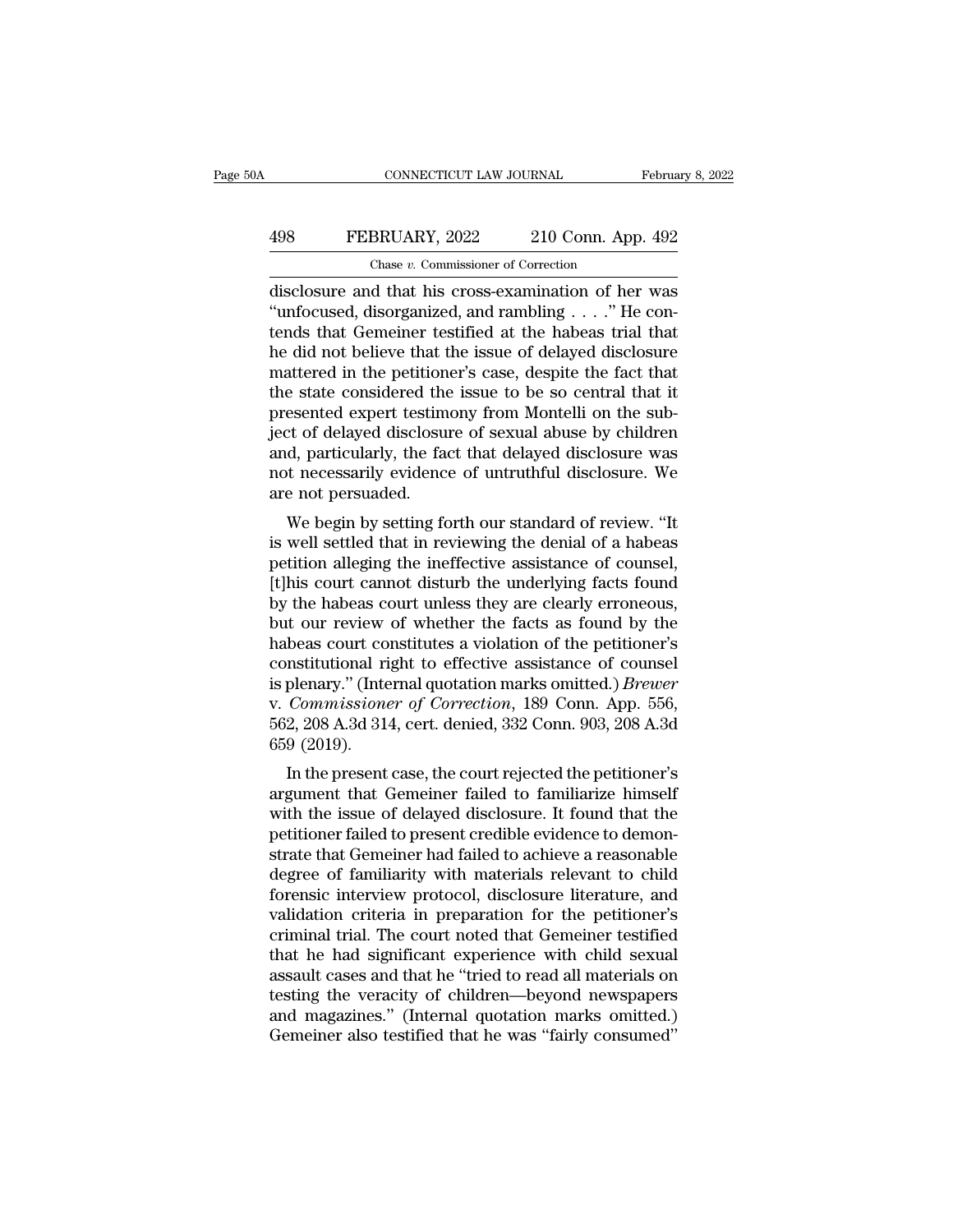## 210 Conn. App. 492 FEBRUARY, 2022 499<br>
Chase v. Commissioner of Correction CONNECTICUT LAW JOURNAL<br>
p. 492 FEBRUARY, 2022<br>
Chase *v.* Commissioner of Correction<br>
ping the issue of testing the veraci

8, 2022 CONNECTICUT LAW JOURNAL Page 51/<br>
210 Conn. App. 492 FEBRUARY, 2022 499<br>
Chase v. Commissioner of Correction<br>
with researching the issue of testing the veracity of<br>
children in sexual assault cases and that he had 210 Conn. App.  $492$  FEBRUARY, 2022 499<br>
Chase v. Commissioner of Correction<br>
with researching the issue of testing the veracity of<br>
children in sexual assault cases and that he had con-<br>
sulted with and retained Sgroi. H 210 Conn. App. 492 FEBRUARY, 2022 499<br>
Chase v. Commissioner of Correction<br>
with researching the issue of testing the veracity of<br>
children in sexual assault cases and that he had con-<br>
sulted with and retained Sgroi. He 210 Conn. App. 492 FEBRUARY, 2022 499<br>
Chase v. Commissioner of Correction<br>
with researching the issue of testing the veracity of<br>
children in sexual assault cases and that he had con-<br>
sulted with and retained Sgroi. He a Chase *v*. Commissioner of Correction<br>
with researching the issue of testing the veracity of<br>
children in sexual assault cases and that he had con-<br>
sulted with and retained Sgroi. He also explained that<br>
he "didn't see a Chase v. Commissioner of Correction<br>with researching the issue of testing the veracity of<br>children in sexual assault cases and that he had con-<br>sulted with and retained Sgroi. He also explained that<br>he "didn't see anythin with researching the issue of testing the veracity of<br>children in sexual assault cases and that he had con-<br>sulted with and retained Sgroi. He also explained that<br>he "didn't see anything in the time frame that was prob-<br>le children in sexual assault cases and that he had consulted with and retained Sgroi. He also explained that he "didn't see anything in the time frame that was problematic" and that it did not matter whether the delay in dis sulted with and retained Sgroi. He also explained that<br>he "didn't see anything in the time frame that was prob-<br>lematic" and that it did not matter whether the delay<br>in disclosure was one day or four months. In his opinion he "didn't see anything in the time frame that was problematic" and that it did not matter whether the delay<br>in disclosure was one day or four months. In his opinion,<br>the problem was not the timing of the disclosure but<br>ra lematic" and that it did not matter whether the delay<br>in disclosure was one day or four months. In his opinion,<br>the problem was not the timing of the disclosure but<br>rather that "there was no way to prove that [the peti-<br>ti in disclosure was one day or four months. In his opinion,<br>the problem was not the timing of the disclosure but<br>rather that "there was no way to prove that [the peti-<br>tioner] didn't have access to the child," because he was the problem was not the timing of the disclosure but<br>rather that "there was no way to prove that [the peti-<br>tioner] didn't have access to the child," because he was<br>living in the home and had access to Z during the time of rather that "there was no way to prove that [the petitioner] didn't have access to the child," because he was<br>living in the home and had access to Z during the time of<br>the alleged abuse. Even the testimony of the petitione tioner] didn't have access to the child," because he was<br>living in the home and had access to Z during the time of<br>the alleged abuse. Even the testimony of the petitioner's<br>expert at the habeas trial, Nancy Eiswirth, a cli living in the home and had access to Z during the time of<br>the alleged abuse. Even the testimony of the petitioner's<br>expert at the habeas trial, Nancy Eiswirth, a clinical<br>psychologist who had reviewed the trial testimony o the alleged abuse. Even the testimony of the petitioner's<br>expert at the habeas trial, Nancy Eiswirth, a clinical<br>psychologist who had reviewed the trial testimony of<br>Montelli and who had watched the video recording of<br>Mont expert at the habeas trial, Nancy Eiswirth, a clinical<br>psychologist who had reviewed the trial testimony of<br>Montelli and who had watched the video recording of<br>Montelli's forensic interview of Z, highlighted concerns<br>with psychologist who had reviewed the trial testimony of Montelli and who had watched the video recording of Montelli's forensic interview of Z, highlighted concerns with a delayed disclosure defense. She testified that there Montelli and who had watched the video recording of<br>Montelli's forensic interview of Z, highlighted concerns<br>with a delayed disclosure defense. She testified that<br>there is no association between a child's delayed disclo-<br>s Montelli's forensic interview of Z, highlighted concerns<br>with a delayed disclosure defense. She testified that<br>there is no association between a child's delayed disclo-<br>sure of sexual abuse and her veracity and further sta with a delayed disclosure defense. She testified that<br>there is no association between a child's delayed disclo-<br>sure of sexual abuse and her veracity and further stated<br>that, because there is no definition of delayed discl there is no association between a child's delayed disclosure of sexual abuse and her veracity and further stated that, because there is no definition of delayed disclosure, research on the topic is "questionable" and has " sure of sexual abuse and her veracity and further stated<br>that, because there is no definition of delayed disclo-<br>sure, research on the topic is "questionable" and has<br>"looked at everything from one day to years and years<br>a that, because there is no definition of d<br>sure, research on the topic is "question.<br>"looked at everything from one day to ye<br>and years later." The court reasonably c<br>the petitioner had not overcome the pree<br>Gemeiner's had Regarding the petitioner's argument that Gemeiner's had familiarized himself with topics gerage to child sexual assault cases.<br>Regarding the petitioner's argument that Gemeiner's had familiarized himself with topics gerage fronced as everywing from one ady to years and years<br>and years later." The court reasonably concluded that<br>the petitioner had not overcome the presumption that<br>Gemeiner's had familiarized himself with topics ger-<br>mane to c

and years fact: The court feasonally concluded diat<br>the petitioner had not overcome the presumption that<br>Gemeiner's had familiarized himself with topics ger-<br>mane to child sexual assault cases.<br>Regarding the petitioner's a The performance are present and the distribution of the demeiner's had familiarized himself with topics germane to child sexual assault cases.<br>
Regarding the petitioner's argument that Gemeiner<br>
failed to consult with or t to help develop a theory of Sground that to help develop a theory of defense and concluded that<br>the present and concluded that Gemeiner credibly testified that he had retained Sgroito help develop a theory of defense and c he pertitioner's argument that Gemeiner<br>failed to consult with or to present an expert witness<br>on the issue of delayed disclosure, the court found that<br>Gemeiner credibly testified that he had retained Sgroi<br>to help develop Regarding the petitioner's argument that Gemeiner<br>failed to consult with or to present an expert witness<br>on the issue of delayed disclosure, the court found that<br>Gemeiner credibly testified that he had retained Sgroi<br>to he failed to consult with or to present an expert witness<br>on the issue of delayed disclosure, the court found that<br>Gemeiner credibly testified that he had retained Sgroi<br>to help develop a theory of defense and concluded that<br> on the issue of delayed disclosure, the court found that<br>Gemeiner credibly testified that he had retained Sgroi<br>to help develop a theory of defense and concluded that<br>he presented the testimony of Sgroi at the criminal tri Gemeiner credibly testified that he had retained Sgroi<br>to help develop a theory of defense and concluded that<br>he presented the testimony of Sgroi at the criminal trial<br>to rebut the testimony and opinions provided by the<br>st to help develop a theory of defense and concluded that<br>he presented the testimony of Sgroi at the criminal trial<br>to rebut the testimony and opinions provided by the<br>state's expert witnesses. Gemeiner testified at the<br>habea he presented the testimony of Sgroi at the criminal trial<br>to rebut the testimony and opinions provided by the<br>state's expert witnesses. Gemeiner testified at the<br>habeas trial that he thought it was "imperative" to have<br>an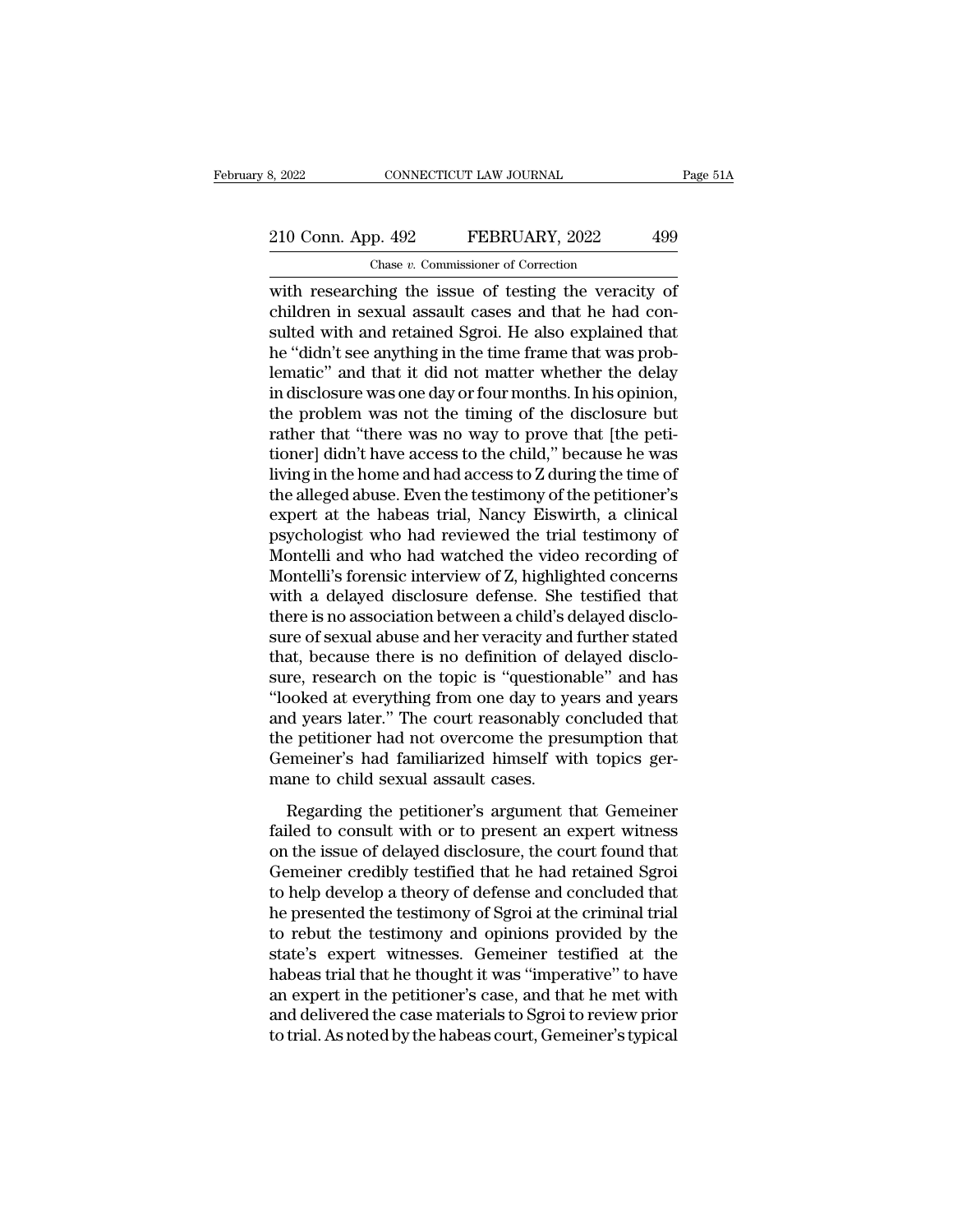## CONNECTICUT LAW JOURNAL February 8, 2022<br>500 FEBRUARY, 2022 210 Conn. App. 492<br>Chase v. Commissioner of Correction CONNECTICUT LAW JOURNAL<br>BRUARY, 2022 210 Conn. App<br>Chase *v.* Commissioner of Correction<br>n speaking with experts in criminal

FEBRUARY, 2022 210 Conn. App. 492<br>
The Chase v. Commissioner of Correction<br>
FEBRUARY, 2022 210 Conn. App. 492<br>
The Chase v. Commissioner of Correction<br>
Fractice when speaking with experts in criminal cases<br>
was to review a FEBRUARY, 2022 210 Conn. App. 492<br>
Chase v. Commissioner of Correction<br>
practice when speaking with experts in criminal cases<br>
was to review all items in detail so as not to assume<br>
anything about the potential evidence. W  $\frac{500}{200}$  FEBRUARY, 2022 210 Conn. App. 492<br>  $\frac{200}{200}$  Chase v. Commissioner of Correction<br>
practice when speaking with experts in criminal cases<br>
was to review all items in detail so as not to assume<br>
anything ab 500 FEBRUARY, 2022 210 Conn. App. 492<br>
Chase v. Commissioner of Correction<br>
practice when speaking with experts in criminal cases<br>
was to review all items in detail so as not to assume<br>
anything about the potential eviden Chase v. Commissioner of Correction<br>practice when speaking with experts in criminal cases<br>was to review all items in detail so as not to assume<br>anything about the potential evidence. We cannot sec-<br>ond-guess on appeal the Chase v. Commissioner of Correction<br>practice when speaking with experts in criminal cases<br>was to review all items in detail so as not to assume<br>anything about the potential evidence. We cannot sec-<br>ond-guess on appeal the practice when speaking with experts in criminal cases<br>was to review all items in detail so as not to assume<br>anything about the potential evidence. We cannot sec-<br>ond-guess on appeal the court's credibility determina-<br>tions was to review all items in detail so as not to assume<br>anything about the potential evidence. We cannot sec-<br>ond-guess on appeal the court's credibility determina-<br>tions regarding Gemeiner's testimony that he had<br>retained anything about the potential evidence. We cannot sec-<br>ond-guess on appeal the court's credibility determina-<br>tions regarding Gemeiner's testimony that he had<br>retained Sgroi to assist with the defense. "The habeas<br>judge, as ond-guess on appeal the court's credibility determinations regarding Gemeiner's testimony that he had retained Sgroi to assist with the defense. "The habeas judge, as the trier of facts, is the sole arbiter of the credibi tions regarding Gemeiner's testimony that he had<br>retained Sgroi to assist with the defense. "The habeas<br>judge, as the trier of facts, is the sole arbiter of the<br>credibility of witnesses and the weight to be given to<br>their retained Sgroi to assist with the defense. "The habeas<br>judge, as the trier of facts, is the sole arbiter of the<br>credibility of witnesses and the weight to be given to<br>their testimony.... Appellate courts do not second-<br>gu judge, as the trier of facts, is the sole arbiter of the credibility of witnesses and the weight to be given to their testimony. . . . Appellate courts do not second-<br>guess the trier of fact with respect to credibility. . credibility of witnesses and the weight to be given to<br>their testimony. . . . Appellate courts do not second-<br>guess the trier of fact with respect to credibility. . . . .<br>It is simply not the role of this court on appeal t their testimony. . . . Appellate courts do not second-<br>guess the trier of fact with respect to credibility. . . .<br>It is simply not the role of this court on appeal to second-<br>guess credibility determinations made by the h guess the trier of fact<br>It is simply not the role<br>guess credibility dete<br>court." (Internal quota<br>ski v. Connecticut J<br>518, 530, 237 A.3d 792<br>A.3d 283 (2020).<br>Beyond crediting a Essingly not are fore or ans course in appear to second<br>
esseredibility determinations made by the habeas<br>
urt." (Internal quotation marks omitted.) *Budziszew-*<br>
i v. Connecticut Judicial Branch, 199 Conn. App.<br>
8, 530, court." (Internal quotation marks omitted.) *Budziszew-*<br>ski v. Connecticut Judicial Branch, 199 Conn. App.<br>518, 530, 237 A.3d 792, cert. denied, 335 Conn. 965, 240<br>A.3d 283 (2020).<br>Beyond crediting as true Gemeiner's tes

ski v. Connecticut Judicial Branch, 199 Conn. App.<br>518, 530, 237 A.3d 792, cert. denied, 335 Conn. 965, 240<br>A.3d 283 (2020).<br>Beyond crediting as true Gemeiner's testimony con-<br>cerning his preparation for the trial, the co not to connective a statefall Drama, 150 Collic App.<br>518, 530, 237 A.3d 792, cert. denied, 335 Conn. 965, 240<br>A.3d 283 (2020).<br>Beyond crediting as true Gemeiner's testimony con-<br>cerning his preparation for the trial, the c Regional Correlation Correlation Correlation Correlation Correlation Correlation Correlation Correlation Correlation Correlation Correlation Correlation Correlation Correlation Correlation Correlation Correlation Correlati Reyond crediting as true Gemeiner's testimony concerning his preparation for the trial, the court found that Gemeiner made a sound strategic decision at trial not to question Sgroi regarding delayed disclosure but rather t Beyond crediting as true Gemeiner's testimony concerning his preparation for the trial, the court found that Gemeiner made a sound strategic decision at trial not to question Sgroi regarding delayed disclosure but rather t cerning his preparation for the trial, the court found<br>that Gemeiner made a sound strategic decision at trial<br>not to question Sgroi regarding delayed disclosure but<br>rather to address the topic through cross-examination<br>of that Gemeiner made a sound strategic decision at trial<br>not to question Sgroi regarding delayed disclosure but<br>rather to address the topic through cross-examination<br>of the state's expert witness, Montelli con cross-exami-<br>n not to question Sgroi regarding delayed disclosure but<br>rather to address the topic through cross-examination<br>of the state's expert witness, Montelli. On cross-exami-<br>nation, Gemeiner questioned Montelli regarding whether<br>t rather to address the topic through cross-examination<br>of the state's expert witness, Montelli. On cross-exami-<br>nation, Gemeiner questioned Montelli regarding whether<br>there was a link between delayed disclosure and a<br>child' of the state's expert witness, Montelli. On cross-exami-<br>nation, Gemeiner questioned Montelli regarding whether<br>there was a link between delayed disclosure and a<br>child's veracity. Montelli testified: "I don't think one<br>has nation, Gemeiner questioned Montelli regarding whether<br>there was a link between delayed disclosure and a<br>child's veracity. Montelli testified: "I don't think one<br>has to do with the other," but that she could not speak<br>to t there was a link between delayed disclosure and a<br>child's veracity. Montelli testified: "I don't think one<br>has to do with the other," but that she could not speak<br>to the issue of credibility and that "[i]t's really up to<br>t child's veracity. Montelli testified: "I don't think one<br>has to do with the other," but that she could not speak<br>to the issue of credibility and that "[i]t's really up to<br>the child's statement and hearing from the child th has to do with the other," but that she could not speak<br>to the issue of credibility and that "[i]t's really up to<br>the child's statement and hearing from the child the<br>reasons why they delay." As the court aptly stated, the to the issue of credibility and that "[i]t's really up to<br>the child's statement and hearing from the child the<br>reasons why they delay." As the court aptly stated, the<br>transcripts of the underlying criminal trial make clear the child's statement and hearing from the child the<br>reasons why they delay." As the court aptly stated, the<br>transcripts of the underlying criminal trial make clear<br>that Gemeiner used Sgroi's testimony to rebut the testi-<br> reasons why they delay." As the court aptly stated, the<br>transcripts of the underlying criminal trial make clear<br>that Gemeiner used Sgroi's testimony to rebut the testi-<br>mony of the state's expert witnesses, namely, to opin transcripts of the underlying criminal trial make clear<br>that Gemeiner used Sgroi's testimony to rebut the testi-<br>mony of the state's expert witnesses, namely, to opine<br>on the faults in Meyer's technique in conducting the<br>f that Gemeiner used Sgroi's testimony to rebut the testimony of the state's expert witnesses, namely, to opine<br>on the faults in Meyer's technique in conducting the<br>forensic interview of Z. The petitioner has not overcome<br>th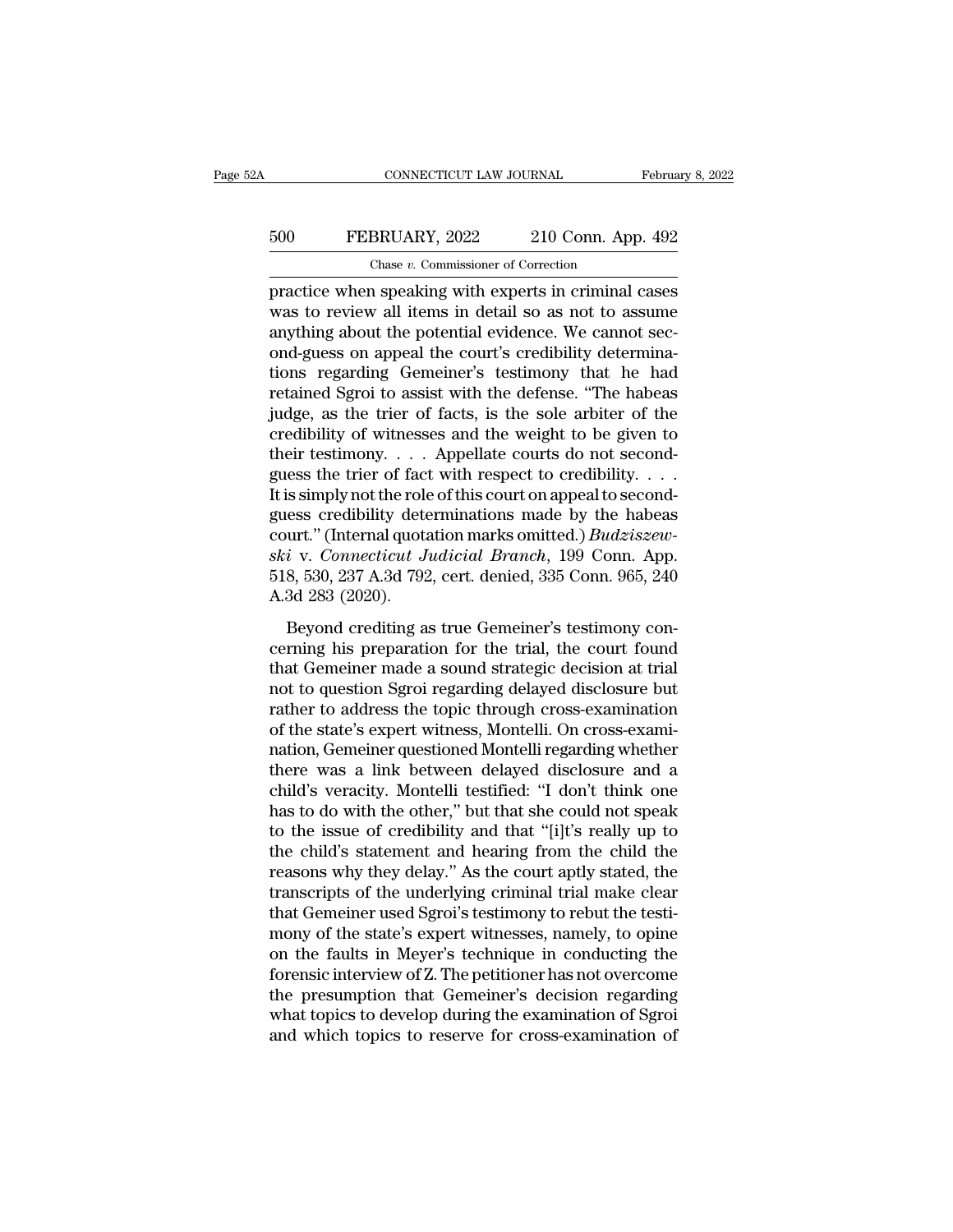# 210 Conn. App. 501 FEBRUARY, 2022 501

Carlson *v.* Carlson

8, 2022 CONNECTICUT LAW JOURNAL Page 5:<br>
210 Conn. App. 501 FEBRUARY, 2022 501<br>
Carlson v. Carlson<br>
the state's expert witnesses was based on sound trial<br>
strategy. "Once an attorney makes an informed, strate-210 Conn. App. 501 FEBRUARY, 2022 501<br>Carlson v. Carlson<br>the state's expert witnesses was based on sound trial<br>strategy. "Once an attorney makes an informed, strate-<br>gic decision regarding how to cross-examine a witness,<br>t 210 Conn. App. 501 FEBRUARY, 2022 501<br>
Carlson *v*. Carlson<br>
the state's expert witnesses was based on sound trial<br>
strategy. "Once an attorney makes an informed, strate-<br>
gic decision regarding how to cross-examine a wit 210 Conn. App. 501 FEBRUARY, 2022 501<br>
Carlson *v*. Carlson<br>
the state's expert witnesses was based on sound trial<br>
strategy. "Once an attorney makes an informed, strate-<br>
gic decision regarding how to cross-examine a wit Carlson *v.* Carlson<br>Carlson *v.* Carlson<br>the state's expert witnesses was based on sound trial<br>strategy. "Once an attorney makes an informed, strate-<br>gic decision regarding how to cross-examine a witness,<br>that decision is Carlson *v*. Carlson<br>
the state's expert witnesses was based on sound trial<br>
strategy. "Once an attorney makes an informed, strate-<br>
gic decision regarding how to cross-examine a witness,<br>
that decision is virtually unchal the state's expert witnesses was based on sound trial<br>strategy. "Once an attorney makes an informed, strate-<br>gic decision regarding how to cross-examine a witness,<br>that decision is virtually unchallengeable." (Internal<br>quo strategy. "Once an attorney makes an informed, strategic decision regarding how to cross-examine a witness, that decision is virtually unchallengeable." (Internal quotation marks omitted.) *Taft v. Commissioner of Correcti* gic decision regarding how to cross-examine a witness,<br>that decision is virtually unchallengeable." (Internal<br>quotation marks omitted.) Taft v. Commissioner of<br>Correction, 159 Conn. App. 537, 557, 124 A.3d 1, cert.<br>denied that decision is virtually unchallengeable." (Internal quotation marks omitted.) Taft v. Commissioner of Correction, 159 Conn. App. 537, 557, 124 A.3d 1, cert. denied, 320 Conn. 910, 128 A.3d 954 (2015). "An attorney's li quotation marks omitted.) Taft v. Commissioner of<br>
Correction, 159 Conn. App. 537, 557, 124 A.3d 1, cert.<br>
denied, 320 Conn. 910, 128 A.3d 954 (2015). "An attor-<br>
ney's line of questioning on examination of a witness<br>
cle Correction, 159 Conn. App. 537, 557, 124 A.3d 1, cert.<br>denied, 320 Conn. 910, 128 A.3d 954 (2015). "An attor-<br>ney's line of questioning on examination of a witness<br>clearly is tactical in nature. [As such, this] court will denied, 320 Conn. 910, 128 A.3d 954 (2015). "An attorney's line of questioning on examination of a witness clearly is tactical in nature. [As such, this] court will not, in hindsight, second-guess counsel's trial strategy ney's line of questioning on examination of a witness<br>clearly is tactical in nature. [As such, this] court will<br>not, in hindsight, second-guess counsel's trial strategy.<br>... The fact that counsel arguably could have inqui clearly is tactical in nature. [As such, this] court will<br>not, in hindsight, second-guess counsel's trial strategy.<br>... The fact that counsel arguably could have inquired<br>more deeply into certain areas, or failed to inquir ... The fact that counsel arguably could have inquired<br>more deeply into certain areas, or failed to inquire at<br>all into areas of claimed importance, falls short of estab-<br>lishing deficient performance." (Internal quotation more deeply into certain areas, or failed to inquire at all into areas of claimed importance, falls short of establishing deficient performance." (Internal quotation marks omitted.) *Ruiz v. Commissioner of Correction*, 19 all into areas of claimed importance, falls short of establishing deficient performance." (Internal quotation<br>marks omitted.) *Ruiz v. Commissioner of Correction*,<br>195 Conn. App. 847, 861, 227 A.3d 1049, cert. denied,<br>335 lishing deficient performance." (Internal quotation marks omitted.) *Ruiz v. Commissioner of Correction*, 195 Conn. App. 847, 861, 227 A.3d 1049, cert. denied, 335 Conn. 915, 229 A.3d 729 (2020). Accordingly, after reviewi marks omitted.)  $Ruiz$  v. Commissioner of Correction, 195 Conn. App. 847, 861, 227 A.3d 1049, cert. denied, 335 Conn. 915, 229 A.3d 729 (2020). Accordingly, after reviewing the record of both the trial and habeas proceeding 195 Conn. App. 847, 861, 227 A.3 $\sigma$ 335 Conn. 915, 229 A.3 $\sigma$ 729 (2020) reviewing the record of both the t ceedings, we conclude that the pet overcome the presumption that triation of Sgroi and cross-examination sented a 5 Conn. 915, 229 A.3d 729 (2020). Accordingly, after<br>viewing the record of both the trial and habeas pro-<br>edings, we conclude that the petitioner has failed to<br>ercome the presumption that trial counsel's examina-<br>on of Sgr reviewing the record of both the trial and habeas proceedings, we conclude that the petitioner has failed to overcome the presumption that trial counsel's examination of Sgroi and cross-examination of Montelli represented

ceedings, we conclude that the petitioner has failed to<br>overcome the presumption that trial counsel's examina-<br>tion of Sgroi and cross-examination of Montelli repre-<br>sented a sound trial strategy.<br>Having carefully reviewed overcome the presumption that trial counse<br>tion of Sgroi and cross-examination of Mo<br>sented a sound trial strategy.<br>Having carefully reviewed the issues ra<br>petitioner, we conclude that the habeas co<br>err when it concluded t The state of the state of the state of the state of the state of the state of the state of the petrus of the petrus of the state of the state of the state of the state of the state of the state of the state of the state of Having carefully reviewed the issues raised by<br>titioner, we conclude that the habeas court did<br>r when it concluded that the petitioner failed to pr<br>at Gemeiner performed deficiently.<br>The judgment is affirmed.<br>In this opini

Finer performed deficiently.<br>
Siment is affirmed.<br>
pinion the other judges concurred.<br>
STUART C. CARLSON ET AL. *v.*<br>
VERNON F. CARLSON ET AL.<br>
(AC 43007) Experience denotedly.<br>
inion the other judges concurred.<br>
TUART C. CARLSON ET AL. v.<br>
VERNON F. CARLSON ET AL. (AC 43007) firmed.<br>
other judges concu<br>
...<br>
CARLSON ET AL<br>
F. CARLSON ET A<br>
(AC 43007)<br>
Cradle and Flynn, Js. STUART C. CARLSON ET AL. *v*.<br>VERNON F. CARLSON ET AL.<br>(AC 43007)<br>Elgo, Cradle and Flynn, Js.

*Syllabus*

VERNON F. CARLSON ET AL.<br>
(AC 43007)<br>
Elgo, Cradle and Flynn, Js.<br>
Syllabus<br>
The plaintiffs sought, inter alia, a partition of the assets and a dissolution<br>
of a family partnership, of which the plaintiffs and the named de  $\left( \text{AC }43007\right)$  Elgo, Cradle and Flynn, Js.<br>Syllabus<br>plaintiffs sought, inter alia, a partition of the assets and a dissolution<br>of a family partnership, of which the plaintiffs and the named defendant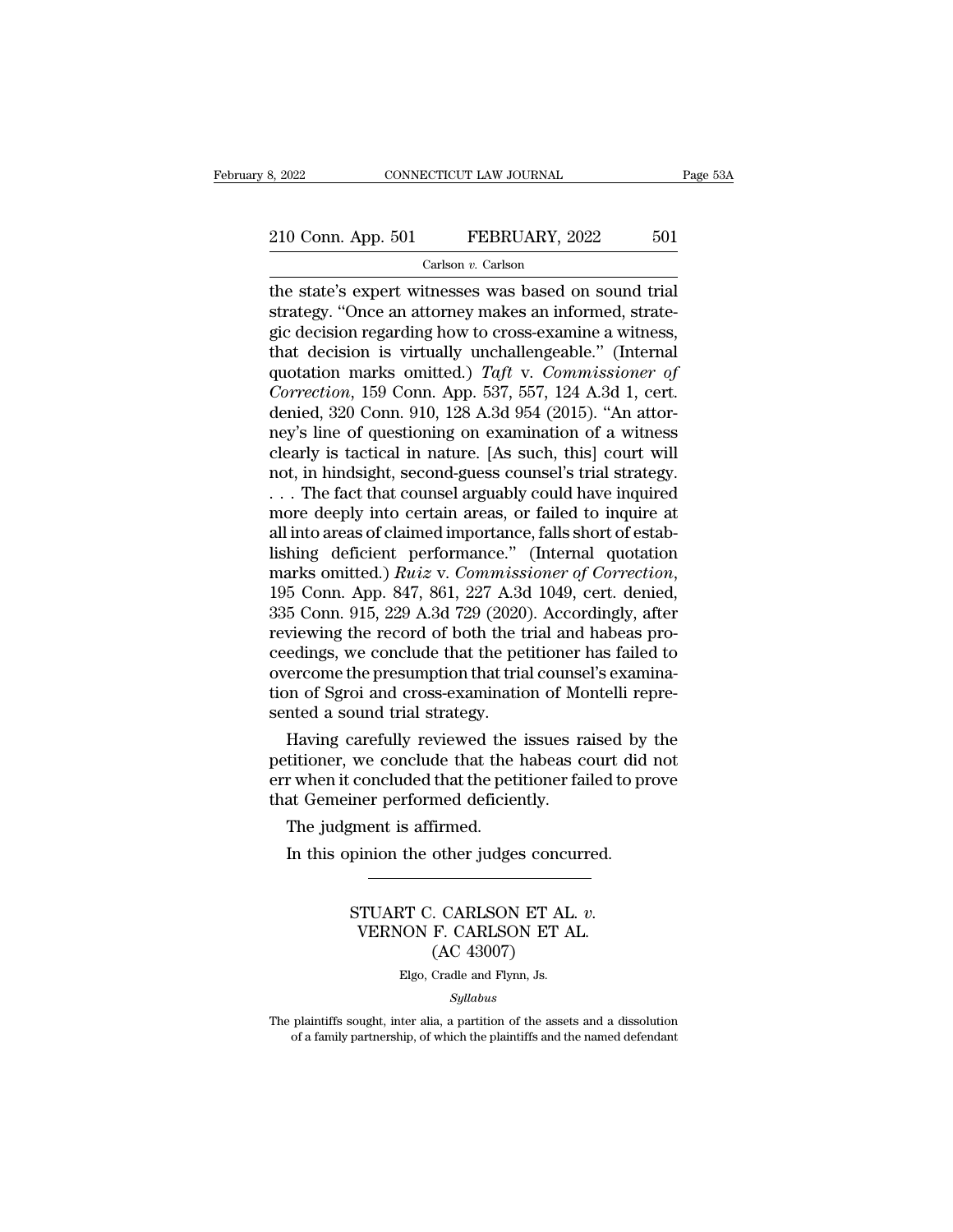# CONNECTICUT LAW JOURNAL February 8, 2022<br>502 FEBRUARY, 2022 210 Conn. App. 501<br>Carlson v. Carlson

### Carlson *v.* Carlson

EEBRUARY, 2022 210 Conn. App. 501<br>Carlson v. Carlson<br>were original members. The plaintiffs claimed that there was significant<br>discord among the members, including that the defendant occupied EXERUARY, 2022 210 Conn. App. 501<br>
Carlson v. Carlson<br>
were original members. The plaintiffs claimed that there was significant<br>
discord among the members, including that the defendant occupied<br>
certain real property in Ma PEBRUARY, 2022 210 Conn. App. 501<br>
Carlson v. Carlson<br>
were original members. The plaintiffs claimed that there was significant<br>
discord among the members, including that the defendant occupied<br>
certain real property in Ma Carlson v. Carlson<br>
were original members. The plaintiffs claimed that there was significant<br>
discord among the members, including that the defendant occupied<br>
certain real property in Manchester owned by the partnership w Carlson v. Carlson<br>were original members. The plaintiffs claimed that there was significant<br>discord among the members, including that the defendant occupied<br>certain real property in Manchester owned by the partnership with were original members. The plaintiffs claimed that there was significant discord among the members, including that the defendant occupied certain real property in Manchester owned by the partnership without paying rent and discord among the members, including that the defendant occupied<br>certain real property in Manchester owned by the partnership without<br>paying rent and refused to remit rent received from nonpartner tenants.<br>In 2015, the cou certain real property in Manchester owned by the partnership without paying rent and refused to remit rent received from nonpartner tenants. In 2015, the court dissolved the partnership and appointed R as a receiver to win paying rent and refused to remit rent received from nonpartner tenants.<br>In 2015, the court dissolved the partnership and appointed R as a receiver<br>to wind up the partnership and to sell certain real property owned by<br>the p In 2015, the court dissolved the partnership and appointed R as a receiver<br>to wind up the partnership and to sell certain real property owned by<br>the partnership. Later that year, during the trial, the plaintiffs and the<br>pa In 2015, the court dissolved the partnership and appointed R as a receiver to wind up the partnership and to sell certain real property owned by the partnership. Later that year, during the trial, the plaintiffs and the p the partnership. Later that year, during the trial, the plaintiffs and the partnership reached a settlement agreement and submitted a partial settlement notice, which stated that issues remained in dispute between the plai partnership reached a settlement agreement and submitted a partial settlement notice, which stated that issues remained in dispute between the plaintiffs and the defendant reached a settlement agreement. In accordance with settlement notice, which stated that issues remained in dispute between<br>the plaintiffs and the defendant. Soon thereafter, the plaintiffs and the<br>defendant reached a settlement agreement. In accordance with the set-<br>tlemen the plaintiffs and the defendant. Soon thereafter, the plaintiffs and the defendant reached a settlement agreement. In accordance with the set-<br>tlement agreement, the trial was adjourned and certain real property was<br>sold defendant reached a settlement agreement. In accordance with the set-<br>tlement agreement, the trial was adjourned and certain real property was<br>sold with partial distributions made to the parties, with the exception<br>of the tlement agreement, the trial was adjourned and certain real property was<br>sold with partial distributions made to the parties, with the exception<br>of the defendant, who was to receive a certain parcel of real property,<br>the v sold with partial distributions made to the parties, with the exception<br>of the defendant, who was to receive a certain parcel of real property,<br>the value of which was to be deducted from his share of funds generated<br>from t of the defendant, who was to receive a certain parcel of real property,<br>the value of which was to be deducted from his share of funds generated<br>from the sale of real property. In 2017, the court approved the receiver's<br>rep the value of which was to be deducted from his share of funds generated from the sale of real property. In 2017, the court approved the receiver's report, over the defendant's objection, which authorized the receiver to pr from the sale of real property. In 2017, the court approved the receiver's<br>report, over the defendant's objection, which authorized the receiver<br>to proceed with an application for a subdivision of real property. In<br>2018, t report, over the defendant's objection, which authorized the receiver<br>to proceed with an application for a subdivision of real property. In<br>2018, the application for the subdivision of the property was approved<br>and the cou to proceed with an application for a subdivision of real property. In 2018, the application for the subdivision of the property was approved and the court thereafter granted the receiver's motion for an order for the autho 2018, the application for the subdivision of the property was approved and the court thereafter granted the receiver's motion for an order for the authority to list the lots for sale. Later that year, the defendant moved t and the court thereafter granted the receiver's motion for an order for the authority to list the lots for sale. Later that year, the defendant moved to inspect and copy financial records of the partnership, which the cour and the court thereafter granted the receiver's motion for an order for the authority to list the lots for sale. Later that year, the defendant moved to inspect and copy financial records of the partnership, which the cou moved to inspect and copy financial records of the partnership, which<br>the court denied. The defendant did not then appeal from that judgment.<br>In 2019, the defendant filed a counterclaim, without a request for leave<br>to amen the court denied. The defendant did not then appeal from that judgment.<br>In 2019, the defendant filed a counterclaim, without a request for leave<br>to amend or motion to amend. The defendant appealed from the court's<br>judgment In 2019, the defendant filed a counterclaim, without a request for leave<br>to amend or motion to amend. The defendant appealed from the court's<br>judgment granting the plaintiffs' motion to strike the defendant's coun-<br>tercla judgment granting the plaintiffs' motion to strike the defendant's counterclaim, but failed to brief that claim. In 2020, the court appointed P as receiver. Thereafter, the defendant amended his appeal five times, challeng

- terclaim, but failed to brief that claim. In 2020, the court appointed P<br>as receiver. Thereafter, the defendant amended his appeal five times,<br>challenging other actions of the court. *Held*:<br>he portion of the defendant's a as receiver. Thereafter, the defendant amended his appeal five<br>challenging other actions of the court. *Held*:<br>he portion of the defendant's appeal challenging the trial court's<br>of his motions to inspect and copy corporate challenging other actions of the court. *Held*:<br>
1. The portion of the defendant's appeal challenging the trial court's denial<br>
of his motions to inspect and copy corporate and partnership tax returns<br>
and his motion to c the portion of the defendant's appeal challenging the trial court's denial of his motions to inspect and copy corporate and partnership tax returns and his motion to compel further discovery was dismissed, the defendant ha
- of his motions to inspect and copy corporate and partnership tax returns<br>and his motion to compel further discovery was dismissed, the defendant<br>having failed to properly appeal those rulings of the court.<br>he portions of t and his motion to compel further discovery was dismissed, the defendant<br>having failed to properly appeal those rulings of the court.<br>he portions of the defendant's appeal challenging the trial court's failure<br>to address th having failed to properly appeal those rulings of the court.<br>he portions of the defendant's appeal challenging the trial court's failure<br>to address the dispute in the presettlement notice among the parties<br>before the settl he portions of the defendant's appeal challenging the trial court's failure to address the dispute in the presettlement notice among the parties before the settlement was reached and its failure to order the plaintiffs to to address the dispute in the presettlement notice among the parties<br>before the settlement was reached and its failure to order the plaintiffs<br>to release all claims during the 2015 settlement negotiations were dis-<br>missed: to address the dispute in the presettlement notice among the parties<br>before the settlement was reached and its failure to order the plaintiffs<br>to release all claims during the 2015 settlement negotiations were dis-<br>missed: to release all claims during the 2015 settlement negotiations were dis-<br>missed: these events occurred nearly four years before the defendant's<br>filed the present appeal; moreover, these portions of the defendant's<br>appeal ar missed: these events occurred nearly four years before the defendant<br>filed the present appeal; moreover, these portions of the defendant's<br>appeal are not from judgments of the court and are not judgments<br>encompassed in his
- filed the present appeal; moreover, these portions of the defendant's<br>appeal are not from judgments of the court and are not judgments<br>encompassed in his notice of appeal.<br>his court declined to review the defendant's claim appeal are not from judgments of the court and are not judgments<br>encompassed in his notice of appeal.<br>his court declined to review the defendant's claim that the trial court<br>erred in authorizing an application for a subdiv 3. This court declined to review the defendant's claim that the trial court erred in authorizing an application for a subdivision of a property owned by the partnership as the claim was inadequately briefed, the defendant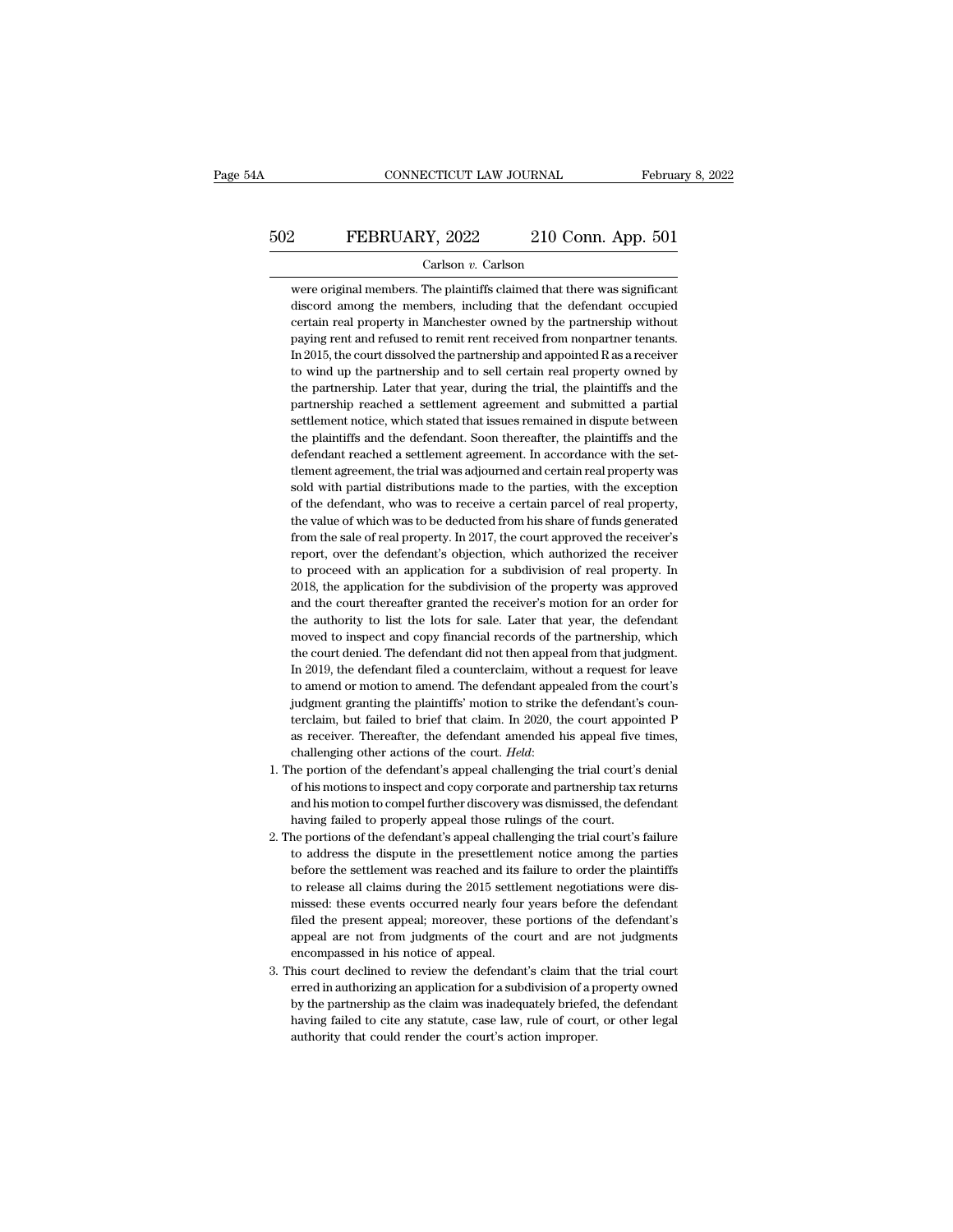# 210 Conn. App. 501 FEBRUARY, 2022 503<br>Carlson v. Carlson

Carlson *v.* Carlson

210 Conn. App. 501 FEBRUARY, 2022 503<br>Carlson v. Carlson<br>4. The trial court did not err in appointing P as a receiver, as the appointment<br>of a receiver is within the sound discretion of the trial court. **of a receiver is within the sound discretion of a receiver is within the sound discretion of the trial court.**<br>Argued November 9, 2021—officially released February 8, 2022 Conn. App. 501 FEBRUARY, 2022 503<br>Carlson v. Carlson<br>trial court did not err in appointing P as a receiver, as the appointment<br>f a receiver is within the sound discretion of the trial court.<br>Argued November 9, 2021—officia Carison *v*. Carison<br>in appointing P as a receiver, as<br>the sound discretion of the tria<br>2021—officially released Februa<br>*Procedural History* 

Carlson v. Carlson<br>
The trial court did not err in appointing P as a receiver, as the appointment<br>
of a receiver is within the sound discretion of the trial court.<br>
Argued November 9, 2021—officially released February 8, 2 4. The trial court did not err in appointing P as a receiver, as the appointment<br>of a receiver is within the sound discretion of the trial court.<br>Argued November 9, 2021—officially released February 8, 2022<br>*Procedural His* of a receiver is within the sound discretion of the trial court.<br>
Argued November 9, 2021—officially released February 8, 2022<br>
Procedural History<br>
Action seeking, inter alia, the dissolution of a partner-<br>
ship, and other Argued November 9, 2021—officially released February 8, 2022<br> *Procedural History*<br>
Action seeking, inter alia, the dissolution of a partner-<br>
ship, and other relief, brought to the Superior Court<br>
in the judicial district *Procedural History*<br>
Action seeking, inter alia, the dissolution of a partner-<br>
ship, and other relief, brought to the Superior Court<br>
in the judicial district of Hartford, where the named<br>
defendant filed a counterclaim; Froceana History<br>Action seeking, inter alia, the dissolution of a partner-<br>ship, and other relief, brought to the Superior Court<br>in the judicial district of Hartford, where the named<br>defendant filed a counterclaim; thereaf Action seeking, inter alia, the dissolution of a partner-<br>ship, and other relief, brought to the Superior Court<br>in the judicial district of Hartford, where the named<br>defendant filed a counterclaim; thereafter, the court,<br> ship, and other relief, brought to the Superior Court<br>in the judicial district of Hartford, where the named<br>defendant filed a counterclaim; thereafter, the court,<br>Noble, J., granted the plaintiffs' motion to strike the<br>cou in the judicial district of Hartford, where the named<br>defendant filed a counterclaim; thereafter, the court,<br>*Noble, J.*, granted the plaintiffs' motion to strike the<br>counterclaim, and the named defendant appealed to<br>this defendant filed a counterclaim; thereafter, the court,<br> *Noble*, *J*., granted the plaintiffs' motion to strike the<br>
counterclaim, and the named defendant appealed to<br>
this court; subsequently, the court, *Noble*, *J*., gr *Noble, J.*, granted the plaintiffs' motion to strike the counterclaim, and the named defendant appealed to this court; subsequently, the court, *Noble, J.*, granted a receiver's motion for discharge of lis pendens filed b counterclaim, and the named defendant appealed to<br>this court; subsequently, the court, *Noble, J.*, granted a<br>receiver's motion for discharge of lis pendens filed by<br>the named defendant on certain real property owned<br>by th this court; subsequently, the court, *Noble*, *J.*, granted a receiver's motion for discharge of lis pendens filed by the named defendant on certain real property owned by the partnership, and the named defendant amended h *affirmed affirmed affered affered and affirmed affirmed affirmed*.<br> *Peter Carlson as receiver, and the named defendant amended* his appeal. *Appeal dismissed in part*, *affirmed.*<br> *Vernon F. Carlson*, se by the partiership, and this appeal; thereafter, thereafter, thereafter, thereafter carls on as received amended his appeal.<br> *affirmed.*<br> *Vernon F. Carlson*, se (named defendant).<br> *William G. Reveley*, william *Were Carlson as receiver, and the named defendant*<br> *Wernon F. Carlson, self-represented, the appellant*<br> *Wernon F. Carlson, self-represented, the appellant*<br> *William G. Reveley, with whom, on the brief, was<br>
<i>alcolm F.* 

amended his appeal. Appeal dismissed in part;<br>affirmed.<br>Vernon F. Carlson, self-represented, the appellant<br>(named defendant).<br>William G. Reveley, with whom, on the brief, was<br>Malcolm F. Barlow, for the appellees (plaintiff affirmed.<br>Vernon F. Carlson, self-repres<br>(named defendant).<br>William G. Reveley, with who.<br>Malcolm F. Barlow, for the appedefendant Kristine Carlson).<br>opinion William G. Reveley, with whom, on the brief, was<br>alcolm F. Barlow, for the appellees (plaintiffs and<br>fendant Kristine Carlson).<br> $opinion$ <br>PER CURIAM. The self-represented defendant, Ver-<br>n F. Carlson,<sup>1</sup> appeals from various j

### *Opinion*

William G. Reveley, with whom, on the brief, was<br>
Malcolm F. Barlow, for the appellees (plaintiffs and<br>
defendant Kristine Carlson).<br>  $\qquad$ <br>  $\qquad$  PER CURIAM. The self-represented defendant, Ver-<br>
non F. Carlson,<sup>1</sup> appea Malcolm F. Barlow, for the appellees (plaintiffs and<br>defendant Kristine Carlson).<br> $opinion$ <br>PER CURIAM. The self-represented defendant, Vernon F. Carlson,<sup>1</sup> appeals from various judgments and<br>actions of the trial court stemmi defendant Kristine Carlson).<br>  $\qquad$   $\qquad$   $\qquad$   $\qquad$   $\qquad$   $\qquad$   $\qquad$   $\qquad$   $\qquad$   $\qquad$   $\qquad$   $\qquad$   $\qquad$   $\qquad$   $\qquad$   $\qquad$   $\qquad$   $\qquad$   $\qquad$   $\qquad$   $\qquad$   $\qquad$   $\qquad$   $\qquad$   $\qquad$   $\qquad$   $\qquad$   $\qquad$   $\qquad$   $\qquad$   $\qquad$   $\qquad$ PER CURIAM. The self-represented detendant, Ver-<br>on F. Carlson,<sup>1</sup> appeals from various judgments and<br>ctions of the trial court stemming from a 2007 action<br>pmmenced by the plaintiffs, Stuart C. Carlson, Patricia<br><sup>1</sup> Kristi non F. Carlson,<sup>1</sup> appeals from various judgments and<br>actions of the trial court stemming from a 2007 action<br>commenced by the plaintiffs, Stuart C. Carlson, Patricia<br> $\frac{1}{1}$ Kristine Carlson, Karen Carlson, and Carlson A

actions of the trial court stemming from a 2007 action<br>commenced by the plaintiffs, Stuart C. Carlson, Patricia<br><sup>1</sup> Kristine Carlson, Karen Carlson, and Carlson Associates were also named<br>as defendants when the plaintiffs commenced by the plaintiffs, Stuart C. Carlson, Patricia<br>
<sup>1</sup> Kristine Carlson, Karen Carlson, and Carlson Associates were also named<br>
as defendants when the plaintiffs commenced the underlying action. Kristine<br>
Carlson an COTTITUET CEU DY LITE PLAITLINES, SUGATE U.C. CALISON, 1 AUTUAL TRISTING THE ESTATION ASSOCIATES WERE ASSOCIATED ASSOCIATES and a defendants when the plaintiffs commenced the underlying action. Kristine Carlson and Karen C <sup>1</sup> Kristine Carlson, Karen Carlson, and Carlson Associates were also named as defendants when the plaintiffs commenced the underlying action. Kristine Carlson and Karen Carlson were removed as defendants in 2015. Followi as defendants when the plaintiffs commenced the underlying action. Kristine Carlson and Karen Carlson were removed as defendants in 2015. Following Karen Carlson's death in 2017, the court, in 2018, granted the motion of K as defendants when the plaintiffs commenced the underlying action. Kristine Carlson and Karen Carlson were removed as defendants in 2015. Following Karen Carlson's death in 2017, the court, in 2018, granted the motion of K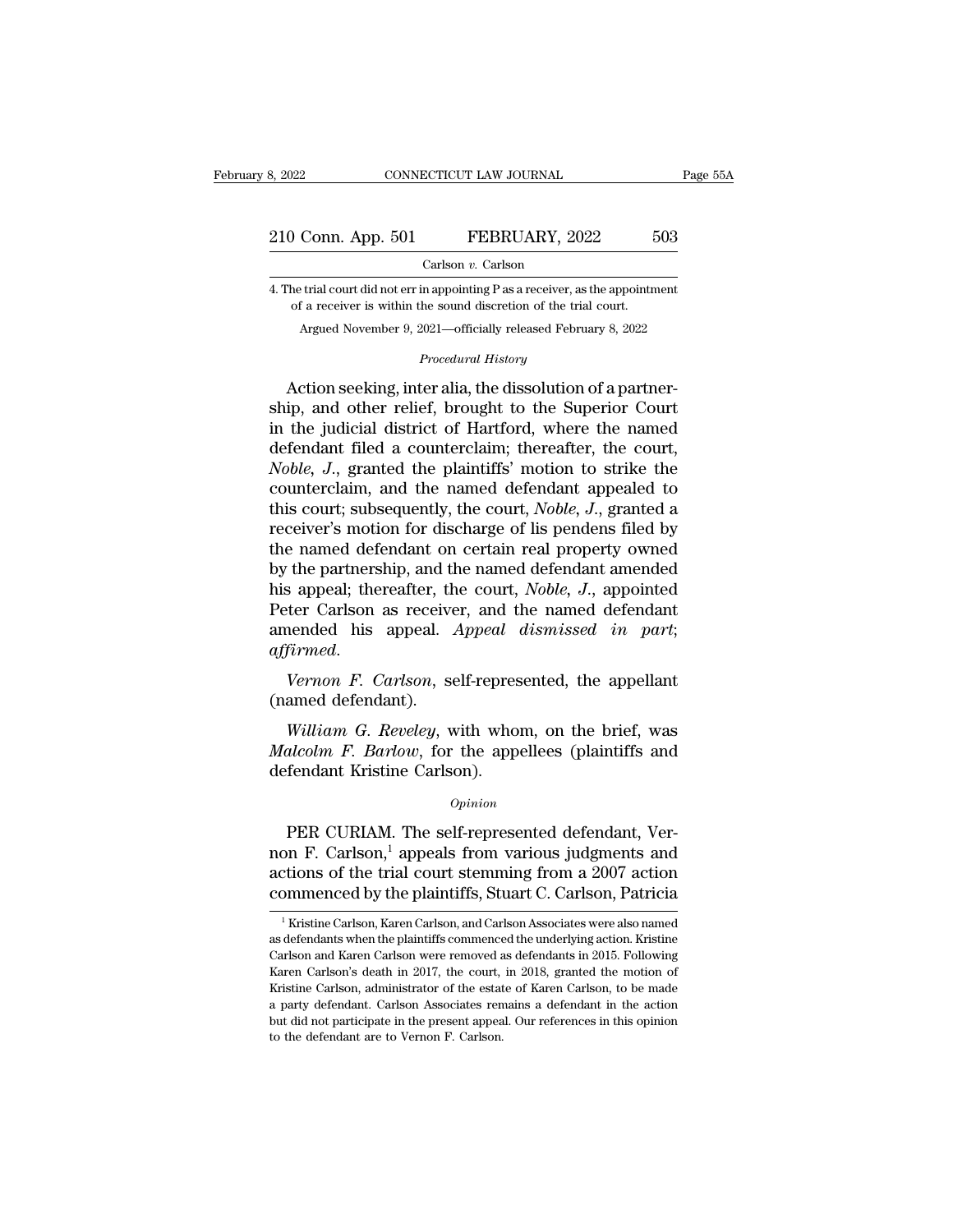# CONNECTICUT LAW JOURNAL February 8, 2022<br>504 FEBRUARY, 2022 210 Conn. App. 501<br>Carlson v. Carlson

Carlson *v.* Carlson

CONNECTICUT LAW JOURNAL February 8, 202<br>
FEBRUARY, 2022 210 Conn. App. 501<br>
Carlson,  $v$ . Carlson<br>
W. Carlson, and Alexis S. Carlson,<sup>2</sup> and a subsequent<br>
settlement agreement that was reached by the parties<br>
in 2015. On a FEBRUARY, 2022 210 Conn. App. 501<br>
Carlson v. Carlson<br>
W. Carlson, and Alexis S. Carlson,<sup>2</sup> and a subsequent<br>
settlement agreement that was reached by the parties<br>
in 2015. On appeal, the defendant claims that the court<br> FEBRUARY, 2022 210 Conn. App. 501<br>
Carlson v. Carlson<br>
W. Carlson, and Alexis S. Carlson,<sup>2</sup> and a subsequent<br>
settlement agreement that was reached by the parties<br>
in 2015. On appeal, the defendant claims that the court<br> EBRUARY, 2022 210 Conn. App. 501<br>
Carlson *v*. Carlson<br>
W. Carlson, and Alexis S. Carlson,<sup>2</sup> and a subsequent<br>
settlement agreement that was reached by the parties<br>
in 2015. On appeal, the defendant claims that the court Carlson *v*. Carlson<br>W. Carlson, and Alexis S. Carlson,<sup>2</sup> and a subsequent<br>settlement agreement that was reached by the parties<br>in 2015. On appeal, the defendant claims that the court<br>erred (1) in denying his motions to Carlson v. Carlson<br>W. Carlson, and Alexis S. Carlson,<sup>2</sup> and a subsequent<br>settlement agreement that was reached by the parties<br>in 2015. On appeal, the defendant claims that the court<br>erred (1) in denying his motions to in W. Carlson, and Alexis S. Carlson,<sup>2</sup> and a subsequent<br>settlement agreement that was reached by the parties<br>in 2015. On appeal, the defendant claims that the court<br>erred (1) in denying his motions to inspect and copy<br>corp settlement agreement that was reached by the parties<br>in 2015. On appeal, the defendant claims that the court<br>erred (1) in denying his motions to inspect and copy<br>corporate and partnership tax returns, (2) by not<br>addressing in 2015. On appeal, the defendant claims that the court<br>erred (1) in denying his motions to inspect and copy<br>corporate and partnership tax returns, (2) by not<br>addressing the dispute in the presettlement notice<br>between the erred (1) in denying his motions to inspect and copy<br>corporate and partnership tax returns, (2) by not<br>addressing the dispute in the presettlement notice<br>between the parties before a settlement was reached,<br>(3) in not orde corporate and partnership tax returns,  $(2)$  by not<br>addressing the dispute in the presettlement notice<br>between the parties before a settlement was reached,<br> $(3)$  in not ordering the plaintiffs to release all claims<br>during addressing the dispute in the presettlement notice<br>between the parties before a settlement was reached,<br>(3) in not ordering the plaintiffs to release all claims<br>during the 2015 settlement negotiations, (4) in authoriz-<br>ing between the parties before a settlement was reached,<br>(3) in not ordering the plaintiffs to release all claims<br>during the 2015 settlement negotiations, (4) in authoriz-<br>ing an application for a subdivision of a property own (3) in not ordering the plaintiffs to release all claims<br>during the 2015 settlement negotiations, (4) in authoriz-<br>ing an application for a subdivision of a property owned<br>by the partnership, and (5) in appointing Peter C during the 2015 settlement ne<br>ing an application for a subdiv<br>by the partnership, and (5) in<br>as receiver. We conclude that<br>claims must be dismissed. A<br>claims, for the reasons set fo<br>judgments of the court.<br>The court set fo The partnership, and (5) in appointing Peter Carlson<br>receiver. We conclude that the defendant's first three<br>aims must be dismissed. As for the fourth and fifth<br>aims, for the reasons set forth herein, we affirm the<br>dgments history and the conclude that the defendant's first three<br>claims must be dismissed. As for the fourth and fifth<br>claims, for the reasons set forth herein, we affirm the<br>judgments of the court.<br>The court set forth the follow

relaims must be dismissed. As for the fourth and fifth<br>claims, for the reasons set forth herein, we affirm the<br>judgments of the court.<br>The court set forth the following facts and procedural<br>history of the case in its Febru stations, for the reasons set forth herein, we affirm the<br>judgments of the court.<br>The court set forth the following facts and procedural<br>history of the case in its February 5, 2020 memorandum<br>of decision granting the plain pludgments of the court.<br>The court set forth the following facts and procedural<br>history of the case in its February 5, 2020 memorandum<br>of decision granting the plaintiffs' motion to terminate<br>stay. "The long history of th The court set forth the following facts and procedural<br>history of the case in its February 5, 2020 memorandum<br>of decision granting the plaintiffs' motion to terminate<br>stay. "The long history of this case began with a com-The court set forth the following facts and procedural<br>history of the case in its February 5, 2020 memorandum<br>of decision granting the plaintiffs' motion to terminate<br>stay. "The long history of this case began with a comhistory of the case in its February 5, 2020 memorandum<br>of decision granting the plaintiffs' motion to terminate<br>stay. "The long history of this case began with a com-<br>plaint filed in 2007 by the plaintiffs  $\dots$ . The com-<br> of decision granting the plaintiffs' motion to terminate<br>stay. "The long history of this case began with a com-<br>plaint filed in 2007 by the plaintiffs  $\dots$ . The com-<br>plaint alleged, and the parties do not dispute, that th stay. "The long history of this case began with a complaint filed in 2007 by the plaintiffs . . . . The complaint alleged, and the parties do not dispute, that the parties were members of a partnership referred to as Carl plaint filed in 2007 by the plaintiffs . . . . . The complaint alleged, and the parties do not dispute, that the parties were members of a partnership referred to as Carlson Associates. The parties possessed varying percen plaint alleged, and the parties do not dispute, that the<br>parties were members of a partnership referred to as<br>Carlson Associates. The parties possessed varying per-<br>centages of interest in the partnership. Stuart Carlson<br>w parties were members of a partnership referred to as<br>Carlson Associates. The parties possessed varying per-<br>centages of interest in the partnership. Stuart Carlson<br>was alleged to have been the managing partner. The<br>court f Carlson Associates. The parties possessed varying percentages of interest in the partnership. Stuart Carlson<br>was alleged to have been the managing partner. The<br>court file reveals that no written partnership agreement<br>gover centages of interest in the partnership. Stuart Carlson<br>was alleged to have been the managing partner. The<br>court file reveals that no written partnership agreement<br>governed the relations among the partners or between<br>the p was alleged to have been the managing partner. The<br>court file reveals that no written partnership agreement<br>governed the relations among the partners or between<br>the partners and the partnership. The plaintiffs alleged<br>in court file reveals that no written partnership agreement<br>governed the relations among the partners or between<br>the partners and the partnership. The plaintiffs alleged<br>in their original complaint that the assets of the part governed the relations among the partners or between<br>the partners and the partnership. The plaintiffs alleged<br>in their original complaint that the assets of the partner-<br>ship consisted of fourteen parcels of real estate l up consisted of fourteen parcels of real estate located<br>
at the towns of Manchester . . . and Glastonbury . . .<br>
and loans by Carlson Associates to Karen [Carlson],<br>
ristine [Carlson] and the defendant. The two count<br>
<sup>2</sup> in the towns of Manchester . . . and Glastonbury . . . and loans by Carlson Associates to Karen [Carlson], Kristine [Carlson] and the defendant. The two count <sup>2</sup> Stuart C. Carlson died on January 23, 2011, and, on July 2

and loans by Carlson Associates to Karen [Carlson],<br>Kristine [Carlson] and the defendant. The two count<br><sup>2</sup> Stuart C. Carlson died on January 23, 2011, and, on July 21, 2011, the<br>plaintiffs moved to substitute Patricia W. **Example 1, 2013** and the defend<br>
<sup>2</sup> Stuart C. Carlson died on January 23, 201<br>
plaintiffs moved to substitute Patricia W. Carls<br>
istratrix of the estate of Stuart C. Carlson, as<br>
August 1, 2011, the court granted this m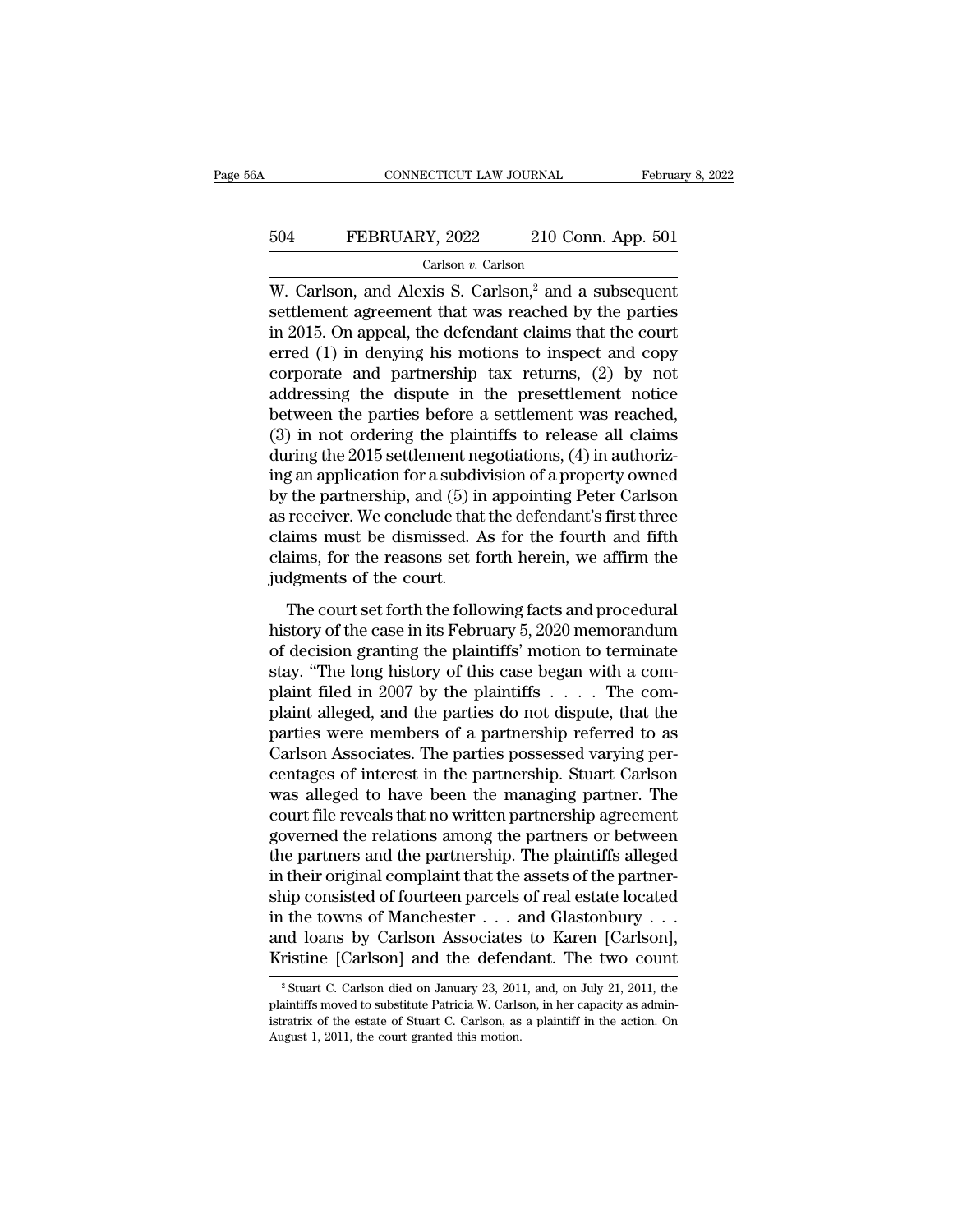# 210 Conn. App. 501 FEBRUARY, 2022 505<br>Carlson v. Carlson

Carlson *v.* Carlson

Example 210 Conn. App. 501 FEBRUARY, 2022 505<br>Carlson v. Carlson<br>Carlson v. Carlson<br>Complaint asserted claims for partition of the assets of<br>the partnership and its dissolution. These claims were<br>grounded on the oxistence 210 Conn. App. 501 FEBRUARY, 2022 505<br>Carlson v. Carlson<br>Complaint asserted claims for partition of the assets of<br>the partnership and its dissolution. These claims were<br>grounded on the existence of significant discord amon 210 Conn. App. 501 FEBRUARY, 2022 505<br>
Carlson v. Carlson<br>
complaint asserted claims for partition of the assets of<br>
the partnership and its dissolution. These claims were<br>
grounded on the existence of significant discord 210 Conn. App. 501 FEBRUARY, 2022 505<br>
Carlson v. Carlson<br>
complaint asserted claims for partition of the assets of<br>
the partnership and its dissolution. These claims were<br>
grounded on the existence of significant discord Carlson *v.* Carlson<br>
Carlson *v.* Carlson<br>
Carlson *v.* Carlson<br>
the partnership and its dissolution. These claims were<br>
grounded on the existence of significant discord among<br>
the partners, which included the occupancy o Carlson  $v$ . Carlson<br>
complaint asserted claims for partition of the assets of<br>
the partnership and its dissolution. These claims were<br>
grounded on the existence of significant discord among<br>
the partners, which included complaint asserted claims for partition of the assets of<br>the partnership and its dissolution. These claims were<br>grounded on the existence of significant discord among<br>the partners, which included the occupancy of Karen<br>[Ca the partnership and its dissolution. These claims were<br>grounded on the existence of significant discord among<br>the partners, which included the occupancy of Karen<br>[Carlson] and the defendant of partnership properties<br>withou grounded on the existence of significant discord among<br>the partners, which included the occupancy of Karen<br>[Carlson] and the defendant of partnership properties<br>without paying rent and the refusal to remit rent<br>received fr the partners, which included the occupancy of Karen<br>[Carlson] and the defendant of partnership properties<br>without paying rent and the refusal to remit rent<br>received from nonpartner tenants. Karen [Carlson] and<br>the defendan [Carlson] and the defendant of partnership properties<br>without paying rent and the refusal to remit rent<br>received from nonpartner tenants. Karen [Carlson] and<br>the defendant were alleged to have refused to agree to<br>the sale without paying rent and the refusal to remit rent<br>received from nonpartner tenants. Karen [Carlson] and<br>the defendant were alleged to have refused to agree to<br>the sale of any of the partnership properties although<br>the expe received from nonpartner tenants. Karen [Carlson] and<br>the defendant were alleged to have refused to agree to<br>the sale of any of the partnership properties although<br>the expenses and liabilities of the partnership, including the defendant were alleged to have refused to agree to<br>the sale of any of the partnership properties although<br>the expenses and liabilities of the partnership, including<br>past due real property taxes, exceeded its income. St the sale of any of the partnership properties although<br>the expenses and liabilities of the partnership, including<br>past due real property taxes, exceeded its income. Stu-<br>art [Carlson] and Patricia [Carlson] claimed in the the expenses and liabilities of the partnership, including<br>past due real property taxes, exceeded its income. Stu-<br>art [Carlson] and Patricia [Carlson] claimed in the com-<br>plaint that they loaned money to the partnership w past due real property taxes, exceeded its income. Stuart [Carlson] and Patricia [Carlson] claimed in the complaint that they loaned money to the partnership without repayments, and further that the partnership loaned mone art [Carlson] and Patricia [Carlson]<br>plaint that they loaned money to<br>out repayments, and further that t<br>money to the defendant, Kristin<br>Carlson, which had not been repa<br>tionally sought settlement of ac<br>tions between the [ aint that they loaned money to the partnership with-<br>trepayments, and further that the partnership loaned<br>oney to the defendant, Kristine Carlson and Karen<br>urlson, which had not been repaid. The plaintiffs addi-<br>mally soug out repayments, and turther that the partnership loaned<br>money to the defendant, Kristine Carlson and Karen<br>Carlson, which had not been repaid. The plaintiffs addi-<br>tionally sought settlement of accounts and contribu-<br>tions

money to the defendant, Kristine Carlson and Karen<br>Carlson, which had not been repaid. The plaintiffs addi-<br>tionally sought settlement of accounts and contribu-<br>tions between the [parties].<br>"After the filing of the complai Carlson, which had not been repaid. The plaintiffs additionally sought settlement of accounts and contributions between the [parties].<br>
"After the filing of the complaint, four years lapsed with little activity. Stuart Car tionally sought settlement of accounts and contribu-<br>tions between the [parties].<br>"After the filing of the complaint, four years lapsed<br>with little activity. Stuart Carlson died on January 23,<br>2011, and Patricia Carlson, t tions between the [parties].<br>
"After the filing of the complaint, four years lapsed<br>
with little activity. Stuart Carlson died on January 23,<br>
2011, and Patricia Carlson, the administratrix of his<br>
estate, was substituted "After the filing of the complaint, four years lapsed<br>with little activity. Stuart Carlson died on January 23,<br>2011, and Patricia Carlson, the administratrix of his<br>estate, was substituted as a [plaintiff]. In 2012, the m with little activity. Stuart Carlson died on January 23,<br>2011, and Patricia Carlson, the administratrix of his<br>estate, was substituted as a [plaintiff]. In 2012, the mat-<br>ter was dismissed for failure to prosecute and subs 2011, and Patricia Carlson, the administratrix of his<br>estate, was substituted as a [plaintiff]. In 2012, the mat-<br>ter was dismissed for failure to prosecute and subse-<br>quently reopened. Three more years passed in the ser-<br> estate, was substituted as a [plaintiff]. In 2012, the matter was dismissed for failure to prosecute and subsequently reopened. Three more years passed in the service of disagreement. During this time, the [plaintiffs] mov ter was dismissed for failure to prosecute and subsequently reopened. Three more years passed in the service of disagreement. During this time, the [plaintiffs] moved for court orders to sell four partnership properties in quently reopened. Three more years passed in the service of disagreement. During this time, the [plaintiffs]<br>moved for court orders to sell four partnership proper-<br>ties in 2012. . . . The defendant objected. In 2013, the<br> vice of disagreement. During this time, the [plaintiffs]<br>moved for court orders to sell four partnership proper-<br>ties in 2012. . . . The defendant objected. In 2013, the<br>defendant moved for an order permitting him to inspe moved for court orders to sell four partnership properties in 2012. . . . The defendant objected. In 2013, the defendant moved for an order permitting him to inspect partnership records. . . . Later that year, the [plaint ties in 2012. . . . The defendant objected. In 2013, the defendant moved for an order permitting him to inspect partnership records. . . . Later that year, the [plaintiffs] moved successfully, over the objection of the de defendant moved for an order permitting him to inspect<br>partnership records. . . . Later that year, the [plain-<br>tiffs] moved successfully, over the objection of the<br>defendant, for a court order permitting the partnership<br>to partnership records. . . . Later that year, the [plain-<br>tiffs] moved successfully, over the objection of the<br>defendant, for a court order permitting the partnership<br>to enter into a listing agreement with a real estate agen tiffs] moved successfully, over the objection of the<br>defendant, for a court order permitting the partnership<br>to enter into a listing agreement with a real estate agent<br>to market and sell the remaining properties. . . . The defendant, for a court order permitting the partnership<br>to enter into a listing agreement with a real estate agent<br>to market and sell the remaining properties. . . . The<br>movants asserted that the defendant had refused to<br>s to enter into a listing agreement with a real estate agent<br>to market and sell the remaining properties. . . . The<br>movants asserted that the defendant had refused to<br>sign any listing agreement. In the meantime, foreclosure<br>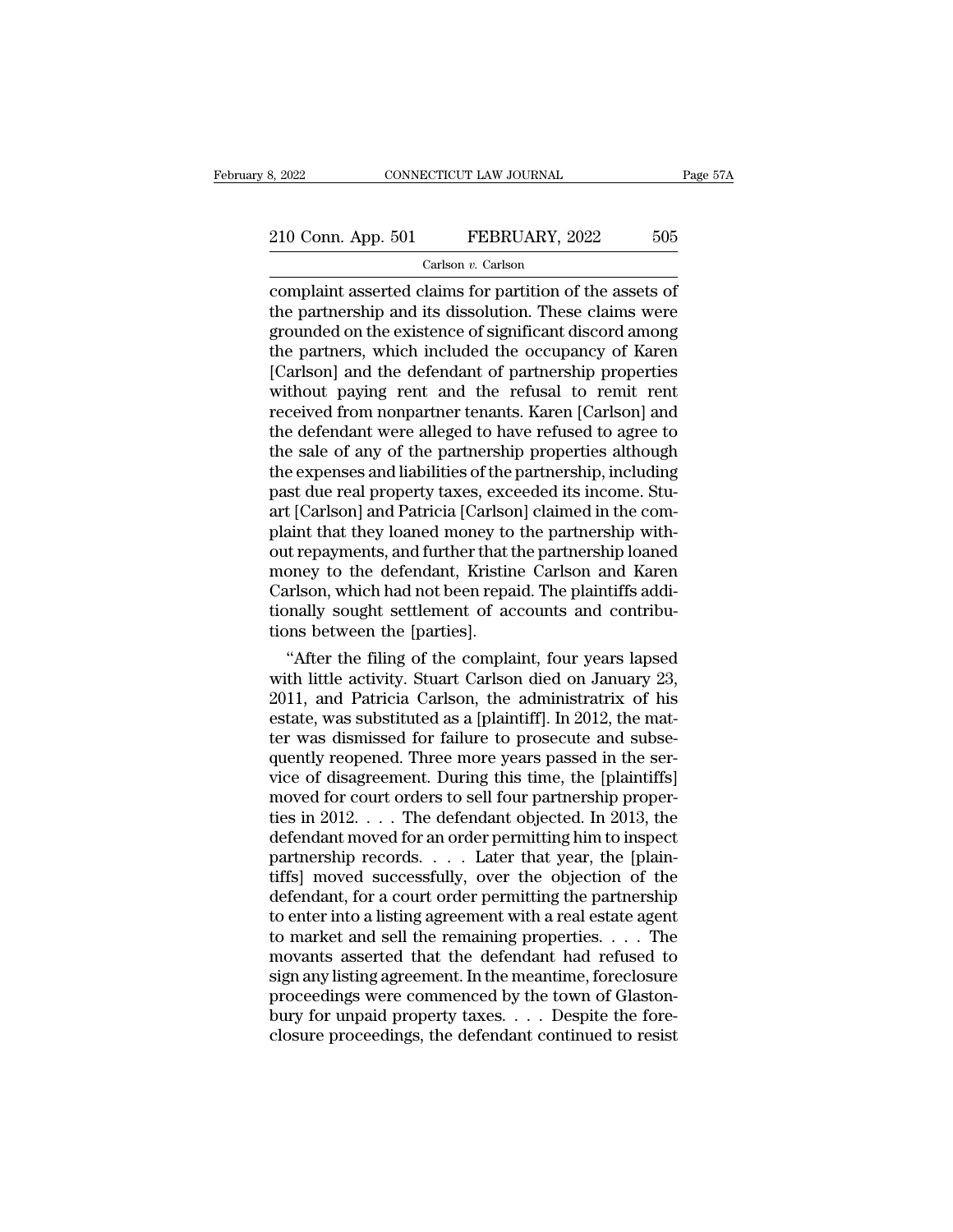# CONNECTICUT LAW JOURNAL February 8, 2022<br>506 FEBRUARY, 2022 210 Conn. App. 501<br>Carlson v. Carlson

### Carlson *v.* Carlson

CONNECTICUT LAW JOURNAL Februa<br>
Februa<br>
506 FEBRUARY, 2022 210 Conn. App. 501<br>
Carlson v. Carlson<br>
the sale of the properties including those under con-<br>
tract.... The sale of the properties under contract<br>
was ultimately 506 FEBRUARY, 2022 210 Conn. App. 501<br>
Carlson v. Carlson<br>
the sale of the properties including those under con-<br>
tract. . . . The sale of the properties under contract<br>
was ultimately consummated, apparently in 2014. On<br> FEBRUARY, 2022 210 Conn. App. 501<br>
Carlson v. Carlson<br>
the sale of the properties including those under contract<br>
tract.... The sale of the properties under contract<br>
was ultimately consummated, apparently in 2014. On<br>
Ma 506 FEBRUARY, 2022 210 Conn. App. 501<br>
Carlson v. Carlson<br>
the sale of the properties including those under con-<br>
tract.... The sale of the properties under contract<br>
was ultimately consummated, apparently in 2014. On<br>
Ma Carlson v. Carlson<br>Carlson v. Carlson<br>the sale of the properties including those under con-<br>tract.... The sale of the properties under contract<br>was ultimately consummated, apparently in 2014. On<br>May 26, 2015, the court .. Carlson v. Carlson<br>the sale of the properties including those under con-<br>tract.... The sale of the properties under contract<br>was ultimately consummated, apparently in 2014. On<br>May 26, 2015, the court ... dissolved the par the sale of the properties including those under contract<br>tract.... The sale of the properties under contract<br>was ultimately consummated, apparently in 2014. On<br>May 26, 2015, the court ... dissolved the partnership<br>and ap tract. . . . The sale of the properties under contract<br>was ultimately consummated, apparently in 2014. On<br>May 26, 2015, the court . . . dissolved the partnership<br>and appoint[ed] Richard Conti, Esq. as a receiver. . . .<br>De was ultimately consummated, apparently in 2<br>May 26, 2015, the court  $\ldots$  dissolved the par<br>and appoint[ed] Richard Conti, Esq. as a recein<br>Despite multiple offers to purchase certain oth<br>erties of the partnership, the pa  $\alpha$  appoint [ed] Richard Conti, Esq. as a receiver....<br>
spite multiple offers to purchase certain other prop-<br>
ties of the partnership, the partners were unable to<br>
ree on their sale of the listing of other properties<br>
u and appoint jeur included contain, Esq. as a receiver.  $\ldots$ <br>Despite multiple offers to purchase certain other prop-<br>erties of the partnership, the partners were unable to<br>agree on their sale of the listing of other prope

bespire intuitipe oriers to purchase certain other properties of the partnership, the partners were unable to agree on their sale of the listing of other properties causing the offers to be withdrawn.  $\ldots$  "On November 1 erties of the partnership, the partners were unable to<br>agree on their sale of the listing of other properties<br>causing the offers to be withdrawn....<br>"On November 17, 2015, the case came before the<br>court for trial. The oper agree on their sale of the insting of other properties<br>causing the offers to be withdrawn....<br>"On November 17, 2015, the case came before the<br>court for trial. The operative pleadings at the time of<br>trial were the amended c Causing the oners to be withdrawn.  $\ldots$ <br>
"On November 17, 2015, the case came before the<br>
court for trial. The operative pleadings at the time of<br>
trial were the amended complaint dated November 9,<br>
2015, and the answer "On November 17, 2015, the case came before the<br>court for trial. The operative pleadings at the time of<br>trial were the amended complaint dated November 9,<br>2015, and the answer with setoffs of the defendant, also<br>dated Nov court for trial. The operative pleadings at the time of<br>trial were the amended complaint dated November 9,<br>2015, and the answer with setoffs of the defendant, also<br>dated November 9, 2015. At no time during the prior<br>eight trial were the amended complaint dated November 9,<br>2015, and the answer with setoffs of the defendant, also<br>dated November 9, 2015. At no time during the prior<br>eight years during which the action was pending had<br>the defend 2015, and the answer with setoffs of the defendant, also<br>dated November 9, 2015. At no time during the prior<br>eight years during which the action was pending had<br>the defendant asserted a counterclaim or cross claim.<br>The [pl dated November 9, 2015. At no time during the prior<br>eight years during which the action was pending had<br>the defendant asserted a counterclaim or cross claim.<br>The [plaintiffs] reached a settlement agreement among<br>themselves eight years during which the action was pending had<br>the defendant asserted a counterclaim or cross claim.<br>The [plaintiffs] reached a settlement agreement among<br>themselves and with the partnership. On the fourth day<br>of evid the defendant asserted a counterclaim or cross claim.<br>The [plaintiffs] reached a settlement agreement among<br>themselves and with the partnership. On the fourth day<br>of evidence, the defendant and the [plaintiffs] reached<br>a s The [plaintiffs] reached a settlement agreement among<br>themselves and with the partnership. On the fourth day<br>of evidence, the defendant and the [plaintiffs] reached<br>a settlement. The settlement included an adjournment<br>of t themselves and with the partnership. On the fourth day<br>of evidence, the defendant and the [plaintiffs] reached<br>a settlement. The settlement included an adjournment<br>of the trial and payment of \$102,000 to Patricia Carlson.<br> of evidence, the defendant and the [plaintiffs] reached<br>a settlement. The settlement included an adjournment<br>of the trial and payment of \$102,000 to Patricia Carlson.<br>The remaining property was to be appraised and, with<br>th a settlement. The settlement included an adjournment<br>of the trial and payment of \$102,000 to Patricia Carlson.<br>The remaining property was to be appraised and, with<br>the exception of the property known as 637 South Main<br>Stre of the trial and payment of \$102,000 to Patricia Carlson.<br>The remaining property was to be appraised and, with<br>the exception of the property known as 637 South Main<br>Street in Manchester, sold with the proceeds of the<br>sales The remaining property was to be appraised and, with<br>the exception of the property known as 637 South Main<br>Street in Manchester, sold with the proceeds of the<br>sales to be distributed among the partners according<br>to their v the exception of the property known as 637 South Main<br>Street in Manchester, sold with the proceeds of the<br>sales to be distributed among the partners according<br>to their varying partnership percentages. The defendant<br>was to Street in Manchester, sold with the proceeds of the<br>sales to be distributed among the partners according<br>to their varying partnership percentages. The defendant<br>was to receive the 637 South Main Street property, the<br>value sales to be distributed among the partners according<br>to their varying partnership percentages. The defendant<br>was to receive the 637 South Main Street property, the<br>value of which was to be deducted from his share of<br>funds to their varying partnership percentages. The defendant<br>was to receive the 637 South Main Street property, the<br>value of which was to be deducted from his share of<br>funds generated from the sale of the property. The bills<br>of was to receive the 637 South Main Street property, the value of which was to be deducted from his share of funds generated from the sale of the property. The bills of any creditors of the partnership and the receiver were value of which was to be deducted from his share of<br>funds generated from the sale of the property. The bills<br>of any creditors of the partnership and the receiver<br>were to be paid before any distributions were made.<br>Distribu funds generated from t<br>of any creditors of th<br>were to be paid befor<br>Distributions to the<br>approval of the court,<br>of the matter for the v<br>assets and debts.<br>"Pursuant to the sett any creduors of the partnership and the receiver<br>
ere to be paid before any distributions were made.<br>
stributions to the partners were subject to the<br>
proval of the court, which was to retain jurisdiction<br>
the matter for t were to be paid before any distributions were made.<br>Distributions to the partners were subject to the<br>approval of the court, which was to retain jurisdiction<br>of the matter for the winding down of the partnership<br>assets and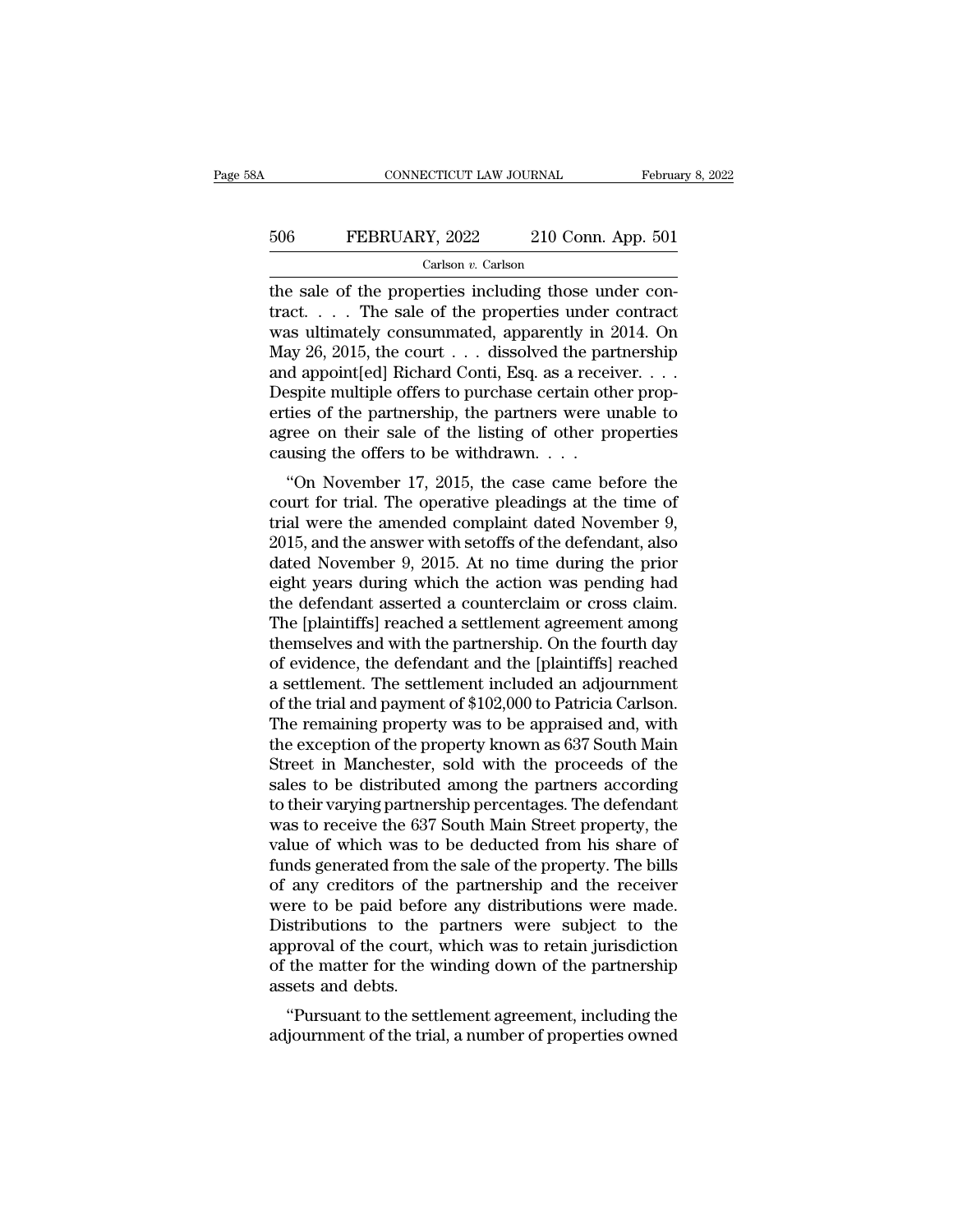Carlson *v.* Carlson

by the partnership were sold and partial distributions<br>
the partnership were sold and partial distributions<br>
the partnership were sold and partial distributions<br>
the defendant made objections to both The defendant. 210 Conn. App. 501 FEBRUARY, 2022 507<br>Carlson v. Carlson<br>by the partnership were sold and partial distributions<br>made to the parties with the exception of the defendant.<br>The defendant made objections to both.... The<br>defend 210 Conn. App. 501 FEBRUARY, 2022 507<br>Carlson v. Carlson<br>by the partnership were sold and partial distributions<br>made to the parties with the exception of the defendant.<br>The defendant made objections to both. . . . . The<br>d 210 Conn. App. 501 FEBRUARY, 2022 507<br>Carlson *v*. Carlson<br>by the partnership were sold and partial distributions<br>made to the parties with the exception of the defendant.<br>The defendant made objections to both. . . . The<br>d Carlson *v*. Carlson<br>Carlson *v.* Carlson<br>made to the partnership were sold and partial distributions<br>made to the parties with the exception of the defendant.<br>The defendant made objections to both.... The<br>defendant also o Carison *v*. Carison<br>by the partnership were sold and partial distributions<br>made to the parties with the exception of the defendant.<br>The defendant made objections to both. . . . . The<br>defendant also objected at various ti by the partnership were sold and partial distributions<br>made to the parties with the exception of the defendant.<br>The defendant made objections to both. . . . The<br>defendant also objected at various times to the payment<br>of f made to the parties with the exception of the defendant.<br>The defendant made objections to both. . . . The<br>defendant also objected at various times to the payment<br>of fees to the receiver. . . . The attendant delay in<br>makin The defendant made objections to both. . . . . The<br>defendant also objected at various times to the payment<br>of fees to the receiver. . . . . The attendant delay in<br>making a distribution to the defendant involved the<br>uncert defendant also objected at various times to the payment<br>of fees to the receiver. . . . The attendant delay in<br>making a distribution to the defendant involved the<br>uncertainty relative to the value of the total assets of<br>the % of fees to the receiver. . . . The attendant delay in<br>making a distribution to the defendant involved the<br>uncertainty relative to the value of the total assets of<br>the estate and the value of the 63[7] South Main Street<br> making a distribution to the defendant involved the<br>uncertainty relative to the value of the total assets of<br>the estate and the value of the 63[7] South Main Street<br>property. Disputes arose (1) between the defendant and<br>an uncertainty relative to the value of the total assets of<br>the estate and the value of the 63[7] South Main Street<br>property. Disputes arose (1) between the defendant and<br>an easement holder over 637 South Main Street, (2)<br>whe the estate and the value of the 63[7] South Main Street<br>property. Disputes arose (1) between the defendant and<br>an easement holder over 637 South Main Street, (2)<br>whether the defendant and Karen Carlson remained<br>indebted to property. Disputes arose (1) between the defendant and<br>an easement holder over 637 South Main Street, (2)<br>whether the defendant and Karen Carlson remained<br>indebted to the partnership as had previously been<br>claimed by Stuar an easement holder over 637 South Main Street, (2)<br>whether the defendant and Karen Carlson remained<br>indebted to the partnership as had previously been<br>claimed by Stuart [Carlson] and Patricia Carlson and<br>(3) whether to sub whether the defendant and Karen Carlson remained<br>indebted to the partnership as had previously been<br>claimed by Stuart [Carlson] and Patricia Carlson and<br>(3) whether to subdivide one of the parcels of property.<br>Two attorney indebted to the partnership as had previously been<br>claimed by Stuart [Carlson] and Patricia Carlson and<br>(3) whether to subdivide one of the parcels of property.<br>Two attorneys' liens for work done on behalf of the<br>defendant claimed by Stuart [Carlson] and Patricia Carlson and<br>(3) whether to subdivide one of the parcels of property.<br>Two attorneys' liens for work done on behalf of the<br>defendant by two different attorneys were presented<br>to the r (3) whether to subdivide one of the parcels of property.<br>Two attorneys' liens for work done on behalf of the<br>defendant by two different attorneys were presented<br>to the receiver for payment. The court declined to treat<br>the Two attorneys' liens for work done on behalf of the<br>defendant by two different attorneys were presented<br>to the receiver for payment. The court declined to treat<br>the attorneys' fees as partnership debt because it was<br>work d defendant by two different attorneys were presented<br>to the receiver for payment. The court declined to treat<br>the attorneys' fees as partnership debt because it was<br>work done primarily for the benefit of the defendant<br>as ev to the receiver for payment. The court declined to treat<br>the attorneys' fees as partnership debt because it was<br>work done primarily for the benefit of the defendant<br>as evidenced by court filings. Any claims against the<br>def the attorneys' fees as partnership debt because it was<br>work done primarily for the benefit of the defendant<br>as evidenced by court filings. Any claims against the<br>defendant and that might have remained after the settle-<br>men work done primarily for the benefit of the defendant<br>as evidenced by court filings. Any claims against the<br>defendant and that might have remained after the settle-<br>ment agreement were withdrawn, on the record and in<br>a fili as evidenced by court filings. Any claims against the<br>defendant and that might have remained after the settle-<br>ment agreement were withdrawn, on the record and in<br>a filing with the court, by the [plaintiffs]. The disagreedefendant and that might have remained after the settlement agreement were withdrawn, on the record and in<br>a filing with the court, by the [plaintiffs]. The disagreement over the easement remains. The court granted<br>approva ment agreement were withdrawn, on the record and in<br>a filing with the court, by the [plaintiffs]. The disagree-<br>ment over the easement remains. The court granted<br>approval, over the objection of the defendant, to subdi-<br>vid the estate, by the [plantality]. The disagree<br>
ent over the easement remains. The court granted<br>
proval, over the objection of the defendant, to subdi-<br>
de the parcel at issue. [Karen] Carlson died in 201[7],<br>
dher interes then over and cassiment remains. The coard granted<br>approval, over the objection of the defendant, to subdi-<br>vide the parcel at issue. [Karen] Carlson died in 201[7],<br>and her interests were represented by [Kristine] Carlson

solution, the subsection of the determinity to state wide the parcel at issue. [Karen] Carlson died in 201[7], and her interests were represented by [Kristine] Carlson as the executrix of the estate of [Karen] Carlson.<br>
"O The and her interests were represented by [Kristine] Carlson<br>as the executrix of the estate of [Karen] Carlson.<br>"On March 21, 2019, a counterclaim was, for the first<br>time, asserted by [the defendant] against 'Patricia Carl and not methods were represented by [thristine] carlson<br>as the executrix of the estate of [Karen] Carlson.<br>"On March 21, 2019, a counterclaim was, for the first<br>time, asserted by [the defendant] against 'Patricia Carl-<br>son Carlson: "On March 21, 2019, a counterclaim was, for the first<br>time, asserted by [the defendant] against 'Patricia Carlson, Alexis Carlson, Kristine Carlson and Attorney Wil-<br>liam G. Reveley [counsel for the partnership, P "On March 21, 2019, a counterclaim was, for the first<br>time, asserted by [the defendant] against 'Patricia Carl-<br>son, Alexis Carlson, Kristine Carlson and Attorney Wil-<br>liam G. Reveley [counsel for the partnership, Patricia time, asserted by [the defendant] against 'Patricia Carlson, Alexis Carlson, Kristine Carlson and Attorney William G. Reveley [counsel for the partnership, Patricia Carlson individually and as administratrix of Stuart Carl son, Alexis Carlson, Kristine Carlson and Attorney William G. Reveley [counsel for the partnership, Patricia Carlson individually and as administratrix of Stuart Carlson's estate, and Alexis Carlson], Attorney Mary Rossett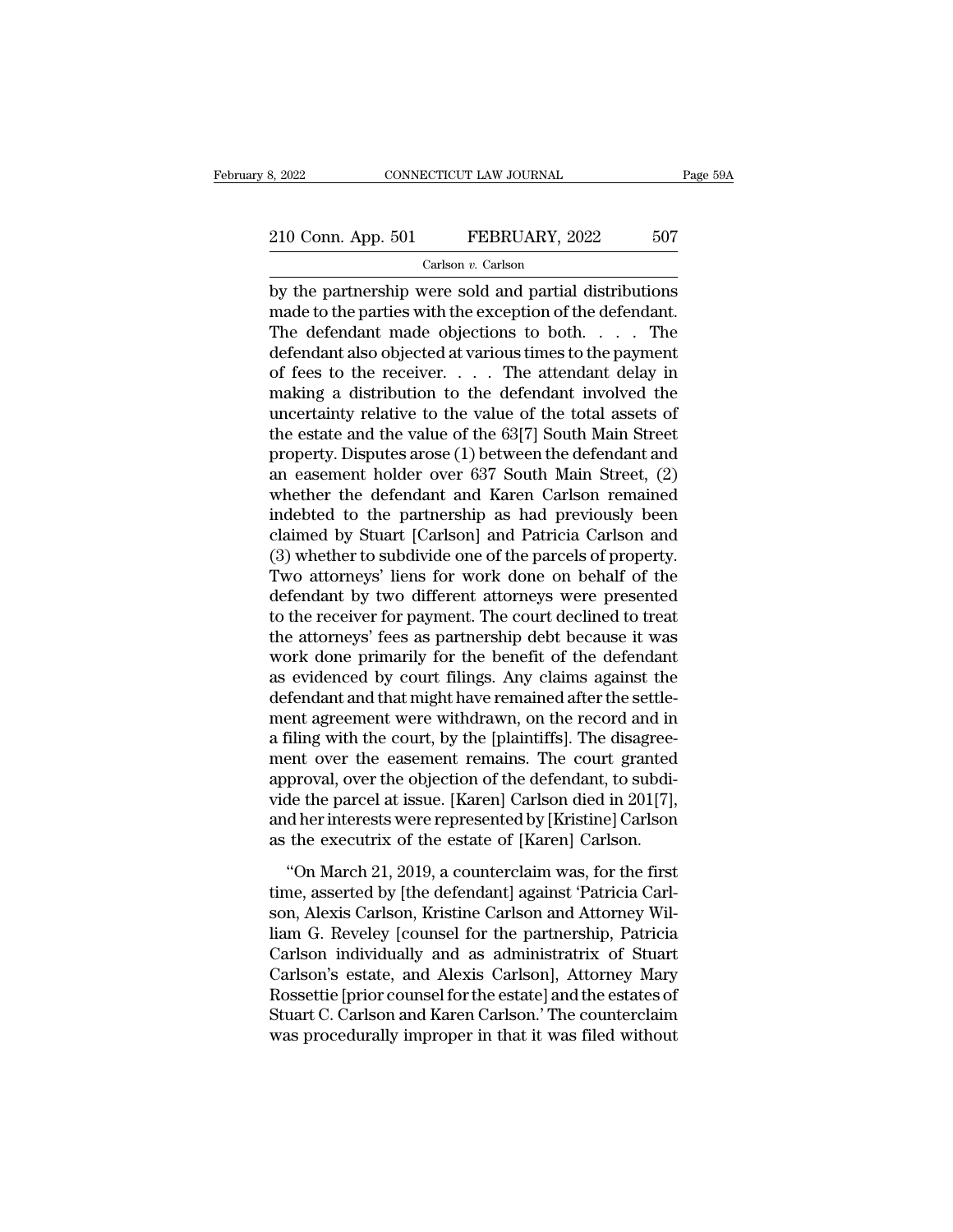# CONNECTICUT LAW JOURNAL February 8, 2022<br>508 FEBRUARY, 2022 210 Conn. App. 501<br>Carlson v. Carlson

Carlson *v.* Carlson

CONNECTICUT LAW JOURNAL February 8, 2022<br>
FEBRUARY, 2022 210 Conn. App. 501<br>
Carlson v. Carlson<br>
a request for leave to amend, or motion to amend, as<br>
required by Practice Book § 61-10. The counterclaim FEBRUARY, 2022 210 Conn. App. 501<br>
Carlson v. Carlson<br>
a request for leave to amend, or motion to amend, as<br>
required by Practice Book § 61-10. The counterclaim<br>
named two attorneys as defendants, who were not par-508 FEBRUARY, 2022 210 Conn. App. 501<br>Carlson v. Carlson<br>a request for leave to amend, or motion to amend, as<br>required by Practice Book § 61-10. The counterclaim<br>named two attorneys as defendants, who were not par-<br>ties t 508 FEBRUARY, 2022 210 Conn. App. 501<br>Carlson v. Carlson<br>a request for leave to amend, or motion to amend, as<br>required by Practice Book § 61-10. The counterclaim<br>named two attorneys as defendants, who were not par-<br>ties t Carlson *v.* Carlson<br>
a request for leave to amend, or motion to amend, as<br>
required by Practice Book § 61-10. The counterclaim<br>
named two attorneys as defendants, who were not par-<br>
ties to the action without permission **Example 12** Carison *v*. Carison<br>a request for leave to amend, or motion to amend, as<br>required by Practice Book § 61-10. The counterclaim<br>named two attorneys as defendants, who were not par-<br>ties to the action without pe a request for leave to amend, or motion to amend, as<br>required by Practice Book § 61-10. The counterclaim<br>named two attorneys as defendants, who were not par-<br>ties to the action without permission of the court as<br>required required by Practice Book § 61-10. The counterclaim<br>named two attorneys as defendants, who were not par-<br>ties to the action without permission of the court as<br>required by Practice Book § 10-11 and General Statutes<br>§ 52-102 named two attorneys as defendants, who were not parties to the action without permission of the court as<br>required by Practice Book § 10-11 and General Statutes<br>§ 52-102a. Moreover, the court interpreted the settle-<br>ment ag ties to the action without permission of the court as<br>required by Practice Book § 10-11 and General Statutes<br>§ 52-102a. Moreover, the court interpreted the settle-<br>ment agreement, involving an adjournment of the trial,<br>as required by Practice Book § 10-11 and General Statutes<br>§ 52-102a. Moreover, the court interpreted the settle-<br>ment agreement, involving an adjournment of the trial,<br>as a general release of any and all claims the parties<br>ha § 52-102a. Moreover, the court interpreted the settlement agreement, involving an adjournment of the trial, as a general release of any and all claims the parties had against each other. Finally, the court notes that the c ment agreement, involving an adjournment of the trial,<br>as a general release of any and all claims the parties<br>had against each other. Finally, the court notes that the<br>conduct complained of by the defendant in his counteras a general release of any and all claims the parties<br>had against each other. Finally, the court notes that the<br>conduct complained of by the defendant in his counter-<br>claim, which asserts counts of breach of fiduciary dut had against each other. Finally, the court notes that the conduct complained of by the defendant in his counter-<br>claim, which asserts counts of breach of fiduciary duties<br>and abuse of process, assert claims for conduct tha conduct complained of by the defendant in his counter-<br>claim, which asserts counts of breach of fiduciary duties<br>and abuse of process, assert claims for conduct that is<br>outside of the statute of limitations. On April 15, 2 claim, which asserts counts of breach of fiduciary duties<br>and abuse of process, assert claims for conduct that is<br>outside of the statute of limitations. On April 15, 2019,<br>all the other parties joined in an objection, expr and abuse of process, assert claims for conduct that is<br>outside of the statute of limitations. On April 15, 2019,<br>all the other parties joined in an objection, expressed<br>through the vehicle of a motion to strike, to the co outside of the statute of limitations. On Apall the other parties joined in an objection<br>through the vehicle of a motion to strike, to t<br>claim on the above grounds and together fil<br>to enforce the settlement agreement. The From the vehicle of a motion to strike, to the counter-<br>
im on the above grounds and together filed a motion<br>
enforce the settlement agreement. The court granted<br>
e motions on May 28, 2019, ordered the counterclaim<br>
ricke claim on the above grounds and together filed a motion<br>to enforce the settlement agreement. The court granted<br>the motions on May 28, 2019, ordered the counterclaim<br>stricken, and the defendant appealed.<br>"On June 21, 2019,

to enforce the settlement agreement. The court granted<br>the motions on May 28, 2019, ordered the counterclaim<br>stricken, and the defendant appealed.<br>"On June 21, 2019, this court granted the joint motion<br>of all parties excl the motions on May 28, 2019, ordered the counterclaim<br>stricken, and the defendant appealed.<br>"On June 21, 2019, this court granted the joint motion<br>of all parties excluding the defendant to terminate the<br>automatic stay imp stricken, and the defendant appealed.<br>
"On June 21, 2019, this court granted the joint motion<br>
of all parties excluding the defendant to terminate the<br>
automatic stay imposed by Practice Book § 61-11. The<br>
motion was limi "On June 21, 2019, this court granted the joint motion<br>of all parties excluding the defendant to terminate the<br>automatic stay imposed by Practice Book  $\S$  61-11. The<br>motion was limited to lifting any stay imposed on the<br>f "On June 21, 2019, this court granted the joint motion<br>of all parties excluding the defendant to terminate the<br>automatic stay imposed by Practice Book § 61-11. The<br>motion was limited to lifting any stay imposed on the<br>fil of all parties excluding the defendant to terminate the<br>automatic stay imposed by Practice Book § 61-11. The<br>motion was limited to lifting any stay imposed on the<br>filing of a Mylar,<sup>3</sup> necessary to effect the subdivision<br> automatic stay imposed by Practice Book § 61-11. The<br>motion was limited to lifting any stay imposed on the<br>filing of a Mylar,<sup>3</sup> necessary to effect the subdivision<br>of 637 South Main Street, Manchester. The filing of the<br> motion was limited to lifting any stay imposed on the<br>filing of a Mylar,<sup>3</sup> necessary to effect the subdivision<br>of 637 South Main Street, Manchester. The filing of the<br>Mylar was a condition subsequent to the permitting of<br> filing of a Mylar,<sup>3</sup> necessary to effect the subdivision<br>of 637 South Main Street, Manchester. The filing of the<br>Mylar was a condition subsequent to the permitting of<br>the property by the appropriate municipal boards. The<br> of 637 South Main Street, Manchester. The filing of the<br>Mylar was a condition subsequent to the permitting of<br>the property by the appropriate municipal boards. The<br>receiver supported the lifting of the stay to file the<br>Myl Mylar was a condition subsequent to the permitting of<br>the property by the appropriate municipal boards. The<br>receiver supported the lifting of the stay to file the<br>Mylar because the liquid assets under his control were<br>dim the property by the appropriate municipal boards. The receiver supported the lifting of the stay to file the Mylar because the liquid assets under his control were diminishing and the available partnership funds would bec minishing and the available partnership funds would<br>
come insufficient to pay its debts, a refrain commonly<br>
iced over the prior years. The court, pursuant to<br>
actice Book § 61-11 (d), granted the motion finding<br>
"A Mylar become insufficient to pay its debts, a refrain commonly voiced over the prior years. The court, pursuant to Practice Book § 61-11 (d), granted the motion finding  $\frac{3}{4}$  "A Mylar map is a map prepared on a thin polyest

<sup>&</sup>lt;sup>3</sup> "A Mylar map is a map prepared on a thin polyester film suitable for *Noiced over the prior years. The court, pursuant to*<br>*Practice Book § 61-11 (d), granted the motion finding*<br><sup>3</sup> "A Mylar map is a map prepared on a thin polyester film suitable for<br>recording on the land records." (Intern Practice Book § 61-11 (d), granted the motion<br>
<sup>3</sup> "A Mylar map is a map prepared on a thin polyester film<br>
recording on the land records." (Internal quotation marks on<br> *North Avenue, LLC v. Planning Commission*, 199 Con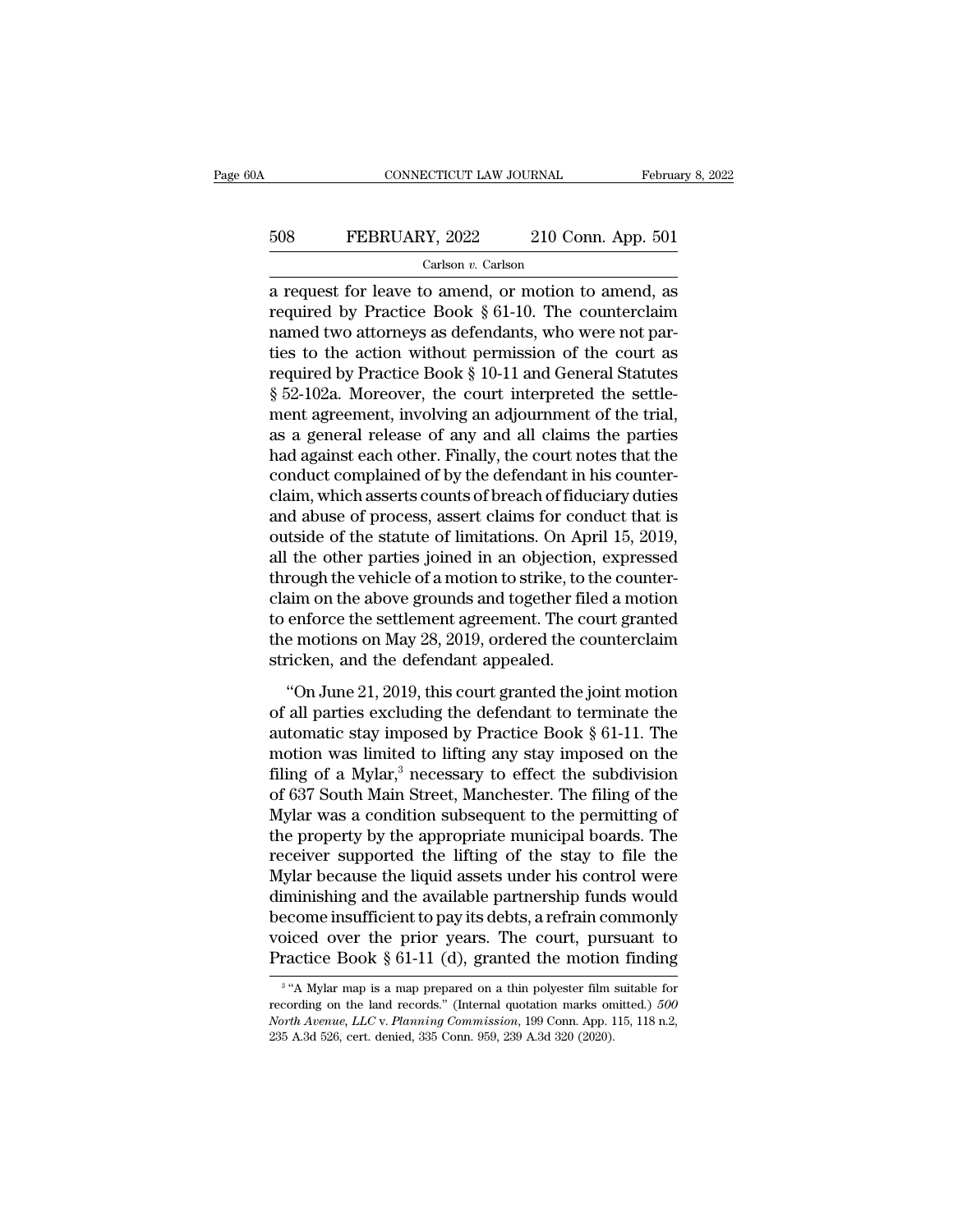| 8, 2022            | CONNECTICUT LAW JOURNAL |     | Page 61A |
|--------------------|-------------------------|-----|----------|
| 210 Conn. App. 501 | FEBRUARY, 2022          | 509 |          |
|                    | Carlson $v$ . Carlson   |     |          |

8, 2022 CONNECTICUT LAW JOURNAL Page 6<br>
210 Conn. App. 501 FEBRUARY, 2022 509<br>
Carlson v. Carlson<br>
that although the [defendant] had not filed the appeal<br>
only for delay, the due administration of justice required<br>
the ter 210 Conn. App. 501 FEBRUARY, 2022 509<br>Carlson v. Carlson<br>that although the [defendant] had not filed the appeal<br>only for delay, the due administration of justice required<br>the termination of stay. 210 Conn. App. 501 FE<br>
Carlson v. (Carlson v. Carlson v. Carlson v. Carlson v. Carlson v. Carlson v. (that although the [defendant<br>
only for delay, the due adminit<br>
the termination of stay.<br>
"Thereafter, on July 19, 2  $\frac{U \text{ Conn. App. 501}}{U \text{ Carlson } v. \text{ Carlson}}$ <br>
at although the [defendant] had not filed the appeal<br>
ly for delay, the due administration of justice required<br>
e termination of stay.<br>
"Thereafter, on July 19, 2019, the receiver fi

Carlson  $v$ . Carlson<br>
that although the [defendant] had not filed the appeal<br>
only for delay, the due administration of justice required<br>
the termination of stay.<br>
"Thereafter, on July 19, 2019, the receiver filed a<br>
moti That although the [defendant] had not filed the appeal<br>only for delay, the due administration of justice required<br>the termination of stay.<br>"Thereafter, on July 19, 2019, the receiver filed a<br>motion for discharge of lis pen remaining the termination of justice required<br>the termination of stay.<br>"Thereafter, on July 19, 2019, the receiver filed a<br>motion for discharge of lis pendens. In his motion, the<br>receiver noted the active efforts underway subdivision of stay.<br>
"Thereafter, on July 19, 2019, the receiver filed a<br>
motion for discharge of lis pendens. In his motion, the<br>
receiver noted the active efforts underway to sell the<br>
remaining parcels including those "Thereafter, on July 19, 2019, the receiver filed a<br>motion for discharge of lis pendens. In his motion, the<br>receiver noted the active efforts underway to sell the<br>remaining parcels including those that are subject to<br>subdi "Thereafter, on July 19, 2019, the receiver filed a<br>motion for discharge of lis pendens. In his motion, the<br>receiver noted the active efforts underway to sell the<br>remaining parcels including those that are subject to<br>subdi motion for discharge of lis pendens. In his motion, the receiver noted the active efforts underway to sell the remaining parcels including those that are subject to subdivision on Line Street in Manchester and two parcels receiver noted the active efforts underway to sell the<br>remaining parcels including those that are subject to<br>subdivision on Line Street in Manchester and two par-<br>cels to the rear of Line Street in Glastonbury. The<br>receive remaining parcels including those that are subject to<br>subdivision on Line Street in Manchester and two par-<br>cels to the rear of Line Street in Glastonbury. The<br>receiver alerted the court that notices of lis pendens<br>had bee subdivision on Line Street in Manchester and two parcels to the rear of Line Street in Glastonbury. The receiver alerted the court that notices of lis pendens had been filed by the defendant on both parcels and moved for t cels to the rear of Line Street in Glastonbury. The<br>receiver alerted the court that notices of lis pendens<br>had been filed by the defendant on both parcels and<br>moved for their discharge. The motion was joined by<br>the [plaint receiver alerted the court that notices of lis pendens<br>had been filed by the defendant on both parcels and<br>moved for their discharge. The motion was joined by<br>the [plaintiffs] and objected to by the defendant. The<br>receiver had been filed by the defendant on both parcels and<br>moved for their discharge. The motion was joined by<br>the [plaintiffs] and objected to by the defendant. The<br>receiver, and the [plaintiffs], asserted that the two lis<br>pende moved for their discharge. The motion was joined by<br>the [plaintiffs] and objected to by the defendant. The<br>receiver, and the [plaintiffs], asserted that the two lis<br>pendens were significantly impeding their ability to<br>mark the [plaintiffs] and objected to by the defendant. The<br>receiver, and the [plaintiffs], asserted that the two lis<br>pendens were significantly impeding their ability to<br>market and ultimately sell the properties. The receiver<br> receiver, and the [plaintiffs], asserted that the two lis<br>pendens were significantly impeding their ability to<br>market and ultimately sell the properties. The receiver<br>and the [plaintiffs] referred to the diminishing liquid pendens were significantly impeding their ability to<br>market and ultimately sell the properties. The receiver<br>and the [plaintiffs] referred to the diminishing liquid<br>funds from which to pay taxes and ongoing fees related<br>to market and ultimately sell the properties. The receiver<br>and the [plaintiffs] referred to the diminishing liquid<br>funds from which to pay taxes and ongoing fees related<br>to the winding down. On September 16, 2019, the court<br>g and the [plaintiffs] referred to the diminishing liquid<br>funds from which to pay taxes and ongoing fees related<br>to the winding down. On September 16, 2019, the court<br>granted the motion to discharge from which order the<br>defe funds from which to pay taxes and ongoing fees related<br>to the winding down. On September 16, 2019, the court<br>granted the motion to discharge from which order the<br>defendant appealed by way of amendment to the origi-<br>nal app to the winding down. On September 16, 2019, the court<br>granted the motion to discharge from which order the<br>defendant appealed by way of amendment to the origi-<br>nal appeal. On January 2, 2020, the [plaintiffs] moved<br>to term granted the motion to discharge from<br>defendant appealed by way of amend<br>nal appeal. On January 2, 2020, the [<br>to terminate the stay attendant to the<br>of the order discharging the lis pender<br>held on the motion to terminate t I appeal. On January 2, 2020, the [plaintiffs] moved<br>d terminate the stay attendant to the amended appeal<br>the order discharging the lis pendens. A hearing was<br>ld on the motion to terminate the stay on January<br>, 2020."<sup>4</sup> nantipolar on standary 1, 1919, the [praincing] instead<br>to terminate the stay attendant to the amended appeal<br>of the order discharging the lis pendens. A hearing was<br>held on the motion to terminate the stay on January<br>28,

of the order discharging the lis pendens. A hearing was<br>held on the motion to terminate the stay on January<br>28, 2020."<sup>4</sup> (Footnote added.)<br>The following appellate procedural history is perti-<br>nent to our resolution of the of the state distinction, the periodical relation is held on the motion to terminate the stay on January 28, 2020."<sup>4</sup> (Footnote added.)<br>The following appellate procedural history is pertinent to our resolution of the defe 28, 2020."<sup>4</sup> (Footnote added.)<br>The following appellate procedural history is perti-<br>nent to our resolution of the defendant's appeal. On<br>June 3, 2019, the defendant appealed from the court's<br>May 28, 2019 judgment grantin The following appellate procedural history is perti-<br>nent to our resolution of the defendant's appeal. On<br>June 3, 2019, the defendant appealed from the court's<br>May 28, 2019 judgment granting the plaintiffs' motion<br>to strik The following appellate procedural history is perti-<br>nent to our resolution of the defendant's appeal. On<br>June 3, 2019, the defendant appealed from the court's<br>May 28, 2019 judgment granting the plaintiffs' motion<br>to strik nent to our resolution of the defendant's appeal. On<br>June 3, 2019, the defendant appealed from the court's<br>May 28, 2019 judgment granting the plaintiffs' motion<br>to strike his counterclaim. Thereafter, the defendant<br>filed f to strike his counterclaim. Thereafter, the defendant filed five amended appeals challenging other actions of the court. In his first amended appeal form, the defendant stated that he was appealing from the following:<br> $\frac$ dant stated that he was appealing from the following: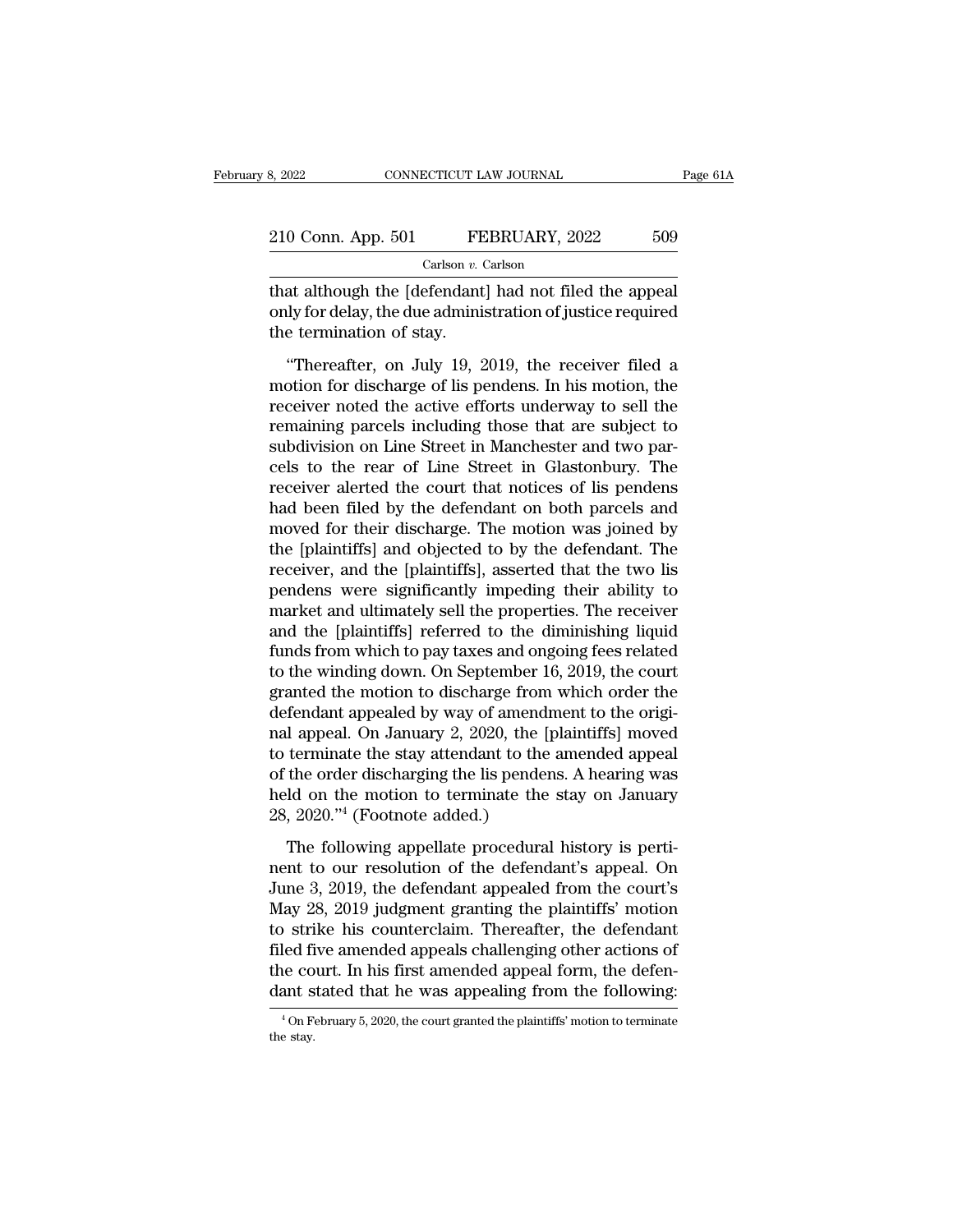# CONNECTICUT LAW JOURNAL February 8, 2022<br>510 FEBRUARY, 2022 210 Conn. App. 501<br>Carlson v. Carlson

### Carlson *v.* Carlson

CONNECTICUT LAW JOURNAL February 8, 202<br>
FEBRUARY, 2022 210 Conn. App. 501<br>
Carlson v. Carlson<br>
"motion for discharge of lis pendens, interim report of<br>
receiver, request for order." The defendant never<br>
hrigfod bis appeal FEBRUARY, 2022 210 Conn. App. 501<br>
Carlson v. Carlson<br>
"motion for discharge of lis pendens, interim report of<br>
receiver, request for order." The defendant never<br>
briefed his appeal of the striking of his counterclaim,<br>
no  $\begin{array}{r} 510 \hspace{1.5mm} \text{FEBRUARY, } 2022 \hspace{1.5mm} \text{210 Conn. App. 501} \ \hline \text{Carson } v. \text{ Carison} \end{array}$ <br>
"motion for discharge of lis pendens, interim report of receiver, request for order." The defendant never briefed his appeal of the stri FEBRUARY, 2022 210 Conn. App. 501<br>  $\frac{1}{\text{Carson } v. \text{ Carison}}$ <br>
"motion for discharge of lis pendens, interim report of<br>
receiver, request for order." The defendant never<br>
briefed his appeal of the striking of his counterclaim, Carlson *v.* Carlson<br>
"motion for discharge of lis pendens, interim report of<br>
receiver, request for order." The defendant never<br>
briefed his appeal of the striking of his counterclaim,<br>
nor did he brief his appeal of the "motion for discharge of lis pendens, interim report of receiver, request for order." The defendant never briefed his appeal of the striking of his counterclaim, nor did he brief his appeal of the motion for discharge of l Franchisch and the defendant in the defendant content of the striking of his counterclaim,<br>or did he brief his appeal of the motion for discharge<br>lis pendens. These two claims on appeal are thus<br>eemed abandoned.<br>The defend receiver, request for order. The defendant never<br>briefed his appeal of the striking of his counterclaim,<br>nor did he brief his appeal of the motion for discharge<br>of lis pendens. These two claims on appeal are thus<br>deemed ab

briefed its appear of the striking of its counterclaint,<br>nor did he brief his appeal of the motion for discharge<br>of lis pendens. These two claims on appeal are thus<br>deemed abandoned.<br>The defendant's subsequent four amended From the brief his appear of the motion for uscharge<br>of lis pendens. These two claims on appeal are thus<br>deemed abandoned.<br>The defendant's subsequent four amended appeals<br>listed several other actions of the court. In his t or is penderis. These two claims on appear are thus<br>deemed abandoned.<br>The defendant's subsequent four amended appeals<br>listed several other actions of the court. In his third<br>amended appeal, he listed, among other things, t The defendant's subsequent four amended appeals<br>listed several other actions of the court. In his third<br>amended appeal, he listed, among other things, that he<br>was challenging the court's decision to appoint Peter<br>Carlson a The defendant's subsequent four amended appeals<br>listed several other actions of the court. In his third<br>amended appeal, he listed, among other things, that he<br>was challenging the court's decision to appoint Peter<br>Carlson a listed several other actions of the court. In his<br>amended appeal, he listed, among other things, t<br>was challenging the court's decision to appoint<br>Carlson as receiver. This claim is the only action<br>those four amended appea rended appear, he insted, among other timigs, that he<br>as challenging the court's decision to appoint Peter<br>urlson as receiver. This claim is the only action from<br>ose four amended appeals that the defendant has<br>iefed. The r was chanenging the court's decision to appoint 1 eter<br>Carlson as receiver. This claim is the only action from<br>those four amended appeals that the defendant has<br>briefed. The remaining claims listed in the amended<br>appeal for

Example 18 and the buy action from<br>those four amended appeals that the defendant has<br>briefed. The remaining claims listed in the amended<br>appeal forms are thus deemed abandoned.<br>Additionally, this court dismissed portions o differed. The remaining claims listed in the amended<br>appeal forms are thus deemed abandoned.<br>Additionally, this court dismissed portions of the<br>defendant's appeal prior to oral argument. On February<br>20, 2020, this court gr onleted. The remaining claims issed in the antended<br>appeal forms are thus deemed abandoned.<br>Additionally, this court dismissed portions of the<br>defendant's appeal prior to oral argument. On February<br>20, 2020, this court gra appear forms are thus deemed abandoned.<br>
Additionally, this court dismissed portions of the<br>
defendant's appeal prior to oral argument. On February<br>
20, 2020, this court granted the plaintiffs' motion to<br>
dismiss the defen Additionally, this court dismissed portions of the<br>defendant's appeal prior to oral argument. On February<br>20, 2020, this court granted the plaintiffs' motion to<br>dismiss the defendant's second amended appeal, but<br>only as to defendant's appeal prior to oral argument. On February<br>20, 2020, this court granted the plaintiffs' motion to<br>dismiss the defendant's second amended appeal, but<br>only as to the portion of the appeal challenging the<br>court's 20, 2020, this court granted the plaintiffs' motion to<br>dismiss the defendant's second amended appeal, but<br>only as to the portion of the appeal challenging the<br>court's November 18, 2019 order terminating the appel-<br>late sta dismiss the defendant's second amended appeal, but<br>
only as to the portion of the appeal challenging the<br>
court's November 18, 2019 order terminating the appel-<br>
late stay. On June 9, 2021, this court granted the plain-<br>
t only as to the portion of the appeal challenging the<br>court's November 18, 2019 order terminating the appel-<br>late stay. On June 9, 2021, this court granted the plain-<br>tiffs' motion to dismiss the defendant's fifth amended<br>a court's November 18, 2019 order terminating the appellate stay. On June 9, 2021, this court granted the plaintiffs' motion to dismiss the defendant's fifth amended appeal, which stated that he was appealing from his "objec peal, which stated that he was appealing from his<br>bjection to the filing of Carlson Associates' 2019 part-<br>rship federal income tax returns." Additional facts<br>d procedural history will be set forth as necessary.<br>I<br>The defe

I

"objection to the filing of Carlson Associates' 2019 part-<br>nership federal income tax returns." Additional facts<br>and procedural history will be set forth as necessary.<br>I<br>The defendant briefs that the court erred in denying nership federal income tax returns." Additional facts<br>and procedural history will be set forth as necessary.<br>I<br>The defendant briefs that the court erred in denying<br>his motions to inspect and copy corporate and partner-<br>shi and procedural history will be set forth as necessary.<br>
I<br>
The defendant briefs that the court erred in denying<br>
his motions to inspect and copy corporate and partner-<br>
ship tax returns. The defendant's brief appears to ch I<br>
The defendant briefs that the court erred in denying<br>
his motions to inspect and copy corporate and partner-<br>
ship tax returns. The defendant's brief appears to chal-<br>
lenge the court's rulings on two separate motions. The defendant briefs that the court erred in denying<br>his motions to inspect and copy corporate and partner-<br>ship tax returns. The defendant's brief appears to chal-<br>lenge the court's rulings on two separate motions. First, The defendant briefs that the court erred in denying<br>his motions to inspect and copy corporate and partner-<br>ship tax returns. The defendant's brief appears to chal-<br>lenge the court's rulings on two separate motions. First, his motions to inspect and copy corporate and partner-<br>ship tax returns. The defendant's brief appears to chal-<br>lenge the court's rulings on two separate motions. First,<br>on November 6, 2018, the defendant filed a "motion t ship tax returns. The defendant's brief appears to challenge the court's rulings on two separate motions. First, on November 6, 2018, the defendant filed a "motion to inspect and copy financial records" of the partnership.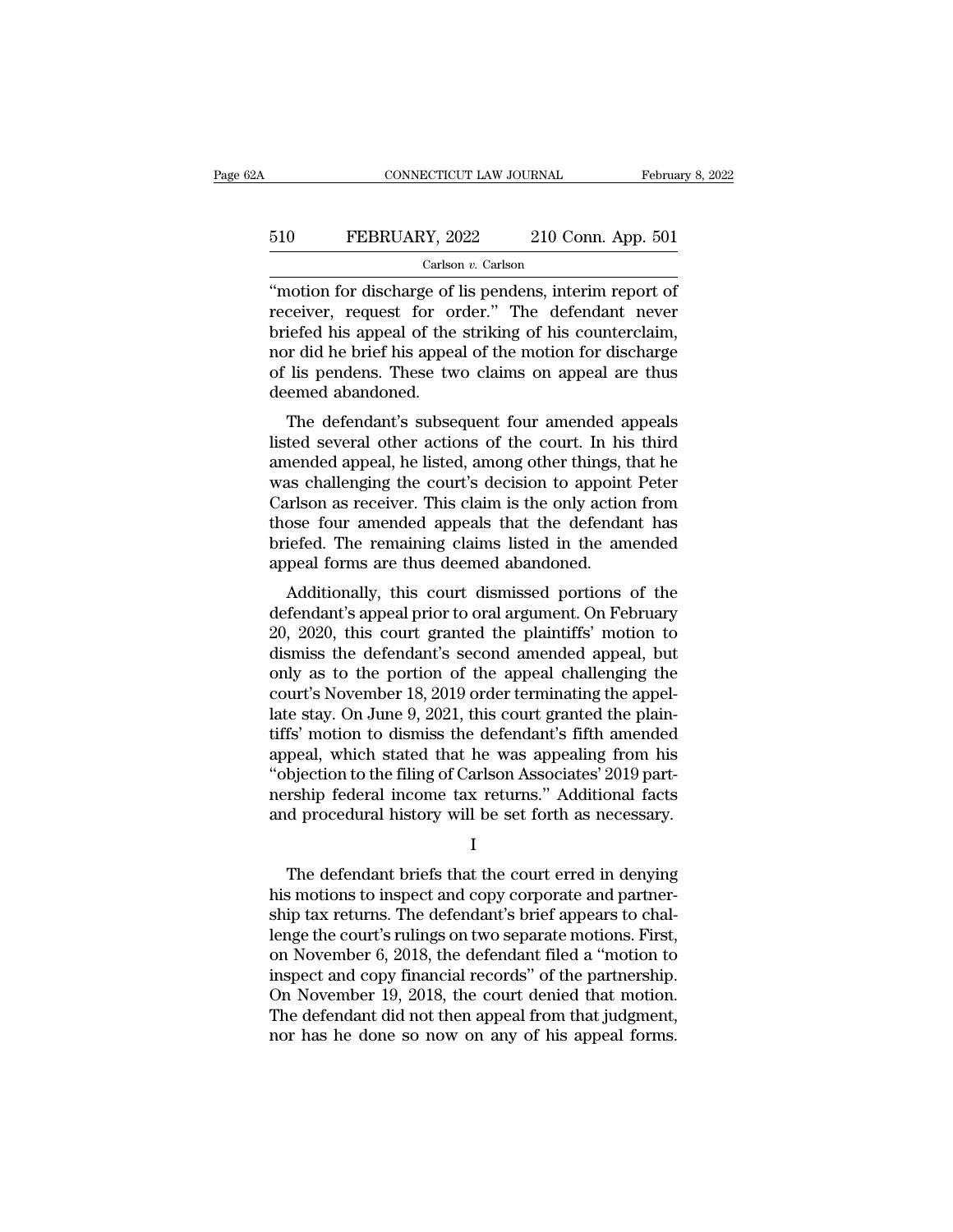# 210 Conn. App. 501 FEBRUARY, 2022 511 Carlson v. Carlson

Carlson *v.* Carlson

S, 2022 CONNECTICUT LAW JOURNAL Page 63A<br>
210 Conn. App. 501 FEBRUARY, 2022 511<br>
Carlson v. Carlson<br>
Second, on August 7, 2020, the defendant filed a motion<br>
to compel discovery of the 1986 income tax returns of<br>
SHVC Jpg 210 Conn. App. 501 FEBRUARY, 2022 511<br>
Carlson v. Carlson<br>
Second, on August 7, 2020, the defendant filed a motion<br>
to compel discovery of the 1986 income tax returns of<br>
SHVC, Inc.<sup>5</sup> On August 14, 2020, the court denied 210 Conn. App. 501 FEBRUARY, 2022 511<br>Carlson v. Carlson<br>Second, on August 7, 2020, the defendant filed a motion<br>to compel discovery of the 1986 income tax returns of<br>SHVC, Inc.<sup>5</sup> On August 14, 2020, the court denied tha 210 Conn. App. 501 FEBRUARY, 2022 511<br>
Carlson v. Carlson<br>
Second, on August 7, 2020, the defendant filed a motion<br>
to compel discovery of the 1986 income tax returns of<br>
SHVC, Inc.<sup>5</sup> On August 14, 2020, the court denied Carlson v. Carlson<br>
Second, on August 7, 2020, the defendant filed a motion<br>
to compel discovery of the 1986 income tax returns of<br>
SHVC, Inc.<sup>5</sup> On August 14, 2020, the court denied that<br>
motion. In its order denying the Carlson *v*. Carlson<br>Second, on August 7, 2020, the defendant filed a motion<br>to compel discovery of the 1986 income tax returns of<br>SHVC, Inc.<sup>5</sup> On August 14, 2020, the court denied that<br>motion. In its order denying the m Second, on At<br>to compel dis<br>SHVC, Inc.<sup>5</sup> C<br>motion. In it<br>stated: "The discovery of<br>in 2015."<br>Practice B FVC, Inc.<sup>5</sup> On August 14, 2020, the court denied that<br>point. In its order denying the motion, the court<br>ated: "The discovery is not calculated to lead to the<br>scovery of admissible evidence as this case settled<br>2015."<br>Pra  $\mu$ ,  $\mu$ . Showever, the trial court denotes the motion. In its order denying the motion, the court<br>stated: "The discovery is not calculated to lead to the<br>discovery of admissible evidence as this case settled<br>in 2015."<br>

motion. In his order denying the motion, the court<br>stated: "The discovery is not calculated to lead to the<br>discovery of admissible evidence as this case settled<br>in 2015."<br>Practice Book § 61-9 provides in relevant part:<br>"Sh discovery of admissible evidence as this case settled<br>in 2015."<br>Practice Book § 61-9 provides in relevant part:<br>"Should the trial court, subsequent to the filing of a<br>pending appeal, make a decision that the appellant<br>des Fractice Book  $§ 61-9$  provides in relevant part:<br>
"Should the trial court, subsequent to the filing of a<br>
pending appeal, make a decision that the appellant<br>
desires to have reviewed, the appellant shall file an<br>
amended Fractice Book § 61-9 provides in relevant part:<br>
"Should the trial court, subsequent to the filing of a<br>
pending appeal, make a decision that the appellant<br>
desires to have reviewed, the appellant shall file an<br>
amended a Practice Book § 61-9 provides in relevant part:<br>
"Should the trial court, subsequent to the filing of a<br>
pending appeal, make a decision that the appellant<br>
desires to have reviewed, the appellant shall file an<br>
amended a "Should the trial court, subsequent to the filing of a<br>pending appeal, make a decision that the appellant<br>desires to have reviewed, the appellant shall file an<br>amended appeal within twenty days from the issuance<br>of notice pending appeal, make a decision that the appellant<br>desires to have reviewed, the appellant shall file an<br>amended appeal within twenty days from the issuance<br>of notice of the decision as provided for in Section 63-<br>1. . . . desires to have reviewed, the appellant shall file an amended appeal within twenty days from the issuance of notice of the decision as provided for in Section 63-1. . . . " The defendant did not amend his appeal to include amended appeal within twenty days from the issuance<br>of notice of the decision as provided for in Section 63-<br>1. . . . " The defendant did not amend his appeal to<br>include a claim regarding the court's August 14, 2020<br>order of notice of the decision as provided for in Section 63-<br>1. . . . " The defendant did not amend his appeal to<br>include a claim regarding the court's August 14, 2020<br>order denying his motion to compel further discovery.<br>Beca 1. . . ." The definctude a claim<br>order denying hi<br>Because the defe<br>ruling, we canno<br>rulings. Accordi<br>the appeal. ecause the defendant has not properly appealed either<br>ling, we cannot address his claim challenging those<br>lings. Accordingly, we must dismiss this portion of<br>e appeal.<br>II<br>The defendant next briefs that the court erred by<br>t

II

ruling, we cannot address his claim challenging those<br>rulings. Accordingly, we must dismiss this portion of<br>the appeal.<br>II<br>The defendant next briefs that the court erred by<br>not addressing the dispute in the presettlement n rulings. Accordingly, we must dismiss this portion of<br>the appeal.<br>II<br>The defendant next briefs that the court erred by<br>not addressing the dispute in the presettlement notice<br>among the parties before a settlement was reache II<br>II<br>In the appeal.<br>In the defendant next briefs that the court erred by<br>not addressing the dispute in the presettlement notice<br>among the parties before a settlement was reached. It<br>is unclear what judgment of the court f II<br>The defendant next briefs that the court erred by<br>not addressing the dispute in the presettlement notice<br>among the parties before a settlement was reached. It<br>is unclear what judgment of the court from which the<br>defenda The defendant next briefs that the court erred by<br>not addressing the dispute in the presettlement notice<br>among the parties before a settlement was reached. It<br>is unclear what judgment of the court from which the<br>defendant The defendant next briefs that the court erred by<br>not addressing the dispute in the presettlement notice<br>among the parties before a settlement was reached. It<br>is unclear what judgment of the court from which the<br>defendant not addressing the dispute in the presettlement notice<br>among the parties before a settlement was reached. It<br>is unclear what judgment of the court from which the<br>defendant appeals. The record indicates that on Novem-<br>ber 1 among the parties before a settlement was reached. It<br>is unclear what judgment of the court from which the<br>defendant appeals. The record indicates that on Novem-<br>ber 16, 2015, the plaintiffs, Kristine Carlson, and Karen<br>Ca is unclear what judgment of the court from which the<br>defendant appeals. The record indicates that on Novem-<br>ber 16, 2015, the plaintiffs, Kristine Carlson, and Karen<br>Carlson filed a partial settlement notice indicating tha defendant appeals. The record indicates that on November 16, 2015, the plaintiffs, Kristine Carlson, and Karen<br>Carlson filed a partial settlement notice indicating that<br>they had reached a settlement in the underlying actio ber 16, 2015, the plaintiffs, Kristine Carlson, and Karen<br>Carlson filed a partial settlement notice indicating that<br>they had reached a settlement in the underlying action.<br>The notice stated: "Issues remain in dispute as be The notice stated: "Issues remain in dispute as between<br>the plaintiffs and [the defendant]." The defendant's<br>claim presumably stems from that notice, as we are<br>unaware of any other presettlement notice filed by any<br> $\frac{1}{$ the plaintiffs and [the defendant]." The defendant's claim presumably stems from that notice, as we are unaware of any other presettlement notice filed by any  $\frac{1}{5}$  In that motion, the defendant stated that SHVC, Inc.,

claim presumably stems frequency of any other prese<br>increase of any other prese<br> $\frac{1}{100}$  in that motion, the defendant state<br>real estate investing company, and the<br>1986 after SHVC, Inc., was dissolved.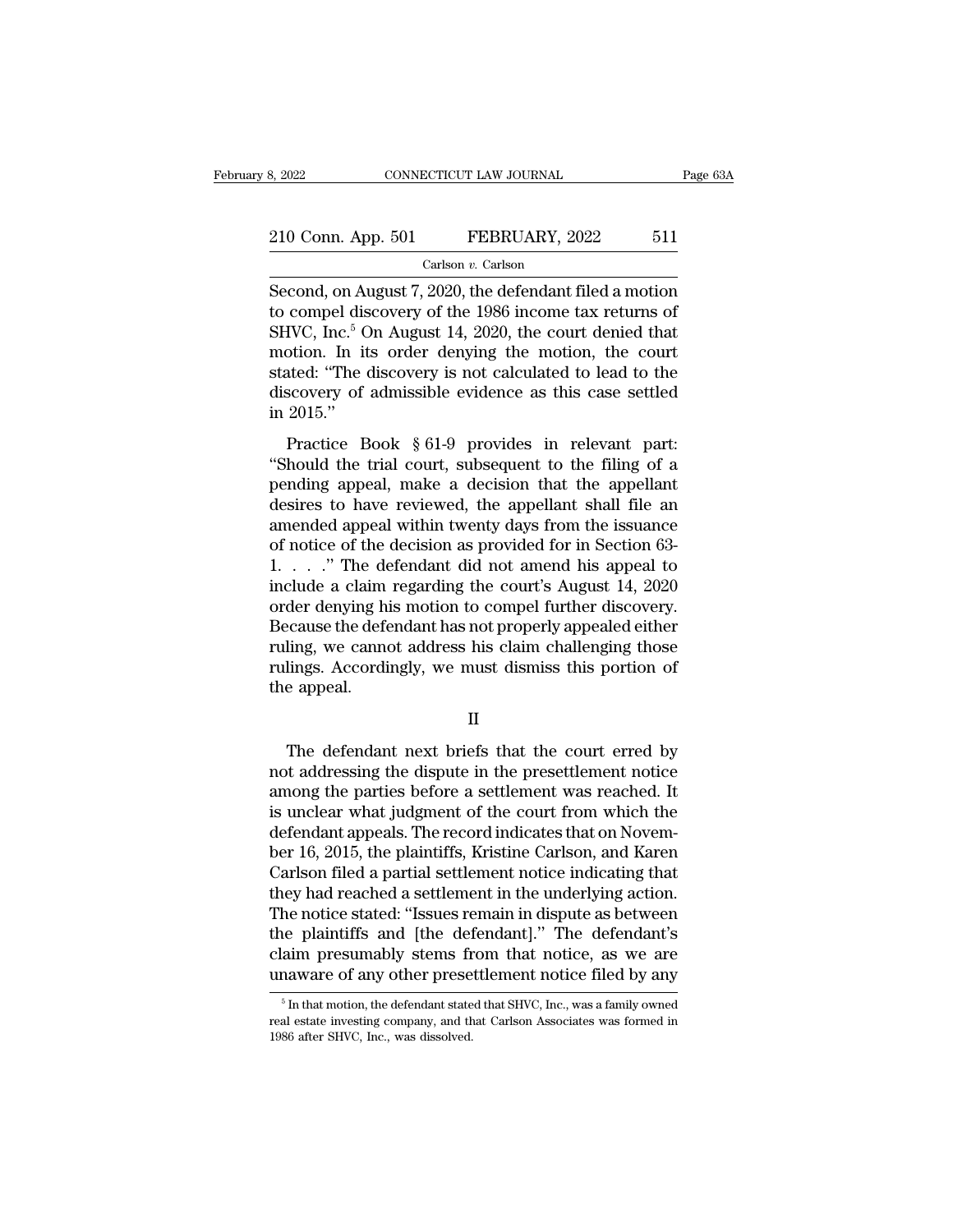# CONNECTICUT LAW JOURNAL February 8, 2022<br>512 FEBRUARY, 2022 210 Conn. App. 501<br>Carlson v. Carlson

### Carlson *v.* Carlson

CONNECTICUT LAW JOURNAL February 8, 2<br>
FEBRUARY, 2022 210 Conn. App. 501<br>
Carlson v. Carlson<br>
party. The settlement occurred on November 25, 2015,<br>
nearly four years before the defendant filed the present<br>
appeal. His brie FEBRUARY, 2022 210 Conn. App. 501<br>
Carlson v. Carlson<br>
party. The settlement occurred on November 25, 2015,<br>
nearly four years before the defendant filed the present<br>
appeal. His brief does not reference any judgment from FEBRUARY, 2022 210 Conn. App. 501<br>
Carlson v. Carlson<br>
party. The settlement occurred on November 25, 2015,<br>
nearly four years before the defendant filed the present<br>
appeal. His brief does not reference any judgment from EBRUARY, 2022 210 Conn. App. 501<br>
Carlson v. Carlson<br>
party. The settlement occurred on November 25, 2015,<br>
nearly four years before the defendant filed the present<br>
appeal. His brief does not reference any judgment from<br> Carlson *v.* Carlson<br>party. The settlement occurred on November 25, 2015,<br>nearly four years before the defendant filed the present<br>appeal. His brief does not reference any judgment from<br>which he is appealing and none of h Carison v. Carison<br>
party. The settlement occurred on November 25, 2015,<br>
nearly four years before the defendant filed the present<br>
appeal. His brief does not reference any judgment from<br>
which he is appealing and none of party. The settlement occurred on November 25, 2015,<br>nearly four years before the defendant filed the present<br>appeal. His brief does not reference any judgment from<br>which he is appealing and none of his appeal forms<br>refere nearly four years before the defendant filed the present<br>appeal. His brief does not reference any judgment from<br>which he is appealing and none of his appeal forms<br>reference any judgment concerning a presettlement<br>notice. A ference any judgment concerning a presettlement<br>tice. Accordingly, we must dismiss this portion of<br>e appeal as it is not from a judgment of the court and<br>s not a judgment encompassed in his notice of appeal.<br>III<br>The defend

III

notice. Accordingly, we must dismiss this portion of<br>the appeal as it is not from a judgment of the court and<br>it is not a judgment encompassed in his notice of appeal.<br>III<br>The defendant next briefs that the court erred in the appeal as it is not from a judgment of the court and<br>it is not a judgment encompassed in his notice of appeal.<br>III<br>The defendant next briefs that the court erred in not<br>ordering the plaintiffs to release all claims dur it is not a judgment encompassed in his notice of appeal.<br>III<br>III<br>The defendant next briefs that the court erred in not<br>ordering the plaintiffs to release all claims during the<br>2015 settlement negotiations. The claim he at III<br>The defendant next briefs that the court erred in not<br>ordering the plaintiffs to release all claims during the<br>2015 settlement negotiations. The claim he attempts to<br>raise, like the claim he attempted to raise in part The defendant next briefs that the court erred in not<br>ordering the plaintiffs to release all claims during the<br>2015 settlement negotiations. The claim he attempts to<br>raise, like the claim he attempted to raise in part II o The defendant next briefs that the court erred in not<br>ordering the plaintiffs to release all claims during the<br>2015 settlement negotiations. The claim he attempts to<br>raise, like the claim he attempted to raise in part II o ordering the plaintiffs to release all claims during the<br>2015 settlement negotiations. The claim he attempts to<br>raise, like the claim he attempted to raise in part II of<br>this opinion, concerns events that occurred nearly f 2015 settlement negotiations. The claim he attempts to<br>raise, like the claim he attempted to raise in part II of<br>this opinion, concerns events that occurred nearly four<br>years before the defendant filed the present appeal a raise, like the claim he attempted to raise in part II of<br>this opinion, concerns events that occurred nearly four<br>years before the defendant filed the present appeal and<br>is not from a judgment of the court. Furthermore, no this opinion, concerns events that occurred nearly four<br>years before the defendant filed the present appeal and<br>is not from a judgment of the court. Furthermore, none<br>of his appeal forms references any judgment concerning<br> years before the<br>is not from a ju<br>of his appeal for<br>this matter. Ac<br>of the appeal a<br>and it is not a<br>of appeal. is matter. Accordingly, we must dismiss this portion<br>the appeal as it is not from a judgment of the court<br>d it is not a judgment encompassed in his notice<br>appeal.<br> $IV$ <br>The defendant next briefs that the court erred in<br>thor

IV

of the appeal as it is not from a judgment of the court<br>and it is not a judgment encompassed in his notice<br>of appeal.<br>IV<br>The defendant next briefs that the court erred in<br>authorizing an application for a subdivision of a p and it is not a judgment encompassed in his notice<br>of appeal.<br>IV<br>The defendant next briefs that the court erred in<br>authorizing an application for a subdivision of a prop-<br>erty owned by the partnership. At the outset, we no IV<br>IV<br>The defendant next briefs that the court erred in<br>authorizing an application for a subdivision of a prop-<br>erty owned by the partnership. At the outset, we note<br>that this claim that he now attempts to raise is not<br>enc IV<br>IV<br>The defendant next briefs that the court erred in<br>authorizing an application for a subdivision of a prop-<br>erty owned by the partnership. At the outset, we note<br>that this claim that he now attempts to raise is not<br>enc The defendant next briefs that the court erred in<br>authorizing an application for a subdivision of a prop-<br>erty owned by the partnership. At the outset, we note<br>that this claim that he now attempts to raise is not<br>encompass The defendant next briefs that the court erred in<br>authorizing an application for a subdivision of a prop-<br>erty owned by the partnership. At the outset, we note<br>that this claim that he now attempts to raise is not<br>encompass authorizing an application for a subdivision of a property owned by the partnership. At the outset, we note that this claim that he now attempts to raise is not encompassed in his notice of appeal or amended notices. His f erty owned by the partnership. At the outset, we note<br>that this claim that he now attempts to raise is not<br>encompassed in his notice of appeal or amended<br>notices. His first amended appeal, however, challenges<br>the court's o that this claim that he now attempts to raise is not<br>encompassed in his notice of appeal or amended<br>notices. His first amended appeal, however, challenges<br>the court's order allowing a receiver to market the lots<br>created by encompassed in his notice of appea<br>notices. His first amended appeal, howe<br>the court's order allowing a receiver to<br>created by the subdivision of that prope<br>ably can interpret the defendant's brief<br>that order. Nevertheless Franceses. The first antended appear, nowever, enancingles<br>
e court's order allowing a receiver to market the lots<br>
easted by the subdivision of that property. We reason-<br>
ly can interpret the defendant's brief as challeng are coards order anothing a receiver to market are road<br>created by the subdivision of that property. We reason-<br>ably can interpret the defendant's brief as challenging<br>that order. Nevertheless, we decline to review this cl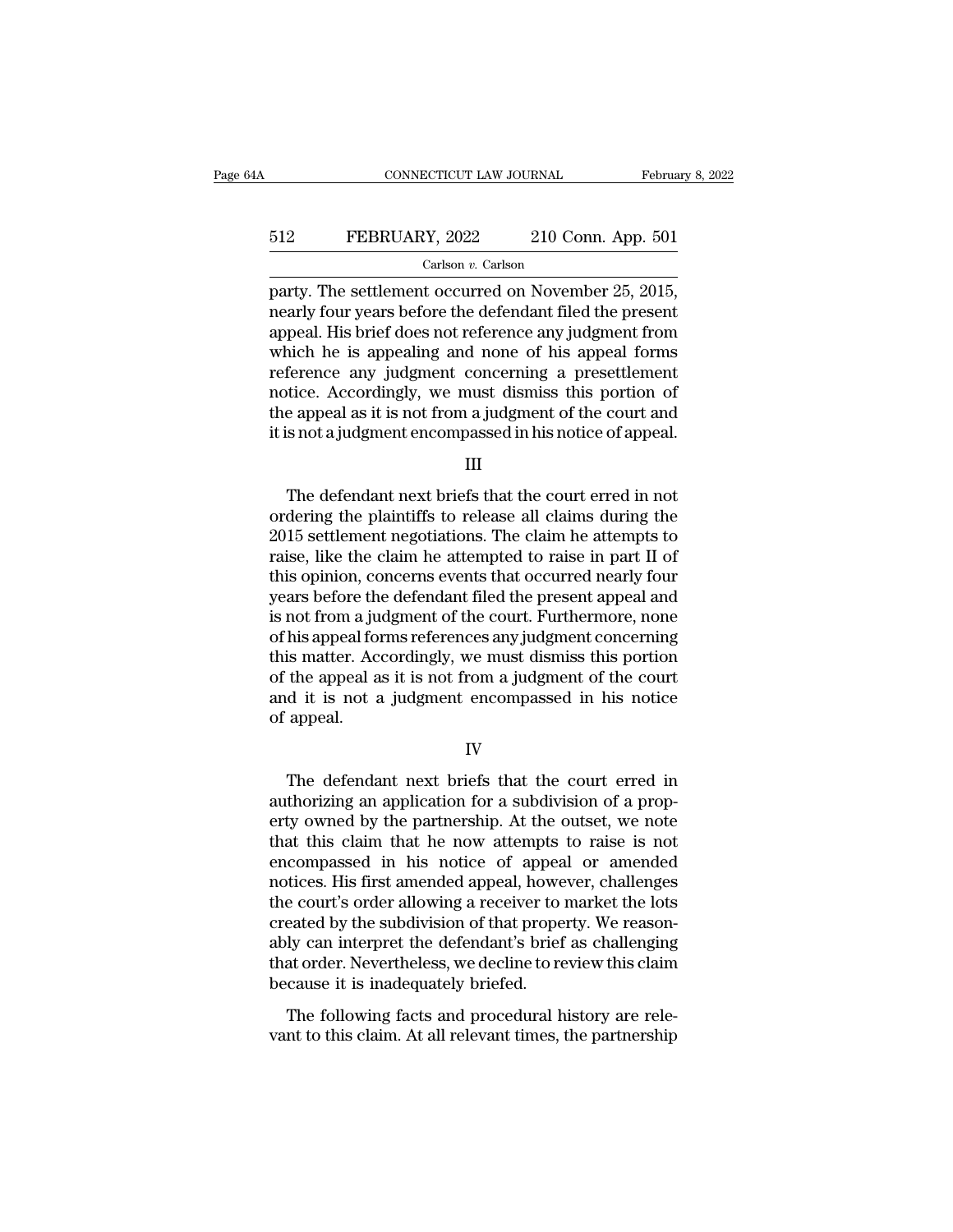# 210 Conn. App. 501 FEBRUARY, 2022 513<br>Carlson v. Carlson

Carlson *v.* Carlson

8, 2022<br> **EXECUTE CONNECTICUT LAW JOURNAL**<br>
Carlson *v*. Carlson<br>
Carlson *v*. Carlson<br> **EXECUTE:** Owned a property at 637 South Main Street in Manches-<br>
ter. On August 8, 2017, the receiver reported to the<br>
court that thi 210 Conn. App. 501 FEBRUARY, 2022 513<br>Carlson v. Carlson<br>
Carlson v. Carlson<br>
Carlson Carlson<br>
The receiver reported to the<br>
court that this property "consists of approximately<br>
cloven acros of land with an ovisting three 210 Conn. App. 501 FEBRUARY, 2022 513<br>
Carlson v. Carlson<br>
owned a property at 637 South Main Street in Manchester. On August 8, 2017, the receiver reported to the<br>
court that this property "consists of approximately<br>
ele 210 Conn. App. 501 FEBRUARY, 2022 513<br>
Carlson v. Carlson<br>
cowned a property at 637 South Main Street in Manches-<br>
ter. On August 8, 2017, the receiver reported to the<br>
court that this property "consists of approximately<br> Carlson v. Carlson<br>
Carlson v. Carlson<br>
Carlson v. Carlson<br>
ter. On August 8, 2017, the receiver reported to the<br>
court that this property "consists of approximately<br>
eleven acres of land with an existing three family hom Carlson v. Carlson<br>
carlson v. Carlson<br>
cowned a property at 637 South Main Street in Manches-<br>
ter. On August 8, 2017, the receiver reported to the<br>
court that this property "consists of approximately<br>
eleven acres of la owned a property at 637 South Main Street in Manchester. On August 8, 2017, the receiver reported to the court that this property "consists of approximately eleven acres of land with an existing three family home and two b ter. On August 8, 2017, the receiver reported to the<br>court that this property "consists of approximately<br>eleven acres of land with an existing three family home<br>and two barns. All partners are in agreement that the<br>best w court that this property "consists of approximately<br>eleven acres of land with an existing three family home<br>and two barns. All partners are in agreement that the<br>best way to sell the land left after subdividing off the<br>fro eleven acres of land with an existing three family home<br>and two barns. All partners are in agreement that the<br>best way to sell the land left after subdividing off the<br>front corner (which is to be conveyed to [the defendant and two barns. All partners are in agreement that the<br>best way to sell the land left after subdividing off the<br>front corner (which is to be conveyed to [the defendant]<br>pursuant to the settlement reached by the partners) is best way to sell the land left after subdividing off the<br>front corner (which is to be conveyed to [the defendant]<br>pursuant to the settlement reached by the partners) is<br>to subdivide the remaining acreage into building lots front corner (which is to be conveyed to [the defendant]<br>pursuant to the settlement reached by the partners) is<br>to subdivide the remaining acreage into building lots."<br>On September 11, 2017, the court issued an order<br>appro pursuant to the settlement reached by the partners) is<br>to subdivide the remaining acreage into building lots."<br>On September 11, 2017, the court issued an order<br>approving of the receiver's report, which, in turn,<br>authorized to subdivide the remaining acreage into b<br>On September 11, 2017, the court issue<br>approving of the receiver's report, whi<br>authorized the receiver to proceed with a<br>for a subdivision of the property. The de<br>not appeal from t Free Exercise 11, 2011, the Coard Essace and State<br>proving of the receiver's report, which, in turn,<br>thorized the receiver to proceed with an application<br>r a subdivision of the property. The defendant did<br>t appeal from the approving of and receiver 5 report, which, in tark,<br>authorized the receiver to proceed with an application<br>for a subdivision of the property. The defendant did<br>not appeal from the issuance of that order at that time<br>or in

and the application of the property. The defendant did<br>not appeal from the issuance of that order at that time<br>or in his five later notices of appeal.<br>On September 5, 2018, the Planning and Zoning Com-<br>mission of the Town For a statution of the property. The detendant did<br>not appeal from the issuance of that order at that time<br>or in his five later notices of appeal.<br>On September 5, 2018, the Planning and Zoning Com-<br>mission of the Town of M for appear nont are issuance of and order at and ante<br>or in his five later notices of appeal.<br>On September 5, 2018, the Planning and Zoning Com-<br>mission of the Town of Manchester (commission)<br>approved the application for a of in this live later holders of appear.<br>
On September 5, 2018, the Planning and Zoning Commission of the Town of Manchester (commission)<br>
approved the application for a subdivision of the property. On October 15, 2018, t On September 5, 2018, the Planning and Zoning Commission of the Town of Manchester (commission)<br>approved the application for a subdivision of the property. On October 15, 2018, the receiver filed a motion<br>for an order in w mission of the Town of Manchester (commission)<br>approved the application for a subdivision of the prop-<br>erty. On October 15, 2018, the receiver filed a motion<br>for an order in which he informed the court that the<br>subdivision approved the application for a subdivision of the property. On October 15, 2018, the receiver filed a motion for an order in which he informed the court that the subdivision application had been approved and requested the erty. On October 15, 2018, the receive<br>for an order in which he informed the<br>subdivision application had been<br>requested the authority to list the lots f<br>suggested by a local Realtor. On Octob<br>court granted that motion. The Full order in which he informed are coard and are bidivision application had been approved and quested the authority to list the lots for sale at prices ggested by a local Realtor. On October 29, 2018, the urt granted that Examples and the experience of the lots for sale at prices<br>suggested by a local Realtor. On October 29, 2018, the<br>court granted that motion. The defendant did not appeal<br>from the granting of that motion.<br>On May 28, 2019, t

requested and databary to first are roles for state at prices<br>suggested by a local Realtor. On October 29, 2018, the<br>court granted that motion. The defendant did not appeal<br>from the granting of that motion.<br>On May 28, 2019 but a provided by a focult relation. On occupied  $E_2$ ,  $E_3E_5$ , and court granted that motion. The defendant did not appeal from the granting of that motion.<br>On May 28, 2019, the defendant filed an objection to the "fil From the granting of that motion. The defendant dialibrotapped<br>from the granting of that motion.<br>the "filing of resubdivision" of the property. The gist<br>of the defendant's argument was that the subdivision<br>application that The court did not reduced.<br>
On May 28, 2019, the defendant filed an objection to<br>
the "filing of resubdivision" of the property. The gist<br>
of the defendant's argument was that the subdivision<br>
application that was approved of thay 20, 2010, are defendant fired an objection to<br>e "filing of resubdivision" of the property. The gist<br>the defendant's argument was that the subdivision<br>plication that was approved by the commission did<br>t comply with are thing of resustance of the property. The gase<br>of the defendant's argument was that the subdivision<br>application that was approved by the commission did<br>not comply with the terms of the settlement agreement.<br>The court di

application that was approved by the commission did<br>not comply with the terms of the settlement agreement.<br>The court did not rule on the defendant's objection.<br>The defendant's first amended appeal purports to<br>appeal from t dependent that was approved by the commission and not comply with the terms of the settlement agreement.<br>The court did not rule on the defendant's objection.<br>The defendant's first amended appeal purports to<br>appeal from the The court did not rule on the defendant's objection.<br>The defendant's first amended appeal purports to<br>appeal from the interim report of the receiver dated<br>August 12, 2019, and from the request for an order. In<br>that report,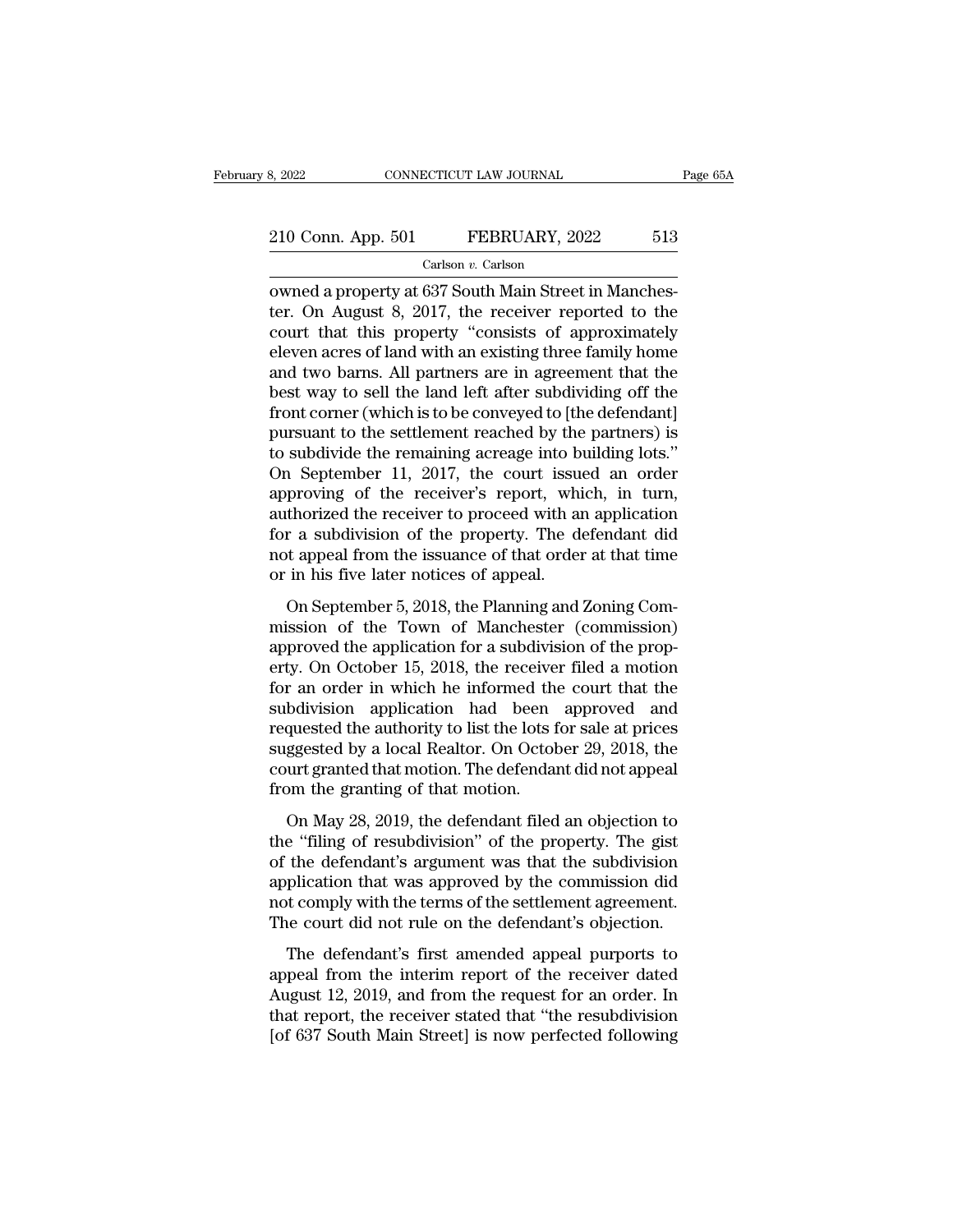# CONNECTICUT LAW JOURNAL February 8, 2022<br>514 FEBRUARY, 2022 210 Conn. App. 501<br>Carlson v. Carlson

### Carlson *v.* Carlson

CONNECTICUT LAW JOURNAL February 8, 2022<br>
FEBRUARY, 2022 210 Conn. App. 501<br>
Carlson v. Carlson<br>
approval, and the lots created thereby are available to<br>
transfer/sell." The receiver asked the court "whether<br>
to direct the FEBRUARY, 2022 210 Conn. App. 501<br>  $\frac{1}{\text{Carson } v. \text{ Carison}}$ <br>
approval, and the lots created thereby are available to<br>
transfer/sell." The receiver asked the court "whether<br>
to direct the [R]ealtor to continue marketing the . 514 FEBRUARY, 2022 210 Conn. App. 501<br>Carlson v. Carlson<br>approval, and the lots created thereby are available to<br>transfer/sell." The receiver asked the court "whether<br>to direct the [R]ealtor to continue marketing the . . EBRUARY, 2022 210 Conn. App. 501<br>
Carlson v. Carlson<br>
approval, and the lots created thereby are available to<br>
transfer/sell." The receiver asked the court "whether<br>
to direct the [R]ealtor to continue marketing the ...<br> Carlson *v*. Carlson<br>
approval, and the lots created thereby are available to<br>
transfer/sell." The receiver asked the court "whether<br>
to direct the [R]ealtor to continue marketing the  $\dots$ <br>
lots" created by the subdivisio Carlson v. Carlson<br>approval, and the lots created thereby are available to<br>transfer/sell." The receiver asked the court "whether<br>to direct the [R]ealtor to continue marketing the  $\dots$ <br>lots" created by the subdivision. The approval, and the lots created thereby are available to<br>transfer/sell." The receiver asked the court "whether<br>to direct the [R]ealtor to continue marketing the . . .<br>lots" created by the subdivision. The court approved<br>the transfer/sell." The receiver asked the court "whether<br>to direct the [R]ealtor to continue marketing the . . .<br>lots" created by the subdivision. The court approved<br>the report and order on September 16, 2019. In his brief<br>to appraisal.'' is Created by the subdivision. The court approved<br>
e report and order on September 16, 2019. In his brief<br>
this court, the defendant states in the heading for<br>
is claim that "the trial court err[ed] in allowing a<br>
mprehens the report and order on september 10, 2019. In his one<br>to this court, the defendant states in the heading for<br>this claim that "the trial court err[ed] in allowing a<br>comprehensive subdivision instead of just obtaining an<br>ap

this claim that "the trial court err[ed] in allowing a<br>comprehensive subdivision instead of just obtaining an<br>appraisal."<br>"Claims are inadequately briefed when they are<br>merely mentioned and not briefed beyond a bare asserthe that the that court enterported in allowing a<br>comprehensive subdivision instead of just obtaining an<br>appraisal."<br>"Claims are inadequately briefed when they are<br>merely mentioned and not briefed beyond a bare asser-<br>tion eomprenensive subdivision instead of Just obtaining an appraisal."<br>
"Claims are inadequately briefed when they are<br>
merely mentioned and not briefed beyond a bare asser-<br>
tion....Claims are also inadequately briefed when<br> "Claims are inadequately briefed when they are<br>
merely mentioned and not briefed beyond a bare asser-<br>
tion....Claims are also inadequately briefed when<br>
they ... consist of conclusory assertions ... with<br>
mo mention of r "Claims are inadequately briefed when they are<br>merely mentioned and not briefed beyond a bare asser-<br>tion....Claims are also inadequately briefed when<br>they ... consist of conclusory assertions ... with<br>no mention of relev merely mentioned and not briefed beyond a bare assetion. . . . . Claims are also inadequately briefed whethey . . . consist of conclusory assertions . . . with no mention of relevant authority and minimal or n citations fr In the section of relevant authority and minimal or no<br>
in mention of relevant authority and minimal or no<br>
ations from the record . . . . " (Internal quotation<br>
arks omitted.) *Estate of Rock v. University of Con-*<br>
ctic definition of relevant authority and minimal or no<br>citations from the record . . . . ." (Internal quotation<br>marks omitted.) *Estate of Rock v. University of Con-*<br>necticut, 323 Conn. 26, 33, 144 A.3d 420 (2016).<br>In the se

subdivision of Ferevalulation of  $\mu$ ...." (Internal quotation<br>marks omitted.) *Estate of Rock v. University of Con-*<br>*necticut*, 323 Conn. 26, 33, 144 A.3d 420 (2016).<br>In the section of his brief regarding this claim, th changes montride record  $\ldots$  . (internal quotation marks omitted.) *Estate of Rock v. University of Connecticut*, 323 Conn. 26, 33, 144 A.3d 420 (2016).<br>In the section of his brief regarding this claim, the defendant dis marks onlined.) Estate by Rock V. Enterstig by Connecticut, 323 Conn. 26, 33, 144 A.3d 420 (2016).<br>
In the section of his brief regarding this claim, the<br>
defendant discusses matters that are unrelated to the<br>
subdivision mettical, 325 Collit. 20, 35, 144 A.5d 420 (2010).<br>
In the section of his brief regarding this claim, the<br>
defendant discusses matters that are unrelated to the<br>
subdivision of 637 South Main Street. He does not brief<br>
any In the section of his brief regarding this claim, the<br>defendant discusses matters that are unrelated to the<br>subdivision of 637 South Main Street. He does not brief<br>any statute, case precedent, rule of court, or other legal defendant discusses matters that are unrelised<br>subdivision of 637 South Main Street. He doe<br>any statute, case precedent, rule of court, or<br>authority that could render the court's actior<br>We, therefore, deem this claim inade thority that could render the court's action improper.<br>
e, therefore, deem this claim inadequately briefed and<br>
cline to review it. Accordingly, we decline to review<br>
is portion of the defendant's appeal.<br>
V<br>
Finally, in h

V

We, therefore, deem this claim inadequately briefed and<br>decline to review it. Accordingly, we decline to review<br>this portion of the defendant's appeal.<br>V<br>Finally, in his third amended appeal, the defendant<br>claims that the decline to review it. Accordingly, we decline to review<br>this portion of the defendant's appeal.<br>V<br>Finally, in his third amended appeal, the defendant<br>claims that the court erred in appointing Peter Carlson<br>as receiver. "Th this portion of the defendant's appeal.<br>V<br>Finally, in his third amended appeal, the defendant<br>claims that the court erred in appointing Peter Carlson<br>as receiver. "The application for a receiver is addressed<br>to the sound l V<br>Finally, in his third amended appeal, the defendant<br>claims that the court erred in appointing Peter Carlson<br>as receiver. "The application for a receiver is addressed<br>to the sound legal discretion of the court, to be exer Finally, in his third amended appeal, the defendant<br>claims that the court erred in appointing Peter Carlson<br>as receiver. "The application for a receiver is addressed<br>to the sound legal discretion of the court, to be exer-<br> Finally, in his third amended appeal, the defendant<br>claims that the court erred in appointing Peter Carlson<br>as receiver. "The application for a receiver is addressed<br>to the sound legal discretion of the court, to be exerclaims that the court erred in appointing Peter Carlson<br>as receiver. "The application for a receiver is addressed<br>to the sound legal discretion of the court, to be exer-<br>cised with due regard to the relevant statutes and r as receiver. "The application for a receiver is addressed<br>to the sound legal discretion of the court, to be exer-<br>cised with due regard to the relevant statutes and rules,<br>and such exercise is not to be disturbed lightly n to the sound legal discretion of the court, to be exercised with due regard to the relevant statutes and rules, and such exercise is not to be disturbed lightly nor unless abuse of discretion or other material error appear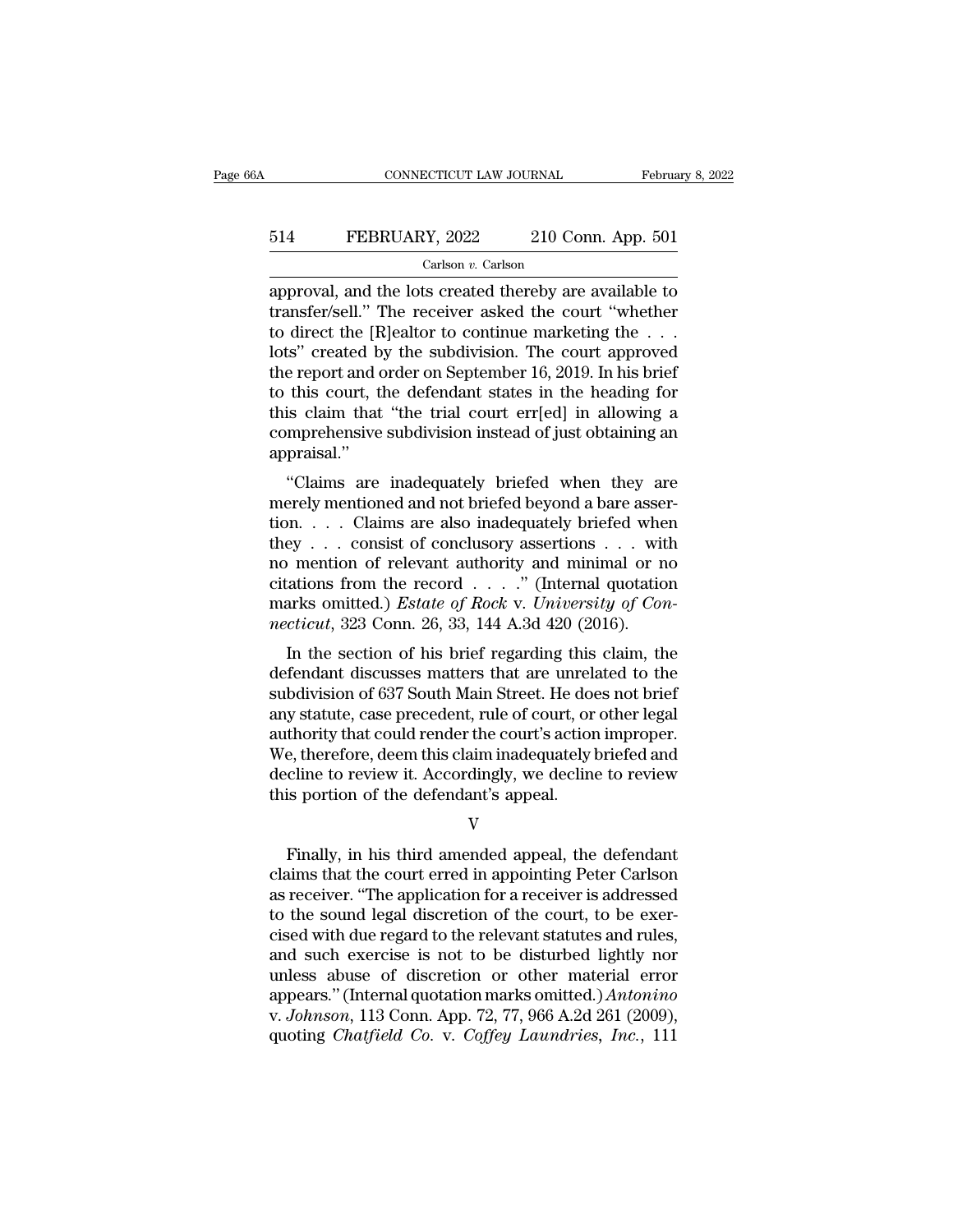## 210 Conn. App. 515 FEBRUARY, 2022 515 Glanz v. Commissioner of Motor Vehicles Glanz *v.* Commissioner of Motor Vehicles

Example 2022 CONNECTICUT LAW JOURNAL Page 67A<br>
210 Conn. App. 515 FEBRUARY, 2022 515<br>
Glanz v. Commissioner of Motor Vehicles<br>
Conn. 497, 501, 150 A. 511 (1930). After reviewing and<br>
considering the record in this case, in 210 Conn. App. 515 FEBRUARY, 2022 515<br>
Glanz v. Commissioner of Motor Vehicles<br>
Conn. 497, 501, 150 A. 511 (1930). After reviewing and<br>
considering the record in this case, including the briefs<br>
and arguments of the partie 210 Conn. App. 515 FEBRUARY, 2022 515<br>
Glanz v. Commissioner of Motor Vehicles<br>
Conn. 497, 501, 150 A. 511 (1930). After reviewing and<br>
considering the record in this case, including the briefs<br>
and arguments of the parti 210 Conn. App. 515 FEBRUARY, 2022 515<br>
Glanz v. Commissioner of Motor Vehicles<br>
Conn. 497, 501, 150 A. 511 (1930). After reviewing and<br>
considering the record in this case, including the briefs<br>
and arguments of the parti Glanz v. Commissioner of Motor Vehicles<br>Conn. 497, 501, 150 A. 511 (1930). After reviewing<br>considering the record in this case, including the b<br>and arguments of the parties on appeal, we conce<br>that the court did not abuse onn. 497, 501, 150 A. 511 (1930). After reviewing and<br>msidering the record in this case, including the briefs<br>d arguments of the parties on appeal, we conclude<br>at the court did not abuse its discretion in appointing<br>ter Ca confi. 497, 501, 150 A. 511 (1950). After reviewing and<br>considering the record in this case, including the briefs<br>and arguments of the parties on appeal, we conclude<br>that the court did not abuse its discretion in appointi

considering the record in this case, incruding the briefs<br>and arguments of the parties on appeal, we conclude<br>that the court did not abuse its discretion in appointing<br>Peter Carlson as receiver. There is no error.<br>The appe and arguments of the parties of appear, we<br>that the court did not abuse its discretion in a<br>Peter Carlson as receiver. There is no error.<br>The appeal is dismissed with respect to<br>except the claims regarding the authorizat<br>a peal is dismissed with respect to all claims<br>
ie claims regarding the authorization of an<br>
in for a subdivision and the appointment of a<br>
those judgments are affirmed.<br>
ADAM GLANZ *v*. COMMISSIONER<br>
OF MOTOR VEHICLES ms regarding the authorization of<br>a subdivision and the appointment<br>judgments are affirmed.<br><br><br><br><br><br><br><br><br><br><br><br>OF MOTOR VEHICLES<br>(AC 44189)

### ilvision and the app<br>ents are affirmed.<br>NZ v. COMMISSIOI<br>OTOR VEHICLES<br>(AC 44189)<br>and Alvord and Norcott, J ADAM GLANZ *v*. COMMISSIONER<br>OF MOTOR VEHICLES<br>(AC 44189)<br>Bright, C. J., and Alvord and Norcott, Js.

### *Syllabus*

(AC 44189)<br>
Bright, C. J., and Alvord and Norcott, Js.<br>  $Syllabus$ <br>
The plaintiff, who had been arrested for operating a motor vehicle while<br>
under the influence of intoxicating liquor in violation of statute (§ 14-Bright, C. J., and Alvord and Norcott, Js.<br>Syllabus<br>plaintiff, who had been arrested for operating a motor vehicle while<br>under the influence of intoxicating liquor in violation of statute (§ 14-<br>227a), appealed to the tria Bright, C. J., and Alvord and Norcott, Js.<br> *Syllabus*<br>
plaintiff, who had been arrested for operating a motor vehicle while<br>
under the influence of intoxicating liquor in violation of statute (§ 14-<br>
227a), appealed to th Syllabus<br>plaintiff, who had been arrested for operating a motor vehicle while<br>under the influence of intoxicating liquor in violation of statute (§ 14-<br>227a), appealed to the trial court from the decision of the defendant, *Syltabus*<br>plaintiff, who had been arrested for operating a motor vehicle while<br>under the influence of intoxicating liquor in violation of statute (§ 14-<br>227a), appealed to the trial court from the decision of the defenda plaintiff, who had been arrested for operating a motor vehicle while<br>under the influence of intoxicating liquor in violation of statute (§ 14-<br>227a), appealed to the trial court from the decision of the defendant,<br>the Com under the influence of intoxicating liquor in violation of statute (§ 14-227a), appealed to the trial court from the decision of the defendant, the Commissioner of Motor Vehicles, suspending the plaintiff's motor vehicle  $227a$ ), appealed to the trial court from the decision of the defendant, the Conmissioner of Motor Vehicles, suspending the plaintiff's motor vehicle operator's license and requiring the installation of ignition interlock the Commissioner of Motor Vehicles, suspending the plaintiff's motor vehicle operator's license and requiring the installation of ignition interlock devices on his motor vehicles pursuant to statute (§ 14-227b). Following webicle operator's license and requiring the installation of ignition inter-<br>lock devices on his motor vehicles pursuant to statute (§ 14-227b). Fol-<br>lowing the plaintiff's arrest, a police officer administered a breath al result than the first. At the administrative hearing of an expert of the devices on his motor vehicles pursuant to statute (§ 14-227b). Following the plaintiff's arrest, a police officer administered a breath alcohol test hearting officer, the plaintiff's arrest, a police officer administered a breath alcohol<br>test on him four times. Although the second test yielded a higher blood<br>alcohol content result than the first, it was invalidated. On that the second is a had been second test yielded a higher blood alcohol content result than the first, it was invalidated. Only the first and fourth tests yielded valid results, the fourth producing a lower result than th alcohol content result than the first, it was invalidated. Only the first and fourth tests yielded valid results, the fourth producing a lower result than the first. At the administrative hearing before the defendant's hea and fourth tests yielded valid results, the fourth producing a lower<br>result than the first. At the administrative hearing before the defendant's<br>hearing officer, the plaintiff presented the testimony of an expert, P,<br>that result than the first. At the administrative hearing before the defendant's hearing officer, the plaintiff presented the testimony of an expert, P, that the second test had been scientifically valid and that the plaintiff' hearing officer, the plaintiff presented the testimony of an expert, P, that the second test had been scientifically valid and that the plaintiff's blood alcohol content had been rising from the time he operated his motor that the second test had been scientifically valid and that the plaintiff's blood alcohol content had been rising from the time he operated his motor vehicle to the time when the tests were performed. The hearing officer blood alcohol content had been rising from the time he operated his motor vehicle to the time when the tests were performed. The hearing officer found that P's testimony was informative but not persuasive. The plaintiff a motor vehicle to the time when the tests were performed. The hearing officer found that P's testimony was informative but not persuasive.<br>The plaintiff appealed to the trial court, claiming that the hearing officer improp for found that P's testimony was informative but not persuasive.<br>The plaintiff appealed to the trial court, claiming that the hearing officer<br>improperly relied on the presumption in § 14-227b (g) that the results<br>of blood The plaintiff appealed to the trial court, claiming that the hearing officer improperly relied on the presumption in § 14-227b (g) that the results of blood alcohol tests commenced within two hours of operation of a motor In properly relied on the presumption in § 14-227b (g) that the results of blood alcohol tests commenced within two hours of operation of a motor vehicle were sufficient to indicate blood alcohol content at the time of op mapped alcohol tests commenced within two hours of operation of a motor vehicle were sufficient to indicate blood alcohol content at the time of operation and that the hearing officer had ignored the exception in the crim of blood alcohol tests commenced within two hours of operation of a motor vehicle were sufficient to indicate blood alcohol content at the time of operation and that the hearing officer had ignored the exception in the cr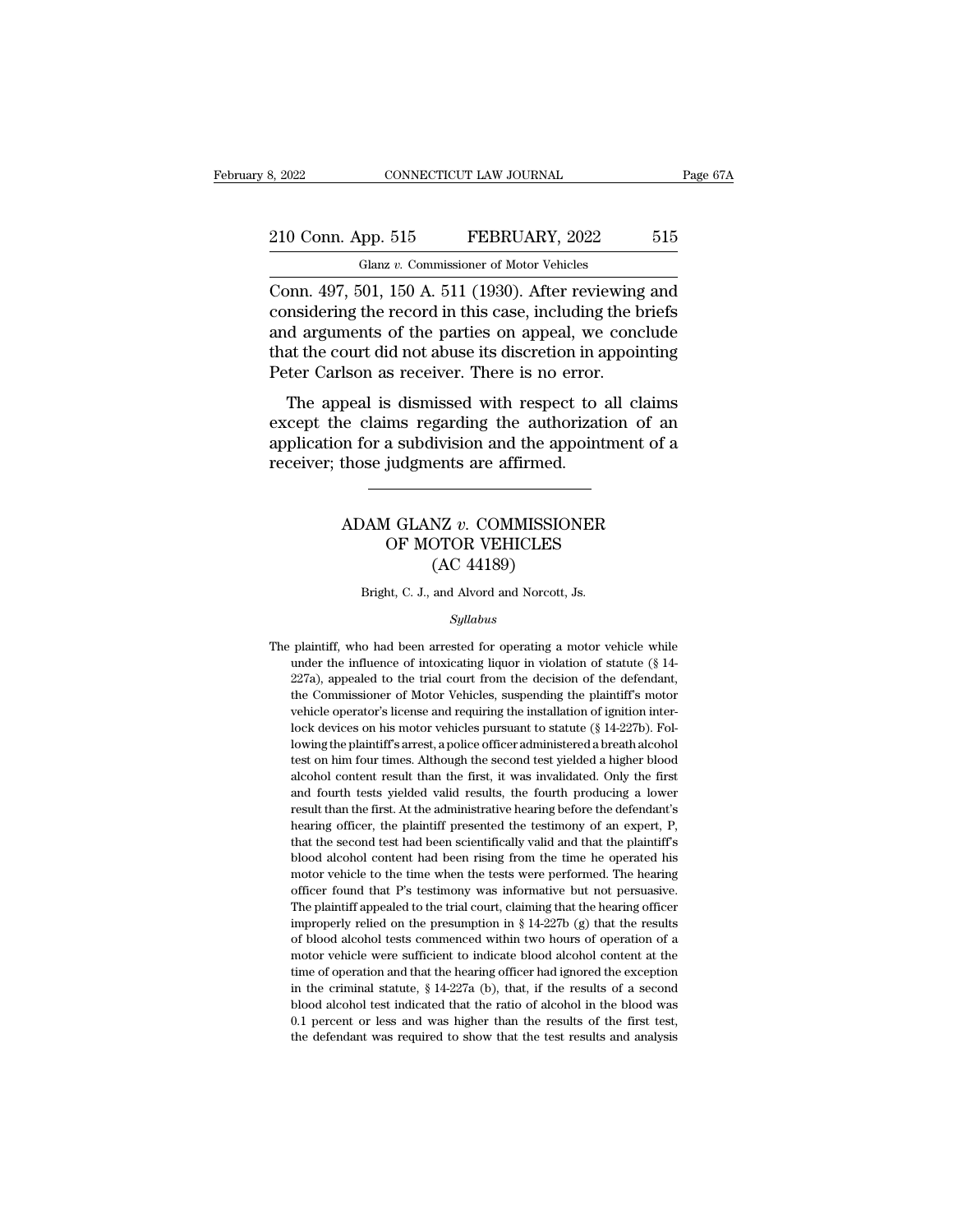## CONNECTICUT LAW JOURNAL February 8, 2022<br>516 FEBRUARY, 2022 210 Conn. App. 515<br>Glanz v. Commissioner of Motor Vehicles CONNECTICUT LAW JOURNAL Februa<br>
Glanz *v.* Commissioner of Motor Vehicles<br>
accurately reflected the plaintiff's blood alcohol content at the time of

FEBRUARY, 2022 210 Conn. App. 515<br>
Glanz v. Commissioner of Motor Vehicles<br>
accurately reflected the plaintiff's blood alcohol content at the time of<br>
the alleged offense. The trial court rendered judgment dismissing the FEBRUARY, 2022 210 Conn. App. 515<br>Glanz v. Commissioner of Motor Vehicles<br>accurately reflected the plaintiff's blood alcohol content at the time of<br>the alleged offense. The trial court rendered judgment dismissing the<br>appe 516 **EEBRUARY**, 2022 210 Conn. App. 515<br>
Glanz v. Commissioner of Motor Vehicles<br>
accurately reflected the plaintiff's blood alcohol content at the time of<br>
the alleged offense. The trial court rendered judgment dismissing

- Glanz v. Commissioner of Motor Vehicles<br>accurately reflected the plaintiff's blood alcohol content at the time of<br>the alleged offense. The trial court rendered judgment dismissing the<br>appeal, and the plaintiff appealed to accurately reflected the plaintiff's blood alcohol content at the time of<br>the alleged offense. The trial court rendered judgment dismissing the<br>appeal, and the plaintiff appealed to this court. *Held*:<br>he plaintiff could n the alleged offense. The trial court rendered judgment dismissing the appeal, and the plaintiff appealed to this court. *Held*:<br>he plaintiff could not prevail on his claim that his right to procedural<br>due process was viola appeal, and the plaintiff appealed to this court. *Held*:<br>he plaintiff could not prevail on his claim that his right to procedural<br>due process was violated by the administrative procedures contained<br>in § 14-227b (g) regard appeal, and the plaintiff appealed to this court. Held:<br>
1. The plaintiff could not prevail on his claim that his right to procedural<br>
due process was violated by the administrative procedures contained<br>
in § 14-227b (g) due process was violated by the administrative procedures contained<br>in § 14-227b (g) regarding evidence of blood alcohol content in the<br>context of a license suspension hearing: the hearing officer, having<br>considered and fo in  $\S$  14-227b (g) regarding evidence of blood alcohol content in the context of a license suspension hearing: the hearing officer, having considered and found unpersuasive P's opinion that the results of the tests were u context of a license suspension hearing: the hearing officer, having considered and found unpersuasive P's opinion that the results of the tests were unreliable, properly applied the permissive presumption that the breath considered and found unpersuasive P's opinion that the results of the tests were unreliable, properly applied the permissive presumption that the breath alcohol test results were sufficient to indicate the plaintiff's blo additional evidence; moreover, the state's interest in promoting traffic safety and performing license suspension hearings in an expeditious manner comported with the presumption in § 14-227b (g), and the plain-<br>tiff, as the breath alcohol test results were sufficient to indicate the plaintiff's blood alcohol content at the time of operation without the need for additional evidence; moreover, the state's interest in promoting traffic safe blood alcohol content at the time of operation without the need for additional evidence; moreover, the state's interest in promoting traffic safety and performing license suspension hearings in an expeditious manner compo additional evidence; moreover, the state's interest in promoting traffic<br>safety and performing license suspension hearings in an expeditious<br>manner comported with the presumption in § 14-227b (g), and the plain-<br>tiff, as safety and performing license suspension hearings in an expeditious<br>manner comported with the presumption in  $\S 14-227b$  (g), and the plain-<br>tiff, as the subject of a license suspension hearing, was not entitled to<br>all of manner comported with the presumption in § 14-227b (g), and the plaintiff, as the subject of a license suspension hearing, was not entitled to all of the procedural protections available in a criminal proceeding, thus, th tiff, as the subject of a license suspension hearing, was not entitled<br>all of the procedural protections available in a criminal proceed<br>in thus, the rising blood alcohol content exception in § 14-227a (b) w.<br>not applicab all of the procedural protections available in a criminal proceeding, thus, the rising blood alcohol content exception in § 14-227a (b) was not applicable to the plaintiff; furthermore; substantial evidence in the record thus, the rising blood alcohol content exception in § 14-227a (b) was not applicable to the plaintiff; furthermore; substantial evidence in the record consisting of the plaintiff's valid breath alcohol test results demons
- not applicable to the plaintiff; furthermore; substantial evidence in the record consisting of the plaintiff's valid breath alcohol test results demonstrated that his blood alcohol content was falling, not rising.<br>The tri record consisting of the plaintiff's valid breath alcohol test results demonstrated that his blood alcohol content was falling, not rising.<br>The trial court properly determined that  $\S 14-227b$  and not  $\S 14-227a$  applied % on<br>strated that his blood alcohol content was falling, not rising. 2. The trial court properly determined that<br> $\S 14-227b$  and not  $\S 14-227a$  applied to the plaint<br>iff's administrative license suspension hearing;  $\S 14$ 227a (b) expressly provides that it applies to criminal prosecutions, and the plaintiff was the subject of a civil administrative license suspension hearing, which was governed by § 14-227b.<br>Argued October 18, 2021—offici the plaintiff was the subject of a civil administrative license suspension<br>hearing, which was governed by § 14-227b.<br>Argued October 18, 2021—officially released February 8, 2022<br>*Procedural History*<br>Appeal from the decisio

227a (b) expressly provides that it applies to criminal prosecutions, and<br>the plaintiff was the subject of a civil administrative license suspension<br>hearing, which was governed by  $\S 14-227b$ .<br>Argued October 18, 2021—offi the plaintiff's which was governed by § 14-227b.<br>Argued October 18, 2021—officially released February 8, 2022<br>*Procedural History*<br>Appeal from the decision of the defendant suspending<br>the plaintiff's motor vehicle operator recalling the installation of the defendant suspending<br>
Appeal from the decision of the defendant suspending<br>
the plaintiff's motor vehicle operator's license and<br>
requiring the installation of ignition interlock devices<br> Argued October 18, 2021—officially released February 8, 2022<br>
Procedural History<br>
Appeal from the decision of the defendant suspending<br>
the plaintiff's motor vehicle operator's license and<br>
requiring the installation of ig *Procedural History*<br>
Appeal from the decision of the defendant suspending<br>
the plaintiff's motor vehicle operator's license and<br>
requiring the installation of ignition interlock devices<br>
on the plaintiff's vehicles, broug Appeal from the decision of the defendant suspending<br>the plaintiff's motor vehicle operator's license and<br>requiring the installation of ignition interlock devices<br>on the plaintiff's vehicles, brought to the Superior Court<br> Appeal from the decision of the defendant suspending<br>the plaintiff's motor vehicle operator's license and<br>requiring the installation of ignition interlock devices<br>on the plaintiff's vehicles, brought to the Superior Court<br> *Affirmed. Morgan Paul Rueckert*, for the appellant (plaintiff). *Morgan Paul Rueckert*, for the appellant (plaintiff). *Affirmed. Morgan Paul Rueckert*, for the appellant (plaintiff). John *M. Russo, Jr.*, assistant a *John M. Russo, Jr.*, assistant attorney general, with a phonon which the plaintiff appealed to this court.<br>*Firmed.*<br>*Morgan Paul Rueckert*, for the appellant (plaintiff).<br>*John M. Russo, Jr.*, assistant attorney general,

court, Coraan, J.; judgment dismissing the appeal,<br>from which the plaintiff appealed to this court.<br>Affirmed.<br>*Morgan Paul Rueckert*, for the appellant (plaintiff).<br>John M. Russo, Jr., assistant attorney general, with<br>whom From which the plaintiff appears<br>Affirmed.<br>Morgan Paul Rueckert, for the<br>John M. Russo, Jr., assistant at<br>whom, on the brief, was William<br>eral, for the appellee (defendant).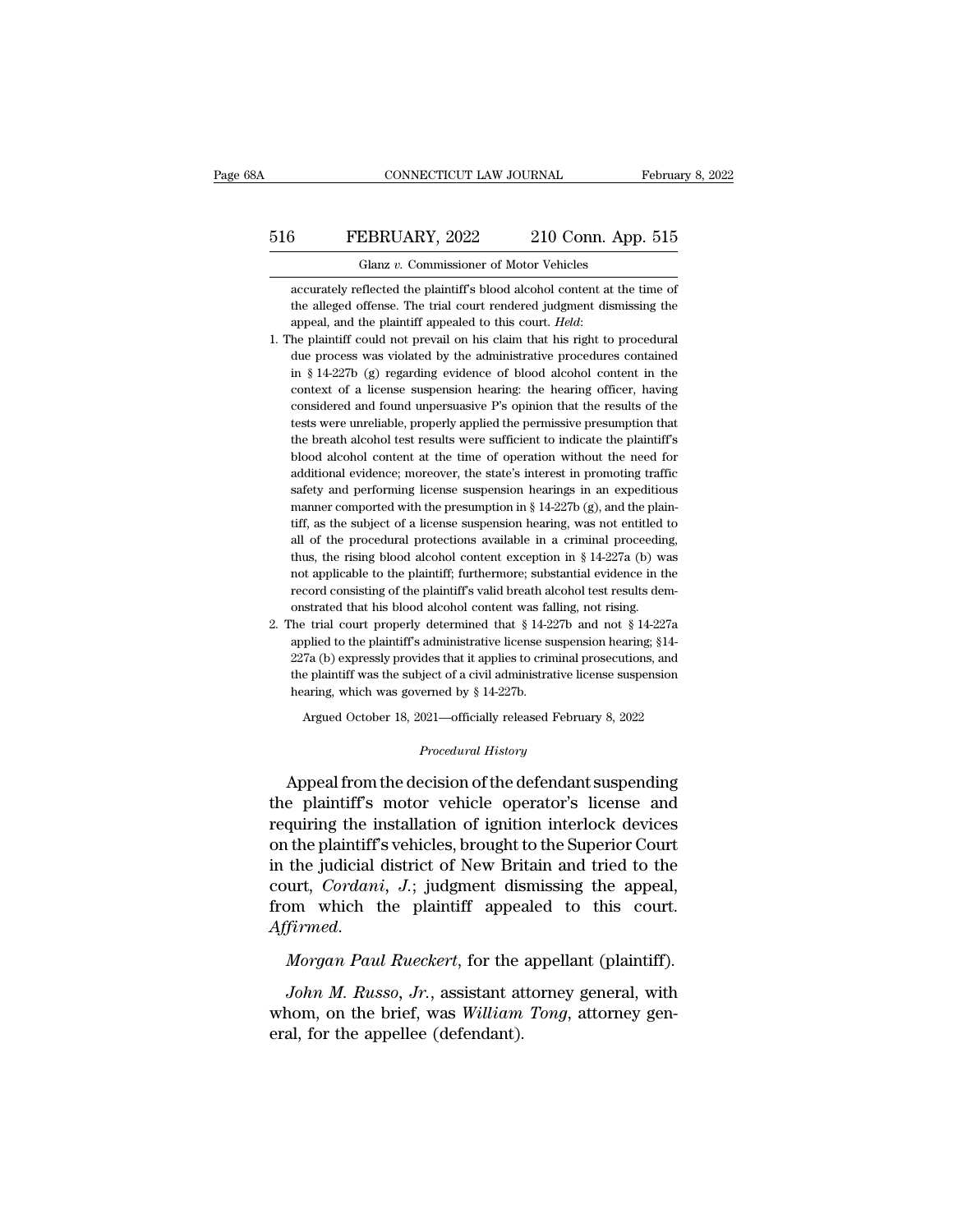210 Conn. App. 515 FEBRUARY, 2022 517<br>
210 Conn. App. 515 FEBRUARY, 2022 517<br>
210 Conn. App. 515 FEBRUARY, 2022 517 CONNECTICUT LAW JOURNAL<br>
pp. 515 FEBRUARY, 2022<br>
Glanz *v.* Commissioner of Motor Vehicles

*Opinion*

0 Conn. App. 515 FEBRUARY, 2022 517<br>
Glanz v. Commissioner of Motor Vehicles<br> *Opinion*<br>
NORCOTT, J. The plaintiff, Adam Glanz, appeals from<br>
e judgment of the Superior Court rendered in favor<br>
the defendant the Commission 210 Conn. App. 515 FEBRUARY, 2022 517<br>
Glanz v. Commissioner of Motor Vehicles<br>
Opinion<br>
NORCOTT, J. The plaintiff, Adam Glanz, appeals from<br>
the judgment of the Superior Court rendered in favor<br>
of the defendant, the Comm 210 Conn. App. 515 FEBRUARY, 2022 517<br>
Glanz v. Commissioner of Motor Vehicles<br>
Opinion<br>
NORCOTT, J. The plaintiff, Adam Glanz, appeals from<br>
the judgment of the Superior Court rendered in favor<br>
of the defendant, the Com Glanz v. Commissioner of Motor Vehicles<br>  $Opinion$ <br>
NORCOTT, J. The plaintiff, Adam Glanz, appeals from<br>
the judgment of the Superior Court rendered in favor<br>
of the defendant, the Commissioner of Motor Vehicles<br>
(commissione  $\frac{Option}{1}$ <br>
NORCOTT, J. The plaintiff, Adam Glanz, appeals from<br>
the judgment of the Superior Court rendered in favor<br>
of the defendant, the Commissioner of Motor Vehicles<br>
(commissioner), dismissing his appeal from the de opmon<br>
NORCOTT, J. The plaintiff, Adam Glanz, appeals from<br>
the judgment of the Superior Court rendered in favor<br>
of the defendant, the Commissioner of Motor Vehicles<br>
(commissioner), dismissing his appeal from the deci-<br> NORCOTT, J. The plaintiff, Adam Glanz, appeals from<br>the judgment of the Superior Court rendered in favor<br>of the defendant, the Commissioner of Motor Vehicles<br>(commissioner), dismissing his appeal from the deci-<br>sion of th the judgment of the Superior Court rendered in favor<br>of the defendant, the Commissioner of Motor Vehicles<br>(commissioner), dismissing his appeal from the deci-<br>sion of the commissioner suspending his motor vehicle<br>operator of the defendant, the Commissioner of Motor Vehicles<br>(commissioner), dismissing his appeal from the deci-<br>sion of the commissioner suspending his motor vehicle<br>operator's license for forty-five days, pursuant to Gen-<br>eral (commissioner), dismissing his appeal from the decision of the commissioner suspending his motor vehicle<br>operator's license for forty-five days, pursuant to General Statutes § 14-227b, and requiring ignition interlock<br>dev sion of the commissioner suspending his motor vehicle<br>operator's license for forty-five days, pursuant to Gen-<br>eral Statutes § 14-227b, and requiring ignition interlock<br>devices in his motor vehicles for six months. On app operator's license for forty-five days, pursuant to General Statutes § 14-227b, and requiring ignition interlock<br>devices in his motor vehicles for six months. On appeal,<br>the plaintiff claims that (1) the presumption in § 1 eral Statutes § 14-227b, and requiring ignition interlock<br>devices in his motor vehicles for six months. On appeal,<br>the plaintiff claims that (1) the presumption in § 14-227b<br>(g) that the results of blood alcohol tests comm devices in his motor vehicles for six months. On appeal,<br>the plaintiff claims that (1) the presumption in § 14-227b<br>(g) that the results of blood alcohol tests commenced<br>within two hours of operation shall be sufficient to the plaintiff claims that (1) the presumption in § 14-227b (g) that the results of blood alcohol tests commenced within two hours of operation shall be sufficient to indicate blood alcohol content at the time of operation (g) that the results of blood alcohol tests commenced<br>within two hours of operation shall be sufficient to<br>indicate blood alcohol content at the time of operation<br>violates his right to due process under the federal con-<br>s within two hours of operation shall be sufficient to<br>indicate blood alcohol content at the time of operation<br>violates his right to due process under the federal con-<br>stitution because it does not include an exception<br>requi indicate blood alcohol content at the time of operation<br>violates his right to due process under the federal con-<br>stitution because it does not include an exception<br>requiring the submission of additional evidence to prove<br>t violates his right to due process under the federal constitution because it does not include an exception<br>requiring the submission of additional evidence to prove<br>the accuracy of the blood alcohol test results in the<br>event stitution because it does not include an exception<br>requiring the submission of additional evidence to prove<br>the accuracy of the blood alcohol test results in the<br>event that such test results reveal that the operator's<br>bloo requiring the submission of additional evidence to prove<br>the accuracy of the blood alcohol test results in the<br>event that such test results reveal that the operator's<br>blood alcohol level was rising, and (2) the court erre the accuracy of the blood alcohol test results in the<br>event that such test results reveal that the operator's<br>blood alcohol level was rising, and (2) the court erred<br>in concluding that the rising blood alcohol exception<br>in event that such test results reveal that the operator's<br>blood alcohol level was rising, and (2) the court erred<br>in concluding that the rising blood alcohol exception<br>in the criminal statute for operating a motor vehicle<br>wh blood alcohol level was rising, and (2) the court<br>in concluding that the rising blood alcohol exc<br>in the criminal statute for operating a motor v<br>while under the influence of intoxicating liq<br>drugs, General Statutes § 14-2 Concluding that the Fising blood alcohol exception<br>the criminal statute for operating a motor vehicle<br>nile under the influence of intoxicating liquor or<br>ugs, General Statutes § 14-227a (b), did not apply to<br>sadministrativ In the criminal statute for operating a motor venture<br>while under the influence of intoxicating liquor or<br>drugs, General Statutes § 14-227a (b), did not apply to<br>his administrative license suspension hearing. We<br>affirm the

while under the inhuence of intoxicating induot of<br>drugs, General Statutes § 14-227a (b), did not apply to<br>his administrative license suspension hearing. We<br>affirm the judgment of the Superior Court.<br>In its memorandum of d or diago, we heat statutes  $\frac{1}{2}$  and  $\frac{1}{2}$  a (b), and not apply to<br>his administrative license suspension hearing. We<br>affirm the judgment of the Superior Court.<br>In its memorandum of decision, the court found the<br>fo affirm the judgment of the Superior Court.<br>
In its memorandum of decision, the court found the<br>
following facts. "On December 1, 2019, Officer [Kevin]<br>
Geraci of the South Windsor Police Department<br>
observed a vehicle spe affirm the judgment of the Superior Court.<br>In its memorandum of decision, the court found the<br>following facts. "On December 1, 2019, Officer [Kevin]<br>Geraci of the South Windsor Police Department<br>observed a vehicle speeding In its memorandum of decision, the court found the<br>following facts. "On December 1, 2019, Officer [Kevin]<br>Geraci of the South Windsor Police Department<br>observed a vehicle speeding, crossing the solid yellow<br>center line of following facts. "On December 1, 2019, Officer [Kevin]<br>Geraci of the South Windsor Police Department<br>observed a vehicle speeding, crossing the solid yellow<br>center line of the road, and revving its engine thereby<br>creating l Geraci of the South Windsor Police Department<br>observed a vehicle speeding, crossing the solid yellow<br>center line of the road, and revving its engine thereby<br>creating loud exhaust noise. The officer pulled the vehi-<br>cle ove observed a vehicle speeding, crossing the solid yellow<br>center line of the road, and revving its engine thereby<br>creating loud exhaust noise. The officer pulled the vehi-<br>cle over at 12:47 a.m. and identified the plaintiff a center line of the road, and revving its engine thereby<br>creating loud exhaust noise. The officer pulled the vehi-<br>cle over at 12:47 a.m. and identified the plaintiff as<br>its operator. The officer smelled the odor of alcohol creating loud exhaust noise. The officer pulled the vehi-<br>cle over at 12:47 a.m. and identified the plaintiff as<br>its operator. The officer smelled the odor of alcohol<br>emanating from inside the vehicle. The plaintiff then<br>a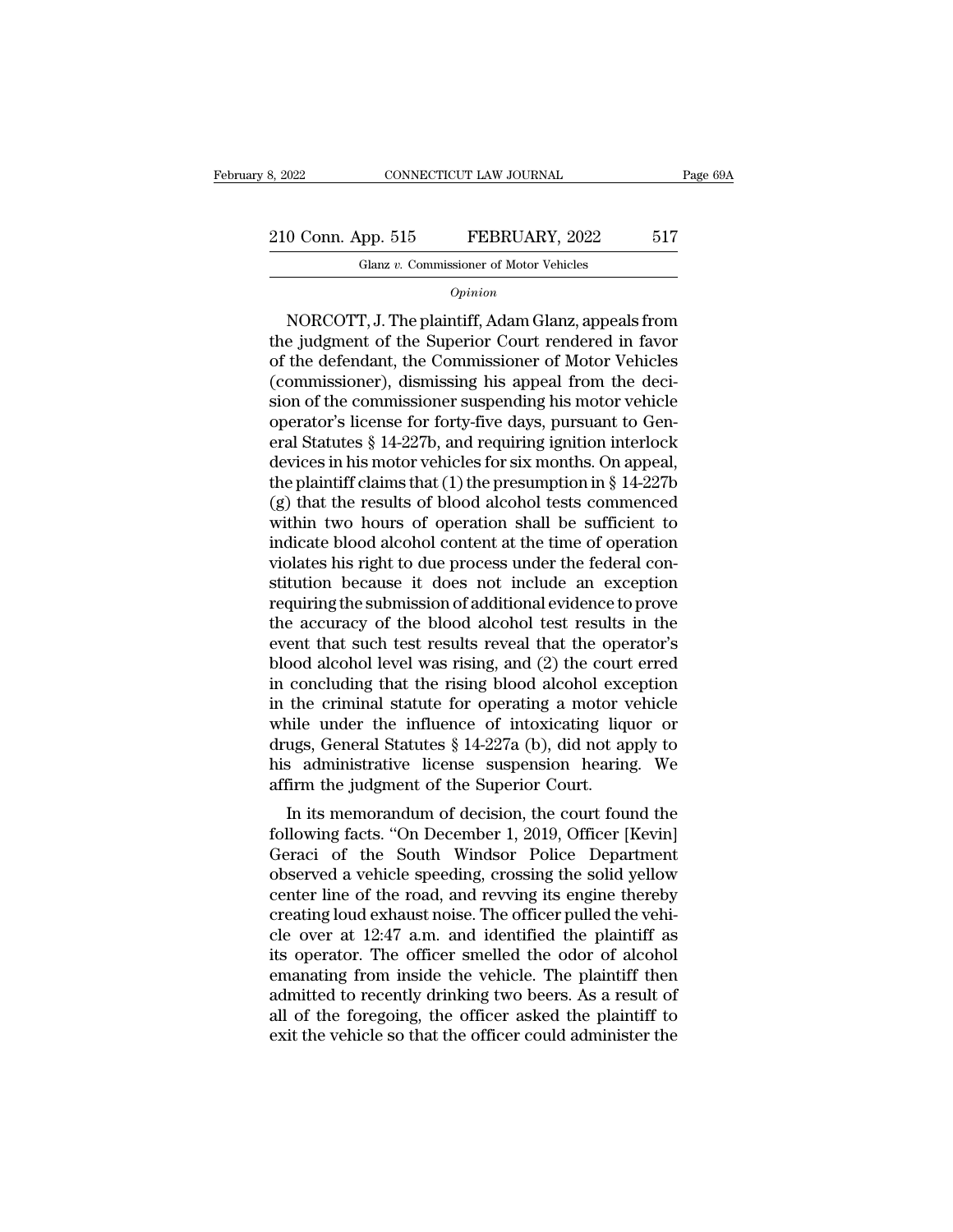## CONNECTICUT LAW JOURNAL February 8, 2022<br>518 FEBRUARY, 2022 210 Conn. App. 515<br>Glanz v. Commissioner of Motor Vehicles CONNECTICUT LAW JOURNAL<br>EBRUARY, 2022 210 Conn. App<br>Glanz v. Commissioner of Motor Vehicles<br>Id sobriety tests. During the conduct o

CONNECTICUT LAW JOURNAL February 8, 2022<br>
FEBRUARY, 2022 210 Conn. App. 515<br>
Glanz v. Commissioner of Motor Vehicles<br>
Standard field sobriety tests. During the conduct of the<br>
field sobriety tests, the plaintiff then admit FEBRUARY, 2022 210 Conn. App. 515<br>
Glanz v. Commissioner of Motor Vehicles<br>
standard field sobriety tests. During the conduct of the<br>
field sobriety tests, the plaintiff then admitted to<br>
recently drinking four beers. The FEBRUARY, 2022 210 Conn. App. 515<br>
Glanz v. Commissioner of Motor Vehicles<br>
standard field sobriety tests. During the conduct of the<br>
field sobriety tests, the plaintiff then admitted to<br>
recently drinking four beers. The 518 FEBRUARY, 2022<br>Glanz v. Commissioner of Mo<br>standard field sobriety tests. Durin<br>field sobriety tests, the plaintif<br>recently drinking four beers. The<br>standard field sobriety tests.<br>"In light of the foregoing, the Glanz v. Commissioner of Motor Vehicles<br>
andard field sobriety tests. During the conduct of the<br>
ld sobriety tests, the plaintiff then admitted to<br>
cently drinking four beers. The plaintiff failed the<br>
andard field sobrie standard field sobriety tests. During the conduct of the<br>field sobriety tests, the plaintiff then admitted to<br>recently drinking four beers. The plaintiff failed the<br>standard field sobriety tests.<br>"In light of the foregoing

field sobriety tests, the plaintiff then admitted to<br>recently drinking four beers. The plaintiff failed the<br>standard field sobriety tests.<br>"In light of the foregoing, the officer arrested the<br>plaintiff for violating . . . recently drinking four beers. The plaintiff failed the<br>standard field sobriety tests.<br>"In light of the foregoing, the officer arrested the<br>plaintiff for violating . . . § 14-227a and transported<br>the plaintiff to police hea standard field sobriety tests.<br>
"In light of the foregoing, the officer arrested the<br>
plaintiff for violating . . . § 14-227a and transported<br>
the plaintiff to police headquarters. At the police head-<br>
quarters, the plaint "In light of the foregoing, the officer arrested the plaintiff for violating . . . § 14-227a and transported the plaintiff to police headquarters. At the police headquarters, the plaintiff was read his *Miranda* rights [p "In light of the foregoing, the officer arrested the<br>plaintiff for violating  $\ldots$  § 14-227a and transported<br>the plaintiff to police headquarters. At the police head-<br>quarters, the plaintiff was read his *Miranda* rights plaintiff for violating  $\ldots$  § 14-227a and transported<br>the plaintiff to police headquarters. At the police head-<br>quarters, the plaintiff was read his *Miranda* rights [pur-<br>suant to *Miranda* v. *Arizona*, 384 U.S. 436, the plaintiff to police headquarters. At the police head-<br>quarters, the plaintiff was read his *Miranda* rights [pur-<br>suant to *Miranda* v. *Arizona*, 384 U.S. 436, 478–79, 86<br>S. Ct. 1602, 16 L. Ed. 2d 694 (1966)] and the quarters, the plaintiff was read his *Miranda* rights [pur-<br>suant to *Miranda* v. *Arizona*, 384 U.S. 436, 478–79, 86<br>S. Ct. 1602, 16 L. Ed. 2d 694 (1966)] and the implied<br>consent advisory. The plaintiff was allowed time suant to *Miranda v. Arizona*, 384 U.S. 436, 478–79, 86<br>S. Ct. 1602, 16 L. Ed. 2d 694 (1966)] and the implied<br>consent advisory. The plaintiff was allowed time to<br>contact his attorney. The plaintiff initially refused to<br>su S. Ct. 1602, 16 L. Ed. 2d 694 (1966)] and the implied<br>consent advisory. The plaintiff was allowed time to<br>contact his attorney. The plaintiff initially refused to<br>submit to the breath alcohol test, but then changed<br>his mi consent advisory. The plaintiff initially refused to<br>contact his attorney. The plaintiff initially refused to<br>submit to the breath alcohol test, but then changed<br>his mind and consented. The officer administered the<br>breath contact his attorney. The plaintiff initially refused to<br>submit to the breath alcohol test, but then changed<br>his mind and consented. The officer administered the<br>breath test four times to the plaintiff. The first test was<br> submit to the breath alcohol test, but then changed<br>his mind and consented. The officer administered the<br>breath test four times to the plaintiff. The first test was<br>administered at 1:41 a.m. and yielded a result of 0.1066 hus mind and consented. The officer administered the<br>breath test four times to the plaintiff. The first test was<br>administered at 1:41 a.m. and yielded a result of 0.1066.<br>The second test was administered at 2 a.m. and yie breath test four times to the plaintiff. The first test was<br>administered at 1:41 a.m. and yielded a result of 0.1066.<br>The second test was administered at 2 a.m. and yielded<br>a result of 0.1068, but was invalidated in the fi administered at 1:41 a.m. and yielded a result of 0.1066.<br>The second test was administered at 2 a.m. and yielded<br>a result of 0.1068, but was invalidated in the final calibra-<br>tion check of the equipment because of the pres The second test was administered at 2 a.m. and yielded<br>a result of 0.1068, but was invalidated in the final calibra-<br>tion check of the equipment because of the presence<br>of alcohol in the ambient air, apparently because th a result of 0.1068, but was invalidated in the final calibration check of the equipment because of the presence of alcohol in the ambient air, apparently because the officer used hand sanitizer. The third test, administere tion check of t<br>of alcohol in tl<br>officer used har<br>at 2:03 a.m., did<br>nal standard us<br>fourth test, adn<br>of 0.0999.''<br>On Decembe ficer used hand sanitizer. The third test, administered<br>
2:03 a.m., did not produce a result because the exter-<br>
1 standard used to calibrate the equipment failed. The<br>
urth test, administered at 2:12 a.m., produced a res at 2:03 a.m., did not produce a result because the exter-<br>nal standard used to calibrate the equipment failed. The<br>fourth test, administered at 2:12 a.m., produced a result<br>of 0.0999."<br>On December 10, 2019, the plaintiff

nal standard used to calibrate the equipment failed. The<br>fourth test, administered at 2:12 a.m., produced a result<br>of 0.0999."<br>On December 10, 2019, the plaintiff was issued a<br>notice informing him of the suspension of his fourth test, administered at 2:12 a.m., produced a result<br>of 0.0999."<br>On December 10, 2019, the plaintiff was issued a<br>notice informing him of the suspension of his operator's<br>license pursuant to  $\S 14-227b$  unless he req of 0.0999."<br>
On December 10, 2019, the plaintiff was issued a<br>
notice informing him of the suspension of his operator's<br>
license pursuant to § 14-227b unless he requested an<br>
administrative hearing.<sup>1</sup> The plaintiff reque On December 10, 2019, the plaintiff was issued a<br>notice informing him of the suspension of his operator's<br>license pursuant to § 14-227b unless he requested an<br>administrative hearing.<sup>1</sup> The plaintiff requested such a<br>heari On December 10, 2019, the plaintiff was issued a<br>notice informing him of the suspension of his operator's<br>license pursuant to  $\S$  14-227b unless he requested an<br>administrative hearing.<sup>1</sup> The plaintiff requested such a<br>he administrative hearing.<sup>1</sup> The plaintiff requested such a hearing, and one was held before the commissioner's hearing officer on January 3, 2020, to determine whether the plaintiff's operator's license should be suspended hearing, and one was held before the commissioner's<br>hearing officer on January 3, 2020, to determine whether<br>the plaintiff's operator's license should be suspended.<br><sup>1</sup>The plaintiff was arrested pursuant to the criminal s

**hearing officer on January** 3, 2<br> **the plaintiff's operator's lice**<br>
<sup>1</sup>The plaintiff was arrested pursuant<br>
for driving under the influence, and l<br>
pursuant to the civil statute, § 14-227b.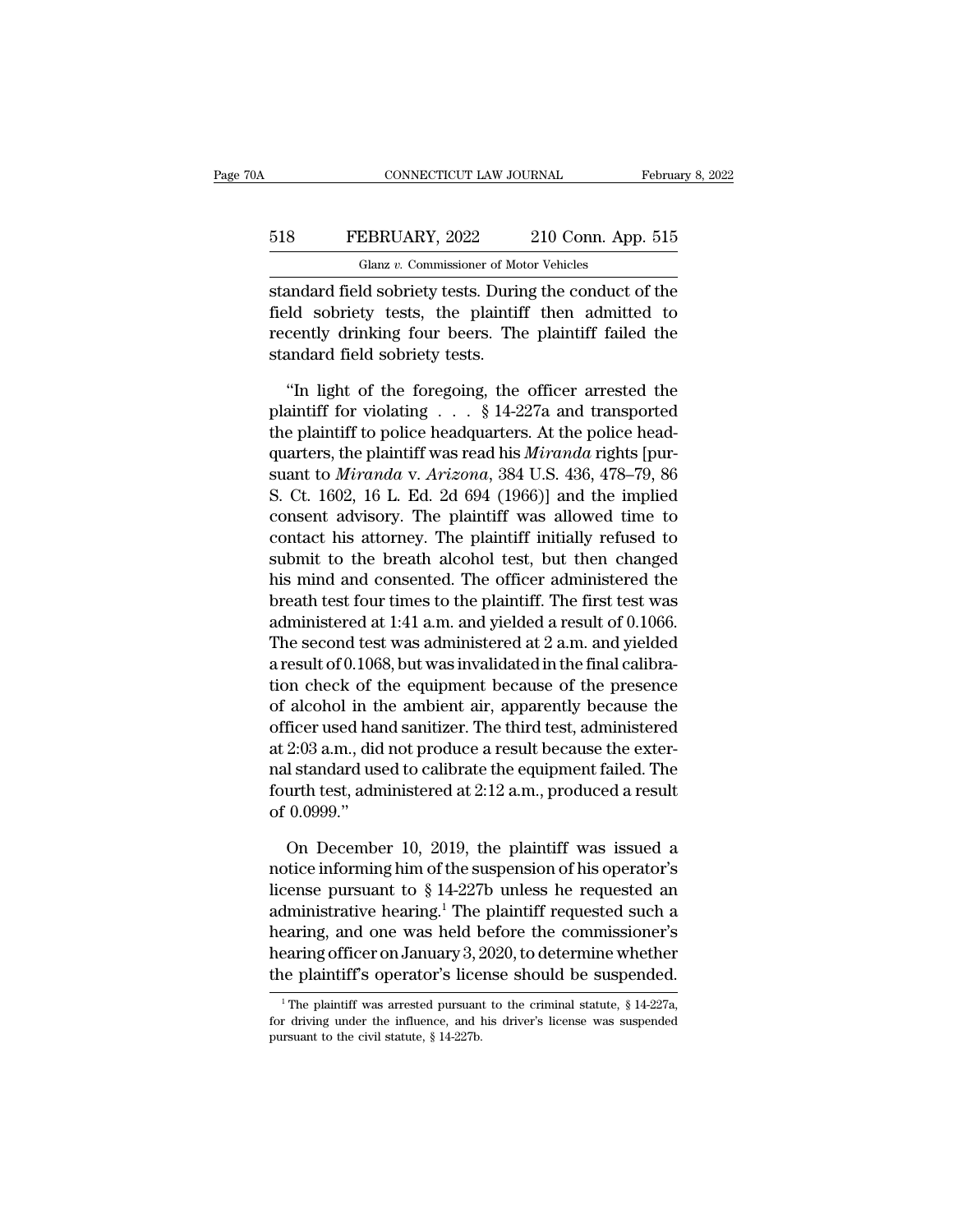# 210 Conn. App. 515 FEBRUARY, 2022 519<br>
210 Conn. App. 515 FEBRUARY, 2022 519

Glanz *v.* Commissioner of Motor Vehicles<br>
At the hearing, an A-44 form,<sup>2</sup> the breath alcohol test<br>
results, a narrative police report, and the plaintiff's driving bistory were admitted into evidence. The plaintiff 210 Conn. App. 515 FEBRUARY, 2022 519<br>
Glanz v. Commissioner of Motor Vehicles<br>
At the hearing, an A-44 form,<sup>2</sup> the breath alcohol test<br>
results, a narrative police report, and the plaintiff's driv-<br>
ing history were admi 210 Conn. App. 515 FEBRUARY, 2022 519<br>
Glanz v. Commissioner of Motor Vehicles<br>
At the hearing, an A-44 form,<sup>2</sup> the breath alcohol test<br>
results, a narrative police report, and the plaintiff's driv-<br>
ing history were adm 210 Conn. App. 515 FEBRUARY, 2022 519<br>
Glanz v. Commissioner of Motor Vehicles<br>
At the hearing, an A-44 form,<sup>2</sup> the breath alcohol test<br>
results, a narrative police report, and the plaintiff's driv-<br>
ing history were adm Glanz v. Commissioner of Motor Vehicles<br>At the hearing, an A-44 form,<sup>2</sup> the breath alcohol test<br>results, a narrative police report, and the plaintiff's driv-<br>ing history were admitted into evidence. The plaintiff<br>also off Glanz *v.* Commissioner of motor venteles<br>At the hearing, an A-44 form,<sup>2</sup> the breath alcohol test<br>results, a narrative police report, and the plaintiff's driv-<br>ing history were admitted into evidence. The plaintiff<br>also o At the hearing, an A-44 form,<sup>2</sup> the breath alcohol test<br>results, a narrative police report, and the plaintiff's driv-<br>ing history were admitted into evidence. The plaintiff<br>also offered the testimony of Robert Powers, who results, a narrative police report, and the plaintiff's driving history were admitted into evidence. The plaintiff<br>also offered the testimony of Robert Powers, who has<br>a Ph.D. in biochemistry, and a report from Powers.<br>Pow ing history were admitted into evidence. The plaintiff<br>also offered the testimony of Robert Powers, who has<br>a Ph.D. in biochemistry, and a report from Powers.<br>Powers testified that, on the basis of his assessment of<br>the bl also offered the testimony of Robert Powers, who has<br>a Ph.D. in biochemistry, and a report from Powers.<br>Powers testified that, on the basis of his assessment of<br>the blood alcohol tests, the plaintiff's blood alcohol was<br>ri a Ph.D. in biochemistry, and a report from Powers.<br>Powers testified that, on the basis of his assessment of<br>the blood alcohol tests, the plaintiff's blood alcohol was<br>rising from the time when he was operating his motor<br>ve Powers testified that, on the basis of his assessment of<br>the blood alcohol tests, the plaintiff's blood alcohol was<br>rising from the time when he was operating his motor<br>vehicle to the time when the tests were performed. He the blood alcohol tests, the plaintiff's blood alcohol was<br>rising from the time when he was operating his motor<br>vehicle to the time when the tests were performed. He<br>further stated that the second test was scientifically<br>v rising from the time when he was operating his motor<br>vehicle to the time when the tests were performed. He<br>further stated that the second test was scientifically<br>valid. After considering all the evidence, the hearing<br>offic vehicle to the time when the tests were performed. He<br>further stated that the second test was scientifically<br>valid. After considering all the evidence, the hearing<br>officer found the following: the police officer had probafurther stated that the second test was scientifically<br>valid. After considering all the evidence, the hearing<br>officer found the following: the police officer had proba-<br>ble cause to arrest the plaintiff; the plaintiff was<br> valid. After considering all the evidence, the hearing<br>officer found the following: the police officer had proba-<br>ble cause to arrest the plaintiff; the plaintiff was<br>operating a motor vehicle; the plaintiff was placed<br>und officer found the following: the police officer had probable cause to arrest the plaintiff; the plaintiff was operating a motor vehicle; the plaintiff was placed under arrest; and the plaintiff submitted to blood alcohol ble cause to arrest the plaintiff; the plaintiff was<br>operating a motor vehicle; the plaintiff was placed<br>under arrest; and the plaintiff submitted to blood alco-<br>hol tests, the results of which indicated a blood alcohol<br>co operating a motor vehicle; the plaintiff was placed<br>under arrest; and the plaintiff submitted to blood alco-<br>hol tests, the results of which indicated a blood alcohol<br>content of 0.08 or more. The hearing officer also found under arrest; and the plaintiff submitted to blood alcohol tests, the results of which indicated a blood alcohol content of  $0.08$  or more. The hearing officer also found that the expert testimony of Powers was informativ hol tests, the results of which indicated<br>content of 0.08 or more. The hearing of<br>that the expert testimony of Powers<br>but was not persuasive under § 14-22<br>officer suspended the plaintiff's opera<br>forty-five days and require The plaintiff appealed the decision of the hearing<br>the expert testimony of Powers was informative<br>the was not persuasive under § 14-227b. The hearing<br>ficer suspended the plaintiff's operator's license for<br>try-five days and but was not persuasive under  $\S$  14-227b. The hearing<br>officer suspended the plaintiff's operator's license for<br>forty-five days and required the installation of ignition<br>interlock devices for six months.<br>The plaintiff appe

Superior Formular Court, the plaintiff's operator's license for<br>forty-five days and required the installation of ignition<br>interlock devices for six months.<br>The plaintiff appealed the decision of the hearing<br>officer to the forty-five days and required the installation of ignition<br>interlock devices for six months.<br>The plaintiff appealed the decision of the hearing<br>officer to the Superior Court. In his brief filed in the<br>Superior Court, the p interlock devices for six months.<br>
The plaintiff appealed the decision of the hearing<br>
officer to the Superior Court. In his brief filed in the<br>
Superior Court, the plaintiff argued that the hearing<br>
officer improperly re The plaintiff appealed the decision of the hearing<br>officer to the Superior Court. In his brief filed in the<br>Superior Court, the plaintiff argued that the hearing<br>officer improperly relied on the presumption in § 14-<br>227b ( The plaintiff appealed the decision of the hearing<br>officer to the Superior Court. In his brief filed in the<br>Superior Court, the plaintiff argued that the hearing<br>officer improperly relied on the presumption in § 14-<br>227b The Transform of the presumption in  $\S$  14-7b (g) to establish blood alcohol content at the time<br>operation and ignored the rising blood alcohol excep-<br>n in the criminal statute for operating a motor vehicle<br>"The A-44 repo 227b (g) to establish blood alcohol content at the time<br>of operation and ignored the rising blood alcohol excep-<br>tion in the criminal statute for operating a motor vehicle<br> $\frac{2}{\pi}$  "The A-44 report form is a form approv

 $2 \omega$ of operation and ignored the rising blood alcohol exception in the criminal statute for operating a motor vehicle<br><sup>2</sup> "The A44 report form is a form approved by the [D]epartment of [M]otor<br>[V]ehicles for processing individ tion in the criminal statute for operating a motor vehicle<br>
<sup>2</sup> "The A-44 report form is a form approved by the [D]epartment of [M]otor<br>
[V]ehicles for processing individuals arrested for driving while under the<br>
influenc and The Californian statute for operating a motor vehicle<br>
<sup>2</sup> "The A-44 report form is a form approved by the [D]epartment of [M]otor<br>
[V]ehicles for processing individuals arrested for driving while under the<br>
influence <sup>2</sup> "The A-44 report form is a form approved by the [D]epartment of [M]otor [V]ehicles for processing individuals arrested for driving while under the influence of intoxicating liquor." *Paquette* v. *Hadley*, 45 Conn. Ap [V]ehicles for processing individuals arrested for driving while under the influence of intoxicating liquor." *Paquette* v. *Hadley*, 45 Conn. App. 577, 579 n.5, 697 A.2d 691 (1997). "The A-44 form is used by the police to *influence of intoxicating liquor." Paquette v. Hadley*, 45 Conn. App. 577, 579 n.5, 697 A.2d 691 (1997). "The A-44 form is used by the police to report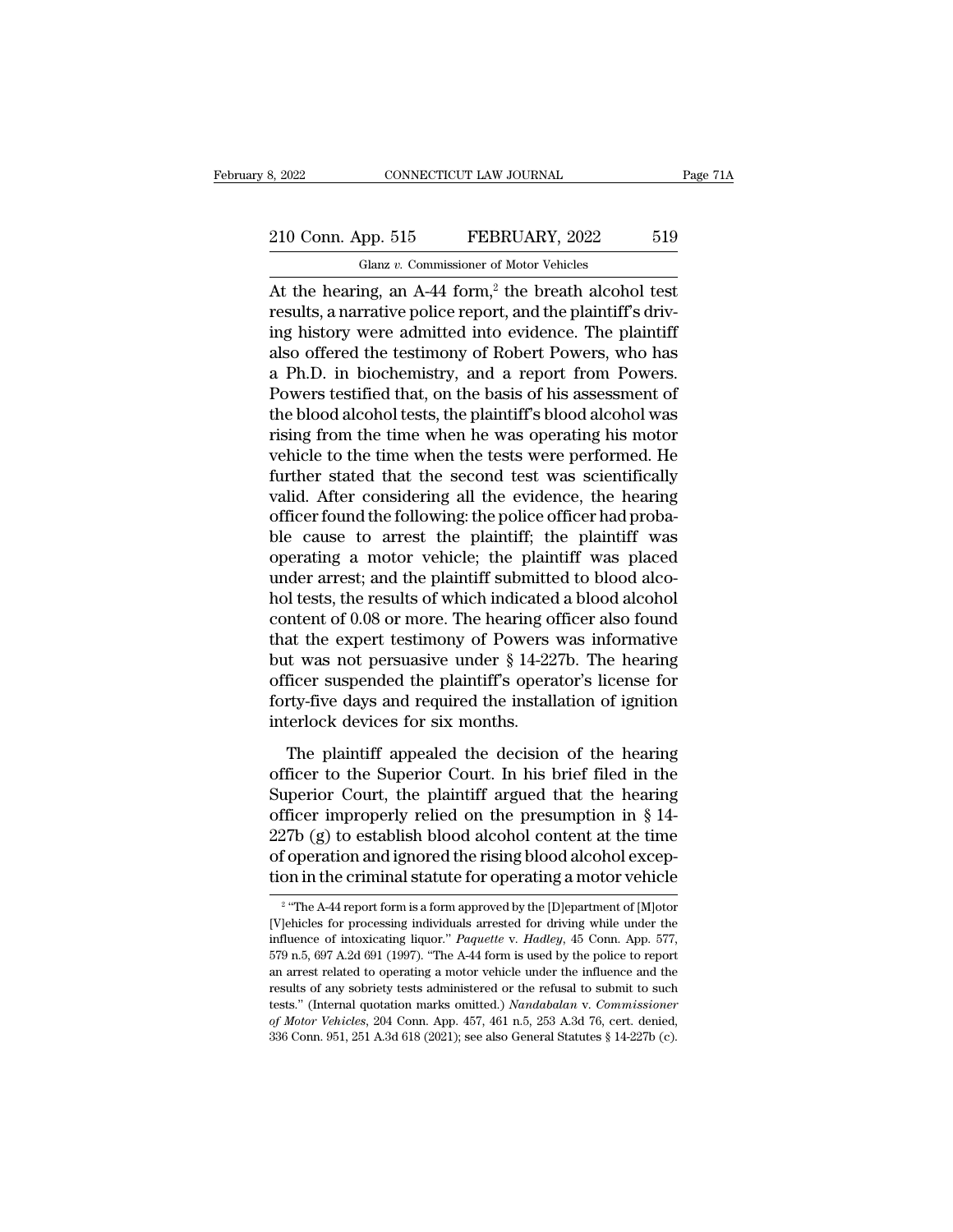## EXECUTE CONNECTICUT LAW JOURNAL February 8, 2022<br>520 FEBRUARY, 2022 210 Conn. App. 515<br>Glanz v. Commissioner of Motor Vehicles CONNECTICUT LAW JOURNAL<br>EBRUARY, 2022 210 Conn. App<br>Glanz v. Commissioner of Motor Vehicles<br>fluence of intoxicating liquor or drugs

CONNECTICUT LAW JOURNAL February 8, 20<br>
FEBRUARY, 2022 210 Conn. App. 515<br>
Glanz v. Commissioner of Motor Vehicles<br>
under the influence of intoxicating liquor or drugs, § 14-<br>
227a (b). The court issued a memorandum of dec EXECT: FEBRUARY, 2022 210 Conn. App. 515<br>
Glanz v. Commissioner of Motor Vehicles<br>
under the influence of intoxicating liquor or drugs,  $\S$  14-<br>
227a (b). The court issued a memorandum of decision<br>
dismissing the appeal. 520 FEBRUARY, 2022 210 Conn. App. 515<br>
Glanz v. Commissioner of Motor Vehicles<br>
under the influence of intoxicating liquor or drugs,  $\S$  14-<br>
227a (b). The court issued a memorandum of decision<br>
dismissing the appeal. The EBRUARY, 2022 210 Conn. App. 515<br>
Glanz v. Commissioner of Motor Vehicles<br>
under the influence of intoxicating liquor or drugs, § 14-<br>
227a (b). The court issued a memorandum of decision<br>
dismissing the appeal. The court Glanz v. Commissioner of Motor Vehicles<br>
under the influence of intoxicating liquor or drugs, § 14-<br>
227a (b). The court issued a memorandum of decision<br>
dismissing the appeal. The court reasoned that the crim-<br>
inal stat Glanz v. Commissioner of Motor Vehicles<br>
under the influence of intoxicating liquor or drugs, § 14-<br>
227a (b). The court issued a memorandum of decision<br>
dismissing the appeal. The court reasoned that the crim-<br>
inal stat under the influence of intoxicating liquor or drugs,  $\S$  14-227a (b). The court issued a memorandum of decision<br>dismissing the appeal. The court reasoned that the criminal statute,  $\S$  14-227a (b), which governs prosecuti 227a (b). The court issued a memorandum of decision<br>dismissing the appeal. The court reasoned that the crim-<br>inal statute, § 14-227a (b), which governs prosecutions<br>for operating a motor vehicle while under the influence<br> dismissing the appeal. The court reasoned that the criminal statute, § 14-227a (b), which governs prosecutions<br>for operating a motor vehicle while under the influence<br>of intoxicating liquor or drugs, did not apply. The cou inal statute,  $\S$  14-227a (b), which governs prosecutions<br>for operating a motor vehicle while under the influence<br>of intoxicating liquor or drugs, did not apply. The court<br>concluded that "[t]he statutory presumption provi for operating a motor vehicle while under the influence<br>of intoxicating liquor or drugs, did not apply. The court<br>concluded that "[t]he statutory presumption provided<br>for in § 14-227b (g) applies and, as a result the alco of intoxicating liquor or drugs, did not apply. The court<br>concluded that "[t]he statutory presumption provided<br>for in § 14-227b (g) applies and, as a result the alcohol<br>test results are representative of the blood alcohol concluded that "[t]he statutory presumption provided<br>for in § 14-227b (g) applies and, as a result the alcohol<br>test results are representative of the blood alcohol con-<br>tent of the plaintiff at the time he was operating hi for in § 14-227b (g) applies and, as a result the alcohol<br>test results are representative of the blood alcohol con-<br>tent of the plaintiff at the time he was operating his<br>motor vehicle." The court further determined that test results are representative of the blood alcohol content of the plaintiff at the time he was operating his motor vehicle." The court further determined that the record contains substantial evidence to support the heari the order planning and the commissioner of the contains substantial evidence to support the aring officer's findings, including that the plaintiff's bood alcohol content was 0.08 or more at the time he as operating his mo motor venter. The coard radiate acternated and are<br>record contains substantial evidence to support the<br>hearing officer's findings, including that the plaintiff's<br>blood alcohol content was 0.08 or more at the time he<br>was op

Freedra Contains Sabstandar Criterice to Support are<br>hearing officer's findings, including that the plaintiff's<br>blood alcohol content was 0.08 or more at the time he<br>was operating his motor vehicle. This appeal followed.<br>" the scope of that review is very restricted.<br>
This appeal followed.<br>
"[J]udicial review of the commissioner's action is<br>
governed by the Uniform Administrative Procedure Act<br>
[(UAPA), General Statutes §§ 4-166 through 4-18 was operating his motor vehicle. This appeal followed.<br>
"[J]udicial review of the commissioner's action is<br>
governed by the Uniform Administrative Procedure Act<br>
[(UAPA), General Statutes  $\S$  4-166 through 4-189], and<br>
th "[J]udicial review of the commissioner's action is<br>governed by the Uniform Administrative Procedure Act<br>[(UAPA), General Statutes  $\S$ § 4-166 through 4-189], and<br>the scope of that review is very restricted....<br>[R]eview of "[J]udicial review of the commissioner's action is<br>governed by the Uniform Administrative Procedure Act<br>[(UAPA), General Statutes  $\S$  4-166 through 4-189], and<br>the scope of that review is very restricted. . . .<br>[R]eview o governed by the Uniform Administrative Procedure Act [(UAPA), General Statutes §§ 4-166 through 4-189], and<br>the scope of that review is very restricted. . . . .<br>[R]eview of an administrative agency decision requires<br>a cour [(UAPA), General Statutes §§ 4-166 through 4-189], and<br>the scope of that review is very restricted. . . . .<br>[R]eview of an administrative agency decision requires<br>a court to determine whether there is substantial evi-<br>den the scope of that review is very restricted. . . . . [R]eview of an administrative agency decision requires<br>a court to determine whether there is substantial evi-<br>dence in the administrative record to support the<br>agency's [R]eview of an administrative agency decision requires<br>a court to determine whether there is substantial evi-<br>dence in the administrative record to support the<br>agency's findings of basic fact and whether the conclu-<br>sions a court to determine whether there is substantial evidence in the administrative record to support the agency's findings of basic fact and whether the conclusions drawn from those facts are reasonable. . . . Neither this c dence in the administrative record to support the<br>agency's findings of basic fact and whether the conclu-<br>sions drawn from those facts are reasonable. . . . Nei-<br>ther this court nor the trial court may retry the case or<br>su agency's findings of basic fact and whether the conclusions drawn from those facts are reasonable. . . . Neither this court nor the trial court may retry the case or substitute its own judgment for that of the administrat sions drawn from those facts are reasonable. . . . Neither this court nor the trial court may retry the case or substitute its own judgment for that of the administrative agency on the weight of the evidence or questions ther this court nor the trial court may retry the case or substitute its own judgment for that of the administrative agency on the weight of the evidence or questions of fact.... Our ultimate duty is to determine, in view substitute its own judgment for that of the administrative agency on the weight of the evidence or questions of fact. . . . Our ultimate duty is to determine, in view of all of the evidence, whether the agency, in issuing tive agency on the weight of the evidence or questions<br>of fact. . . . Our ultimate duty is to determine, in view<br>of all of the evidence, whether the agency, in issuing<br>its order, acted unreasonably, arbitrarily, illegally order, acted unreasonably, arbitrarily, illegally or<br>abuse of its discretion." (Citation omitted; internal<br>otation marks omitted.) Murphy v. Commissioner of<br>otor Vehicles, 254 Conn. 333, 343, 757 A.2d 561 (2000).<br>I<br>The pl in abuse of its discretion." (Citation omitted; internal quotation marks omitted.)  $Murphy$  v. Commissioner of Motor Vehicles, 254 Conn. 333, 343, 757 A.2d 561 (2000).<br>
I<br>
The plaintiff claims that the hearing officer's reli

I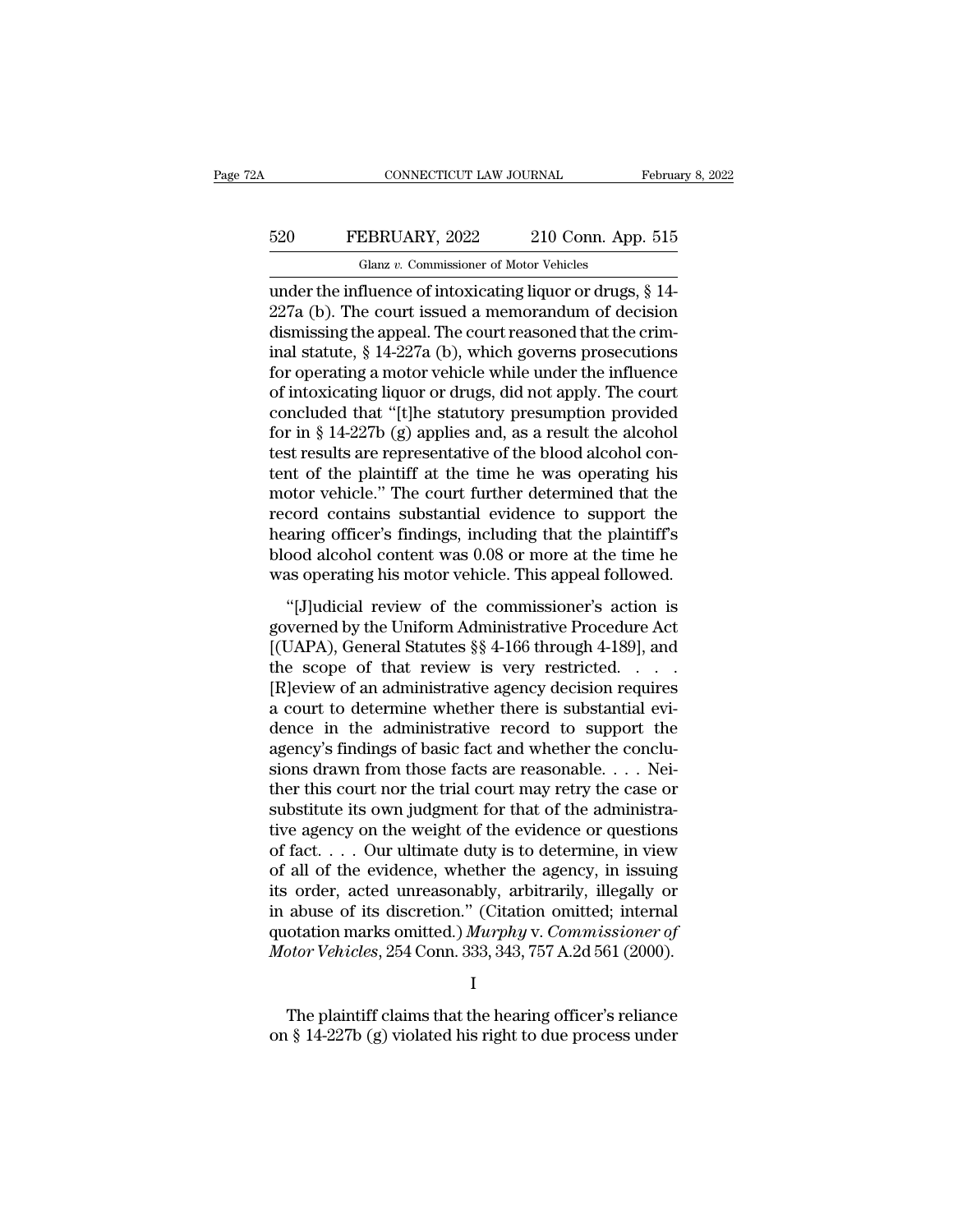## 210 Conn. App. 515 FEBRUARY, 2022 521<br>
210 Conn. App. 515 FEBRUARY, 2022 521<br>
210 Glanz v. Commissioner of Motor Vehicles Glanz *v.* Commissioner of Motor Vehicles

the fourteenth amendment to the United States constitution because his blood alcohol test results indicated<br>that has been a minimized a minimized states constitution because his blood alcohol test results indicated<br>that ha 210 Conn. App. 515 FEBRUARY, 2022 521<br>
Glanz v. Commissioner of Motor Vehicles<br>
the fourteenth amendment to the United States constitution<br>
because his blood alcohol test results indicated<br>
that he had a rising blood alcoh 210 Conn. App. 515 FEBRUARY, 2022 521<br>
Glanz v. Commissioner of Motor Vehicles<br>
the fourteenth amendment to the United States constitution because his blood alcohol test results indicated<br>
that he had a rising blood alcoh 210 Conn. App. 515 FEBRUARY, 2022 521<br>
Glanz v. Commissioner of Motor Vehicles<br>
the fourteenth amendment to the United States constitution<br>
because his blood alcohol test results indicated<br>
that he had a rising blood alco Glanz v. Commissioner of Motor Vehicles<br>the fourteenth amendment to the United States constitution<br>because his blood alcohol test results indicated<br>that he had a rising blood alcohol content, thereby<br>showing that he had a In the fourteenth amendment to the United States constitution because his blood alcohol test results indicated that he had a rising blood alcohol content, thereby showing that he had a lower blood alcohol content at the ti the fourteenth amendment to the United States constitution because his blood alcohol test results indicated<br>that he had a rising blood alcohol content, thereby<br>showing that he had a lower blood alcohol content at<br>the time tution because his blood alcohol test results indicated<br>that he had a rising blood alcohol content, thereby<br>showing that he had a lower blood alcohol content at<br>the time of operation. He contends that the presumption<br>in § that he had a rising blood alcohol content, thereby<br>showing that he had a lower blood alcohol content at<br>the time of operation. He contends that the presumption<br>in § 14-227b (g), that the results of blood alcohol tests<br>co showing that he had a lower blood alcohol content at<br>the time of operation. He contends that the presumption<br>in § 14-227b (g), that the results of blood alcohol tests<br>commenced within two hours of operation are suffi-<br>cie the time of operation. He contends that the presure<br>in  $\S$  14-227b (g), that the results of blood alcoho<br>commenced within two hours of operation are<br>cient to demonstrate blood alcohol content at th<br>of operation, is uncons mmenced within two hours of operation are suffi-<br>ent to demonstrate blood alcohol content at the time<br>operation, is unconstitutional because it does not<br>ntain an exception like its criminal statutory counter-<br>rt, § 14-227 cient to demonstrate blood alcohol content at the time<br>of operation, is unconstitutional because it does not<br>contain an exception like its criminal statutory counter-<br>part,  $\S 14-227a$  (b).<sup>3</sup> We are not persuaded.<br>Althou

% of operation, is unconstitutional because it does not contain an exception like its criminal statutory counterpart,  $\S 14-227a$  (b).<sup>3</sup> We are not persuaded.<br>Although the plaintiff does not specify whether he is making contain an exception like its criminal statutory counter-<br>part, § 14-227a (b).<sup>3</sup> We are not persuaded.<br>Although the plaintiff does not specify whether he is<br>making a substantive or procedural due process claim,<br>we interpr part, § 14-227a (b).<sup>3</sup> We are not persuaded.<br>Although the plaintiff does not specify whether he is<br>making a substantive or procedural due process claim,<br>we interpret his claim, which concerns the constitution-<br>ality of th Although the plaintiff does not specify whether he is<br>making a substantive or procedural due process claim,<br>we interpret his claim, which concerns the constitution-<br>ality of the procedures in license suspension hearings,<br>t Although the plaintiff does not specify whether he is<br>making a substantive or procedural due process claim,<br>we interpret his claim, which concerns the constitution-<br>ality of the procedures in license suspension hearings,<br>t making a substantive or procedural due process claim,<br>we interpret his claim, which concerns the constitution-<br>ality of the procedures in license suspension hearings,<br>to invoke principles of procedural due process. Whether we interpret his claim, which concerns the constitution-<br>ality of the procedures in license suspension hearings,<br>to invoke principles of procedural due process. Whether<br>the plaintiff was deprived of his right to due proces anty of the procedures in license suspension nearings,<br>to invoke principles of procedural due process. Whether<br>the plaintiff was deprived of his right to due process<br>is a question of law over which our review is plenary.<br>S to mvoke principles of procedural due process. Whether<br>the plaintiff was deprived of his right to due process<br>is a question of law over which our review is plenary.<br>See *McFarline* v. *Mickens*, 177 Conn. App. 83, 100, 173 the plaintiff was deprived of his right to due process<br>is a question of law over which our review is plenary.<br>See *McFarline* v. *Mickens*, 177 Conn. App. 83, 100, 173<br>A.3d 417 (2017), cert. denied, 327 Conn. 997, 176 A.3 is a question of law over which our review is plenary.<br>See *McFarline* v. *Mickens*, 177 Conn. App. 83, 100, 173<br>A.3d 417 (2017), cert. denied, 327 Conn. 997, 176 A.3d<br>557 (2018). "The fourteenth amendment to the United<br>S See *Mcrarune* v. *McRens*, 177 Conn. App. 83, 100, 173<br>A.3d 417 (2017), cert. denied, 327 Conn. 997, 176 A.3d<br>557 (2018). "The fourteenth amendment to the United<br>States constitution provides that the [s]tate [shall not]<br> A.3d 417 (2017), cert. denied, 327 Conn. 997, 176 A.3d<br>557 (2018). "The fourteenth amendment to the United<br>States constitution provides that the [s]tate [shall not]<br>deprive any person of life, liberty, or property, withou Sor (2018). The fourteenth amendment to the United<br>States constitution provides that the [s]tate [shall not]<br>deprive any person of life, liberty, or property, without<br>due process of law . . . . In order to prevail on his<br> Let process of law  $\ldots$  in order to prevail on his<br>ue process claim, the plaintiff must prove that: (1) he<br>as been deprived of a property interest cognizable<br>nder the due process clause; and (2) the deprivation<br> $\frac{3}{10}$ due process claim, the plaintiff must prove that: (1) he<br>has been deprived of a property interest cognizable<br>under the due process clause; and (2) the deprivation<br><sup>3</sup>The plaintiff also claims that his right to due process

has been deprived of a property interest cognizable<br>under the due process clause; and (2) the deprivation<br><sup>3</sup>The plaintiff also claims that his right to due process under article first,<br>§8, of the Connecticut constitution under the due process clause; and (2) the deprivation<br><sup>3</sup> The plaintiff also claims that his right to due process under article first,<br>§ 8, of the Connecticut constitution was violated. Because the plaintiff has<br>not provid The plaintiff also claims that his right to due process under article first,<br>  $\$ 8, of the Connecticut constitution was violated. Because the plaintiff has<br>
not provided a separate state constitutional analysis, we deem t <sup>3</sup> The plaintiff also claims that his right to due process under article first, § 8, of the Connecticut constitution was violated. Because the plaintiff has not provided a separate state constitutional analysis, we deem § 8, of the Connecticut constitution was violated. Because the plaintiff has not provided a separate state constitutional analysis, we deem this claim abandoned. See, e.g., *State v. Courchesne*, 296 Conn. 622, 635 n.20, not provided a separate state constitutional analysis, we deem this claim abandoned. See, e.g., *State v. Courchesne*, 296 Conn. 622, 635 n.20, 998 A.2d 1 (2010). "In any event, [o]ur Supreme Court has repeatedly held tha abandoned. See, e.g., *State v. Courchesne*, 296 Conn. 622, 635 n.20, 998 A.2d 1 (2010). "In any event, [o]ur Supreme Court has repeatedly held that, as a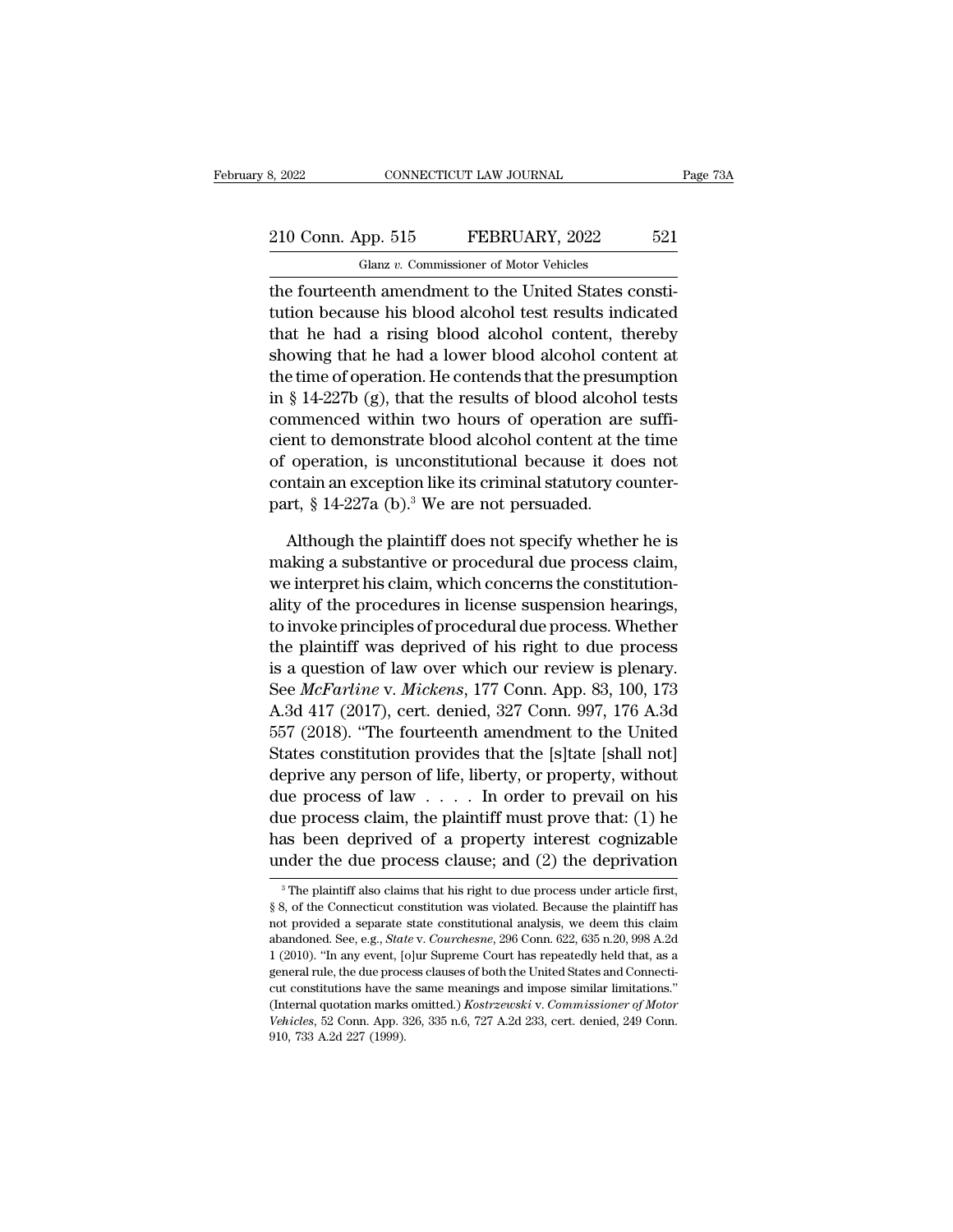# EXECUTE CONNECTICUT LAW JOURNAL February 8, 2022<br>522 FEBRUARY, 2022 210 Conn. App. 515<br>Glanz v. Commissioner of Motor Vehicles CONNECTICUT LAW JOURNAL<br>EBRUARY, 2022 210 Conn. App<br>Glanz v. Commissioner of Motor Vehicles<br>Priv. interest has occurred without due

CONNECTICUT LAW JOURNAL Februa<br>
522 FEBRUARY, 2022 210 Conn. App. 515<br>
Glanz v. Commissioner of Motor Vehicles<br>
of the property interest has occurred without due pro-<br>
cess of law. . . . A driver's license, as a property i EXEMBION 515<br>
Collar U. Commissioner of Motor Vehicles<br>
of the property interest has occurred without due process of law. . . . A driver's license, as a property inter-<br>
est, may not be suspended or revoked without due<br>
pr ESA FEBRUARY, 2022 210 Conn. App. 515<br>
Glanz v. Commissioner of Motor Vehicles<br>
of the property interest has occurred without due process of law.... A driver's license, as a property inter-<br>
est, may not be suspended or r FEBRUARY, 2022 210 Conn. App. 515<br>
Glanz v. Commissioner of Motor Vehicles<br>
of the property interest has occurred without due process of law. . . . A driver's license, as a property inter-<br>
est, may not be suspended or re Glanz v. Commissioner of Motor Vehicles<br>
of the property interest has occurred without due pro-<br>
cess of law.... A driver's license, as a property inter-<br>
est, may not be suspended or revoked without due<br>
process of law.. Glanz v. Commissioner of Motor Vehicles<br>
of the property interest has occurred without due pro-<br>
cess of law.... A driver's license, as a property inter-<br>
est, may not be suspended or revoked without due<br>
process of law.. of the property interest has occurred without due process of law.  $\ldots$  A driver's license, as a property interest, may not be suspended or revoked without due process of law.  $\ldots$  [D]ue process  $\ldots$  is not a technical cess of law. . . . A driver's licens<br>est, may not be suspended or<br>process of law. . . . [D]<br>ue proce<br>nical conception with a fixed con<br>place and circumstances. . . . [D<br>and calls for such procedural prot<br>lar situation dem (*i*, may not be suspended of revoked without due<br>ocess of law.... [D]ue process ... is not a tech-<br>cal conception with a fixed content unrelated to time,<br>ace and circumstances.... [D]ue process is flexible<br>d calls for suc process or law.  $\ldots$  [D]de process  $\ldots$  is not a tech-<br>nical conception with a fixed content unrelated to time,<br>place and circumstances.  $\ldots$  [D]de process is flexible<br>and calls for such procedural protections as the p

filed and circumstances.  $\dots$  [D]<br>ue process is flexible and calls for such procedural protections as the particu-<br>lar situation demands.  $\dots$ <br>"In *Mathews v. Eldridge*, 424 U.S. 319, 335, 96 S. Ct.<br>893, 47 L. Ed. 2d 18 ( place and circumstances. . . . [D]<br>ue process is flexible and calls for such procedural protections as the particular situation demands. . . .<br>"In *Mathews v. Eldridge*, 424 U.S. 319, 335, 96 S. Ct.<br>893, 47 L. Ed. 2d 18 ( and cans for such procedural protections as the particular<br>that situation demands....<br>"In *Mathews v. Eldridge*, 424 U.S. 319, 335, 96 S. Ct.<br>893, 47 L. Ed. 2d 18 (1976), the Supreme Court indicated<br>that to determine the (2) the risk of an erroneous deprivation of such an errors.<br>
(2) the risk of an error indicated that to determine the level of procedural due process<br>
necessary, we must consider three factors: (1) the private interest th "In *Mathews v. Eldridge*, 424 U.S. 319, 335, 96 S. Ct.<br>893, 47 L. Ed. 2d 18 (1976), the Supreme Court indicated<br>that to determine the level of procedural due process<br>necessary, we must consider three factors: (1) the pri 893, 47 L. Ed. 2d 18 (1976), the Supreme Court indicated<br>that to determine the level of procedural due process<br>necessary, we must consider three factors: (1) the pri-<br>vate interest that will be affected by the official act that to determine the level of procedural due process<br>necessary, we must consider three factors: (1) the pri-<br>vate interest that will be affected by the official action,<br>(2) the risk of an erroneous deprivation of such int necessary, we must consider three factors: (1) the private interest that will be affected by the official action, (2) the risk of an erroneous deprivation of such interest through the procedure used and the probable value, vate interest that will be affected by the official action,<br>
(2) the risk of an erroneous deprivation of such interest<br>
through the procedure used and the probable value, if<br>
any, of additional substitute procedural safeg (2) the risk of an erroneous deprivation of such interest<br>through the procedure used and the probable value, if<br>any, of additional substitute procedural safeguards and<br>(3) the state's interest, including the function invo through the procedure used and the probable value, if<br>any, of additional substitute procedural safeguards and<br>(3) the state's interest, including the function involved<br>and the fiscal and administrative burdens that the add any, of additional substitute procedural safeguards and (3) the state's interest, including the function involved<br>and the fiscal and administrative burdens that the addi-<br>tional or substitute procedural requirements would<br> (3) the state's interest, including the function involved<br>and the fiscal and administrative burdens that the addi-<br>tional or substitute procedural requirements would<br>entail." (Citations omitted; internal quotation marks<br>o and the fiscal and administrative burdens that the additional or substitute procedural requirements would<br>entail." (Citations omitted; internal quotation marks<br>omitted.) *Kostrzewski* v. *Commissioner of Motor Vehi-<br>cles*, tional or substitute procedural requirements would<br>entail." (Citations omitted; internal quotation marks<br>omitted.) *Kostrzewski* v. *Commissioner of Motor Vehi-<br>cles*, 52 Conn. App. 326, 336–37, 727 A.2d 233, cert.<br>denied, entail." (Citations omitted; internal quotation marks<br>omitted.) *Kostrzewski* v. *Commissioner of Motor Vehi-<br>cles*, 52 Conn. App. 326, 336–37, 727 A.2d 233, cert.<br>denied, 249 Conn. 910, 733 A.2d 227 (1999). "One who<br>chall omitted.) *Kostrzewski* v. *Commissioner of Motor Vehi-<br>cles*, 52 Conn. App. 326, 336–37, 727 A.2d 233, cert.<br>denied, 249 Conn. 910, 733 A.2d 227 (1999). "One who<br>challenges the constitutionality of a statute bears the<br>hea cles, 52 Conn. App. 326, 336–37, 727 A.2d 233, cert.<br>denied, 249 Conn. 910, 733 A.2d 227 (1999). "One who<br>challenges the constitutionality of a statute bears the<br>heavy burden of overcoming the presumption of its<br>constituti denied, 249 Conn. 910, 733 A.2d 227 (1999). "One who<br>challenges the constitutionality of a statute bears the<br>heavy burden of overcoming the presumption of its<br>constitutional validity and of establishing the statute's<br>inval challenges the constitutionality of a statute bears the<br>heavy burden of overcoming the presumption of its<br>constitutional validity and of establishing the statute's<br>invalidity beyond a reasonable doubt." (Internal quota-<br>ti avy butuen of overcoming the presumption of its<br>nstitutional validity and of establishing the statute's<br>validity beyond a reasonable doubt." (Internal quota-<br>nn marks omitted.) *Dumont* v. Commissioner of<br>ptor Vehicles, 48 constitutional vantity and or establishing the statute's<br>invalidity beyond a reasonable doubt." (Internal quota-<br>tion marks omitted.) *Dumont* v. *Commissioner of*<br>*Motor Vehicles*, 48 Conn. App. 635, 643, 712 A.2d 427,<br>c

mvandity beyond a reasonable doubt. (Internal quotation marks omitted.) *Dumont* v. *Commissioner of Motor Vehicles*, 48 Conn. App. 635, 643, 712 A.2d 427, cert. denied, 245 Conn. 917, 717 A.2d 234 (1998). Section 14-22 Motor Vehicles, 48 Conn. App. 635, 643, 712 A.2d 427,<br>
cert. denied, 245 Conn. 917, 717 A.2d 234 (1998).<br>
Section 14-227b (g) provides in relevant part that<br>
administrative hearings before the commissioner "shall<br>
be limi throw vehicles, 45 Colul. App. 055, 045, 712 A.2d 427,<br>cert. denied, 245 Conn. 917, 717 A.2d 234 (1998).<br>Section 14-227b (g) provides in relevant part that<br>administrative hearings before the commissioner "shall<br>be limited Section 14-227b (g) provides in relevant part that<br>administrative hearings before the commissioner "shall<br>be limited to a determination of the following issues<br> $\ldots$  (3)  $\ldots$  did such person refuse to submit to such<br>test Section 14-227b (g) provides in relevant part that<br>administrative hearings before the commissioner "shall<br>be limited to a determination of the following issues<br> $\ldots$  (3)  $\ldots$  did such person refuse to submit to such<br>test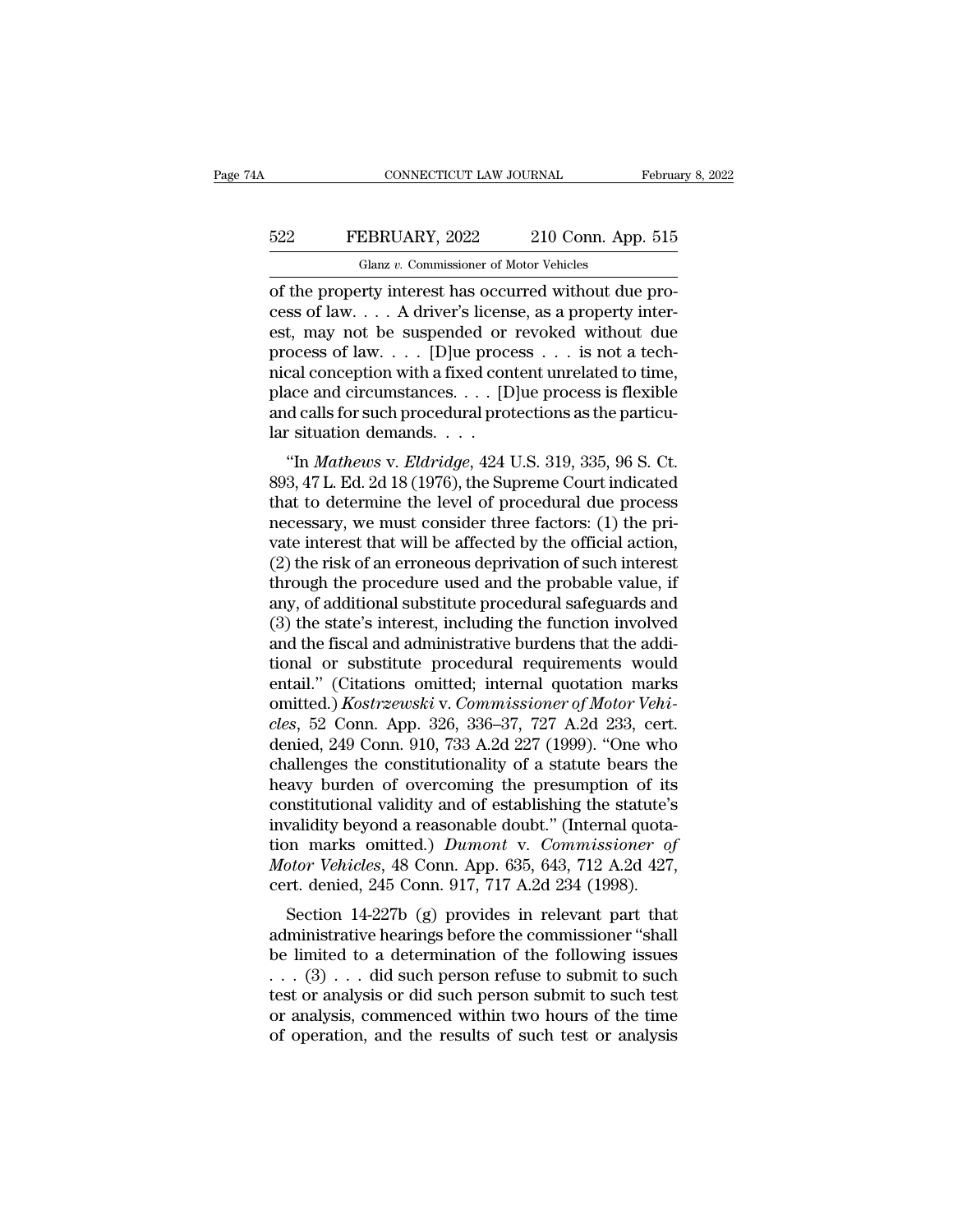# 210 Conn. App. 515 FEBRUARY, 2022 523<br>
210 Conn. App. 515 FEBRUARY, 2022 523 Glanz *v.* Commissioner of Motor Vehicles

S, 2022 CONNECTICUT LAW JOURNAL<br>
210 Conn. App. 515 FEBRUARY, 2022 523<br>
Glanz v. Commissioner of Motor Vehicles<br>
indicated that such person had an elevated blood alco-<br>
hol content . . . . In the hearing, the results of th 210 Conn. App. 515 FEBRUARY, 2022 523<br>
Glanz v. Commissioner of Motor Vehicles<br>
indicated that such person had an elevated blood alco-<br>
hol content . . . . In the hearing, the results of the test<br>
or analysis shall be suf 210 Conn. App. 515 FEBRUARY, 2022 523<br>
Glanz v. Commissioner of Motor Vehicles<br>
indicated that such person had an elevated blood alco-<br>
hol content . . . . In the hearing, the results of the test<br>
or analysis shall be suf 210 Conn. App. 515 FEBRUARY, 2022 523<br>
Glanz v. Commissioner of Motor Vehicles<br>
indicated that such person had an elevated blood alco-<br>
hol content . . . . In the hearing, the results of the test<br>
or analysis shall be suf Glanz v. Commissioner of Motor Vehicles<br>indicated that such person had an elevated blood alco-<br>hol content . . . . In the hearing, the results of the test<br>or analysis shall be sufficient to indicate the ratio of<br>alcohol i indicated that such person had an elevated b<br>hol content  $\dots$ . In the hearing, the results<br>or analysis shall be sufficient to indicate th<br>alcohol in the blood of such person at the tim-<br>tion, provided such test was commen If content . . . . In the hearing, the results of the test<br>analysis shall be sufficient to indicate the ratio of<br>cohol in the blood of such person at the time of opera-<br>ph, provided such test was commenced within two<br>urs % or analysis shall be sufficient to indicate the ratio of<br>alcohol in the blood of such person at the time of opera-<br>tion, provided such test was commenced within two<br>hours of the time of operation. . . ..."<br>The plaintiff

alcohol in the blood of such person at the time of operation, provided such test was commenced within two<br>hours of the time of operation. . . . ."<br>The plaintiff argues that the application of  $\S$  14-227b<br>(g) violated his tion, provided such test was commenced within two<br>
hours of the time of operation. . . ."<sup>4</sup><br>
The plaintiff argues that the application of  $\S 14-227b$ <br>
(g) violated his right to due process because it contains<br>
an "irrebu hours of the time of operation. . . ."<sup>4</sup><br>The plaintiff argues that the application of § 14-227b<br>(g) violated his right to due process because it contains<br>an "irrebutable, irrational, illogical and thus unconstitu-<br>tional The plaintiff argues that the application of  $\S$  14-227b (g) violated his right to due process because it contains<br>an "irrebutable, irrational, illogical and thus unconstitutional" mandatory presumption that the hearing o The plaintiff argues that the application of  $\S$  14-227b (g) violated his right to due process because it contains<br>an "irrebutable, irrational, illogical and thus unconstitutional" mandatory presumption that the hearing o (g) violated his right to due process because it contains<br>an "irrebutable, irrational, illogical and thus unconstitu-<br>tional" mandatory presumption that the hearing officer<br>find that the results of a blood alcohol test, if an "irrebutable, irrational, illogical and thus unconstitutional" mandatory presumption that the hearing officer<br>find that the results of a blood alcohol test, if com-<br>menced within two hours of operation, is indicative of tional" mandatory presumption that the hearing officer<br>find that the results of a blood alcohol test, if com-<br>menced within two hours of operation, is indicative of a<br>plaintiff's blood alcohol content at the time of opera find that the results of a blood alcohol test, if com-<br>menced within two hours of operation, is indicative of a<br>plaintiff's blood alcohol content at the time of operation<br>without providing for a rising blood alcohol conte menced within two hours of operation, is indicative of a<br>plaintiff's blood alcohol content at the time of operation<br>*without* providing for a rising blood alcohol content<br>exception. He contends that the statutory scheme in plaintiff's blood alcohol content at the time of operation<br>without providing for a rising blood alcohol content<br>exception. He contends that the statutory scheme in<br>the parallel criminal proceeding for operating a motor<br>veh *without* providing for a rising blood alcohol content<br>exception. He contends that the statutory scheme in<br>the parallel criminal proceeding for operating a motor<br>vehicle while under the influence includes such a rising<br>blo exception. He contends that the statutory scheme in<br>the parallel criminal proceeding for operating a motor<br>vehicle while under the influence includes such a rising<br>blood alcohol content exception in § 14-227a (b) when<br>it p the parallel criminal proceeding for operating a motor<br>vehicle while under the influence includes such a rising<br>blood alcohol content exception in  $\S 14-227a$  (b) when<br>it provides that it is a "rebuttable presumption that venicle while under the influence includes such a rising<br>blood alcohol content exception in § 14-227a (b) when<br>it provides that it is a "rebuttable presumption that the<br>results of such chemical analysis establish the rati blood alcohol content exception in  $\S$  14-227a (b) when<br>it provides that it is a "rebuttable presumption that the<br>results of such chemical analysis establish the ratio of<br>alcohol in the blood of the defendant at the time It provides that it is a "rebuttable presumption that the<br>results of such chemical analysis establish the ratio of<br>alcohol in the blood of the defendant at the time of<br>the alleged offense, except that if the results of the results of such chemical analysis establish the ratio of<br>alcohol in the blood of the defendant at the time of<br>the alleged offense, except that if the results of the<br>additional test indicate that the ratio of alcohol in the alcohol in the blood of the defendant at the time of<br>the alleged offense, except that if the results of the<br>additional test indicate that the ratio of alcohol in the<br>blood of such defendant is ten-hundredths of one per<br>cen the alleged offense, except that if the results of the additional test indicate that the ratio of alcohol in the blood of such defendant is ten-hundredths of one per cent or less of alcohol, by weight, and is higher than additional test indicate that the ratio of alcohol in the<br>blood of such defendant is ten-hundredths of one per<br>cent or less of alcohol, by weight, and is higher than<br>the results of the first test, evidence shall be present blood of such defendant is ten-hundredths of one per<br>cent or less of alcohol, by weight, and is higher than<br>the results of the first test, evidence shall be presented<br>that demonstrates that the test results and the analysi cent or less of alcohol, by weight, and is higher than<br>the results of the first test, evidence shall be presented<br>that demonstrates that the test results and the analysis<br>thereof accurately indicate the blood alcohol conte the results of the first test, evidence shall be presented<br>that demonstrates that the test results and the analysis<br>thereof accurately indicate the blood alcohol content<br>at the time of the alleged offense." General Statut at the time of the alleged offense." General Statutes  $\S 14-227a$  (b). He argues that this exception is constitu-<br>tionally required in license suspension proceedings<br>because, without it, the state can deprive the plaintif § 14-227a (b). He argues that this exception is constitu-<br>tionally required in license suspension proceedings<br>because, without it, the state can deprive the plaintiff<br> $\frac{4}{10}$  For purposes of § 14-227b, "elevated blood

tionally required in license suspension proceedings<br>because, without it, the state can deprive the plaintiff<br> $\frac{4}{10}$  For purposes of § 14-227b, "elevated blood alcohol content" is defined<br>as "a ratio of alcohol in the because, without it, the state can deprive the plaintiff<br>
<sup>4</sup>For purposes of § 14-227b, "elevated blood alcohol content" is defined<br>
as "a ratio of alcohol in the blood of such person that is eight-hundredths<br>
of one per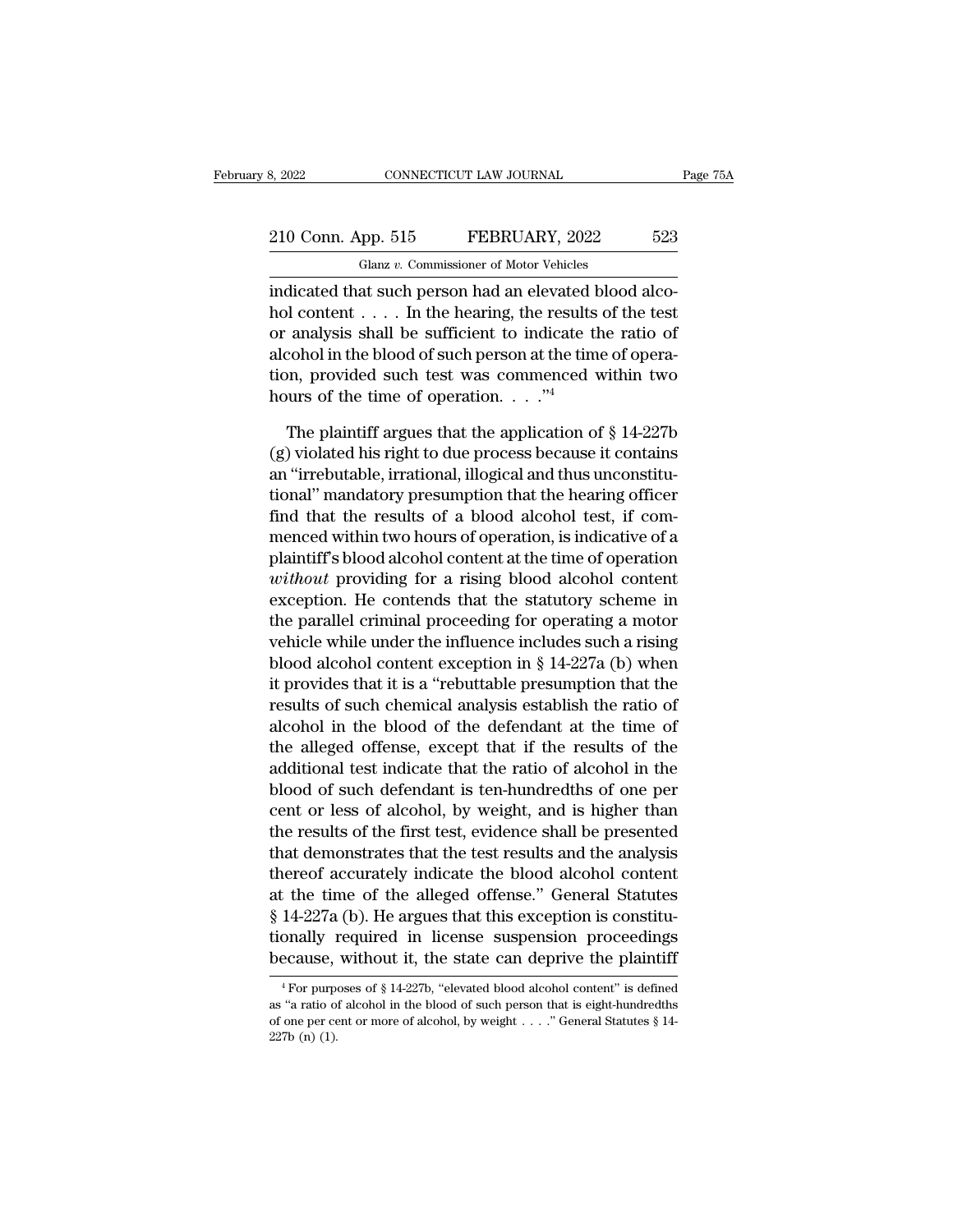#### CONNECTICUT LAW JOURNAL February 8, 2022<br>524 FEBRUARY, 2022 210 Conn. App. 515<br>Glanz v. Commissioner of Motor Vehicles CONNECTICUT LAW JOURNAL<br>EBRUARY, 2022 210 Conn. App<br>Glanz v. Commissioner of Motor Vehicles<br>ight based on a presumption that is "ille CONNECTICUT LAW JOURNAL February 8, 20<br>
524 FEBRUARY, 2022 210 Conn. App. 515<br>
Glanz v. Commissioner of Motor Vehicles<br>
of a vested right based on a presumption that is "illogical<br>
and mandatory." 524 FEBRUARY, 2<br>Glanz v. Commis<br>of a vested right based on<br>and mandatory." 5<br>Applying the *Matthew*.

FEBRUARY, 2022 210 Conn. App. 515<br>
Glanz v. Commissioner of Motor Vehicles<br>
a vested right based on a presumption that is "illogical<br>
d mandatory." <sup>5</sup><br>
Applying the *Matthews* v. *Eldridge*, 424 U.S. 335, cri-<br>
ria to the FEBRUARY, 2022 210 Conn. App. 515<br>
Glanz v. Commissioner of Motor Vehicles<br>
of a vested right based on a presumption that is "illogical<br>
and mandatory." <sup>5</sup><br>
Applying the *Matthews v. Eldridge*, 424 U.S. 335, cri-<br>
teria t Glanz v. Commissioner of Motor Vehicles<br>
of a vested right based on a presumption that is "illogical<br>
and mandatory."  $\frac{5}{5}$ <br>
Applying the *Matthews* v. *Eldridge*, 424 U.S. 335, cri-<br>
teria to the present case, we con of a vested right based on a presumption that is "illogical<br>and mandatory." <sup>5</sup><br>Applying the *Matthews* v. *Eldridge*, 424 U.S. 335, criteria to the present case, we conclude that, although<br>the plaintiff has a significant and mandatory."  $\frac{5}{5}$ <br>Applying the *Matthews v. Eldridge*, 424 U.S. 335, criteria to the present case, we conclude that, although<br>the plaintiff has a significant private interest in the use<br>and enjoyment of his operat Applying the *Matthews* v. *Eldridge*, 424 U.S. 335, criteria to the present case, we conclude that, although the plaintiff has a significant private interest in the use and enjoyment of his operator's license, the risk o Applying the *Matthews* v. *Eldridge*, 424 U.S. 335, criteria to the present case, we conclude that, although<br>the plaintiff has a significant private interest in the use<br>and enjoyment of his operator's license, the risk o teria to the present case, we conclude that, although<br>the plaintiff has a significant private interest in the use<br>and enjoyment of his operator's license, the risk of<br>erroneous deprivation from the *proper* application of<br> the plaintiff has a significant private interest in the use<br>and enjoyment of his operator's license, the risk of<br>erroneous deprivation from the *proper* application of<br>the presumption in § 14-227b (g) is low. In particular and enjoyment of his operator's license, the risk of<br>erroneous deprivation from the *proper* application of<br>the presumption in § 14-227b (g) is low. In particular,<br>we determine, in the exercise of our plenary review<br>over erroneous deprivation from the *proper* application of<br>the presumption in § 14-227b (g) is low. In particular,<br>we determine, in the exercise of our plenary review<br>over issues of statutory interpretation; see *Ives* v. *Co* the presumption in § 14-227b (g) is low. In particular,<br>we determine, in the exercise of our plenary review<br>over issues of statutory interpretation; see *Ives v. Com-*<br>missioner of Motor Vehicles, 192 Conn. App. 587, 595, we determine, in the exercise of our plenary review<br>over issues of statutory interpretation; see *Ives* v. Com-<br>missioner of Motor Vehicles, 192 Conn. App. 587, 595,<br>218 A.3d 72 (2019); that the presumption in § 14-227b<br>( over issues of statutory interpretation; see *Ives v. Commissioner of Motor Vehicles*, 192 Conn. App. 587, 595, 218 A.3d 72 (2019); that the presumption in § 14-227b (g) that the test results "shall be sufficient" to indic missioner of Motor Vehicles, 192 Conn. App. 587, 595, 218 A.3d 72 (2019); that the presumption in § 14-227b (g) that the test results "shall be sufficient" to indicate the operator's blood alcohol content at the time of o 218 A.3d 72 (2019); that the presumption in § 14-227b (g) that the test results "shall be sufficient" to indicate the operator's blood alcohol content at the time of operation is not, as the plaintiff contends, mandatory. (g) that the test results "shall be sufficient" to indicate<br>the operator's blood alcohol content at the time of oper-<br>ation is not, as the plaintiff contends, mandatory.<br>Rather, the statute, by its plain and unambiguous l the operator's blood alcohol content at the time of operation is not, as the plaintiff contends, mandatory.<br>Rather, the statute, by its plain and unambiguous language that the test results "shall be sufficient," permits, ation is not, as the plaintiff contends, mandatory.<br>Rather, the statute, by its plain and unambiguous language that the test results "shall be sufficient," permits,<br>but does not require, the hearing officer to infer a pla Rather, the statute, by its plain and unambiguous language that the test results "shall be sufficient," permits, but does not require, the hearing officer to infer a plaintiff's blood alcohol content at the time of operat guage that the test results "shall be sufficient," permits,<br>but does not require, the hearing officer to infer a plain-<br>tiff's blood alcohol content at the time of operation<br>from the blood alcohol test results alone, witho but does not require, the hearing officer to infer a plaintiff's blood alcohol content at the time of operation<br>from the blood alcohol test results alone, without the<br>need for additional evidence. See General Statutes § 14 tiff's blood alcohol content at the time of operation<br>from the blood alcohol test results alone, without the<br>need for additional evidence. See General Statutes § 14-<br>227b (g). As a result, the statute creates a permissive from the blood alcohol test results alone, without the<br>need for additional evidence. See General Statutes § 14-<br>227b (g). As a result, the statute creates a permissive<br>presumption. See, e.g., *Bancroft* v. *Commissioner o* need for additional evidence. See General Statutes § 14-<br>227b (g). As a result, the statute creates a permissive<br>presumption. See, e.g., *Bancroft* v. *Commissioner of*<br>*Motor Vehicles*, 48 Conn. App. 391, 401–403, 710 A.2 227b (g). As a result, the statute creates a permissive<br>presumption. See, e.g., *Bancroft v. Commissioner of*<br>*Motor Vehicles*, 48 Conn. App. 391, 401–403, 710 A.2d<br>807 (permissive inference or presumption allows but<br>does presumption. See, e.g., *Bancroft v. Commissioner of*<br>Motor Vehicles, 48 Conn. App. 391, 401–403, 710 A.2d<br>807 (permissive inference or presumption allows but<br>does not require trier of fact to infer elemental fact<br>from pro Motor Vehicles, 48 Conn. App. 391, 401–403, 710 A.2d<br>807 (permissive inference or presumption allows but<br>does not require trier of fact to infer elemental fact<br>from proof by prosecutor), cert. denied, 245 Conn. 917,<br>717 A. 807 (permissive inference or presumption allows but<br>does not require trier of fact to infer elemental fact<br>from proof by prosecutor), cert. denied, 245 Conn. 917,<br>717 A.2d 234 (1998); see also *Reid* v. *Landsberger*, 123<br> does not require trier of fact to infer elemental fact<br>from proof by prosecutor), cert. denied, 245 Conn. 917,<br>717 A.2d 234 (1998); see also *Reid* v. *Landsberger*, 123<br>Conn. App. 260, 283, 1 A.3d 1149 (where words of sta from proof by prosecutor), cert. denied, 245 Conn. 917, 717 A.2d 234 (1998); see also *Reid* v. *Landsberger*, 123 Conn. App. 260, 283, 1 A.3d 1149 (where words of statute are plain and unambiguous, intent of drafters der The plaintiff notes, the plaintiff notes, then planned alcohol and the presumption may be overcome if the earing officer determines that the chemical alcohol  $\frac{5}{10}$  As the plaintiff notes, the rising blood alcohol exc from words used), cert. denied, 298 Conn. 933, 10 A.3d 517 (2010). The presumption may be overcome if the hearing officer determines that the chemical alcohol  $\frac{5}{16}$  As the plaintiff notes, the rising blood alcohol ex

<sup>517 (2010).</sup> The presumption may be overcome if the hearing officer determines that the chemical alcohol  $\frac{1}{100}$   $\frac{1}{100}$   $\frac{1}{100}$   $\frac{1}{100}$   $\frac{1}{100}$   $\frac{1}{100}$   $\frac{1}{100}$   $\frac{1}{100}$   $\frac{1}{100}$   $\frac{1}{100$ **EVALUATE:**<br> **EXECUTE:**<br>
F As the plaintiff not<br>
rated in the administra<br>
the legislature, in amer<br>
2009, No. 09-187, § 63.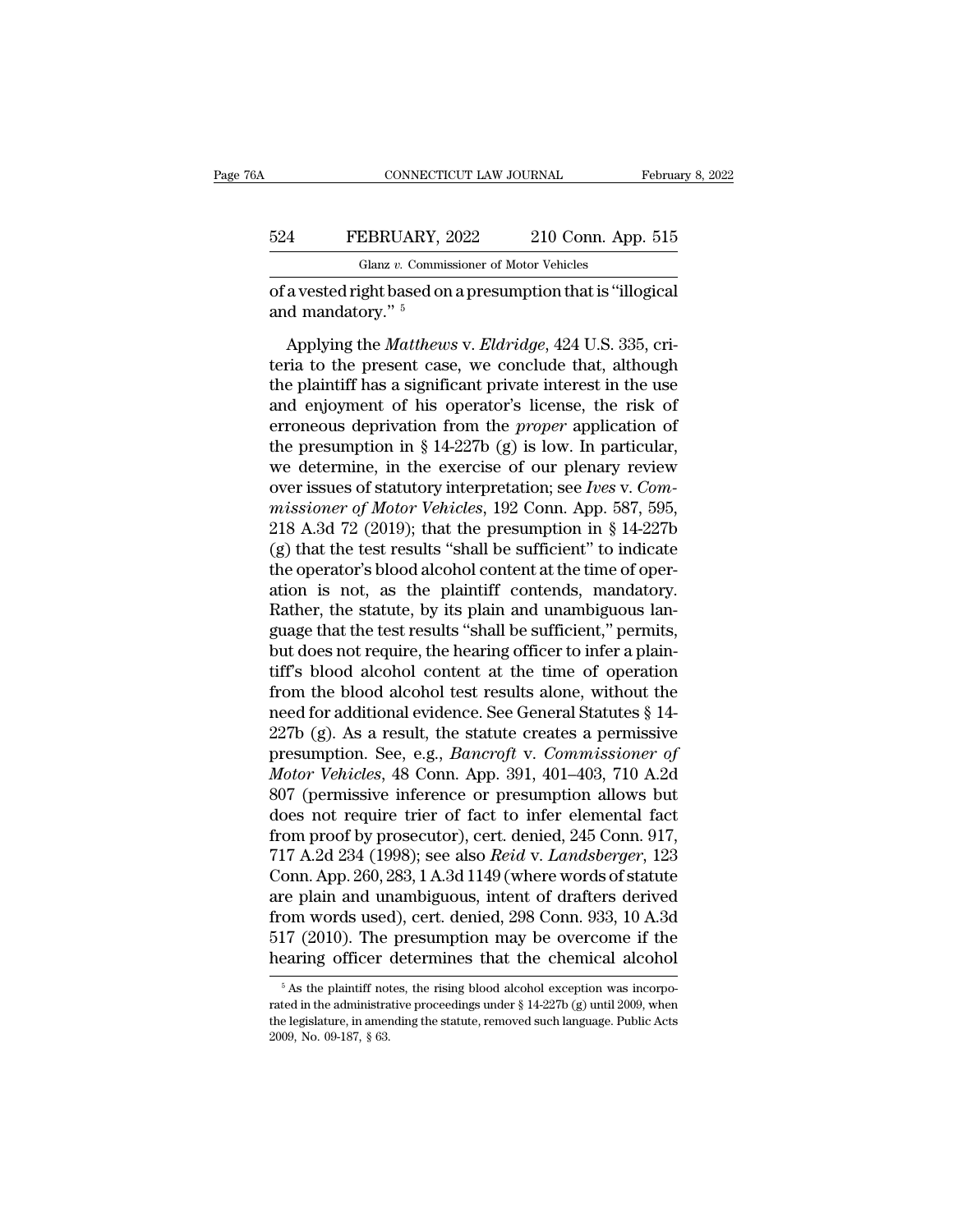# 210 Conn. App. 515 FEBRUARY, 2022 525<br>
210 Conn. App. 515 FEBRUARY, 2022 525<br>
210 Conn. App. 515 FEBRUARY, 2022 525 Glanz *v.* Commissioner of Motor Vehicles

test 2022<br>
10 Conn. App. 515 FEBRUARY, 2022 525<br>
10 Glanz v. Commissioner of Motor Vehicles<br>
10 Glanz v. Commissioner of Motor Vehicles, 117 Conn. App. 832, 844–45,<br>
1082 A 2d 212 (2000). In the present case, the record <sup>2</sup><br>
<sup>Glanz</sup> v. Commissioner of Motor Vehicles<br> **Sincer of Motor Vehicles**<br> **Sincer of Motor Vehicles**, 117 Conn. App. 832, 844–45,<br>
1982 A.2d 212 (2009). In the present case, the record reflects that the hearing officer c 210 Conn. App. 515 FEBRUARY, 2022 525<br>
Glanz v. Commissioner of Motor Vehicles<br>
test results are unreliable. See *Crandlemire* v. Commis-<br>
sioner of Motor Vehicles, 117 Conn. App. 832, 844–45,<br>
982 A.2d 212 (2009). In the 210 Conn. App. 515 FEBRUARY, 2022 525<br>
Glanz v. Commissioner of Motor Vehicles<br>
test results are unreliable. See *Crandlemire* v. *Commissioner of Motor Vehicles*, 117 Conn. App. 832, 844–45,<br>
982 A.2d 212 (2009). In the Gianz v. Commissioner of Motor Vehicles<br>test results are unreliable. See *Crandlemire v. Commissioner of Motor Vehicles*, 117 Conn. App. 832, 844–45,<br>982 A.2d 212 (2009). In the present case, the record<br>reflects that the Glanz v. Commissioner of Motor Vehicles<br>test results are unreliable. See *Crandlemire* v. Commis-<br>sioner of Motor Vehicles, 117 Conn. App. 832, 844–45,<br>982 A.2d 212 (2009). In the present case, the record<br>reflects that th test results are unreliable. See *Crandlemire* v. *Commissioner of Motor Vehicles*, 117 Conn. App. 832, 844–45, 982 A.2d 212 (2009). In the present case, the record reflects that the hearing officer considered and found un sioner of Motor Vehicles, 117 Conn. App. 832, 844–45, 982 A.2d 212 (2009). In the present case, the record reflects that the hearing officer considered and found unpersuasive Powers' opinion that the results of the chemica 982 A.2d 212 (2009). In the present case, the recorreflects that the hearing officer considered and four unpersuasive Powers' opinion that the results of the chemical alcohol tests were unreliable. Thus, the hearing office flects that the hearing officer considered and found<br>persuasive Powers' opinion that the results of the<br>emical alcohol tests were unreliable. Thus, the hear-<br>g officer properly applied the permissive presumption<br>at the tes unpersuasive Powers' opinion that the results of the<br>chemical alcohol tests were unreliable. Thus, the hear-<br>ing officer properly applied the permissive presumption<br>that the test results accurately reflected the plaintiff'

chemical alcohol tests were unreliable. Thus, the hearing officer properly applied the permissive presumption<br>that the test results accurately reflected the plaintiff's<br>blood alcohol content at the time of operation.<br>Final ing officer properly applied the permissive presumption<br>that the test results accurately reflected the plaintiff's<br>blood alcohol content at the time of operation.<br>Finally, the state has a significant interest in promot-<br>in that the test results accurately reflected the plaintiff's<br>blood alcohol content at the time of operation.<br>Finally, the state has a significant interest in promot-<br>ing public safety and in performing license suspension<br>hea blood alcohol content at the time of operation.<br>Finally, the state has a significant interest in promoting public safety and in performing license suspension<br>hearings in an expeditious manner. By permitting the<br>results of Finally, the state has a significant interest in promoting public safety and in performing license suspension<br>hearings in an expeditious manner. By permitting the<br>results of blood alcohol tests performed within two<br>hours o ing public safety and in performing license suspension<br>hearings in an expeditious manner. By permitting the<br>results of blood alcohol tests performed within two<br>hours of operation to be sufficient to indicate the opera-<br>tor hearings in an expeditious manner. By permitting the results of blood alcohol tests performed within two hours of operation to be sufficient to indicate the operator's blood alcohol content at the time of operation without results of blood alcohol tests performed within two<br>hours of operation to be sufficient to indicate the opera-<br>tor's blood alcohol content at the time of operation<br>without requiring the presentation of additional evi-<br>denc hours of operation to be sufficient to indicate the operator's blood alcohol content at the time of operation without requiring the presentation of additional evidence of blood alcohol content and without creating a rebutt tor's blood alcohol content at the time of operation<br>without requiring the presentation of additional evi-<br>dence of blood alcohol content and without creating a<br>rebuttable presumption that requires additional evi-<br>dence to without requiring the presentation of additional evi-<br>dence of blood alcohol content and without creating a<br>rebuttable presumption that requires additional evi-<br>dence to be submitted to prove the accuracy of the<br>blood alco dence of blood alcohol content and without creating a<br>rebuttable presumption that requires additional evi-<br>dence to be submitted to prove the accuracy of the<br>blood alcohol tests under certain circumstances, the<br>administrat rebuttable presumption that requires additional evi-<br>dence to be submitted to prove the accuracy of the<br>blood alcohol tests under certain circumstances, the<br>administrative statutory scheme promotes the state's<br>interest in dence to be submitted to prove the accuracy of the blood alcohol tests under certain circumstances, the administrative statutory scheme promotes the state's interest in removing potentially dangerous drivers from the roadw blood alcohol tests under certain circumstances, the<br>administrative statutory scheme promotes the state's<br>interest in removing potentially dangerous drivers from<br>the roadways through expeditious license suspension<br>hearings administrative statutory scheme promotes the state's<br>interest in removing potentially dangerous drivers from<br>the roadways through expeditious license suspension<br>hearings. Although the plaintiff argues that the rising<br>blood interest in removing potentially dangerous drivers from<br>the roadways through expeditious license suspension<br>hearings. Although the plaintiff argues that the rising<br>blood alcohol exception in the criminal statute counter-<br>p the roadways through expeditious license suspension<br>hearings. Although the plaintiff argues that the rising<br>blood alcohol exception in the criminal statute counter-<br>part should apply in civil license suspension hearings,<br>t hearings. Although the plaintiff argues that the rising<br>blood alcohol exception in the criminal statute counter-<br>part should apply in civil license suspension hearings,<br>this argument ignores the different purposes of the blood alcohol exception in the criminal statute counterpart should apply in civil license suspension hearings, this argument ignores the different purposes of the civil and criminal proceedings relating to operation of a part should apply in civil license suspension hearings,<br>this argument ignores the different purposes of the civil<br>and criminal proceedings relating to operation of a<br>motor vehicle while under the influence of intoxicating for our vehicle while under the influence of intoxicating<br>quor or drugs. There are several procedural protec-<br>ons that are expressly included in the criminal coun-<br>rpart, § 14-227a (b),<sup>6</sup> that are not included in the civ liquor or drugs. There are several procedural protections that are expressly included in the criminal counterpart, § 14-227a (b),<sup>6</sup> that are not included in the civil<br><sup>6</sup> General Statutes § 14-227a (b) provides: "Except

tions that are expressly included in the criminal coun-<br>terpart, § 14-227a (b),<sup>6</sup> that are not included in the civil<br> $\frac{1}{6}$  General Statutes § 14-227a (b) provides: "Except as provided in subsec-<br>tion (c) of this sect terpart, § 14-227a (b),<sup>6</sup> that are not included in the civil<br>  $\frac{1}{6}$  General Statutes § 14-227a (b) provides: "Except as provided in subsection (c) of this section, in any criminal prosecution for violation of subsect berpart,  $S$  14-227a ( $D$ )," that are not included in the CIVII<br>
<sup>6</sup> General Statutes § 14-227a (b) provides: "Except as provided in subsection (c) of this section, in any criminal prosecution for violation of subsection<br>  $^\circ$  General Statutes § 14-227a (b) provides: "Except as provided in subsection (c) of this section, in any criminal prosecution for violation of subsection (a) of this section, evidence respecting the amount of alcohol o solution (c) of this section, in any criminal prosecution for violation of subsection (a) of this section, evidence respecting the amount of alcohol or drug in the defendant's blood or urine at the time of the alleged off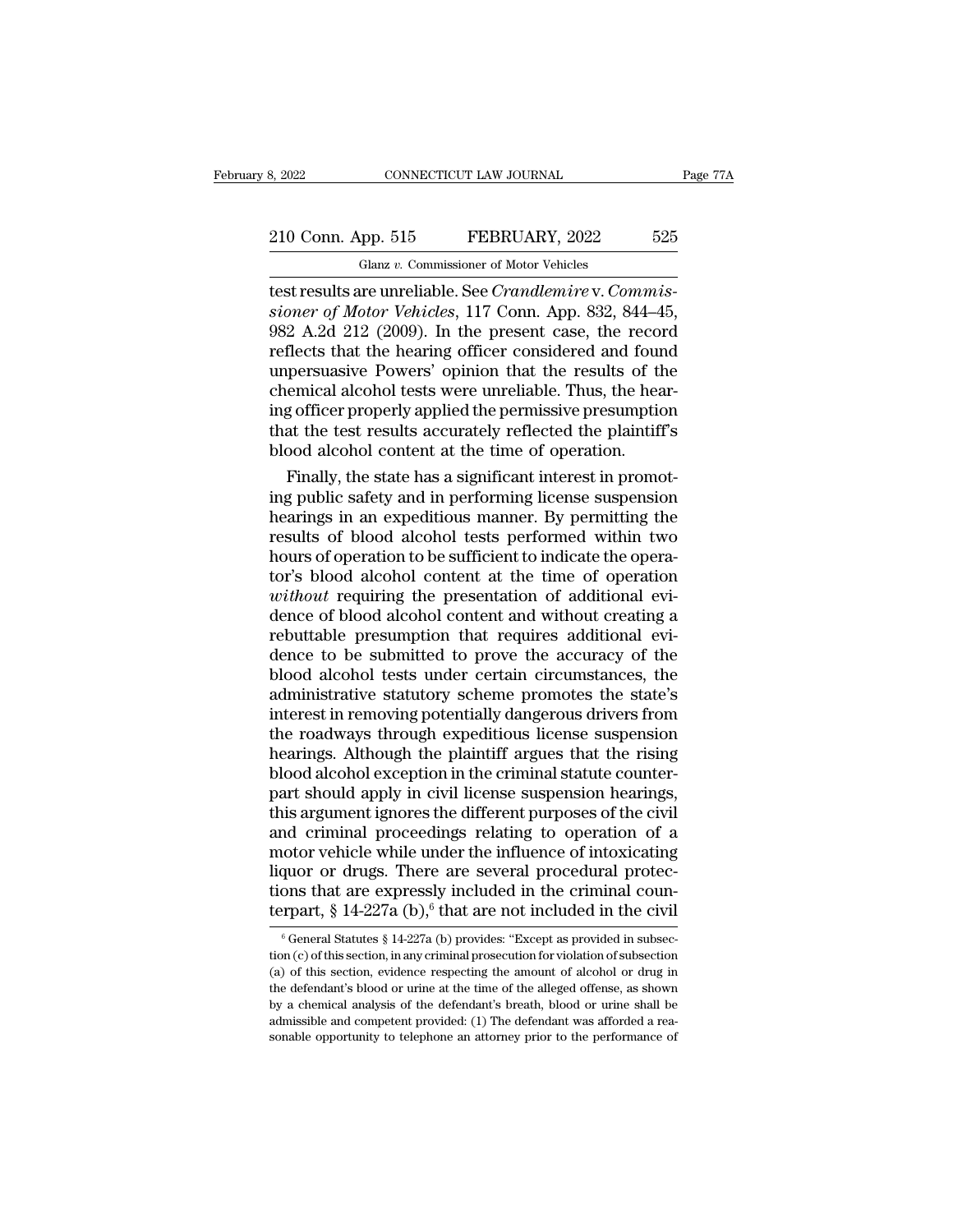# EXECUTE CONNECTICUT LAW JOURNAL February 8, 2022<br>526 FEBRUARY, 2022 210 Conn. App. 515<br>Glanz v. Commissioner of Motor Vehicles CONNECTICUT LAW JOURNAL<br>EBRUARY, 2022 210 Conn. App<br>Glanz *v.* Commissioner of Motor Vehicles<br>vever "a license suspension hearing i

CONNECTICUT LAW JOURNAL February 8, 202<br>
FEBRUARY, 2022 210 Conn. App. 515<br>
Glanz v. Commissioner of Motor Vehicles<br>
Statute, however, "a license suspension hearing is not<br>
a criminal proceeding and . . . the subject of su FEBRUARY, 2022 210 Conn. App. 515<br>
Glanz v. Commissioner of Motor Vehicles<br>
statute, however, "a license suspension hearing is not<br>
a criminal proceeding and . . . the subject of such a<br>
hearing is not entitled to all of t FEBRUARY, 2022 210 Conn. App. 515<br>
Glanz v. Commissioner of Motor Vehicles<br>
statute, however, "a license suspension hearing is not<br>
a criminal proceeding and . . . the subject of such a<br>
hearing is not entitled to all of 526 FEBRUARY, 2022 210 Conn. App. 515<br>
Glanz v. Commissioner of Motor Vehicles<br>
statute, however, "a license suspension hearing is not<br>
a criminal proceeding and . . . the subject of such a<br>
hearing is not entitled to all Glanz v. Commissioner of Motor Vehicles<br>
statute, however, "a license suspension hearing is not<br>
a criminal proceeding and . . . the subject of such a<br>
hearing is not entitled to all of the procedural protec-<br>
tions that Gianz v. Commissioner of Motor Vencies<br>statute, however, "a license suspension hearing is not<br>a criminal proceeding and . . . the subject of such a<br>hearing is not entitled to all of the procedural protec-<br>tions that would statute, however, "a license suspension hearing is not<br>a criminal proceeding and  $\ldots$  the subject of such a<br>hearing is not entitled to all of the procedural protec-<br>tions that would be available in a criminal proceeding. a criminal proceeding and  $\ldots$  the subject of such a<br>hearing is not entitled to all of the procedural protec-<br>tions that would be available in a criminal proceeding.<br> $\ldots$  [T]he legislative history of § 14-227b reveals t hearing is not entitled to all of the procedural protections that would be available in a criminal proceeding.<br>
. . . [T]he legislative history of  $\S$  14-227b reveals that<br>
a principal purpose [of] the enactment of the st tions that would be available in a criminal proceeding.<br>  $\ldots$  [T]he legislative history of § 14-227b reveals that<br>
a principal purpose [of] the enactment of the statute was<br>
to protect the public by removing potentially . . . [T]he legislative history of  $\S$  14-227b reveals that<br>a principal purpose [of] the enactment of the statute was<br>to protect the public by removing potentially dangerous<br>drivers from the state's roadways with all disp a principal purpose [of] the enactment of the statute was<br>to protect the public by removing potentially dangerous<br>drivers from the state's roadways with all dispatch com-<br>patible with due process. . . . [L]icense suspensio to protect the public by removing potentially dangerous<br>drivers from the state's roadways with all dispatch com-<br>patible with due process. . . . . [L]icense suspension<br>proceedings, the primary purpose of which is to pro-<br>m proceedings, the primary purpose of which is to promote public safety by removing those who have demonstrated a reckless disregard for the safety of others from the state's roadways [are distinguishable] from the test and mote public safety by removing those who have demon-<br>strated a reckless disregard for the safety of others<br>from the state's roadways [are distinguishable] from<br>the test and consented to the taking of the test upon which su

strated a reckless disregard for the safety of others<br>from the state's roadways [are distinguishable] from<br>the test and consented to the taking of the test upon which such analysis<br>is made; (2) a true copy of the report of from the state's roadways [are distinguishable] from<br>the test and consented to the taking of the test upon which such analysis<br>is made; (2) a true copy of the report of the test result was mailed to or<br>personally delivered IFOILE THE STACK STOGUWAYS [AFE UISTINGUSTIADTE] HOILE<br>the test and consented to the taking of the test upon which such analysis<br>is made; (2) a true copy of the report of the test result was mailed to or<br>personally deliver the test and consented to the taking of the test upon which such analysis<br>is made; (2) a true copy of the report of the test result was mailed to or<br>personally delivered to the defendant within twenty-four hours or by the<br> is made; (2) a true copy of the report of the test result was mailed to or personally delivered to the defendant within twenty-four hours or by the end of the next regular business day, after such result was known, whiche  $E$  maximum be respected to the defendant within twenty-four hours or by the end of the next regular business day, after such result was known, whichever is later; (3) the test was performed by or at the direction of a po peace of the next regular business day, after such result was known, whichever is later; (3) the test was performed by or at the direction of a police officer according to methods and with equipment approved by the Depart is later; (3) the test was performed by or at the direction of a police officer according to methods and with equipment approved by the Department of Emergency Services and Public Protection and was performed in accordanc according to methods and with equipment approved by the Department of Emergency Services and Public Protection and was performed in accordance with the regulations adopted under subsection (d) of this section; (4) the devi Emergency Services and Public Protection and was performed in accordance<br>with the regulations adopted under subsection (d) of this section; (4) the<br>device used for such test was checked for accuracy in accordance with the<br> with the regulations adopted under subsection (d) of this section; (4) the device used for such test was checked for accuracy in accordance with the regulations adopted under subsection (d) of this section; (5) an additio device used for such test was checked for accuracy in accordance with the regulations adopted under subsection (d) of this section; (5) an additional chemical test of the same type was performed at least ten minutes after regulations adopted under subsection (d) of this section; (5) an additional chemical test of the same type was performed at least ten minutes after the initial test was performed or, if requested by the police officer for Exploration is subsection if reasonable efforts were minutes after the initial test was performed or, if requested by the police officer for reasonable cause, an additional chemical test of a different type was performed t the initial test was performed or, if requested by the police officer for the initial test was performed or, if requested by the police officer for reasonable cause, an additional chemical test of a different type was perf are and such a performed or  $\mu$  is detected by a different type was performed to detect the presence of a drug or drugs other than or in addition to alcohol, provided the results of the initial test shall not be inadmiss Formed to detect the presence of a drug or drugs other than or in addition to alcohol, provided the results of the initial test shall not be inadmissible under this subsection if reasonable efforts were made to have such for alcohol, provided the results of the initial test shall not be inadmissible under this subsection if reasonable efforts were made to have such additional test performed in accordance with the conditions set forth in th is under this subsection if reasonable efforts were made to have such additional test performed in accordance with the conditions set forth in this subsection and such additional test was not performed or was not performed In any prosecution and such a reasonable time conditions set forth in this subsection and such additional test was not performed or was not performed within a reasonable time, or the results of such additional test are not and such additional test was not performed or was not performed within a reasonable time, or the results of such additional test are not admissible for failure to meet a condition set forth in this subsection; and  $(6)$  e a reasonable time, or the results of such additional test are not admissible for failure to meet a condition set forth in this subsection; and  $(6)$  evidence is presented that the test was commenced within two hours of op For failure to meet a condition set forth in this subsection; and (6) evidence is presented that the test was commenced within two hours of operation. In any prosecution under this section it shall be a rebuttable presump is presented that the test was commenced within two hours of operation. In any prosecution under this section it shall be a rebuttable presumption that the results of such chemical analysis establish the ratio of alcohol i by prosecution under this section it shall be a rebuttable presumption<br>that the results of such chemical analysis establish the ratio of alcohol in<br>the blood of the defendant at the time of the alleged offense, except that that the results of such chemical analysis establish the ratio of alcohol in<br>the blood of the defendant at the time of the alleged offense, except that<br>if the results of the additional test indicate that the ratio of alcoh accurately indicate that the time of the alleged offense, except that if the results of the additional test indicate that the ratio of alcohol in the blood of such defendant is ten-hundredths of one per cent or less of alc offense.''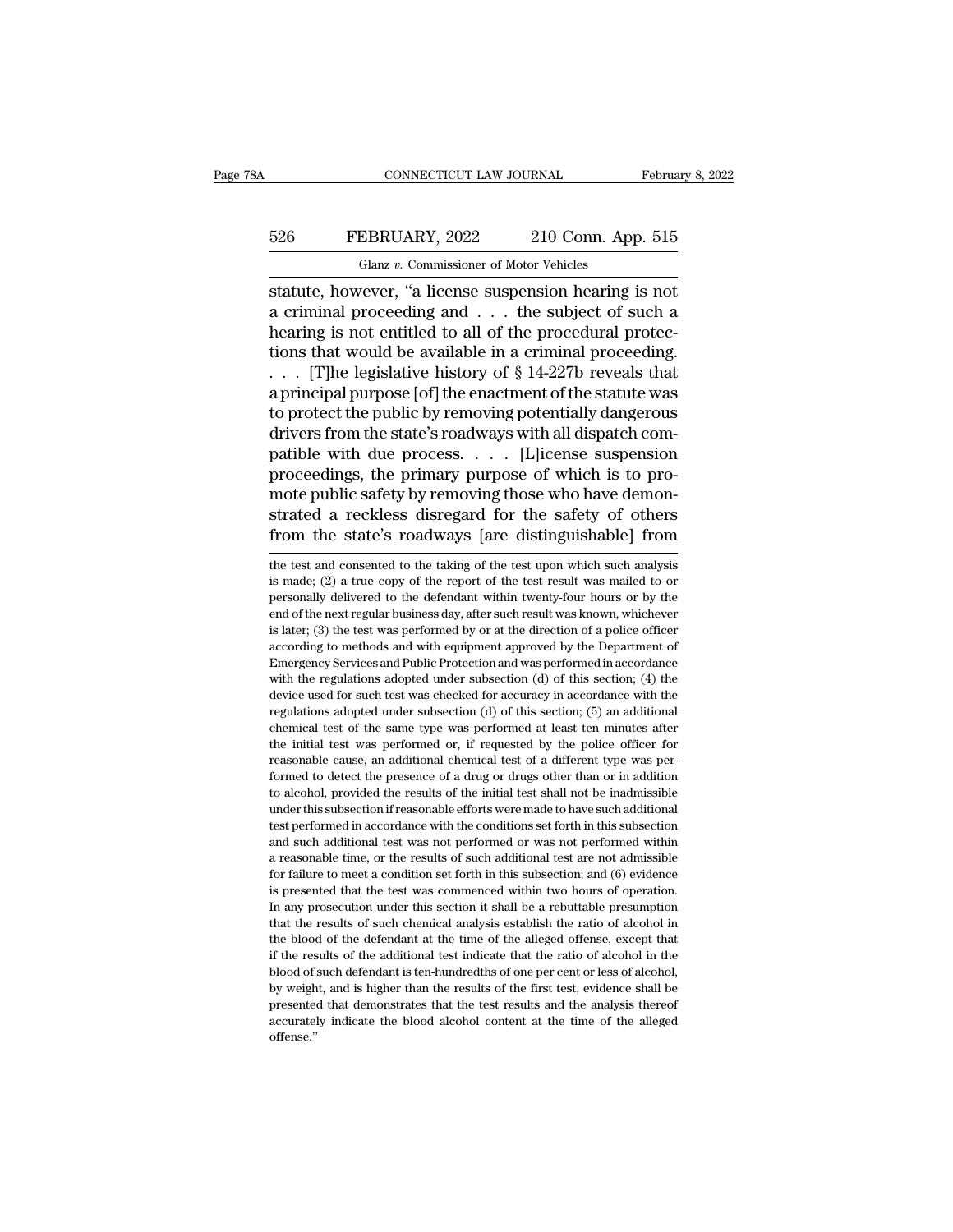# 210 Conn. App. 515 FEBRUARY, 2022 527<br>
210 Conn. App. 515 FEBRUARY, 2022 527<br>
210 Conn. App. 515 FEBRUARY, 2022 527 Glanz *v.* Commissioner of Motor Vehicles

connectricut LAW JOURNAL Page 79A<br>
210 Conn. App. 515 FEBRUARY, 2022 527<br>
Glanz v. Commissioner of Motor Vehicles<br>
criminal proceedings, the primary purpose of which<br>
is punishment." (Citations omitted; internal quotation<br> 210 Conn. App. 515 FEBRUARY, 2022 527<br>
Glanz v. Commissioner of Motor Vehicles<br>
criminal proceedings, the primary purpose of which<br>
is punishment.'' (Citations omitted; internal quotation<br>
marks omitted.) Do v. Commissione 210 Conn. App. 515 FEBRUARY, 2022 527<br>
Glanz v. Commissioner of Motor Vehicles<br>
criminal proceedings, the primary purpose of which<br>
is punishment." (Citations omitted; internal quotation<br>
marks omitted.) *Do* v. Commission Glanz v. Commissioner of Motor Vehicles<br>
criminal proceedings, the primary purpose of which<br>
is punishment." (Citations omitted; internal quotation<br>
marks omitted.) Do v. Commissioner of Motor Vehicles,<br>
330 Conn. 651, 679 Glanz *v*. Commissioner of Motor Vehicles<br>
criminal proceedings, the primary purpose of which<br>
is punishment." (Citations omitted; internal quotation<br>
marks omitted.) *Do* v. Commissioner of Motor Vehicles,<br>
330 Conn. 651, criminal proceedings, the primary purpose of which<br>is punishment." (Citations omitted; internal quotation<br>marks omitted.) *Do* v. *Commissioner of Motor Vehicles*,<br>330 Conn. 651, 679, 200 A.3d 681 (2019). The presump-<br>tio is punishment." (Citations omitted; internal quotation<br>marks omitted.) *Do* v. *Commissioner of Motor Vehicles*,<br>330 Conn. 651, 679, 200 A.3d 681 (2019). The presump-<br>tion in § 14-227b (g), which allows the results of blo marks omitted.) *Do* v. *Commissioner of Motor Vehicles*, 330 Conn. 651, 679, 200 A.3d 681 (2019). The presumption in § 14-227b (g), which allows the results of blood alcohol tests *alone* to be sufficient evidence of the 330 Conn. 651, 679, 200 A.3d 681 (2019). The presumption in § 14-227b (g), which allows the results of blood alcohol tests *alone* to be sufficient evidence of the operator's blood alcohol content at the time of operation tion in § 14-227b (g), which allows the results of blood<br>alcohol tests *alone* to be sufficient evidence of the oper-<br>ator's blood alcohol content at the time of operation,<br>comports with the state's interest in license su alcohol tests *alone* to be sufficient evidence of the operator's blood alcohol content at the time of operation,<br>comports with the state's interest in license suspension<br>hearings, which is not punishment but, rather, the ator's blood alcohol content at the time of operation,<br>comports with the state's interest in license suspension<br>hearings, which is not punishment but, rather, the pro-<br>motion of traffic safety with all dispatch compatible<br> comports with the state's interest in license suspension<br>hearings, which is not punishment but, rather, the pro-<br>motion of traffic safety with all dispatch compatible<br>with due process. It also promotes the state's interest hearings, which is not punishment but, rather, the pro-<br>motion of traffic safety with all dispatch compatible<br>with due process. It also promotes the state's interest<br>in traffic safety by allowing for the suspension of the<br> motion of traffic safety with all dispatch compatible<br>with due process. It also promotes the state's interest<br>in traffic safety by allowing for the suspension of the<br>driver's licenses of dangerous drivers who, immediately<br> with due process. It also promotes the state's interest<br>in traffic safety by allowing for the suspension of the<br>driver's licenses of dangerous drivers who, immediately<br>upon ingesting intoxicating liquor that will render th in traffic safety by allowing for the suspension of the driver's licenses of dangerous drivers who, immediately upon ingesting intoxicating liquor that will render them unable to drive safely for several hours, attempt to driver's licenses of dangerous drivers who, immediately<br>upon ingesting intoxicating liquor that will render them<br>unable to drive safely for several hours, attempt to<br>drive to their destination quickly before the alcohol is Following musics and publicating into that will relider them<br>able to drive safely for several hours, attempt to<br>ive to their destination quickly before the alcohol is<br>sorbed fully. Accordingly, the plaintiff has not demon that the safety for several hours, attempt to<br>drive to their destination quickly before the alcohol is<br>absorbed fully. Accordingly, the plaintiff has not demon-<br>strated that the statute facially violates his right to pro-<br>

absorbed fully. Accordingly, the plaintiff has not demonstrated that the statute facially violates his right to procedural due process in a license suspension hearing.<br>The plaintiff also argues that the statutory presumpti absorbed runy. Accordingly, the plaintif has not definite<br>strated that the statute facially violates his right to pro-<br>cedural due process in a license suspension hearing.<br>The plaintiff also argues that the statutory presu strated that the statute factally violates its right to pro-<br>cedural due process in a license suspension hearing.<br>The plaintiff also argues that the statutory presump-<br>tion in § 14-227b (g) is unconstitutional as applied t The plaintiff also argues that the statutory presumption in § 14-227b (g) is unconstitutional as applied to him because the hearing officer failed to apply the rising blood alcohol content exception in his case. As noted p The plaintiff also argues that the statutory presumption in  $\S$  14-227b (g) is unconstitutional as applied to him because the hearing officer failed to apply the rising blood alcohol content exception in his case. As note tion in § 14-227b (g) is unconstitutional as applied to<br>him because the hearing officer failed to apply the rising<br>blood alcohol content exception in his case. As noted<br>previously in this opinion, the hearing officer cons him because the hearing officer failed to apply the rising<br>blood alcohol content exception in his case. As noted<br>previously in this opinion, the hearing officer consid-<br>ered Powers' testimony regarding the reliability of t blood alcohol content exception in his case. As noted<br>previously in this opinion, the hearing officer consid-<br>ered Powers' testimony regarding the reliability of the<br>test results. The hearing officer simply found Powers'<br>t previously in this opinion, the hearing officer considered Powers' testimony regarding the reliability of the test results. The hearing officer simply found Powers' testimony not persuasive. Thus, the record does not refle ered Powers' testimony regarding the reliability of the<br>test results. The hearing officer simply found Powers'<br>testimony not persuasive. Thus, the record does not<br>reflect that the hearing officer treated the test results<br>a test results. The hearing officer simply found Power<br>testimony not persuasive. Thus, the record does no<br>reflect that the hearing officer treated the test resul<br>as mandating a finding regarding the plaintiff's blood<br>alcohol Furthermore, there was substantial evidence in the cord and also also<br>hold content at the time of operation or that he sregarded out of hand the purported evidence that<br>e plaintiff's blood alcohol content was rising.<br>Furth reflect that the flearing officer treated the test results<br>as mandating a finding regarding the plaintiff's blood<br>alcohol content at the time of operation or that he<br>disregarded out of hand the purported evidence that<br>the

as manuating a miding regarding the plantin is blood<br>alcohol content at the time of operation or that he<br>disregarded out of hand the purported evidence that<br>the plaintiff's blood alcohol content was rising.<br>Furthermore, th alcohol content at the thile of operation of that he<br>disregarded out of hand the purported evidence that<br>the plaintiff's blood alcohol content was rising.<br>Furthermore, there was substantial evidence in the<br>record that the the plaintiff's blood alcohol content was rising.<br>Turthermore, there was substantial evidence in the<br>record that the *valid* test results do not indicate a rising<br>blood alcohol content. The first test yielded a result of<br>0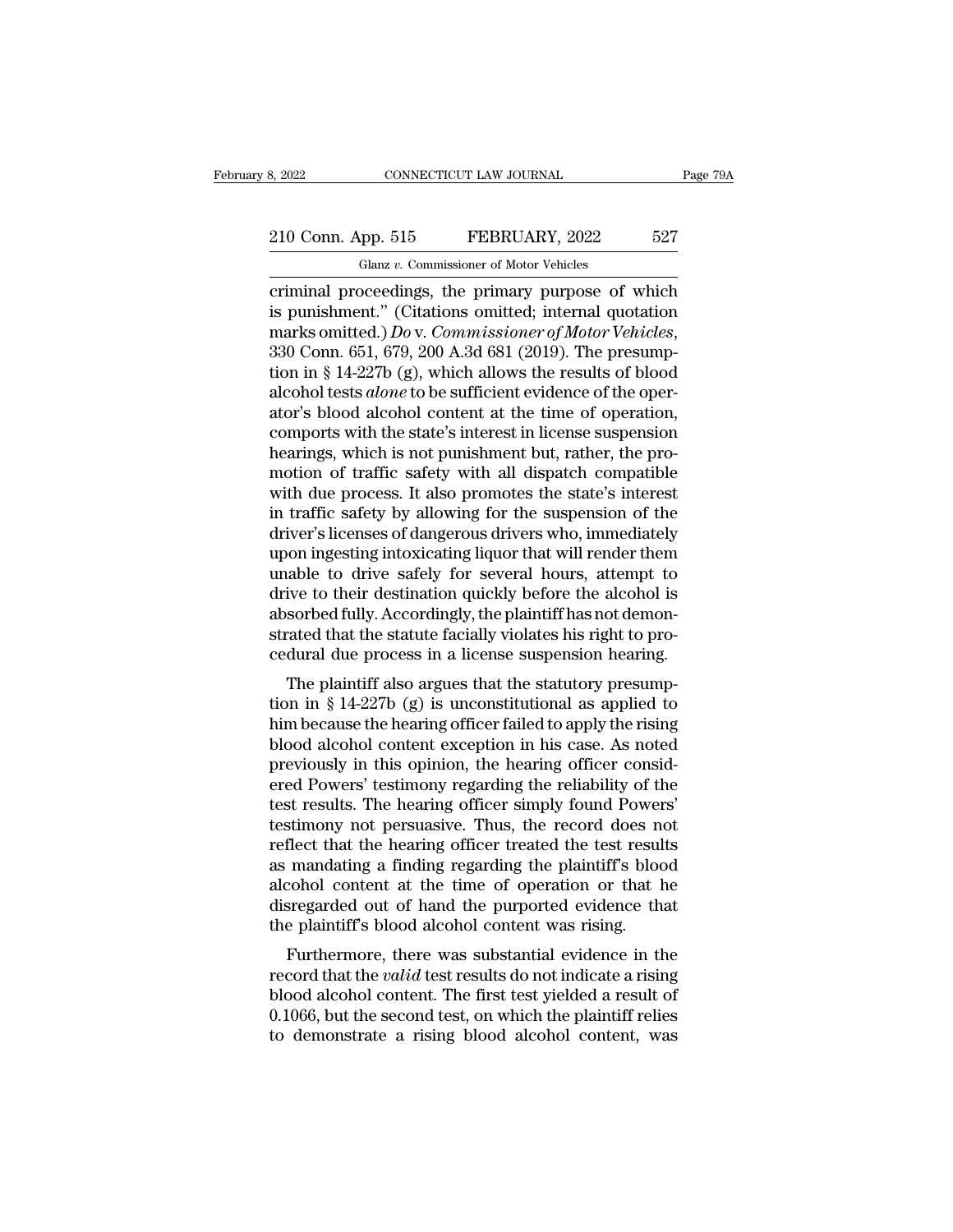# EXECUTE CONNECTICUT LAW JOURNAL February 8, 2022<br>528 FEBRUARY, 2022 210 Conn. App. 515<br>Glanz v. Commissioner of Motor Vehicles CONNECTICUT LAW JOURNAL Februa<br>
FEBRUARY, 2022 210 Conn. App. 515<br>
Glanz *v.* Commissioner of Motor Vehicles<br>
invalidated. The third test did not produce a result, and

CONNECTICUT LAW JOURNAL February 8, 2022<br>
FEBRUARY, 2022 210 Conn. App. 515<br>
Glanz v. Commissioner of Motor Vehicles<br>
invalidated. The third test did not produce a result, and<br>
the fourth test yielded a blood alcohol conte FEBRUARY, 2022 210 Conn. App. 515<br>
Glanz v. Commissioner of Motor Vehicles<br>
invalidated. The third test did not produce a result, and<br>
the fourth test yielded a blood alcohol content result<br>
of 0.0999, which is lower than EXECT FEBRUARY, 2022 210 Conn. App. 515<br>
Glanz v. Commissioner of Motor Vehicles<br>
invalidated. The third test did not produce a result, and<br>
the fourth test yielded a blood alcohol content result<br>
of 0.0999, which is lowe FEBRUARY, 2022 210 Conn. App. 515<br>
Glanz v. Commissioner of Motor Vehicles<br>
invalidated. The third test did not produce a result, and<br>
the fourth test yielded a blood alcohol content result<br>
of 0.0999, which is lower than Glanz v. Commissioner of Motor Vehicles<br>invalidated. The third test did not produce a result, and<br>the fourth test yielded a blood alcohol content result<br>of 0.0999, which is lower than the result obtained from<br>the first te Gianz v. Commissioner of Motor Vencies<br>invalidated. The third test did not produce a result, and<br>the fourth test yielded a blood alcohol content result<br>of 0.0999, which is lower than the result obtained from<br>the first tes invalidated. The third test did not produce a result, and<br>the fourth test yielded a blood alcohol content result<br>of 0.0999, which is lower than the result obtained from<br>the first test. Accordingly, because the valid test r the fourth test yielded a blood alcohol content result<br>of 0.0999, which is lower than the result obtained from<br>the first test. Accordingly, because the valid test results<br>from the first and fourth tests indicate a falling of 0.0999, which is lower than the result obtained from<br>the first test. Accordingly, because the valid test results<br>from the first and fourth tests indicate a falling blood<br>alcohol content, the facts underlying the plaint the first test. Accordingly, because the valid test results<br>from the first and fourth tests indicate a falling blood<br>alcohol content, the facts underlying the plaintiff's as<br>applied challenge to § 14-227b (g) do not exist. from the first and fourth tests indicate a falling blood<br>alcohol content, the facts underlying the plaintiff's as<br>applied challenge to  $\S 14-227b$  (g) do not exist.<sup>7</sup> For the<br>foregoing reasons, we conclude that the plain alcohol content, the facts underlying<br>applied challenge to § 14-227b (g) do n<br>foregoing reasons, we conclude that th<br>to procedural due process was not<br>administrative procedures that are set 1<br>(g) regarding evidence of bloo procedural due process was not violated by the<br>ministrative procedures that are set forth in § 14-227b<br>) regarding evidence of blood alcohol content in the<br>ntext of a suspension hearing.<br> $II$ <br>Alternatively, the plaintiff c

II

administrative procedures that are set forth in § 14-227b<br>
(g) regarding evidence of blood alcohol content in the<br>
context of a suspension hearing.<br>
II<br>
Alternatively, the plaintiff claims that the court erred<br>
in conclud (g) regarding evidence of blood alcohol content in the<br>context of a suspension hearing.<br> $\quad$  II<br>Alternatively, the plaintiff claims that the court erred<br>in concluding that the rising blood alcohol exception<br>in the crimina context of a suspension hearing.<br>
II<br>
Alternatively, the plaintiff claims that the court erred<br>
in concluding that the rising blood alcohol exception<br>
in the criminal statute, § 14-227a (b), did not apply to<br>
his administ agree. Alternatively, the plaintiff claims that the court erred<br>concluding that the rising blood alcohol exception<br>the criminal statute, § 14-227a (b), did not apply to<br>s administrative license suspension hearing.<sup>8</sup> We dis-<br>ree in concluding that the rising blood alcohol exception<br>in the criminal statute,  $§$  14-227a (b), did not apply to<br>his administrative license suspension hearing.<sup>8</sup> We dis-<br>agree.<br>The criminal statute,  $§$  14-227a (b), expr

in the criminal statute, § 14-227a (b), did not apply to<br>his administrative license suspension hearing.<sup>8</sup> We dis-<br>agree.<br>The criminal statute, § 14-227a (b), expressly pro-<br>vides that it applies "in any *criminal prosecu* m are emining static,  $\frac{1}{2}$  in 11.12 ( $\frac{1}{2}$ ), and not apply to<br>his administrative license suspension hearing.<sup>8</sup> We dis-<br>agree.<br>The criminal statute,  $\frac{1}{2}$  14-227a (b), expressly pro-<br>vides that it applies "in influence of intoxical statute,  $\$ 14-227a (b), expressly provides that it applies "in any *criminal prosecution*" for violation of  $\$ 14-227a (a), which mandates that "[n]o person shall operate a motor vehicle while under The criminal statute, § 14-227a (b), expressly provides that it applies "in any *criminal prosecution*" for violation of § 14-227a (a), which mandates that "[n]o person shall operate a motor vehicle while under the influe olation of § 14-227a (a), which mandates that "[n]o<br>erson shall operate a motor vehicle while under the<br>fluence of intoxicating liquor or any drug or both."<br>Emphasis added.) The present case is not a criminal<br> $\frac{1}{7}$  Al person shall operate a motor vehicle while under the<br>influence of intoxicating liquor or any drug or both."<br>(Emphasis added.) The present case is not a criminal<br><sup>7</sup>Although the plaintiff argues that the unrebutted evidence

influence of intoxicating liquor or any drug or both."<br>
(Emphasis added.) The present case is not a criminal<br>
<sup>7</sup> Although the plaintiff argues that the unrebutted evidence from his<br>
expert, Powers, reveals that the secon The present case is not a criminal<br>
The present case is not a criminal<br>
The present, Powers, reveals that the second test was scientifically valid, the<br>
hearing officer did not find Powers to be credible. "The hearing offi The present case is not a criminal<br>Talthough the plaintiff argues that the unrebutted evidence from his<br>expert, Powers, reveals that the second test was scientifically valid, the<br>hearing officer did not find Powers to be <sup>7</sup> Although the plaintiff argues that the unrebutted evidence from his expert, Powers, reveals that the second test was scientifically valid, the hearing officer did not find Powers to be credible. "The hearing officer i expert, Powers, reveals that the second test was scientifically valid, the hearing officer did not find Powers to be credible. "The hearing officer is not required to believe unrebutted expert testimony, but may believe al meaning sinced to believe unrebutted expert testimony, but may believe all, part or none of such unrebutted expert evidence." (Internal quotation marks omitted.) *Dumont v. Commissioner of Motor Vehicles*, supra, 48 Conn.

part or none of such unrebutted expert evidence." (Internal quotation marks omitted.) *Dumont* v. *Commissioner of Motor Vehicles*, supra, 48 Conn. App. 641.<br><sup>8</sup> The plaintiff further argues that, in the court's alternati % omitted.) Dumont v. Commissioner of Motor Vehicles, supra, 48 Conn.<br>App. 641.<br>
<sup>8</sup> The plaintiff further argues that, in the court's alternative analysis, in<br>
which it determined that, even if the criminal statute were App. 641.<br>
<sup>8</sup> The plaintiff further argues that, in the court's alternative analysis, in<br>
<sup>8</sup> The plaintiff further argues that, in the criminal statute were to apply then<br>
the rising blood alcohol exception contained the  $\degree$  The plaintiff further argues that, in the court's alternative analysis, in which it determined that, even if the criminal statute were to apply then the rising blood alcohol exception contained therein nonetheless is which it determined that, even if the criminal statute were to apply then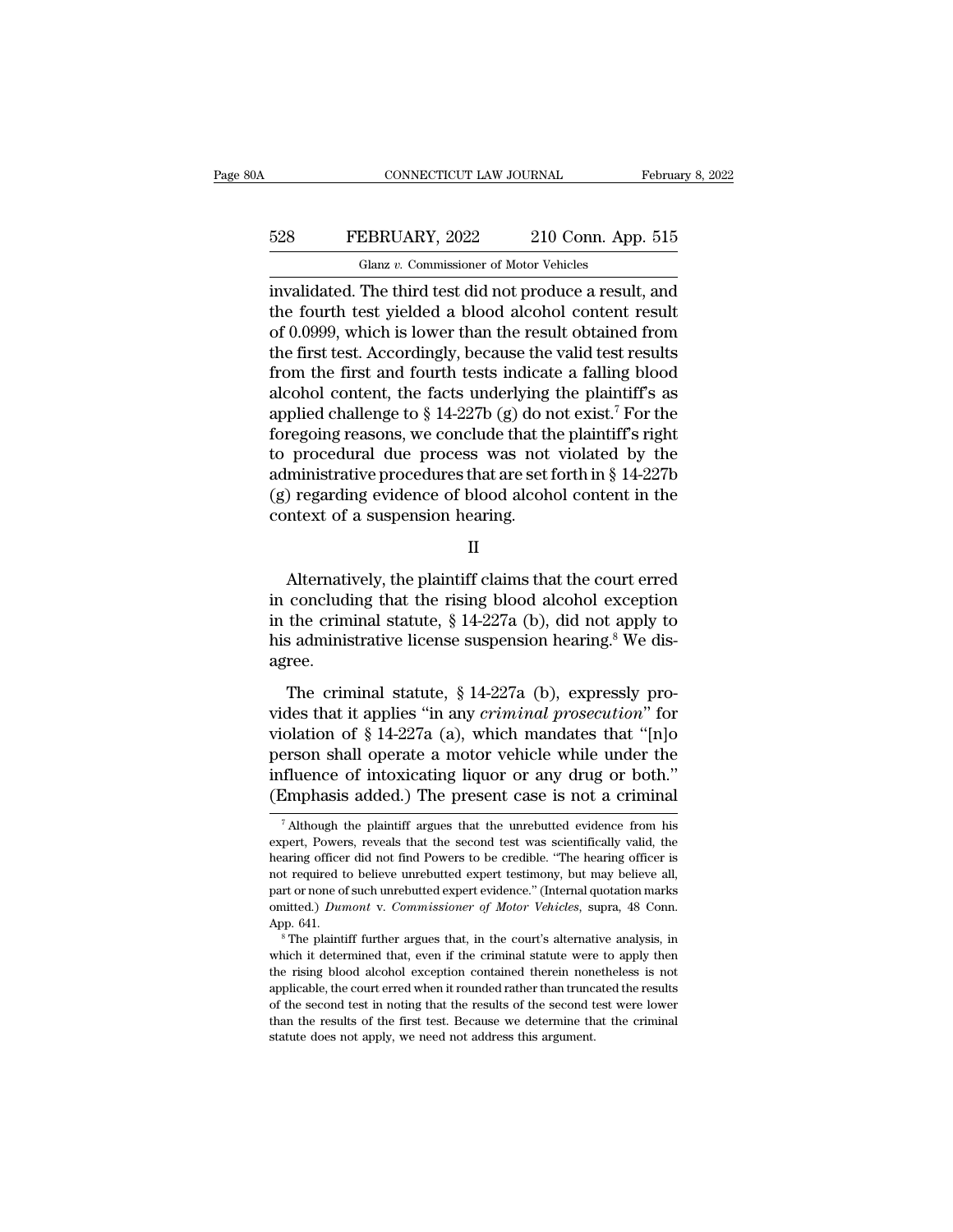# 210 Conn. App. 529 FEBRUARY, 2022 529<br>Shelton v. State Board of Labor Relations CONNECTICUT LAW JOURNAL<br>
shelton *v.* State Board of Labor Relations<br>
under § 14-227a (a) but rather invol

Page 81A<br>
210 Conn. App. 529 FEBRUARY, 2022 529<br>
Shelton v. State Board of Labor Relations<br>
prosecution under § 14-227a (a), but rather involves a<br>
civil administrative license suspension hearing, which<br>
proceedings are go 210 Conn. App. 529 FEBRUARY, 2022 529<br>Shelton v. State Board of Labor Relations<br>prosecution under § 14-227a (a), but rather involves a<br>civil administrative license suspension hearing, which<br>proceedings are governed by § 14 210 Conn. App. 529 FEBRUARY, 2022 529<br>
Shelton v. State Board of Labor Relations<br>
prosecution under § 14-227a (a), but rather involves a<br>
civil administrative license suspension hearing, which<br>
proceedings are governed by 210 Conn. App. 529 FEBRUARY, 2022 529<br>
Shelton v. State Board of Labor Relations<br>
prosecution under § 14-227a (a), but rather involves a<br>
civil administrative license suspension hearing, which<br>
proceedings are governed by Shelton v. State Board of Labor Relations<br>prosecution under § 14-227a (a), but rather involves a<br>civil administrative license suspension hearing, which<br>proceedings are governed by § 14-227b. "[T]he legisla-<br>tive scheme [o Shelton v. State Board of Labor Relations<br>prosecution under § 14-227a (a), but rather involves a<br>civil administrative license suspension hearing, which<br>proceedings are governed by § 14-227b. "[T]he legisla-<br>tive scheme [o prosecution under § 14-227a (a), but rather involves a<br>civil administrative license suspension hearing, which<br>proceedings are governed by § 14-227b. "[T]he legisla-<br>tive scheme [of §§ 14-227a and 14-227b] establishes two<br> civil administrative license suspension hearing, which<br>proceedings are governed by § 14-227b. "[T]he legisla-<br>tive scheme [of §§ 14-227a and 14-227b] establishes two<br>separate and distinct proceedings. The administrative<br>s proceedings are governed by § 14-227b. "[T]he legislative scheme [of §§ 14-227a and 14-227b] establishes two<br>separate and distinct proceedings. The administrative<br>suspension of an operator's license is under the jurisdictive scheme [of §§ 14-227a and 14-227b] establishes two<br>separate and distinct proceedings. The administrative<br>suspension of an operator's license is under the jurisdic-<br>tion of the [D]epartment of [M]otor [V]ehicles and th separate and distinct proceedings. The administrative<br>suspension of an operator's license is under the jurisdic-<br>tion of the [D]epartment of [M]otor [V]ehicles and the<br>prosecution of the underlying offense of driving whil suspension of an operator's license is under the jurisdiction of the [D]epartment of [M]otor [V]ehicles and the prosecution of the underlying offense of driving while intoxicated falls within the jurisdiction of the crimi tion of the [D]epartment of [M]otor [V]ehicles and the<br>prosecution of the underlying offense of driving while<br>intoxicated falls within the jurisdiction of the criminal<br>justice system..... It is clear that the legislative<br> prosecution of the underlying offense of driving while<br>intoxicated falls within the jurisdiction of the criminal<br>justice system. . . . . It is clear that the legislative<br>scheme of §§ 14-227a and 14-227b intended two sepa-<br> intoxicated falls within the jurisdiction of the criminal<br>justice system. . . . . It is clear that the legislative<br>scheme of §§ 14-227a and 14-227b intended two sepa-<br>rate and distinct proceedings, each under the jurisdicjustice system.... It is clear that the legislative<br>scheme of §§ 14-227a and 14-227b intended two sepa-<br>rate and distinct proceedings, each under the jurisdic-<br>tion of a different governmental branch." (Citations<br>omitted; scheme of §§ 14-227a and 14-227b intended two separate and distinct proceedings, each under the jurisdiction of a different governmental branch." (Citations omitted; internal quotation marks omitted.) *State* v. *Gracia*, rate and distinct proceedings, each under the jurisdiction of a different governmental branch." (Citations<br>omitted; internal quotation marks omitted.) *State* v.<br>*Gracia*, 51 Conn. App. 4, 10–11, 719 A.2d 1196 (1998).<br>We c tion of a different governmental branch." (Citations<br>
omitted; internal quotation marks omitted.) *State* v.<br> *Gracia*, 51 Conn. App. 4, 10–11, 719 A.2d 1196 (1998).<br>
We conclude that the court properly determined that<br>
§ omitted; internal quotation marks omitted.) *State* v.<br> *Gracia*, 51 Conn. App. 4, 10–11, 719 A.2d 1196 (1998).<br>
We conclude that the court properly determined that<br>
§ 14-227b applies in the present case and properly<br>
dec Gracia, 51 Conn. App. 4, 1<br>We conclude that the cour<br> $§$  14-227b applies in the p<br>decided that there was s<br>record to support the heari<br>the plaintiff had an elevate<br>the time of operation.<br>The judgment is affirmed France that the court prop<br>I4-227b applies in the presen<br>cided that there was substand<br>cord to support the hearing office<br>plaintiff had an elevated bloce<br>time of operation.<br>The judgment is affirmed.<br>In this opinion the oth In this opport the hearing officer's conclusion to support the hearing officer's conclusion to plaint if had an elevated blood alcohol contenerment of operation.<br>The judgment is affirmed.<br>In this opinion the other judges c

#### time of operation.<br>
he judgment is affirmed.<br>
https://www.concorde.concurred.com<br>
CITY OF SHELTON *v.* CONNECTICUT STATE<br>
BOARD OF LABOR RELATIONS ET AL. % judgment is affirmed.<br>
is opinion the other judges concurred.<br>
TY OF SHELTON  $v$ . CONNECTICUT STATE<br>
BOARD OF LABOR RELATIONS ET AL.<br>
(AC 44266) other judges concu<br>
M v. CONNECTICU<br>
BOR RELATIONS<br>
(AC 44266)<br>
exander and Suarez, Js. CITY OF SHELTON v. CONNECTICUT STATE<br>BOARD OF LABOR RELATIONS ET AL.<br>(AC 44266)<br>Elgo, Alexander and Suarez, Js.

#### *Syllabus*

 $\left( \mathrm{AC} \right)$  Elgo, Alexander and Suarez, Js.<br>  $Syllabus$ <br>
The plaintiff city appealed to the trial court from the decision of the defen-<br>
dant State Board of Labor Relations determining that the city had Elgo, Alexander and Suarez, Js.<br>Syllabus<br>plaintiff city appealed to the trial court from the decision of the defen-<br>dant State Board of Labor Relations determining that the city had<br>changed its process for evaluating candi Elgo, Alexander and Suarez, Js.<br>
Syllabus<br>
plaintiff city appealed to the trial court from the decision of the defendant<br>
State Board of Labor Relations determining that the city had<br>
changed its process for evaluating can  $Syllabus$ <br>plaintiff city appealed to the trial court from the decision of the defendant State Board of Labor Relations determining that the city had<br>changed its process for evaluating candidates for promotion within its<br>work Syllabus<br>plaintiff city appealed to the trial court from the decision of the defen-<br>dant State Board of Labor Relations determining that the city had<br>changed its process for evaluating candidates for promotion within its<br>w plaintiff city appealed to the trial court from the decision of the defendant State Board of Labor Relations determining that the city had changed its process for evaluating candidates for promotion within its workforce w dant State Board of Labor Relations determining that the city had changed its process for evaluating candidates for promotion within its workforce without negotiation with the defendant union in violation of the Municipal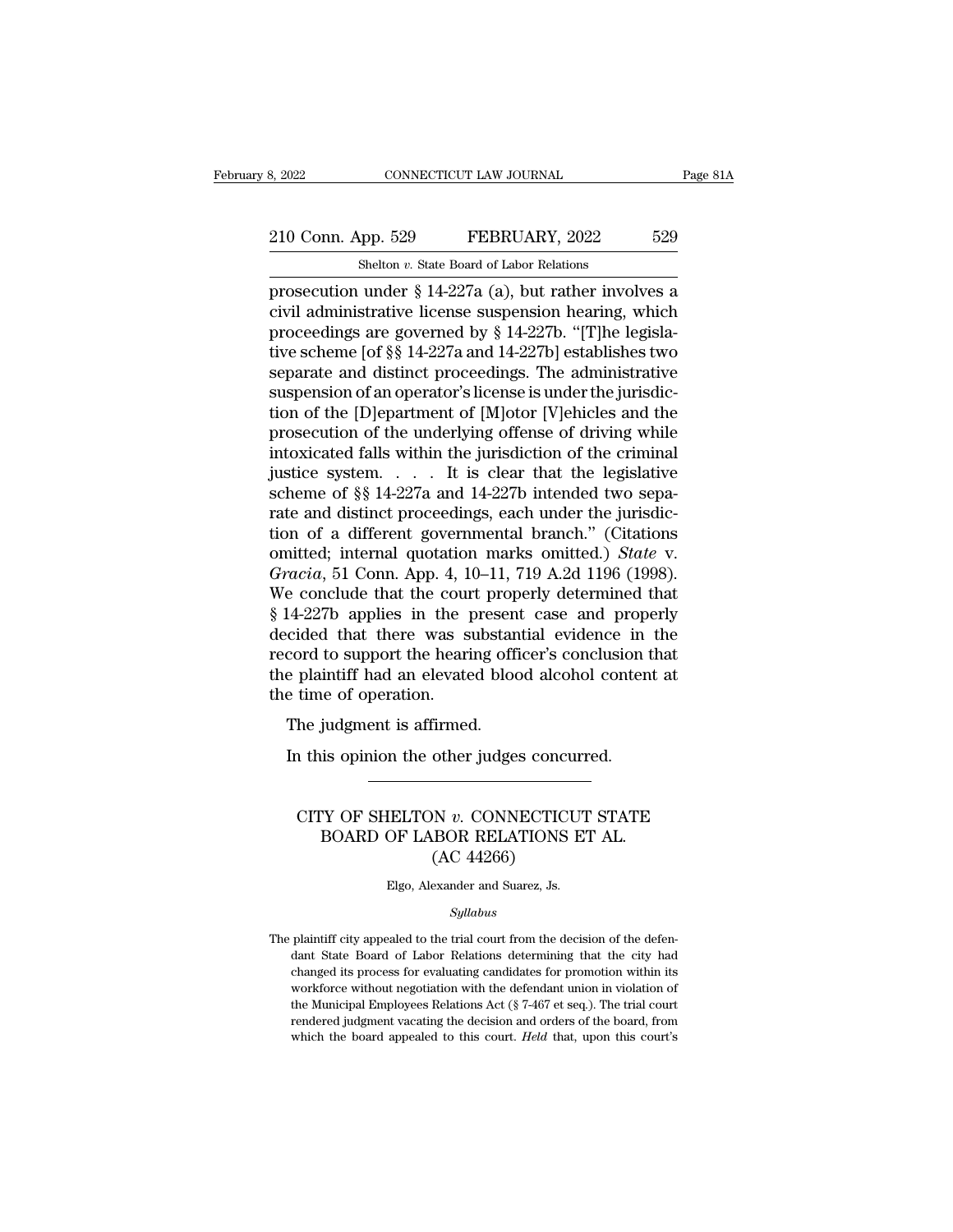# CONNECTICUT LAW JOURNAL February 8, 2022<br>530 FEBRUARY, 2022 210 Conn. App. 529<br>510 Shelton v. State Board of Labor Relations CONNECTICUT LAW JOURNAL<br>EBRUARY, 2022 210 Conn. App<br>Shelton *v.* State Board of Labor Relations<br>e record, and the briefs and arguments of the part

FEBRUARY, 2022 210 Conn. App. 529<br>Shelton v. State Board of Labor Relations<br>review of the record, and the briefs and arguments of the parties, the<br>judgment of the trial court was affirmed; because the trial court thor-FEBRUARY, 2022 210 Conn. App. 529<br>Shelton v. State Board of Labor Relations<br>review of the record, and the briefs and arguments of the parties, the<br>judgment of the trial court was affirmed; because the trial court thor-<br>oug **FEBRUARY, 2022** 210 Conn. App. 529<br>
Shelton  $v$ . State Board of Labor Relations<br>
review of the record, and the briefs and arguments of the parties, the<br>
judgment of the trial court was affirmed; because the trial court t Shelton  $v$ . State Board of Labor Relations<br>review of the record, and the briefs and arguments of the parties, the<br>judgment of the trial court was affirmed; because the trial court thor-<br>oughly addressed the issues raised Shelton *v*. State Board of Labor Relations<br>review of the record, and the briefs and arguments of the partie<br>judgment of the trial court was affirmed; because the trial court<br>oughly addressed the issues raised in this appe Argued October 18, 2021—officially released February 8, 2022<br>Argued October 18, 2021—officially released February 8, 2022<br>Argued October 18, 2021—officially released February 8, 2022 Procedural memorandum of decision<br>**Procedural History**<br>*Procedural History*<br>*Procedural History* 

the trial court's well reasoned memorandum of decision as a proper<br>statement of the facts and the applicable law on the issues.<br>Argued October 18, 2021—officially released February 8, 2022<br>*Procedural History*<br>Appeal from statement of the facts and the applicable law on the issues.<br>
Argued October 18, 2021—officially released February 8, 2022<br>
Procedural History<br>
Appeal from the decision of the named defendant<br>
determining that the plaintif Argued October 18, 2021—officially released February 8, 2022<br>
Procedural History<br>
Appeal from the decision of the named defendant<br>
determining that the plaintiff's change in its process for<br>
the promotion of certain munici Procedural History<br>
Appeal from the decision of the named defendant<br>
determining that the plaintiff's change in its process for<br>
the promotion of certain municipal employees violated<br>
the Municipal Employees Relations Act, *Procedural History*<br>Appeal from the decision of the named defendant<br>determining that the plaintiff's change in its process for<br>the promotion of certain municipal employees violated<br>the Municipal Employees Relations Act, b Appeal from the decision of the named defendant<br>determining that the plaintiff's change in its process for<br>the promotion of certain municipal employees violated<br>the Municipal Employees Relations Act, brought to the<br>Superio Appeal from the decision of the named defendant<br>determining that the plaintiff's change in its process for<br>the promotion of certain municipal employees violated<br>the Municipal Employees Relations Act, brought to the<br>Superio determining that the plaintiff's change in its process for<br>the promotion of certain municipal employees violated<br>the Municipal Employees Relations Act, brought to the<br>Superior Court in the judicial district of New Britain<br> *Superior Court in the judicial district of New Britain*<br>and tried to the court, *Cordani*, *J*.; judgment for the<br>plaintiff, from which the named defendant appealed to<br>this court. *Affirmed.*<br>Frank *N. Cassetta*, general

and tried to the court, *Cordani*, *J.*; judgment for the plaintiff, from which the named defendant appealed to this court. *Affirmed.*<br>Frank N. Cassetta, general counsel, with whom were John Brian Meskill, assistant gener plaintiff, from which the named defendant<br>this court. *Affirmed*.<br>Frank N. Cassetta, general counsel, with<br>John Brian Meskill, assistant general cour<br>the brief, Harry B. Elliot, Jr., former general<br>for the appellant (named *Frank N. Cassetta,* general counsel, with whom were<br>*hn Brian Meskill,* assistant general counsel, and, on<br>e brief, *Harry B. Elliot, Jr.*, former general counsel,<br>r the appellant (named defendant).<br>*Mark J. Sommaruga*, f *Barbara J. Resnick*, general counsel, which were<br>*hn Brian Meskill*, assistant general counsel, and, on<br>e brief, *Harry B. Elliot*, *Jr.*, former general counsel,<br>r the appellant (named defendant).<br>*Mark J. Sommaruga*, fo (defendant Shelton Police Union, Inc.)<br>
Mark J. Sommaruga, for the appellee (plant Connection Police Union, Inc.).<br>
Mark J. Sommaruga, for the appellee (plant Barbara J. Resnick, filed a brief for the (defendant Shelton Po

*Kark J. Sommaruga*, for the appellee (plaintiff).<br> *Karbara J. Resnick*, filed a brief for the appellee<br>
efendant Shelton Police Union, Inc.).<br> *Kari L. Olsen* and *Madiha M. Malik* filed a brief on<br>
half of the Connectic Mark J. Sommaruga, for the appellee (plaintiff).<br>
Barbara J. Resnick, filed a brief for the appellee<br>
(defendant Shelton Police Union, Inc.).<br>
Kari L. Olsen and Madiha M. Malik filed a brief on<br>
behalf of the Connecticut C Barbara J. Resnick<br>(defendant Shelton Po<br>Kari L. Olsen and M<br>behalf of the Connection<br>as amicus curiae. *Kari L. Olsen and Madiha M. Malik filed a brief on*<br>half of the Connecticut Conference of Municipalities<br>amicus curiae.<br>*Opinion*<br>PER CURIAM. The defendant State Board of Labor<br>elations (board) appeals from the judgment o

#### *Opinion*

behalf of the Connecticut Conference of Municipalities<br>
as amicus curiae.<br>  $\frac{Opinion}{PER \text{ CURIAM}}$ . The defendant State Board of Labor<br>
Relations (board) appeals from the judgment of the<br>
Superior Court sustaining the appeal of opinion<br>
Opinion<br>
PER CURIAM. The defendant State Board of Labor<br>
Relations (board) appeals from the judgment of the<br>
Superior Court sustaining the appeal of the plaintiff,<br>
the city of Shelton, from the decision of the bo opinion<br>
Opinion<br>
PER CURIAM. The defendant State Board of Labor<br>
Relations (board) appeals from the judgment of the<br>
Superior Court sustaining the appeal of the plaintiff,<br>
the city of Shelton, from the decision of the bo  $\frac{Option}{PER \text{ CURIAM}}$ . The defendant State Board of Labor Relations (board) appeals from the judgment of the Superior Court sustaining the appeal of the plaintiff, the city of Shelton, from the decision of the board in favor of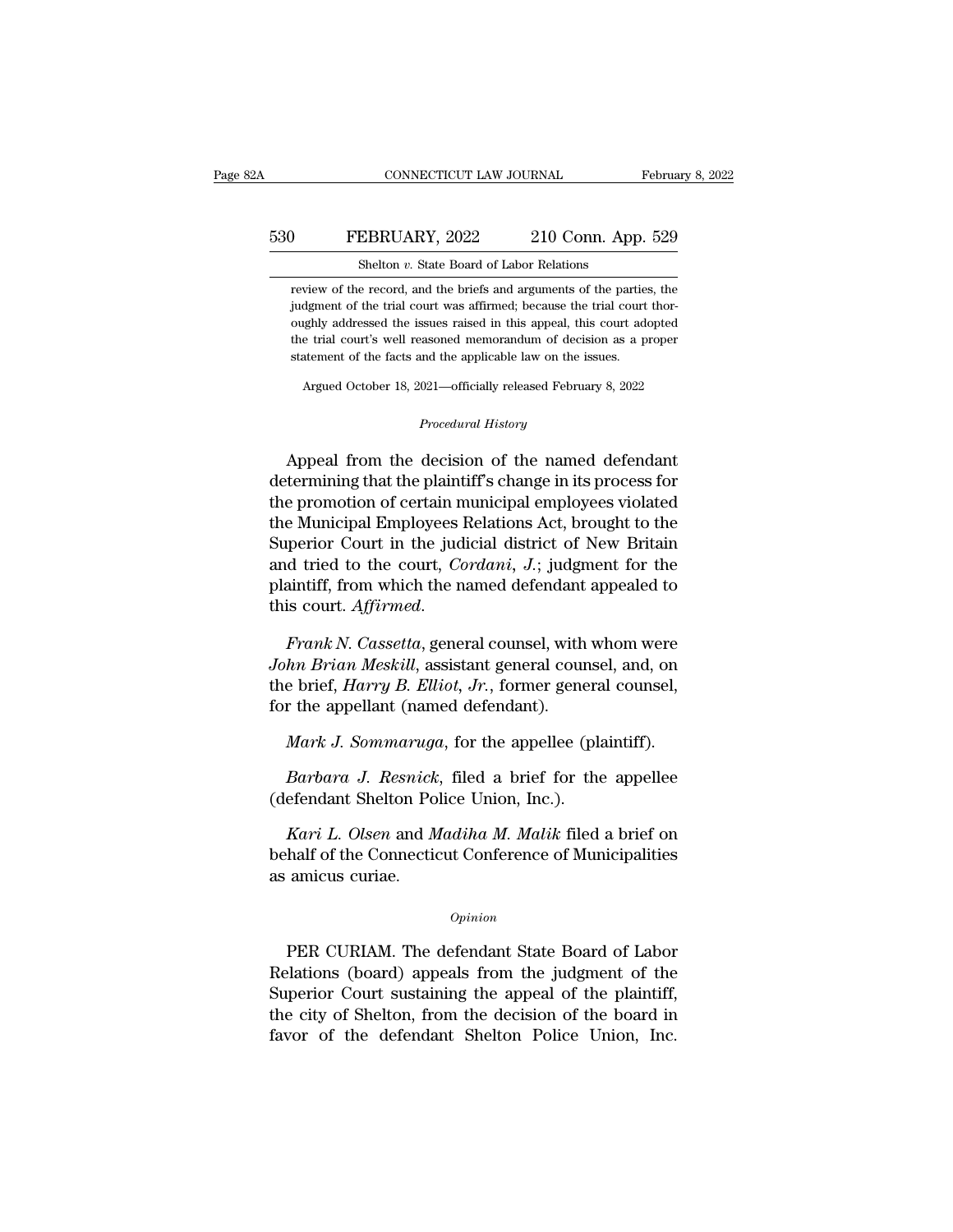# 210 Conn. App. 529 FEBRUARY, 2022 531<br>Shelton v. State Board of Labor Relations CONNECTICUT LAW JOURNAL<br>
shelton *v.* State Board of Labor Relations<br>
a smore all the board claims that the

(union).<sup>1</sup> On appeal, the board claims that the court improperly concluded that the board's decision was approperly concluded that the board's decision was 210 Conn. App. 529 FEBRUARY, 2022 531<br>
Shelton v. State Board of Labor Relations<br>
(union).<sup>1</sup> On appeal, the board claims that the court<br>
improperly concluded that the board's decision was<br>
erroneous as a matter of law an 210 Conn. App. 529 FEBRUARY, 2022 531<br>
Shelton v. State Board of Labor Relations<br>
(union).<sup>1</sup> On appeal, the board claims that the court<br>
improperly concluded that the board's decision was<br>
erroneous as a matter of law an 210 Conn. App. 529 FEBRUARY, 2022 531<br>
Shelton v. State Board of Labor Relations<br>
(union).<sup>1</sup> On appeal, the board claims that the court<br>
improperly concluded that the board's decision was<br>
erroneous as a matter of law an Shelton *v*. State Board of Labor Relations<br>
(union).<sup>1</sup> On appeal, the board claims that the<br>
improperly concluded that the board's decisio<br>
erroneous as a matter of law and predicated on f<br>
findings that were not suppor mion).<sup>1</sup> On appeal, the board claims that the court<br>properly concluded that the board's decision was<br>roneous as a matter of law and predicated on factual<br>indings that were not supported by the record. We<br>firm the judgment (anon). On appear, are solar diams and the board<br>improperly concluded that the board's decision was<br>erroneous as a matter of law and predicated on factual<br>findings that were not supported by the record. We<br>affirm the judg

erroneous as a matter of law and predicated on factual<br>findings that were not supported by the record. We<br>affirm the judgment of the Superior Court.<br>The following facts and procedural history are rele-<br>vant to this appeal findings that were not supported by the record. We<br>affirm the judgment of the Superior Court.<br>The following facts and procedural history are rele-<br>vant to this appeal. The plaintiff is a municipal employer<br>within the mean affirm the judgment of the Superior Court.<br>The following facts and procedural history are relevant to this appeal. The plaintiff is a municipal employer<br>within the meaning of the Municipal Employee Rela-<br>tions Act (act), The following facts and procedural history are relevant to this appeal. The plaintiff is a municipal employer within the meaning of the Municipal Employee Relations Act (act), General Statutes  $\S 7-467$  et seq.,<sup>2</sup> and th The following facts and procedural history are rele-<br>vant to this appeal. The plaintiff is a municipal employer<br>within the meaning of the Municipal Employee Rela-<br>tions Act (act), General Statutes § 7-467 et seq.<sup>2</sup> and<br>t vant to this appeal. The plaintiff is a municipal employer<br>within the meaning of the Municipal Employee Rela-<br>tions Act (act), General Statutes § 7-467 et seq.,<sup>2</sup> and<br>the union is the sole and exclusive bargaining agent f within the meaning of the Municipal Employee Rela-<br>tions Act (act), General Statutes  $\S 7-467$  et seq.,<sup>2</sup> and<br>the union is the sole and exclusive bargaining agent for<br>the plaintiff's police department.<sup>3</sup> The plaintiff a tions Act (act), General Statutes  $\S 7-467$  et seq.,<sup>2</sup> and<br>the union is the sole and exclusive bargaining agent for<br>the plaintiff's police department.<sup>3</sup> The plaintiff and the<br>union were parties to a collective bargainin the union is the sole and exclusive bargaining agent for<br>the plaintiff's police department.<sup>3</sup> The plaintiff and the<br>union were parties to a collective bargaining agreement<br>dated July 1, 2016 (agreement). Section 17.01 of the plaintiff's police department.<sup>3</sup> The plaintiff and the<br>union were parties to a collective bargaining agreement<br>dated July 1, 2016 (agreement). Section 17.01 of the<br>agreement specifies the following scheme for promo-<br>t union were parties to a collective bargaining agreement<br>dated July 1, 2016 (agreement). Section 17.01 of the<br>agreement specifies the following scheme for promo-<br>tions of union members: "Promotions will be made in<br>accordanc dated July 1, 2016 (agreement). Section 17.01 of the<br>agreement specifies the following scheme for promo-<br>tions of union members: "Promotions will be made in<br>accordance with the provisions of the Merit System of<br>the [plaint agreement specifies the following scheme for promotions of union members: "Promotions will be made in accordance with the provisions of the Merit System of the [plaintiff]. Promotional opportunities will be posted with suf tions of union members: "Promotions will b<br>accordance with the provisions of the Merit<br>the [plaintiff]. Promotional opportunities will<br>with sufficient time to prepare for the examin<br>a list of study materials will be provid with sufficient time to prepare for the examination and<br>a list of study materials will be provided. Challenges<br>to the promotional testing results shall be in accordance<br>with Section 29.03A" of the agreement.<br>The plaintiff a list of study materials will be provided. Challenges<br>to the promotional testing results shall be in accordance<br>with Section 29.03A" of the agreement.<br><sup>1</sup>The plaintiff's appeal to the Superior Court named only the board a

to the promotional testing results shall be in accordance<br>with Section 29.03A" of the agreement.<br> $\frac{1}{1}$ The plaintiff's appeal to the Superior Court named only the board and<br>the union as defendants. The board and the un with Section 29.03A" of the agreement.<br>
<sup>1</sup> The plaintiff's appeal to the Superior Court named only the board and<br>
the union as defendants. The board and the union filed separate appeals to<br>
this court from the Superior C WILI SECUOIT 29.00A OF THE agreement.<br>
<sup>1</sup> The plaintiff's appeal to the Superior Court named only the board and<br>
the union as defendants. The board and the union filed separate appeals to<br>
this court from the Superior Co <sup>1</sup> The plaintiff's appeal to the Superior Court named only the board and the union as defendants. The board and the union filed separate appeals to this court from the Superior Court's judgment. The union withdrew its ap the union as defendants. The board and the union filed separate appeals to this court from the Superior Court's judgment. The union withdrew its appeal on November 25, 2020, but filed a brief in support of the board's app appeal on November 25, 2020, but filed a brief in support of the board's appeal on November 25, 2020, but filed a brief in support of the board's appeal. We also note that, on February 18, 2021, this court granted the Conn

appeal. We also note that, on February 18, 2021, this court granted the Connecticut Conference of Municipalities permission to file an amicus curiae brief on behalf of the plaintiff.<br>
<sup>2</sup> General Statutes § 7-467 (1) defi Eppendicut Conference of Municipalities permission to file an amicus curiae<br>brief on behalf of the plaintiff.<br><sup>2</sup> General Statutes § 7-467 (1) defines a municipal employer as "any political subdivision of the state, inclu brief on behalf of the plaintiff.<br>
<sup>2</sup> General Statutes § 7-467 (1) defines a municipal employer as "any political subdivision of the state, including any town, city, borough, district, district department of health, scho <sup>2</sup> General Statutes § 7-467 (1) defines a municipal employer as "any political subdivision of the state, including any town, city, borough, district, district department of health, school board, housing authority or othe cal subdivision of the state, including any town, city, borough, district, district department of health, school board, housing authority or other authority established by law, a private nonprofit corporation which has a district department of health, school board, housing authority or other authority established by law, a private nonprofit corporation which has a valid contract with any town, city, borough or district to extinguish fires walid contract with any town, city, borough or district to extinguish fires<br>and to protect its inhabitants from loss by fire, and any person or persons<br>designated by the municipal employer to act in its interest in dealing

and to protect its inhabitants from loss by fire, and any person or persons designated by the municipal employer to act in its interest in dealing with municipal employees  $\ldots$ ."<br>
<sup>3</sup> The union's membership, by definitio and to protect its inhabitants from loss by fire, and any person or persons designated by the municipal employer to act in its interest in dealing with municipal employees  $\ldots$ .''  $\phantom{a}$  "The union's membership, by def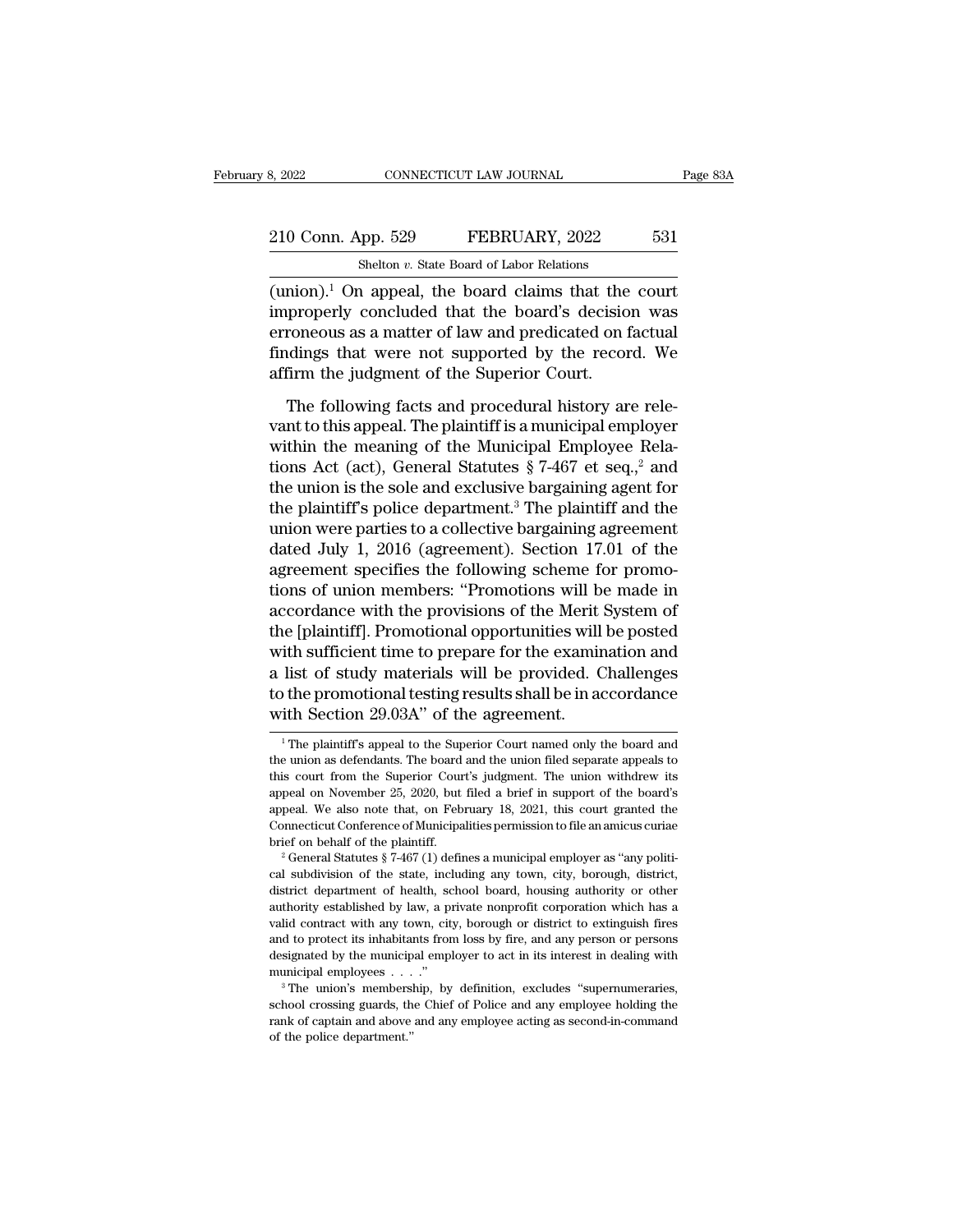# CONNECTICUT LAW JOURNAL February 8, 2022<br>532 FEBRUARY, 2022 210 Conn. App. 529<br>512 Shelton v. State Board of Labor Relations CONNECTICUT LAW JOURNAL<br>EBRUARY, 2022 210 Conn. App<br>Shelton *v.* State Board of Labor Relations<br>ne that the agreement was ratified pr

CONNECTICUT LAW JOURNAL Februa<br>
PEBRUARY, 2022 210 Conn. App. 529<br>
Shelton v. State Board of Labor Relations<br>
At the time that the agreement was ratified, promo-<br>
on of the plaintiff's municipal employees was gov-FEBRUARY, 2022 210 Conn. App. 529<br>Shelton v. State Board of Labor Relations<br>At the time that the agreement was ratified, promo-<br>tion of the plaintiff's municipal employees was gov-<br>erned by Shelton Municipal Ordinance No. ERRUARY, 2022 210 Conn. App. 529<br>
Shelton v. State Board of Labor Relations<br>
At the time that the agreement was ratified, promo-<br>
tion of the plaintiff's municipal employees was governed by Shelton Municipal Ordinance No. 532 FEBRUARY, 2022 210 Conn. App. 529<br>
Shelton v. State Board of Labor Relations<br>
At the time that the agreement was ratified, promo-<br>
tion of the plaintiff's municipal employees was gov-<br>
erned by Shelton Municipal Ordin Shelton  $v$ . State Board of Labor Relations<br>
At the time that the agreement was ratified, promo-<br>
tion of the plaintiff's municipal employees was gov-<br>
erned by Shelton Municipal Ordinance No. 896. Under<br>
the terms of tha Shellon *v*. state board of Labor Relations<br>At the time that the agreement was ratified, promo-<br>tion of the plaintiff's municipal employees was gov-<br>erned by Shelton Municipal Ordinance No. 896. Under<br>the terms of that or At the time that the agreement was ratified, promotion of the plaintiff's municipal employees was governed by Shelton Municipal Ordinance No. 896. Under the terms of that ordinance, the plaintiff's administrative assistan tion of the plaintiff's municipal employees was governed by Shelton Municipal Ordinance No. 896. Under<br>the terms of that ordinance, the plaintiff's administra-<br>tive assistant was to first classify the examination pro-<br>cess erned by Shelton Municipal Ordinance No. 896. Under<br>the terms of that ordinance, the plaintiff's administra-<br>tive assistant was to first classify the examination pro-<br>cess as "open competitive" or "promotional" and then<br>im the terms of that ordinance, the plaintiff's administrative assistant was to first classify the examination process as "open competitive" or "promotional" and then implement "[e]xamination and testing . . . in accordance w tive assistant was to first classify the examination process as "open competitive" or "promotional" and then<br>implement "[e]xamination and testing . . . in accordance with the job description." The plaintiff's board<br>of alde cess as "open competitive" or "promotional" and then<br>implement "[e]xamination and testing . . . in accor-<br>dance with the job description." The plaintiff's board<br>of aldermen amended that ordinance in February, 2018,<br>by enac implement "[e]xamination and testing . . . in accordance with the job description." The plaintiff's board of aldermen amended that ordinance in February, 2018, by enacting Shelton Municipal Ordinance No. 908, which granted dance with the job description." The<br>of aldermen amended that ordinance in<br>by enacting Shelton Municipal Ordi<br>which granted the plaintiff's adminis<br>"discretion [to] limit the applications"<br>tions "to [the plaintiff's] emplo enacting Shelton Municipal Ordinance No. 908,<br>nich granted the plaintiff's administrative assistant<br>iscretion [to] limit the applications" for open posi-<br>nns "to [the plaintiff's] employees and proceed with<br>ly a promotiona which granted the plaintiff's administrative assistant<br>
"discretion [to] limit the applications" for open posi-<br>
tions "to [the plaintiff's] employees and proceed with<br>
only a promotional examination."<br>
In the spring of 20

"discretion [to] limit the applications" for open positions "to [the plaintiff's] employees and proceed with only a promotional examination."<br>In the spring of 2018, the plaintiff faced an increased<br>need for lieutenants wit tions "to [the plaintiff's] employees and proceed with<br>only a promotional examination."<br>In the spring of 2018, the plaintiff faced an increased<br>need for lieutenants within its police department. On<br>April 6, 2018, the chief only a promotional examination."<br>
In the spring of 2018, the plaintiff faced an increased<br>
need for lieutenants within its police department. On<br>
April 6, 2018, the chief of police contacted the plaintiff's<br>
administrative In the spring of 2018, the plaintiff faced an increased<br>need for lieutenants within its police department. On<br>April 6, 2018, the chief of police contacted the plaintiff's<br>administrative assistant, who then posted notice of In the spring of 2018, the plaintiff faced an increased<br>need for lieutenants within its police department. On<br>April 6, 2018, the chief of police contacted the plaintiff's<br>administrative assistant, who then posted notice of need for lieutenants within its police department. On<br>April 6, 2018, the chief of police contacted the plaintiff's<br>administrative assistant, who then posted notice of<br>openings for the lieutenant position. Five officers<br>app April 6, 2018, the chief of police contacted the plaintiff's<br>administrative assistant, who then posted notice of<br>openings for the lieutenant position. Five officers<br>applied for the positions and, in accordance with Ordi-<br>n being the lieutenant position. Five officers<br>plied for the positions and, in accordance with Ordi-<br>nce No. 908, completed an oral examination as part<br>the application process. Three of those applicants<br>bsequently were promo propried for the positions and, in accordance with Ordinance No. 908, completed an oral examination as part of the application process. Three of those applicants subsequently were promoted to the rank of lieutenant.<br>On Feb

reference No. 908, completed an oral examination as part<br>of the application process. Three of those applicants<br>subsequently were promoted to the rank of lieutenant.<br>On February 19, 2019, the union filed an administra-<br>tiv of the application process. Three of those applicants<br>subsequently were promoted to the rank of lieutenant.<br>On February 19, 2019, the union filed an administra-<br>tive appeal with the board. The union alleged that, by<br>remov subsequently were promoted to the rank of lieutenant.<br>
On February 19, 2019, the union filed an administrative appeal with the board. The union alleged that, by<br>
removing the written component of the promotional<br>
exam wit On February 19, 2019, the union filed an administra-<br>tive appeal with the board. The union alleged that, by<br>removing the written component of the promotional<br>exam without "discuss[ion] or negotiat[ion] with the<br>[u]nion," On February 19, 2019, the union filed an administrative appeal with the board. The union alleged that, by removing the written component of the promotional exam without "discuss[ion] or negotiat[ion] with the [u]nion," th tive appeal with the board. The union alleged that, by<br>removing the written component of the promotional<br>exam without "discuss[ion] or negotiat[ion] with the<br>[u]nion," the plaintiff violated General Statutes § 7-470<br>(c) of removing the written component of the promotional<br>exam without "discuss[ion] or negotiat[ion] with the<br>[u]nion," the plaintiff violated General Statutes § 7-470<br>(c) of the act. The appeal was heard before the board<br>on July exam without "discuss [ion] or negotiat [ion] with the<br>[u]nion," the plaintiff violated General Statutes  $\S$  7-470<br>(c) of the act. The appeal was heard before the board<br>on July 19, 2019. On March 10, 2020, the board issue [u]nion," the plaintiff violated General Statutes  $\S$  7-470 (c) of the act. The appeal was heard before the board on July 19, 2019. On March 10, 2020, the board issued its decision and held, inter alia, that the plaintiff (c) of the act. The appeal was heard before the board<br>on July 19, 2019. On March 10, 2020, the board issued<br>its decision and held, inter alia, that the plaintiff's failure<br>to include a written examination as part of the pr on July 19, 2019. On March 10, 2020, the board issued<br>its decision and held, inter alia, that the plaintiff's failure<br>to include a written examination as part of the promo-<br>tion process violated the act insofar as it unila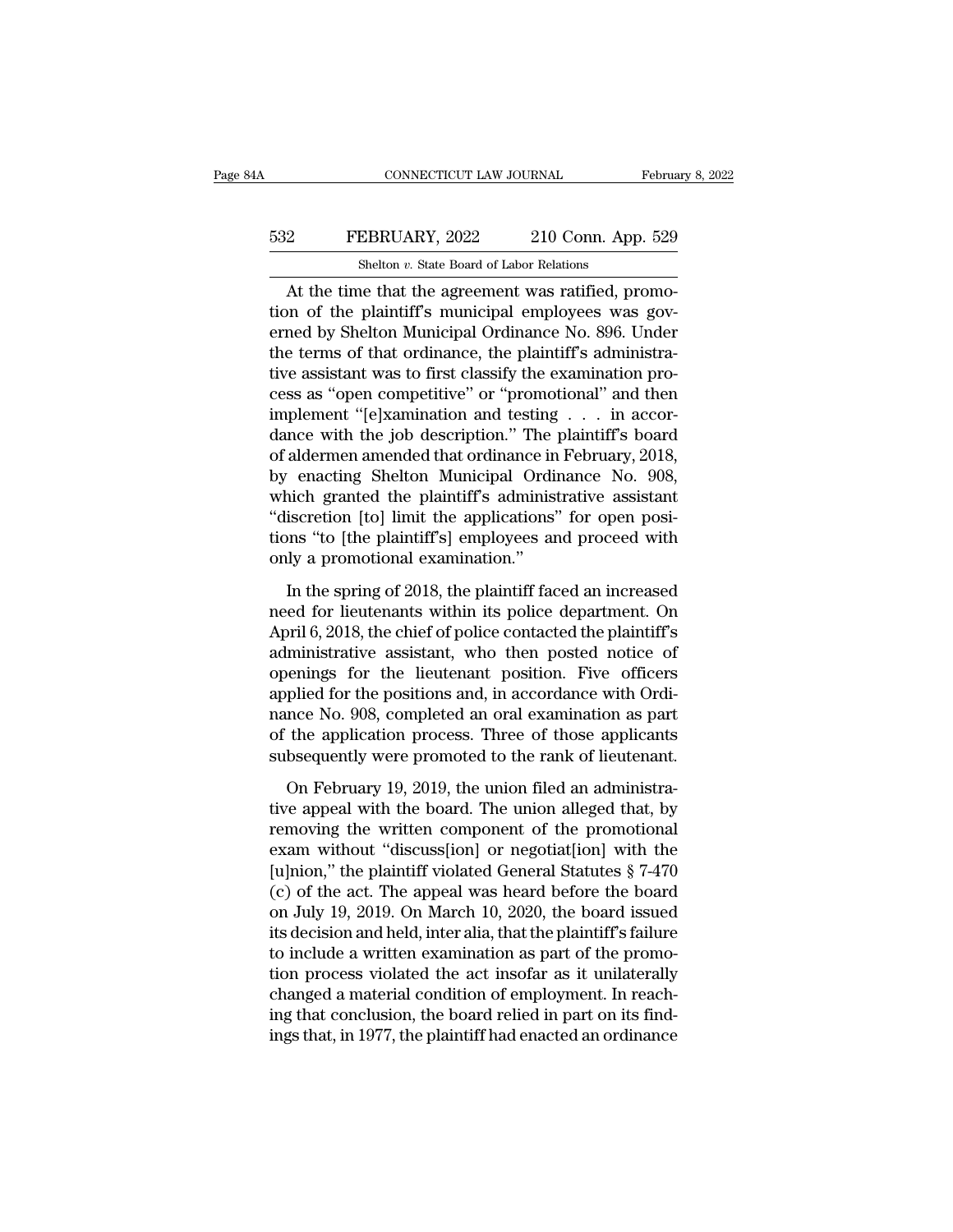# 2022 CONNECTICUT LAW JOURNAL Page 85A<br>
210 Conn. App. 529 FEBRUARY, 2022 533<br>
210 Conn. App. 529 FEBRUARY, 2022 533 CONNECTICUT LAW JOURNAL<br>
shelton *v.* State Board of Labor Relations<br>
relative weights of written and oral ex

allotting the relative weights of written and oral exami-<br>allotting the relative weights of written and oral exami-<br>allotting the relative weights of written and oral exami-<br>nations at 50 percent each, and that administrat 210 Conn. App. 529 FEBRUARY, 2022 533<br>Shelton v. State Board of Labor Relations<br>allotting the relative weights of written and oral exami-<br>nations at 50 percent each, and that administrating the<br>examinations accordingly was 210 Conn. App. 529 FEBRUARY, 2022 533<br>
Shelton v. State Board of Labor Relations<br>
allotting the relative weights of written and oral examinations at 50 percent each, and that administrating the<br>
examinations accordingly w 210 Conn. App. 529 FEBRUARY, 2022 533<br>
Shelton v. State Board of Labor Relations<br>
allotting the relative weights of written and oral exami-<br>
nations at 50 percent each, and that administrating the<br>
examinations accordingly Shelton  $v$ . State Board of Labor Relations<br>
otting the relative weights of written and oral exami-<br>
tions at 50 percent each, and that administrating the<br>
aminations accordingly was "clearly enunciated and<br>
msistent" and allotting the relative weights of written and oral examinations at 50 percent each, and that administrating the examinations accordingly was "clearly enunciated and consistent" and "an accepted practice by both parties."<br>F

anoting the relative weights of whiteh and olarexam-<br>nations at 50 percent each, and that administrating the<br>examinations accordingly was "clearly enunciated and<br>consistent" and "an accepted practice by both parties."<br>Foll rations at so percent eact, and that daministantly the<br>examinations accordingly was "clearly enunciated and<br>consistent" and "an accepted practice by both parties."<br>Following the board's decision, the plaintiff appealed<br>to calid consistent" and "an accepted practice by both parties."<br>Following the board's decision, the plaintiff appealed<br>to the Superior Court on April 23, 2020. The plaintiff<br>argued that it was aggrieved by the board's decisi Following the board's decision, the plato the Superior Court on April 23, 2020<br>argued that it was aggrieved by the boath<br>that the board improperly interpreted t<br>and that certain facts found by the bo<br>supported by substanti The Superior Court on April 23, 2020. The plaintiff<br>the Superior Court on April 23, 2020. The plaintiff<br>gued that it was aggrieved by the board's decision,<br>at the board improperly interpreted the agreement,<br>d that certain argued that it was aggrieved by the board's decision,<br>that the board improperly interpreted the agreement,<br>and that certain facts found by the board were not<br>supported by substantial evidence.<br>On September 10, 2020, the c

court first noted improperly interpreted the agreement,<br>and that certain facts found by the board were not<br>supported by substantial evidence.<br>On September 10, 2020, the court issued a memoran-<br>dum of decision sustaining t and that certain facts found by the board were not<br>supported by substantial evidence.<br>On September 10, 2020, the court issued a memoran-<br>dum of decision sustaining the plaintiff's appeal. The<br>court first noted that, under supported by substantial evidence.<br>
On September 10, 2020, the court issued a memoran-<br>
dum of decision sustaining the plaintiff's appeal. The<br>
court first noted that, under General Statutes  $\S 4-474$ <br>
(g) of the act, onl On September 10, 2020, the court issued a memorandum of decision sustaining the plaintiff's appeal. The court first noted that, under General Statutes  $\S$  4-474 (g) of the act, only three enumerated adjustments to municip On September 10, 2020, the court issued a memorandum of decision sustaining the plaintiff's appeal. The court first noted that, under General Statutes  $\S$  4-474 (g) of the act, only three enumerated adjustments to municip dum of decision sustaining the plaintiff's appeal. The<br>court first noted that, under General Statutes § 4-474<br>(g) of the act, only three enumerated adjustments to<br>municipal policy governing merit examinations must<br>first be court first noted that, under General Statutes  $\S$  4-474 (g) of the act, only three enumerated adjustments to municipal policy governing merit examinations must first be subject to collective bargaining: "(1) [t]he necess (g) of the act, only three enumerated adjustments to<br>municipal policy governing merit examinations must<br>first be subject to collective bargaining: "(1) [t]he neces-<br>sary qualifications for taking a promotional examina-<br>ti municipal policy governing merit examinations must<br>first be subject to collective bargaining: "(1) [t]he necessary qualifications for taking a promotional examina-<br>tion; (2) the relative weight to be attached to each<br>meth first be subject to collective bargaining: "(1) [t]he necessary qualifications for taking a promotional examination; (2) the relative weight to be attached to each method of examination; and (3) the use and determination sary qualifications for taking a promotional examina-<br>tion; (2) the relative weight to be attached to each<br>method of examination; and (3) the use and determina-<br>tion of monitors for written, oral, and performance<br>examinat tion; (2) the relative weight to be attached to each<br>method of examination; and (3) the use and determina-<br>tion of monitors for written, oral, and performance<br>examinations." The court disagreed with the board's<br>applicatio method of examination; and (3) the use and determination of monitors for written, oral, and performance examinations." The court disagreed with the board's application of § 4-474 (g) (2) and reasoned that, because a writte tion of monitors for written, oral, and performance<br>examinations." The court disagreed with the board's<br>application of  $\S 4-474 (g) (2)$  and reasoned that, because<br>a written examination was not mandated, its elimina-<br>tion d examinations." The court disagreed with the board's<br>application of  $\S 4-474(g)(2)$  and reasoned that, because<br>a written examination was not mandated, its elimina-<br>tion did not constitute a change in the "relative weight"<br>of application of  $\S$  4-474 (g) (2) and reasoned that, because<br>a written examination was not mandated, its elimina-<br>tion did not constitute a change in the "relative weight"<br>of examination methods.<sup>4</sup> The court further empha a written examination was not mandated, its elimination did not constitute a change in the "relative weight"<br>of examination methods.<sup>4</sup> The court further emphasized<br>that the plain language of the agreement afforded the<br>pla tion did not constitute a change in the "relative weight"<br>of examination methods.<sup>4</sup> The court further emphasized<br>that the plain language of the agreement afforded the<br>plaintiff great latitude in implementing its own proce plaintiff. After reviewing the record, the briefs submitted and the agreement increase for promotion. As a result, the court concluded at the agreement necessarily encompassed adjustents to the promotion scheme at the discretion of t plantating field individue in imprementing its own procedures for promotion. As a result, the court concluded that the agreement necessarily encompassed adjustments to the promotion scheme at the discretion of the plaintif

Figure 1 After reviewing the record, the briefs submitted to<br>is court, and the arguments of the parties on appeal,<br> $\frac{4 \text{ The court also observed that the weight requirement specified in the}}{77 \text{ ordiance} \text{ 'required [only] that, if the process contained both oral} and$ 

After reviewing the record, the briefs submitted to<br>this court, and the arguments of the parties on appeal,<br><sup>4</sup>The court also observed that the weight requirement specified in the<br>1977 ordinance "required [only] that, if t After reviewing the record, the briefs submitted to this court, and the arguments of the parties on appeal,  $\frac{4}{1}$ The court also observed that the weight requirement specified in the 1977 ordinance "required [only] tha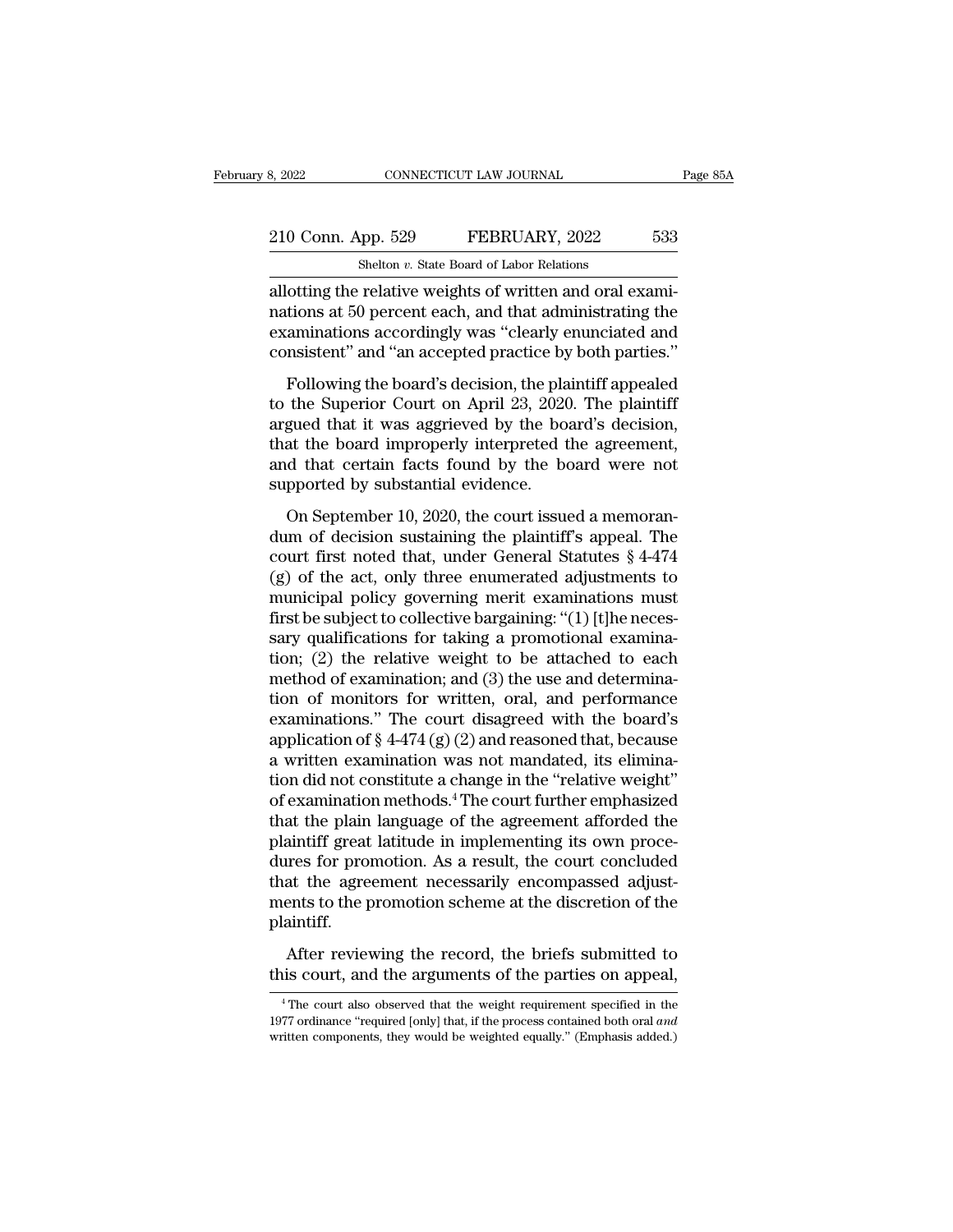# CONNECTICUT LAW JOURNAL February 8, 2022<br>534 FEBRUARY, 2022 210 Conn. App. 534<br>514 Shelton v. State Board of Labor Relations CONNECTICUT LAW JOURNAL<br>EBRUARY, 2022 210 Conn. App<br>Shelton *v.* State Board of Labor Relations<br>e that the judgment of the Superior (

CONNECTICUT LAW JOURNAL February 8, 202<br>
FEBRUARY, 2022 210 Conn. App. 534<br>
Shelton v. State Board of Labor Relations<br>
we conclude that the judgment of the Superior Court<br>
should be affirmed. We hereby adopt the court's th 534 FEBRUARY, 2022 210 Conn. App. 534<br>Shelton v. State Board of Labor Relations<br>we conclude that the judgment of the Superior Court<br>should be affirmed. We hereby adopt the court's thor-<br>ough and well reasoned memorandum of FEBRUARY, 2022 210 Conn. App. 534<br>
Shelton v. State Board of Labor Relations<br>
we conclude that the judgment of the Superior Court<br>
should be affirmed. We hereby adopt the court's thor-<br>
ough and well reasoned memorandum o FEBRUARY, 2022 210 Conn. App. 534<br>
Shelton v. State Board of Labor Relations<br>
we conclude that the judgment of the Superior Court<br>
should be affirmed. We hereby adopt the court's thor-<br>
ough and well reasoned memorandum o Shelton *v.* State Board of Labor Relations<br>we conclude that the judgment of the Superior Court<br>should be affirmed. We hereby adopt the court's thor-<br>ough and well reasoned memorandum of decision as a<br>definitive statement *Bhehof v.* state Board of Labor Relations<br>
we conclude that the judgment of the Superior Court<br>
should be affirmed. We hereby adopt the court's thor-<br>
ough and well reasoned memorandum of decision as a<br>
definitive stateme we conclude that the judgment of the Superior Court<br>should be affirmed. We hereby adopt the court's thor-<br>ough and well reasoned memorandum of decision as a<br>definitive statement of the applicable facts and law on<br>the issu should be affirmed. We hereby adopt the court's thorough and well reasoned memorandum of decision as a definitive statement of the applicable facts and law on the issues raised in this appeal. See *Shelton v. State Board* ough and well reasoned memorandum of decision as a<br>definitive statement of the applicable facts and law on<br>the issues raised in this appeal. See *Shelton v. State*<br>Board of Labor Relations, Superior Court, judicial dis-<br>tr definitive statement of the applicable facts and law on<br>the issues raised in this appeal. See *Shelton v. State*<br>*Board of Labor Relations*, Superior Court, judicial dis-<br>trict of New Britain, Docket No. CV-20-6059611-S (S the issues raised in this appeal. See *Shelton* v. *State*<br>*Board of Labor Relations*, Superior Court, judicial district of New Britain, Docket No. CV-20-6059611-S (September 10, 2020) (reprinted at 210 Conn. App. 534,<br>A.3 *Board of Labor Relations*, Superior Court, judicial district of New Britain, Docket No. CV-20-6059611-S (September 10, 2020) (reprinted at 210 Conn. App. 534, A.3d ). Any further discussion would be superfluous.<br>See, e.g. mber 10, 2020) (reprinted at 210<br>3d (b). Any further discussion v<br>e, e.g., *Nussbaum v. Dept. of En*<br>*l Protection*, 206 Conn. App. 73<br>rt. denied, 339 Conn. 915, 262<br>The judgment is affirmed.

#### APPENDIX

#### Refluxed by the state of the section of the section of the section of the section of the section of the section of the section of the section of the section of the section of the section of the section of the section of th judgment is affirmed.<br>
APPENDIX<br>
TY OF SHELTON  $v$ . CONNECTICUT STATE<br>
BOARD OF LABOR RELATIONS ET AL.\* OF SHELTON *v*. CONNECTICUT STAT<br>ARD OF LABOR RELATIONS ET AL.\*<br>Superior Court, Judicial District of New Britain,<br>Administrative Appeals Session

ELTON *v*. CONNECTICUT STA<br>DF LABOR RELATIONS ET AL.<br>Court, Judicial District of New Britain,<br>Administrative Appeals Session<br>File No. CV-20-6059611-S LABOR RELATIONS ET A<br>
wurt, Judicial District of New Britain,<br>
ministrative Appeals Session<br>
File No. CV-20-6059611-S erior Court, Judicial District of New Britain,<br>Administrative Appeals Session<br>File No. CV-20-6059611-S<br>Memorandum filed September 10, 2020

#### *Proceedings*

Manufacture Appeas Session<br>
File No. CV-20-6059611-S<br>
Memorandum filed September 10, 2020<br>
Proceedings<br>
Memorandum of decision on plaintiff's appeal from<br>
cision by named defendant finding violation of Munic-Memorandum filed September 10, 2020<br> *Proceedings*<br>
Memorandum of decision on plaintiff's appeal from<br>
decision by named defendant finding violation of Munic-<br>
ipal Employees Relations Act. Judgment for plaintiff. ipal Employees Relations Act. *Judgment for plaintiff*<br>*Memorandum of decision on plaintiff's appeal from*<br>decision by named defendant finding violation of Munic-<br>ipal Employees Relations Act. *Judgment for plaintiff.*<br>*Ma Memorandum of decision on plaintiff's appeal from cision by named defendant finding violation of Munical Employees Relations Act. Judgment for plaintiff.<br><i>Mark J. Sommaruga*, for the plaintiff.<br>*Harry B. Elliott, Jr.*, ge decision by named defendant finding violati<br>
ipal Employees Relations Act. Judgment J<br> *Mark J. Sommaruga*, for the plaintiff.<br> *Harry B. Elliott, Jr.*, general counsel, for<br>
dant State Board of Labor Relations.<br>
\*Affirmed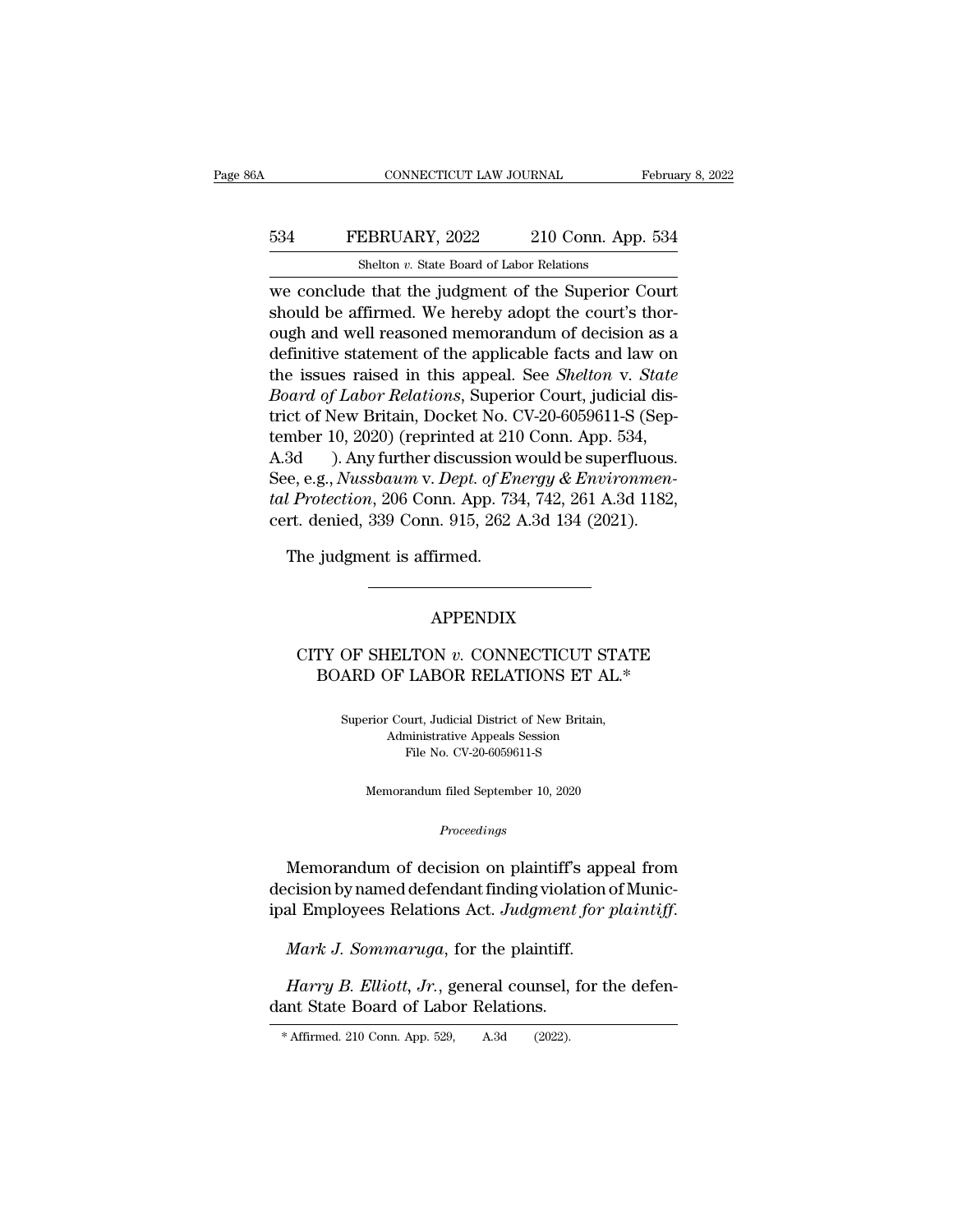210 Conn. App. 534 FEBRUARY, 2022 535<br>Shelton v. State Board of Labor Relations CONNECTICUT LAW JOURNAL<br>
shelton *v.* State Board of Labor Relations<br>
I Resnick: for the defendant Shelton F

*Bage 87A*<br> *Bage 87A*<br> *Barbara J. Resnick*, for the defendant Shelton Police<br> *Barbara J. Resnick*, for the defendant Shelton Police<br>
ion, Inc. 210 Conn. App.<br>Sheltc<br>Barbara J. Re.<br>Union, Inc. Barbara J. Resnici<br>Barbara J. Resnici<br>iion, Inc.<br>CORDANI, J.

*Opinion*

#### INTRODUCTION

Opinion<br>CORDANI, J.<br>INTRODUCTION<br>The City of Shelton (city) appeals a final decision of<br>e Connecticut State Board of Labor Relations (board)<br>reling that the city righted the Municipal Employees CORDANI, J.<br>INTRODUCTION<br>The City of Shelton (city) appeals a final decision of<br>the Connecticut State Board of Labor Relations (board)<br>finding that the city violated the Municipal Employees Finding 1.<br>
Finding that the city of Shelton (city) appeals a final decision of<br>
the Connecticut State Board of Labor Relations (board)<br>
finding that the city violated the Municipal Employees<br>
Relations Act, General Statut INTRODUCTION<br>The City of Shelton (city) appeals a final decision of<br>the Connecticut State Board of Labor Relations (board)<br>finding that the city violated the Municipal Employees<br>Relations Act, General Statutes § 7-467 et s INTRODUCTION<br>The City of Shelton (city) appeals a final decision of<br>the Connecticut State Board of Labor Relations (board)<br>finding that the city violated the Municipal Employees<br>Relations Act, General Statutes § 7-467 et s The City of Shelton (city) appeals a final decision of<br>the Connecticut State Board of Labor Relations (board)<br>finding that the city violated the Municipal Employees<br>Relations Act, General Statutes § 7-467 et seq. (MERA),<br>b The City of Shelton (City) appeals a final decisities<br>the Connecticut State Board of Labor Relations (b<br>finding that the city violated the Municipal Empl<br>Relations Act, General Statutes § 7-467 et seq. (MI<br>by changing its that the city violated the Municipal Employees<br>is Act, General Statutes § 7-467 et seq. (MERA),<br>ging its process for evaluating candidates for<br>on within the city's workforce without negotia-<br>h the Shelton Police Union (uni At all times relevant to this appeal, the city and the chemical times relevant to this appeal, the city and the city and the city and all times relevant to this appeal, the city and the city and the city and all times rele

promotion within the city's workforce without negotiation with the Shelton Police Union (union).<br>FACTS AND PROCEDURAL HISTORY<br>At all times relevant to this appeal, the city and the<br>union had a long-standing collective barg tion with the Shelton Police Union (union).<br>FACTS AND PROCEDURAL HISTORY<br>At all times relevant to this appeal, the city and the<br>union had a long-standing collective bargaining rela-<br>tionship and had been parties to a colle FACTS AND PROCEDURAL HISTORY<br>At all times relevant to this appeal, the city and the<br>union had a long-standing collective bargaining rela-<br>tionship and had been parties to a collective bargaining<br>agreement, the most recent FACTS AND PROCEDURAL HISTORY<br>At all times relevant to this appeal, the city and the<br>union had a long-standing collective bargaining rela-<br>tionship and had been parties to a collective bargaining<br>agreement, the most recent vides: ion had a long-standing collective bargaining rela-<br>
probably and had been parties to a collective bargaining<br>
reement, the most recent version of which became<br>
fective on July 1, 2016 (CBA). The CBA § 17.01 pro-<br>
des:<br>
"P

*provisions of the Merit System of which became*<br> *provides:*<br> *provides:*<br> *promotions will be made in accordance with the*<br> *provisions of the Merit System of the City of Shelton*.<br>
Promotional opportunities will be post effective on July 1, 2016 (CBA). The CBA § 17.01 provides:<br>
"Promotions will be made in accordance with the<br>
provisions of the Merit System of the City of Shelton.<br>
Promotional opportunities will be posted with sufficient<br> vides:<br>
"Promotions will be made in accordance with the<br>
provisions of the Merit System of the City of Shelton.<br>
Promotional opportunities will be posted with sufficient<br>
time to prepare for the examination and a list of s "Promotions will be made in accordance with the<br>provisions of the Merit System of the City of Shelton.<br>Promotional opportunities will be posted with sufficient<br>time to prepare for the examination and a list of study<br>mater Promotions will be mille the acceptorial provisions of the Merit System of the Promotional opportunities will be positime to prepare for the examination materials will be provided. Challeng tional testing results shall be time to prepare for the examination and a list of study<br>materials will be provided. Challenges to the promo-<br>tional testing results shall be in accordance with Section<br> $29.03A.^{"1}$  (Emphasis added.)<br> $^{1}$ Section 29.03A re materials will be provided. Challenges to the promotional testing results shall be in accordance with Section 29.03A."<sup>1</sup> (Emphasis added.)<br> $\frac{1}{1}$  Section 29.03A refers to a September 18, 2003 memorandum of understandi

tional testing results shall be in accordance with Section<br>29.03A."<sup>1</sup> (Emphasis added.)<br><sup>1</sup> Section 29.03A refers to a September 18, 2003 memorandum of under-<br>standing which is attached to the CBA and provides procedures  $\frac{29.03 \text{A.}}{1}$  (Emphasis added.)<br> $\frac{1}{1}$  Section 29.03A refers to a Septemb standing which is attached to the CBA lowed to allow candidates to challeng promotional purposes.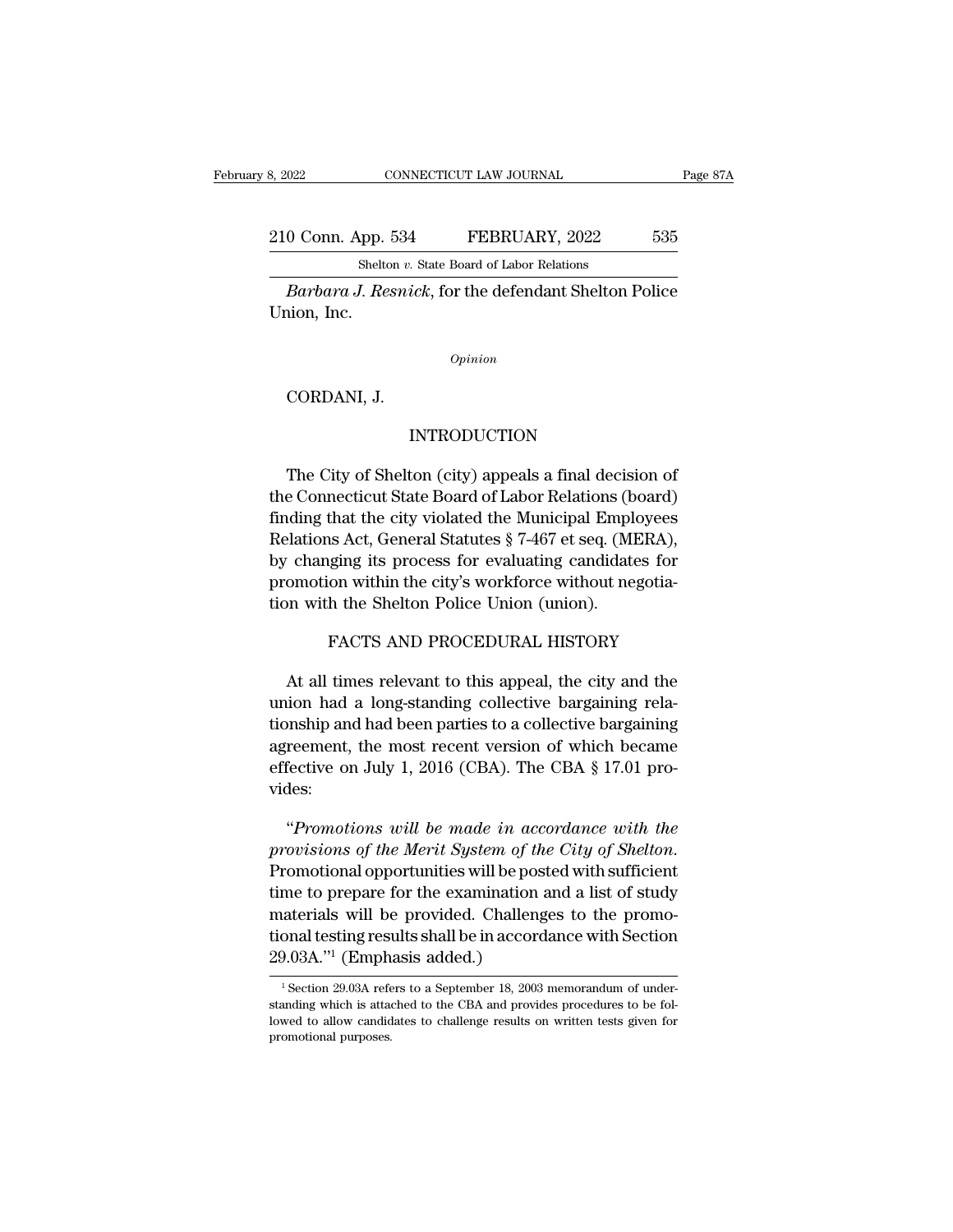# CONNECTICUT LAW JOURNAL February 8, 2022<br>536 FEBRUARY, 2022 210 Conn. App. 534<br>Shelton v. State Board of Labor Relations CONNECTICUT LAW JOURNAL<br>EBRUARY, 2022 210 Conn. App<br>Shelton *v.* State Board of Labor Relations<br>Shelton *v.* State Board of Labor Relations

CONNECTICUT LAW JOURNAL February<br>
February, 2022 210 Conn. App. 534<br>
Shelton v. State Board of Labor Relations<br>
The merit system of the city is defined by city ordi-<br>
The merit system of the city is defined by city ordi-<br> FEBRUARY, 2022 210 Conn. App. 534<br>
Shelton v. State Board of Labor Relations<br>
The merit system of the city is defined by city ordinance.<sup>2</sup> Prior to February 9, 2018,<sup>3</sup> the merit system of<br>
the city was provided for in Or 536 FEBRUARY, 2022 210 Conn. App. 534<br>
Shelton v. State Board of Labor Relations<br>
The merit system of the city is defined by city ordinance.<sup>2</sup> Prior to February 9, 2018,<sup>3</sup> the merit system of<br>
the city was provided for 536 FEBRUARY, 2022 2<br>
Shelton v. State Board of Labor 1<br>
The merit system of the city is denance.<sup>2</sup> Prior to February 9, 2018,<sup>3</sup> the city was provided for in Ordinan<br>
896 provided in pertinent part:<br>
"All appointments to Shelton v. State Board of Labor Relations<br>
The merit system of the city is defined by city ordi-<br>
nce.<sup>2</sup> Prior to February 9, 2018,<sup>3</sup> the merit system of<br>
e city was provided for in Ordinance 896.<sup>4</sup> Ordinance<br>
6 provid The merit system of the city is defined by city ordinance.<sup>2</sup> Prior to February 9, 2018,<sup>3</sup> the merit system of<br>the city was provided for in Ordinance 896.<sup>4</sup> Ordinance<br>896 provided in pertinent part:<br>"All appointments to

mance.<sup>2</sup> Prior to February 9, 2018,<sup>3</sup> the merit system of<br>the city was provided for in Ordinance 896.<sup>4</sup> Ordinance<br>896 provided in pertinent part:<br>"All appointments to positions within the classified<br>service of the City the city was provided for in Ordinance 896.<sup>4</sup> Ordinance<br>896 provided in pertinent part:<br>"All appointments to positions within the classified<br>service of the City of Shelton shall be made as provided<br>herein. *Examination an* 896 provided in pertinent part:<br>
"All appointments to positions within the classified<br>
service of the City of Shelton shall be made as provided<br>
herein. *Examination and testing shall be established*<br>
in accordance with th "All appointments to positions within the classified<br>service of the City of Shelton shall be made as provided<br>herein. *Examination and testing shall be established*<br>in accordance with the job description by the  $[A]$ *dmin-*"All appointm<br>service of the Cit<br>herein.  $Examine$ <br>in accordance wi<br>*istrative* [*A*]*ssis*<br>an examination<br>tional. . . .<br>"The examina Frein. *Examination and testing shall be established*<br>accordance with the job description by the  $[A]$ *dmin*-<br>trative  $[A]$ *ssistant* who shall first determine whether<br>examination shall be open competitive or promo-<br>"The ex in accordance with the job description by the  $[A]$ dmin-<br>istrative  $[A]$ ssistant who shall first determine whether<br>an examination shall be open competitive or promo-<br>tional...<br>"The examination process shall be of a practica

istrative [A]ssistant who shall first determine whether<br>an examination shall be open competitive or promo-<br>tional....<br>"The examination process shall be of a practical<br>nature and shall relate to subjects which fairly measur an examination shall be open competitive or promo-<br>tional. . . .<br>"The examination process shall be of a practical<br>nature and shall relate to subjects which fairly measure<br>the relative capabilities of the person examined t source the examination process shall be of a practical<br>nature and shall relate to subjects which fairly measure<br>the relative capabilities of the person examined to exe-<br>cute the duties and responsibilities of the position<br> "The examination process shall be of a practical<br>nature and shall relate to subjects which fairly measure<br>the relative capabilities of the person examined to exe-<br>cute the duties and responsibilities of the position<br>sought "The examination process shall be of a practical<br>nature and shall relate to subjects which fairly measure<br>the relative capabilities of the person examined to exe-<br>cute the duties and responsibilities of the position<br>sough nature and shall relate to subjects which faint<br>the relative capabilities of the person examicute the duties and responsibilities of the<br>sought. The  $[A]$ *dministrative*  $[A]$ *ssistant*<br>or authorize the use of any procedure sought. The [*A*]*dministrative* [*A*]*ssistant may adopt* or *authorize* the use of any procedures as deemed appropriate to assure a selection of employees on the basis of merit and qualifications.  $\ldots$ <br><sup>2</sup> Although the or *authorize* the use of any procedures as deemed<br>appropriate to assure a selection of employees on the<br>basis of merit and qualifications. . . .<br><sup>2</sup> Although the CBA uses "Merit System" in capital letters, it does not<br>de

to these merit system ordinances from 1985 through 2016. As required, these ordinances are adopted through the normal legislative process of the city which process is open to the public.<br><sup>3</sup> The foregoing Ordinance is enti ordinances are adopted through the normal legislative process of the city which process is open to the public.<br><sup>3</sup> The foregoing Ordinance is entitled "Merit System and Personnel Rules" and is found in the Record at Exhibi which process is open to the public.<br><sup>3</sup> The foregoing Ordinance is entitled "Merit System and Personnel Rules"<br>and is found in the Record at Exhibit 17, pages 248–66. The city's ordinances<br>concerning the merit system have <sup>1</sup> a The foregoing Ordinance is entitled "Merit System and Personnel Rules"<br>
and is found in the Record at Exhibit 17, pages 248–66. The city's ordinances<br>
concerning the merit system have been amended by the city on a m examinations *specified* in the requirement section of all ordinances of occasions over the years, but the details of the changes are not specifically reflected in the record. See Record page 296 for a history of amendment concerning the merit system have been amended by the city on a multitude of occasions over the years, but the details of the changes are not specifically reflected in the record. See Record page 296 for a history of amend reflected in the record. See Record page 296 for a history of amendments

appropriate to assure a selection of employees on the basis of merit and qualifications.  $\ldots$ <br>
<sup>2</sup> Although the CBA uses "Merit System" in capital letters, it does not define the term. The only place in the record where <sup>2</sup> Although the CBA uses "Merit System" in capital letters, it does not define the term. The only place in the record where the merit system is defined in written documents is in the city ordinances. The city ordinances, Passis Of fitefit and quantications.  $\cdot \cdot \cdot$ <br>
<sup>2</sup> Although the CBA uses "Merit System" in capital letters, it does not<br>
define the term. The only place in the record where the merit system is<br>
defined in written document <sup>2</sup> Although the CBA uses "Merit System" in capital letters, it does not define the term. The only place in the record where the merit system is defined in written documents is in the city ordinances. The city ordinances, define the term. The only place in the record where the merit system is<br>define the term. The only place in the record where the merit system is<br>defined in written documents is in the city ordinances. The city ordinances,<br>i defined in written documents is in the city ordinances. The city ordinances,<br>in particular Ordinance 896, provide a definition of the merit system,<br>explaining in detail how the system is applied and how it operates. See<br>Re in particular Ordinance 896, provide a definition of the merit system,<br>in particular Ordinance 896, provide a definition of the merit system,<br>explaining in detail how the system is applied and how it operates. See<br>Record E explaining in detail how the system is applied and how it operates. See Record Exhibit 17, pages 248–66 for Ordinance 896 entitled "Merit System and Personnel Rules." See also Record page 296 for a history of amendments to and Personnel Rules." See also Record page 296 for a history of amendments to these merit system ordinances from 1985 through 2016. As required, these ordinances are adopted through the normal legislative process of the ci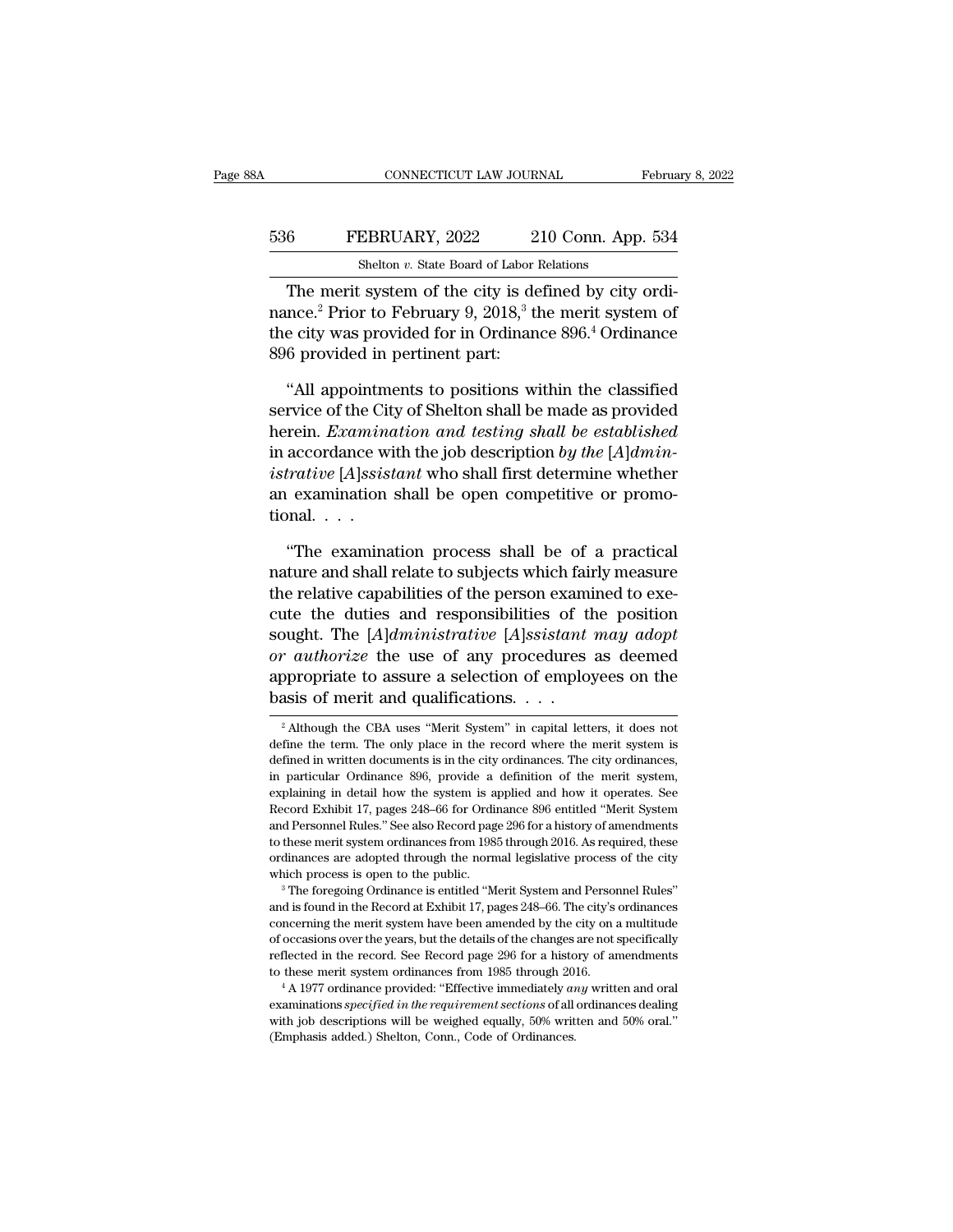# 210 Conn. App. 534 FEBRUARY, 2022 537<br>Shelton v. State Board of Labor Relations CONNECTICUT LAW JOURNAL<br>
shelton *v.* State Board of Labor Relations<br>
shelton *v.* State Board of Labor Relations<br>
tions for positions within the classifie

CONNECTICUT LAW JOURNAL<br>
O Conn. App. 534 FEBRUARY, 2022 537<br>
Shelton v. State Board of Labor Relations<br>
"Examinations for positions within the classified ser-<br>
ce shall be competitive and *may include* written, pracel and 210 Conn. App. 534 FEBRUARY, 2022 537<br>
Shelton v. State Board of Labor Relations<br>
"Examinations for positions within the classified service shall be competitive and *may include* written, prac-<br>
tical and oral interview te 210 Conn. App. 534 FEBRUARY, 2022 537<br>
Shelton v. State Board of Labor Relations<br>
"Examinations for positions within the classified service shall be competitive and  $may$  include written, practical and oral interview test c 210 Conn. App. 534 FEBRUARY, 2022 537<br>
Shelton v. State Board of Labor Relations<br>
"Examinations for positions within the classified service shall be competitive and *may include* written, practical and oral interview test Shelton v. State Board of Labor Relations<br>
"Examinations for positions within the classified service shall be competitive and *may include* written, practical and oral interview test components. All applicants<br>
meeting th Shelton v. State Board of Labor Relations<br>
"Examinations for positions within the classified ser-<br>
vice shall be competitive and *may include* written, prac-<br>
tical and oral interview test components. All applicants<br>
meet "Examinations for positions within the classified service shall be competitive and *may include* written, practical and oral interview test components. All applicants meeting the prescribed requirements shall be allowed t vice shall be competitive and *may include* written, p<br>tical and oral interview test components. All applic<br>meeting the prescribed requirements shall be allo<br>to participate in the initial test component and sha<br>notified, an and oral interview test components. An approants<br>eeting the prescribed requirements shall be allowed<br>participate in the initial test component and shall be<br>tified, in writing, of the time, place and date of the<br>tital t Inceting the presentical requirements shall be aboved<br>to participate in the initial test component and shall be<br>notified, in writing, of the time, place and date of the<br>initial test." (Emphasis added.) Shelton Code of Ord

to participate in the initial test component and shall be<br>notified, in writing, of the time, place and date of the<br>initial test." (Emphasis added.) Shelton Code of Ordi-<br>nances, c. 2, Art. VI, § 2-312 (a), (b), and (e).<br>O mothed, in whing, of the time, place and date of the<br>initial test." (Emphasis added.) Shelton Code of Ordi-<br>nances, c. 2, Art. VI, § 2-312 (a), (b), and (e).<br>On February 9, 2018, the city adopted a new ordi-<br>nance (2018 O initial test." (Emphasis added.) Shelton Code of Ordinances, c. 2, Art. VI, § 2-312 (a), (b), and (e).<br>On February 9, 2018, the city adopted a new ordinance (2018 Ordinance)<sup>5</sup> concerning the merit system with the goal of On February 9, 2018, the city adopted a new ordi-<br>
nce (2018 Ordinance)<sup>5</sup> concerning the merit system<br>
th the goal of enhancing promotion from within the<br>
y's ranks, which new ordinance provided in perti-<br>
it part:<br>
"Upo on February 9, 2018, the city adopted a new ordinance (2018 Ordinance)<sup>5</sup> concerning the merit system<br>with the goal of enhancing promotion from within the<br>city's ranks, which new ordinance provided in perti-<br>nent part:<br>"U

make (2010 ordinance) concerning the merit system<br>with the goal of enhancing promotion from within the<br>city's ranks, which new ordinance provided in perti-<br>nent part:<br>"Upon the recommendation of the Department Head<br>that th with the goal of emancing promotion from within the<br>city's ranks, which new ordinance provided in perti-<br>nent part:<br>"Upon the recommendation of the Department Head<br>that there are qualified employees presently employed<br>by Eny stanks, which hew ordinance provided in peru-<br>nent part:<br>"Upon the recommendation of the Department Head<br>that there are qualified employees presently employed<br>by the City, including both full time and part time<br>employe *solution in the recommendation of the Department Head*<br>that there are qualified employees presently employed<br>by the City, including both full time and part time<br>employees, who are qualified to perform the job that<br>is open "Upon the recommendation of the Department Head<br>that there are qualified employees presently employed<br>by the City, including both full time and part time<br>employees, who are qualified to perform the job that<br>is opened, the that there are qualified employees presently employed<br>by the City, including both full time and part time<br>employees, who are qualified to perform the job that<br>is opened, the Administrative Assistant may, in his<br>sole discre by the City, including both ful<br>employees, who are qualified to<br>is opened, the Administrative  $\mu$ <br>sole discretion, limit the applice<br>ees and proceed with only a p<br>tion." (Emphasis added.) Shelto<br>c. 2, art. VI, § 2-301 (7 iproyecs, who are qualified to perform the job that<br>opened, the Administrative Assistant may, in his<br>le discretion, limit the applications to City employ-<br>s and proceed with only a promotional examina-<br>m." (Emphasis added is opened, the Administrative Assistant may, in his<br>sole discretion, limit the applications to City employ-<br>ees and proceed with only a promotional examina-<br>tion." (Emphasis added.) Shelton Code of Ordinances,<br>c. 2, art.

sole distretion, that the applications to City emptoy-<br>ees and proceed with only a promotional examina-<br>tion." (Emphasis added.) Shelton Code of Ordinances,<br>c. 2, art. VI, § 2-301 (7.1.1).<br>It is the adoption and implementa Ease and proceed with only a promotional examina-<br>tion." (Emphasis added.) Shelton Code of Ordinances,<br>c. 2, art. VI, § 2-301 (7.1.1).<br>It is the adoption and implementation of this 2018<br>Ordinance that the union challenged Latter entails and the members entailed particles.<br>
c. 2, art. VI, § 2-301 (7.1.1).<br>
It is the adoption and implementation of this 2018<br>
Ordinance that the union challenged. The board factually found that "since on or bef decay, the adoption and implementation of this 2018<br>Ordinance that the union challenged. The board factually found that "since on or before October, 1981, to<br>February, 2018, the promotional process for bargaining<br>unit mem It is the adoption and implementation of this 2018<br>Ordinance that the union challenged. The board factually found that "since on or before October, 1981, to<br>February, 2018, the promotional process for bargaining<br>unit membe Ordinance that the union challenged. The board factually found that "since on or before October, 1981, to February, 2018, the promotional process for bargaining unit members entailed participation by qualified candidates i If y found that since on of before october, 1561, to<br>bruary, 2018, the promotional process for bargaining<br>it members entailed participation by qualified candi-<br>tes in written and oral examinations, each having a<br>lative wei rebruary, 2010, the promotional process for barganting<br>unit members entailed participation by qualified candi-<br>dates in written and oral examinations, each having a<br>relative weight of fifty percent (50%) in determining<br>eac

ach candidate's final score." (Footnote omitted.)<br>In April of 2018, it was determined that there was<br>need for additional lieutenants in the city's police<br> $\frac{5}{6}$ See Record Exhibit 18, pages 267–352. Again, this ordinanc

In April of 2018, it was determined that there was<br>a need for additional lieutenants in the city's police<br> $\frac{1}{\sqrt{5}}$  See Record Exhibit 18, pages 267–352. Again, this ordinance, which<br>amends the previous merit system or In April of 2018, it was determined that there was<br>a need for additional lieutenants in the city's police<br> $\frac{1}{18}$  see Record Exhibit 18, pages 267–352. Again, this ordinance, which<br>amends the previous merit system ordi **a** need for a<br> $\frac{1}{6}$  see Record E<br>amends the previous signification.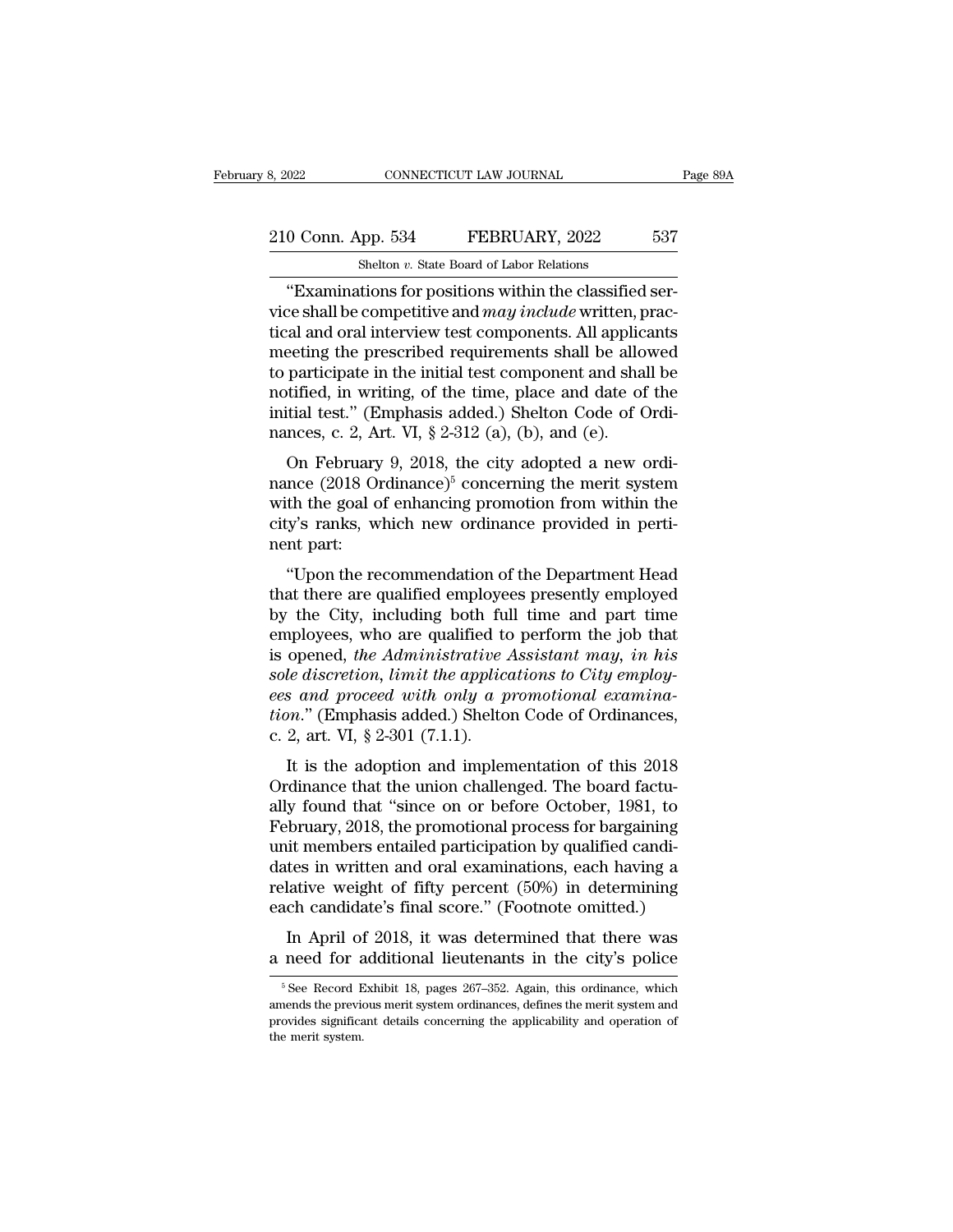# CONNECTICUT LAW JOURNAL February 8, 2022<br>538 FEBRUARY, 2022 210 Conn. App. 534<br>514 Shelton v. State Board of Labor Relations CONNECTICUT LAW JOURNAL<br>EBRUARY, 2022 210 Conn. App<br>Shelton *v.* State Board of Labor Relations<br>In accordance with the 2018 Ordin

CONNECTICUT LAW JOURNAL February 8, 2<br>
FEBRUARY, 2022 210 Conn. App. 534<br>
Shelton v. State Board of Labor Relations<br>
department. In accordance with the 2018 Ordinance,<br>
the department head, [the] chief of police, notified FEBRUARY, 2022 210 Conn. App. 534<br>Shelton v. State Board of Labor Relations<br>department. In accordance with the 2018 Ordinance,<br>the department head, [the] chief of police, notified the<br>administrative assistant that several FEBRUARY, 2022 210 Conn. App. 534<br>
Shelton v. State Board of Labor Relations<br>
department. In accordance with the 2018 Ordinance,<br>
the department head, [the] chief of police, notified the<br>
administrative assistant that sev FEBRUARY, 2022 210 Conn. App. 534<br>
Shelton v. State Board of Labor Relations<br>
department. In accordance with the 2018 Ordinance,<br>
the department head, [the] chief of police, notified the<br>
administrative assistant that sev Shelton v. State Board of Labor Relations<br>department. In accordance with the 2018 Ordinance,<br>the department head, [the] chief of police, notified the<br>administrative assistant that several employees within<br>the city's polic Shelton v. State Board of Labor Relations<br>department. In accordance with the 2018 Ordinance,<br>the department head, [the] chief of police, notified the<br>administrative assistant that several employees within<br>the city's polic department. In accordance with the 2018 Ordinance,<br>the department head, [the] chief of police, notified the<br>administrative assistant that several employees within<br>the city's police department were qualified for the new<br>pos the department head, [the] chief of police, notified the<br>administrative assistant that several employees within<br>the city's police department were qualified for the new<br>positions. The administrative assistant then engaged<br>t administrative assistant that several employees within<br>the city's police department were qualified for the new<br>positions. The administrative assistant then engaged<br>the internal promotion process provided for in the 2018<br>Or the city's police department were qualified for the new<br>positions. The administrative assistant then engaged<br>the internal promotion process provided for in the 2018<br>Ordinance. Five internal candidates applied for the<br>three positions. The administrative assistant then engaged<br>the internal promotion process provided for in the 2018<br>Ordinance. Five internal candidates applied for the<br>three available positions. All of the candidates who<br>applied the internal promotion process provided for in the 2018<br>Ordinance. Five internal candidates applied for the<br>three available positions. All of the candidates who<br>applied were subjected to oral examination, determined<br>to be Ordinance. Five internal candidates applies<br>three available positions. All of the candi<br>applied were subjected to oral examination, or<br>to be qualified and ranked. All five were p<br>certified list of eligible candidates. The ree avaliable positions. All of the candidates who<br>plied were subjected to oral examination, determined<br>be qualified and ranked. All five were placed on a<br>rtified list of eligible candidates. The police chief<br>en selected t applied were subjected to oral examination, determined<br>to be qualified and ranked. All five were placed on a<br>certified list of eligible candidates. The police chief<br>then selected three candidates from the list. No written<br>

to be qualified and ranked. All five were placed on a<br>certified list of eligible candidates. The police chief<br>then selected three candidates from the list. No written<br>examination was given in the process.<br>The union claimed certified list of engible candidates. The police chief<br>then selected three candidates from the list. No written<br>examination was given in the process.<br>The union claimed that the adoption of the 2018 Ordi-<br>nance and its impl then selected three candidates from the list. No written<br>examination was given in the process.<br>The union claimed that the adoption of the 2018 Ordi-<br>nance and its implementation in the promotion of the<br>three police lieuten examination was given in the process.<br>The union claimed that the adoption of the 2018 Ordinance and its implementation in the promotion of the<br>three police lieutenants amounted to a unilateral change<br>in the material condit The union claimed that the adoption of the 2018 Ordinance and its implementation in the promotion of the three police lieutenants amounted to a unilateral change in the material conditions of employment by the city without nance and its implementation in the promotion of the<br>three police lieutenants amounted to a unilateral change<br>in the material conditions of employment by the city<br>without the mandatory negotiation with the union. In<br>partic three police lieutenants amounted to a unilateral change<br>in the material conditions of employment by the city<br>without the mandatory negotiation with the union. In<br>particular, the union claimed that conducting the pro-<br>moti in the material conditions of employment by the city<br>without the mandatory negotiation with the union. In<br>particular, the union claimed that conducting the pro-<br>motional process without a written examination was an<br>imprope without the mandatory negotiation with the union. In<br>particular, the union claimed that conducting the pro-<br>motional process without a written examination was an<br>improper unilateral change made without negotiation<br>with the particular, the union claimed that conducting the pro-<br>motional process without a written examination was an<br>improper unilateral change made without negotiation<br>with the union. The city admits that it did not negotiate<br>wit motional process without a written examproper unilateral change made with<br>with the union. The city admits that it is<br>with the union over the adoption of the<br>or its implementation in the promotion<br>ants without a written exa proper unitateral change made without negotiation<br>th the union. The city admits that it did not negotiate<br>th the union over the adoption of the 2018 Ordinance<br>its implementation in the promotion of the lieuten-<br>ts without with the union. The city admits that it did not hegotiate<br>with the union over the adoption of the 2018 Ordinance<br>or its implementation in the promotion of the lieuten-<br>ants without a written examination. The union then<br>fil

with the thinch over the adoption of the 2018 Ordinance<br>or its implementation in the promotion of the lieuten-<br>ants without a written examination. The union then<br>filed a complaint with the board.<br>The matter was heard befor or its implementation in the promotion of the neuter-<br>ants without a written examination. The union then<br>filed a complaint with the board.<br>The matter was heard before the board on July 19,<br>2019. Testimony was taken and evi ants without a written examination. The union then<br>filed a complaint with the board.<br>The matter was heard before the board on July 19,<br>2019. Testimony was taken and evidence entered into<br>the record. On March 10, 2020, the med a complaint with the board.<br>
The matter was heard before the board on July 19,<br>
2019. Testimony was taken and evidence entered into<br>
the record. On March 10, 2020, the board issued its final<br>
decision which concluded t The matter was heard before the board on July 19,<br>2019. Testimony was taken and evidence entered into<br>the record. On March 10, 2020, the board issued its final<br>decision which concluded that the city violated MERA<br>by unilat 2019. Testimony was taken and evidence entered into<br>the record. On March 10, 2020, the board issued its final<br>decision which concluded that the city violated MERA<br>by unilaterally changing the promotion process to elimi-<br>na the record. On March 10, 2020, the board issue decision which concluded that the city violar<br>by unilaterally changing the promotion proces<br>nate the written examination portion of the<br>thereby changing the mandatory equal<br>be cision which concluded that the city violated MEKA<br>unilaterally changing the promotion process to elimi-<br>te the written examination portion of the process,<br>ereby changing the mandatory equal weighting<br>tween written and ora by unitateratly changing the promotion process to elimi-<br>nate the written examination portion of the process,<br>thereby changing the mandatory equal weighting<br>between written and oral exams. The city then appealed<br>the board'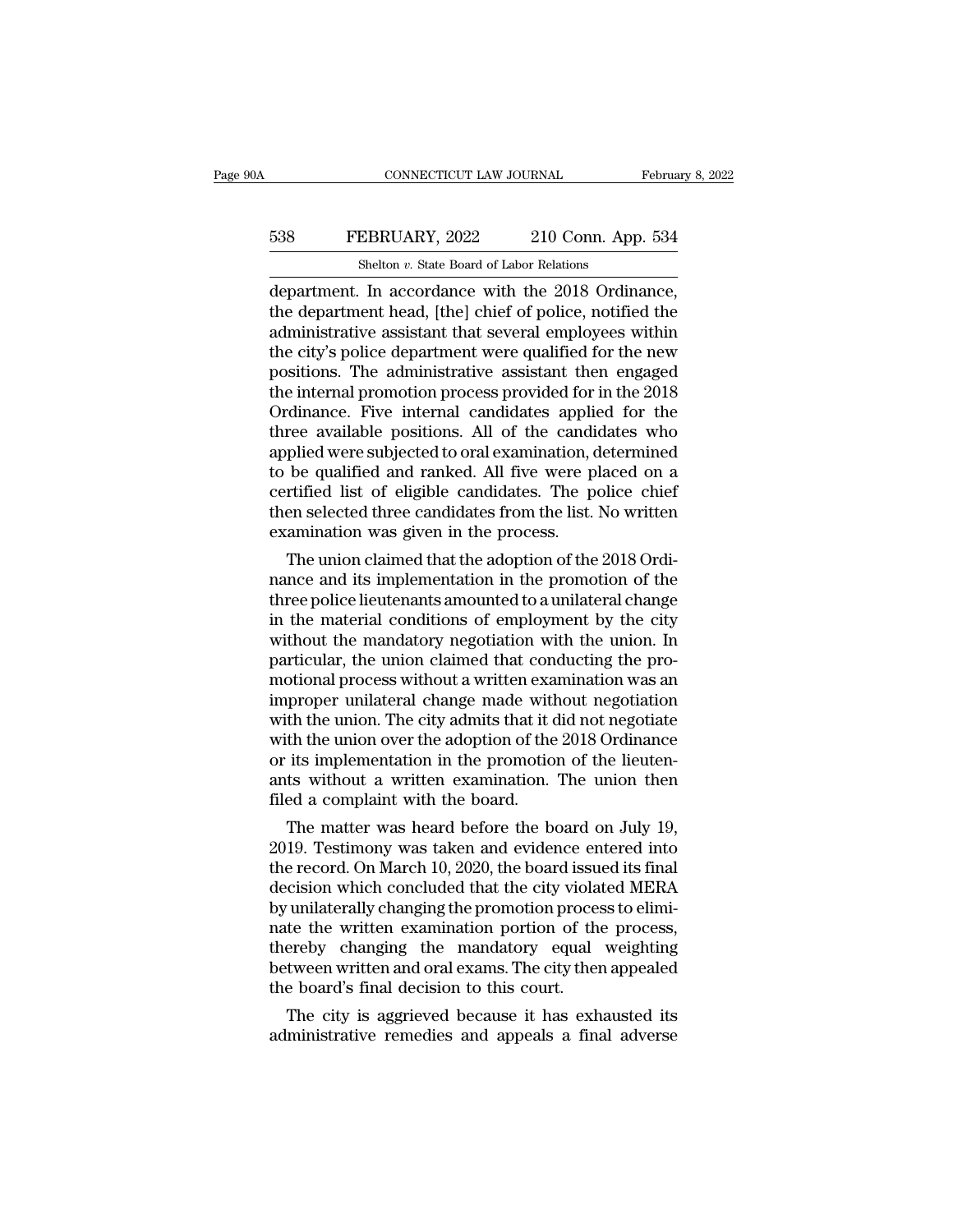# 210 Conn. App. 534 FEBRUARY, 2022 539<br>
210 Conn. App. 534 FEBRUARY, 2022 539<br>
210 Conn. App. 534 FEBRUARY, 2022 539 CONNECTICUT LAW JOURNAL<br>
shelton *v.* State Board of Labor Relations<br>
the board finding that the city vic

8, 2022 CONNECTICUT LAW JOURNAL Page 91A<br>
210 Conn. App. 534 FEBRUARY, 2022 539<br>
Shelton v. State Board of Labor Relations<br>
decision of the board finding that the city violated<br>
MERA and compelling the city to change its p 210 Conn. App. 534 FEBRUARY, 2022 539<br>Shelton v. State Board of Labor Relations<br>decision of the board finding that the city violated<br>MERA and compelling the city to change its promo-<br>tional process.  $\begin{array}{r} \textcolor{blue}{210}\text{ Conn. App. 534}\ \textcolor{blue}{\text{Sheiton }v.}\ \textcolor{blue}{\text{decision of the bo}}\ \textcolor{blue}{\text{MERA and compelling} }\end{array}$  tional process. STAN FEBRUARY, 2022 539<br>
lton *v*. State Board of Labor Relations<br>
ie board finding that the city violated<br>
mpelling the city to change its promo-<br>
STANDARD OF REVIEW<br>
is brought pursuant to the Uniform Shehon *v*. state Board of Labor Relations<br>
Cision of the board finding that the city violated<br>
ERA and compelling the city to change its promo-<br>
nnal process.<br>
STANDARD OF REVIEW<br>
This appeal is brought pursuant to the Un

decision of the board finding that the city violated<br>MERA and compelling the city to change its promo-<br>tional process.<br>STANDARD OF REVIEW<br>This appeal is brought pursuant to the Uniform<br>Administrative Procedure Act (UAPA), MERA and compelling the city to change its promotional process.<br>
STANDARD OF REVIEW<br>
This appeal is brought pursuant to the Uniform<br>
Administrative Procedure Act (UAPA), General Stat-<br>
utes § 4-183.<sup>6</sup> Judicial review of a sional process.<br>
STANDARD OF REVIEW<br>
This appeal is brought pursuant to the Uniform<br>
Administrative Procedure Act (UAPA), General Stat-<br>
utes § 4-183.<sup>6</sup> Judicial review of an administrative deci-<br>
sion in an appeal under STANDARD OF REVIEW<br>This appeal is brought pursuant to the Uniform<br>Administrative Procedure Act (UAPA), General Stat-<br>utes § 4-183.<sup>6</sup> Judicial review of an administrative deci-<br>sion in an appeal under the UAPA is limited. This appeal is brought pursuant to the Uniform<br>Administrative Procedure Act (UAPA), General Stat-<br>utes § 4-183.<sup>6</sup> Judicial review of an administrative deci-<br>sion in an appeal under the UAPA is limited. *Murphy*<br>v. Commiss This appeal is brought pursuant to the Uniform<br>Administrative Procedure Act (UAPA), General Stat-<br>utes § 4-183.<sup>6</sup> Judicial review of an administrative deci-<br>sion in an appeal under the UAPA is limited. *Murphy*<br>v. Commiss Administrative Procedure Act (UAPA), General Stat-<br>utes § 4-183.<sup>6</sup> Judicial review of an administrative deci-<br>sion in an appeal under the UAPA is limited. *Murphy*<br>v. *Commissioner of Motor Vehicles*, 254 Conn. 333, 343, utes § 4-183.<sup>6</sup> Judicial review of an administrative decision in an appeal under the UAPA is limited. *Murphy* v. *Commissioner of Motor Vehicles*, 254 Conn. 333, 343, 757 A.2d 561 (2000). "[R]eview of an administrative sion in an appeal under the UAPA is limited. *Murphy*<br>v. *Commissioner of Motor Vehicles*, 254 Conn. 333, 343,<br>757 A.2d 561 (2000). "[R]eview of an administrative<br>agency decision requires a court to determine whether<br>ther v. Commissioner of Motor Vehicles, 254 Conn. 333, 343, 757 A.2d 561 (2000). "[R]eview of an administrative agency decision requires a court to determine whether there is substantial evidence in the administrative record to 757 A.2d 561 (2000). "[R]eview of an administrative<br>agency decision requires a court to determine whether<br>there is substantial evidence in the administrative<br>record to support the agency's findings of basic fact<br>and wheth agency decision requires a court to determine whether<br>there is substantial evidence in the administrative<br>record to support the agency's findings of basic fact<br>and whether the conclusions drawn from those facts<br>are reasona there is substantial evidence in the administrative<br>record to support the agency's findings of basic fact<br>and whether the conclusions drawn from those facts<br>are reasonable. . . . Neither [the Supreme Court] nor<br>the trial record to support the agency's findings of basic fact<br>and whether the conclusions drawn from those facts<br>are reasonable. . . . Neither [the Supreme Court] nor<br>the trial court may retry the case or substitute its own<br>judgm and whether the conclusions drawn from those facts<br>are reasonable. . . . Neither [the Supreme Court] nor<br>the trial court may retry the case or substitute its own<br>judgment for that of the administrative agency on the<br>weigh are reasonable. . . . Neither [the Supreme Court] nor<br>the trial court may retry the case or substitute its own<br>judgment for that of the administrative agency on the<br>weight of the evidence or questions of fact. . . . Our<br>u the trial court may retry the case or substitute its own<br>judgment for that of the administrative agency on the<br>weight of the evidence or questions of fact. . . . Ou<br>ultimate duty is to determine, in view of all of the evi<br> Eight of the evidence or questions of fact.  $\dots$  Our timate duty is to determine, in view of all of the evi-<br>nce, whether the agency, in issuing its order, acted<br>rreasonably, arbitrarily, illegally or in abuse of its disconstruction of a statute applied by the administrative enterprise of all of the evidence, whether the agency, in issuing its order, acted unreasonably, arbitrarily, illegally or in abuse of its discretion." (Internal quo

retion." (Internal quotation marks omitted.) Id.<br>Although the courts ordinarily afford deference to the<br>positruction of a statute applied by the administrative<br> $\frac{6}{6}$ General Statutes § 4-183 (j) provides in relevant pa Although the courts ordinarily afford deference to the construction of a statute applied by the administrative  $\frac{1}{6}$  General Statutes § 4-183 (j) provides in relevant part: "The court shall not substitute its judgment Although the courts ordinarily afford deference to the construction of a statute applied by the administrative  $\frac{1}{6}$  General Statutes  $\frac{8}{4}$ -183 (j) provides in relevant part: "The court shall not substitute its ju construction of a statute applied by the administrative<br>  $\frac{1}{6}$  General Statutes § 4-183 (j) provides in relevant part: "The court shall<br>
not substitute its judgment for that of the agency as to the weight of the<br>
evid  $^6$  General Statutes  $\S$  4-183 (j) provides in relevant part: "The court shall not substitute its judgment for that of the agency as to the weight of the evidence on questions of fact. The court shall affirm the decision <sup>6</sup> General Statutes § 4-183 (j) provides in relevant part: "The court shall not substitute its judgment for that of the agency as to the weight of the evidence on questions of fact. The court shall affirm the decision of not substitute its judgment for that of the agency as to the weight of the evidence on questions of fact. The court shall affirm the decision of the agency unless the court finds that substantial rights of the person appea evidence on questions of fact. The court shall affirm the decision of the agency unless the court finds that substantial rights of the person appealing have been prejudiced because the administrative findings, inferences, exercy unless the court finds that substantial rights of the person appealing have been prejudiced because the administrative findings, inferences, conclusions, or decisions are: (1) In violation of constitutional or stat the whole periodical because the administrative findings, inferences, conclusions, or decisions are: (1) In violation of constitutional or statutory provisions; (2) in excess of the statutory authority of the agency; (3) m clusions, or decisions are: (1) In violation of constitutional or statutory provisions; (2) in excess of the statutory authority of the agency; (3) made upon unlawful procedure; (4) affected by other error of law; (5) cle provisions; (2) in excess of the statutory authority of the agency; (3) made upon unlawful procedure; (4) affected by other error of law; (5) clearly erroneous in view of the reliable, probative, and substantial evidence upon unlawful procedure; (4) affected by other error of law; (5) clearly erroneous in view of the reliable, probative, and substantial evidence on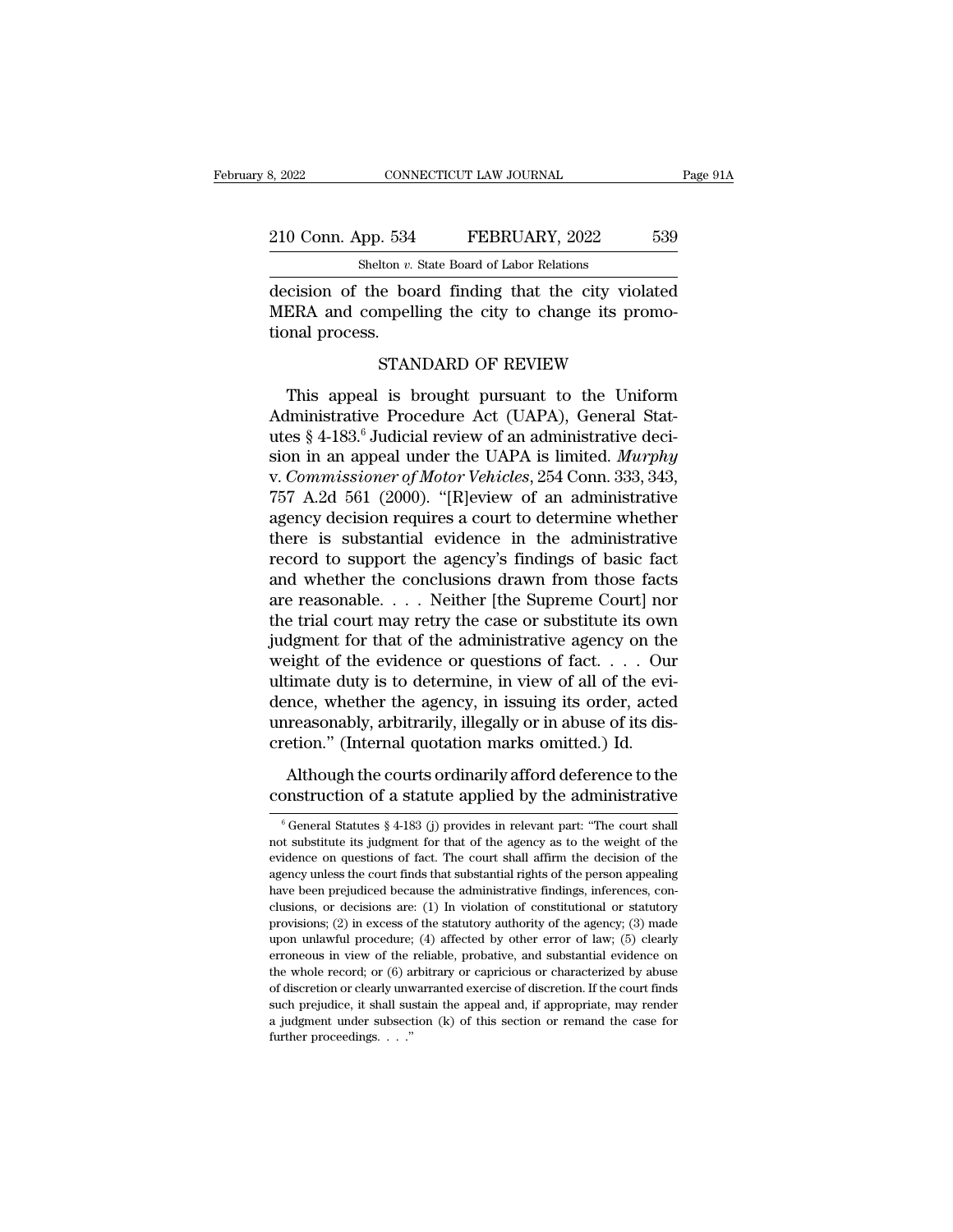# CONNECTICUT LAW JOURNAL February 8, 2022<br>540 FEBRUARY, 2022 210 Conn. App. 534<br>Shelton v. State Board of Labor Relations CONNECTICUT LAW JOURNAL<br>EBRUARY, 2022 210 Conn. App<br>Shelton *v.* State Board of Labor Relations<br>nowered by law to carry out the sta

CONNECTICUT LAW JOURNAL February 8, 2022<br>
FEBRUARY, 2022 210 Conn. App. 534<br>
Shelton v. State Board of Labor Relations<br>
agency empowered by law to carry out the statute's<br>
purposes, "[c]ases that present pure questions of FEBRUARY, 2022 210 Conn. App. 534<br>
Shelton v. State Board of Labor Relations<br>
agency empowered by law to carry out the statute's<br>
purposes, "[c]ases that present pure questions of law<br>
. . . invoke a broader standard of re 540 FEBRUARY, 2022 210 Conn. App. 534<br>
Shelton v. State Board of Labor Relations<br>
agency empowered by law to carry out the statute's<br>
purposes, "[c]ases that present pure questions of law<br>
. . . invoke a broader standard FEBRUARY, 2022 210 Conn. App. 534<br>
Shelton v. State Board of Labor Relations<br>
agency empowered by law to carry out the statute's<br>
purposes, "[c]ases that present pure questions of law<br>
... involved in deciding whether, in Shelton v. State Board of Labor Relations<br>agency empowered by law to carry out the statute's<br>purposes, "[c]ases that present pure questions of law<br>... invoke a broader standard of review than is ...<br>involved in deciding w Shelton *v*. State Board of Labor Relations<br>agency empowered by law to carry out the statute's<br>purposes, "[c]ases that present pure questions of law<br> $\dots$  involved in deciding whether, in light of the evidence,<br>the agency agency empowered by law to carry out the statute's<br>purposes, "[c]ases that present pure questions of law<br>... involved in deciding whether, in light of the evidence,<br>the agency has acted unreasonably, arbitrarily, illegally purposes, "[c]ases that present pure questions of law . . . invoke a broader standard of review than is . . . involved in deciding whether, in light of the evidence, the agency has acted unreasonably, arbitrarily, illegall e agency has acted unreasonably, arbitrarily, illegally<br>in abuse of its discretion." (Internal quotation marks<br>nitted.) *Dept. of Public Safety v. Freedom of Informa-*<br>*m Commission*, 298 Conn. 703, 716, 6 A.3d 763 (2010).

#### ANALYSIS

or in abuse of its discretion." (Internal quotation marks<br>
omitted.) *Dept. of Public Safety v. Freedom of Informa-<br>
tion Commission*, 298 Conn. 703, 716, 6 A.3d 763 (2010).<br>
ANALYSIS<br>
The board's final decision finds that omitted.) Dept. of Public Safety v. Freedom of Informa-<br>tion Commission, 298 Conn. 703, 716, 6 A.3d 763 (2010).<br>ANALYSIS<br>The board's final decision finds that the city violated<br>MERA by removing the written examination from tion Commission, 298 Conn. 703, 716, 6 A.3d 763 (2010).<br>ANALYSIS<br>The board's final decision finds that the city violated<br>MERA by removing the written examination from the<br>promotional process without negotiation with the<br>u ANALYSIS<br>The board's final decision finds that the city violated<br>MERA by removing the written examination from the<br>promotional process without negotiation with the<br>union. Specifically the board found that the fact that<br>the EXAMIDED THE board's final decision finds that the city violated<br>MERA by removing the written examination from the<br>promotional process without negotiation with the<br>union. Specifically the board found that the fact that<br>the The board's final decision finds that the city violated<br>MERA by removing the written examination from the<br>promotional process without negotiation with the<br>union. Specifically the board found that the fact that<br>the promotio MERA by removing the written examination from the<br>promotional process without negotiation with the<br>union. Specifically the board found that the fact that<br>the promotional process contained a mandatory written<br>examination<sup>7</sup> promotional process without negotiation with the<br>union. Specifically the board found that the fact that<br>the promotional process contained a mandatory written<br>examination<sup>7</sup> weighted at 50 percent of the candidate's<br>overall union. Specifically the board found that<br>the promotional process contained a mands<br>examination<sup>7</sup> weighted at 50 percent of the<br>overall score was a material term and<br>employment and could not be changed with<br>tion with the Examination<sup>7</sup> weighted at 50 percent of the candidate's<br>
erall score was a material term and condition of<br>
uployment and could not be changed without negotia-<br>
in with the union. Based upon the foregoing violation,<br>
e bo Examination weighted at 50 percent of the candidate s<br>overall score was a material term and condition of<br>employment and could not be changed without negotia-<br>tion with the union. Based upon the foregoing violation,<br>the bo

overant score was a material term and condition of employment and could not be changed without negotiation, the board ordered various remedies.<br>Pursuant to General Statutes  $\S 7-474$  (g), the merit system, once establishe employment and collid not be enalged whild negotia-<br>tion with the union. Based upon the foregoing violation,<br>the board ordered various remedies.<br>Pursuant to General Statutes  $\S 7-474$  (g), the merit<br>system, once establish Example 18 and ordered various remedies.<br>
Pursuant to General Statutes  $\S 7-474$  (g), the merit<br>
stem, once established, is not subject to mandatory<br>
gotiation, except for three particular topics specified<br>
the statute, w Pursuant to General Statutes  $\S$  7-474 (g), the merit<br>system, once established, is not subject to mandatory<br>negotiation, except for three particular topics specified<br>in the statute, which statute provides in pertinent par

Fursuant to defier a bandles  $\frac{1}{3}$  ( $\frac{1}{2}$ ), the filern<br>system, once established, is not subject to mandatory<br>negotiation, except for three particular topics specified<br>in the statute, which statute provides in pert from such a subject to manuatory<br>megotiation, except for three particular topics specified<br>in the statute, which statute provides in pertinent part:<br>"The conduct and the grading of merit examinations,<br>the rating of candida regolation, except for three particular topics specified<br>in the statute, which statute provides in pertinent part:<br>"The conduct and the grading of merit examinations,<br>the rating of candidates and the establishment of lists if the statute, which statute provides in pertinent part.<br>
"The conduct and the grading of merit examinations,<br>
the rating of candidates and the establishment of lists<br>
from such lists and any provision of any municipal<br>
c "The conduct and the grading of merit examinations,<br>the rating of candidates and the establishment of lists<br>from such examinations and the initial appointments<br>from such lists and any provision of any municipal<br>charter con the rating of candidates and the establishment of lists<br>from such examinations and the initial appointments<br>from such lists and any provision of any municipal<br>charter concerning political activity of municipal<br>employees sh from such examinations and the initial appointments<br>from such lists and any provision of any municipal<br>charter concerning political activity of municipal<br>employees shall not be subject to collective bargaining,<br>provided o mployees shall not be subject to collective bargaining,<br>rovided once the procedures for the promotional pro-<br>ess have been established by the municipality, any<br>anges to the process proposed by the municipality<br><sup>7</sup>The board provided once the procedures for the promotional process have been established by the municipality, any changes to the process proposed by the municipality  $\frac{1}{7}$  The board's decision thus depends upon its finding that

cess have been established by the municipality, any changes to the process proposed by the municipality The board's decision thus depends upon its finding that the city's merity system absolutely required a written examina changes to the process<br>Thanges to the process<br>The board's decision thus de<br>system absolutely required a write<br>without a written examination of to each method of examination.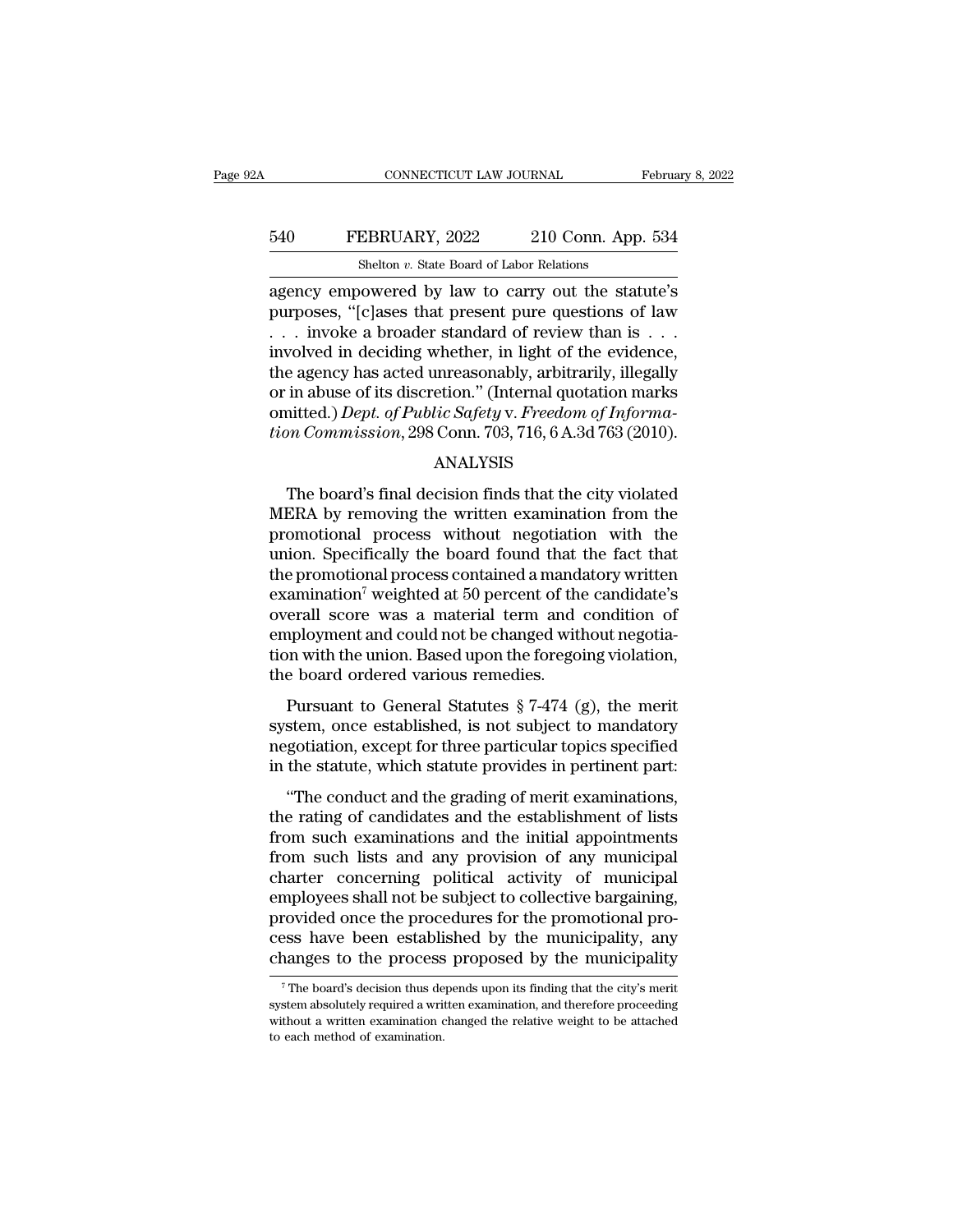# 210 Conn. App. 534 FEBRUARY, 2022 541<br>Shelton v. State Board of Labor Relations CONNECTICUT LAW JOURNAL<br>
shelton *v.* State Board of Labor Relations<br>
the following issues shall be subject to

EXECUTE SAN SECUTE THE SERIE OF SAN SECURE 2022<br>
Shelton v. State Board of Labor Relations<br>
Concerning the following issues shall be subject to col-<br>
lective bargaining: (1) The necessary qualifications for<br>
taking a promo 210 Conn. App. 534 FEBRUARY, 2022 541<br>Shelton v. State Board of Labor Relations<br>Concerning the following issues shall be subject to col-<br>lective bargaining: (1) The necessary qualifications for<br>taking a promotional examina 210 Conn. App. 534 FEBRUARY, 2022 541<br>
Shelton v. State Board of Labor Relations<br>
concerning the following issues shall be subject to col-<br>
lective bargaining: (1) The necessary qualifications for<br>
taking a promotional ex 210 Conn. App. 534 FEBRUARY, 2022 541<br>
Shelton v. State Board of Labor Relations<br>
concerning the following issues shall be subject to col-<br>
lective bargaining: (1) The necessary qualifications for<br>
taking a promotional exa Shelton *v*. State Board of Labor Relations<br>concerning the following issues shall be subject to col-<br>lective bargaining: (1) The necessary qualifications for<br>taking a promotional examination; (2) the relative<br>weight to be Shelton v. State Board of Labor Relations<br>
concerning the following issues shall be subject to c<br>
lective bargaining: (1) The necessary qualifications<br>
taking a promotional examination; (2) the relat<br>
weight to be attache Here the board found that the administration of a<br>differential properties a promotional examination; (2) the relative<br>eight to be attached to each method of examination;<br>d (3) the use and determination of monitors for wri Example 12 The necessary quantizations for<br>taking a promotional examination; (2) the relative<br>weight to be attached to each method of examination;<br>and (3) the use and determination of monitors for writ-<br>ten, oral and perf

and the attached to each method of examination;<br>and (3) the use and determination of monitors for writ-<br>ten, oral and performance examinations.  $\ldots$ ."<br>Here the board found that the administration of a<br>written examination weight to be diddeled to ederl method of examination,<br>and (3) the use and determination of monitors for writ-<br>ten, oral and performance examinations.  $\dots$ ."<br>Here the board found that the administration of a<br>written examin relation of a set and determination of monators for white<br>ten, oral and performance examinations.  $\dots$ ."<br>Here the board found that the administration of a<br>written examination was required by the merit system,<br>and therefor Here the board found that the administration of a<br>written examination was required by the merit system,<br>and therefore by conducting the promotional process<br>without a written examination, the city changed the<br>relative weig Here the board found that the administration of a<br>written examination was required by the merit system,<br>and therefore by conducting the promotional process<br>without a written examination, the city changed the<br>relative weigh written examination was required by the merit system,<br>and therefore by conducting the promotional process<br>without a written examination, the city changed the<br>relative weight to be attached to each method of exami-<br>nation w and therefore by conducting the promotional process<br>without a written examination, the city changed the<br>relative weight to be attached to each method of exami-<br>nation without negotiation. However, as found by the<br>court bel without a written examination, the city changed the<br>relative weight to be attached to each method of exami-<br>nation without negotiation. However, as found by the<br>court below, the city's merit system did not require a<br>writt relative weight to be attached to each method of exami-<br>nation without negotiation. However, as found by the<br>court below, the city's merit system did not require a<br>written examination, and accordingly, the city's choice<br>t nation without negotiation. However, as found by the court below, the city's merit system did not require a written examination, and accordingly, the city's choice to act in accordance with its merit system and not employ court below, the city's merit system did not re<br>written examination, and accordingly, the city's<br>to act in accordance with its merit system a<br>employ a written examination was not a change<br>relative weight to be attached to The court begins its analysis by examining what the same condition. Thus the exception in § 7-474 (g) was not gaged and no negotiation was required.<br>The court begins its analysis by examining what the BA provided for conc Example the association was not a change in the relative weight to be attached to each method of examination. Thus the exception in  $\S 7-474$  (g) was not engaged and no negotiation was required.<br>The court begins its analy

progress. The extended to each method of examination. Thus the exception in  $\S 7-474$  (g) was not engaged and no negotiation was required.<br>The court begins its analysis by examining what the CBA provided for concerning th mation. Thus the exception in § 7-474 (g) was not<br>engaged and no negotiation was required.<br>The court begins its analysis by examining what the<br>CBA provided for concerning the city's merit system<br>promotional process. The C radiation. That are enception in  $\frac{1}{3}$ ,  $\frac{1}{11}$ ,  $\frac{1}{3}$ ,  $\frac{1}{10}$  and  $\frac{1}{3}$  energing engaged and no negotiation was required.<br>
CBA provided for concerning the city's merit system promotional process. The C The court begins its analysis by examining what the<br>CBA provided for concerning the city's merit system<br>promotional process. The CBA § 17.01 provides: "Pro-<br>motions will be made in accordance with the provisions<br>of the Mer The court begins its analysis by examining what the<br>CBA provided for concerning the city's merit system<br>promotional process. The CBA § 17.01 provides: "Pro-<br>motions will be made in accordance with the provisions<br>of the Mer CBA provided for concerning the city's merit system<br>promotional process. The CBA § 17.01 provides: "Pro-<br>motions will be made in accordance with the provisions<br>of the Merit System of the City of Shelton."<sup>8</sup> The forego-<br>i promotional process. The CBA § 17.01 provides: "Pro-<br>motions will be made in accordance with the provisions<br>of the Merit System of the City of Shelton."<sup>8</sup> The forego-<br>ing provision is subject to only two possible interpre motions will be made in accordance with the provisions<br>of the Merit System of the City of Shelton."<sup>8</sup> The forego-<br>ing provision is subject to only two possible interpreta-<br>tions. First, the provision could mean that promo of the Merit System of the City of Shelton."<sup>8</sup> The forego-<br>ing provision is subject to only two possible interpreta-<br>tions. First, the provision could mean that promotions<br>will be made in accordance with the city's merit ing provision is subject to only two possible interpretations. First, the provision could mean that promotions will be made in accordance with the city's merit system as it existed at the time that the CBA was entered into  $8$  it existed at the time that the CBA was entered into, amely, July 1, 2016. In the alternative, the provision build mean that promotions will be made in accordance ith the city's merit system as that system is amended however it is clear that this challenge process is directed to case-by–case with the city's merit system as that system is amended with the city's merit system as that system is amended  $^8$ The CBA further provides for a p

could mean that promotions will be made in accordance<br>with the city's merit system as that system is amended<br><sup>\*</sup>The CBA further provides for a process of challenging the test results,<br>however it is clear that this challeng with the city's merit system as that system is amended<br>
<sup>8</sup> The CBA further provides for a process of challenging the test results,<br>
however it is clear that this challenge process is directed to case-by-case<br>
challenges o <sup>8</sup> The CBA further provides for a process of challenging the test results, however it is clear that this challenge process is directed to case-by-case challenges of individual candidates. Thus, if a particular candidate b  $\degree$  The CBA further provides for a process of challenging th<br>however it is clear that this challenge process is directed to<br>challenges of individual candidates. Thus, if a particular cand<br>that there was a mistake in scor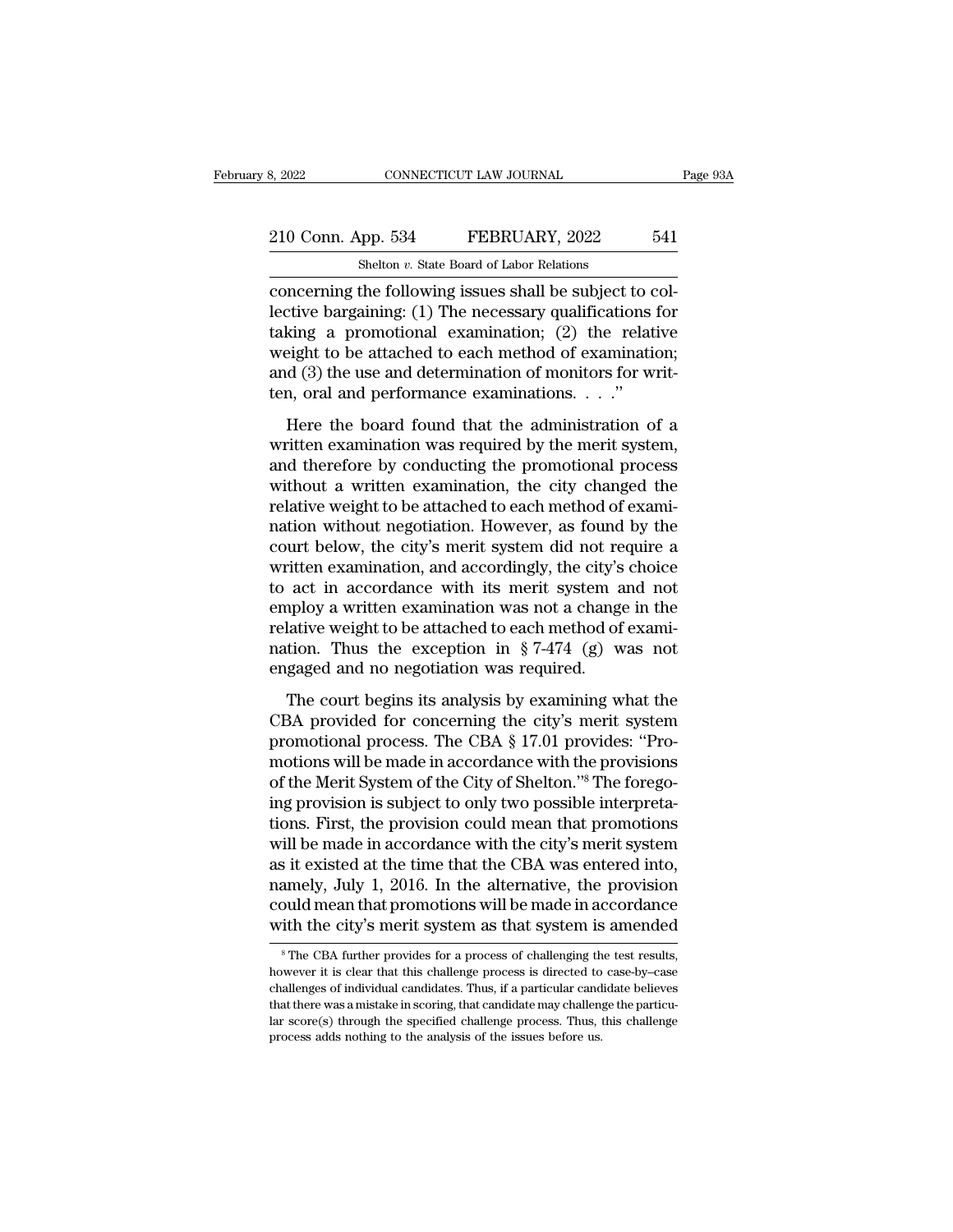# CONNECTICUT LAW JOURNAL February 8, 2022<br>542 FEBRUARY, 2022 210 Conn. App. 534<br>512 Shelton v. State Board of Labor Relations CONNECTICUT LAW JOURNAL<br>EBRUARY, 2022 210 Conn. App<br>Shelton *v.* State Board of Labor Relations<br>2 time <sup>9</sup> The interpretation of contrac

Februa<br>
FEBRUARY, 2022 210 Conn. App. 534<br>
Shelton v. State Board of Labor Relations<br>
from time to time.<sup>9</sup> The interpretation of contract lan-<br>
guage is a question of law for the court to resolve. See<br>
The interpretation FEBRUARY, 2022 210 Conn. App. 534<br>
Shelton v. State Board of Labor Relations<br>
from time to time.<sup>9</sup> The interpretation of contract language is a question of law for the court to resolve. See<br> *Thompson & Peck, Inc.* v. *Ha The FEBRUARY, 2022* 210 Conn. App. 534<br> *The inc. The interpretation of contract language is a question of law for the court to resolve. See Thompson & Peck, Inc. v. Harbor Marine Contracting Corp., 203 Conn. 123, 131,* **EXECUARY, 2022** 210 Conn. App. 534<br> **Corp.** Shelton v. State Board of Labor Relations<br>
from time to time.<sup>9</sup> The interpretation of contract lan<br>
guage is a question of law for the court to resolve. See<br> *Corp.*, 203 Conn. Shelton v. State Board of Labor Relations<br>
Dom time to time.<sup>9</sup> The interpretation of contract lan-<br>
age is a question of law for the court to resolve. See<br> *tompson & Peck, Inc.* v. *Harbor Marine Contracting*<br>  $\eta r p$ , 2 from time to time.<sup>9</sup> The interpretation of contract language is a question of law for the court to resolve. See *Thompson & Peck*, *Inc.* v. *Harbor Marine Contracting Corp.*, 203 Conn. 123, 131, 523 A.2d 1266 (1987). If

From the to the. The merpression of contract tan<br>guage is a question of law for the court to resolve. See<br>*Thompson & Peck, Inc.* v. *Harbor Marine Contracting*<br>*Corp.*, 203 Conn. 123, 131, 523 A.2d 1266 (1987).<br>If the pro Thompson & Peck, Inc. v. Harbor Marine Contracting<br>Corp., 203 Conn. 123, 131, 523 A.2d 1266 (1987).<br>If the provision has the first meaning, namely, that<br>the merit system authorized by the CBA is that system<br>in effect on J Corp., 203 Conn. 123, 131, 523 A.2d 1266 (1987).<br>
If the provision has the first meaning, namely, that<br>
the merit system authorized by the CBA is that system<br>
in effect on July 1, 2016, when the CBA was signed,<br>
then that If the provision has the first meaning, namely, that<br>the merit system authorized by the CBA is that system<br>in effect on July 1, 2016, when the CBA was signed,<br>then that merit system was reflected in Ordinance 896<br>which wa If the provision has the first meaning, namely, that<br>the merit system authorized by the CBA is that system<br>in effect on July 1, 2016, when the CBA was signed,<br>then that merit system was reflected in Ordinance 896<br>which was the merit system authorized by the CBA is that system<br>in effect on July 1, 2016, when the CBA was signed,<br>then that merit system was reflected in Ordinance 896<br>which was publically adopted several months before<br>the CBA was in effect on July 1, 2016, when the CBA was signed,<br>then that merit system was reflected in Ordinance 896<br>which was publically adopted several months before<br>the CBA was signed, and which provided that (i) the<br>examination c then that merit system was reflected in Ordinance 896<br>which was publically adopted several months before<br>the CBA was signed, and which provided that (i) the<br>examination could be open competitive **or** promotional,<br>(ii) the which was publically adopted several months before<br>the CBA was signed, and which provided that (i) the<br>examination could be open competitive **or** promotional,<br>(ii) the **administrative assistant may adopt** or autho-<br>rize the CBA was signed, and which provided that (i) the examination could be open competitive **or** promotional, (ii) the **administrative assistant may adopt** or authorize the use of **any procedures** as deemed appropriate to as examination could be open competitive or promotional,<br>
(ii) the **administrative assistant may adopt** or autho-<br>
rize the use of **any procedures** as deemed appropriate<br>
to assure a selection of employees on the basis of me (ii) the **administrative assistant may adopt** or authorize the use of **any procedures** as deemed appropriate to assure a selection of employees on the basis of merit and qualifications, and (iii) that examinations **may in** rize the use of **any procedures** as deemed appropriate<br>to assure a selection of employees on the basis of merit<br>and qualifications, and (iii) that examinations **may**<br>**include** written components. Thus, the city's merit sys to assure a selection of employees on the basis of merit<br>and qualifications, and (iii) that examinations **may**<br>**include** written components. Thus, the city's merit sys-<br>tem as it existed on July 1, 2016, did not absolutely and qualifications, and (iii) that examinations **may** include written components. Thus, the city's merit system as it existed on July 1, 2016, did not absolutely require a written examination because the ordinance gave the **include** written components. Thus, the city's merit system as it existed on July 1, 2016, did not absolutely require a written examination because the ordinance gave the administrative assistant power to adopt **any** proc tem as it existed on July 1, 2016, did not absolutely<br>require a written examination because the ordinance<br>gave the administrative assistant power to adopt **any**<br>**procedures** deemed appropriate and because the ordi-<br>nance i require a written examination because the ordinance<br>gave the administrative assistant power to adopt **any**<br>**procedures** deemed appropriate and because the ordinance<br>indicated that the process **may** contain a written<br>compon gave the administrative assistant power to adopt **any**<br>**procedures** deemed appropriate and because the ordinance indicated that the process **may** contain a written<br>component. A 1977 Ordinance provided: "Effective<br>immediate **procedures** deemed appropriate and because the ordinance indicated that the process **may** contain a written component. A 1977 Ordinance provided: "Effective immediately *any* written and oral examinations *specified in t* nance indicated that the process **may** contain a written<br>component. A 1977 Ordinance provided: "Effective<br>immediately *any* written and oral examinations *speci-*<br>*fied in the requirement sections* of all ordinances deal-<br> component. A 1977 Ordinance provided: "Effective<br>immediately *any* written and oral examinations *speci-*<br>fied in the requirement sections of all ordinances deal-<br>ing with job descriptions will be weighed equally, 50%<br>wri immediately any written and oral examinations *specified in the requirement sections* of all ordinances dealing with job descriptions will be weighed equally, 50% written and 50% oral."<sup>10</sup> (Emphasis added.) Shelton, Conn fied in the requirement sections of all ordinances dealing with job descriptions will be weighed equally, 50% written and 50% oral."<sup>10</sup> (Emphasis added.) Shelton, Conn., Code of Ordinances, adopted March 14, 1977. This cl This clearly meant that if the process included written<br>and oral examinations, the two exams would be<br>weighted equally. Accordingly, it is clear that the merit<br> $\frac{1}{\pi}$  The board factually found that the merit system ha This clearly meant that if the process included written<br>and oral examinations, the two exams would be<br>weighted equally. Accordingly, it is clear that the merit<br> $^{\circ}$ The board factually found that the merit system had bee

and oral examinations, the two exams would be<br>weighted equally. Accordingly, it is clear that the merit<br><sup>9</sup> The board factually found that the merit system had been amended by<br>the city on a multitude of occasions over the

<sup>&</sup>lt;sup>9</sup> The board factually found that the merit system had been amended by the city on a multitude of occasions over the years, but that the record does not reflect the details of all changes to the merit system by city ordin <sup>9</sup> The board factually found that the merit system had been amended by the city on a multitude of occasions over the years, but that the record does not reflect the details of all changes to the merit system by city ordi The city on a multitude of occasions over the years, but that the record does not reflect the details of all changes to the merit system by city ordinances.<br><sup>10</sup> Thus, this 1977 ordinance refers to "*any* written and oral <sup>10</sup> Thus, this 1977 ordinance refers to "*any* written and oral examinations" "*specified in the requirement sections* of all ordinances." (Emphasis added.) Clearly this ordinance does not specify that a written examinat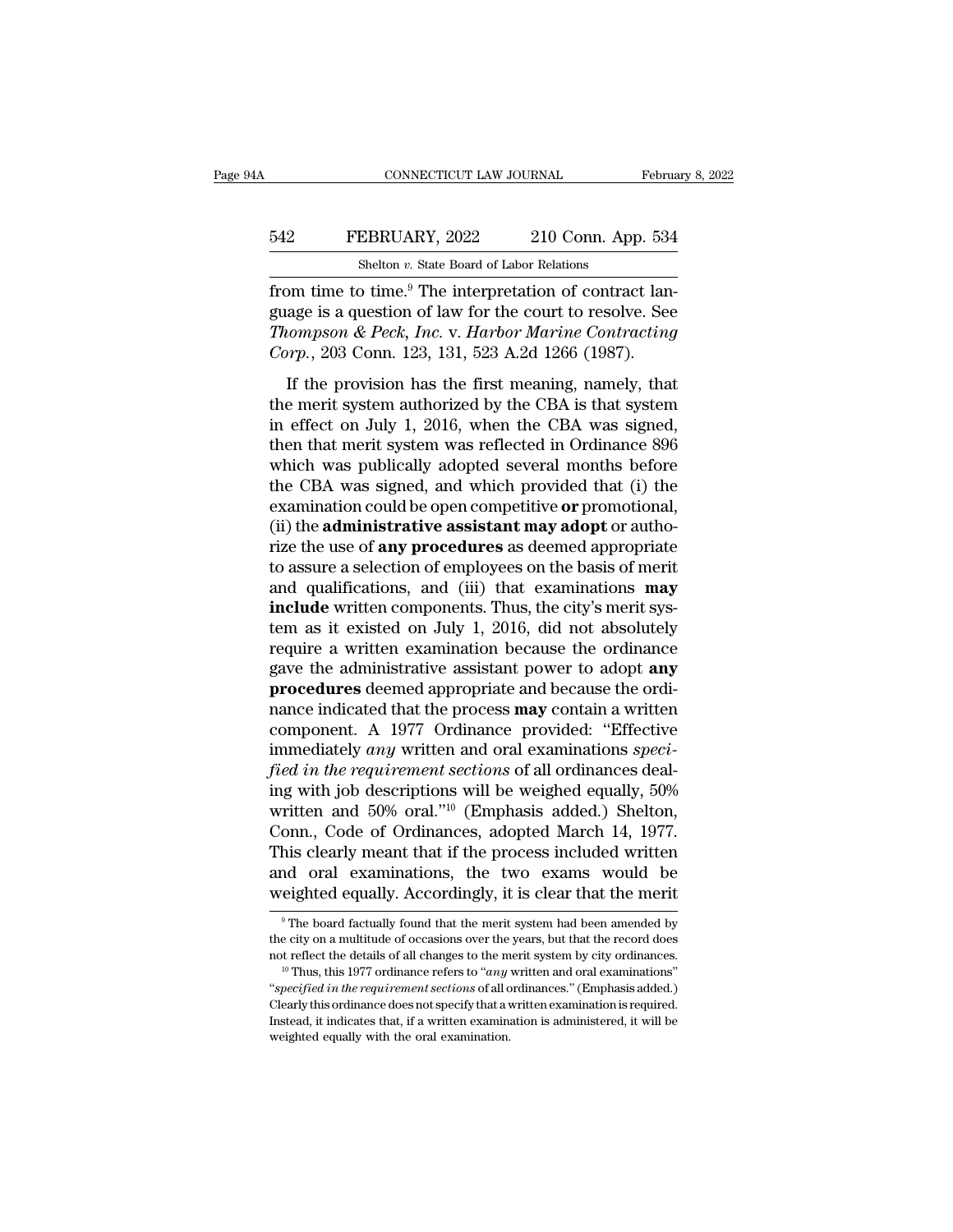# 210 Conn. App. 534 FEBRUARY, 2022 543<br>
210 Conn. App. 534 FEBRUARY, 2022 543 CONNECTICUT LAW JOURNAL<br>
shelton *v.* State Board of Labor Relations<br>
existed on July 1–2016, did not absol

s, 2022 CONNECTICUT LAW JOURNAL Page 95A<br>
210 Conn. App. 534 FEBRUARY, 2022 543<br>
Shelton v. State Board of Labor Relations<br>
System that existed on July 1, 2016, did not absolutely<br>
require a written examination, but instea 210 Conn. App. 534 FEBRUARY, 2022 543<br>Shelton v. State Board of Labor Relations<br>system that existed on July 1, 2016, did not absolutely<br>require a written examination, but instead only required<br>that if the process contained 210 Conn. App. 534 FEBRUARY, 2022 543<br>
Shelton v. State Board of Labor Relations<br>
system that existed on July 1, 2016, did not absolutely<br>
require a written examination, but instead only required<br>
that if the process cont 210 Conn. App. 534 FEBRUARY, 2022 543<br>
Shelton v. State Board of Labor Relations<br>
system that existed on July 1, 2016, did not absolutely<br>
require a written examination, but instead only required<br>
that if the process conta Shelton  $v$ . State Board of Labor Relations<br>system that existed on July 1, 2016, did not absolutely<br>require a written examination, but instead only required<br>that if the process contained both oral and written com-<br>ponents shellon v. state board of Labor Relation system that existed on July 1, 2016, did require a written examination, but instead<br>that if the process contained both oral and ponents, they would be weighted equally<br>trative assi quire a written examination, but instead only required<br>at if the process contained both oral and written com-<br>nents, they would be weighted equally. The adminis-<br>ative assistant was provided with the discretion to<br>oose the that if the process contained both oral and written components, they would be weighted equally. The administrative assistant was provided with the discretion to choose the appropriate procedure.<br>If the CBA provision author

ponents, they would be weighted equally. The administrative assistant was provided with the discretion to choose the appropriate procedure.<br>If the CBA provision authorizes any merit system that the city maintains as amende In the discretion to<br>choose the appropriate procedure.<br>If the CBA provision authorizes any merit system that<br>the city maintains as amended from time to time, then<br>the merit system relevant to this case was as described<br>in choose the appropriate procedure.<br>If the CBA provision authorizes any merit system that<br>the city maintains as amended from time to time, then<br>the merit system relevant to this case was as described<br>in the 2018 Ordinance, a If the CBA provision authorizes any merit system that<br>the city maintains as amended from time to time, then<br>the merit system relevant to this case was as described<br>in the 2018 Ordinance, and that merit system did not<br>requ If the CBA provision authorizes any merit system that<br>the city maintains as amended from time to time, then<br>the merit system relevant to this case was as described<br>in the 2018 Ordinance, and that merit system did not<br>requi the city maintains as amended from time to time, then<br>the merit system relevant to this case was as described<br>in the 2018 Ordinance, and that merit system did not<br>require a written exam. Similar to Ordinance 896, the<br>2018 the merit system relevant to this case was as described<br>in the 2018 Ordinance, and that merit system did not<br>require a written exam. Similar to Ordinance 896, the<br>2018 Ordinance provided the administrative assistant<br>with d in the 2018 Ordinance, and that merit system did not<br>require a written exam. Similar to Ordinance 896, the<br>2018 Ordinance provided the administrative assistant<br>with discretion to determine the proper procedure.<br>Thus, in e require a written exam. Similar to Ordinance 896, the<br>2018 Ordinance provided the administrative assistant<br>with discretion to determine the proper procedure.<br>Thus, in either case the CBA authorizes the use of a<br>merit syste the discretion to determine the proper procedure.<br>
uus, in either case the CBA authorizes the use of a<br>
erit system which allows for but does not require<br>
written examination and allows the administrative<br>
sistant to choos Thus, in either case the CBA authorizes the use of a<br>merit system which allows for but does not require<br>a written examination and allows the administrative<br>assistant to choose the appropriate procedure.<sup>11</sup><br>The board factu

merit system which allows for but does not require<br>a written examination and allows the administrative<br>assistant to choose the appropriate procedure.<sup>11</sup><br>The board factually found that, in practice, from Octo-<br>ber, 1981, t a written examination and allows the administrative<br>assistant to choose the appropriate procedure.<sup>11</sup><br>The board factually found that, in practice, from Octo-<br>ber, 1981, through February, 2018, the city's merit sys-<br>tem w 11 The board ractually round that, in practice, from Octo-<br>er, 1981, through February, 2018, the city's merit sys-<br>m was actually conducted in such a manner that it<br>cluded a written examination weighted at 50 percent.<br><sup>11</sup> ber, 1981, through February, 2018, the city's merit system was actually conducted in such a manner that it included a written examination weighted at 50 percent.<br>  $\frac{1}{11}$  Given the multitude of changes to the merit sys

tem was actually conducted in such a manner that it included a written examination weighted at 50 percent.<br> $\frac{11}{11}$  Given the multitude of changes to the merit system over the years made by city ordinances, the court f included a written examination weighted at 50 percent.<br>  $\frac{1}{16}$  Given the multitude of changes to the merit system over the years made<br>
by city ordinances, the court finds that the meaning of this CBA provision<br>
is tha Incruded a writtent examination weighted at 50 percent.<br>
<sup>11</sup> Given the multitude of changes to the merit system over the years made<br>
by city ordinances, the court finds that the meaning of this CBA provision<br>
is that the <sup>11</sup> Given the multitude of changes to the merit system over the years made by city ordinances, the court finds that the meaning of this CBA provision is that the city is authorized and required to use the city's merit sy by city ordinances, the court finds that the meaning of this CBA provision<br>is that the city is authorized and required to use the city's merit system as<br>that system is defined and modified by city ordinance from time to ti by any tendential exception and required to use the city's merit system as that system is defined and modified by city ordinance from time to time, with the potential exception for negotiation required by  $\S$  7-474 (g) if to define the merit system is defined and modified by city ordinance from time to time, with the potential exception for negotiation required by  $\S 7-474$  (g) if changes are made that fit within the statutory exceptions. with the potential exception for negotiation required by  $\S 7-474$  (g) if changes are made that fit within the statutory exceptions. However, since no change was made to the relative weighting of examinations, no negotiat are made that fit within the statutory exceptions. However, since no change was made to the relative weighting of examinations, no negotiation was required here. The court notes that the CBA defers to the city ordinances t was made to the relative weighting of examinations, no negotiation was required here. The court notes that the CBA defers to the city ordinances to define the merit system and does not prohibit the city from changing the m required here. The court notes that the CBA defers to the city ordinances<br>required here. The court notes that the CBA defers to the city ordinances<br>to define the merit system and does not prohibit the city from changing th to define the merit system and does not prohibit the city from changing the merit system. This also makes sense since the merit system is used citywide across many unions and collective bargaining agreements. Further the v merit system. This also makes sense since the merit system is used citywide across many unions and collective bargaining agreements. Further the various union's interests here are to ensure that promotions are provided in across many unions and collective bargaining agreements. Further the various union's interests here are to ensure that promotions are provided in an evenhanded, fair and rational way. This interpretation is also consistent ous union's interests here are to ensure that promotions are provided in an evenhanded, fair and rational way. This interpretation is also consistent with § 7-474 (g), which exempts the merit based promotional process from ous union's interests here are to ensure that promotions are provided in an even<br>handed, fair and rational way. This interpretation is also consistent<br>with  $\S$  7-474 (g), which exempts the merit based promotional process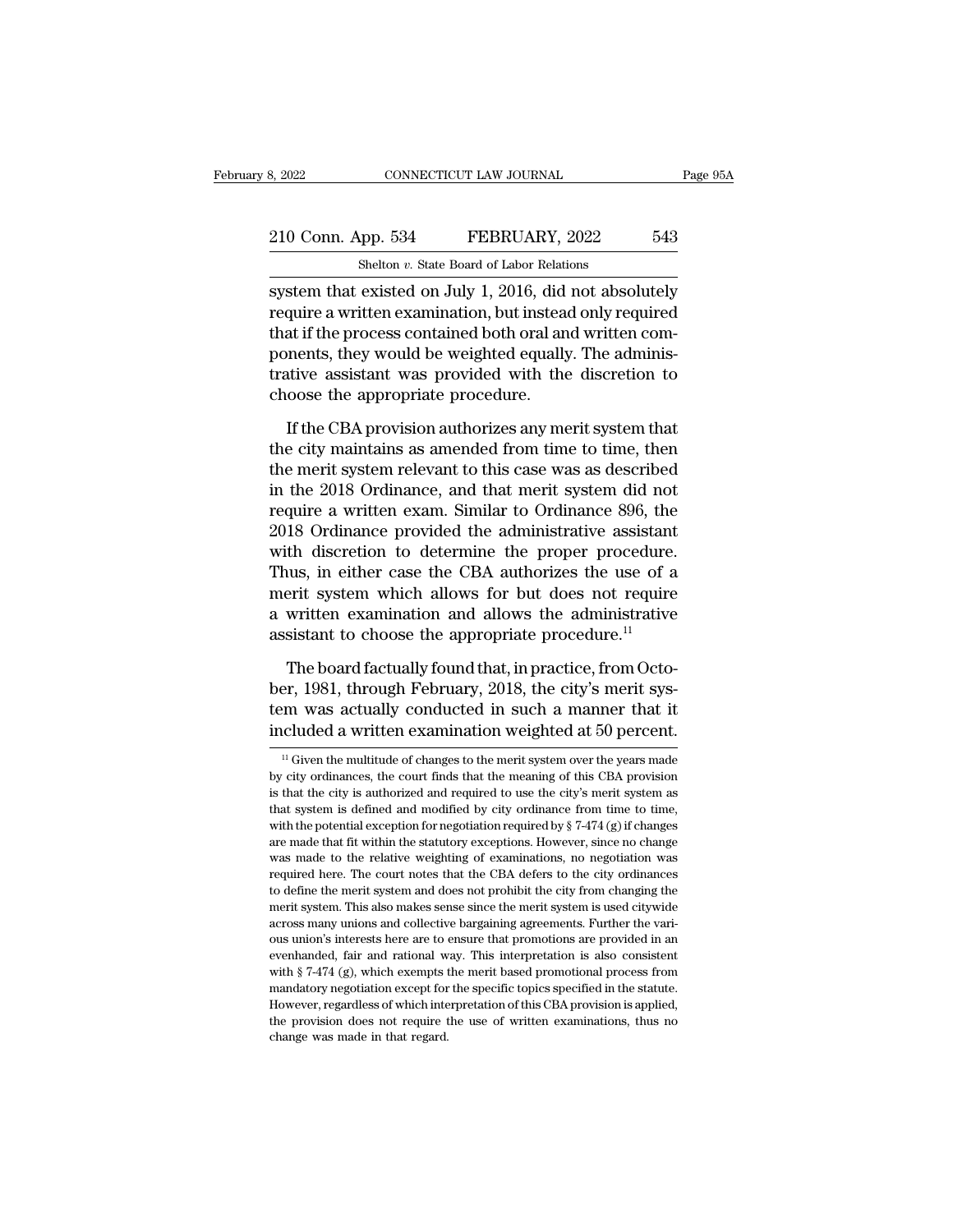# CONNECTICUT LAW JOURNAL February 8, 2022<br>544 FEBRUARY, 2022 210 Conn. App. 534<br>514 Shelton v. State Board of Labor Relations CONNECTICUT LAW JOURNAL<br>EBRUARY, 2022 210 Conn. App<br>Shelton *v.* State Board of Labor Relations<br>established practice of an important a

CONNECTICUT LAW JOURNAL February 8, 202<br>
SHA FEBRUARY, 2022 210 Conn. App. 534<br>
Shelton v. State Board of Labor Relations<br>
Such a long established practice of an important aspect<br>
of employment could amount to a material t FEBRUARY, 2022 210 Conn. App. 534<br>
Shelton v. State Board of Labor Relations<br>
Such a long established practice of an important aspect<br>
of employment could amount to a material term and<br>
condition of employment and the boar EXEMBERUARY, 2022 210 Conn. App. 534<br>
Shelton v. State Board of Labor Relations<br>
Such a long established practice of an important aspect<br>
of employment could amount to a material term and<br>
condition of employment and the  $\frac{544}{\text{Shelton } v. \text{ State Board of Labor Relations}}$ <br>Such a long established practice of an important aspect of employment could amount to a material term and condition of employment and the board found that it did. A material term and condition Shelton v. State Board of Labor Relations<br>Such a long established practice of an important aspect<br>of employment could amount to a material term and<br>condition of employment and the board found that it<br>did. A material term Shelton  $v$ . State Board of Labor Relations<br>
Such a long established practice of an important aspect<br>
of employment could amount to a material term and<br>
condition of employment gen-<br>
erally cannot be altered without negot Such a long established practice of an important aspect<br>of employment could amount to a material term and<br>condition of employment and the board found that it<br>did. A material term and condition of employment gen-<br>erally ca of employment could amount to a material term and<br>condition of employment and the board found that it<br>did. A material term and condition of employment gen-<br>erally cannot be altered without negotiation with the<br>union. Furt condition of employment and the board found that it<br>did. A material term and condition of employment gen-<br>erally cannot be altered without negotiation with the<br>union. Further, the board found that the weighting of<br>the wri did. A material term and condition of employment generally cannot be altered without negotiation with the union. Further, the board found that the weighting of the written and oral examinations at 50 percent each was a co erally cannot be altered without negotiation with the<br>union. Further, the board found that the weighting of<br>the written and oral examinations at 50 percent each<br>was a condition that required negotiation to change<br>under . union. Further, the board found that the weighting of<br>the written and oral examinations at 50 percent each<br>was a condition that required negotiation to change<br>under . . . § 7-474 (g).<sup>12</sup> Thus, the board found that<br>the pr the written and oral examinations at 50 percent each<br>was a condition that required negotiation to change<br>under . . . § 7-474 (g).<sup>12</sup> Thus, the board found that<br>the provision of a written examination weighted at 50<br>percen was a condition that required negotiation to change<br>under . . . § 7-474 (g).<sup>12</sup> Thus, the board found that<br>the provision of a written examination weighted at 50<br>percent within the merit system could not be changed<br>withou under  $\ldots$  § 7-474 (g).<sup>12</sup> Thus, the board found that<br>the provision of a written examination weighted at 50<br>percent within the merit system could not be changed<br>without negotiation with the union. However, § 7-474<br>(g) o the provision of a written examination weighted at 50<br>percent within the merit system could not be changed<br>without negotiation with the union. However,  $\S 7-474$ <br>(g) only required negotiation  $if$  a change was made to<br>the percent within the merit system could not be changed<br>without negotiation with the union. However,  $\S 7-474$ <br>(g) only required negotiation if a change was made to<br>the relative weight to be applied. Here no change was<br>made without negotiation with the union. However,  $\S$  7-474 (g) only required negotiation *if* a change was made to the relative weight to be applied. Here no change was made because the merit system allowed a process without (g) only required negotiation  $if$  a change was made to<br>the relative weight to be applied. Here no change was<br>made because the merit system allowed a process with-<br>out a written examination. Further, if the CBA covers<br>this the relative weight to be applied. Here no change was<br>made because the merit system allowed a process with-<br>out a written examination. Further, if the CBA covers<br>this term and condition of employment, then the city<br>and the made because the merit system allowed a process with-<br>out a written examination. Further, if the CBA covers<br>this term and condition of employment, then the city<br>and the union have already negotiated over the matter<br>and arr out a written examination. Further, if the CBA covers<br>this term and condition of employment, then the city<br>and the union have already negotiated over the matter<br>and arrived at a result that is memorialized in the CBA.<br>A fa this term and condition of employment, then the city<br>and the union have already negotiated over the matter<br>and arrived at a result that is memorialized in the CBA.<br>A failure to negotiate over a term of employment cannot<br>be and the union have already negotiated over the matter<br>and arrived at a result that is memorialized in the CBA.<br>A failure to negotiate over a term of employment cannot<br>be found where an express agreement between the<br>partie and arrived at a result that is memorialized in the CBA.<br>A failure to negotiate over a term of employment cannot<br>be found where an express agreement between the<br>parties that covers that term of employment is found<br>in a co A failure to negotiate over a term of employment cannot<br>be found where an express agreement between the<br>parties that covers that term of employment is found<br>in a collective bargaining agreement such as the CBA<br>here. An emp be found where an express agreement between the<br>parties that covers that term of employment is found<br>in a collective bargaining agreement such as the CBA<br>here. An employer does not have a duty to bargain over<br>a term of emp parties that covers that term of employment is found<br>in a collective bargaining agreement such as the CBA<br>here. An employer does not have a duty to bargain over<br>a term of employment that is covered by a provision<br>of a coll in a collective bargaining agreement such as the CBA<br>here. An employer does not have a duty to bargain over<br>a term of employment that is covered by a provision<br>of a collective bargaining agreement. See *Board of Edu-<br>catio* here. An employer does not have a duty to bargain over<br>a term of employment that is covered by a provision<br>of a collective bargaining agreement. See *Board of Edu-<br>cation v. State Board of Labor Relations*, 299 Conn. 63,<br>7 a term of employment that is covered by a provision<br>of a collective bargaining agreement. See *Board of Edu-<br>cation* v. *State Board of Labor Relations*, 299 Conn. 63,<br>74, 7 A.3d 371 (2010); see also *Norwich* v. *Norwich* of a collective bargaining agreement. See *Board of Education* v. *State Board of Labor Relations*, 299 Conn. 63, 74, 7 A.3d 371 (2010); see also *Norwich* v. *Norwich Fire Fighters*, 173 Conn. 210, 215–16, 377 A.2d 290 (1 cation v. State Board of Labor Relations, 299 Conn. 63,<br>74, 7 A.3d 371 (2010); see also *Norwich v. Norwich Fire*<br>Fighters, 173 Conn. 210, 215–16, 377 A.2d 290 (1977).<br>Collective bargaining agreements are the cornerstone<br>o 74, 7 A.3d 371 (2010); see also *Norwich* v. *Norwich Fire*<br>Fighters, 173 Conn. 210, 215–16, 377 A.2d 290 (1977).<br>Collective bargaining agreements are the cornerstone<br>of the relationship between the employer and labor.<br>Co t the relationship between the employer and labor.<br>
ollective bargaining agreements memorialize the bar-<br>
aining that has occurred between the parties and estab-<br>
sheach party's rights and obligations concerning the<br>  $\frac{$ Collective bargaining agreements memorialize the bargaining that has occurred between the parties and establish each party's rights and obligations concerning the  $\frac{12}{12}$  General Statutes § 7-474 (g) provides, inter a

gaining that has occurred between the parties and establish each party's rights and obligations concerning the  $\frac{12}{12}$  General Statutes § 7-474 (g) provides, inter alia, that the merit based promotional process is exe examination shall be subject to negotiation.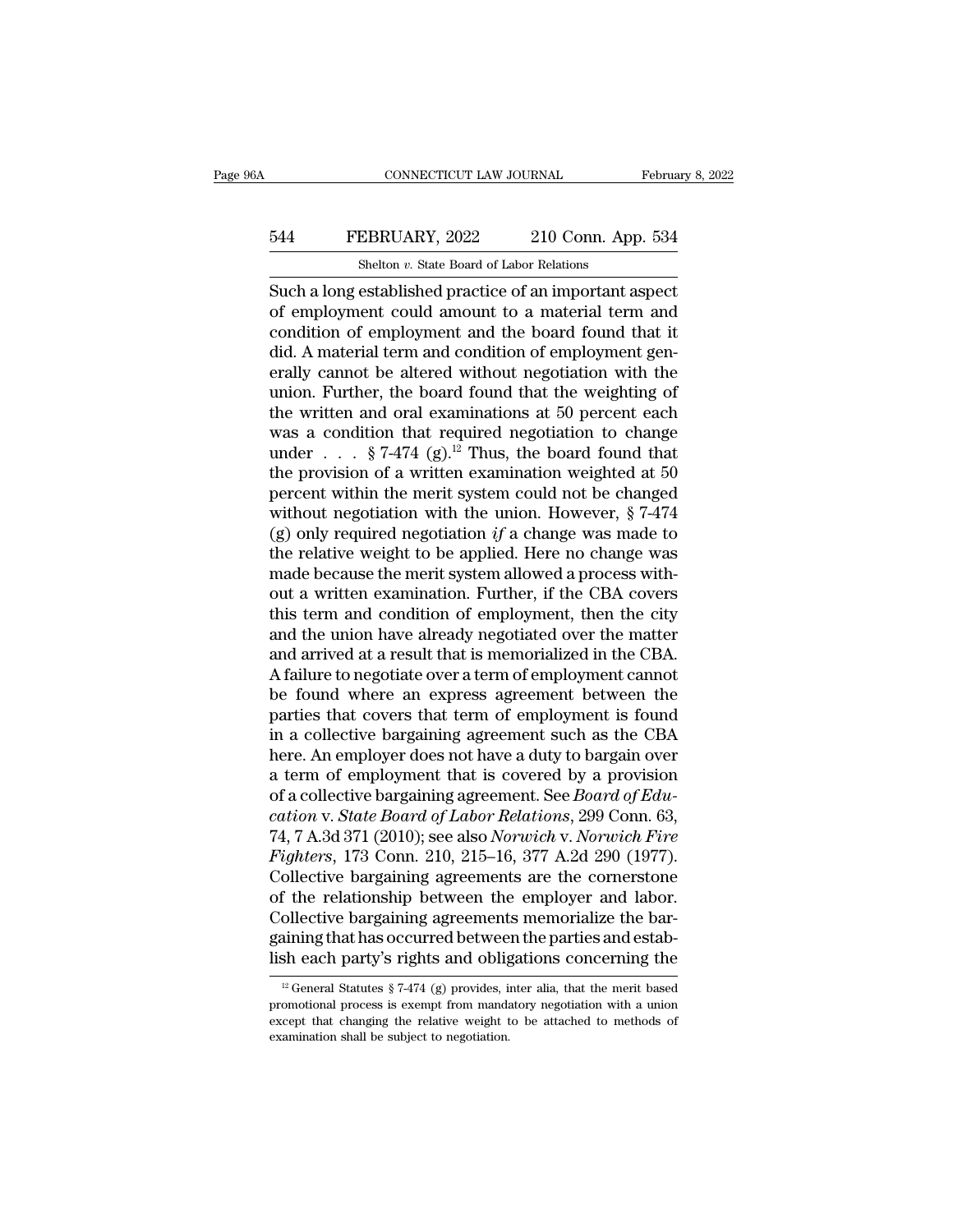# 210 Conn. App. 534 FEBRUARY, 2022 545<br>Shelton v. State Board of Labor Relations CONNECTICUT LAW JOURNAL<br>
shelton *v.* State Board of Labor Relations<br>
red by the collective bargaining agrees

Example 210 Conn. App. 534 FEBRUARY, 2022 545<br>
Shelton v. State Board of Labor Relations<br>
topics covered by the collective bargaining agreement.<br>
Thus, it is clear that the parties have the right and the<br>
collection to con 210 Conn. App. 534 FEBRUARY, 2022 545<br>Shelton v. State Board of Labor Relations<br>topics covered by the collective bargaining agreement.<br>Thus, it is clear that the parties have the right and the<br>obligation to conduct themse 210 Conn. App. 534 FEBRUARY, 2022 545<br>
Shelton v. State Board of Labor Relations<br>
topics covered by the collective bargaining agreement.<br>
Thus, it is clear that the parties have the right and the<br>
obligation to conduct th 210 Conn. App. 534 FEBRUARY, 2022 545<br>
Shelton v. State Board of Labor Relations<br>
topics covered by the collective bargaining agreement.<br>
Thus, it is clear that the parties have the right and the<br>
obligation to conduct the Shelton  $v$ . State Board of Labor Relations<br>pics covered by the collective bargaining agreement.<br>uus, it is clear that the parties have the right and the<br>ligation to conduct themselves in accordance with<br>e terms of the co topics covered by the collective bargaining agreement.<br>Thus, it is clear that the parties have the right and the<br>obligation to conduct themselves in accordance with<br>the terms of the collective bargaining agreement.<br>Clearly

Thus, it is clear that the parties have the right and the obligation to conduct themselves in accordance with the terms of the collective bargaining agreement.<br>Clearly the CBA covers this matter. The CBA requires that prom Frass, a section and the paraditive in accordance with<br>obligation to conduct themselves in accordance with<br>the terms of the collective bargaining agreement.<br>Clearly the CBA covers this matter. The CBA requires<br>that promoti the terms of the collective bargaining agreement.<br>Clearly the CBA covers this matter. The CBA requires<br>that promotions be made by the city in accordance with<br>the city's merit system. As noted [previously], the merit<br>system Clearly the CBA covers this matter. The CBA requires<br>that promotions be made by the city in accordance with<br>the city's merit system. As noted [previously], the merit<br>system authorized by the CBA does, and did, not require<br> Clearly the CBA covers this matter. The CBA requires<br>that promotions be made by the city in accordance with<br>the city's merit system. As noted [previously], the merit<br>system authorized by the CBA does, and did, not require<br> that promotions be made by the city in accordance with<br>the city's merit system. As noted [previously], the merit<br>system authorized by the CBA does, and did, not require<br>a written examination within the process. Although th the city's merit system. As noted [previously], the merit<br>system authorized by the CBA does, and did, not require<br>a written examination within the process. Although the<br>board factually found that, since 1981, the city util system authorized by the CBA does, and did, not require<br>a written examination within the process. Although the<br>board factually found that, since 1981, the city utilized<br>written examinations, on July 1, 2016, the union and<br> a written examination within the process. Although the board factually found that, since 1981, the city utilized written examinations, on July 1, 2016, the union and the city negotiated and agreed that the merit system wou board factually found that, since 1981, the city utilized<br>written examinations, on July 1, 2016, the union and<br>the city negotiated and agreed that the merit system<br>would be that system described in the city's ordi-<br>nances. written examinations, on July 1, 2016,<br>the city negotiated and agreed that the<br>would be that system described in t<br>nances.<sup>13</sup> Thus the union has had its ne<br>cerning this term of employment and can<br>ment reflected in the CBA board found be that system described in the city's ordinnees.<sup>13</sup> Thus the union has had its negotiation con-<br>ming this term of employment and came to an agree-<br>ent reflected in the CBA, and that agreement does<br>to require mances.<sup>13</sup> Thus the union has had its negotiation concerning this term of employment and came to an agreement reflected in the CBA, and that agreement does not require a written examination.<br>The board found the city's re

rearning this term of employment and came to an agreement reflected in the CBA, and that agreement does not require a written examination.<br>The board found the city's reliance on the ordinances misplaced. The court respectf starting and teach in the CBA, and that agreement does<br>not require a written examination.<br>The board found the city's reliance on the ordinances<br>misplaced. The court respectfully disagrees. The CBA<br>required the city to use and the union of require a written examination.<br>The board found the city's reliance on the ordinances<br>misplaced. The court respectfully disagrees. The CBA<br>required the city to use its merit system. The merit<br>system was def The board found the city's reliance on the ordinan misplaced. The court respectfully disagrees. The C required the city to use its merit system. The m system was defined by the ordinances. Thus the Cl and therefore the uni Intersect a reduction the chyperfully disagrees. The CBA<br>splaced. The court respectfully disagrees. The CBA<br>quired the city to use its merit system. The merit<br>stem was defined by the ordinances. Thus the CBA,<br>d therefore required the city to use its merit system. The merit system was defined by the ordinances. Thus the CBA, and therefore the union, agreed that the city should use its merit system as defined in the ordinances.<br>The board fo

system was defined by the ordinances. Thus the CBA,<br>system was defined by the ordinances. Thus the CBA,<br>and therefore the union, agreed that the city should use<br>its merit system as defined in the ordinances.<br>The board fou and therefore the union, agreed that the city should use<br>its merit system as defined in the ordinances.<br>The board found that  $\S 17.01$  of the CBA must be<br>read as a whole, and should be read consistent with<br> $\S 29.03A$ . Tha The board found that  $\S$  17.01 of the CBA must be read as a whole, and should be read consistent with  $\S$  29.03A. That may be so, but a corresponding reading does not change the court's interpretation of the CBA. Section The board found that  $\S$  17.01 of the CBA must be<br>read as a whole, and should be read consistent with<br> $\S$  29.03A. That may be so, but a corresponding reading<br>does not change the court's interpretation of the CBA.<br>Section The board found that  $\S 17.01$  of the CBA must be<br>read as a whole, and should be read consistent with<br> $\S 29.03$ A. That may be so, but a corresponding reading<br>does not change the court's interpretation of the CBA.<br>Section read as a whole, and should be read consistent with<br>§ 29.03A. That may be so, but a corresponding reading<br>does not change the court's interpretation of the CBA.<br>Section 29.03A of the CBA refers to a written memoran-<br>dum of existion 29.03A of the CBA refers to a written memoran-<br>um of understanding that is attached to the CBA. The<br>emorandum of understanding establishes procedures<br>be followed to allow candidates to challenge results<br> $\frac{13}{13}$ dum of understanding that is attached to the CBA. The<br>memorandum of understanding establishes procedures<br>to be followed to allow candidates to challenge results<br> $\frac{13}{13}$  As noted [previously], regardless of the interpre

memorandum of understanding establishes procedures<br>to be followed to allow candidates to challenge results<br><sup>13</sup> As noted [previously], regardless of the interpretation of this provision,<br>the merit system as described by th to be followed to allow candidates to challenge results<br>
<sup>13</sup> As noted [previously], regardless of the interpretation of this provision,<br>
the merit system as described by the ordinances did not require a written<br>
examinati  $^{13}$  As noted [previously], regardless of the interpretation of this provision, the merit system as described by the ordinances did not require a written examination, whether we look to Ordinance 896, which was in effec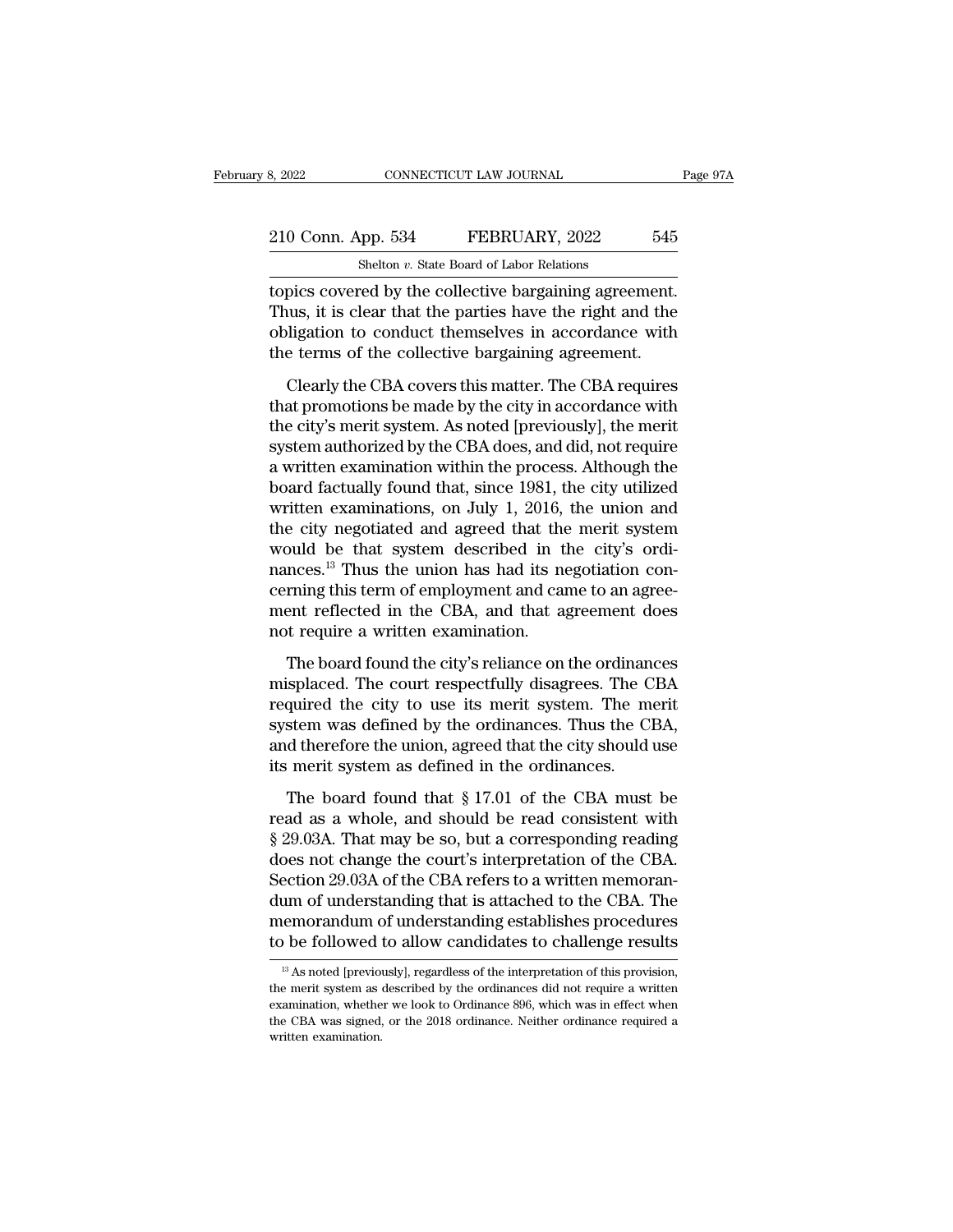# CONNECTICUT LAW JOURNAL February 8, 2022<br>546 FEBRUARY, 2022 210 Conn. App. 534<br>5helton v. State Board of Labor Relations CONNECTICUT LAW JOURNAL<br>EBRUARY, 2022 210 Conn. App<br>Shelton *v.* State Board of Labor Relations<br>ests given for promotional purposes

CONNECTICUT LAW JOURNAL February 8, 2022<br>
FEBRUARY, 2022 210 Conn. App. 534<br>
Shelton v. State Board of Labor Relations<br>
on written tests given for promotional purposes. Thus<br>
the memorandum of understanding allows for indi 546 FEBRUARY, 2022 210 Conn. App. 534<br>
Shelton v. State Board of Labor Relations<br>
on written tests given for promotional purposes. Thus<br>
the memorandum of understanding allows for individ-<br>
ual challenges to scores on writ EXERUARY, 2022 210 Conn. App. 534<br>
Shelton v. State Board of Labor Relations<br>
on written tests given for promotional purposes. Thus<br>
the memorandum of understanding allows for individual<br>
challenges to scores on written e 546 FEBRUARY, 2022 210 Conn. App. 534<br>
Shelton v. State Board of Labor Relations<br>
on written tests given for promotional purposes. Thus<br>
the memorandum of understanding allows for individ-<br>
ual challenges to scores on wri Shelton *v*. State Board of Labor Relations<br>
on written tests given for promotional purposes. Thus<br>
the memorandum of understanding allows for individ-<br>
ual challenges to scores on written examinations, if<br>
such written e Shelton *v*. State Board of Labor Relations<br>
on written tests given for promotional purposes. Thus<br>
the memorandum of understanding allows for individ-<br>
ual challenges to scores on written examinations, if<br>
such written e on written tests given for promotional purposes. Thus<br>the memorandum of understanding allows for individ-<br>ual challenges to scores on written examinations, if<br>such written examinations are administered. The memorandum of u the memorandum of understanding allows for individual challenges to scores on written examinations, if such written examinations are administered. The memorandum of understanding does not change the meaning of the CBA and ual challenges to scores on writ<br>such written examinations are adrorandum of understanding does no<br>of the CBA and does not require t<br>written examinations. Section 29.<br>less, it merely provides procedur<br>in applicable circums En whiteh examinations are administered. The mem-<br>andum of understanding does not change the meaning<br>the CBA and does not require the administration of<br>itten examinations. Section 29.03[A] is not meaning-<br>ss, it merely pro orandum or understanding does not change the meaning<br>of the CBA and does not require the administration of<br>written examinations. Section 29.03[A] is not meaning-<br>less, it merely provides procedures that may be used<br>in appl

or the CBA and does not require the administration or<br>written examinations. Section 29.03[A] is not meaning-<br>less, it merely provides procedures that may be used<br>in applicable circumstances.<br>The past practice of the city i written examinations. Section 29.05[A] is not meaning-<br>less, it merely provides procedures that may be used<br>in applicable circumstances.<br>The past practice of the city in using written examina-<br>tions is entirely consistent ress, it interty provides procedures that may be used<br>in applicable circumstances.<br>The past practice of the city in using written examina-<br>tions is entirely consistent with the CBA and the ordi-<br>nances. Both the CBA and th meaning that invalidates.<br>The past practice of the city in using written examina-<br>tions is entirely consistent with the CBA and the ordi-<br>nances. Both the CBA and the ordinances allow for<br>written examinations but do not re The past practice of the city in using written examinations is entirely consistent with the CBA and the ordinances allow for written examinations but do not require them. Reading the CBA as the union and the board do, resu tions is entirely consistent with the CBA and the ordinances. Both the CBA and the ordinances allow for written examinations but do not require them. Reading the CBA as the union and the board do, results in a meaning tha nances. Both the CBA and the ordinances allow for<br>written examinations but do not require them. Reading<br>the CBA as the union and the board do, results in a<br>meaning that invalidates or undermines the plain mean-<br>ing of the written examinations but do not require them. Reading<br>the CBA as the union and the board do, results in a<br>meaning that invalidates or undermines the plain mean-<br>ing of the ordinances which were in existence when<br>the CBA wa the CBA as the union and the board do, results in a<br>meaning that invalidates or undermines the plain mean-<br>ing of the ordinances which were in existence when<br>the CBA was signed. Since the CBA clearly uses the<br>ordinances to meaning that invalidates or undermines the plain mean-<br>ing of the ordinances which were in existence when<br>the CBA was signed. Since the CBA clearly uses the<br>ordinances to define the merit system,<sup>14</sup> a reasonable<br>reading o ing of the ordinances which were in existence when<br>the CBA was signed. Since the CBA clearly uses the<br>ordinances to define the merit system,<sup>14</sup> a reasonable<br>reading of the CBA must be consistent with and not<br>undermine the the CBA was signed. Since the CBA clearly uses the ordinances to define the merit system,<sup>14</sup> a reasonable reading of the CBA must be consistent with and not undermine the ordinances. Further, reading the CBA to allow but ordinances to define the merit system,<sup>14</sup> a reasonable reading of the CBA must be consistent with and not undermine the ordinances. Further, reading the CBA to allow but not require written examinations produces an inter ading of the CBA must be consistent with and not<br>dermine the ordinances. Further, reading the CBA<br>allow but not require written examinations produces<br>interpretation that is consistent with the plain words<br>the CBA, includin to allow but not require written examinations produces<br>an interpretation that is consistent with the plain words<br>of the CBA, including the attached memorandum of<br>understanding, past practice, and the ordinances.<br>The union

mderstanding, past practice, and the ordinances.<br>The union in this instance has not waived its right<br>negotiation,<sup>15</sup> it has had its negotiation when it agreed<br><sup>14</sup> The CBA does not itself explicitly define or describe the The union in this instance has not waived its right<br>to negotiation,<sup>15</sup> it has had its negotiation when it agreed<br><sup>14</sup> The CBA does not itself explicitly define or describe the city's merit<br>system in any detail. The city

to regoluation, The city and its regoluation which it agreed<br>
<sup>14</sup> The CBA does not itself explicitly define or describe the city's merit<br>
system in any detail. The city defined its merit system through city ordinances.<br>
<sup></sup> <sup>14</sup> The CBA does not itself explicitly define or describe the city's merit system in any detail. The city defined its merit system through city ordinances.<br>
<sup>15</sup> However, even if we look at waiver, the union signed the C system in any detail. The city defined its merit system through city ordinances.<br><sup>15</sup> However, even if we look at waiver, the union signed the CBA referencing the city's merit system while knowing that Ordinance 896 had be is However, even if we look at waiver, the union signed the CBA referencing the city's merit system while knowing that Ordinance 896 had been enacted months before defining and explaining the city's merit system as a syst <sup>15</sup> However, even if we look at waiver, the union signed the CBA referencing<br>the city's merit system while knowing that Ordinance 896 had been enacted<br>months before defining and explaining the city's merit system as a sys the city's merit system while knowing that Ordinance 896 had been enacted months before defining and explaining the city's merit system as a system that "may" include, but does not require, a written examination, and autho should have been. The union chose to adopt the CBA requiring the City and authorizing the administrative assistant to utilize any procedures deemed appropriate by the administrative assistant to utilize any procedures deem that "may" include, but does not require, a written examination, and authorizing the administrative assistant to utilize any procedures deemed appropriate by the administrative assistant. This ordinance was adopted through that "may" include, but does not require, a written examination, and authorizing the administrative assistant to utilize any procedures deemed appropriate by the administrative assistant. This ordinance was adopted through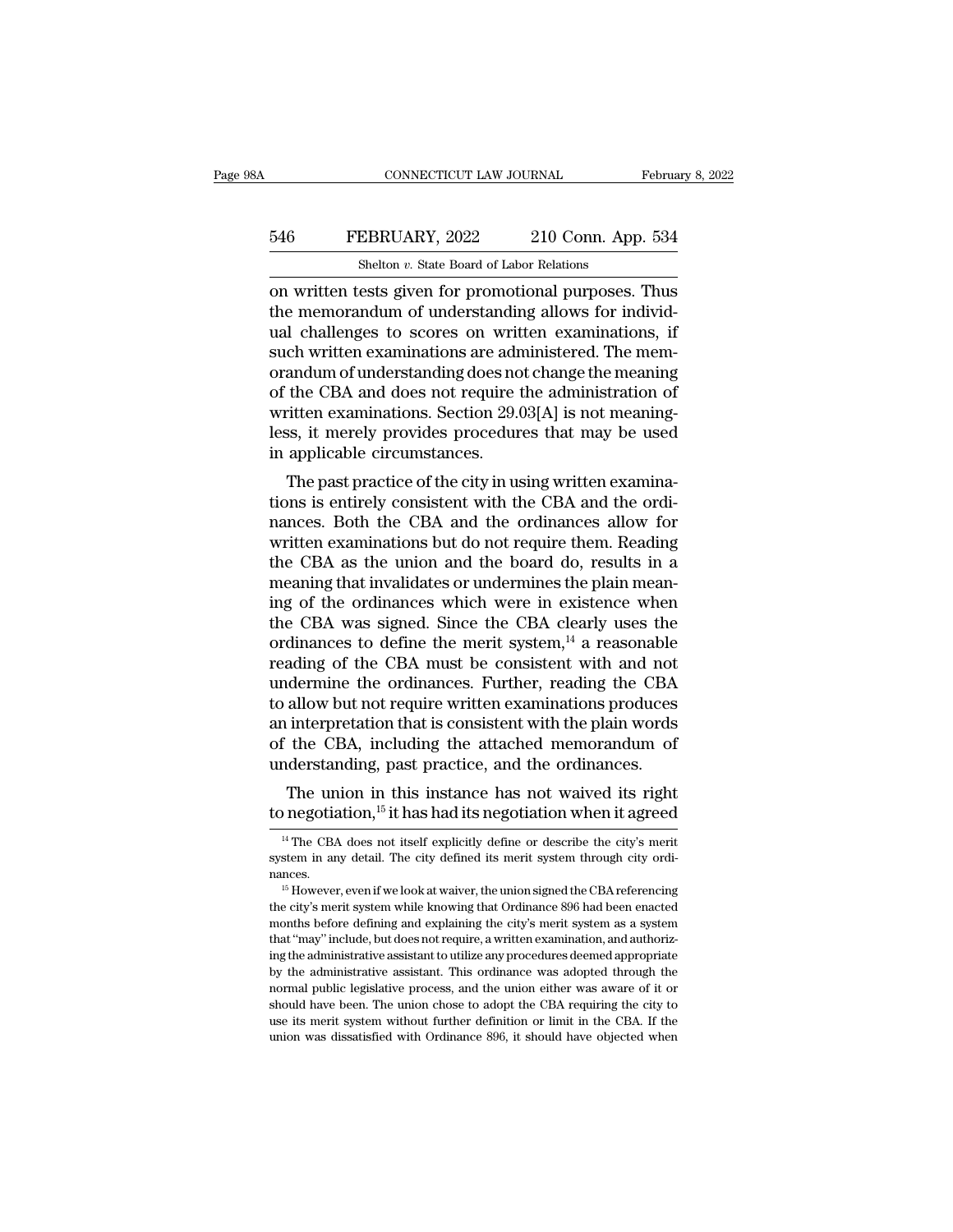# 210 Conn. App. 534 FEBRUARY, 2022 547<br>Shelton v. State Board of Labor Relations CONNECTICUT LAW JOURNAL<br>
shelton *v.* State Board of Labor Relations<br>
and the CBA does not mandate w

EXECTI BROW SOURNAL Page 99A<br>
210 Conn. App. 534 FEBRUARY, 2022 547<br>
Shelton v. State Board of Labor Relations<br>
to the CBA, and the CBA does not mandate written<br>
examinations be part of the merit system. Accordingly,<br>
in p 210 Conn. App. 534 FEBRUARY, 2022 547<br>Shelton v. State Board of Labor Relations<br>to the CBA, and the CBA does not mandate written<br>examinations be part of the merit system. Accordingly,<br>in passing the 2018 Ordinance, and in 210 Conn. App. 534 FEBRUARY, 2022 547<br>
Shelton v. State Board of Labor Relations<br>
to the CBA, and the CBA does not mandate written<br>
examinations be part of the merit system. Accordingly,<br>
in passing the 2018 Ordinance, an 210 Conn. App. 534 FEBRUARY, 2022 547<br>
Shelton v. State Board of Labor Relations<br>
to the CBA, and the CBA does not mandate written<br>
examinations be part of the merit system. Accordingly,<br>
in passing the 2018 Ordinance, an Shelton *v*. State Board of Labor Relations<br>to the CBA, and the CBA does not mandate written<br>examinations be part of the merit system. Accordingly,<br>in passing the 2018 Ordinance, and in implementing the<br>2018 Ordinance in Shelton v. State Board of Labor Relations<br>to the CBA, and the CBA does not mandate wr<br>examinations be part of the merit system. Accordi<br>in passing the 2018 Ordinance, and in implementin<br>2018 Ordinance in the promotion of The CDA, and the CDA does not mandate written<br>aminations be part of the merit system. Accordingly,<br>passing the 2018 Ordinance, and in implementing the<br>18 Ordinance in the promotion of the lieutenants, the<br>18 Ordinance in Examinations be part of the merit system. Accordingly,<br>in passing the 2018 Ordinance, and in implementing the<br>2018 Ordinance in the promotion of the lieutenants, the<br>city has not deprived the union of negotiation concern-<br>

In passing the 2018 Ordinance, and in implementing the<br>2018 Ordinance in the promotion of the lieutenants, the<br>city has not deprived the union of negotiation concern-<br>ing this topic and has not violated MERA.<sup>16</sup><br>Accordin Early has not deprived the union of negotiation concerning this topic and has not violated MERA.<sup>16</sup><br>Accordingly, the court determines that the plaintiff<br>has established on appeal that the final decision of the<br>board is (1 the method in the whole and has not violated MERA.<sup>16</sup><br>Accordingly, the court determines that the plaintiff<br>has established on appeal that the final decision of the<br>board is (1) affected by error of law, and (2) clearly<br>er for the court determines that<br>has established on appeal that the final de-<br>board is (1) affected by error of law, and<br>erroneous in view of the reliable, probati-<br>stantial evidence on the whole record. The<br>fore respectfully and is (1) affected by error of law, and (2) clearly<br>roneous in view of the reliable, probative, and sub-<br>antial evidence on the whole record. The court there-<br>re respectfully sustains the appeal.<br>ORDER<br>The appeal is susta

#### ORDER

erroneous in view of the reliable, probative, and substantial evidence on the whole record. The court therefore respectfully sustains the appeal.<br>
ORDER<br>
The appeal is sustained. Judgment enters for the plaintiff. The city between the whole record. The court therefore respectfully sustains the appeal.<br>ORDER<br>The appeal is sustained. Judgment enters for the plaintiff. The city of Shelton has not, on the record<br>before the court, violated MERA. fore respectfully sustains the appeal.<br>ORDER<br>The appeal is sustained. Judgment enters f<br>plaintiff. The city of Shelton has not, on the<br>before the court, violated MERA. Accordingly, th<br>ment and orders of the board are vacat

the ordinance was enacted or dealt with the matter in the CBA. The city<br>now is merely acting in accordance with its agreement.

The ordinance was enacted or dealt with the matter in the CBA. The city<br>now is merely acting in accordance with its agreement.<br><sup>16</sup> The board found that the CBA language did not reflect a mutual intent<br>to authorize elimina the ordinance was enacted or dealt with the matter in the CBA. The city<br>now is merely acting in accordance with its agreement.<br><sup>16</sup> The board found that the CBA language did not reflect a mutual intent<br>to authorize elimina the ordinance was enacted or dealt with the matter in the CBA. The city now is merely acting in accordance with its agreement.<br><sup>16</sup> The board found that the CBA language did not reflect a mutual intent to authorize elimin the ordinance was enacted or dealt with the matter in the CBA. The city<br>now is merely acting in accordance with its agreement.<br><sup>16</sup> The board found that the CBA language did not reflect a mutual intent<br>to authorize elimina now is merely acting in accordance with its agreement.<br><sup>16</sup> The board found that the CBA language did not reflect a mutual intent<br>to authorize elimination of the written exam. However, the CBA is absolutely<br>clear in requir <sup>16</sup> The board found that the CBA language did not reflect a mutual intent to authorize elimination of the written exam. However, the CBA is absolutely clear in requiring the city to use its merit system in evaluating pro to authorize elimination of the written exam. However, the CBA is absolutely clear in requiring the city to use its merit system in evaluating promotions. The city's merit system, whether the system in place at the time th clear in requiring the city to use its merit system in evaluating promotions.<br>The city's merit system, whether the system in place at the time that the<br>last CBA was signed or the system as established from time to time by The city's merit system, whether the system in place at the time that the last CBA was signed or the system as established from time to time by city ordinance, does not require a written examination. Thus, there was nothin The cost of the system as established from time to time by city<br>ordinance, does not require a written examination. Thus, there was nothing<br>to waive. Conduct in accordance with the CBA effective at the time does<br>not require ordinance, does not require a written examination. Thus, there was nothing to waive. Conduct in accordance with the CBA effective at the time does not require a waiver because the city had the right and the obligation to c to waive. Conduct in accordance with the CBA effective at the time does not require a waiver because the city had the right and the obligation to conduct itself in accordance with the CBA. Although the city did use a writt and confirms that the city is to use its merit system. This is exactly what the conduct itself in accordance with the CBA. Although the city did use a written examination for some time, the system that it was operating und conduct itself in accordance with the CBA. Although the city did use a written examination for some time, the system that it was operating under allowed for but did not require the use of a written examination. Further th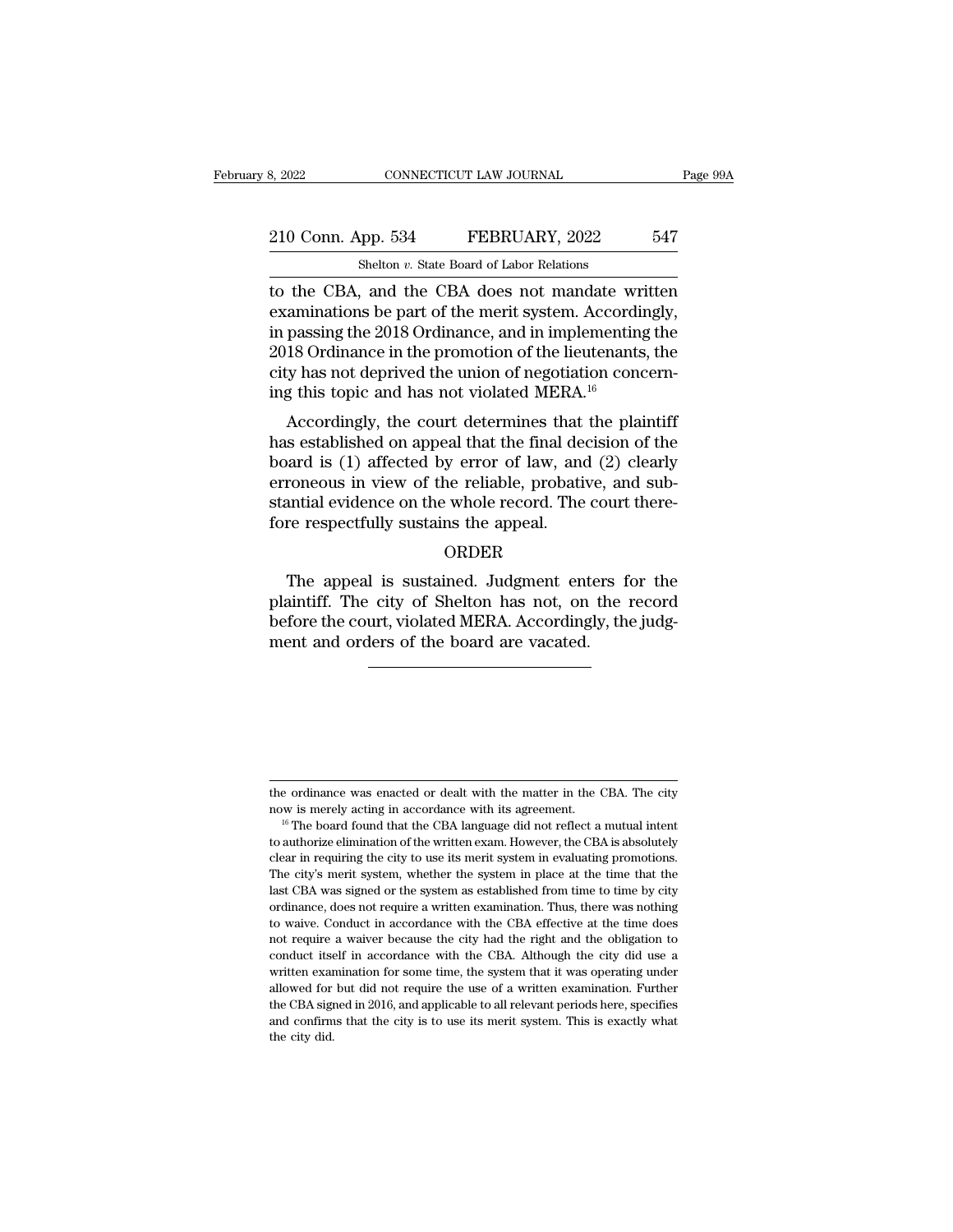#### FEBRUARY, 2022 210 Conn. App. 548<br>Rogalis, LLC *v.* Vazquez<br>ROGALIS, LLC *v.* MICHELLE LEE<br>VAZQUEZ ET AL. ARY, 2022 210 Contrast 2022<br>
Rogalis, LLC v. Vazquez<br>
S, LLC v. MICHELLE L<br>
VAZQUEZ ET AL. (AC 44500)  $(2022)$  210 C<br>
210 C<br>
215, LLC v. Vazquez<br>
22 CUEZ ET AL.<br>
(AC 44500)<br>
22 Moll and Suarez, Js. ROGALIS, LLC v. MICHELLE LEE<br>VAZQUEZ ET AL.<br>(AC 44500)<br>Elgo, Moll and Suarez, Js.

#### *Syllabus*

 $(AC 44500)$ <br>Elgo, Moll and Suarez, Js.<br>Syllabus<br>The plaintiff sought, by way of summary process, immediate possession of<br>certain residential property that it had acquired and that was occupied Elgo, Moll and Suarez, Js.<br>Syllabus<br>plaintiff sought, by way of summary process, immediate possession of<br>certain residential property that it had acquired and that was occupied<br>by the named defendant, V. The plaintiff alle Elgo, Moll and Suarez, Js.<br>
Syllabus<br>
plaintiff sought, by way of summary process, immediate possession of<br>
certain residential property that it had acquired and that was occupied<br>
by the named defendant, V. The plaintiff Syllabus<br>plaintiff sought, by way of summary process, immediate possession of<br>certain residential property that it had acquired and that was occupied<br>by the named defendant, V. The plaintiff alleged that it did not have a<br> *Syllabus*<br>plaintiff sought, by way of summary process, immediate possession of<br>certain residential property that it had acquired and that was occupied<br>by the named defendant, V. The plaintiff alleged that it did not have plaintiff sought, by way of summary process, immediate possession of<br>certain residential property that it had acquired and that was occupied<br>by the named defendant, V. The plaintiff alleged that it did not have a<br>tenancy a extrain residential property that it had acquired and that was occupied<br>by the named defendant, V. The plaintiff alleged that it did not have a<br>tenancy agreement with V. Although the state had a temporary morato-<br>rium on e by the named defendant, V. The plaintiff alleged that it did not have a tenancy agreement with V. Although the state had a temporary moratorium on evictions per the governor's executive orders issued in response to the COV by a marked that the state had a temporary morato-<br>tenancy agreement with V. Although the state had a temporary morato-<br>rium on evictions per the governor's executive orders issued in response<br>to the COVID-19 pandemic, the rium on evictions per the governor's executive orders issued in response to the COVID-19 pandemic, the plaintiff alleged one of the recognized exceptions created by those orders, namely, that the plaintiff's sole member, R to the COVID-19 pandemic, the plaintiff alleged one of the recognized exceptions created by those orders, namely, that the plaintiff's sole member, R, had a bona fide intention to use the dwelling unit as his principal res exceptions created by those orders, namely, that the plaintiff's sole member, R, had a bona fide intention to use the dwelling unit as his principal residence. During trial, R testified that the plaintiff purchased the pre in a prior summary and the distribution browships with the distribution in the distribution brought by principal residence. During trial, R testified that the plaintiff purchased the premises in October, 2020, from S Co., principal residence. During trial, R testified that the plaintiff purchased<br>the premises in October, 2020, from S Co., and that he had a bona fide<br>intention to use the premises as his principal residence. V, however,<br>indic principal residence in October, 2020, from S Co., and that he had a bona fide intention to use the premises as his principal residence. V, however, indicated that the plaintiff brought this action as a result of a loophole intention to use the premises as his principal residence. V, however, indicated that the plaintiff brought this action as a result of a loophole in a prior summary process action brought by S Co. against V and her estrange indicated that the plaintiff brought this action as a result of a loophole in a prior summary process action brought by S Co. against V and her estranged husband, D, and that she did not believe R had a bona fide intent t in a prior summary process action brought by S Co. against V and her estranged husband, D, and that she did not believe R had a bona fide intent to occupy the premises as his principal residence. In that prior summary proc action to estranged husband, D, and that she did not believe R had a bona fide intent to occupy the premises as his principal residence. In that prior summary process action, S Co., alleging that D was delinquent in his re intent to occupy the premises as his principal residence. In that prior summary process action, S Co., alleging that D was delinquent in his rental payments, commenced its action shortly after V had commenced a dissolutio summary process action, S Co., alleging that D was delinquent in his rental payments, commenced its action shortly after V had commenced a dissolution action against D. As a result, the trial court stayed S Co.'s action th rental payments, commenced its action shortly after V had commenced a dissolution action against D. As a result, the trial court stayed S Co.'s action through the pendency of the dissolution action, which was still pending rental payments, commenced its action shortly after V had commenced<br>a dissolution action against D. As a result, the trial court stayed S Co.'s<br>action through the pendency of the dissolution action, which was still<br>pending action through the pendency of the dissolution action, which was still pending, and, therefore, temporarily removed S Co.'s right to maintain the summary process action in the absence of an order from the family court. S C pending, and, therefore, temporarily removed S Co.'s right to maintain<br>the summary process action in the absence of an order from the family<br>court. S Co. thereafter conveyed the property to the plaintiff. Following<br>trial o the summary process action in the absence of an order from the family court. S Co. thereafter conveyed the property to the plaintiff. Following trial on the plaintiff's summary process action, the court issued a memorandum court. S Co. thereafter conveyed the property to the plaintiff. Following trial on the plaintiff's summary process action, the court issued a memorandum of decision, concluding that the plaintiff had not established that i beyonds are the plaintiff's summary process action, the court issued a memo-<br>trial on the plaintiff's summary process action, the court issued a memo-<br>randum of decision, concluding that the plaintiff had not established<br>t randum of decision, concluding that the plaintiff had not established<br>that its ownership rights to the premises included the right to maintain<br>the summary process action. Thereafter, the trial court rendered judg-<br>ment dis that its ownership rights to the premises included the right to maintain the summary process action. Thereafter, the trial court rendered judgment dismissing the action, from which the plaintiff appealed to this court. On the summary process action. Thereafter, the trial court rendered judgement dismissing the action, from which the plaintiff appealed to this court. On appeal, the plaintiff claimed, inter alia, that the trial court erred by ment dismissing the action, from which the plaintiff appealed to this court. On appeal, the plaintiff claimed, inter alia, that the trial court erred by dismissing the summary process action on the basis of its posttrial c court. On appeal, the plaintiff claimed, inter alia, that the trial court<br>erred by dismissing the summary process action on the basis of its<br>posttrial consideration of extra-record evidence, namely, S Co.'s prior<br>summary p erred by dismissing the summary process action on the basis of its posttrial consideration of extra-record evidence, namely, S Co.'s prior summary process action. Although S Co.'s action was eventually dismissed for dorman posttrial consideration of extra-record evidence, namely, S Co.'s prior summary process action. Although S Co.'s action was eventually dismissed for dormancy, the trial court observed that S Co. could not as a matter of la Focular variances action. Although S Co.'s action was eventually dis-<br>missed for dormancy, the trial court observed that S Co. could not as<br>a matter of law have conveyed to the plaintiff the right to maintain a<br>summary pro missed for dormancy, the trial court observed that S Co. could not as<br>a matter of law have conveyed to the plaintiff the right to maintain a<br>summary process action against V because, as a result of the stay, it<br>did not ha a matter of law have conveyed to the plaintiff the right to maintain a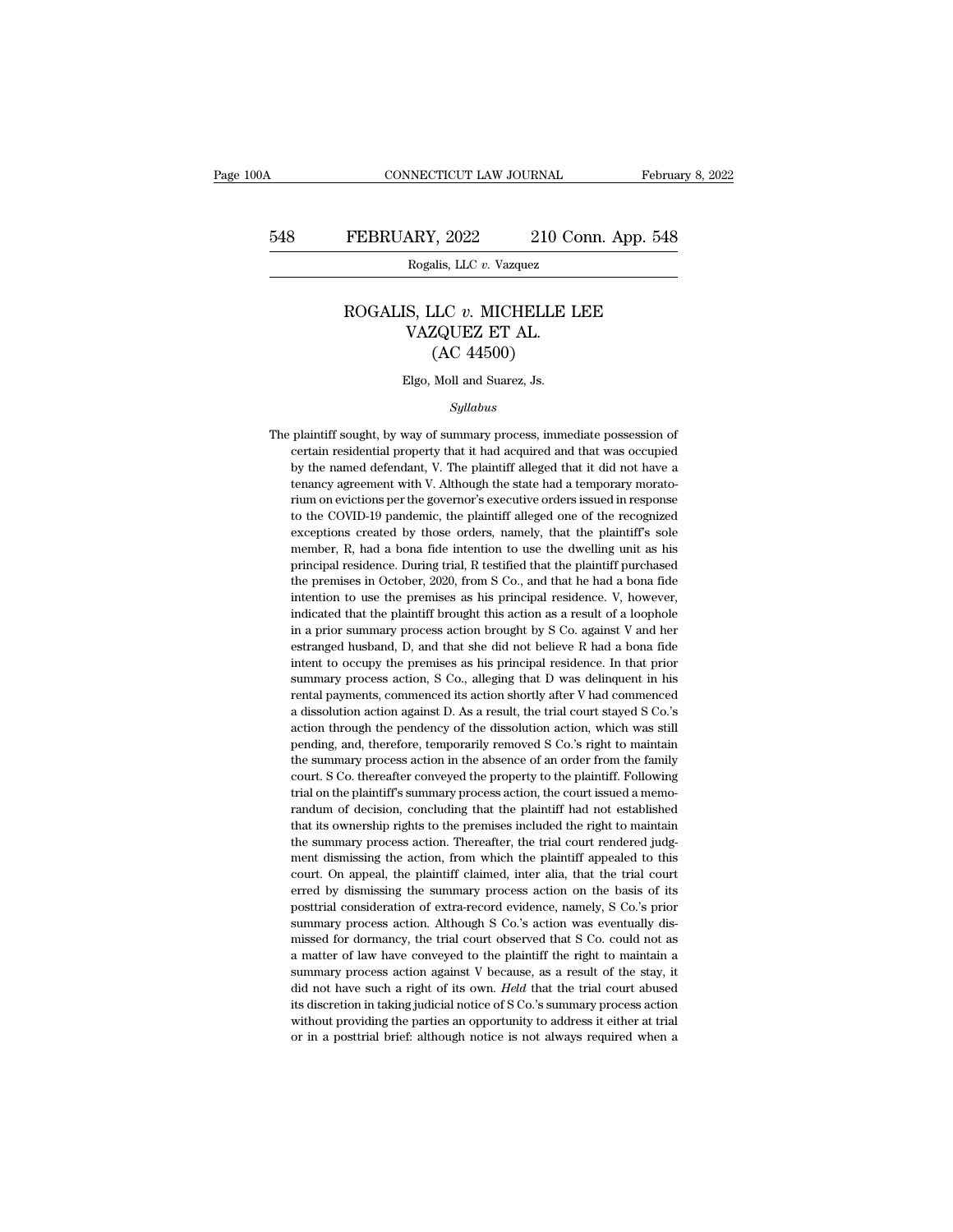# 210 Conn. App. 548 FEBRUARY, 2022 549<br>Rogalis, LLC v. Vazquez 8, 2022 CONNECTICUT LAW JOURNAL<br>
210 Conn. App. 548 FEBRUARY, 2022 549<br>
Rogalis, LLC *v.* Vazquez<br>
court takes judicial notice, parties are entitled to receive notice and

Conn. App. 548 FEBRUARY, 2022 549<br>Rogalis, LLC v. Vazquez<br>court takes judicial notice, parties are entitled to receive notice and<br>have an opportunity to be heard for matters susceptible of explanation **have an opportunity of the heard for matters susceptible of explanation** or contradiction; moreover, the trial court relied on the facts of S Co.'s Conn. App. 548 FEBRUARY, 2022 549<br>Rogalis, LLC v. Vazquez<br>court takes judicial notice, parties are entitled to receive notice and<br>have an opportunity to be heard for matters susceptible of explanation<br>or contradiction; mor Rogalis, LLC v. Vazquez<br>
summary Rogalis, LLC v. Vazquez<br>
court takes judicial notice, parties are entitled to receive notice and<br>
have an opportunity to be heard for matters susceptible of explanation<br>
or contradiction; m Rogalis, LLC v. Vazquez<br>
court takes judicial notice, parties are entitled to receive notice and<br>
have an opportunity to be heard for matters susceptible of explanation<br>
or contradiction; moreover, the trial court relied o court takes judicial notice, parties are entitled to receive notice and<br>have an opportunity to be heard for matters susceptible of explanation<br>or contradiction; moreover, the trial court relied on the facts of S Co.'s<br>summ have an opportunity to be heard for matters susceptible of explanation or contradiction; moreover, the trial court relied on the facts of S Co.'s summary process action in concluding that the plaintiff did not have the rig and contradiction; moreover, the trial court relied on the facts of S Co.'s summary process action in concluding that the plaintiff did not have the right to bring the present action but did not give the parties an opportu ordered. the right to bring the present action but did not give the parties an opportunity to address whether the stay that was entered in S Co.'s action prevented the current plaintiff from pursuing its own action against V; accor action prevented the current plaintiff from pursuing its own action<br>against V; accordingly, the judgment was reversed and a new trial<br>ordered.<br>Submitted on briefs September 15, 2021—officially released February 8, 2022<br>*Pr* action prevented the current plaintiff from pursuing its own action<br>against V; accordingly, the judgment was reversed and a new trial<br>ordered.<br>mitted on briefs September 15, 2021—officially released February 8, 2022<br>*Proce* 

against V; accordingly, the judgment was reversed and a new trial<br>ordered.<br>Submitted on briefs September 15, 2021—officially released February 8, 2022<br>*Procedural History*<br>Summary process action, brought to the Superior<br>Co submitted on briefs September 15, 2021—officially released February 8, 2022<br> *Procedural History*<br>
Summary process action, brought to the Superior<br>
Court in the judicial district of Fairfield, Housing Session at Bridgeport Submitted on briefs September 15, 2021—officially released February 8, 2022<br> *Procedural History*<br>
Summary process action, brought to the Superior<br>
Court in the judicial district of Fairfield, Housing Session<br>
at Bridgepor Frocedural History<br>
Court in the judicial district of Fairfield, Housing Session at Bridgeport, and tried to the court, *Spader*, *J*.;<br> *Judgment* of dismissal, from which the plaintiff<br>
appealed to this court. *Reversed* bourt in the judicial district of Fairfield, Housing Ses-<br>pon at Bridgeport, and tried to the court, *Spader*, *J*.;<br>dgment of dismissal, from which the plaintiff<br>pealed to this court. *Reversed*; *new trial.*<br>Jonathan J. sion at Bridgeport, and tried<br>judgment of dismissal, fr<br>appealed to this court. Revent<br>Jonathan J. Klein, for the<br>Marissa Vicario and Nilda<br>lee (named defendant).<br>Opini

#### *Opinion*

Jonathan J. Klein, for the appellant (plaintiff).<br>
Marissa Vicario and Nilda R. Havrilla, for the appel-<br>
e (named defendant).<br>
Opinion<br>
SUAREZ, J. The plaintiff, Rogalis, LLC, appeals from<br>
e judgment of the trial court d Marissa Vicario and Nilda R. Havrilla, for the appel-<br>lee (named defendant).<br> $opinion$ <br>SUAREZ, J. The plaintiff, Rogalis, LLC, appeals from<br>the judgment of the trial court dismissing its summary<br>process action against the name Marissa Vicario and Nilda R. Havrilla, for the appel-<br>lee (named defendant).<br> $opinion$ <br>SUAREZ, J. The plaintiff, Rogalis, LLC, appeals from<br>the judgment of the trial court dismissing its summary<br>process action against the name Dee (named defendant).<br>  $\omega_{pinion}$ <br>
SUAREZ, J. The plaintiff, Rogalis, LLC, appeals from<br>
the judgment of the trial court dismissing its summary<br>
process action against the named defendant, Michelle<br>
Lee Vazquez.<sup>1</sup> On appe opinion<br>
SUAREZ, J. The plaintiff, Rogalis, LLC, appeals from<br>
the judgment of the trial court dismissing its summary<br>
process action against the named defendant, Michelle<br>
Lee Vazquez.<sup>1</sup> On appeal, the plaintiff claims SUAREZ, J. The plaintiff, Rogalis, LLC, appeals from<br>the judgment of the trial court dismissing its summary<br>process action against the named defendant, Michelle<br>Lee Vazquez.<sup>1</sup> On appeal, the plaintiff claims that the<br>tri SUAREZ, J. The plaintiff, Rogalis, LLC, appeals from<br>the judgment of the trial court dismissing its summary<br>process action against the named defendant, Michelle<br>Lee Vazquez.<sup>1</sup> On appeal, the plaintiff claims that the<br>tri the judgment of the trial court dismissing its summary<br>process action against the named defendant, Michelle<br>Lee Vazquez.<sup>1</sup> On appeal, the plaintiff claims that the<br>trial court erred by (1) holding that the plaintiff did<br>n process action against the named defendant, Michelle<br>Lee Vazquez.<sup>1</sup> On appeal, the plaintiff claims that the<br>trial court erred by (1) holding that the plaintiff did<br>not acquire from its predecessor in title, pursuant to Lee Vazquez.<sup>1</sup> On appeal, the plaintiff claims that the trial court erred by (1) holding that the plaintiff did not acquire from its predecessor in title, pursuant to a quitclaim deed, the right to evict the defendant, ( trial court erred by (1) holding that the plaintiff did<br>not acquire from its predecessor in title, pursuant to a<br>quitclaim deed, the right to evict the defendant, (2)<br>dismissing the summary process action on the ground<br>tha not acquire from its predecessor in title, pursuant to a quitclaim deed, the right to evict the defendant, (2) dismissing the summary process action on the ground that the plaintiff's sole member did not have the bona fid at the plaintiff's sole member did not have the bona<br>de intention to use the dwelling as his principal resi-<br>ence, and (3) dismissing the summary process action<br>in the basis of the court's posttrial consideration of<br><sup>1</sup>The fide intention to use the dwelling as his principal resi-<br>dence, and (3) dismissing the summary process action<br>on the basis of the court's posttrial consideration of<br><sup>1</sup>The plaintiff also named John Doe I, John Doe II, Joh

dence, and (3) dismissing the summary process action<br>on the basis of the court's posttrial consideration of<br> $\frac{1}{1}$ The plaintiff also named John Doe I, John Doe II, John Doe III, Jane<br>Doe I, Jane Doe II, and Jane Doe II on the basis of the c<br>  $\frac{1}{1}$  The plaintiff also named.<br>
Doe I, Jane Doe II, and Jane Do<br>
later withdrew the action as<br>
the defendant in this opinion.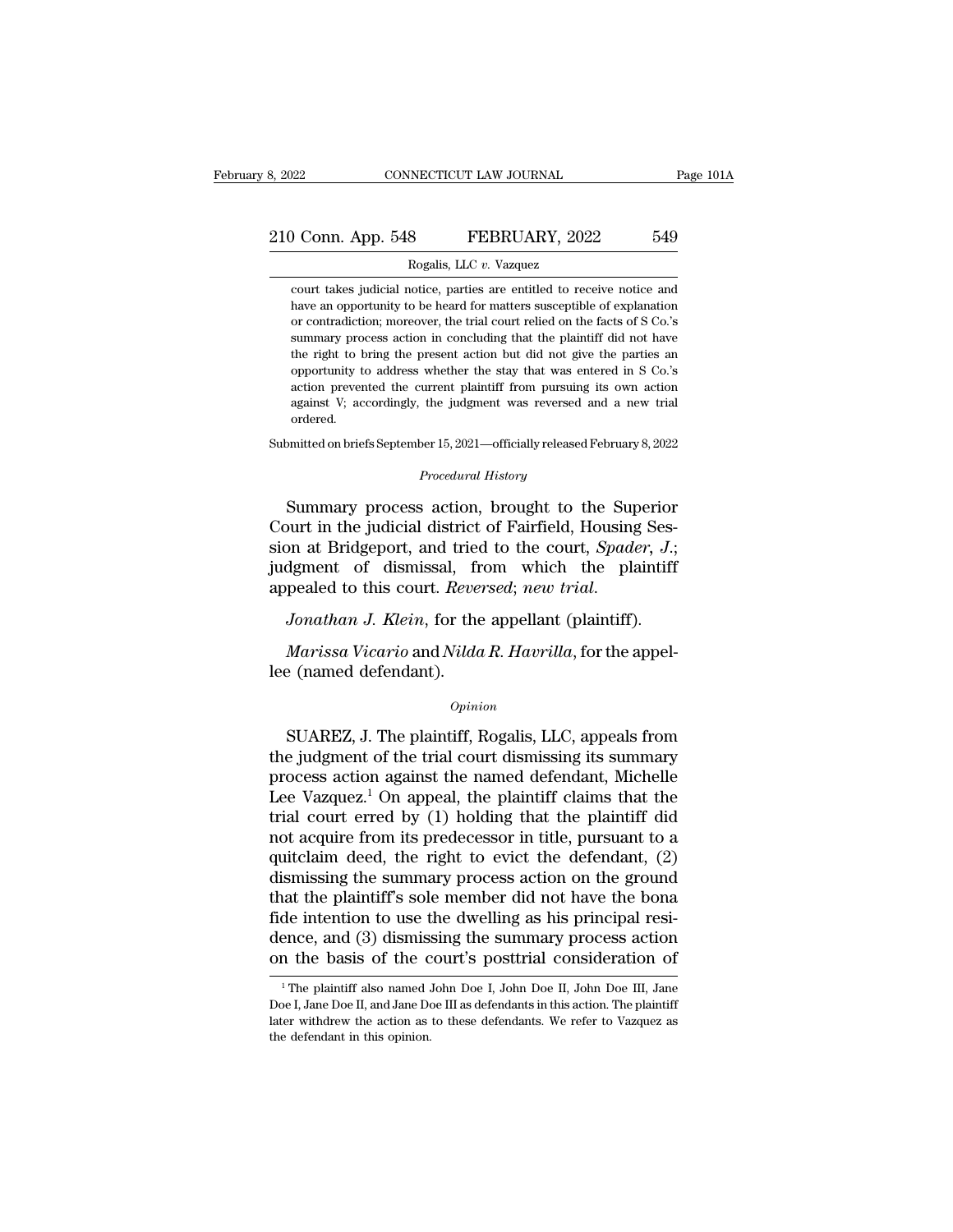# CONNECTICUT LAW JOURNAL February 8, 2022<br>550 FEBRUARY, 2022 210 Conn. App. 548<br>Rogalis, LLC v. Vazquez RECTICUT LAW JOURNAL<br>Rogalis, LLC *v.* Vazquez<br>Rogalis, LLC *v.* Vazquez<br>nce namely a prior su

EXECUTE CONNECTICUT LAW JOURNAL Februa<br>
Februa<br>
FEBRUARY, 2022 210 Conn. App. 548<br>
Rogalis, LLC v. Vazquez<br>
extra-record evidence, namely, a prior summary pro-<br>
cess action brought by the plaintiff's predecessor in<br>
title EXECUARY, 2022 210 Conn. App. 548<br>
Rogalis, LLC v. Vazquez<br>
extra-record evidence, namely, a prior summary process action brought by the plaintiff's predecessor in<br>
title against the defendant and her estranged husband.<br>
W FEBRUARY, 2022 210 Conn. App. 548<br>
Rogalis, LLC v. Vazquez<br>
extra-record evidence, namely, a prior summary process action brought by the plaintiff's predecessor in<br>
title against the defendant and her estranged husband.<br> FEBRUARY, 2022 210 Conn. App. 548<br>
Rogalis, LLC  $v$ . Vazquez<br>
extra-record evidence, namely, a prior summary process action brought by the plaintiff's predecessor in<br>
title against the defendant and her estranged husband. Rogalis, LLC v. Vazquez<br>
extra-record evidence, namely, a prior summary process action brought by the plaintiff's predecessor in<br>
title against the defendant and her estranged husband.<br>
We conclude that the trial court ab Rogalis, LLC  $v$ . Vazquez<br>
extra-record evidence, namely, a prior summary process action brought by the plaintiff's predecessor in<br>
title against the defendant and her estranged husband.<br>
We conclude that the trial court extra-record evidence, namely, a prior summary process action brought by the plaintiff's predecessor in title against the defendant and her estranged husband. We conclude that the trial court abused its discretion in takin cess action brought by the plaintiff's predecessor in<br>title against the defendant and her estranged husband.<br>We conclude that the trial court abused its discretion<br>in taking judicial notice of the prior summary process<br>ac is a gainst the detendant and her estranged husband.<br>
Le conclude that the trial court abused its discretion<br>
taking judicial notice of the prior summary process<br>
tion without providing the parties an opportunity to<br>
dress we conclude that the trial court abused its discretion<br>in taking judicial notice of the prior summary process<br>action without providing the parties an opportunity to<br>address it either at trial or in a posttrial brief.<sup>2</sup> We

In taking judicial notice of the prior summary process<br>action without providing the parties an opportunity to<br>address it either at trial or in a posttrial brief.<sup>2</sup> We,<br>therefore, reverse the judgment of the trial court.<br> action without providing the parties an opportunity to<br>address it either at trial or in a posttrial brief.<sup>2</sup> We,<br>therefore, reverse the judgment of the trial court.<br>The following facts and procedural history are rele-<br>van address it either at trial or in a posttrial brief.<sup>2</sup> we,<br>therefore, reverse the judgment of the trial court.<br>The following facts and procedural history are rele-<br>vant to this appeal. By complaint dated October 30,<br>2020, therefore, reverse the judgment of the trial court.<br>
The following facts and procedural history are rele-<br>
vant to this appeal. By complaint dated October 30,<br>
2020, the plaintiff commenced this summary process<br>
action see The following facts and procedural history are relevant to this appeal. By complaint dated October 30, 2020, the plaintiff commenced this summary process action seeking immediate possession of the premises located at 1335 vant to this appeal. By complaint dated October 30,<br>2020, the plaintiff commenced this summary process<br>action seeking immediate possession of the premises<br>located at 1335 James Farm Road in Stratford (prem-<br>ises). The plai 2020, the plaintiff commenced this summary process<br>action seeking immediate possession of the premises<br>located at 1335 James Farm Road in Stratford (prem-<br>ises). The plaintiff alleged that it had purchased the<br>premises on action seeking immediate possession of the premises<br>located at 1335 James Farm Road in Stratford (premises). The plaintiff alleged that it had purchased the<br>premises on or about October 7, 2020, and, therefore,<br>had become located at 1335 James Farm Road in Stratford (premises). The plaintiff alleged that it had purchased the premises on or about October 7, 2020, and, therefore, had become the landlord of the premises. The plaintiff further ises). The plaintiff alleged that it had purchased the<br>premises on or about October 7, 2020, and, therefore,<br>had become the landlord of the premises. The plaintiff<br>further alleged that the defendant was in possession of<br>th premises on or about October 7, 2020, and, therefore,<br>had become the landlord of the premises. The plaintiff<br>further alleged that the defendant was in possession of<br>the premises, that the plaintiff and the defendant never<br> had become the landlord of the premises. The plaintiff<br>further alleged that the defendant was in possession of<br>the premises, that the plaintiff and the defendant never<br>had an agreement as to monetary compensation for<br>the p further alleged that the defendant was in possession of<br>the premises, that the plaintiff and the defendant never<br>had an agreement as to monetary compensation for<br>the premises, and that it was the plaintiff's "bona fide<br>int the premises, that the plaintiff and the defendant never<br>had an agreement as to monetary compensation for<br>the premises, and that it was the plaintiff's "bona fide<br>intention to use the dwelling unit as the landlord's prin-<br> had an agreement as to monetary compensation for<br>the premises, and that it was the plaintiff's "bona fide<br>intention to use the dwelling unit as the landlord's prin-<br>cipal residence. (No tenancy agreement between the<br>partie the premises, and that it was the plaintiff's "bona fide<br>intention to use the dwelling unit as the landlord's prin-<br>cipal residence. (No tenancy agreement between the<br>parties.)" On October 19, 2020, prior to the commence-<br> From to use the awelling unit as the landlord s prin-<br>pal residence. (No tenancy agreement between the<br>rties.)" On October 19, 2020, prior to the commence-<br>ent of the summary process action, the plaintiff had<br>rved a notice reparties.)" On October 19, 2020, prior to the commence-<br>parties.)" On October 19, 2020, prior to the commence-<br>ment of the summary process action, the plaintiff had<br>served a notice to quit on the defendant demanding that<br>

parties.) On October 19, 2020, prior to the commencement of the summary process action, the plaintiff had<br>served a notice to quit on the defendant demanding that<br>she vacate the premises on or before October 25, 2020.<br>On No ment of the summary process action, the plaintiff had<br>served a notice to quit on the defendant demanding that<br>she vacate the premises on or before October 25, 2020.<br>On November 6, 2020, the self-represented defendant<br>filed served a notice to quit on the defendant demanding that<br>she vacate the premises on or before October 25, 2020.<br>On November 6, 2020, the self-represented defendant<br>filed an answer, admitting the allegations of the plain-<br>ti she vacate the premises on or before October 25, 2020.<br>
On November 6, 2020, the self-represented defendant<br>
filed an answer, admitting the allegations of the plain-<br>
tiff's complaint except the allegation that it was the ff's complaint except the allegation that it was the ndlord's bona fide intention to use the dwelling as alleed and lord's principal residence. As to this allegation, the defendant responded that she did not know.<sup>3</sup> A  $_2$ landlord's bona fide intention to use the dwelling as<br>the landlord's principal residence. As to this allegation,<br>the defendant responded that she did not know.<sup>3</sup> A<br> $\frac{1}{2}$ Because our resolution of this claim is disposi

The defendant responded that she did not know.<sup>3</sup> A<br>
<sup>2</sup> Because our resolution of this claim is dispositive of the appeal, it is<br>
unnecessary for us to consider the plaintiff's remaining claims.<br>
<sup>3</sup> The defendant also d <sup>2</sup> Because our resolution of this claim is dispositive of the appeal, it is unnecessary for us to consider the plaintiff's remaining claims.<br><sup>3</sup> The defendant also disagreed with the allegation that the plaintiff did not <sup>2</sup> Because our resolution of this claim is dispositive of thunnecessary for us to consider the plaintiff's remaining claim <sup>3</sup> The defendant also disagreed with the allegation that the not know the identity of John Doe I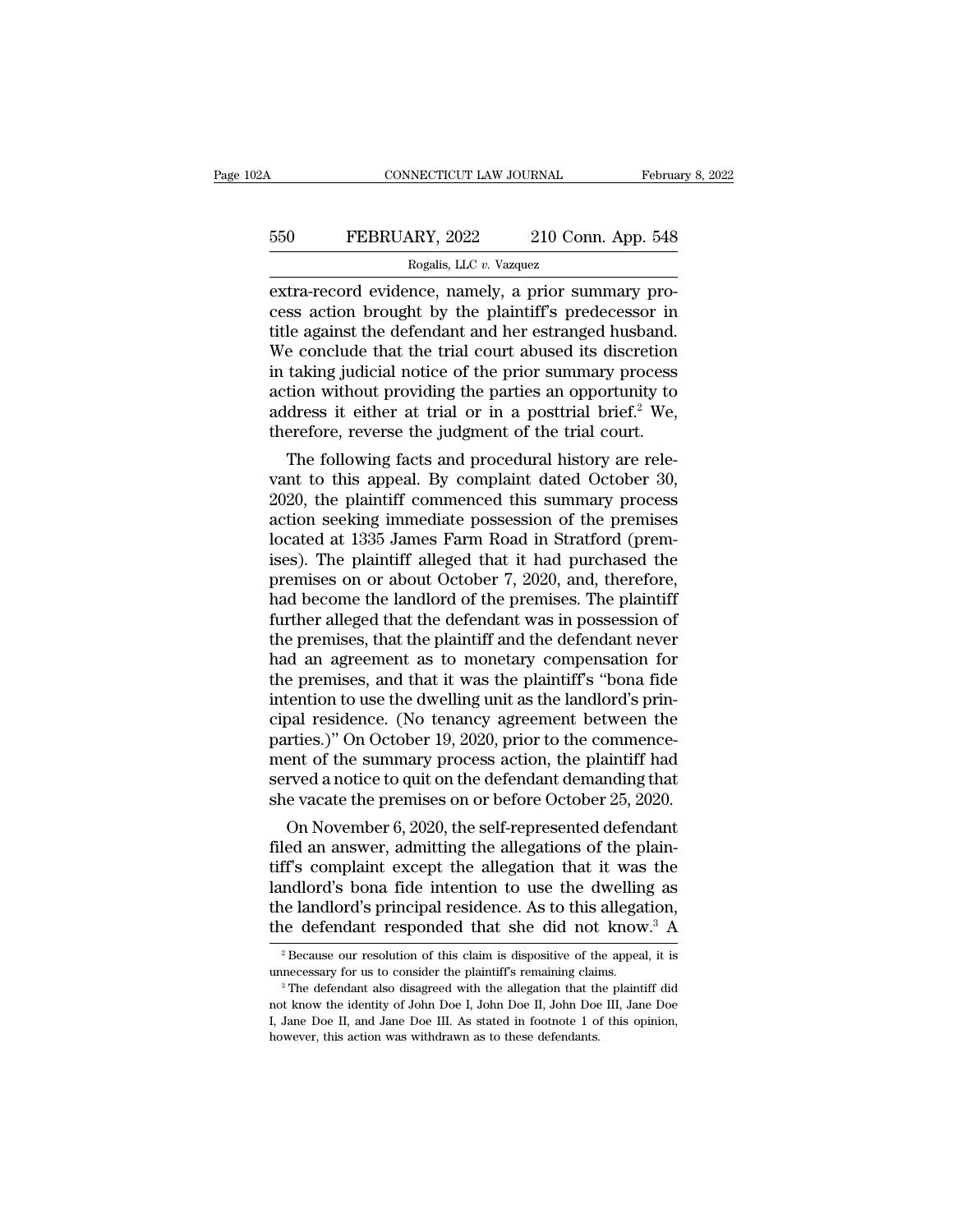# 210 Conn. App. 548 FEBRUARY, 2022 551<br>Rogalis, LLC v. Vazquez RECTICUT LAW JOURNAL<br>8 FEBRUARY, 202<br>Rogalis, LLC *v.* Vazquez<br>fore the court on Janua

8, 2022 CONNECTICUT LAW JOURNAL Page 10<br>
210 Conn. App. 548 FEBRUARY, 2022 551<br>
Rogalis, LLC v. Vazquez<br>
Trial took place before the court on January 13, 2021.<br>
Following trial, the court issued a memorandum of deci-210 Conn. App. 548 FEBRUARY, 2022 551<br>
Rogalis, LLC v. Vazquez<br>
Trial took place before the court on January 13, 2021.<br>
Following trial, the court issued a memorandum of deci-<br>
Sion in which it concluded that the plaintiff 210 Conn. App. 548 FEBRUARY, 2022 551<br>
Rogalis, LLC v. Vazquez<br>
Trial took place before the court on January 13, 2021.<br>
Following trial, the court issued a memorandum of decision in which it concluded that the plaintiff h 210 Conn. App. 548 FEBRUARY, 2022 551<br>
Rogalis, LLC v. Vazquez<br>
trial took place before the court on January 13, 2021.<br>
Following trial, the court issued a memorandum of decision in which it concluded that the plaintiff h Rogalis, LLC  $v$ . Vazquez<br>
trial took place before the court on January 13, 2021.<br>
Following trial, the court issued a memorandum of deci-<br>
sion in which it concluded that the plaintiff had not<br>
established that its owner rial took place before the court on January 13, 2021.<br>Following trial, the court issued a memorandum of decision in which it concluded that the plaintiff had not established that its ownership rights to the premises inclu trial took place before the court on January 13, 2021.<br>Following trial, the court issued a memorandum of decision in which it concluded that the plaintiff had not<br>established that its ownership rights to the premises<br>inclu appeal. Example in the plaintiff claims in the plaintiff claims action. The court<br>ereafter rendered judgment dismissing the summary<br>ocess action. The plaintiff then filed the present<br>peal.<br>On appeal, the plaintiff claims, inter al Examined that its ownering rights to the premises<br>included the right to maintain this action. The court<br>thereafter rendered judgment dismissing the summary<br>process action. The plaintiff then filed the present<br>appeal.<br>On ap

mereafter rendered judgment dismissing the summary<br>process action. The plaintiff then filed the present<br>appeal.<br>On appeal, the plaintiff claims, inter alia, that the trial<br>court erred by dismissing this action on the basis namely, a priority and the present appeal.<br>
On appeal, the plaintiff claims, inter alia, that the trial<br>
court erred by dismissing this action on the basis of its<br>
posttrial consideration of extra-record evidence,<br>
namely, for the plaintiff claims, inter alia, that the trial<br>court erred by dismissing this action on the basis of its<br>posttrial consideration of extra-record evidence,<br>namely, a prior summary process action brought by the<br>former On appeal, the plaintiff claims, inter alia, that the trial<br>court erred by dismissing this action on the basis of its<br>posttrial consideration of extra-record evidence,<br>namely, a prior summary process action brought by the<br> On appeal, the plaintiff claims, inter alia, that the trial<br>court erred by dismissing this action on the basis of its<br>posttrial consideration of extra-record evidence,<br>namely, a prior summary process action brought by the<br> court erred by dismissing this action on the basis of its<br>posttrial consideration of extra-record evidence,<br>namely, a prior summary process action brought by the<br>former owner of the premises, Success, Inc., against the<br>def posttrial consideration of extra-record evidence,<br>namely, a prior summary process action brought by the<br>former owner of the premises, Success, Inc., against the<br>defendant and her estranged husband, Dahill Donofrio.<br>This ex namely, a prior summary process action brought by the<br>former owner of the premises, Success, Inc., against the<br>defendant and her estranged husband, Dahill Donofrio.<br>This extra-record evidence reflected that Success, Inc.,<br> former owner of the premises, Success, Inc., against the<br>defendant and her estranged husband, Dahill Donofrio.<br>This extra-record evidence reflected that Success, Inc.,<br>had commenced the prior action shortly after the defen defendant and her estranged husband, Dahill Donofrio.<br>This extra-record evidence reflected that Success, Inc.,<br>had commenced the prior action shortly after the defen-<br>dant had commenced a dissolution action against Dono-<br>f This extra-record evidence reflected that Success, Inc.,<br>had commenced the prior action shortly after the defen-<br>dant had commenced a dissolution action against Dono-<br>frio. The trial court had stayed the prior action throu had commenced the prior action shortly after the defen-<br>dant had commenced a dissolution action against Dono-<br>frio. The trial court had stayed the prior action through<br>the pendency of the defendant's dissolution action,<br>wh dant had commenced a dissolution action against Dono-<br>frio. The trial court had stayed the prior action through<br>the pendency of the defendant's dissolution action,<br>which was still pending. Thereafter, Success, Inc., con-<br>v frio. The trial court had stayed the prior action through<br>the pendency of the defendant's dissolution action,<br>which was still pending. Thereafter, Success, Inc., con-<br>veyed its rights in the premises to the plaintiff. Alth the pendency of the defendant's dissolution action,<br>which was still pending. Thereafter, Success, Inc., con-<br>veyed its rights in the premises to the plaintiff. Although<br>the court noted that the prior action was eventually<br> which was still pending. Thereafter, Success, Inc., conveyed its rights in the premises to the plaintiff. Although the court noted that the prior action was eventually dismissed for dormancy, it observed that Success, Inc. veyed its rights in the premises to the plaintiff<br>the court noted that the prior action was<br>dismissed for dormancy, it observed that Suc<br>could not as a matter of law have convey<br>plaintiff the right to maintain a summary pr smissed for dormancy, it observed that Success, Inc.,<br>uld not as a matter of law have conveyed to the<br>aintiff the right to maintain a summary process action<br>ainst the defendant because, as a result of the stay,<br>did not hav the could not as a matter of law have conveyed to the plaintiff the right to maintain a summary process action against the defendant because, as a result of the stay, it did not have such a right of its own.<br>As we explain

plaintiff the right to maintain a summary process action<br>against the defendant because, as a result of the stay,<br>it did not have such a right of its own.<br>As we explain in more detail later in this opinion,<br>the court expres right to defendant because, as a result of the stay,<br>it did not have such a right of its own.<br>As we explain in more detail later in this opinion,<br>the court expressly relied on the prior summary process<br>action in determinin it did not have such a right of its own.<br>As we explain in more detail later in this opinion,<br>the court expressly relied on the prior summary process<br>action in determining that the plaintiff did not have the<br>right to mainta As we explain in more detail later in this opinion,<br>the court expressly relied on the prior summary process<br>action in determining that the plaintiff did not have the<br>right to maintain the present summary process action<br>aga As we explain in more detail later in this opinion,<br>the court expressly relied on the prior summary process<br>action in determining that the plaintiff did not have the<br>right to maintain the present summary process action<br>aga the court expressly relied on the prior summary process<br>action in determining that the plaintiff did not have the<br>right to maintain the present summary process action<br>against the defendant. The defendant contends that the<br> action in determining that the plaintiff did not have the right to maintain the present summary process action against the defendant. The defendant contends that the trial court properly took judicial notice of the prior s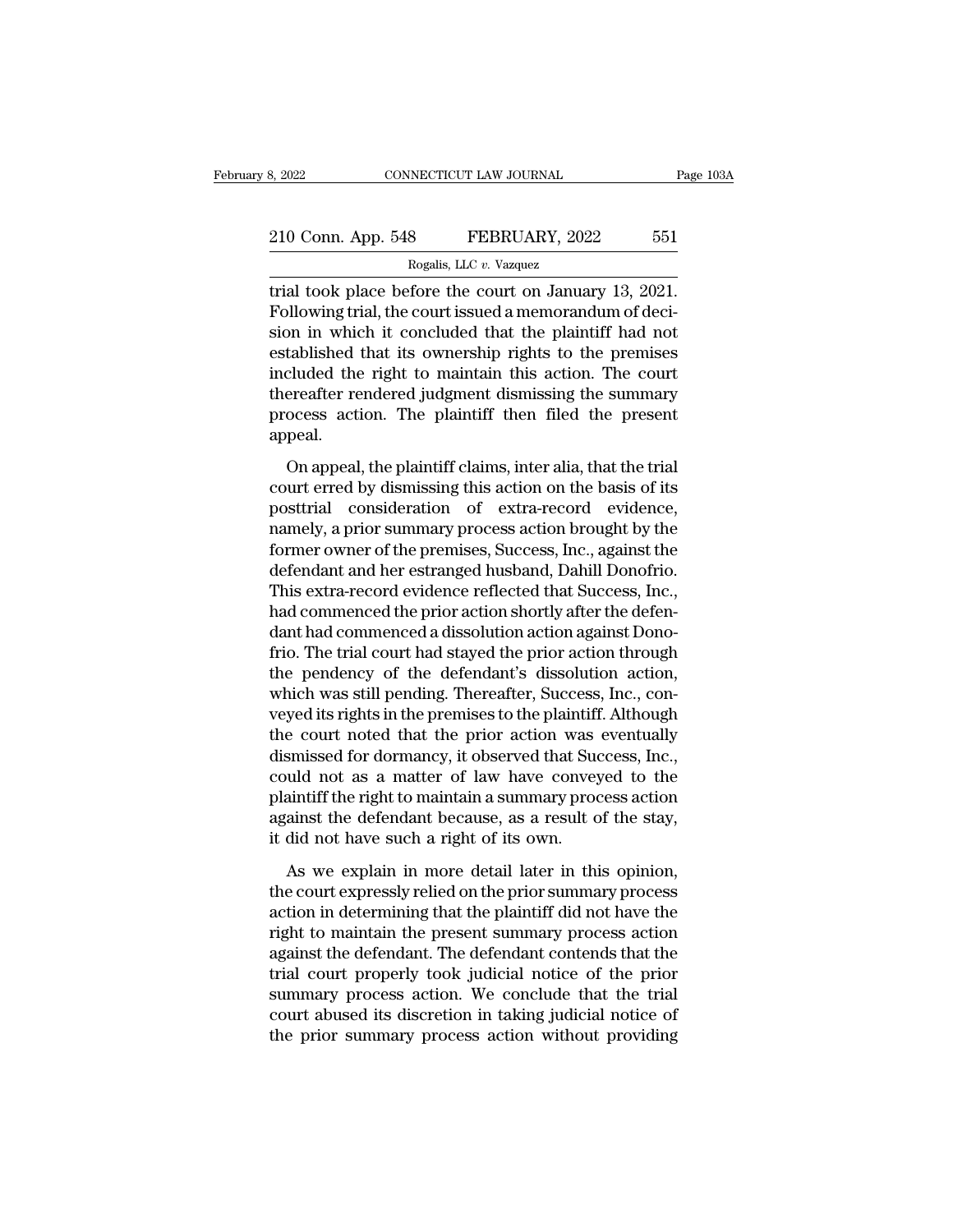| 4Α  | CONNECTICUT LAW JOURNAL                                                              |                    | February 8, 2022 |
|-----|--------------------------------------------------------------------------------------|--------------------|------------------|
| 552 | FEBRUARY, 2022                                                                       | 210 Conn. App. 548 |                  |
|     | Rogalis, LLC v. Vazquez                                                              |                    |                  |
|     | the parties an opportunity to address it either at trial<br>or in a posttrial brief. |                    |                  |
|     | Before addressing the merits of the plaintiff's claim,                               |                    |                  |

BEFORUARY, 2022 210 Conn. App. 548<br>
Rogalis, LLC v. Vazquez<br>
e parties an opportunity to address it either at trial<br>
in a posttrial brief.<br>
Before addressing the merits of the plaintiff's claim,<br>
e briefly set forth the l FEBRUARY, 2022 210 Conn. App. 548<br>
Rogalis, LLC v. Vazquez<br>
The parties an opportunity to address it either at trial<br>
or in a posttrial brief.<br>
Before addressing the merits of the plaintiff's claim,<br>
we briefly set forth Rogalis, LLC v. Vazquez<br>
the parties an opportunity to address it either at trial<br>
or in a posttrial brief.<br>
Before addressing the merits of the plaintiff's claim,<br>
we briefly set forth the legal basis pursuant to which<br> the parties an opportunity to address it either at trial<br>or in a posttrial brief.<br>Before addressing the merits of the plaintiff's claim,<br>we briefly set forth the legal basis pursuant to which<br>the plaintiff brought this su The parties an opportunity to address it either at that<br>or in a posttrial brief.<br>Before addressing the merits of the plaintiff's claim,<br>we briefly set forth the legal basis pursuant to which<br>the plaintiff brought this summ by m a posttrial pher.<br>
Before addressing the merits of the plaintiff's claim,<br>
we briefly set forth the legal basis pursuant to which<br>
the plaintiff brought this summary process action. On<br>
April 10, 2020, Governor Ned La Before addressing the merits of the plaintiff's claim,<br>we briefly set forth the legal basis pursuant to which<br>the plaintiff brought this summary process action. On<br>April 10, 2020, Governor Ned Lamont issued Executive<br>Orde we briefly set forth the legal basis pursuant to which<br>the plaintiff brought this summary process action. On<br>April 10, 2020, Governor Ned Lamont issued Executive<br>Order No. 7X, which modified General Statutes § 47a-<br>23 by p the plaintiff brought this summary process action. On<br>April 10, 2020, Governor Ned Lamont issued Executive<br>Order No. 7X, which modified General Statutes § 47a-<br>23 by placing a moratorium on the issuance of notices<br>to quit April 10, 2020, Governor Ned Lamont issued Executive<br>Order No. 7X, which modified General Statutes § 47a-<br>23 by placing a moratorium on the issuance of notices<br>to quit and the commencement of summary process<br>actions throug Order No. 7X, which modified General Statutes  $\S$  47a-<br>23 by placing a moratorium on the issuance of notices<br>to quit and the commencement of summary process<br>actions through June 30, 2020. This executive order<br>provided, in 23 by placing a moratorium on the issuance of notices<br>to quit and the commencement of summary process<br>actions through June 30, 2020. This executive order<br>provided, in part, that "minimizing evictions during this<br>public he to quit and the commencement of summary process<br>actions through June 30, 2020. This executive order<br>provided, in part, that "minimizing evictions during this<br>public health period is critical to controlling and reduc-<br>ing actions through June 30, 2020. This executive order<br>provided, in part, that "minimizing evictions during this<br>public health period is critical to controlling and reduc-<br>ing the spread of COVID-19 by allowing all residents provided, in part, that "minimizing evictions during this<br>public health period is critical to controlling and reduc-<br>ing the spread of COVID-19 by allowing all residents to<br>stay home or at their place of residence  $\ldots$ ." public health period is critical to controlling and reducing the spread of COVID-19 by allowing all residents to<br>stay home or at their place of residence . . . . " Executive Order No. 7X (April 10, 2020). An exception to<br>t ing the spread of COVID-19 by allowing all residents to<br>stay home or at their place of residence . . . ." Execu-<br>tive Order No. 7X (April 10, 2020). An exception to<br>the moratorium was for notices to quit and summary<br>proce stay home or at their place of residence . . . . ." Executive Order No. 7X (April 10, 2020). An exception to the moratorium was for notices to quit and summary process actions brought on the basis of serious nuisance as d tive Order No. 7X (April 10, 2020). An exception to<br>the moratorium was for notices to quit and summary<br>process actions brought on the basis of serious nuisance<br>as defined in General Statutes § 47a-15. Executive Order<br>No. 7 the moratorium was for notices to quit and summary<br>process actions brought on the basis of serious nuisance<br>as defined in General Statutes § 47a-15. Executive Order<br>No. 7DDD, issued on June 29, 2020, created another<br>excep process actions brought on the basis of serious nuisance<br>as defined in General Statutes § 47a-15. Executive Order<br>No. 7DDD, issued on June 29, 2020, created another<br>exception to the moratorium "for nonpayment of rent<br>due o as defined in General Statutes § 47a-15. Executive Order<br>No. 7DDD, issued on June 29, 2020, created another<br>exception to the moratorium "for nonpayment of rent<br>due on or prior to February 29, 2020  $\ldots$ ." Executive<br>Order No. 7DDD, issued on June 29, 2020, created another<br>exception to the moratorium "for nonpayment of rent<br>due on or prior to February 29, 2020 . . . ." Executive<br>Order No. 7000, issued on August 21, 2020, created<br>an exception exception to the moratorium "for nonpayment of rent<br>due on or prior to February 29, 2020  $\ldots$ ." Executive<br>Order No. 7000, issued on August 21, 2020, created<br>an exception to the moratorium "for a bona fide inten-<br>tion by due on or prior to February 29, 2020 . . . ." Executive<br>Order No. 7000, issued on August 21, 2020, created<br>an exception to the moratorium "for a bona fide inten-<br>tion by the landlord to use such dwelling unit as [the]<br>land Order No. 7OOO, issued on August 21, 2<br>an exception to the moratorium "for a bon<br>tion by the landlord to use such dwelling<br>landlord's principal residence" provided th<br>to quit is not delivered during the term of<br>rental agre Exception to the inoratorium for a bona nue interi-<br>on by the landlord to use such dwelling unit as [the]<br>adlord's principal residence" provided that the notice<br>quit is not delivered during the term of any existing<br>ntal ag Franch Collister and the resolution of the resolution of the resolution of a perfect to quit is not delivered during the term of any existing rental agreement. The present action was brought pursuant to Executive Order No.

randord's principal residence provided that the notice<br>to quit is not delivered during the term of any existing<br>rental agreement. The present action was brought pur-<br>suant to Executive Order No. 7000.<br>We now set forth the to quit is not denvered during the term of any existing<br>rental agreement. The present action was brought pur-<br>suant to Executive Order No. 7000.<br>We now set forth the following additional facts that<br>are necessary for the re rental agreement. The present action was brought pur-<br>suant to Executive Order No. 7000.<br>We now set forth the following additional facts that<br>are necessary for the resolution of the plaintiff's claim.<br>Prior to trial, the p suant to Executive Order 1so. 7000.<br>We now set forth the following additional facts that<br>are necessary for the resolution of the plaintiff's claim.<br>Prior to trial, the plaintiff filed the affidavit of Joseph<br>Rogalis, the s We now set forth the following additional facts that<br>are necessary for the resolution of the plaintiff's claim.<br>Prior to trial, the plaintiff filed the affidavit of Joseph<br>Rogalis, the sole member of the plaintiff. In the are necessary for the resolution of the plaintiff's claim.<br>Prior to trial, the plaintiff filed the affidavit of Joseph<br>Rogalis, the sole member of the plaintiff. In the affidavit,<br>Rogalis averred, inter alia, that the plai Prior to trial, the plaintiff filed the affidavit of Joseph<br>Rogalis, the sole member of the plaintiff. In the affidavit,<br>Rogalis averred, inter alia, that the plaintiff purchased<br>the subject premises on October 7, 2020, an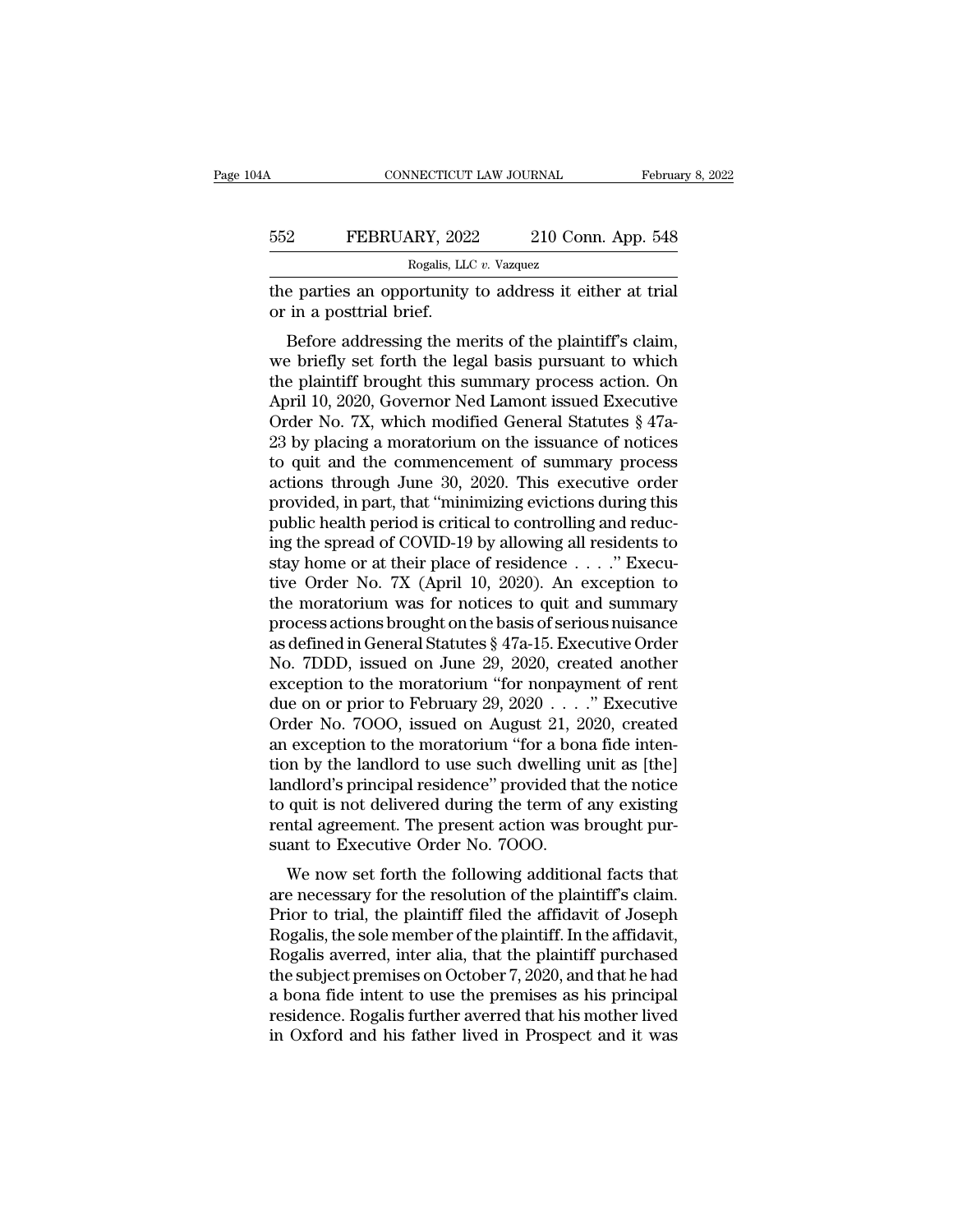# 210 Conn. App. 548 FEBRUARY, 2022 553<br>Rogalis, LLC v. Vazquez RECTICUT LAW JOURNAL<br>8 FEBRUARY, 202<br>Rogalis, LLC *v.* Vazquez<br>locate to Stratford so th

Fage 105A<br>
10 Conn. App. 548 FEBRUARY, 2022 553<br>
10 Rogalis, LLC v. Vazquez<br>
10 Rogalis, LLC v. Vazquez<br>
11 Rose proximity to his parents and care for them.<br>
11 Rose proximity to his parents and care for them.<br>
11 Rose pro 210 Conn. App. 548 FEBRUARY, 2022 553<br>Rogalis, LLC v. Vazquez<br>his intention to relocate to Stratford so that he could<br>live in close proximity to his parents and care for them.<br>The plaintiff also filed a certified copy of a 210 Conn. App. 548 FEBRUARY, 2022 553<br>
Rogalis, LLC v. Vazquez<br>
his intention to relocate to Stratford so that he could<br>
live in close proximity to his parents and care for them.<br>
The plaintiff also filed a certified copy 210 Conn. App. 548 FEBRUARY, 2022 553<br>
Rogalis, LLC v. Vazquez<br>
his intention to relocate to Stratford so that he could<br>
live in close proximity to his parents and care for them.<br>
The plaintiff also filed a certified copy Rogalis, LLC v. Vazquez<br>
his intention to relocate to Stratford so that he could<br>
live in close proximity to his parents and care for them.<br>
The plaintiff also filed a certified copy of a quitclaim<br>
deed recorded on Octob Rogalis, LLC v. Vazquez<br>
his intention to relocate to Stratford so that he could<br>
live in close proximity to his parents and care for them.<br>
The plaintiff also filed a certified copy of a quitclaim<br>
deed recorded on Octob his intention to relocate to Stratford so that he could<br>live in close proximity to his parents and care for them.<br>The plaintiff also filed a certified copy of a quitclaim<br>deed recorded on October 7, 2020, pursuant to which live in close proximity to his parent<br>The plaintiff also filed a certified<br>deed recorded on October 7, 2020,<br>the plaintiff acquired the premises<br>"for One Dollar (\$1.00) and other<br>ation . . . . ." This deed was signed<br>the p ie plaintiff also filed a certified copy of a quitclaim<br>ed recorded on October 7, 2020, pursuant to which<br>e plaintiff acquired the premises from Success, Inc.<br>or One Dollar (\$1.00) and other valuable consider-<br>ion . . . . deed recorded on October 7, 2020, pursuant to which<br>the plaintiff acquired the premises from Success, Inc.<br>"for One Dollar (\$1.00) and other valuable consider-<br>ation . . . ." This deed was signed by Gus Curcio, Sr.,<br>the pr

the plaintiff acquired the premises from Success, Inc.<br>
"for One Dollar (\$1.00) and other valuable consider-<br>
ation . . . ." This deed was signed by Gus Curcio, Sr.,<br>
the president of Success, Inc.<br>
At trial, Rogalis test "for One Dollar  $(\$1.00)$  and other valuable consideration . . . ." This deed was signed by Gus Curcio, Sr.,<br>the president of Success, Inc.<br>At trial, Rogalis testified, consistent with his affidavit,<br>that the plaintiff pur ation . . . . ." This deed was signed by Gus Curcio, Sr.,<br>the president of Success, Inc.<br>At trial, Rogalis testified, consistent with his affidavit,<br>that the plaintiff purchased the premises on or about<br>October 7, 2020, wi the president of Success, Inc.<br>At trial, Rogalis testified, consistent with his affidavit,<br>that the plaintiff purchased the premises on or about<br>October 7, 2020, with a bona fide intent that he would<br>use the premises as hi At trial, Rogalis testified, consistent with his affidavit,<br>that the plaintiff purchased the premises on or about<br>October 7, 2020, with a bona fide intent that he would<br>use the premises as his principal residence. Rogalis<br> that the plaintiff purchased the premises on or about<br>October 7, 2020, with a bona fide intent that he would<br>use the premises as his principal residence. Rogalis<br>testified that he was a resident of Tavares, Florida and<br>was October 7, 2020, with a bona fide intent that he would<br>use the premises as his principal residence. Rogalis<br>testified that he was a resident of Tavares, Florida and<br>was relocating in order to assist in the health care of use the premises as his principal residence. Rogalis<br>testified that he was a resident of Tavares, Florida and<br>was relocating in order to assist in the health care of his<br>mother, who lived in Oxford. In response, the defend testified that he was a resident of Tavares, Florence was relocating in order to assist in the health calm<br>other, who lived in Oxford. In response, the definiciated that the plaintiff brought this action as<br>of a "loophole" indicated that the plaintiff brought this action as a result<br>of a "loophole" in a prior judgment, and that she did<br>not believe that Rogalis had a bona fide intent to occupy<br>the premises as his principal residence.<sup>4</sup><br> $\frac{$ of a "loophole" in a prior<br>not believe that Rogalis had<br>the premises as his princip<br> $\frac{4}{1}$ The following colloquy between<br>the defendant occurred at trial:<br>"The Court: Ms. Vazquez, what do not believe that Rogalis had a bona fide intent to occupy<br>
the premises as his principal residence.<sup>4</sup><br>
<sup>4</sup> The following colloquy between the court, the plaintiff's counsel, and<br>
the defendant occurred at trial:<br>
"The Cou

e defendant occurred at trial:<br>
"The Court: Ms. Vazquez, what do you want the court to know<br>
is action?<br>
"The Defendant: Well, on October 7th, there was actually a depo<br>
Gus Curcio in which that's when I found out-<br>
"[The

"The Defendant: Well, on October 7th, there was actual Gus Curcio in which that's when I found out-<br>"[The Plaintiff's Counsel]: Objection, Your Honor. Relever<br>"The Court: Well, he's the grantor on the deed that you<br>"The Co

"The Court: Ms. Vazquez, what do you want the court to know about<br>
is action?<br>
"The Defendant: Well, on October 7th, there was actually a deposition<br>
Gus Curcio in which that's when I found out-<br>
"[The Plaintiff's Counsel] on Gus Curcio in which that's when I found out—<br>
"[The Plaintiff's Counsel]: Objection, Your Honor. Relevance.<br>
"The Court. Well, he's the grantor on the deed that you presented to the<br>
court. So, I'll hear this.<br>
"[The Pl

<sup>1</sup> Gus Curcio in which that's when I found out-<br>
"[The Plaintiff's Counsel]: Objection, Your Honor. Relevance.<br>
"The Court: Well, he's the grantor on the deed that you presented to the<br>
urt. So, I'll hear this.<br>
"[The Pla "The Plaintiff's Counsel]: Objection, Your Honor. Relevance.<br>"The Court. Well, he's the grantor on the deed that you presented to the<br>court. So, I'll hear this.<br>"[The Plaintiff's Counsel]: Thank you, Your Honor.<br>"The Defen The Court: Well, he's the grantor on the deed that you presented to the court. So, I'll hear this. "[The Plaintiff's Counsel]: Thank you, Your Honor. "The Defendant: Thank you. So, on October 7th, it was a deposition for G court. So, I'll hear this.<br>
"[The Plaintiff's Counsel]: Thank you, Your Honor.<br>
"The Defendant: Thank you. So, on October 7th, it was a deposition for<br>
Gus Curcio in which that's when he informed my lawyer and myself that<br> "The Plaintiff's Counsel]: Thank you, Your Honor.<br>"The Plaintiff's Counsel]: Thank you. So, on October 7th, it was a deposition for<br>Gus Curcio in which that's when he informed my lawyer and myself that<br>he sold the property The Defendant: The Window (The Defendant: The sold the property deposition and the factor is final. So, my thing a loophole–<br>"The Plaintiff's Couplement" (The Plaintiff's Couplement) In Surveyer and my lawyer and myself that sold the property that day. I just find that funny. He's upset with the position and the fact that you allowed me to stay there until the divorce final. So, my thing is they didn't The sold the property that day. I just find that funny. If deposition and the fact that you allowed me to stay the is final. So, my thing is they didn't like the ruling, sa loophole-<br>"[The Plaintiff's Counsel]: I'm going t deposition and the fact that you allowed me to stay there until the divorce is final. So, my thing is they didn't like the ruling, so they had to find a loophole–<br>
"[The Plaintiff's Counsel]: I'm going to object again, You is final. So, my thing is they didn't like the ruling, so they had to find<br>a loophole—<br>"[The Plaintiff's Counsel]: I'm going to object again, Your Honor. Who's<br>they? I don't know who she's referring to as they.<br>"The Defend

a loophole-<br>
"The Plaintiff's<br>
"The Plaintiff"<br>
"The Defendan<br>
"The Plaintiff's<br>
Your Honor.<br>
"The Court: It's

they? I don't know v<br>"The Defendant: C<br>"The Plaintiff's Co<br>"[The Plaintiff's Cour Honor.<br>"The Court: It's relet

"The Plaintiff's Counsel]: I'm going to object again, Your Honor. Who's<br>"Y' I don't know who she's referring to as they.<br>"The Defendant: Gus Curcio, Success, Inc., and Dahill Donofrio.<br>"The Plaintiff's Counsel]: I'm going

the premises as<br>
<sup>4</sup> The following co<br>
<sup>4</sup> The following co<br>
<sup>4</sup> The Court: Ms. V<br>
<sup>4</sup> The Defendant: V<br>
<sup>4</sup> The Defendant: V <sup>4</sup> The following colloquy between the court, the plaintiff's counsel, and<br>
<sup>4</sup> The following colloquy between the court, the plaintiff's counsel, and<br>
<sup>4</sup> The Court: Ms. Vazquez, what do you want the court to know about<br>  $^\circ$  The following colloquy between the court, the plaintiff<br>the defendant occurred at trial: "The Court: Ms. Vazquez, what do you want the court this action?<br>"The Defendant: Well, on October 7th, there was actuall<br>on Gus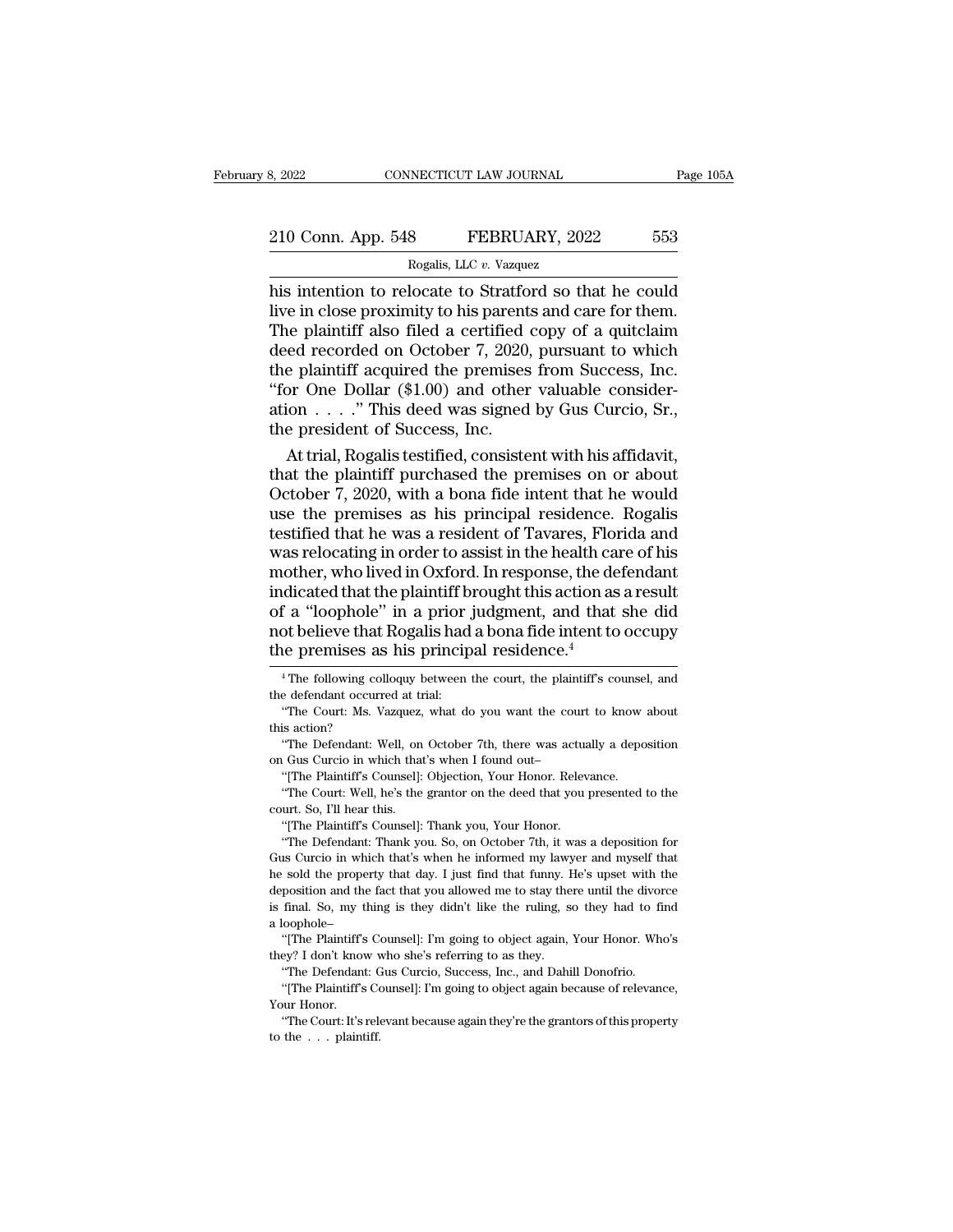# CONNECTICUT LAW JOURNAL February 8, 2022<br>554 FEBRUARY, 2022 210 Conn. App. 548<br>Rogalis, LLC v. Vazquez RECTICUT LAW JOURNAL<br>Rogalis, LLC *v.* Vazquez<br>Rogalis, LLC *v.* Vazquez<br>um of decision, the court

CONNECTICUT LAW JOURNAL February 8, 2<br>
In its memorandum of decision, the court stated that,<br>
Figures In its memorandum of decision, the court stated that,<br>
Tollowing the conclusion of the trial, the court pieced<br>
The stat The FEBRUARY, 2022 210 Conn. App. 548<br>
Rogalis, LLC v. Vazquez<br>
In its memorandum of decision, the court stated that,<br>
"[f]ollowing the conclusion of the trial, the court pieced<br>
together what the defendant was referring t 554 FEBRUARY, 2022 210 Conn. App. 548<br>
Rogalis, LLC v. Vazquez<br>
In its memorandum of decision, the court stated that,<br>
"[f]ollowing the conclusion of the trial, the court pieced<br>
together what the defendant was referring FEBRUARY, 2022 210 Conn. App. 548<br>
Rogalis, LLC  $v$ . Vazquez<br>
In its memorandum of decision, the court stated that,<br>
"[f]ollowing the conclusion of the trial, the court pieced<br>
together what the defendant was referring to Rogalis, LLC v. Vazquez<br>
In its memorandum of decision, the court stated that,<br>
"[f]ollowing the conclusion of the trial, the court pieced<br>
together what the defendant was referring to as a 'loop-<br>
hole.' While the court Frogaus, ELC  $v$ . vazquez<br>
In its memorandum of decision, the court stated that,<br>
"[f]ollowing the conclusion of the trial, the court pieced<br>
together what the defendant was referring to as a 'loop-<br>
hole.' While the cour In its memorandum of decision, the court stated that,<br>"[f]ollowing the conclusion of the trial, the court pieced<br>together what the defendant was referring to as a 'loop-<br>hole.' While the court did not recognize it until co "[f]ollowing the conclusion of the trial, the court pieced<br>together what the defendant was referring to as a 'loop-<br>hole.' While the court did not recognize it until consider-<br>ing the case afterwards, the defendant had be together what the defendant was referring to as a 'loop-<br>hole.' While the court did not recognize it until consider-<br>ing the case afterwards, the defendant had been a partic-<br>ipant in previous matters before it. Specifical hole.' While the court did not recognize it until considering the case afterwards, the defendant had been a participant in previous matters before it. Specifically, in the matter of *Success, Inc.* v. *Donofrio*, Superior ing the case afterwards, the defendant had been a partic-<br>ipant in previous matters before it. Specifically, in the<br>matter of *Success*, *Inc.* v. *Donofrio*, Superior Court,<br>judicial district of Fairfield, Housing Session ipant in previous matters before it. Specifically, in the<br>matter of *Success*, *Inc.* v. *Donofrio*, Superior Court,<br>judicial district of Fairfield, Housing Session at Bridge-<br>port, Docket No. CV-19-6008242-S, the court ha matter of *Success*, *Inc.* v. *Donofrio*, Superior Court,<br>judicial district of Fairfield, Housing Session at Bridge-<br>port, Docket No. CV-19-6008242-S, the court had con-<br>ducted a trial and, on January 10, 2020, entered a judicial district of Fairfield, Housing Session at Bridge-<br>port, Docket No. CV-19-6008242-S, the court had con-<br>ducted a trial and, on January 10, 2020, entered a stay<br>of proceedings through the pendency of the defendant's port, Docket No. CV-19-6008242-S, the court had con-<br>ducted a trial and, on January 10, 2020, entered a stay<br>of proceedings through the pendency of the defendant's<br>divorce matter . . . . . In the *Donofrio* case, the previ ducted a trial and, on January 10, 2020, entered a stay<br>of proceedings through the pendency of the defendant's<br>divorce matter  $\dots$ . In the *Donofrio* case, the previ-<br>ous landlord testified that the defendant's ex-husband of proceedings through the pendency of the defendant's<br>divorce matter  $\dots$  . In the *Donofrio* case, the previ-<br>ous landlord testified that the defendant's ex-husband<br>was delinquent in his rental payments on this very<br>[pr divorce matter . . . . .<br>ous landlord testified<br>was delinquent in h<br>[premises]." The courcase had been dismis:<br>was still pending and<br>coming months.<br>In its decision, the In its decision, the court further noted that the previous<br>se had been dismissed for dormancy, but the divorce<br>as still pending and was scheduled for trial in the<br>ming months.<br>In its decision, the court stated that "[c]ert court for the state payments of this resp.<br>
(premises)." The court further noted that the previous<br>
case had been dismissed for dormancy, but the divorce<br>
was still pending and was scheduled for trial in the<br>
coming months

presumedy. The court rature noted that the presence<br>case had been dismissed for dormancy, but the divorce<br>was still pending and was scheduled for trial in the<br>coming months.<br>In its decision, the court stated that "[c]ertai Figures and was scheduled for trial in the<br>coming months.<br>In its decision, the court stated that "[c]ertainly, the<br>court, when entering that stay, could not have antici-<br>pated that the divorce matter would still be pending coming months.<br>
In its decision, the court stated that "[c]ertainly, the<br>
court, when entering that stay, could not have antici-<br>
pated that the divorce matter would still be pending a<br>
year later. The pandemic's impact on In its decision, the court stated that "[c]ertainly, the<br>court, when entering that stay, could not have antici-<br>pated that the divorce matter would still be pending a<br>year later. The pandemic's impact on court dockets has<br> In its decision, the court stated that "[c]ertainly, the<br>court, when entering that stay, could not have antici-<br>pated that the divorce matter would still be pending a<br>year later. The pandemic's impact on court dockets has year later. The pandemic's impact on court dockets has<br>created many challenges. This court certainly believes<br>that there does come a time when possession must be<br>returned to the property owner absent rental or use<br>"The Def created many challenges. This court certainly believes<br>that there does come a time when possession must be<br>returned to the property owner absent rental or use<br>"The Defendant: Thank you. So, what happens is that I believe-w

that there does come a time when possession must be<br>returned to the property owner absent rental or use<br>"The Defendant: Thank you. So, what happens is that I believe-what<br>happened is they didn't like the judgment, so they The Plantiff's Counsel]: Objection, Your Honor. This is all out of scope the plantiff's Counsel]: Objection, Your Honor. This is all out of scope her pleadings. happened is they didn't like the judgment, so they found a loophole to sell<br>the property to a friend. The property was never listed. He lives in Florida.<br>"[The Plaintiff's Counsel]: Objection, Your Honor. This is all out o "The Defendant: Thank you. So, what happens is that I believe—what<br>ppened is they didn't like the judgment, so they found a loophole to sell<br>e property to a friend. The property was never listed. He lives in Florida.<br>"[The

happened is they didn't like the judgment, so they found a loophole to sell<br>the property to a friend. The property was never listed. He lives in Florida.<br>"[The Plaintiff's Counsel]: Objection, Your Honor. This is all out o the property to a friend. The property was never listed. He lives in Florida.<br>
"[The Plaintiff's Counsel]: Objection, Your Honor. This is all out of scope<br>
of her pleadings.<br>
"The Court: But it's not out of the scope of wh "[The Plainti"]<br>"The Plainti"<br>"The Court:<br>put forward, co<br>this premises<br>of action."<br>The defendan The defendant later testified that "the only thing that makes sense is they are deferended."<br>The Court: But it's not out of the scope of what case you're trying to<br>the deformant, counsel, which is a bona fide intent of thi <sup>1</sup> The Court: But it's not out of the scope of what case you're trying to put forward, counsel, which is a bona fide intent of this individual to occupy this premises as his primary residence. So, it's a defense to the ca

put forward, counsel, which is a bona fide intent of this individual to occupy<br>this premises as his primary residence. So, it's a defense to the cause<br>of action."<br>The defendant later testified that "the only thing that mak this premises as his primary residence. So, it's a defense to the cause<br>of action."<br>The defendant later testified that "the only thing that makes sense is they<br>sell the house to a friend so that they can put a new eviction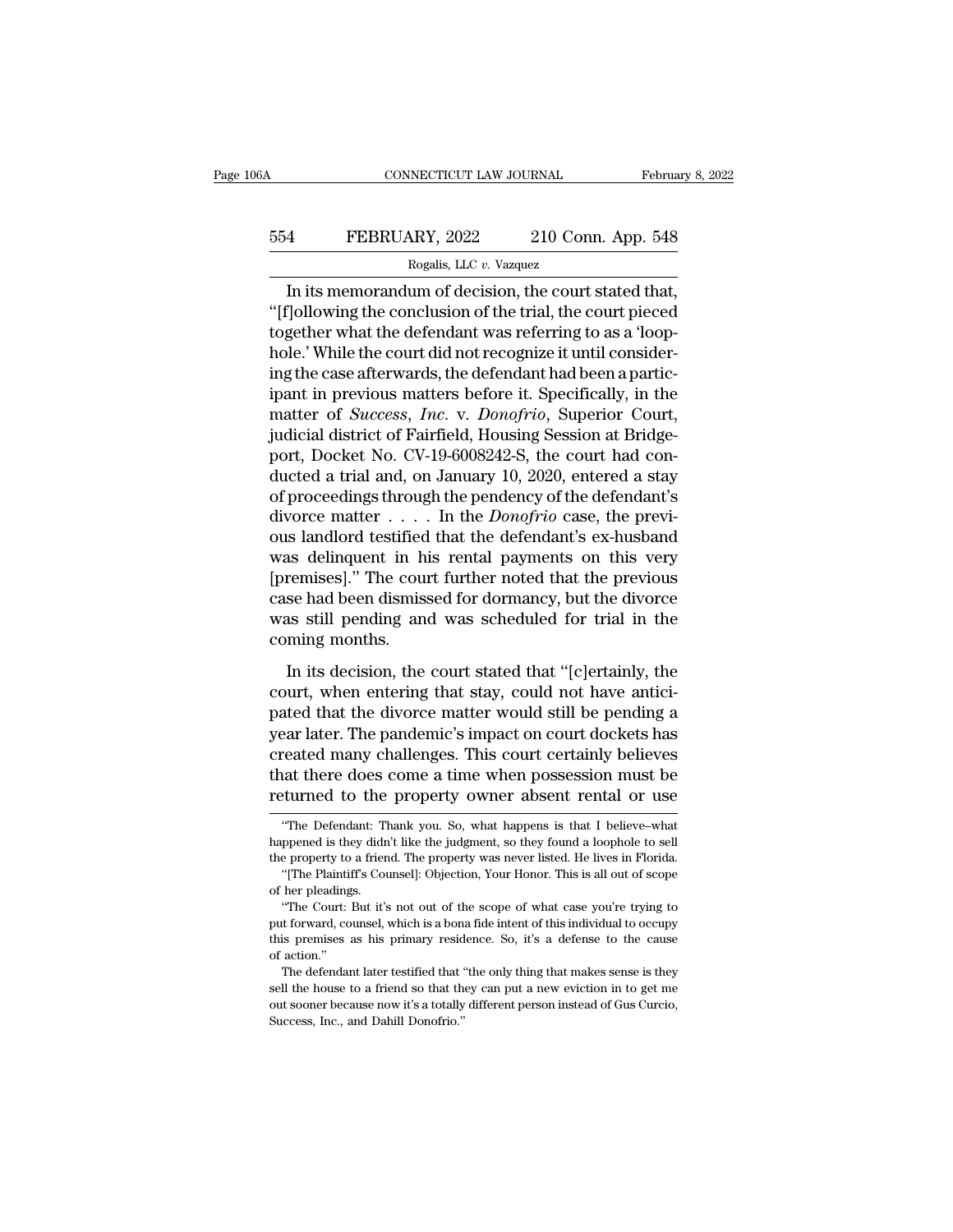# 210 Conn. App. 548 FEBRUARY, 2022 555<br>Rogalis, LLC v. Vazquez RECTICUT LAW JOURNAL<br>8 FEBRUARY, 202<br>Rogalis, LLC *v.* Vazquez<br>wments by the defendan

and occupancy payments by the defendant. That time<br>probably has come and would have been considered<br>by this court in an honort ambigation before it to terminated<br>by this court in an honort ambigation before it to terminate 210 Conn. App. 548 FEBRUARY, 2022 555<br>Rogalis, LLC v. Vazquez<br>and occupancy payments by the defendant. That time<br>probably has come and would have been considered<br>by this court in an honest application before it to termi-<br>n 210 Conn. App. 548 FEBRUARY, 2022 555<br>
Rogalis, LLC v. Vazquez<br>
and occupancy payments by the defendant. That time<br>
probably has come and would have been considered<br>
by this court in an honest application before it to ter 210 Conn. App. 548 FEBRUARY, 2022 555<br>
Rogalis, LLC v. Vazquez<br>
and occupancy payments by the defendant. That time<br>
probably has come and would have been considered<br>
by this court in an honest application before it to ter Rogalis, LLC v. Vazquez<br>
and occupancy payments by the defendant. That time<br>
probably has come and would have been considered<br>
by this court in an honest application before it to termi-<br>
nate the stay. Instead, the plaint Rogalis, LLC  $v$ . Vazquez<br>and occupancy payments by the defendant. That time<br>probably has come and would have been considered<br>by this court in an honest application before it to termi-<br>nate the stay. Instead, the plaintif and occupancy payment<br>probably has come and<br>by this court in an hones<br>nate the stay. Instead, th<br>court (with the same at<br>matter) without disclosin<br>ruling in it at trial."<br>The court further sta bolaby has come and would have been considered<br>this court in an honest application before it to termi-<br>te the stay. Instead, the plaintiff has come before this<br>urt (with the same attorney who handled the prior<br>atter) witho by this court in an nonest application before it to termi-<br>nate the stay. Instead, the plaintiff has come before this<br>court (with the same attorney who handled the prior<br>matter) without disclosing this prior case or the co

rate the stay. Instead, the plaintif has come before this<br>court (with the same attorney who handled the prior<br>matter) without disclosing this prior case or the court's<br>ruling in it at trial."<br>The court further stated that ruling in it at trial."<br>The court further stated that "[the plaintiff] could<br>only obtain through a quitclaim deed from Success,<br>Inc., rights that were still in Success, Inc.'s 'bundle of<br>rights' at the time of conveyance. The court further stated that "[the plaintiff] could<br>only obtain through a quitclaim deed from Success,<br>Inc., rights that were still in Success, Inc.'s 'bundle of<br>rights' at the time of conveyance. The court, in *Success,<br>* The court further stated that "[the plaintiff] could<br>only obtain through a quitclaim deed from Success,<br>Inc., rights that were still in Success, Inc.'s 'bundle of<br>rights' at the time of conveyance. The court, in *Success,<br>* only obtain through a quitclaim deed from Success,<br>Inc., rights that were still in Success, Inc.'s 'bundle of<br>rights' at the time of conveyance. The court, in *Success,<br>Inc.* v. *Donofrio*, supra, Superior Court, Docket No Inc., rights that were still in Success, Inc.'s 'bundle of<br>rights' at the time of conveyance. The court, in *Success,<br>Inc.* v. *Donofrio*, supra, Superior Court, Docket No. CV-<br>19-6008242-S, temporarily removed the right t rights' at the time of conveyance. The court, in *Success, Inc.* v. *Donofrio*, supra, Superior Court, Docket No. CV-19-6008242-S, temporarily removed the right to maintain a summary process action absent order from the Br Inc. v. Donofrio, supra, Superior Court, Docket No. CV-<br>19-6008242-S, temporarily removed the right to maintain<br>a summary process action absent order from the Bridge-<br>port family court from Success, Inc.'s 'bundle of right 19-6008242-S, temporarily removed the right to maintain<br>a summary process action absent order from the Bridge-<br>port family court from Success, Inc.'s 'bundle of rights'<br>it was able to convey. A conveyance of the property t a summary process action absent order from the Bridge-<br>port family court from Success, Inc.'s 'bundle of rights'<br>it was able to convey. A conveyance of the property to<br>another owner does not create additional rights that<br>d port family court from Success, Inc.'s 'bundle of rights'<br>it was able to convey. A conveyance of the property to<br>another owner does not create additional rights that<br>did not exist before the conveyance. Success, Inc., had<br> it was able to convey. A conveya<br>another owner does not create<br>did not exist before the conveyar<br>no ability, absent an additional co<br>a summary process action agains<br>right does not magically remate<br>brought by a new plaintif butter owner does not create additional rights that<br>d not exist before the conveyance. Success, Inc., had<br>ability, absent an additional court order, to maintain<br>summary process action against this defendant. That<br>the does the motion was below the conveyance. Success, Inc., I and<br>no ability, absent an additional court order, to maintain<br>a summary process action against this defendant. That<br>right does not magically rematerialize if an action

deed from Success action against this defendant. That<br>right does not magically rematerialize if an action is<br>brought by a new plaintiff."<br>According to the plaintiff, the court's dismissal of<br>this action was predicated on i a summary process action against this detendant. That<br>right does not magically rematerialize if an action is<br>brought by a new plaintiff."<br>According to the plaintiff, the court's dismissal of<br>this action was predicated on i plant that the plaintiff."<br>
According to the plaintiff, the court's dismissal of<br>
this action was predicated on its belief that the quitclaim<br>
deed from Success, Inc., to the plaintiff did not confer<br>
on the plaintiff the Brought by a new plaintiff, the court's dismissal of<br>this action was predicated on its belief that the quitclaim<br>deed from Success, Inc., to the plaintiff did not confer<br>on the plaintiff the right to evict the defendant. T According to the plaintiff, the court's dismissal of<br>this action was predicated on its belief that the quitclaim<br>deed from Success, Inc., to the plaintiff did not confer<br>on the plaintiff the right to evict the defendant. T this action was predicated on its belief that the quitclaim<br>deed from Success, Inc., to the plaintiff did not confer<br>on the plaintiff the right to evict the defendant. The<br>plaintiff contends that the court's conclusion was deed from Success, Inc., to the plaintiff did not confer<br>on the plaintiff the right to evict the defendant. The<br>plaintiff contends that the court's conclusion was<br>"solely the product of the trial court having considered<br>ex on the plaintiff the right to evict the defendant. The plaintiff contends that the court's conclusion was "solely the product of the trial court having considered extra-record evidence, which it sought out after the close plaintiff contends that the court's conclusion was<br>
"solely the product of the trial court having considered<br>
extra-record evidence, which it sought out after the<br>
close of the evidence, namely, that a previous summary<br>
pr "solely the product of the trial court having considered<br>extra-record evidence, which it sought out after the<br>close of the evidence, namely, that a previous summary<br>process action brought by the plaintiff's grantor, in<br>whi extra-record evidence, which it sought out after the close of the evidence, namely, that a previous summary process action brought by the plaintiff's grantor, in which the defendant and her estranged husband were both defe close of the evidence, namely, that a previous summary<br>process action brought by the plaintiff's grantor, in<br>which the defendant and her estranged husband were<br>both defendants, [had] been interlocutorily stayed at<br>one poin process action brought by the plaintiff's grantor, in which the defendant and her estranged husband were both defendants, [had] been interlocutorily stayed at one point before it was dismissed for dormancy."<br>According to t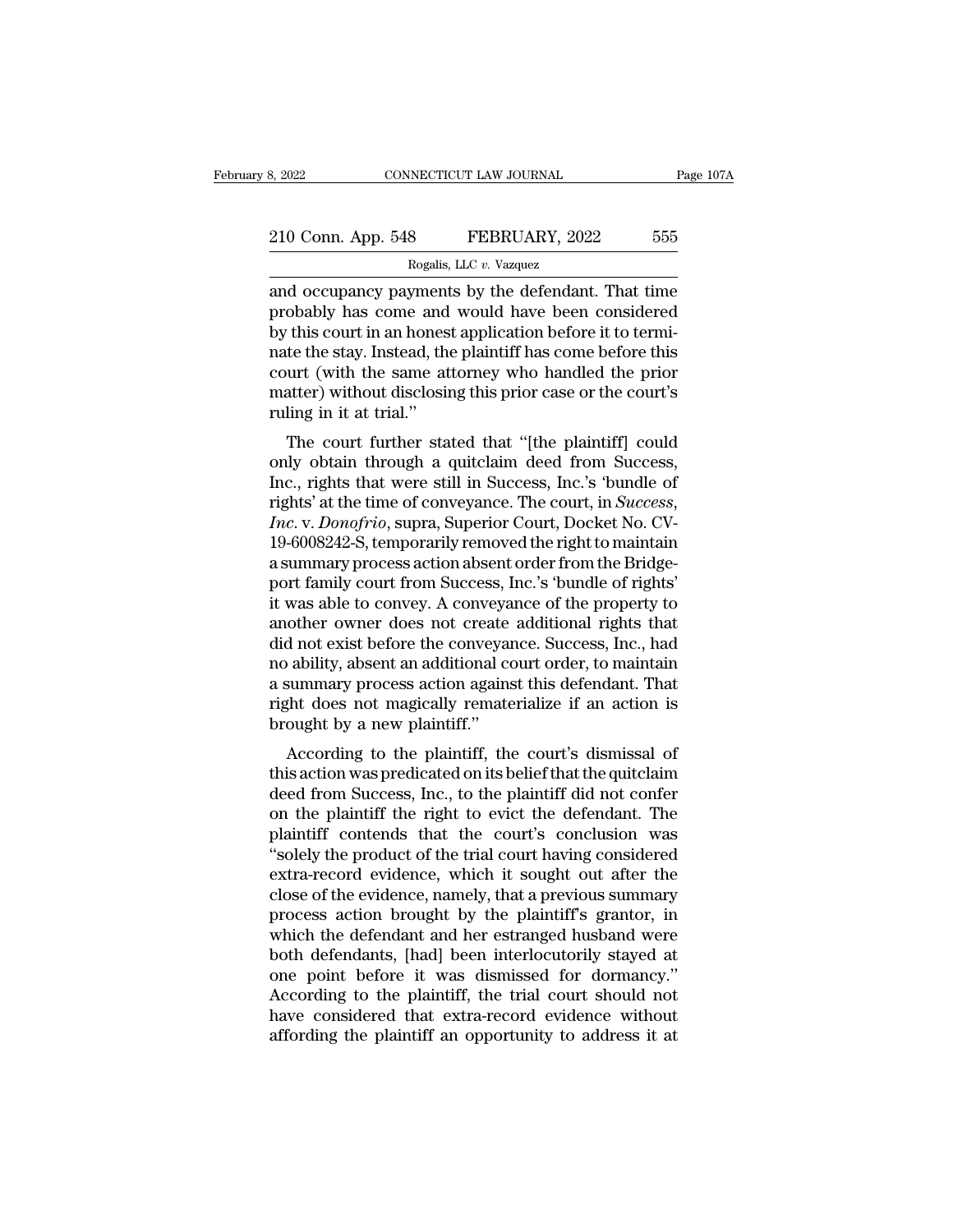# CONNECTICUT LAW JOURNAL February 8, 2022<br>556 FEBRUARY, 2022 210 Conn. App. 548<br>Rogalis, LLC v. Vazquez RECTICUT LAW JOURNAL<br>Rogalis, LLC *v.* Vazquez<br>al brief The defendant o

CONNECTICUT LAW JOURNAL February 8, 2022<br>
FEBRUARY, 2022 210 Conn. App. 548<br>
Rogalis, LLC v. Vazquez<br>
Trial or in a posttrial brief. The defendant contends, in<br>
response, that the trial court properly took judicial<br>
Rogali FEBRUARY, 2022 210 Conn. App. 548<br>Rogalis, LLC v. Vazquez<br>Trial or in a posttrial brief. The defendant contends, in<br>response, that the trial court properly took judicial<br>notice of the prior summary process action. We con-FEBRUARY, 2022 210 Conn. App. 548<br>
Rogalis, LLC v. Vazquez<br>
Trial or in a posttrial brief. The defendant contends, in<br>
response, that the trial court properly took judicial<br>
notice of the prior summary process action. We EXECUARY, 2022 210 Conn. App. 548<br>
Rogalis, LLC v. Vazquez<br>
trial or in a posttrial brief. The defendant contends, in<br>
response, that the trial court properly took judicial<br>
notice of the prior summary process action. We Rogalis, LLC v. Vazquez<br>
Trial or in a posttrial brief. The defendant contends, in<br>
response, that the trial court properly took judicial<br>
notice of the prior summary process action. We con-<br>
clude that the court abused i rial or in a posttrial brief. The defendant contends, in response, that the trial court properly took judicial notice of the prior summary process action. We conclude that the court abused its discretion in taking judicia trial or in a posttrial brief. The defenda<br>response, that the trial court properly<br>notice of the prior summary process a<br>clude that the court abused its discretion<br>cial notice of the prior summary process<br>providing the par sponse, that the trial court properly took judicial<br>tice of the prior summary process action. We con-<br>ide that the court abused its discretion in taking judi-<br>al notice of the prior summary process action without<br>oviding t notice of the prior summary process action. We conclude that the court abused its discretion in taking judicial notice of the prior summary process action without providing the parties the opportunity to address it either

cidue that the court abused its uscretion in taking judicial notice of the prior summary process action without<br>providing the parties the opportunity to address it either<br>at trial or in a supplemental brief.<br>In considering Early from the prior summary process action whilout<br>providing the parties the opportunity to address it either<br>at trial or in a supplemental brief.<br>In considering this claim, we note that the trial court<br>did not expressly providing the parties the opportunity to address it entier<br>at trial or in a supplemental brief.<br>In considering this claim, we note that the trial court<br>did not expressly characterize its reliance on the facts<br>concerning th at that of in a supplemental offer.<br>In considering this claim, we note that the trial court<br>did not expressly characterize its reliance on the facts<br>concerning the prior summary process action as it hav-<br>ing taken "judicia In considering this claim, we note that the trial court<br>did not expressly characterize its reliance on the facts<br>concerning the prior summary process action as it hav-<br>ing taken "judicial notice" of those facts. In its dec did not expressly characterize its reliance on the facts<br>concerning the prior summary process action as it hav-<br>ing taken "judicial notice" of those facts. In its decision,<br>however, the court discussed the prior summary pr concerning the prior summary process action as it having taken "judicial notice" of those facts. In its decision,<br>however, the court discussed the prior summary process action and attached a copy of the order staying<br>that ing taken "judicial notice" of those facts. In its decision,<br>however, the court discussed the prior summary pro-<br>cess action and attached a copy of the order staying<br>that action pending the defendant's divorce matter. As<br>" however, the court discussed the prior summary process action and attached a copy of the order staying<br>that action pending the defendant's divorce matter. As<br>"[t]here is no question that the trial court may take<br>judicial n cess action and attached a copy of the order staying<br>that action pending the defendant's divorce matter. As<br>"(t]here is no question that the trial court may take<br>judicial notice of the file in another case, whether or<br>not that action pending the defendant's divorce matter. As<br>
"'[t]here is no question that the trial court may take<br>
judicial notice of the file in another case, whether or<br>
not the other case is between the same parties' "; *D* " (t) there is no question that the trial court may take<br>judicial notice of the file in another case, whether or<br>not the other case is between the same parties' "; *Drabik*<br>v. *East Lyme*, 234 Conn. 390, 398, 662 A.2d 118 judicial notice of the file in another case, whether or<br>not the other case is between the same parties' "; *Drabik*<br>v. *East Lyme*, 234 Conn. 390, 398, 662 A.2d 118 (1995);<br>it appears that the court took judicial notice of not the other case is between the same parties' "; *Drabik* v. *East Lyme*, 234 Conn. 390, 398, 662 A.2d 118 (1995); it appears that the court took judicial notice of the prior summary process action. See *Ferraro* v. *Fer* v. *East Lyme*, 234 Conn. 390, 398, 662 A.2d 118 (1995);<br>it appears that the court took judicial notice of the prior<br>summary process action. See *Ferraro* v. *Ferraro*, 168<br>Conn. App. 723, 731–33, 147 A.3d 188 (2016) (cou it appears that the court took judicial notice of the prior<br>summary process action. See *Ferraro* v. *Ferraro*, 168<br>Conn. App. 723, 731–33, 147 A.3d 188 (2016) (court<br>did not indicate, in its memorandum of decision or<br>arti summary process action. See *Ferraro* v. *Ferraro*, 168<br>Conn. App. 723, 731–33, 147 A.3d 188 (2016) (court<br>did not indicate, in its memorandum of decision or<br>articulation, that it had taken judicial notice of supple-<br>menta Conn. App. 72:<br>did not indicat<br>articulation, tha<br>mental inform<br>income, but if it<br>it should have<br>be heard).<br>"A trial court The interaction of determination of determination in calculating defendant's net<br>
come, but if it did take judicial notice of certain facts,<br>
should have provided parties with opportunity to<br>
the ard).<br>
"A trial court's de ancellation, that it had taken judicial notice of supplemental information in calculating defendant's net<br>income, but if it did take judicial notice of certain facts,<br>it should have provided parties with opportunity to<br>be

mentar miorination in Catculating defendant strict<br>income, but if it did take judicial notice of certain facts,<br>it should have provided parties with opportunity to<br>be heard).<br>"A trial court's determination as to whether to Income, but in the take judicial notice of certain facts,<br>it should have provided parties with opportunity to<br>be heard).<br>"A trial court's determination as to whether to take<br>judicial notice is essentially an evidentiary ru meta and a harm that resulted from such a have the abuse of discretion as to whether to take judicial notice is essentially an evidentiary ruling, subject to an abuse of discretion standard of review. . . . In order to est <sup>1</sup> "A trial court's determination as to whether to take<br>judicial notice is essentially an evidentiary ruling, sub-<br>ject to an abuse of discretion standard of review. . . .<br>In order to establish reversible error, the [plai "A trial court's determination as to whether to take<br>judicial notice is essentially an evidentiary ruling, sub-<br>ject to an abuse of discretion standard of review. . . . .<br>In order to establish reversible error, the [plain judicial notice is essentially an evidentiary ruling, subject to an abuse of discretion standard of review. . . . In order to establish reversible error, the [plaintiff] must prove both an abuse of discretion and a harm t ject to an abuse of discretion standard of review. . . . . In order to establish reversible error, the [plaintiff] must<br>prove both an abuse of discretion and a harm that<br>resulted from such abuse. . . . In reviewing a tria In order to establish reversible error, the [plaintiff] must<br>prove both an abuse of discretion and a harm that<br>resulted from such abuse. . . . In reviewing a trial<br>court's evidentiary ruling, the question is not whether<br>a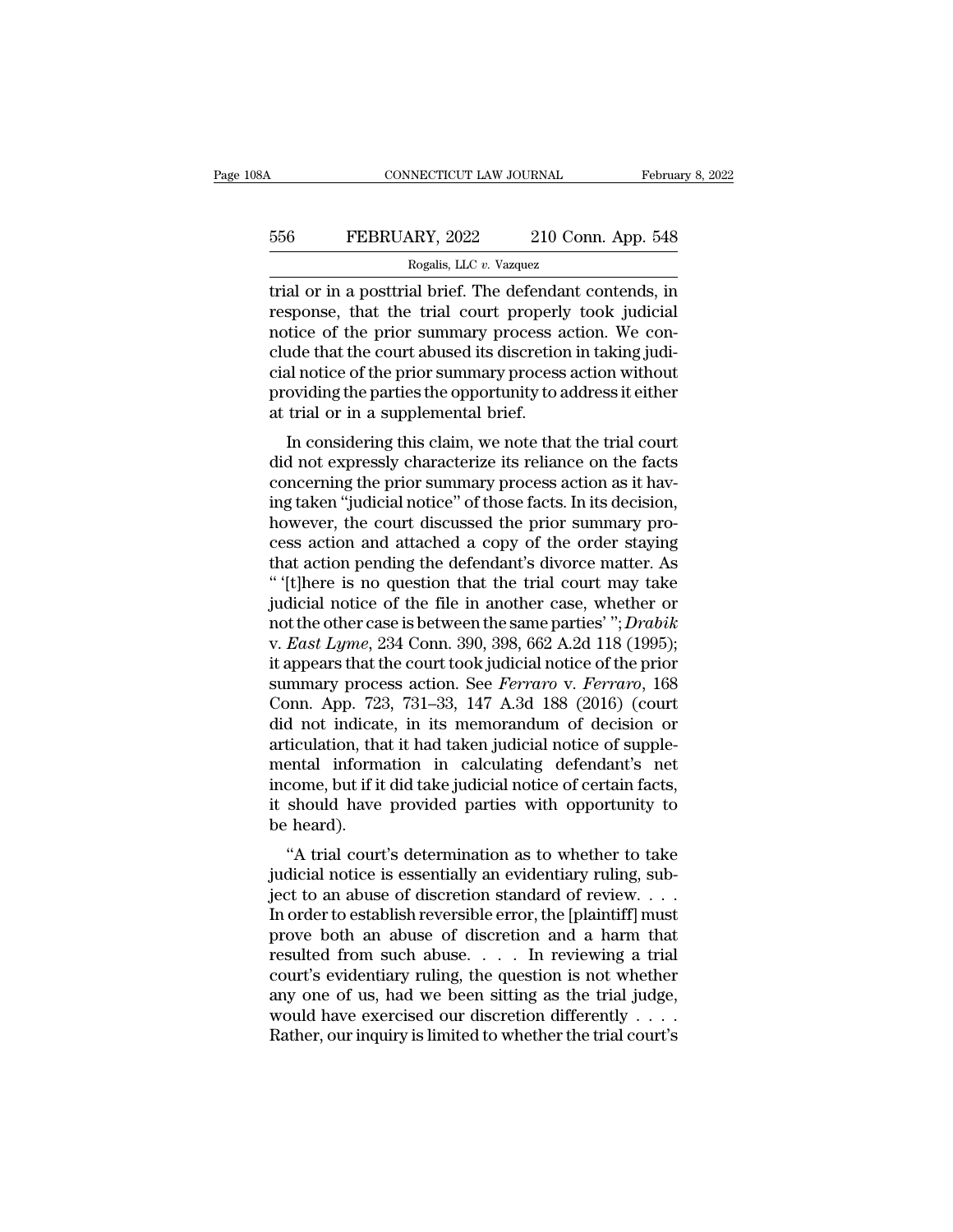| 3, 2022<br>CONNECTICUT LAW JOURNAL |                                                         | Page 109A |
|------------------------------------|---------------------------------------------------------|-----------|
| 210 Conn. App. 548                 | FEBRUARY, 2022                                          | 557       |
|                                    | Rogalis, LLC v. Vazquez                                 |           |
|                                    | ruling was arhitrary or unreasonable " (Internal quota- |           |

ruling was arbitrary or unreasonable.'' (Internal quota-<br>
The Waynes arbitrary or unreasonable.'' (Internal quota-<br>
Tuling was arbitrary or unreasonable.'' (Internal quota-<br>
The Table 200 A 3d 1 (2010) 10 Conn. App. 548 FEBRUARY, 2022 557<br>Rogalis, LLC v. Vazquez<br>Tuling was arbitrary or unreasonable." (Internal quotation marks omitted.) *Scalora* v. *Scalora*, 189 Conn. App.<br>703, 713, 209 A.3d 1 (2019). 210 Conn. App. 548 FEBRI<br>
Rogalis, LLC v. Vaz<br>
ruling was arbitrary or unreasons<br>
tion marks omitted.) *Scalora* v. *Sc*<br>
703, 713, 209 A.3d 1 (2019).<br>
"Notice to the parties is not al-0 Conn. App. 548 FEBRUARY, 2022 557<br>
Rogalis, LLC v. Vazquez<br>
ling was arbitrary or unreasonable." (Internal quota-<br>
nn marks omitted.) *Scalora* v. *Scalora*, 189 Conn. App.<br>
3, 713, 209 A.3d 1 (2019).<br>
"Notice to the pa

Rogalis, LLC v. Vazquez<br>
ruling was arbitrary or unreasonable." (Internal quota-<br>
tion marks omitted.) *Scalora* v. *Scalora*, 189 Conn. App.<br>
703, 713, 209 A.3d 1 (2019).<br>
"Notice to the parties is not always required whe ruling was arbitrary or unreasonable." (Internal quotation marks omitted.) *Scalora* v. *Scalora*, 189 Conn. App.<br>703, 713, 209 A.3d 1 (2019).<br>"Notice to the parties is not always required when a<br>court takes judicial notic rumig was arbitrary or unreasonable. (Internal quotation marks omitted.) Scalora v. Scalora, 189 Conn. App.<br>703, 713, 209 A.3d 1 (2019).<br>"Notice to the parties is not always required when a<br>court takes judicial notice." Mo tion marks omitted.) *Scalora* v. *Scalora*, 189 Conn. App.<br>703, 713, 209 A.3d 1 (2019).<br>"Notice to the parties is not always required when a<br>court takes judicial notice." *Moore* v. *Moore*, 173 Conn.<br>120, 121, 376 A.2d Tunity Tunity and T (2019).<br>
"Notice to the parties is not always required when a<br>
court takes judicial notice." *Moore v. Moore*, 173 Conn.<br>
120, 121, 376 A.2d 1085 (1977). "The court may take<br>
judicial notice without a "Notice to the parties is not always required when a<br>court takes judicial notice." *Moore v. Moore*, 173 Conn.<br>120, 121, 376 A.2d 1085 (1977). "The court may take<br>judicial notice without a request of a party to do so.<br>Par court takes judicial notice." *Moore* v. *Moore*, 173 Conn.<br>120, 121, 376 A.2d 1085 (1977). "The court may take<br>judicial notice without a request of a party to do so.<br>Parties are entitled to receive notice and have an opp 120, 121, 376 A.2d 1085 (1977). "The court may take<br>judicial notice without a request of a party to do so.<br>Parties are entitled to receive notice and have an oppor-<br>tunity to be heard for matters susceptible of explanatio judicial notice without a request of a party to do so.<br>Parties are entitled to receive notice and have an opportunity to be heard for matters susceptible of explanation<br>or contradiction, but not for matters of established Parties are entitled to receive notice and have an opportunity to be heard for matters susceptible of explanation<br>or contradiction, but not for matters of established fact,<br>the accuracy of which cannot be questioned." Conn or contradiction, but not for matters of established fact,<br>the accuracy of which cannot be questioned." Conn.<br>Code Evid. § 2-2 (b). "Even when a fact . . . is not<br>open to argument, it may be the better practice to give<br>th the accuracy of which cannot be questioned." Conn.<br>
Code Evid. § 2-2 (b). "Even when a fact . . . is not<br>
open to argument, it may be the better practice to give<br>
the parties an opportunity to be heard." *Moore* v. *Moore* Code Evid. § 2-2 (b). "Even when a fact  $\ldots$  is not open to argument, it may be the better practice to give the parties an opportunity to be heard." *Moore* v. *Moore*, supra, 122; see also E. Prescott, Tait's Handbook o open to argument, it may be the better practice to give<br>the parties an opportunity to be heard." Moore v. Moore,<br>supra, 122; see also E. Prescott, Tait's Handbook of<br>Connecticut Evidence (6th Ed. 2019) § 2.6.3, p. 112<br>("[b the parties an opportunity to be heard." *Moore* v. *Moore*, supra, 122; see also E. Prescott, Tait's Handbook of Connecticut Evidence (6th Ed. 2019) § 2.6.3, p. 112 ("[b]etter practice,' if not principles of due process, supra, 122; see also E. Prescott, Tait's Handbook of<br>Connecticut Evidence (6th Ed. 2019) § 2.6.3, p. 112<br>("'[b]etter practice,' if not principles of due process,<br>clearly favors an opportunity to be heard on any matter<br>to b Connecticut Evidence (6th Ed. 2019) § 2.6.3, p. 112 ("'[b]etter practice,' if not principles of due process, clearly favors an opportunity to be heard on any matter to be noticed, including such issues as the 'noticeabili ("'[b]etter practice,' if not principles of due<br>clearly favors an opportunity to be heard on a<br>to be noticed, including such issues as the 'notice<br>of the matter, its 'susceptibility' to explanatic<br>tradiction, the 'authorit Early favors an opportunity to be heard on any matter<br>be noticed, including such issues as the 'noticeability'<br>the matter, its 'susceptibility' to explanation or con-<br>adiction, the 'authoritativeness' of the sources<br>vanced to be noticed, including such issues as the noticeability<br>of the matter, its 'susceptibility' to explanation or con-<br>tradiction, the 'authoritativeness' of the sources<br>advanced in support of the proposition, and the proper

or the matter, its susceptibility to explanation or contradiction, the 'authoritativeness' of the sources advanced in support of the proposition, and the proper use of the matter in the case at hand").<br>In concluding that t radiction, the additionary<br>advanced in support of the proposition, and the proper<br>use of the matter in the case at hand").<br>In concluding that the plaintiff did not have the right<br>to bring the present summary process action advanced in support of the proposition, and the proper<br>use of the matter in the case at hand").<br>In concluding that the plaintiff did not have the right<br>to bring the present summary process action, the court<br>relied on the f the prior summary process action, the prior summary process action, the court<br>relied on the facts of the prior summary process action.<br>The court, however, did not give the parties an opportunity to address whether the stay In concluding that the plaintiff did not have the right<br>to bring the present summary process action, the court<br>relied on the facts of the prior summary process action.<br>The court, however, did not give the parties an opport to bring the present summary process action, the court<br>relied on the facts of the prior summary process action.<br>The court, however, did not give the parties an opportu-<br>nity to address whether the stay that was entered in<br> relied on the facts of the prior summary process action.<br>The court, however, did not give the parties an opportunity to address whether the stay that was entered in<br>the prior summary process action prevented the current<br>pl The court, however, did not give the parties an opportunity to address whether the stay that was entered in the prior summary process action prevented the current plaintiff from pursuing its own action against the defendan nity to address whether the stay that was entered in<br>the prior summary process action prevented the current<br>plaintiff from pursuing its own action against the defen-<br>dant. Even assuming that the stay entered in the prior<br>a the prior summary process action prevented the current<br>plaintiff from pursuing its own action against the defen-<br>dant. Even assuming that the stay entered in the prior<br>action was binding on the plaintiff, the court did not plaintiff from pursuing its own action against the defen-<br>dant. Even assuming that the stay entered in the prior<br>action was binding on the plaintiff, the court did not<br>give the parties the opportunity to address whether th dant. Even assuming that the stay entered in the prior action was binding on the plaintiff, the court did not give the parties the opportunity to address whether the stay was still in effect in light of the fact that the p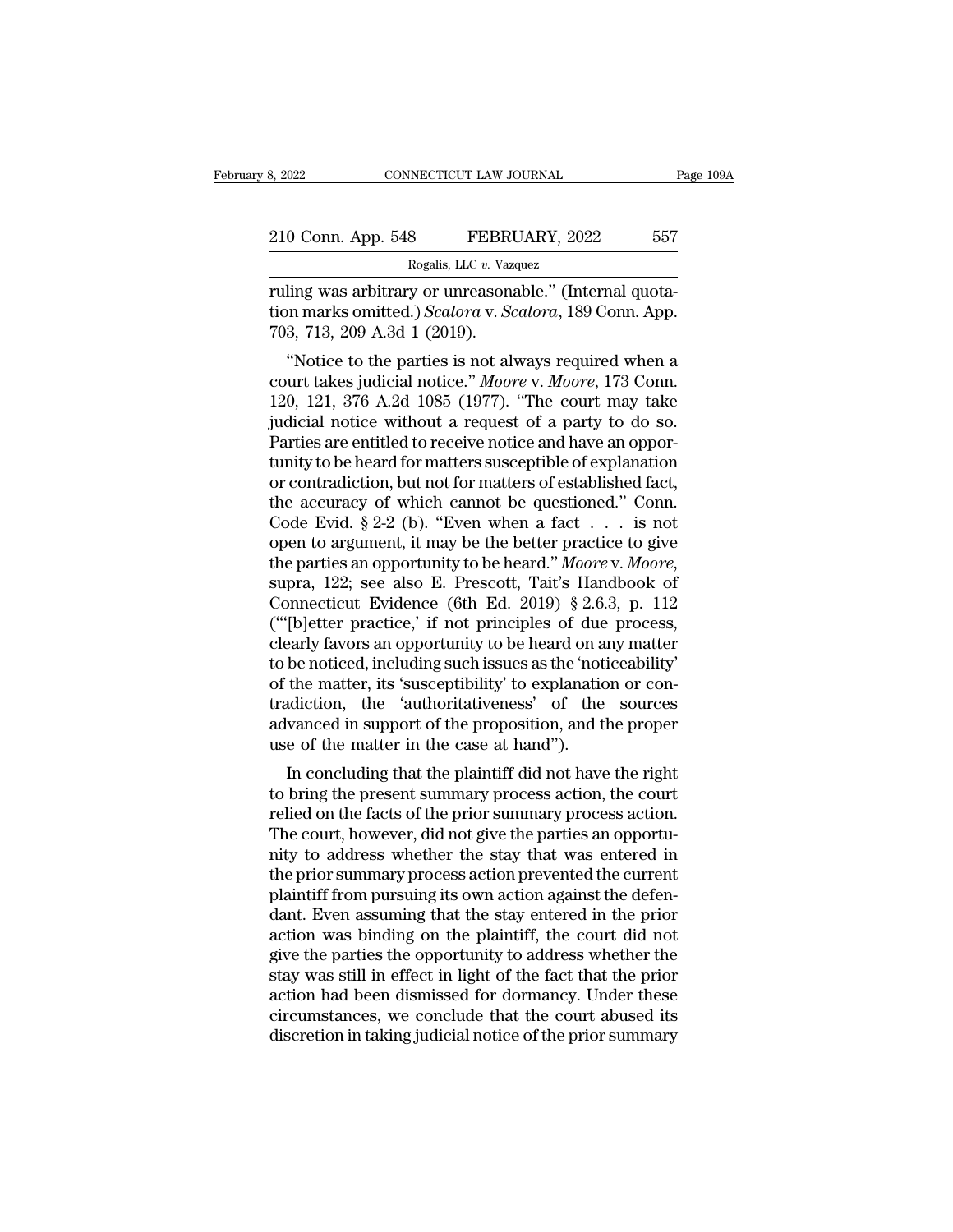## CONNECTICUT LAW JOURNAL February 8, 2022<br>558 FEBRUARY, 2022 210 Conn. App. 558<br>Lucky 13 Industries, LLC v. Commissioner of Motor Vehicles CONNECTICUT LAW JOURNAL February 8, 2022<br>
FEBRUARY, 2022 210 Conn. App. 558<br>
Lucky 13 Industries, LLC *v.* Commissioner of Motor Vehicles<br>
process action without affording the parties the oppor-

CONNECTICUT LAW JOURNAL Februa<br>
Februa<br>
FEBRUARY, 2022 210 Conn. App. 558<br>
Lucky 13 Industries, LLC v. Commissioner of Motor Vehicles<br>
process action without affording the parties the oppor-<br>
tunity at trial or in a posttr FEBRUARY, 2022 210 Conn. App. 558<br>Lucky 13 Industries, LLC v. Commissioner of Motor Vehicles<br>process action without affording the parties the oppor-<br>tunity at trial or in a posttrial brief to address its impact.<br>We likewis EXEMBERUARY, 2022 210 Conn. App. 558<br>
Lucky 13 Industries, LLC v. Commissioner of Motor Vehicles<br>
process action without affording the parties the oppor-<br>
tunity at trial or in a posttrial brief to address its impact.<br>
We FEBRUARY, 2022 210 Conn. App. 558<br>
Lucky 13 Industries, LLC  $v$ . Commissioner of Motor Vehicles<br>
process action without affording the parties the oppor-<br>
tunity at trial or in a posttrial brief to address its impact.<br>
We trial. ocess action without affording the parties the oppor-<br>nity at trial or in a posttrial brief to address its impact.<br>e likewise conclude that the proper remedy is to<br>verse the judgment and remand the case for a new<br>al.<br>The j process action wind<br>tunity at trial or in a p<br>We likewise conclu<br>reverse the judgment<br>trial.<br>The judgment is r<br>for a new trial.<br>In this opinion the Explore is discussed conclude that the proper remedy is<br>verse the judgment and remand the case for a r<br>al.<br>The judgment is reversed and the case is reman<br>r a new trial.<br>In this opinion the other judges concurred.

#### The judgment is reversed and the case is remanded<br>
r a new trial.<br>
In this opinion the other judges concurred.<br>
<br>
LUCKY 13 INDUSTRIES, LLC *v.* COMMISSIONER<br>
OF MOTOR VEHICLES Motor Financial Control Control Control Control OF MOTOR VEHICLES<br>
(AC 43317) other judges concu<br>
HIES, LLC v. COMP<br>
COMP VEHICLES<br>
(AC 43317)<br>
, Clark and Flynn, Js. LUCKY 13 INDUSTRIES, LLC  $v$ . COMMISSIONER<br>OF MOTOR VEHICLES<br>(AC 43317)<br>Cradle, Clark and Flynn, Js.

#### *Syllabus*

 $(AC 43317)$ <br>Cradle, Clark and Flynn, Js.<br>*Syllabus*<br>The plaintiff, a licensed used car dealer and repairer, appealed to this court<br>from the judgment of the trial court dismissing its administrative appeal From the judgment of the trial court dismissing its administrative appeal<br>from the judgment of the trial court dismissing its administrative appeal<br>from the decision of the defendant Commissioner of Motor Vehicles From the decision of the defendant Commissioner of Motor Vehicles<br>from the judgment of the trial court dismissing its administrative appeal<br>from the decision of the defendant Commissioner of Motor Vehicles<br>concluding that Syllabus<br>plaintiff, a licensed used car dealer and repairer, appealed to this court<br>from the judgment of the trial court dismissing its administrative appeal<br>from the decision of the defendant Commissioner of Motor Vehicle syuabus<br>plaintiff, a licensed used car dealer and repairer, appealed to this court<br>from the judgment of the trial court dismissing its administrative appeal<br>from the decision of the defendant Commissioner of Motor Vehicles plaintiff, a licensed used car dealer and repairer, appealed to this court<br>from the judgment of the trial court dismissing its administrative appeal<br>from the decision of the defendant Commissioner of Motor Vehicles<br>conclud Framin, it is dependent of the trial court dismissing its administrative appeal<br>from the judgment of the trial court dismissioner of Motor Vehicles<br>concluding that the plaintiff had charged an illegal gate fee for the rele From the decision of the defendant Commissioner of Motor Vehicles concluding that the plaintiff had charged an illegal gate fee for the release of a vehicle following a nonconsensual tow to its place of business. The plain concluding that the plaintiff had charged an illegal gate fee for the release of a vehicle following a nonconsensual tow to its place of business. The plaintiff towed the vehicle from the scene of an accident to its storag of a vehicle following a nonconsensual tow to its place of business. The plaintiff towed the vehicle from the scene of an accident to its storage yard at the request of a police officer. A Co., the vehicle's insurer, hired plaintiff towed the vehicle from the scene of an accident to its storage yard at the request of a police officer. A Co., the vehicle's insurer, hired C Co., a salvage company, to retrieve the vehicle. Before C Co. had disp paral at the request of a police officer. A Co., the vehicle's insurer, hired C Co., a salvage company, to retrieve the vehicle. Before C Co. had dispatched a driver to do so, the plaintiff informed C Co. of the total towi Co., a salvage company, to retrieve the vehicle. Before C Co. had dispatched a driver to do so, the plaintiff informed C Co. of the total towing and storage charges, which included a \$93.59 fee to move the vehicle out of dispatched a driver to do so, the plaintiff informed C Co. of the total dispatched a driver to do so, the plaintiff informed C Co. of the total towing and storage charges, which included a \$93.59 fee to move the vehicle ou the wing and storage charges, which included a \$93.59 fee to move the vehicle out of the storage yard and to position it for loading. C Co. directed T Co., a tow operator, to retrieve the vehicle on its behalf. When T Co.' whicle out of the storage yard and to position it for loading. C Co.<br>directed T Co., a tow operator, to retrieve the vehicle on its behalf.<br>When T Co.'s driver arrived at the plaintiff's place of business, the<br>plaintiff pr directed T Co., a tow operator, to retrieve the vehicle on its behalf.<br>When T Co.'s driver arrived at the plaintiff's place of business, the<br>plaintiff provided him with a form entitled "Consensual Tow Form,"<br>which stated, When T Co.'s driver arrived at the plaintiff's place of business, the plaintiff provided him with a form entitled "Consensual Tow Form," which stated, inter alia, that, although T Co. could obtain the vehicle without payin plaintiff provided him with a form entitled "Consensual Tow Form," which stated, inter alia, that, although T Co. could obtain the vehicle without paying a fee if the driver agreed to wait for a reasonable amount of time f which stated, inter alia, that, although T Co. could obtain the vehicle without paying a fee if the driver agreed to wait for a reasonable amount of time following his request for its release, T Co. requested that the plai without paying a fee if the driver agreed to wait for a reasonable amount<br>of time following his request for its release, T Co. requested that the<br>plaintiff immediately release the vehicle. The driver signed the form,<br>and of time following his request for its release, T Co. requested that the plaintiff immediately release the vehicle. The driver signed the form, and the plaintiff released the vehicle to him. A Co. then filed a complaint wi plaintiff immediately release the vehicle. The driver signed the form, and the plaintiff released the vehicle to him. A Co. then filed a complaint with the Department of Motor Vehicles, alleging that the \$93.59 charge was and the plaintiff released the vehicle to him. A Co. then filed a complaint with the Department of Motor Vehicles, alleging that the \$93.59 charge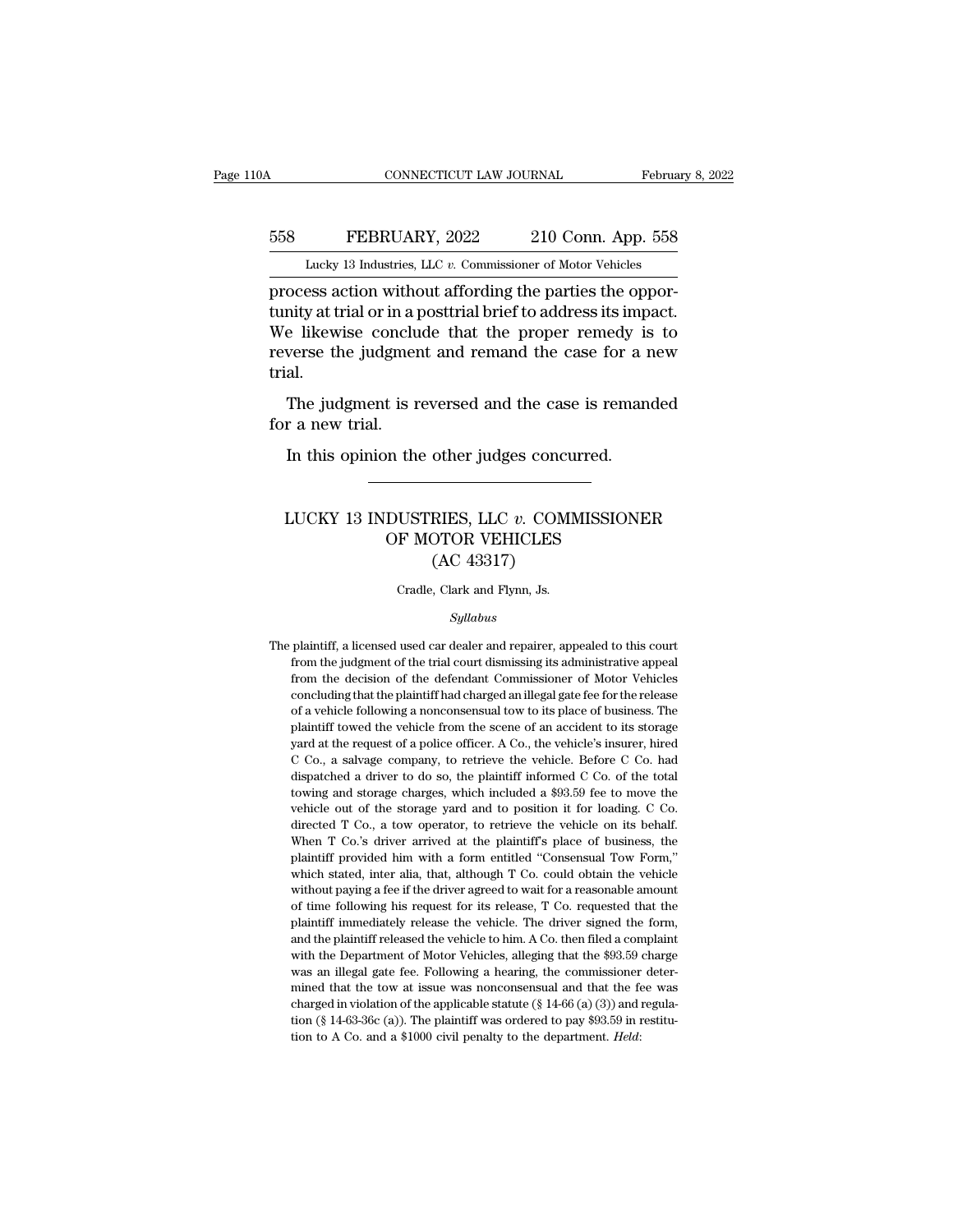#### 210 Conn. App. 558 FEBRUARY, 2022 559<br>210 Conn. App. 558 FEBRUARY, 2022 559<br>210 Conn. App. 558 FEBRUARY, 2022 559 CONNECTICUT LAW JOURNAL Pa<br>
Conn. App. 558 FEBRUARY, 2022 559<br>
Lucky 13 Industries, LLC *v.* Commissioner of Motor Vehicles<br>
court declined to review the plaintiff's unpreserved claim that federal

- 210 Conn. App. 558 FEBRUARY, 2022 559<br>Lucky 13 Industries, LLC v. Commissioner of Motor Vehicles<br>1. This court declined to review the plaintiff's unpreserved claim that federal<br>law preempted any state regulations that purp law preempted any state regulations that purported to prohibit the fee that it charged because such fee was paid pursuant to a voluntary of the fee that it charged because such fee was paid pursuant to a voluntary O Conn. App. 558 FEBRUARY, 2022 559<br>Lucky 13 Industries, LLC v. Commissioner of Motor Vehicles<br>his court declined to review the plaintiff's unpreserved claim that federal<br>law preempted any state regulations that purported Lucky 13 Industries, LLC  $v$ . Commissioner of Motor Vehicles<br>his court declined to review the plaintiff's unpreserved claim that federal<br>law preempted any state regulations that purported to prohibit the fee<br>that it charg Lucky 13 Industries, LLC v. Commissioner of Motor Vehicles<br>his court declined to review the plaintiff's unpreserved claim that federal<br>law preempted any state regulations that purported to prohibit the fee<br>that it charged his court declined to review the plaintiff's unpreserved claim that federal law preempted any state regulations that purported to prohibit the fee that it charged because such fee was paid pursuant to a voluntary agreement law preempted any state regulations that purported to prohibit the fee<br>that it charged because such fee was paid pursuant to a voluntary<br>agreement for an expedited service, which constituted a consensual<br>tow for purposes o that it charged because such fee was paid pursuant to a voluntary agreement for an expedited service, which constituted a consensual tow for purposes of federal law: the plaintiff did not raise a federal preemption claim d agreement for an expedited service, which constituted a consensual<br>tow for purposes of federal law: the plaintiff did not raise a federal<br>preemption claim during the administrative proceedings before the<br>department, and, a tow for purposes of federal law: the plaintiff did not raise a federal preemption claim during the administrative proceedings before the department, and, as a result, the department never ruled on such claim; moreover, the preemption claim during the administrative proceedings before the department, and, as a result, the department never ruled on such claim; moreover, the plaintiff failed to raise a preemption claim in its complaint on appea department, and, as a result, the department never ruled on such claim;<br>moreover, the plaintiff failed to raise a preemption claim in its complaint<br>on appeal to the trial court and, instead, raised the claim for the first<br> moreover, the plaintiff failed to raise a preemption claim in its complaint<br>on appeal to the trial court and, instead, raised the claim for the first<br>time in its pretrial brief to the trial court; furthermore, the trial co on appeal to the trial court and, instead, raised the claim for the first time in its pretrial brief to the trial court; furthermore, the trial court did not address the argument in its ruling dismissing the administrative
- time in its pretrial brief to the trial court; furthermore, the trial court<br>did not address the argument in its ruling dismissing the administrative<br>appeal, and the plaintiff did not seek an articulation from the trial cou did not address the argument in its ruling dismissing the administrative appeal, and the plaintiff did not seek an articulation from the trial court.<br>he trial court properly decided that there was substantial evidence to s appeal, and the plaintiff did not seek an articulation from the trial court.<br>he trial court properly decided that there was substantial evidence to<br>support the commissioner's determination that the plaintiff charged an<br>ill he trial court properly decided that there was substantial evidence to support the commissioner's determination that the plaintiff charged an illegal fee for the release of the vehicle and that the commissioner's decision support the commissioner's determination that the plaintiff charged an illegal fee for the release of the vehicle and that the commissioner's decision was not contrary to law: it was undisputed that the plaintiff performed ilegal fee for the release of the vehicle and that the commissioner's decision was not contrary to law: it was undisputed that the plaintiff performed a nonconsensual tow when it transported the disabled vehicle from the s decision was not contrary to law: it was undisputed that the plaintiff performed a nonconsensual tow when it transported the disabled vehicle from the scene of the accident to its place of business because the tow was per performed a nonconsensual tow when it transported the disabled vehicle<br>from the scene of the accident to its place of business because the tow<br>was performed at the request of a police officer, and the agreement to<br>provide from the scene of the accident to its place of business because the tow<br>was performed at the request of a police officer, and the agreement to<br>provide a more expeditious retrieval of the vehicle from the plaintiff's<br>stora was performed at the request of a police officer, and the agreement to<br>provide a more expeditious retrieval of the vehicle from the plaintiff's<br>storage yard did not transform the nonconsensual tow into a consensual<br>one; m provide a more expeditious retrieval of the vehicle from the plaintiff's storage yard did not transform the nonconsensual tow into a consensual one; moreover, the applicable regulations  $(\S \S 14-63-36b)$  (2) (G) and 14-63 for the release of a vehicle; furthermore, although § 14-63-36b (2) (G) and 14-63-36c (e)) unambiguously provide that services related to the release of a vehicle following a nonconsensual tow are included in the tow char one; moreover, the applicable regulations ( $\S$ § 14-63-36b (2) (G) and 14-63-36c (e)) unambiguously provide that services related to the release of a vehicle following a nonconsensual tow are included in the tow charge and 63-36c (e)) unambiguously provide that services related to the release of a vehicle following a nonconsensual tow are included in the tow charge and expressly prohibit wreckers from charging additional fees for the releas of a vehicle following a nonconsensual tow are included in the tow<br>charge and expressly prohibit wreckers from charging additional fees<br>for the release of a vehicle; furthermore, although  $\S$  14-63-36b (4) of<br>the regulati charge and expressly prohibit wreckers from charging additional fees<br>for the release of a vehicle; furthermore, although  $\S$  14-63-36b (4) of<br>the regulations permits licensed wreckers to charge additional fees for<br>excepti for the release of a vehicle; furthermore, although § 14-63-36b (4) of<br>the regulations permits licensed wreckers to charge additional fees for<br>exceptional services that are reasonable and necessary for the trans-<br>porting o the regulations permits licensed wreckers to charge additional fees for exceptional services that are reasonable and necessary for the transporting of a vehicle, the expedited service at issue did not qualify as such an ex exceptional services that are reasonable and necessary for the trans-<br>porting of a vehicle, the expedited service at issue did not qualify as<br>such an exceptional service; accordingly, pursuant to the applicable<br>regulations regulations and *Connecticut Motor Cars v. Commissioner of Motor Vehicles* (300 Conn. 617), the plaintiff was bound by the rates set by the commissioner and was prohibited from charging a gate fee for the release of the ve such an exceptional service; accordingly, pursuant to the applicable<br>regulations and *Connecticut Motor Cars* v. *Commissioner of Motor*<br>Vehicles (300 Conn. 617), the plaintiff was bound by the rates set by<br>the commissione regulations and *Connecticut Motor Cars* v. *Commissioner of Motor Vehicles* (300 Conn. 617), the plaintiff was bound by the rates set by the commissioner and was prohibited from charging a gate fee for the release of the
- Vehicles (300 Conn. 617), the plaintiff was bound by the rates set by<br>the commissioner and was prohibited from charging a gate fee for the<br>release of the vehicle.<br>he trial court properly determined that the contract execut the commissioner and was prohibited from charging a gate fee for the release of the vehicle.<br>The trial court properly determined that the contract executed by the plaintiff and T Co. for expedited services was void as agai 3. The trial court properly determined that the contract executed by the plaintiff and T Co. for expedited services was void as against public policy: the regulations governing nonconsensual tows were implemented to protec he trial court properly determined that the contract executed by the plaintiff and T Co. for expedited services was void as against public policy: the regulations governing nonconsensual tows were implemented to protect in plaintiff and T Co. for expedited services was void as against public policy: the regulations governing nonconsensual tows were implemented to protect individuals whose vehicles had been towed without their consent from ex policy: the regulations governing nonconsensual tows were implemented to protect individuals whose vehicles had been towed without their consent from exorbitant towing and storage fees through the establishment of reasonab from charging an additional fee for the release of a vehicle inconsent from exorbitant towing and storage fees through the establishment of reasonable rates for the towing, transporting and storing of motor vehicles that f consent from exorbitant towing and storage fees through the establishment of reasonable rates for the towing, transporting and storing of motor vehicles that fairly compensate wreckers for their services; moreover, the com ment of reasonable rates for the towing, transporting and storing of motor vehicles that fairly compensate wreckers for their services; moreover, the commissioner promulgated regulations to prohibit wreckers from charging over, the commissioner promulgated regulations to prohibit wreckers<br>from charging an additional fee for the release of a vehicle incident to<br>a nonconsensual tow because to allow wreckers to set their own rates<br>for such rel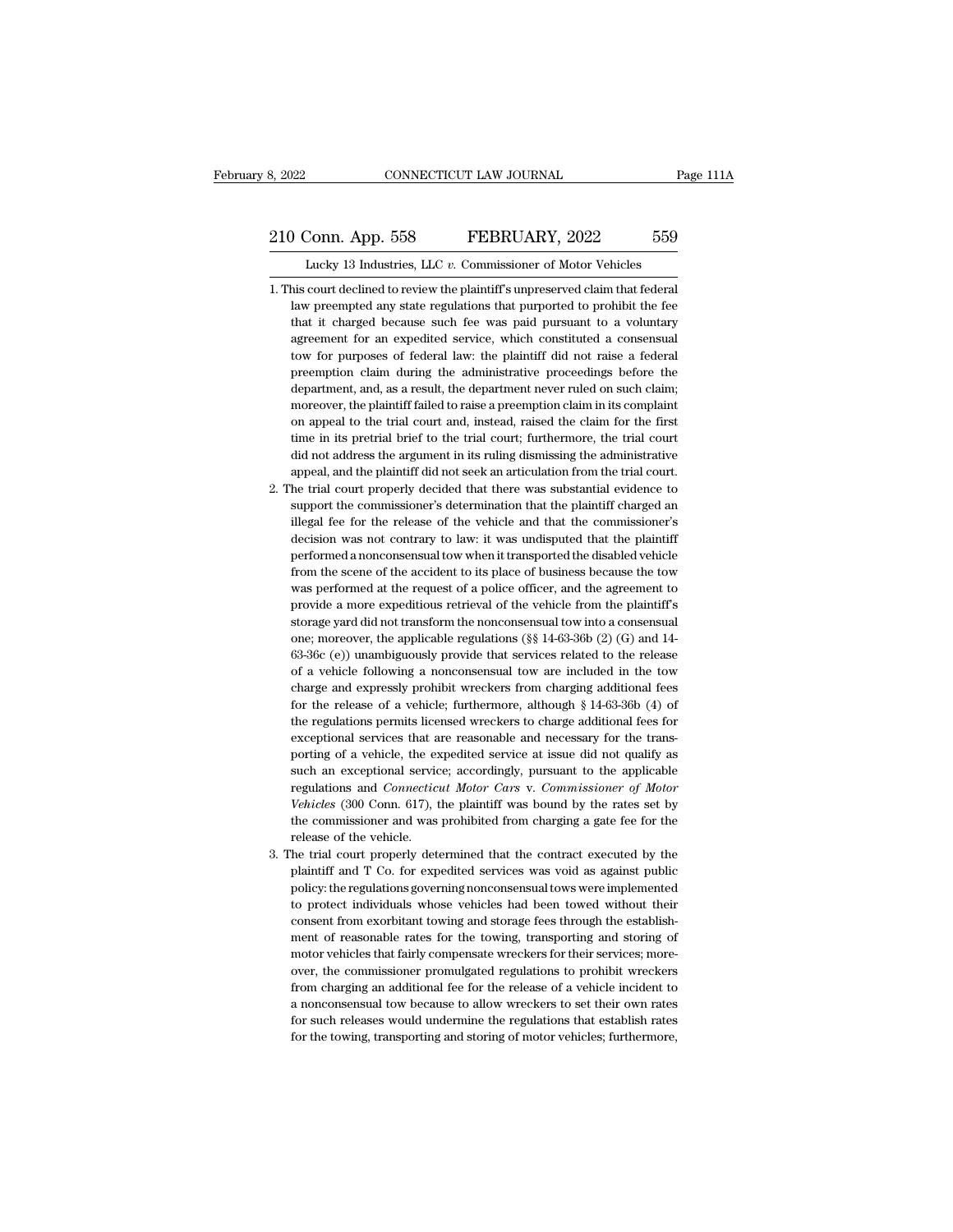enforcing an agreement that purported to authorize the plaintiff to charge a fee for the release of a vehicle following a nonconsensual tow plainty FEBRUARY, 2022 210 Conn. App. 558<br>Lucky 13 Industries, LLC v. Commissioner of Motor Vehicles<br>enforcing an agreement that purported to authorize the plaintiff to charge<br>a fee for the release of a vehicle following a noncons WEBRUARY, 2022 210 Conn. App. 558<br>Lucky 13 Industries, LLC v. Commissioner of Motor Vehicles<br>enforcing an agreement that purported to authorize the plaintiff to charge<br>a fee for the release of a vehicle following a noncons We BRUARY, 2022 210 Conn. App. 558<br>Lucky 13 Industries, LLC  $v$ . Commissioner of Motor Vehicles<br>enforcing an agreement that purported to authorize the plaintiff to charge<br>a fee for the release of a vehicle following a non Lucky 13 Industries, I<br>enforcing an agreement tl<br>a fee for the release of a<br>would erode the public<br>would encourage wrecke<br>ing the regulations.<br>Argued November 16, forcing an agreement that purported to authorize the plaintiff to charge<br>fee for the release of a vehicle following a nonconsensual tow plainly<br>ould erode the public policy reflected in the regulatory scheme and<br>ould encou policy reflected in the regulaters to subvert the consumer prot<br> *Procedural History*<br> *Procedural History*<br> **Consumer of the defence** a lee for the refease of a venice following a honconsensual tow plainty<br>would erode the public policy reflected in the regulatory scheme and<br>would encourage wreckers to subvert the consumer protections underly-<br>ing the reg

would encourage wreckers to subvert the consumer protections underly-<br>ing the regulations.<br>Argued November 16, 2021—officially released February 8, 2022<br>*Procedural History*<br>Appeal from the decision of the defendant findin ing the regulations.<br>
Argued November 16, 2021—officially released February 8, 2022<br>
Procedural History<br>
Appeal from the decision of the defendant finding<br>
that the plaintiff had charged an unlawful gate fee for<br>
the relea Argued November 16, 2021—officially released February 8, 2022<br> *Procedural History*<br>
Appeal from the decision of the defendant finding<br>
that the plaintiff had charged an unlawful gate fee for<br>
the release of a certain vehi *Procedural History*<br>Appeal from the decision of the defendant finding<br>that the plaintiff had charged an unlawful gate fee for<br>the release of a certain vehicle and ordering the plaintiff<br>to pay restitution and a civil pena *Proceaural History*<br>
Appeal from the decision of the defendant finding<br>
that the plaintiff had charged an unlawful gate fee for<br>
the release of a certain vehicle and ordering the plaintiff<br>
to pay restitution and a civil that the plaintiff had charged an unlawful gate fee for<br>the release of a certain vehicle and ordering the plaintiff<br>to pay restitution and a civil penalty for such charge,<br>brought to the Superior Court in the judicial dist *Affirmed. Thomas J. Weihing*, with whom, on the brief, was John T. Bochanis, for the appellant (plaintiff). The *Thomas J. Weihing*, with whom, on the brief, was John T. Bochanis, for the appellant (plaintiff). *John T. Bochanis, for the appellant (plaintiff)*.<br>*John T. Bochanissing the appellant dismissing the appelfrom which the plaintiff appealed to this could formed.*<br>*Thomas J. Weihing,* with whom, on the brief, we *John T.* dge trial referee; judgment dismissing the appeal,<br>*Firmed.*<br>*Thomas J. Weihing*, with whom, on the brief, was<br>*hn T. Bochanis*, for the appellant (plaintiff).<br>*Anthony C. Famiglietti*, assistant attorney general,<br>th whom,

from which the plaintiff appealed to this court.<br>Affirmed.<br>Thomas J. Weihing, with whom, on the brief, was<br>John T. Bochanis, for the appellant (plaintiff).<br>Anthony C. Famiglietti, assistant attorney general,<br>with whom, on Affirmed.<br>Thomas J. Weihing, with whom, on the<br>John T. Bochanis, for the appellant (plain<br>Anthony C. Famiglietti, assistant attorn<br>with whom, on the brief, was William Tor<br>general, for the appellee (defendant).<br>opinion *Anthony C. Famiglietti,* assistant attorney general,<br>th whom, on the brief, was *William Tong*, attorney<br>neral, for the appellee (defendant).<br>*Opinion*<br>CLARK, J. This administrative appeal arises from a<br>mplaint filed with

#### *Opinion*

Anthony C. Famiglietti, assistant attorney general,<br>with whom, on the brief, was William Tong, attorney<br>general, for the appellee (defendant).<br> $o_{pinion}$ <br>CLARK, J. This administrative appeal arises from a<br>complaint filed with with whom, on the brief, was William Tong, attorney<br>general, for the appellee (defendant).<br> $\frac{Opinion}{Opinion}$ <br>CLARK, J. This administrative appeal arises from a<br>complaint filed with the Department of Motor Vehicles<br>(department) general, for the appellee (defendant).<br>
opinion<br>
CLARK, J. This administrative appeal arises from a<br>
complaint filed with the Department of Motor Vehicles<br>
(department), alleging that the plaintiff, Lucky 13 Indus-<br>
tries,  $\alpha$ <br>CLARK, J. This administrative appeal arises from a<br>complaint filed with the Department of Motor Vehicles<br>(department), alleging that the plaintiff, Lucky 13 Indus-<br>tries, LLC, doing business as Midnight Auto, charged CLARK, J. This administrative appeal arises from a<br>complaint filed with the Department of Motor Vehicles<br>(department), alleging that the plaintiff, Lucky 13 Indus-<br>tries, LLC, doing business as Midnight Auto, charged<br>an il CLARK, J. This administrative appeal arises from a<br>complaint filed with the Department of Motor Vehicles<br>(department), alleging that the plaintiff, Lucky 13 Indus-<br>tries, LLC, doing business as Midnight Auto, charged<br>an il complaint filed with the Department of Motor Vehicles<br>(department), alleging that the plaintiff, Lucky 13 Indus-<br>tries, LLC, doing business as Midnight Auto, charged<br>an illegal "gate fee" for the release of a vehicle follo (department), alleging that the plaintiff, Lucky 13 Industries, LLC, doing business as Midnight Auto, charged an illegal "gate fee" for the release of a vehicle following a nonconsensual tow to its place of business.<sup>1</sup> Th tries, LLC, doing business as Midnight Auto, charged<br>an illegal "gate fee" for the release of a vehicle following<br>a nonconsensual tow to its place of business.<sup>1</sup> The plain-<br>tiff appeals from the judgment of the trial cour If appeals from the judgment of the trial court dismissig its appeal from the decision of the defendant, the ommissioner of Motor Vehicles (commissioner), con-<br>uding that the plaintiff had charged an unlawful gate<br><sup>1</sup>The t ing its appeal from the decision of the defendant, the Commissioner of Motor Vehicles (commissioner), concluding that the plaintiff had charged an unlawful gate  $\frac{1}{1}$  The term "gate fee" refers to a "fee for the labor

Commissioner of Motor Vehicles (commissioner), concluding that the plaintiff had charged an unlawful gate<br><sup>1</sup>The term "gate fee" refers to a "fee for the labor and equipment needed<br>to move a wrecked or disabled vehicle fro **cluding that the plaintiff had charged an unlawful and the plaintiff had charged an unlawful in The term** "gate fee" refers to a "fee for the labor and equipment to move a wrecked or disabled vehicle from the secured stor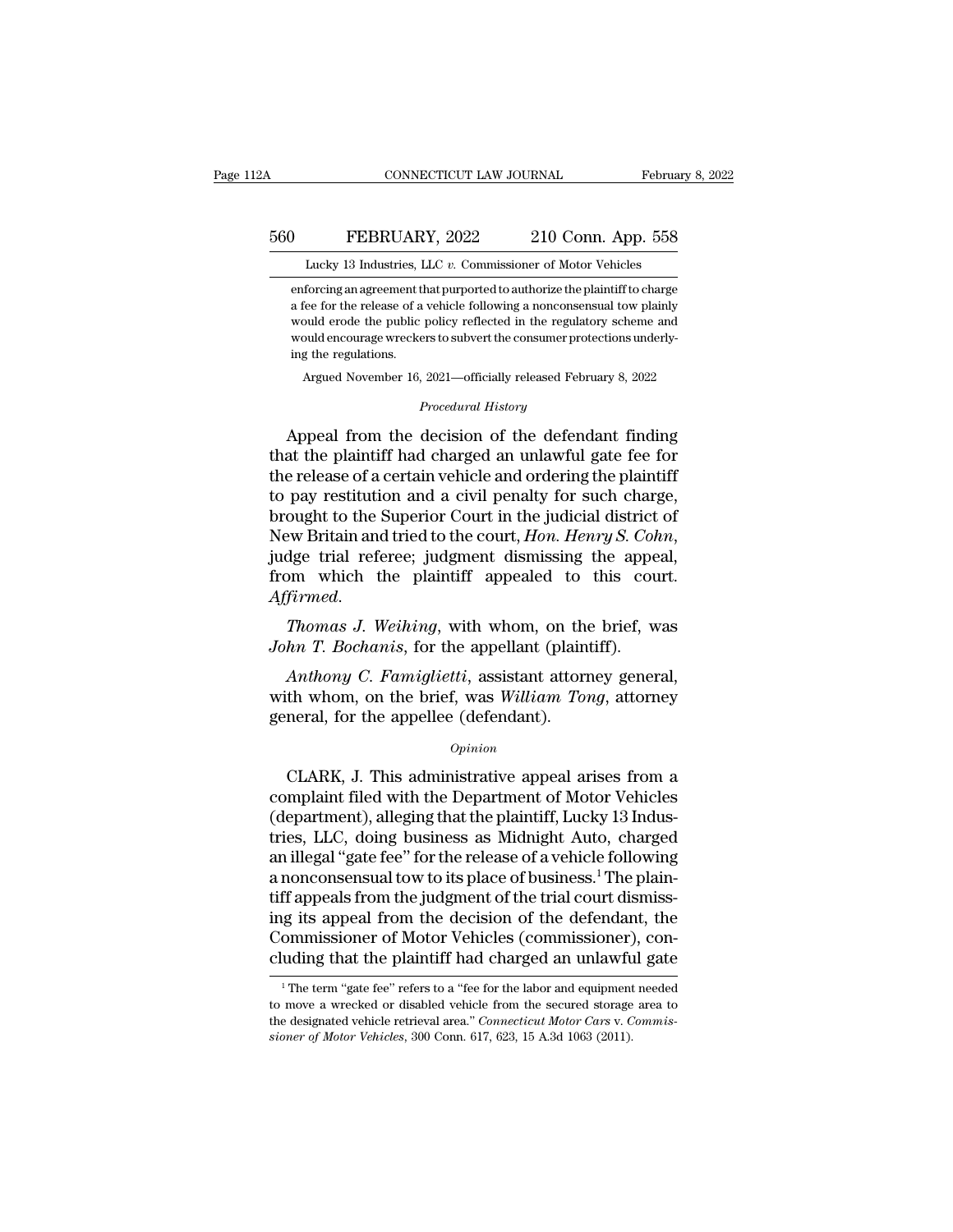# 210 Conn. App. 558 FEBRUARY, 2022 561<br>
210 Conn. App. 558 FEBRUARY, 2022 561<br>
210 Lucky 13 Industries, LLC v. Commissioner of Motor Vehicles

February 8, 2022 CONNECTICUT LAW JOURNAL Page 113A<br>210 Conn. App. 558 FEBRUARY, 2022 561<br>Lucky 13 Industries, LLC *v.* Commissioner of Motor Vehicles<br>fee and ordering the plaintiff to make restitution to the FEBRUARY, 2022<br>
FEBRUARY, 2022 561<br>
Lucky 13 Industries, LLC v. Commissioner of Motor Vehicles<br>
fee and ordering the plaintiff to make restitution to the<br>
complainant, Amica Insurance Company (Amica), and<br>
to nove o sivil 210 Conn. App. 558 FEBRUARY, 2022 561<br>
Lucky 13 Industries, LLC v. Commissioner of Motor Vehicles<br>
fee and ordering the plaintiff to make restitution to the<br>
complainant, Amica Insurance Company (Amica), and<br>
to pay a civi 210 Conn. App. 558 FEBRUARY, 2022 561<br>
Lucky 13 Industries, LLC  $v$ . Commissioner of Motor Vehicles<br>
fee and ordering the plaintiff to make restitution to the<br>
complainant, Amica Insurance Company (Amica), and<br>
to pay a c 210 Conn. App. 558 FEBRUARY, 2022 561<br>
Lucky 13 Industries, LLC  $v$ . Commissioner of Motor Vehicles<br>
fee and ordering the plaintiff to make restitution to the<br>
complainant, Amica Insurance Company (Amica), and<br>
to pay a c Lucky 13 Industries, LLC  $v$ . Commissioner of Motor Vehicles<br>fee and ordering the plaintiff to make restitution to the<br>complainant, Amica Insurance Company (Amica), and<br>to pay a civil penalty to the department. On appeal Lucky is maasines, LLC *v*. Commissioner or modor venters<br>fee and ordering the plaintiff to make restitution to the<br>complainant, Amica Insurance Company (Amica), and<br>to pay a civil penalty to the department. On appeal to<br> fee and ordering the plaintiff to make restitution to the<br>complainant, Amica Insurance Company (Amica), and<br>to pay a civil penalty to the department. On appeal to<br>this court, the plaintiff claims that federal law preempts<br> complainant, Amica Insurance Company (Amica), and<br>to pay a civil penalty to the department. On appeal to<br>this court, the plaintiff claims that federal law preempts<br>state regulation of gate fees charged pursuant to a vol-<br>u to pay a civil penalty to the department. On appeal to<br>this court, the plaintiff claims that federal law preempts<br>state regulation of gate fees charged pursuant to a vol-<br>untary agreement. The plaintiff additionally claims this court, the plaintiff claims that federal law preempts<br>state regulation of gate fees charged pursuant to a vol-<br>untary agreement. The plaintiff additionally claims that<br>the trial court improperly concluded that (1) the state regulation of gate fees charged pursuant to a voluntary agreement. The plaintiff additionally claims that<br>the trial court improperly concluded that (1) the tow<br>at issue was nonconsensual notwithstanding that the<br>plai untary agreement. The plaintiff additionally claims that<br>the trial court improperly concluded that (1) the tow<br>at issue was nonconsensual notwithstanding that the<br>plaintiff and Amica's subcontractor executed a contract<br>pro the trial court improperly concluded<br>at issue was nonconsensual notwith<br>plaintiff and Amica's subcontractor e:<br>providing that the plaintiff would perf<br>service'' when retrieving the vehicle :<br>the contract was void as agains aintiff and Amica's subcontractor executed a contract<br>oviding that the plaintiff would perform an "expedited<br>rvice" when retrieving the vehicle for release and (2)<br>e contract was void as against public policy. We affirm<br>e providing that the plaintiff would perform an "expedited<br>service" when retrieving the vehicle for release and (2)<br>the contract was void as against public policy. We affirm<br>the judgment of the trial court.<br>The following fac

service" when retrieving the vehicle for release and (2)<br>the contract was void as against public policy. We affirm<br>the judgment of the trial court.<br>The following facts and procedural history are rele-<br>vant to the resolutio the contract was void as against public policy. We affirm<br>the judgment of the trial court.<br>The following facts and procedural history are rele-<br>vant to the resolution of the plaintiff's claims. The plain-<br>tiff is a license the judgment of the trial court.<br>The following facts and procedural history are relevant to the resolution of the plaintiff's claims. The plaintiff is a licensed used car dealer and repairer. On February 16, 2017, at the r The following facts and procedural history are relevant to the resolution of the plaintiff's claims. The plaintiff is a licensed used car dealer and repairer. On February 16, 2017, at the request of the Stratford Police De The following facts and procedural history are relevant to the resolution of the plaintiff's claims. The plaintiff is a licensed used car dealer and repairer. On February 16, 2017, at the request of the Stratford Police De vant to the resolution of the plaintiff's claims. The plaintiff is a licensed used car dealer and repairer. On February 16, 2017, at the request of the Stratford Police Department, the plaintiff towed a vehicle that had be tiff is a licensed used car dealer and repairer. On February 16, 2017, at the request of the Stratford Police<br>Department, the plaintiff towed a vehicle that had been<br>involved in a motor vehicle accident to its place of<br>bus ary 16, 2017, at the request of the Stratford Police<br>Department, the plaintiff towed a vehicle that had been<br>involved in a motor vehicle accident to its place of<br>business. The vehicle was insured by Amica. Thereafter,<br>Amic Department, the plaintiff towed a vehicle that had been<br>involved in a motor vehicle accident to its place of<br>business. The vehicle was insured by Amica. Thereafter,<br>Amica hired Copart Auto Auctions (Copart), a salvage<br>com involved in a motor vehicle accident to its place of<br>business. The vehicle was insured by Amica. Thereafter,<br>Amica hired Copart Auto Auctions (Copart), a salvage<br>company, to retrieve the vehicle from the plaintiff's<br>storag business. The vehicle was insured by Amica. Thereafter,<br>Amica hired Copart Auto Auctions (Copart), a salvage<br>company, to retrieve the vehicle from the plaintiff's<br>storage yard. On February 23, 2017, Copart contacted<br>the pl Amica hired Copart Auto Auctions (Copart), a salvage<br>company, to retrieve the vehicle from the plaintiff's<br>storage yard. On February 23, 2017, Copart contacted<br>the plaintiff to make arrangements to retrieve the vehi-<br>cle. company, to retrieve the vehicle from the plaintiff's<br>storage yard. On February 23, 2017, Copart contacted<br>the plaintiff to make arrangements to retrieve the vehi-<br>cle. The plaintiff informed Copart that the towing and<br>sto storage yard. On February 23, 2017, Copart contacted<br>the plaintiff to make arrangements to retrieve the vehi-<br>cle. The plaintiff informed Copart that the towing and<br>storage charges totaled \$765.72.<sup>2</sup> The billed amount<br>inc the plaintiff to make arrangements to retrieve the vehi-<br>cle. The plaintiff informed Copart that the towing and<br>storage charges totaled \$765.72.<sup>2</sup> The billed amount<br>included a \$93.59 fee, which was described in a work<br>ord cle. The plaintiff informed Copart that the towing and<br>storage charges totaled \$765.72.<sup>2</sup> The billed amount<br>included a \$93.59 fee, which was described in a work<br>order as follows: "Driver could not maneuver truck in<br>yard, storage charges totaled \$765.72.<sup>2</sup> The billed amount<br>included a \$93.59 fee, which was described in a work<br>order as follows: "Driver could not maneuver truck in<br>yard, request vehicle to be moved out of storage yard<br>so vehi included a \$93.59 fee, which was described in a work<br>order as follows: "Driver could not maneuver truck in<br>yard, request vehicle to be moved out of storage yard<br>so vehicle could be loaded onto truck. Hook-up to vehi-<br>cle—m order as follows: "Driver could not maneuver truck in<br>yard, request vehicle to be moved out of storage yard<br>so vehicle could be loaded onto truck. Hook-up to vehi-<br>cle—move out of storage yard—position for loading."<br>The pl cle—move out of storage yard—position for loading."<br>The plaintiff charged this fee before Copart had dis-<br>patched a driver to retrieve the vehicle. Copart directed<br>Anthony's High Tech (Tech), a tow operator and repair<br><sup>2</sup>T Anthony's High Tech (Tech), a tow operator and repair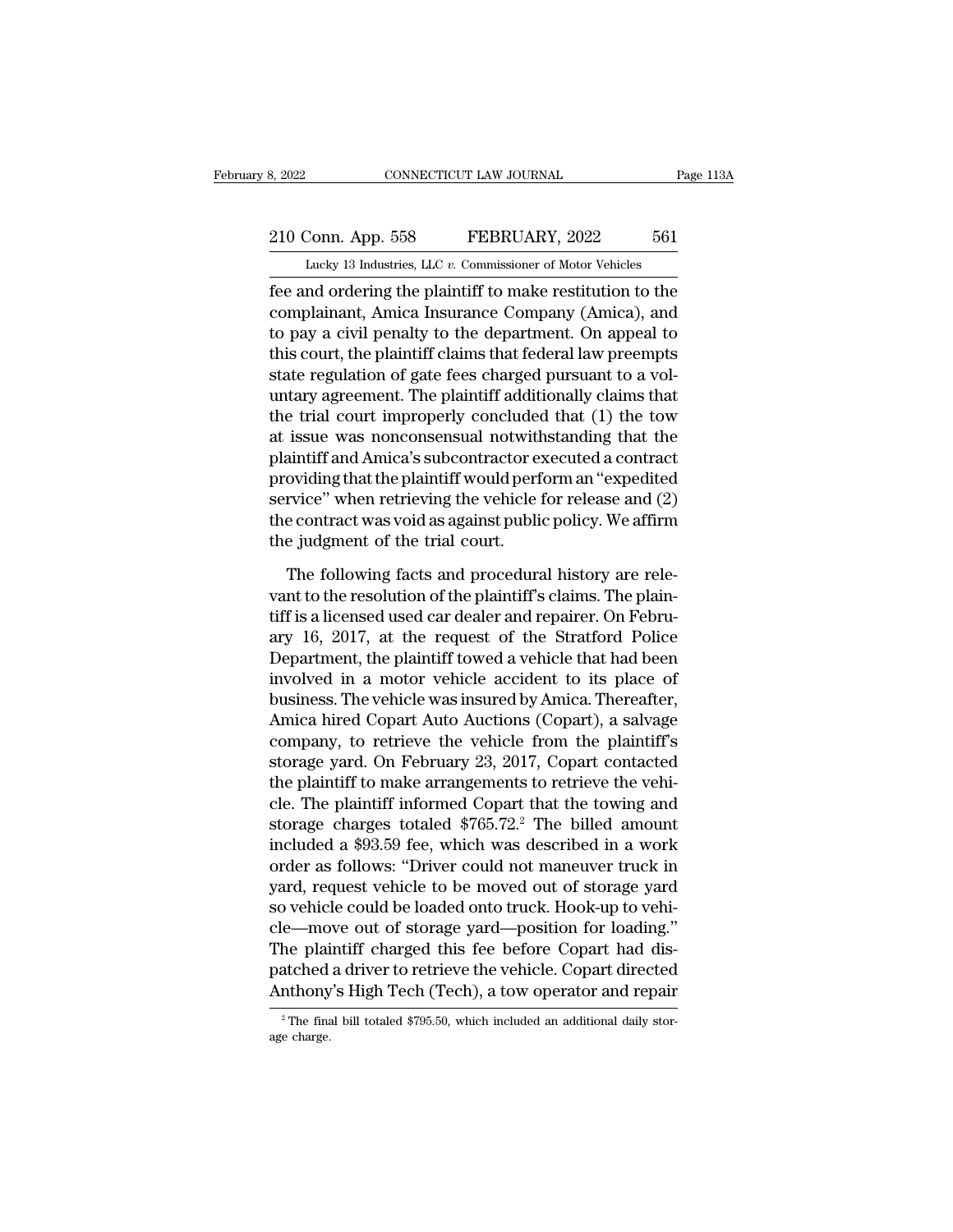## CONNECTICUT LAW JOURNAL February 8, 2022<br>562 FEBRUARY, 2022 210 Conn. App. 558<br>Lucky 13 Industries, LLC v. Commissioner of Motor Vehicles CONNECTICUT LAW JOURNAL February 8, 2022<br>
FEBRUARY, 2022 210 Conn. App. 558<br>
Lucky 13 Industries, LLC *v.* Commissioner of Motor Vehicles<br>
shop, to retrieve the vehicle on its behalf the follow-

Shop, to retrieve the vehicle on its behalf the following day. 562 FE<br>
Lucky 13 In<br>
shop, to retring day.<br>
On Februa

EEBRUARY, 2022 210 Conn. App. 558<br>
Lucky 13 Industries, LLC v. Commissioner of Motor Vehicles<br>
op, to retrieve the vehicle on its behalf the follow-<br>
g day.<br>
On February 24, 2017, a Tech driver arrived at the<br>
aintiff's pl FEBRUARY, 2022 210 Conn. App. 558<br>
Lucky 13 Industries, LLC v. Commissioner of Motor Vehicles<br>
shop, to retrieve the vehicle on its behalf the follow-<br>
ing day.<br>
On February 24, 2017, a Tech driver arrived at the<br>
plainti Lucky 13 Industries, LLC  $v$ . Commissioner of Motor Vehicles<br>
shop, to retrieve the vehicle on its behalf the follow-<br>
ing day.<br>
On February 24, 2017, a Tech driver arrived at the<br>
plaintiff's place of business. The plain shop, to retrieve the vehicle on its behalf the following day.<br>
On February 24, 2017, a Tech driver arrived at the<br>
plaintiff's place of business. The plaintiff provided the<br>
driver with a form titled "Consensual Tow Form" shop, to retrieve the ventere of its behand the following day.<br>
On February 24, 2017, a Tech driver arrived at the<br>
plaintiff's place of business. The plaintiff provided the<br>
driver with a form titled "Consensual Tow Form" on February 24, 2017, a Tech driver arrived at the plaintiff's place of business. The plaintiff provided the driver with a form titled "Consensual Tow Form" (contract), which stated in relevant part that "[Tech], as a [r] On February 24, 2017, a Tech driver arrived at the plaintiff's place of business. The plaintiff provided the driver with a form titled "Consensual Tow Form" (contract), which stated in relevant part that "[Tech], as a [r] plaintiff's place of business. The plaintiff provided the<br>driver with a form titled "Consensual Tow Form" (con-<br>tract), which stated in relevant part that "[Tech], as a<br>[r]epresentative of Copart is hereby advised that [it driver with a form titled "Consensual Tow Form" (contract), which stated in relevant part that "[Tech], as a [r]epresentative of Copart is hereby advised that [it] can obtain the subject motor vehicle . . . without paying tract), which stated in relevant part that "[Tech], as a<br>[r]epresentative of Copart is hereby advised that [it]<br>can obtain the subject motor vehicle  $\ldots$  without pay-<br>ing any fee or charge provided all documentation and<br> [r]epresentative of Copart is hereby advised that [it]<br>can obtain the subject motor vehicle . . . without pay-<br>ing any fee or charge provided all documentation and<br>authorization [are] in order. [Tech] agrees to wait for<br>sa can obtain the subject motor vehicle  $\ldots$  without paying any fee or charge provided all documentation and authorization [are] in order. [Tech] agrees to wait for said vehicle for a reasonable time after the request for r ing any fee or charge provided all documentation and<br>authorization [are] in order. [Tech] agrees to wait for<br>said vehicle for a reasonable time after the request<br>for release of the subject vehicle. Notwithstanding the<br>fore authorization [are] in order. [Tech] agrees to wait for<br>said vehicle for a reasonable time after the request<br>for release of the subject vehicle. Notwithstanding the<br>foregoing, [Tech] hereby request[s] that [the plaintiff]<br> said vehicle for a reasonable time after the request<br>for release of the subject vehicle. Notwithstanding the<br>foregoing, [Tech] hereby request[s] that [the plaintiff]<br>immediately provide an employee to assist in the<br>remova for release of the subject vehicle. Notwithstanding the<br>foregoing, [Tech] hereby request[s] that [the plaintiff]<br>immediately provide an employee to assist in the<br>removal, towing and securing of the subject vehicle for<br>tra transportation  $\ldots$   $\ldots$  "<sup>3</sup> The Tech driver signed the form, and the plaintiff subsequently retrieved the vehicle from its storage area and released the vehicle to the Tech driver.<br>On May 19, 2017, the department rece mediately provide an employee to assist in the<br>moval, towing and securing of the subject vehicle for<br>insportation  $\ldots$ . "<sup>3</sup> The Tech driver signed the<br>rm, and the plaintiff subsequently retrieved the vehi-<br>e from its st framsportation  $\ldots$   $\ldots$  <sup>73</sup>. The Tech driver signed the form, and the plaintiff subsequently retrieved the vehi-<br>cle from its storage area and released the vehicle to<br>the Tech driver.<br>On May 19, 2017, the department r

form, and the plaintiff subsequently retrieved the vehi-<br>cle from its storage area and released the vehicle to<br>the Tech driver.<br>On May 19, 2017, the department received a complaint<br>filed by Amica, alleging that the plaint belonging to its storage area and released the vehicle to<br>the Tech driver.<br>On May 19, 2017, the department received a complaint<br>filed by Amica, alleging that the plaintiff had charged<br>a \$93.59 gate fee for the release of a the Tech driver.<br>
On May 19, 2017, the department received a complaint<br>
filed by Amica, alleging that the plaintiff had charged<br>
a \$93.59 gate fee for the release of a disabled vehicle<br>
belonging to its insured. On January In May 19, 2017, the department received a complaint<br>filed by Amica, alleging that the plaintiff had charged<br>a \$93.59 gate fee for the release of a disabled vehicle<br>belonging to its insured. On January 15, 2019, following<br> filed by Amica, alleging that the plaintiff had charged<br>a \$93.59 gate fee for the release of a disabled vehicle<br>belonging to its insured. On January 15, 2019, following<br>a three day evidentiary hearing, the hearing officer filed by Amica, alleging that the plaintiff had charged<br>a \$93.59 gate fee for the release of a disabled vehicle<br>belonging to its insured. On January 15, 2019, following<br>a three day evidentiary hearing, the hearing officer a \$93.59 gate fee for the release of a disabled vehicle<br>belonging to its insured. On January 15, 2019, following<br>a three day evidentiary hearing, the hearing officer<br>issued a memorandum of decision, finding that the tow<br>a at issue was a nonconsensual tow because it was performed at the request of the police<sup>4</sup> and that the fee was therefore charged in violation of General Statutes  $\frac{3}{8}$  Keith Vail, the plaintiff's owner, testified that at issue was a nonconsensual tow because it was performed at the request of the police<sup>4</sup> and that the fee was therefore charged in violation of General Statutes  $\frac{3}{8}$  Keith Vail, the plaintiff's owner, testified that

formed at the request of the police<sup>4</sup> and that the fee<br>was therefore charged in violation of General Statutes<br> $\frac{1}{100}$ <br> $\frac{1}{100}$ <br> $\frac{1}{100}$ <br> $\frac{1}{100}$ <br> $\frac{1}{100}$  is vehicle to the Tech driver when the driver arri was therefore charged in violation of General Statutes<br>
<sup>3</sup> Keith Vail, the plaintiff's owner, testified that the \$93.59 fee encompassed<br>
both a charge for retrieving the vehicle from the storage yard and for<br>
immediately WAS LITETOTE CHALGED IN VIOLATION OF CHETAL STATURES<br>
<sup>3</sup> Keith Vail, the plaintiff's owner, testified that the \$93.59 fee encompassed<br>
both a charge for retrieving the vehicle from the storage yard and for<br>
immediately r

both a charge for retrieving the vehicle from the storage yard and for immediately releasing the vehicle to the Tech driver when the driver arrived at the plaintiff's place of business. Vail testified that the fee was "al section 14-145 or *for which* arrangements are made by order of a law<br>effect of business. Vail testified that the fee was "all one<br>fee . . . a yard/gate fee."<br><sup>4</sup> General Statutes § 14-66 (h) defines a nonconsensual tow as at the plaintiff's place of business. Vail testified that the fee was "all one<br>fee . . . a yard/gate fee."<br> $\cdot$  General Statutes § 14-66 (h) defines a nonconsensual tow as the "towing<br>or transporting of a motor vehicle in <sup>4</sup> General Statutes § 14-66 (h) defines a nonconsensual tow as the "towing.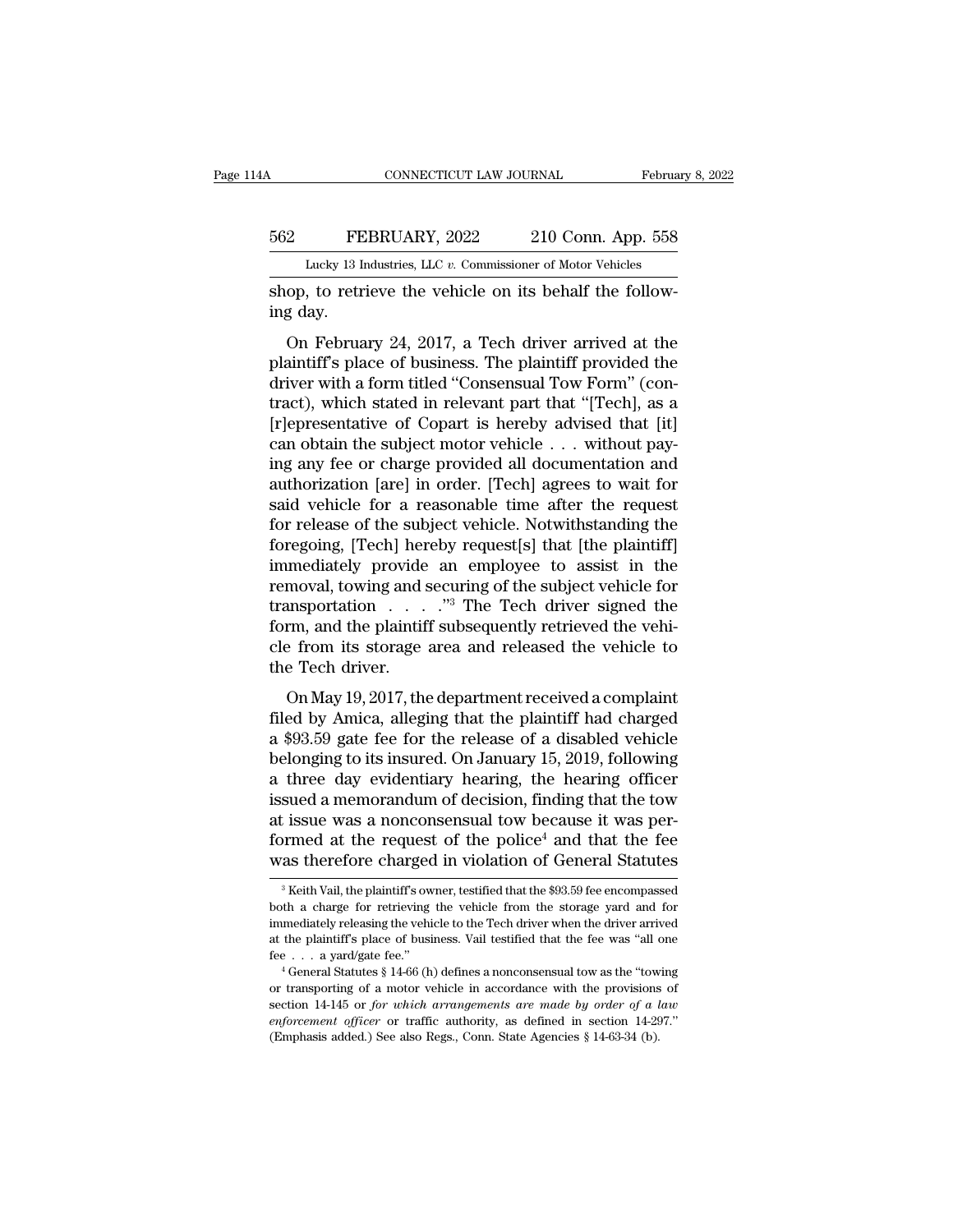# 2022 CONNECTICUT LAW JOURNAL Page 115A<br>210 Conn. App. 558 FEBRUARY, 2022 563<br>Lucky 13 Industries, LLC v. Commissioner of Motor Vehicles

February 8, 2022 CONNECTICUT LAW JOURNAL Page 115A<br>
210 Conn. App. 558 FEBRUARY, 2022 563<br>
Lucky 13 Industries, LLC *v.* Commissioner of Motor Vehicles<br>
8 14-66 (a) (3) and 8 14-63-36c (a) of the Regulations of 8, 2022<br>
CONNECTICUT LAW JOURNAL<br>
Page 115,<br>
210 Conn. App. 558 FEBRUARY, 2022 563<br>
Lucky 13 Industries, LLC v. Commissioner of Motor Vehicles<br>
§ 14-66 (a) (3) and § 14-63-36c (a) of the Regulations of<br>
Connecticut State A 210 Conn. App. 558 FEBRUARY, 2022 563<br>
Lucky 13 Industries, LLC v. Commissioner of Motor Vehicles<br>
§ 14-66 (a) (3) and § 14-63-36c (a) of the Regulations of<br>
Connecticut State Agencies.<sup>5</sup> The plaintiff was ordered<br>
to pay 210 Conn. App. 558 FEBRUARY, 2022 563<br>
Lucky 13 Industries, LLC v. Commissioner of Motor Vehicles<br>
§ 14-66 (a) (3) and § 14-63-36c (a) of the Regulations of<br>
Connecticut State Agencies.<sup>5</sup> The plaintiff was ordered<br>
to pa 210 Conn. App. 558 FEBR<br>
Lucky 13 Industries, LLC v. Commiss<br>
§ 14-66 (a) (3) and § 14-63-36c (a<br>
Connecticut State Agencies.<sup>5</sup> Th<br>
to pay \$93.59 in restitution to A<br>
penalty to the department.<br>
The plaintiff appealed to Lucky 13 Industries, LLC  $v$ . Commissioner of Motor Vehicles<br>14-66 (a) (3) and § 14-63-36c (a) of the Regulations of<br>pnnecticut State Agencies.<sup>5</sup> The plaintiff was ordered<br>pay \$93.59 in restitution to Amica and a \$1000 c  $\frac{1}{8}$  14-66 (a) (3) and  $\frac{1}{8}$  14-63-36c (a) of the Regulations of<br>Connecticut State Agencies.<sup>5</sup> The plaintiff was ordered<br>to pay \$93.59 in restitution to Amica and a \$1000 civil<br>penalty to the department.<br>The pla

s 14-00 (a) (5) and s 14-05-50c (a) of the negulations of<br>Connecticut State Agencies.<sup>5</sup> The plaintiff was ordered<br>to pay \$93.59 in restitution to Amica and a \$1000 civil<br>penalty to the department.<br>The plaintiff appealed connecticut state Exercies. The plaintiff was ordered<br>to pay \$93.59 in restitution to Amica and a \$1000 civil<br>penalty to the department.<br>The plaintiff appealed to the trial court, which also<br>concluded that the tow at issue *of Motor Vehicles, 300 Conn. 617, 15 A.3d 1063 (2011),*<br>the department.<br>*The plaintiff appealed to the trial court, which also* concluded that the tow at issue was a nonconsensual<br>tow and that, in accordance with our Supr The plaintiff appealed to the trial court, which also<br>concluded that the tow at issue was a nonconsensual<br>tow and that, in accordance with our Supreme Court's<br>holding in *Connecticut Motor Cars v. Commissioner*<br>of *Motor V* The plaintiff appealed to the trial court, which also<br>concluded that the tow at issue was a nonconsensual<br>tow and that, in accordance with our Supreme Court's<br>holding in *Connecticut Motor Cars v. Commissioner*<br>of *Motor V* concluded that the tow at issue was a nonconsensual<br>tow and that, in accordance with our Supreme Court's<br>holding in *Connecticut Motor Cars v. Commissioner*<br>of *Motor Vehicles*, 300 Conn. 617, 15 A.3d 1063 (2011),<br>the depa tow and that, in accordance with our Supreme Court's<br>holding in *Connecticut Motor Cars v. Commissioner*<br>of *Motor Vehicles*, 300 Conn. 617, 15 A.3d 1063 (2011),<br>the department's hearing officer correctly determined<br>that t holding in *Connecticut Motor Cars v. Commissioner*<br>of *Motor Vehicles*, 300 Conn. 617, 15 A.3d 1063 (2011),<br>the department's hearing officer correctly determined<br>that the plaintiff had charged an illegal gate fee for the<br> of Motor Vehicles, 300 Conn. 617, 15 A.3d 1063 (2011),<br>the department's hearing officer correctly determined<br>that the plaintiff had charged an illegal gate fee for the<br>release of a vehicle following a nonconsensual tow. Th the department's hearing officer correctly determined<br>that the plaintiff had charged an illegal gate fee for the<br>release of a vehicle following a nonconsensual tow. The<br>court also rejected the plaintiff's claim that the pl that the plaintiff had charged an illegal gate fee for the release of a vehicle following a nonconsensual tow. The court also rejected the plaintiff's claim that the plaintiff and Amica's agent, Tech, had executed a valid release of a vehicle following a nonconsensual tow. The<br>court also rejected the plaintiff's claim that the plaintiff<br>and Amica's agent, Tech, had executed a valid and<br>enforceable contract to perform a consensual tow<br>becaus In t also rejected the plantin is claim that the plantin<br>d Amica's agent, Tech, had executed a valid and<br>forceable contract to perform a consensual tow<br>cause the contract violated state law and was there-<br>revoid as against and Afflica's agent, Tech, had executed a vand and<br>enforceable contract to perform a consensual tow<br>because the contract violated state law and was there-<br>fore void as against public policy. Accordingly, the court<br>dismisse

because the contract to perform a consensual row<br>because the contract violated state law and was there-<br>fore void as against public policy. Accordingly, the court<br>dismissed the plaintiff's appeal. This appeal followed.<br>We because the contract violated state raw and was there-<br>fore void as against public policy. Accordingly, the court<br>dismissed the plaintiff's appeal. This appeal followed.<br>We begin by setting forth the standard of review<br>and Fore voltals against public policy. Accordingly, the court<br>dismissed the plaintiff's appeal. This appeal followed.<br>We begin by setting forth the standard of review<br>and legal principles that govern our resolution of the<br>pla We begin by setting forth the standard of review<br>and legal principles that govern our resolution of the<br>plaintiff's claims. "[J]udicial review of the commission-<br>er's action is governed by the Uniform Administrative<br>Proce We begin by setting forth the standard of review<br>and legal principles that govern our resolution of the<br>plaintiff's claims. "[J]udicial review of the commission-<br>er's action is governed by the Uniform Administrative<br>Proce and legal principles that govern our resolution of the<br>plaintiff's claims. "[J]udicial review of the commission-<br>er's action is governed by the Uniform Administrative<br>Procedure Act [(UAPA), General Statutes §§ 4-166<br>throug plaintiff's claims. "[J]udicial review of the commission-<br>er's action is governed by the Uniform Administrative<br>Procedure Act [(UAPA), General Statutes §§ 4-166<br>through 4-189], and the scope of that review is very<br>restrict er's action is governed by the Uniform Administrative<br>Procedure Act [(UAPA), General Statutes §§ 4-166<br>through 4-189], and the scope of that review is very<br>restricted. . . . [R]eview of an administrative agency<br>decision re Procedure Act [(UAPA), General Statutes §§ 4-166<br>through 4-189], and the scope of that review is very<br>restricted. . . . [R]eview of an administrative agency<br>decision requires a court to determine whether there<br>is substant decision requires a court to determine whether there<br>is substantial evidence in the administrative record to<br>support the agency's findings of basic fact and whether<br>the conclusions drawn from those facts are reasonable.<br>is substantial evidence in the administrative record to support the agency's findings of basic fact and whether the conclusions drawn from those facts are reasonable.<br>  $\frac{1}{5}$  General Statutes § 14-66 (a) (3) provides i

support the agency's findings of basic fact and whether<br>the conclusions drawn from those facts are reasonable.<br> $\frac{1}{6}$  General Statutes § 14-66 (a) (3) provides in relevant part: "With respect<br>to the nonconsensual towin the conclusions drawn from those facts a<br>  $\frac{1}{6}$  General Statutes § 14-66 (a) (3) provides in relevant<br>
to the nonconsensual towing or transporting and the sto<br>
cles, no such person, firm or corporation shall charge r<br> <sup>5</sup> General Statutes § 14-66 (a) (3) provides in relevant part: "With respect the nonconsensual towing or transporting and the storage of motor vehises, no such person, firm or corporation shall charge more than the rates <sup>5</sup> General Statutes § 14-66 (a) (3) provides in relevant part: "With respect to the nonconsensual towing or transporting and the storage of motor vehicles, no such person, firm or corporation shall charge more than the r and charges published by the commissioner.  $\ldots$ ."

to the nonconsensual towing or transporting and the storage of motor vehicles, no such person, firm or corporation shall charge more than the rates and charges published by the commissioner. . . ."<br>Section 14-63-36c (a) o cles, no such person, firm or corporation shall charge more than the rates and charges published by the commissioner. . . ."<br>Section 14-63-36c (a) of the Regulations of Connecticut State Agencies<br>provides in relevant part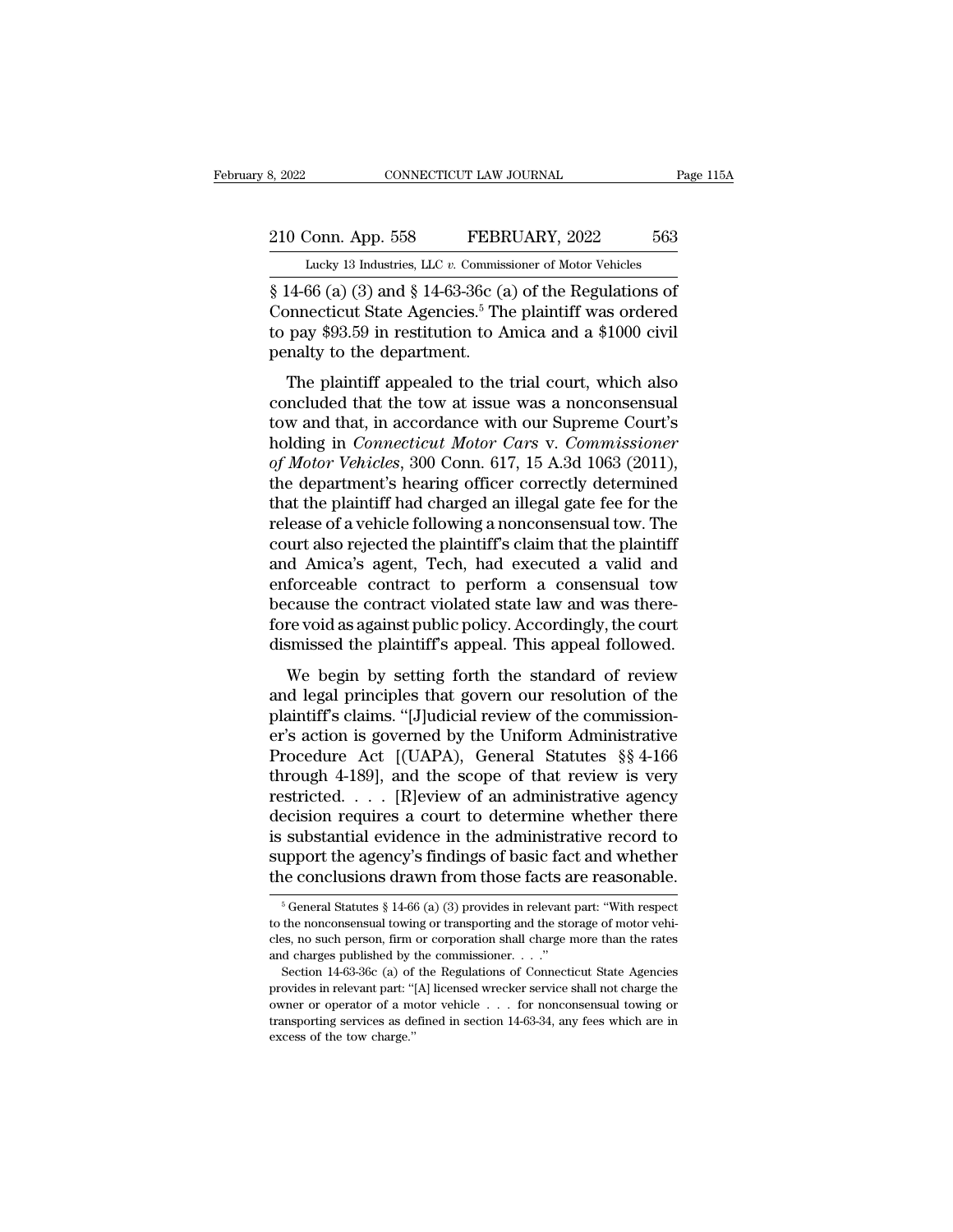## CONNECTICUT LAW JOURNAL February 8, 2022<br>564 FEBRUARY, 2022 210 Conn. App. 558<br>Lucky 13 Industries, LLC v. Commissioner of Motor Vehicles CONNECTICUT LAW JOURNAL February 8, 2022<br>
FEBRUARY, 2022 210 Conn. App. 558<br>
Lucky 13 Industries, LLC *v.* Commissioner of Motor Vehicles<br>
... Neither this court nor the trial court may retry the

CONNECTICUT LAW JOURNAL February 8, 2022<br>
FEBRUARY, 2022 210 Conn. App. 558<br>
Lucky 13 Industries, LLC v. Commissioner of Motor Vehicles<br>
... Neither this court nor the trial court may retry the<br>
case or substitute its own EEBRUARY, 2022 210 Conn. App. 558<br>
Lucky 13 Industries, LLC v. Commissioner of Motor Vehicles<br>
... Neither this court nor the trial court may retry the<br>
case or substitute its own judgment for that of the<br>
administrative a EXECT SERIONARY, 2022 210 Conn. App. 558<br>
Lucky 13 Industries, LLC v. Commissioner of Motor Vehicles<br>
... Neither this court nor the trial court may retry the<br>
case or substitute its own judgment for that of the<br>
administ 564 FEBRUARY, 2022 210 Conn. App. 558<br>
Lucky 13 Industries, LLC v. Commissioner of Motor Vehicles<br>
... Neither this court nor the trial court may retry the<br>
case or substitute its own judgment for that of the<br>
administrat Lucky 13 Industries, LLC v. Commissioner of Motor Vehicles<br>
... Neither this court nor the trial court may retry the<br>
case or substitute its own judgment for that of the<br>
administrative agency on the weight of the evidenc Lucky 13 Industries, LLC v. Commissioner of Motor Venicles<br>
... Neither this court nor the trial court may retry the<br>
case or substitute its own judgment for that of the<br>
administrative agency on the weight of the evidenc ... Neither this court nor the trial court may retry the case or substitute its own judgment for that of the administrative agency on the weight of the evidence or questions of fact... Our ultimate duty is to determine, i case or substitute its own judgment for that of the<br>administrative agency on the weight of the evidence or<br>questions of fact. . . . Our ultimate duty is to deter-<br>mine, in view of all of the evidence, whether the agency,<br>i administrative agency on the weight of the evidence or<br>questions of fact. . . . Our ultimate duty is to deter-<br>mine, in view of all of the evidence, whether the agency,<br>in issuing its order, acted unreasonably, arbitrarily questions of face<br>mine, in view of a<br>in issuing its ord<br>gally or in abus<br>internal quotatio<br>sioner of Motor<br>561 (2000).<br>"The substan the, in view of an of the evidence, whether the agency,<br>
issuing its order, acted unreasonably, arbitrarily, ille-<br>
lly or in abuse of its discretion." (Citation omitted;<br>
ternal quotation marks omitted.) *Murphy* v. *Com* In issuing its order, acted unleasonably, arbitrarily, ine-<br>gally or in abuse of its discretion." (Citation omitted;<br>internal quotation marks omitted.) *Murphy* v. Commis-<br>sioner of Motor Vehicles, 254 Conn. 333, 343, 757

gany of in abuse of its uiscretion. (Citation onlitted,<br>internal quotation marks omitted.) *Murphy v. Commissioner of Motor Vehicles*, 254 Conn. 333, 343, 757 A.2d<br>561 (2000).<br>"The substantial evidence rule governs judicia isteria quotation marks onlited.) *Marphy* v. Commissioner of Motor Vehicles, 254 Conn. 333, 343, 757 A.2d 561 (2000).<br>
"The substantial evidence rule governs judicial<br>
review of administrative fact-finding under the UAPA stoner of motor ventities, 254 Colin. 355, 345, 757 A.2d<br>561 (2000).<br>"The substantial evidence rule governs judicial<br>review of administrative fact-finding under the UAPA.<br>[See] General Statutes § 4-183 (j) (5) and (6). An the substantial evidence rule governs judicial<br>review of administrative fact-finding under the UAPA.<br>[See] General Statutes  $\S$  4-183 (j) (5) and (6). An admin-<br>istrative finding is supported by substantial evidence if<br>th "The substantial evidence rule governs judicial<br>review of administrative fact-finding under the UAPA.<br>[See] General Statutes  $\S$  4-183 (j) (5) and (6). An admin-<br>istrative finding is supported by substantial evidence if<br>t review of administrative fact-finding under the UAPA.<br>[See] General Statutes § 4-183 (j) (5) and (6). An administrative finding is supported by substantial evidence if<br>the record affords a substantial basis of fact from w [See] General Statutes § 4-183 (j) (5) and (6). An administrative finding is supported by substantial evidence if<br>the record affords a substantial basis of fact from which<br>the fact in issue can be reasonably inferred. . . istrative finding is supported by substantial evidence if<br>the record affords a substantial basis of fact from which<br>the fact in issue can be reasonably inferred. . . . The<br>substantial evidence rule imposes an important li the record affords a substantial basis of fact from which<br>the fact in issue can be reasonably inferred. . . . The<br>substantial evidence rule imposes an important limita-<br>tion on the power of the courts to overturn a decisi the fact in issue can be reasonably inferred. . . . The<br>substantial evidence rule imposes an important limita-<br>tion on the power of the courts to overturn a decision<br>of an administrative agency . . . . It is fundamental<br>t substantial evidence rule imposes an important limitation on the power of the courts to overturn a decision of an administrative agency  $\dots$ . It is fundamental that a plaintiff has the burden of proving that the commissio *Jim* and *Automobias Automobias Automobias Automobias Applemianta a plaintiff has the burden of proving that the commissioner, on the facts before [the commissioner], acted contrary to law and in abuse of [the commissione* at a plantifical tas the burdent of proving that the contensioner, on the facts before [the commissioner's]<br>
scretion . . . . . " (Internal quotation marks omitted.)<br>
m's Auto Body v. Commissioner of Motor Vehicles,<br>
5 Con missioner, on the racts before [the commissioner], acted<br>contrary to law and in abuse of [the commissioner's]<br>discretion . . . . " (Internal quotation marks omitted.)<br> $Jim's Auto Body v. Commissioner of Motor Vehicles,$ <br>285 Conn. 794, 817, 942 A.2d 305 (200

contrary to law and in abuse of [the commissioner's]<br>discretion . . . . " (Internal quotation marks omitted.)<br> $Jim's Auto Body v. Commissioner of Motor Vehicles,$ <br>285 Conn. 794, 817, 942 A.2d 305 (2008).<br>"Even for conclusions of law, [t]he court's ultimate<br> discretion  $\ldots$  (internal quotation marks onlitted.)<br>Jim's Auto Body v. Commissioner of Motor Vehicles,<br>285 Conn. 794, 817, 942 A.2d 305 (2008).<br>"Even for conclusions of law, [t]he court's ultimate<br>duty is only to decide sim s Adio Body v. Commissioner by Motor ventures,<br>285 Conn. 794, 817, 942 A.2d 305 (2008).<br>
"Even for conclusions of law, [t]he court's ultimate<br>
duty is only to decide whether, in light of the evidence,<br>
the [agency] ha Even for conclusions of law, [t]he court's ultimate<br>duty is only to decide whether, in light of the evidence,<br>the [agency] has acted unreasonably, arbitrarily, ille-<br>gally, or in abuse of its discretion. . . . [Thus] [c]o "Even for conclusions of law, [t]he court's ultimate<br>duty is only to decide whether, in light of the evidence,<br>the [agency] has acted unreasonably, arbitrarily, ille-<br>gally, or in abuse of its discretion.... [Thus] [c]onc duty is only to decide whether, in light of the evidence,<br>the [agency] has acted unreasonably, arbitrarily, ille-<br>gally, or in abuse of its discretion. . . . [Thus] [c]onclu-<br>sions of law reached by the administrative agen the [agency] has acted unreasonably, arbitrarily, illegally, or in abuse of its discretion. . . . [Thus] [c]onclusions of law reached by the administrative agency must stand if the court determines that they resulted from gally, or in abuse of its discretion. . . . [Thus] [c]onclusions of law reached by the administrative agency must<br>stand if the court determines that they resulted from a<br>correct application of the law to the facts found a sions of law reached by the administrative agency must<br>stand if the court determines that they resulted from a<br>correct application of the law to the facts found and<br>could reasonably and logically follow from such facts.<br>. stand if the court determines that they resulted from a correct application of the law to the facts found and could reasonably and logically follow from such facts.<br>
. . . [Similarly], this court affords deference to the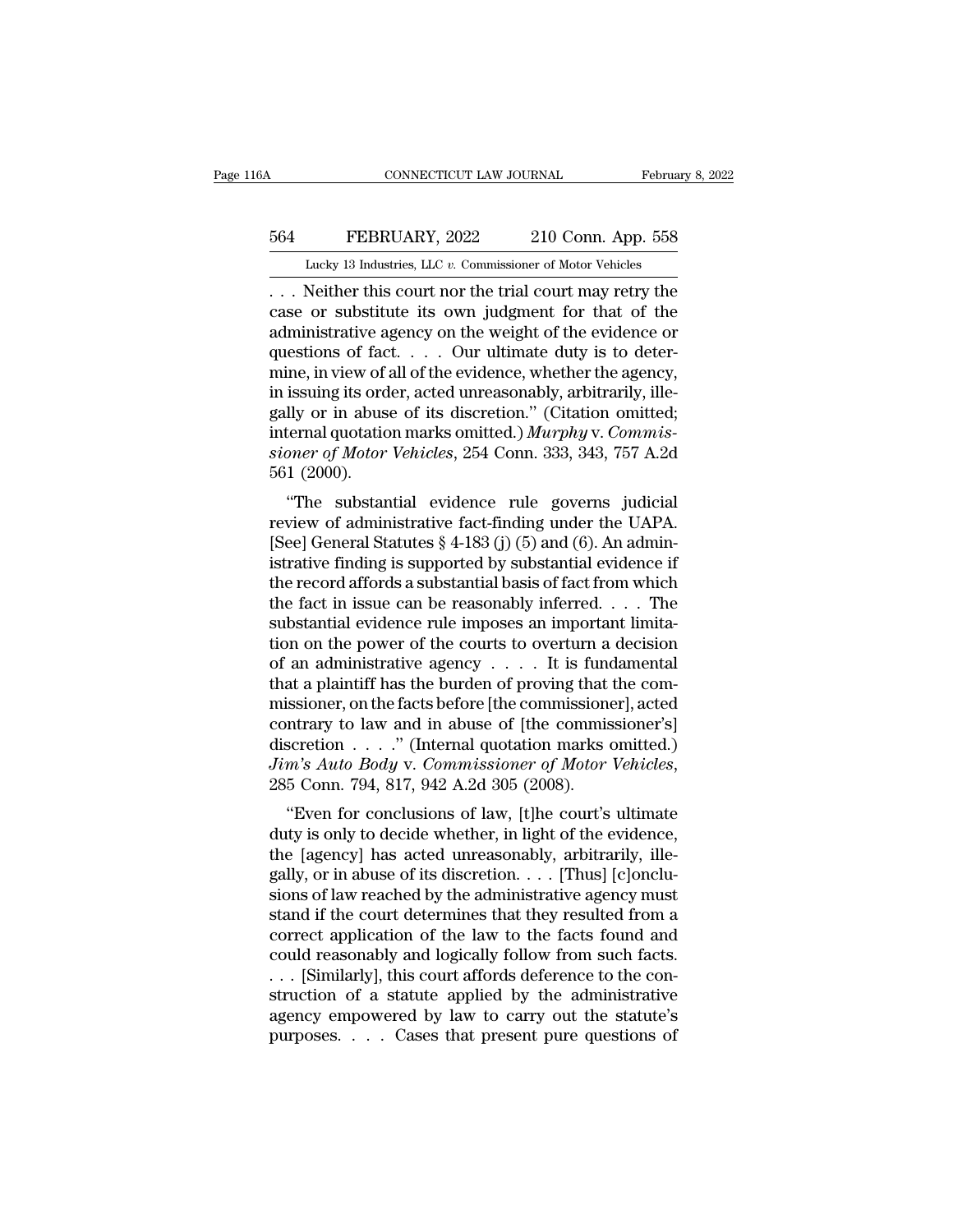# 210 Conn. App. 558 FEBRUARY, 2022 565<br>
210 Conn. App. 558 FEBRUARY, 2022 565<br>
210 Lucky 13 Industries, LLC v. Commissioner of Motor Vehicles

February 8, 2022 CONNECTICUT LAW JOURNAL Page 117A<br>
210 Conn. App. 558 FEBRUARY, 2022 565<br>
Lucky 13 Industries, LLC *v.* Commissioner of Motor Vehicles<br>
law, however, invoke a broader standard of review than 1988, 2022<br>
10 Conn. App. 558 FEBRUARY, 2022<br>
1989 Lucky 13 Industries, LLC v. Commissioner of Motor Vehicles<br>
1999 Lucky 13 Industries, LLC v. Commissioner of Motor Vehicles<br>
1999 Lucky 13 Industries, LLC v. Commissioner 210 Conn. App. 558 FEBRUARY, 2022 565<br>
Lucky 13 Industries, LLC v. Commissioner of Motor Vehicles<br>
law, however, involved a broader standard of review than<br>
is . . . involved in deciding whether, in light of the<br>
evidence, 210 Conn. App. 558 FEBRUARY, 2022 565<br>
Lucky 13 Industries, LLC v. Commissioner of Motor Vehicles<br>
law, however, invoke a broader standard of review than<br>
is . . . involved in deciding whether, in light of the<br>
evidence, 210 Conn. App. 558 FEBRUARY, 2022 565<br>
Lucky 13 Industries, LLC  $v$ . Commissioner of Motor Vehicles<br>
law, however, invoke a broader standard of review than<br>
is . . . involved in deciding whether, in light of the<br>
evidence Lucky 13 Industries, LLC *v.* Commissioner of Motor Vehicles<br>
law, however, invoke a broader standard of review than<br>
is . . . involved in deciding whether, in light of the<br>
evidence, the agency has acted unreasonably, arb Lucky 13 Industries, LLC *v.* Commissioner of Motor Vehicles<br>
law, however, invoke a broader standard of review than<br>
is . . . involved in deciding whether, in light of the<br>
evidence, the agency has acted unreasonably, arb Iaw, however, invoke a broader standard of review than<br>is . . . involved in deciding whether, in light of the<br>evidence, the agency has acted unreasonably, arbi-<br>trarily, illegally or in abuse of its discretion." (Internal<br> Fily, illegally or in abuse of its discretion." (Internal<br>otation marks omitted.) *Chairperson, Connecticut*<br>edical Examining Board v. Freedom of Information<br>mmnission, 310 Conn. 276, 281–82, 77 A.3d 121 (2013).<br>I<br>The plai

I

quotation marks omitted.) *Chairperson, Connecticut*<br> *Medical Examining Board* v. *Freedom of Information*<br> *Commission*, 310 Conn. 276, 281–82, 77 A.3d 121 (2013).<br>
I<br>
The plaintiff first claims that federal law preempts Medical Examining Board v. Freedom of Information<br>Commission, 310 Conn. 276, 281–82, 77 A.3d 121 (2013).<br>I<br>The plaintiff first claims that federal law preempts<br>any state regulations purporting to prohibit the fee it<br>charg  $\begin{aligned} Commission, 310 \text{ Conn. } & 276, 281–82, 77 \text{ A.} & 3d\ 121 \text{ (2013)}. \end{aligned}$ <br>
The plaintiff first claims that federal law preempts<br>
any state regulations purporting to prohibit the fee it<br>
charged in this case because that fee was I<br>
The plaintiff first claims that federal law preempts<br>
any state regulations purporting to prohibit the fee it<br>
charged in this case because that fee was paid pursuant<br>
to a voluntary agreement for an "expedited service, The plaintiff first claims that federal law preempts<br>any state regulations purporting to prohibit the fee it<br>charged in this case because that fee was paid pursuant<br>to a voluntary agreement for an "expedited service,"<br>whic The plaintiff first claims that federal law preempts<br>any state regulations purporting to prohibit the fee it<br>charged in this case because that fee was paid pursuant<br>to a voluntary agreement for an "expedited service,"<br>whic any state reg<br>charged in thi<br>to a voluntar<br>which consti<br>federal law. I<br>review this c<br>serve it.<br>"It is well l a voluntary agreement for an "expedited service,"<br>
a voluntary agreement for an "expedited service,"<br>
inch constituted a *consensual* tow for purposes of<br>
deral law. For the reasons that follow, we decline to<br>
view this cl obligation to consider a consensual tow for purposes of<br>federal law. For the reasons that follow, we decline to<br>review this claim because the plaintiff failed to pre-<br>serve it.<br>"It is well known that an appellate court is

raised at the reasons that follow, we decline to<br>review this claim because the plaintiff failed to pre-<br>serve it.<br>"It is well known that an appellate court is under no<br>obligation to consider a claim that is not distinctly review this claim because the plaintiff failed to preserve it.<br>
"It is well known that an appellate court is under no<br>
obligation to consider a claim that is not distinctly<br>
raised at the trial level." (Internal quotation "It is well known that an appellate court is under no<br>obligation to consider a claim that is not distinctly<br>raised at the trial level." (Internal quotation marks omit-<br>ted.) Towbin v. Board of Examiners of Psychologists,<br> "It is well known that an appellate court is under no<br>obligation to consider a claim that is not distinctly<br>raised at the trial level." (Internal quotation marks omit-<br>ted.) Towbin v. Board of Examiners of Psychologists,<br> obligation to consider a claim that is not distinctly<br>raised at the trial level." (Internal quotation marks omit-<br>ted.) Towbin v. Board of Examiners of Psychologists,<br>71 Conn. App. 153, 175, 801 A.2d 851, cert. denied, 262 raised at the trial level." (Internal quotation marks omit-<br>ted.) Towbin v. Board of Examiners of Psychologists,<br>71 Conn. App. 153, 175, 801 A.2d 851, cert. denied, 262<br>Conn. 908, 810 A.2d 277 (2002); see also Practice Boo ted.) Towbin v. Board of Examiners of Psychologists,<br>
71 Conn. App. 153, 175, 801 A.2d 851, cert. denied, 262<br>
Conn. 908, 810 A.2d 277 (2002); see also Practice Book<br>
§ 60-5 ("court shall not be bound to consider a claim<br> 71 Conn. App. 153, 175, 801 A.2d 851, cert. denied, 262<br>Conn. 908, 810 A.2d 277 (2002); see also Practice Book<br>§ 60-5 ("court shall not be bound to consider a claim<br>unless it was distinctly raised at the trial"). "For us Conn. 908, 810 A.2d 277 (2002); see also Practice Book  $\S 60-5$  ("court shall not be bound to consider a claim unless it was distinctly raised at the trial"). "For us [t]o review [a] claim, which has been articulated for § 60-5 ("court shall not be bound to consider a claim<br>unless it was distinctly raised at the trial"). "For us [t]o<br>review [a] claim, which has been articulated for the<br>first time on appeal and not before the trial court, w unless it was distinctly raised at the trial"). "For us [t]o<br>review [a] claim, which has been articulated for the<br>first time on appeal and not before the trial court, would<br>result in a trial by ambuscade of the trial judge review [a] claim, which has been articulated for the<br>first time on appeal and not before the trial court, would<br>result in a trial by ambuscade of the trial judge.  $\dots$ <br>We have repeatedly indicated our disfavor with the<br>fa first time on appeal and not before the trial court, would<br>result in a trial by ambuscade of the trial judge.  $\dots$ <br>We have repeatedly indicated our disfavor with the<br>failure, whether because of a mistake of law, inattenti result in a trial by ambuscade of the trial judge. . . . We have repeatedly indicated our disfavor with the failure, whether because of a mistake of law, inattention or design, to object to errors occurring in the course We have repeatedly indicated our disfavor with the failure, whether because of a mistake of law, inattention or design, to object to errors occurring in the course of a trial until it is too late for them to be corrected, failure, whether because of a mistake of law, inattention<br>or design, to object to errors occurring in the course<br>of a trial until it is too late for them to be corrected,<br>and thereafter, if the outcome of the trial proves or design, to object to errors occurring in the course<br>of a trial until it is too late for them to be corrected,<br>and thereafter, if the outcome of the trial proves unsatis-<br>factory, with the assignment of such errors as gr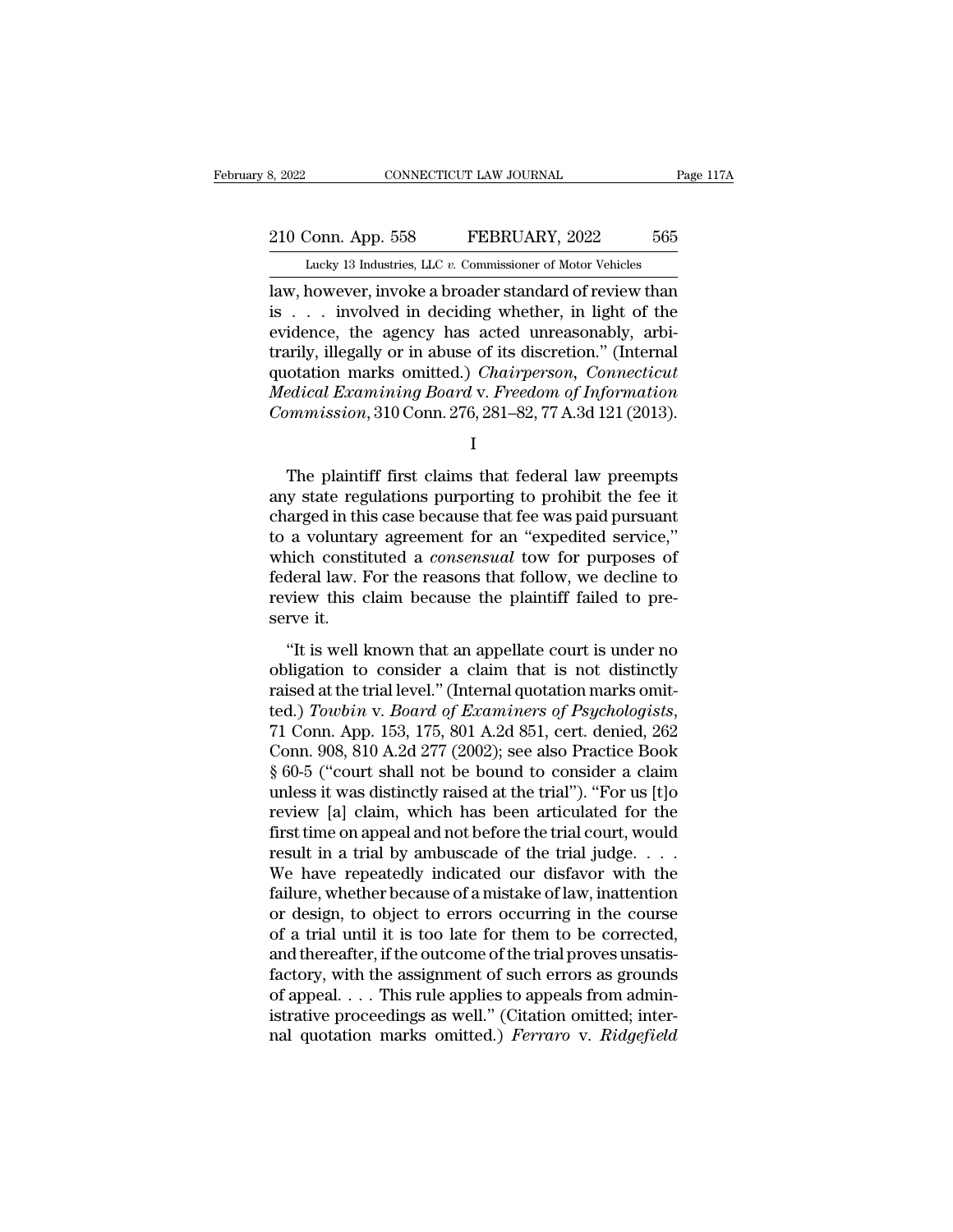## CONNECTICUT LAW JOURNAL February 8, 2022<br>566 FEBRUARY, 2022 210 Conn. App. 558<br>Lucky 13 Industries, LLC v. Commissioner of Motor Vehicles CONNECTICUT LAW JOURNAL February 8, 2022<br>
FEBRUARY, 2022 210 Conn. App. 558<br>
Lucky 13 Industries, LLC *v.* Commissioner of Motor Vehicles<br>
European Motors, Inc., 313 Conn. 735, 759, 99 A.3d

CONNECTICUT LAW JOURNAL February 8, 2022<br>
FEBRUARY, 2022 210 Conn. App. 558<br>
Lucky 13 Industries, LLC v. Commissioner of Motor Vehicles<br> *European Motors, Inc.*, 313 Conn. 735, 759, 99 A.3d<br>
1114 (2014). "A party to an adm 114 (2014). ''A party to an administrative proceeding<br>
1114 (2014). ''A party to an administrative proceeding<br>
1114 (2014). ''A party to an administrative proceeding<br>
1114 (2014). ''A party to an administrative proceeding<br> EG6 FEBRUARY, 2022 210 Conn. App. 558<br>
Lucky 13 Industries, LLC v. Commissioner of Motor Vehicles<br>
European Motors, Inc., 313 Conn. 735, 759, 99 A.3d<br>
1114 (2014). "A party to an administrative proceeding<br>
cannot be allowe 566 FEBRUARY, 2022 210 Conn. App. 558<br>
Lucky 13 Industries, LLC v. Commissioner of Motor Vehicles<br> *European Motors*, *Inc.*, 313 Conn. 735, 759, 99 A.3d<br>
1114 (2014). "A party to an administrative proceeding<br>
cannot be al Lucky 13 Industries, LLC v. Commissioner of Motor Vehicles<br> *European Motors, Inc.*, 313 Conn. 735, 759, 99 A.3d<br>
1114 (2014). "A party to an administrative proceeding<br>
cannot be allowed to participate fully at hearings an *European Motors, Inc.*, 313 Conn. 735, 759, 99 A.3d 1114 (2014). "A party to an administrative proceeding cannot be allowed to participate fully at hearings and then, on appeal, raise claims that were not asserted before (1992). nnot be allowed to participate fully at hearings and<br>en, on appeal, raise claims that were not asserted<br>fore the [agency]." *Dragan v. Connecticut Medical*<br>camining *Board*, 223 Conn. 618, 632, 613 A.2d 739<br>992).<br>Our caref then, on appeal, raise claims that were not asserted<br>before the [agency]." *Dragan v. Connecticut Medical*<br>*Examining Board*, 223 Conn. 618, 632, 613 A.2d 739<br>(1992).<br>Our careful review of the record reveals that the<br>plain

before the [agency]." *Dragan v. Connecticut Medical* Examining Board, 223 Conn. 618, 632, 613 A.2d 739 (1992).<br>
Our careful review of the record reveals that the plaintiff did not raise a federal preemption claim during Examining Board, 223 Conn. 618, 632, 613 A.2d 739<br>
(1992).<br>
Our careful review of the record reveals that the<br>
plaintiff did not raise a federal preemption claim during<br>
the administrative proceedings before the departmen (1992).<br>
Our careful review of the record reveals that the<br>
plaintiff did not raise a federal preemption claim during<br>
the administrative proceedings before the department<br>
and, as a result, the department never ruled on Our careful review of the record reveals that the plaintiff did not raise a federal preemption claim during the administrative proceedings before the department and, as a result, the department never ruled on that claim. I Our careful review of the record reveals that the<br>plaintiff did not raise a federal preemption claim during<br>the administrative proceedings before the department<br>and, as a result, the department never ruled on that<br>claim. I plaintif did not raise a rederal preemption claim during<br>the administrative proceedings before the department<br>and, as a result, the department never ruled on that<br>claim. In addition, on appeal to the trial court, the plain the administrative proceedings before the department<br>and, as a result, the department never ruled on that<br>claim. In addition, on appeal to the trial court, the plain-<br>tiff did not raise a preemption claim in its complaint. and, as a result, the department never ruled on that<br>claim. In addition, on appeal to the trial court, the plain-<br>tiff did not raise a preemption claim in its complaint.<br>See Dickman v. Office of State Ethics, Citizen's Eth ciam. In addition, on appear to the trial court, the plain-<br>tiff did not raise a preemption claim in its complaint.<br>See *Dickman v. Office of State Ethics*, *Citizen's Ethics*<br>Advisory Board, 140 Conn. App. 754, 759–60, 6 un did not raise a preemption claim in its complaint.<br>See *Dickman v. Office of State Ethics*, *Citizen's Ethics*<br>Advisory Board, 140 Conn. App. 754, 759–60, 60 A.3d<br>297 (purpose of pleadings is to apprise court and opposi See Dickman v. Office of State Ethics, Citizen's Ethics<br>Advisory Board, 140 Conn. App. 754, 759–60, 60 A.3d<br>297 (purpose of pleadings is to apprise court and oppos-<br>ing counsel of issues to be tried and judgment should<br>con *Havisory Boara*, 140 Conn. App. 794, 799-00, 60 A.3d<br>297 (purpose of pleadings is to apprise court and opposing counsel of issues to be tried and judgment should<br>conform to issues and prayer for relief set forth in<br>pleadi  $297$  (purpose of pleadings is to apprise court and opposing counsel of issues to be tried and judgment should conform to issues and prayer for relief set forth in pleadings), cert. denied,  $308$  Conn.  $934$ ,  $66$  A.3d  $4$ ing counser or issues to be tried and judgment should<br>conform to issues and prayer for relief set forth in<br>pleadings), cert. denied, 308 Conn. 934, 66 A.3d 497<br>(2013). Instead, the plaintiff raised the preemption claim<br>for rule of the sum of the plaintiff's administrative appeal.<br>The pleadings), cert. denied, 308 Conn. 934, 66 A.3d 497<br>(2013). Instead, the plaintiff raised the preemption claim<br>for the first time in its pretrial brief to the pleadings), cert. defiled, 308 Collift. 954, 66 A.3d 497<br>(2013). Instead, the plaintiff raised the preemption claim<br>for the first time in its pretrial brief to the trial court.<br>The commissioner did not respond to that argu (2013). Instead, the plaintiff raised the preemption claim<br>for the first time in its pretrial brief to the trial court.<br>The commissioner did not respond to that argument in<br>her brief and the trial court did not address it for the first time in its pretrial orier to the trial court.<br>The commissioner did not respond to that argument in<br>her brief and the trial court did not address it in its<br>ruling dismissing the plaintiff's administrative ap The commissioner did not respond to that argument in<br>her brief and the trial court did not address it in its<br>ruling dismissing the plaintiff's administrative appeal.<br>To the extent the plaintiff believed that the claim had realing dismissing the plaintiff's administrative appeal.<br>To the extent the plaintiff believed that the claim had<br>been properly raised and that the court had failed to<br>address it, the plaintiff could have, but failed, to s Truing dismissing the plaintiff believed that the claim had<br>
been properly raised and that the court had failed to<br>
address it, the plaintiff could have, but failed, to seek<br>
an articulation from the court. It was the pla ro the extent the plaintiff believed that the claim had<br>been properly raised and that the court had failed to<br>address it, the plaintiff could have, but failed, to seek<br>an articulation from the court. It was the plaintiff's address it, the plaintiff could nave, but falled, to seek<br>an articulation from the court. It was the plaintiff's<br>responsibility to do so. See Practice Book § 61-10 (a)<br>(it is appellant's responsibility to provide adequate an articulation from the court. It was the plaintiff is<br>responsibility to do so. See Practice Book § 61-10 (a)<br>(it is appellant's responsibility to provide adequate<br>record for review);  $Murphy v. Zoning Board of Appeals$ ,<br>86 Conn. App. 147, 1 responsionity to do so. See Practice Book § 01-10 (a)<br>(it is appellant's responsibility to provide adequate<br>record for review); Murphy v. Zoning Board of Appeals,<br>86 Conn. App. 147, 159, 860 A.2d 764 (2004) (motion<br>for art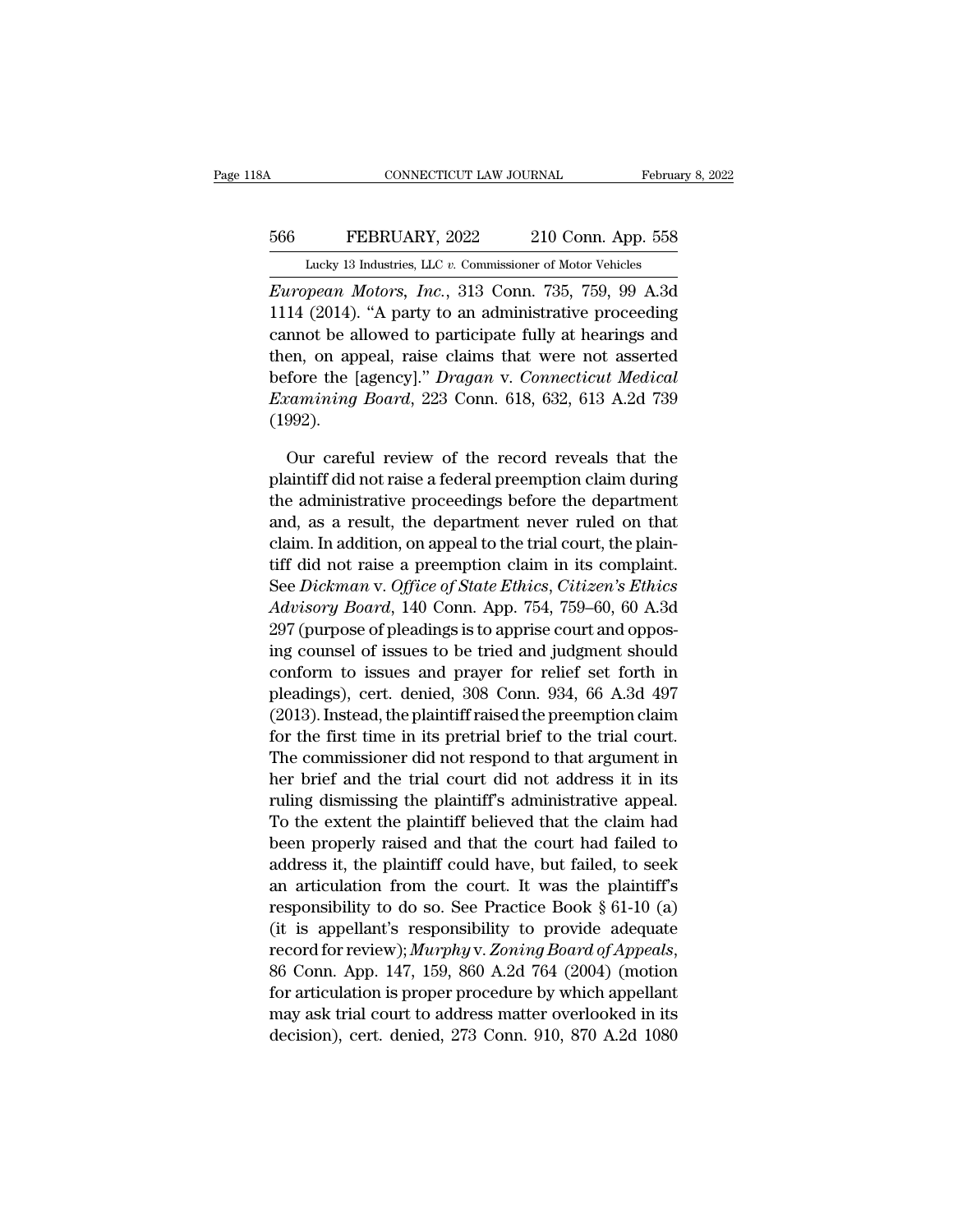210 Conn. App. 558 FEBRUARY, 2022 567<br>210 Conn. App. 558 FEBRUARY, 2022 567<br>210 Conn. App. 558 FEBRUARY, 2022 567 Eebruary 8, 2022 CONNECTICUT LAW JOURNAL Page 119A<br>210 Conn. App. 558 FEBRUARY, 2022 567<br>Lucky 13 Industries, LLC *v*. Commissioner of Motor Vehicles

(2007).<br>
210 Conn. App. 558 FEBRUARY, 2022 567<br>
Lucky 13 Industries, LLC v. Commissioner of Motor Vehicles<br>
2005). <sup>6</sup> Because the plaintiff failed to preserve its pre-<br>
emption claim, we decline to review that claim in th 210 Conn. App. 558 FEBRUARY, 2022 567<br>Lucky 13 Industries, LLC v. Commissioner of Motor Vehicles<br>(2005).<sup>6</sup> Because the plaintiff failed to preserve its pre-<br>emption claim, we decline to review that claim in this<br>appeal.<sup></sup> appeal. $<sup>7</sup>$ </sup>  $(0.05)$ .<sup>6</sup> Because the plaintiff failed to preserve its pre-<br>nption claim, we decline to review that claim in this<br>peal.<sup>7</sup><br>We next address whether the court properly con-<br>nded that the plaintiff charged an unauthorized

II

 $(2005)$ . Because the plaintiff ratio to preserve its pre-<br>emption claim, we decline to review that claim in this<br>appeal.<sup>7</sup><br>II<br>We next address whether the court properly con-<br>cluded that the plaintiff charged an unauthor emption claim, we decline to review that claim in this<br>appeal.<sup>7</sup><br>II<br>We next address whether the court properly con-<br>cluded that the plaintiff charged an unauthorized fee<br>for a nonconsensual tow. On appeal, the plaintiff d II<br>II<br>We next address whether the court properly con-<br>cluded that the plaintiff charged an unauthorized fee<br>for a nonconsensual tow. On appeal, the plaintiff does<br>not dispute that the towing of the vehicle from the<br>scene o II<br>We next address whether the court properly con-<br>cluded that the plaintiff charged an unauthorized fee<br>for a nonconsensual tow. On appeal, the plaintiff does<br>not dispute that the towing of the vehicle from the<br>scene of t We next address whether the court properly concluded that the plaintiff charged an unauthorized fee for a nonconsensual tow. On appeal, the plaintiff does not dispute that the towing of the vehicle from the scene of the ac We next address whether the court properly con-<br>cluded that the plaintiff charged an unauthorized fee<br>for a nonconsensual tow. On appeal, the plaintiff does<br>not dispute that the towing of the vehicle from the<br>scene of the cluded that the plaintiff charged an unauthorized fee<br>for a nonconsensual tow. On appeal, the plaintiff does<br>not dispute that the towing of the vehicle from the<br>scene of the accident to the plaintiff's yard was a non-<br>cons for a nonconsensual tow. On appeal, the plaintiff does<br>not dispute that the towing of the vehicle from the<br>scene of the accident to the plaintiff's yard was a non-<br>consensual tow because it was performed at the request<br>of not dispute that the towing of the vehicle from the<br>scene of the accident to the plaintiff's yard was a non-<br>consensual tow because it was performed at the request<br>of the police. Nevertheless, the plaintiff argues that,<br>be scene of the accident to the plaintiff's yard was a non-<br>consensual tow because it was performed at the request<br>of the police. Nevertheless, the plaintiff argues that,<br>because Tech, acting within its capacity as Amica's<br>ag consensual tow because it was performed at the request<br>of the police. Nevertheless, the plaintiff argues that,<br>because Tech, acting within its capacity as Amica's<br>agent, agreed to pay the plaintiff an additional fee for<br>th of the police. Nevertheless, the plaintiff argues that,<br>because Tech, acting within its capacity as Amica's<br>agent, agreed to pay the plaintiff an additional fee for<br>the immediate retrieval of the vehicle from the plaintiff because Tech, acting within its capacity as Amica's<br>agent, agreed to pay the plaintiff an additional fee for<br>the immediate retrieval of the vehicle from the plaintiff's<br>storage yard rather than wait a reasonable time at no agent, agreed to pay the plaintiff an additional fee for<br>the immediate retrieval of the vehicle from the plaintiff's<br>storage yard rather than wait a reasonable time at no<br>extra charge, the plaintiff performed a *consensual* the immediate retrieval of the vehicle from the plaintiff's<br>storage yard rather than wait a reasonable time at no<br>extra charge, the plaintiff performed a *consensual* tow<br>when it removed the vehicle from its storage yard a storage yard rather than wait a reasonable time at no<br>extra charge, the plaintiff performed a *consensual* tow<br>when it removed the vehicle from its storage yard and<br>brought it to the designated retrieval area. Stated diffe extra charge, the plaintiff performed a *consensual* tow<br>when it removed the vehicle from its storage yard and<br>brought it to the designated retrieval area. Stated differ-<br>ently, the plaintiff claims that the execution of a when it removed the vehicle from its storage yard and<br>brought it to the designated retrieval area. Stated differ-<br>ently, the plaintiff claims that the execution of a con-<br>tract between the plaintiff and Amica's agent for a brought it to the designated retrieval area. Stated differently, the plaintiff claims that the execution of a contract between the plaintiff and Amica's agent for an optional, "expedited service" when releasing the vehicle ently, the plaintiff claims that the<br>tract between the plaintiff and A<br>optional, "expedited service" whe<br>cle transformed the nonconsensua<br>sual tow and that the transaction w<br>in part from the regulations gover<br>tows. We are cle transformed the nonconsensual tow into a consensual tow and that the transaction was therefore exempt<br>in part from the regulations governing nonconsensual<br>tows. We are not persuaded.<br> $\frac{1}{\text{6} \text{ Because the plaintiff did not raise the preemption claim during the}$ <br>admi sual tow and that the transaction was therefore exempt<br>in part from the regulations governing nonconsensual<br>tows. We are not persuaded.<br><sup>6</sup> Because the plaintiff did not raise the preemption claim during the<br>administrative

in part from the regulations governing nonconsensual<br>tows. We are not persuaded.<br> $\frac{1}{100}$ <br> $\frac{1}{100}$ <br> $\frac{1}{100}$ <br>administrative proceedings or plead that claim in its complaint, we decline<br>to exercise our authority to Fraction Section Controllers in the preemption claim during the distinctive proceedings or plead that claim in its complaint, we decline to exercise our authority to order an articulation sua sponte pursuant to Practice Bo <sup>6</sup> Because the plaintiff did not raise the preemption claim during the administrative proceedings or plead that claim in its complaint, we decline to exercise our authority to order an articulation sua sponte pursuant to

to exercise our authority to order an articulation sua sponte pursuant to Practice Book § 61-10 (b).<br><sup>7</sup> We note that "[f]ederal preemption of a state law . . . does not necessarily implicate the court's subject matter jur consider the exercise our authority to order an articulation sua sponte pursuant to Practice Book § 61-10 (b).<br>
<sup>7</sup> We note that "[f]ederal preemption of a state law . . . does not necessarily implicate the court's subjec Practice Book § 61-10 (b).<br>
The value of a state law . . . does not necessarily implicate the court's subject matter jurisdiction" and, therefore, may be waived. *Mullin v. Guidant Corp.*, 114 Conn. App. 279, 283, 970 A.2 The mote that "[f]ederal preemption of a state law . . . does not necessarily implicate the court's subject matter jurisdiction" and, therefore, may be waived. *Mullin v. Guidant Corp.*, 114 Conn. App. 279, 283, 970 A.2d ily implicate the court's subject matter jurisdiction" and, therefore, may be waived. *Mullin v. Guidant Corp.*, 114 Conn. App. 279, 283, 970 A.2d 733, cert. denied, 292 Conn. 921, 974 A.2d 722 (2009); id. (trial court imp waived. Mullin v. Guidant Corp., 114 Conn. App. 279, 283, 970 A.2d 733, cert. denied, 292 Conn. 921, 974 A.2d 722 (2009); id. (trial court improperly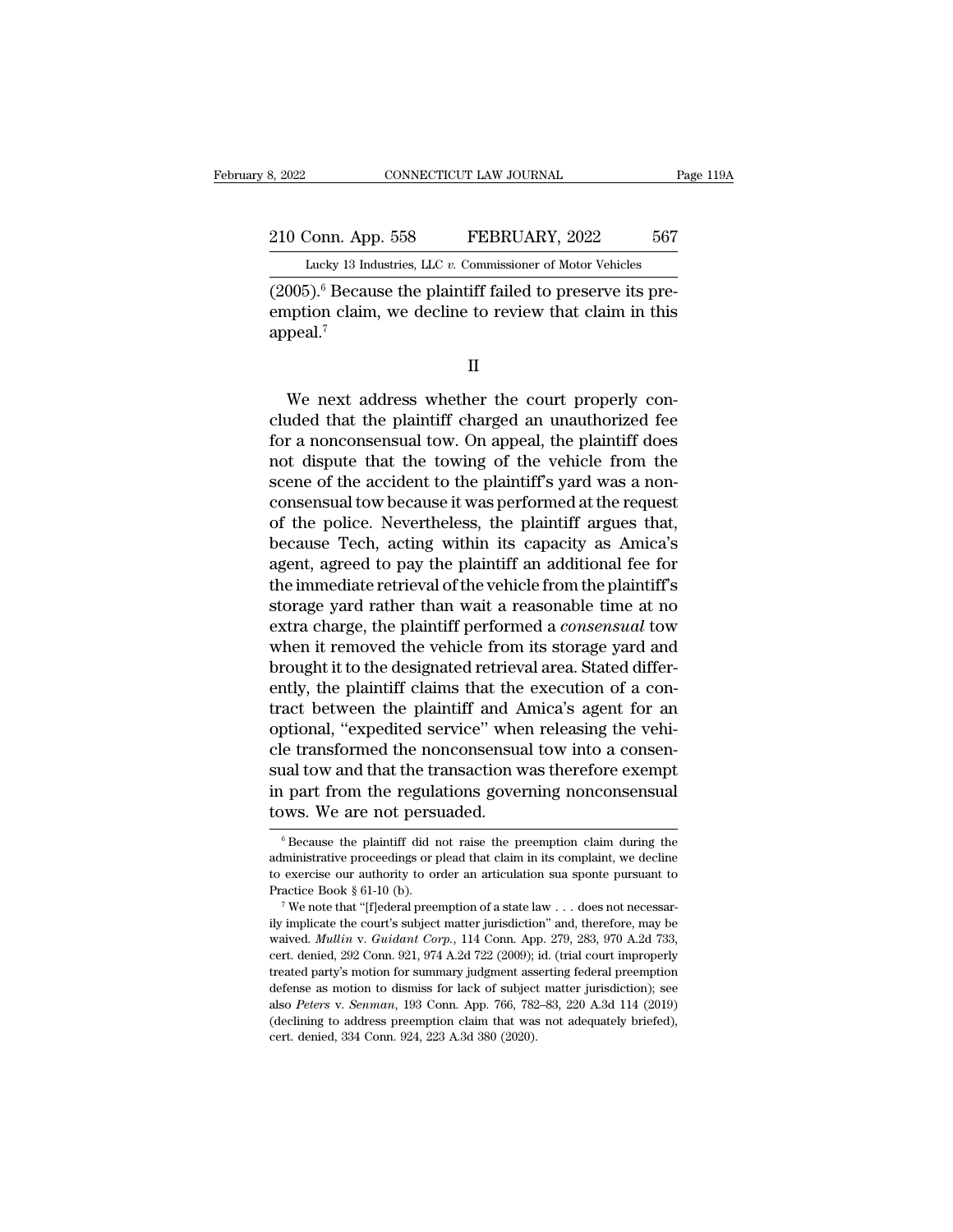## CONNECTICUT LAW JOURNAL February 8, 2022<br>568 FEBRUARY, 2022 210 Conn. App. 558<br>Lucky 13 Industries, LLC v. Commissioner of Motor Vehicles CONNECTICUT LAW JOURNAL February 8, 2022<br>
<u>EURENCARY, 2022</u> 210 Conn. App. 558<br>
Lucky 13 Industries, LLC *v.* Commissioner of Motor Vehicles<br>
Pursuant to § 14-66 (a) (2), which provides in relevant

CONNECTICUT LAW JOURNAL February 8, 202<br>
PEBRUARY, 2022 210 Conn. App. 558<br>
Lucky 13 Industries, LLC v. Commissioner of Motor Vehicles<br>
Pursuant to § 14-66 (a) (2), which provides in relevant<br>
rt that "[t]he commissioner s FEBRUARY, 2022 210 Conn. App. 558<br>
Lucky 13 Industries, LLC v. Commissioner of Motor Vehicles<br>
Pursuant to § 14-66 (a) (2), which provides in relevant<br>
part that "[t]he commissioner shall establish and pub-<br>
lish a schedul EBRUARY, 2022 210 Conn. App. 558<br>
Lucky 13 Industries, LLC v. Commissioner of Motor Vehicles<br>
Pursuant to § 14-66 (a) (2), which provides in relevant<br>
part that "[t]he commissioner shall establish and pub-<br>
lish a schedul 568 EEBRUARY, 2022 210 Conn. App. 558<br>
Lucky 13 Industries, LLC v. Commissioner of Motor Vehicles<br>
Pursuant to § 14-66 (a) (2), which provides in relevant<br>
part that "[t]he commissioner shall establish and pub-<br>
lish a sc Lucky 13 Industries, LLC v. Commissioner of Motor Vehicles<br>
Pursuant to § 14-66 (a) (2), which provides in relevant<br>
part that "[t]he commissioner shall establish and pub-<br>
lish a schedule of uniform rates and charges for Lucky 13 maustries, LLC v. Commissioner of Motor venicies<br>
Pursuant to § 14-66 (a) (2), which provides in relevant<br>
part that "[t]he commissioner shall establish and pub-<br>
lish a schedule of uniform rates and charges for Pursuant to § 14-66 (a) (2), which provides in relevant<br>part that "[t]he commissioner shall establish and pub-<br>lish a schedule of uniform rates and charges for the<br>nonconsensual towing and transporting  $\dots$  and for<br>the st part that "[t]he commissioner shall establish and pub-<br>lish a schedule of uniform rates and charges for the<br>nonconsensual towing and transporting  $\ldots$  and for<br>the storage of motor vehicles," the commissioner has<br>promulga lish a schedule of uniform rates and charges for the<br>nonconsensual towing and transporting  $\dots$  and for<br>the storage of motor vehicles," the commissioner has<br>promulgated §§ 14-63-34 through 14-63-37b of the Regu-<br>lations o nonconsensual towing and transporting . . . and for<br>the storage of motor vehicles," the commissioner has<br>promulgated §§ 14-63-34 through 14-63-37b of the Regu-<br>lations of Connecticut State Agencies. These regula-<br>tions set the storage of motor vehicles," the commissioner has<br>promulgated §§ 14-63-34 through 14-63-37b of the Regulations of Connecticut State Agencies. These regula-<br>tions set forth, inter alia, the permissible charges that<br>licen promulgated §§ 14-63-34 through 14-63-37b of the Regulations of Connecticut State Agencies. These regulations set forth, inter alia, the permissible charges that licensed wreckers may levy in relation to nonconsensual towi lations of Connecticut State Agencies. These regulations set forth, inter alia, the permissible charges that licensed wreckers may levy in relation to nonconsensual towing operations.<sup>8</sup> Our Supreme Court has held that, u tions set forth, inter alia, the permissible charges that<br>licensed wreckers may levy in relation to nonconsen-<br>sual towing operations.<sup>8</sup> Our Supreme Court has held<br>that, under the plain language of the regulations, wrecklicensed wreckers may levy in relation to<br>sual towing operations.<sup>8</sup> Our Supreme Cou<br>that, under the plain language of the regulati<br>ers are not permitted to charge a gate fee for<br>of a vehicle that was towed without the o<br>s In *Connecticut Motor Cars*, Allstate Insurance Com-<br>In *Connecticut Motor Cars* v. *Commissioner of the release*<br>*A* vehicle that was towed without the owner's con-<br>nt. *Connecticut Motor Cars* v. *Commissioner of*<br>*Donne* particular the printed to charge a gate fee for the release<br>of a vehicle that was towed without the owner's con-<br>sent. *Connecticut Motor Cars* v. *Commissioner of*<br>*Motor Vehicles*, supra, 300 Conn. 623.<br>In *Connecticut M* 

For a vehicle that was towed without the owner's consent. Connecticut Motor Cars v. Commissioner of Motor Vehicles, supra, 300 Conn. 623.<br>In Connecticut Motor Cars, Allstate Insurance Company (Allstate) had filed two compl Example 12 Connecticut Motor Cars v. Commissioner of<br>Motor Vehicles, supra, 300 Conn. 623.<br>In Connecticut Motor Cars, Allstate Insurance Com-<br>pany (Allstate) had filed two complaints with the<br>department alleging that a lic Motor Vehicles, supra, 300 Conn. 623.<br>In Connecticut Motor Cars, Allstate Insurance Company (Allstate) had filed two complaints with the<br>department alleging that a licensed motor vehicle dealer<br>and repairer improperly char In *Connecticut Motor Cars*, Allstate Insurance Company (Allstate) had filed two complaints with the department alleging that a licensed motor vehicle dealer and repairer improperly charged a gate fee for the release of di In *Connecticut Motor Cars*, Allstate Insurance Company (Allstate) had filed two complaints with the department alleging that a licensed motor vehicle dealer and repairer improperly charged a gate fee for the release of di pany (Allstate) had filed two complaints with the<br>department alleging that a licensed motor vehicle dealer<br>and repairer improperly charged a gate fee for the<br>release of disabled vehicles belonging to its insureds.<br>Id., 61 department alleging that a licensed motor vehicle dealer<br>and repairer improperly charged a gate fee for the<br>release of disabled vehicles belonging to its insureds.<br>Id., 619–20. At the evidentiary hearing, the licensee<br>cla and repairer improperly charged a gate fee for the<br>release of disabled vehicles belonging to its insureds.<br>Id., 619–20. At the evidentiary hearing, the licensee<br>claimed that it routinely charged a gate fee for the labor<br>a release of disabled vehicles belonging to its insureds.<br>Id., 619–20. At the evidentiary hearing, the licensee<br>claimed that it routinely charged a gate fee for the labor<br>and equipment used to move a disabled vehicle from<br>it Id., 619–20. At the evidentiary hearing, the licensee<br>claimed that it routinely charged a gate fee for the labor<br>and equipment used to move a disabled vehicle from<br>its secured storage area to the retrieval area because<br>su claimed that it routinely charged a gate fee for the labor<br>and equipment used to move a disabled vehicle from<br>its secured storage area to the retrieval area because<br>such a fee was permitted pursuant to § 14-63-36c (c)<br>of t and equipment used to move a disabled vehicle from<br>its secured storage area to the retrieval area because<br>such a fee was permitted pursuant to  $\S 14-63-36c$  (c)<br>of the Regulations of Connecticut State Agencies. Id.<br>Sectio its secured storage area to the retrieval area because<br>such a fee was permitted pursuant to § 14-63-36c (c)<br>of the Regulations of Connecticut State Agencies. Id.<br>Section 14-63-36c (c) provides in relevant part that "[a]<br>li such a fee was permitted pursuant to  $\S$  14-63-36c (c)<br>of the Regulations of Connecticut State Agencies. Id.<br>Section 14-63-36c (c) provides in relevant part that "[a]<br>licensed wrecker service may charge additional fees<br> $\d$ of the Regulations of Connecticut State Agencies. Id.<br>Section 14-63-36c (c) provides in relevant part that "[a]<br>licensed wrecker service may charge additional fees<br>. . . for services not included in the tow charge or<br>hourl Section 14-63-36c (c) provides in relevant part that "[a] licensed wrecker service may charge additional fees . . . . for services not included in the tow charge or hourly rate . . . . " The licensee contended that, when bury rate  $\ldots$  . The licensee contended that, when<br>moved a vehicle from its storage area to the retrieval<br>rea, it performed a service unrelated to the towing or<br>oring of the vehicle and, therefore, had performed a<br> $\frac{1}{$ it moved a vehicle from its storage area to the retrieval<br>area, it performed a service unrelated to the towing or<br>storing of the vehicle and, therefore, had performed a<br><sup>8</sup>General Statutes § 14-1 (109) defines "'[w]recker'

area, it performed a service unrelated to the towing or storing of the vehicle and, therefore, had performed a  $*$ General Statutes  $\$$  14-1 (109) defines "{w}recker'" in relevant part as "a vehicle which is registered, de **storing C**<br>**storing C**<br> $s$  General<br>"a vehicle w<br>of towing or<br>tion  $\ldots$ ."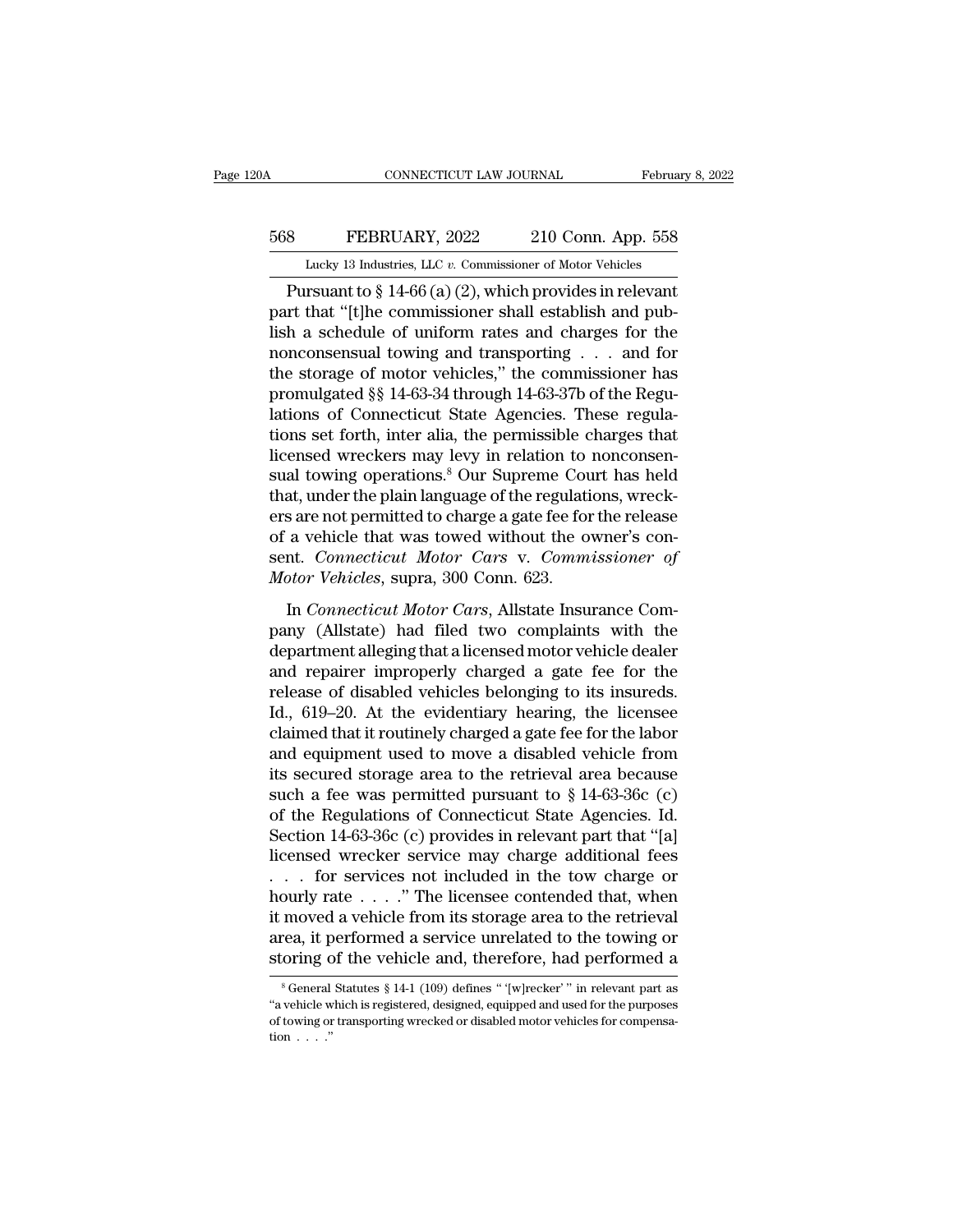# 210 Conn. App. 558 FEBRUARY, 2022 569<br>210 Conn. App. 558 FEBRUARY, 2022 569<br>210 Conn. App. 558 FEBRUARY, 2022 569

February 8, 2022 CONNECTICUT LAW JOURNAL Page 121A<br>
210 Conn. App. 558 FEBRUARY, 2022 569<br>
Lucky 13 Industries, LLC *v.* Commissioner of Motor Vehicles<br>
service not included within the tow charge. *Connecticut* s, 2022<br> **EXECUTE CONNECTICUT LAW JOURNAL**<br> **EXECUTE 10 CONN. App. 558**<br> **EXECUTE FORTAL EXECUTE 10**<br> **EXECUTE 10**<br> **EXECUTE 10**<br> **EXECUTE 10**<br> **EXECUTE 10**<br> **EXECUTE 10**<br> **EXECUTE 10**<br> **EXECUTE 10**<br> **EXECUTE 10**<br> **EXECUTE** 210 Conn. App. 558 FEBRUARY, 2022 569<br>
Lucky 13 Industries, LLC v. Commissioner of Motor Vehicles<br>
service not included within the tow charge. *Connecticut*<br> *Motor Cars* v. *Commissioner of Motor Vehicles*, supra,<br>
300 Co 210 Conn. App. 558<br>
<u>Lucky 13 Industries,</u><br>
service not included<br> *Motor Cars v. Comn.*<br>
300 Conn. 620.<br>
Rejecting the licer  $\frac{1}{2}$  Conn. App. 558 FEBRUARY, 2022 569<br>
Lucky 13 Industries, LLC v. Commissioner of Motor Vehicles<br>
rvice not included within the tow charge. Connecticut<br>
for Cars v. Commissioner of Motor Vehicles, supra,<br>
0 Conn. 6

Lucky 13 Industries, LLC v. Commissioner of Motor Vehicles<br>
service not included within the tow charge. *Connecticut*<br> *Motor Cars* v. *Commissioner of Motor Vehicles*, supra,<br>
300 Conn. 620.<br>
Rejecting the licensee's clai service not included within the tow charge. *Connecticut*<br> *Motor Cars v. Commissioner of Motor Vehicles*, supra,<br>
300 Conn. 620.<br>
Rejecting the licensee's claim, the commissioner con-<br>
cluded that the regulations make cle Motor Cars v. Commissioner of Motor Vehicles, supra,<br>300 Conn. 620.<br>Rejecting the licensee's claim, the commissioner con-<br>cluded that the regulations make clear that services<br>related to the release of a vehicle to an owne Rejecting the licensee's claim, the commissioner concluded that the regulations make clear that services<br>related to the release of a vehicle to an owner following<br>a nonconsensual tow are included in a tow charge and<br>that Rejecting the licensee's claim, the commissioner concluded that the regulations make clear that services<br>related to the release of a vehicle to an owner following<br>a nonconsensual tow are included in a tow charge and<br>that Rejecting the licensee's claim, the commissioner concluded that the regulations make clear that services<br>related to the release of a vehicle to an owner following<br>a nonconsensual tow are included in a tow charge and<br>that cluded that the regulations make clear that services<br>related to the release of a vehicle to an owner following<br>a nonconsensual tow are included in a tow charge and<br>that the licensee had therefore charged an unlawful<br>gate related to the release of a vehicle to an owner following<br>a nonconsensual tow are included in a tow charge and<br>that the licensee had therefore charged an unlawful<br>gate fee. Id. The commissioner noted that  $\S 14-63-36b$ <br>(2 a nonconsensual tow are included in a tow charge and<br>that the licensee had therefore charged an unlawful<br>gate fee. Id. The commissioner noted that § 14-63-36b<br>(2)(G) of the Regulations of Connecticut State Agencies<br>specif that the licensee had therefore charged an unlawful<br>gate fee. Id. The commissioner noted that § 14-63-36b<br>(2) (G) of the Regulations of Connecticut State Agencies<br>specifically provides that a tow charge shall include the<br> gate fee. Id. The commissioner noted that § 14-63-36b (2) (G) of the Regulations of Connecticut State Agencies<br>specifically provides that a tow charge shall include the "[ $r$ ]elease of the vehicle to the owner . . . . "<sup>9</sup> (2) (G) of the Regulations of Connecticut State Agencies<br>specifically provides that a tow charge shall include the<br>"[*r]elease of the vehicle* to the owner . . . . ."<sup>9</sup> (Emphasis<br>added; internal quotation marks omitted.) specifically provides that a tow charge shall include the<br>
"[*r]elease of the vehicle* to the owner . . . ."<sup>9</sup> (Emphasis<br>
added; internal quotation marks omitted.) Id. The com-<br>
missioner further observed that § 14-63-36 "[ $r$ ]elease of the vehicle to the owner . . . . "" (Emphasis added; internal quotation marks omitted.) Id. The commissioner further observed that § 14-63-36c (e) of the Regulations of Connecticut State Agencies "expressl added; internal quotation marks omitted.) Id. The com-<br>missioner further observed that § 14-63-36c (e) of the<br>Regulations of Connecticut State Agencies "expressly<br>prohibits additional fees for the release of a motor vehimissioner further observed that § 14-63-36c (e) of the<br>Regulations of Connecticut State Agencies "expressly<br>prohibits additional fees for the release of a motor vehi-<br>cle . . . . ."<sup>10</sup> Id. Consequently, the plaintiff was charge more than the rates set by the commissioner. prohibits additional fees for the release of a motor vehicle . . . . . "<sup>10</sup> Id. Consequently, the plaintiff was ordered to make restitution to Allstate and to pay a civil penalty for violating § 14-66 (a) (3), which prov which dismissed the appeal, concluding that the comto make restitution to Allstate and to pay a civil penalty<br>for violating  $\S$  14-66 (a) (3), which provides that, with<br>respect to nonconsensual tows, wreckers may not<br>charge more than the rates set by the commissioner.<br>Id. for violating § 14-66 (a) (3), which provides that, with<br>respect to nonconsensual tows, wreckers may not<br>charge more than the rates set by the commissioner.<br>Id., 619 n.3, 620. The licensee appealed to the trial court,<br>whi arge more than the rates set by the commissioner.<br>  $0.619 \text{ n.}3,620$ . The licensee appealed to the trial court,<br>
inch dismissed the appeal, concluding that the com-<br>
issioner did not abuse his discretion in determining<br> Id., 619 n.3, 620. The licensee appealed to the trial court,<br>which dismissed the appeal, concluding that the com-<br>missioner did not abuse his discretion in determining<br>that a gate fee is included in a tow charge. Id., 620

that a gate fee is included in a tow charge. Id., 620–21.<br>The licensee appealed the court's judgment, and the case was transferred to our Supreme Court. Id., 619<br><sup>9</sup> Section 14-63-36b (2) of the Regulations of Connecticut The licensee appealed the court's judgment, and the case was transferred to our Supreme Court. Id., 619<br><sup>9</sup> Section 14-63-36b (2) of the Regulations of Connecticut State Agencies<br>provides in relevant part: "Tow charge' mea The licensee appealed the court's judgment, and the case was transferred to our Supreme Court. Id., 619<br>  $^{\circ}$ Section 14-63-36b (2) of the Regulations of Connecticut State Agencies<br>
provides in relevant part: "Tow charge **Case was transferred to our Supreme Court. Id., 619**<br>
Section 14-63-36b (2) of the Regulations of Connecticut State Agencies<br>
provides in relevant part: "Tow charge' means the maximum amount deter-<br>
mined by the commissi Case Was transferred to Our Supperfie Court. 1d., 019<br>
Section 14-63-36b (2) of the Regulations of Connecticut State Agencies<br>
provides in relevant part: "Tow charge' means the maximum amount deter-<br>
mined by the commissi <sup>9</sup> Section 14-63-36b (2) of the Regulations of Connecticut State Agencies<br>provides in relevant part: "Tow charge' means the maximum amount deter-<br>mined by the commissioner that a licensed wrecker service may charge the<br>o provides in relevant part: "Tow charge" means the maximum amount determined by the commissioner that a licensed wrecker service may charge the owner or operator of a motor vehicle . . . . for nonconsensual towing or trans mined by the commissioner that a licensed wrecker service may charge the owner or operator of a motor vehicle . . . . Except as otherwise specifically provided, the tow charge shall include . . . (G) Release of the vehicl **EXECUTE:**  $\therefore$  Except as otherwise specifically provided, the tow charge shall include  $\dots$  (G) Release of the vehicle to the owner or person otherwise entitled to possession of the vehicle upon presentation of appropri transporting of a motor vehicle  $\ldots$ . Except as otherwise specifically provided, the tow charge shall include  $\ldots$  (G) Release of the vehicle to the owner or person otherwise entitled to possession of the vehicle upon p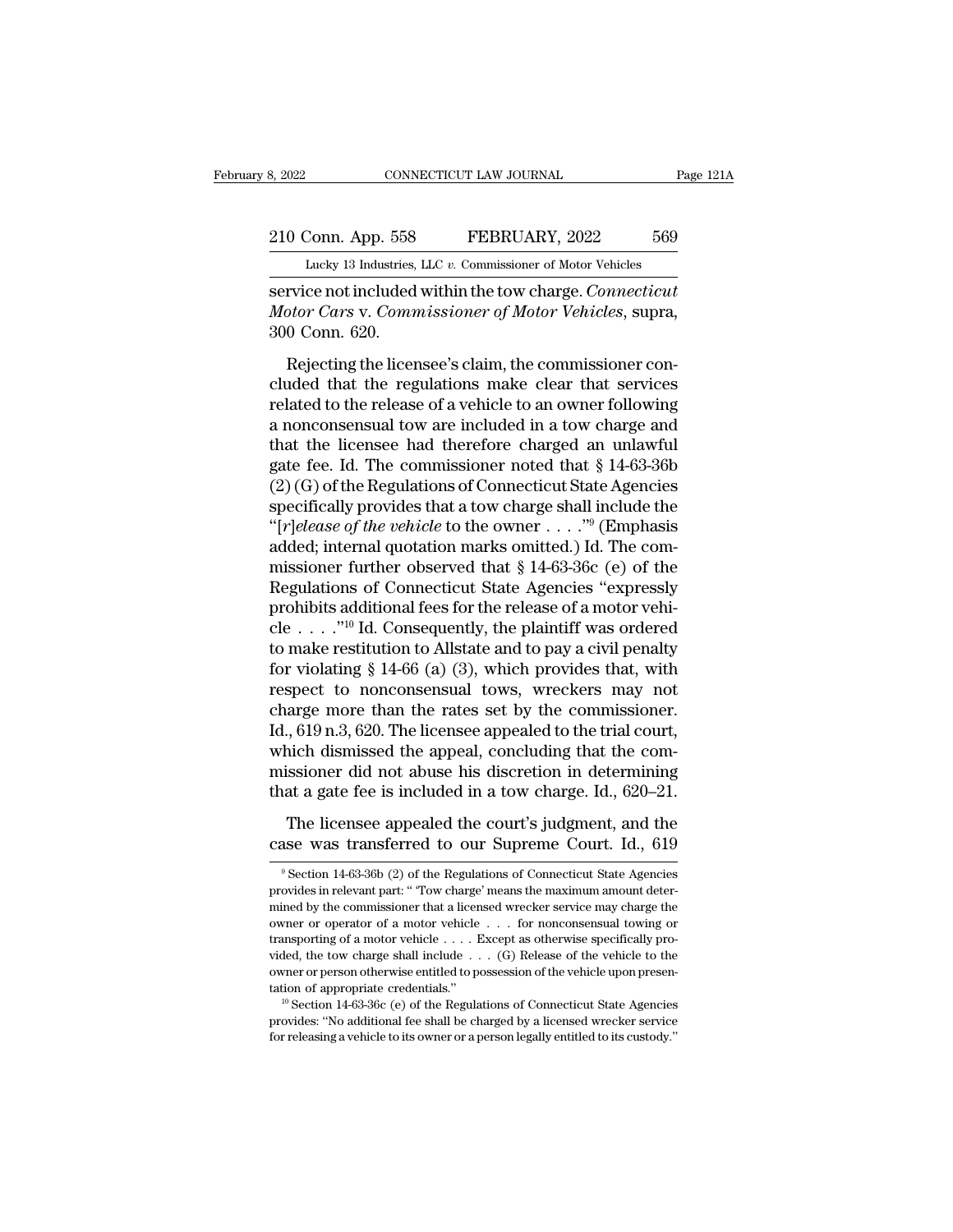## CONNECTICUT LAW JOURNAL February 8, 2022<br>570 FEBRUARY, 2022 210 Conn. App. 558<br>Lucky 13 Industries, LLC v. Commissioner of Motor Vehicles CONNECTICUT LAW JOURNAL February 8, 2022<br>
570 FEBRUARY, 2022 210 Conn. App. 558<br>
Lucky 13 Industries, LLC *v.* Commissioner of Motor Vehicles<br>
n.2. Our Supreme Court agreed with the commissioner's

CONNECTICUT LAW JOURNAL February 8, 2022<br>
FEBRUARY, 2022 210 Conn. App. 558<br>
Lucky 13 Industries, LLC v. Commissioner of Motor Vehicles<br>
n.2. Our Supreme Court agreed with the commissioner's<br>
interpretation of the regulati FEBRUARY, 2022 210 Conn. App. 558<br>
Lucky 13 Industries, LLC v. Commissioner of Motor Vehicles<br>
n.2. Our Supreme Court agreed with the commissioner's<br>
interpretation of the regulations and affirmed the trial<br>
court's judgm EXECUARY, 2022 210 Conn. App. 558<br>
Lucky 13 Industries, LLC v. Commissioner of Motor Vehicles<br>
m.2. Our Supreme Court agreed with the commissioner's<br>
interpretation of the regulations and affirmed the trial<br>
court's judgm  $\frac{570}{\text{Lucky 13}}$  FEBRUARY, 2022 210 Conn. App. 558<br>  $\frac{202}{\text{Lucky 13}}$  Industries, LLC v. Commissioner of Motor Vehicles<br>  $\frac{1}{\text{n.2}}$ . Our Supreme Court agreed with the commissioner's<br>
interpretation of the regulation Lucky 13 Industries, LLC v. Commissioner of Motor Vehicles<br>
1.2. Our Supreme Court agreed with the commissioner's<br>
interpretation of the regulations and affirmed the trial<br>
court's judgment. Id., 622–23. It held that § 14 Lucky 13 Industries, LLC  $v$ . Commissioner of Motor Vehicles<br>
n.2. Our Supreme Court agreed with the commissioner's<br>
interpretation of the regulations and affirmed the trial<br>
court's judgment. Id., 622–23. It held that  $\S$ *releasing* of the regulations and affirmed the trial court's judgment. Id., 622–23. It held that § 14-63-36b (2) of the regulations "incontrovertibly establishes that the term 'tow charge' encompasses all of the services interpretation of the regulations and affirmed the trial<br>court's judgment. Id., 622–23. It held that § 14-63-36b<br>(2) of the regulations "incontrovertibly establishes that<br>the term 'tow charge' encompasses all of the servi court's judgment. Id., 622–23. It held that § 14-63-36b (2) of the regulations "incontrovertibly establishes that<br>the term 'tow charge' encompasses all of the services<br>rendered in the nonconsensual towing, transporting an (2) of the regulations "incontrovertibly establishes that<br>the term 'tow charge' encompasses all of the services<br>rendered in the nonconsensual towing, transporting and<br>*releasing* of a motor vehicle" and, therefore, wrecke the term 'tow charge' encompasses all of the services<br>rendered in the nonconsensual towing, transporting and<br>*releasing* of a motor vehicle" and, therefore, wreckers<br>are not permitted to charge a gate fee for nonconsensual rendered in the nonconsensual towing, transporting and<br>*releasing* of a motor vehicle" and, therefore, wreckers<br>are not permitted to charge a gate fee for nonconsensual<br>tows. (Emphasis added.) Id., 623. The court further<br> releasing of a motor vehicle" and, therefore, wreckers<br>are not permitted to charge a gate fee for nonconsensual<br>tows. (Emphasis added.) Id., 623. The court further<br>explained that, although § 14-63-36c (c) of the regula-<br>t ws. (Emphasis added.) Id., 623. The court further<br>plained that, although § 14-63-36c (c) of the regula-<br>ms permits additional fees for services not included<br>the tow charge, the tow charge "includes all of the<br>rvices render *Cars* is squarely id., 025. The court further explained that, although § 14-63-36c (c) of the regulations permits additional fees for services not included in the tow charge, the tow charge "includes all of the services r

Explained that, although § 14-05-50c (C) of the regula-<br>tions permits additional fees for services not included<br>in the tow charge, the tow charge "includes all of the<br>services rendered in the [licensee's] gate fee  $\ldots$ ." *Motor Cars*, the tow charge "includes all of the services rendered in the [licensee's] gate fee . . . ." Id.<br> *We* conclude that the holding in *Connecticut Motor Cars* is squarely on point and is dispositive of the plain In the tow charge, the tow charge includes an of the<br>services rendered in the [licensee's] gate fee  $\ldots$ ." Id.<br>We conclude that the holding in *Connecticut Motor<br>Cars* is squarely on point and is dispositive of the plain Services rendered in the preemsee space i.e.  $\ldots$  ratio.<br>We conclude that the holding in *Connecticut Motor*<br>*Cars* is squarely on point and is dispositive of the plain-<br>tiff's claim in the present appeal. As in *Connect* We conclude that the holding in *Connecticut Motor*<br>Cars is squarely on point and is dispositive of the plain-<br>tiff's claim in the present appeal. As in *Connecticut*<br>Motor Cars, the plaintiff charged a fee for the release Cars is squarely on point and is dispositive of the plain-<br>tiff's claim in the present appeal. As in *Connecticut*<br>Motor Cars, the plaintiff charged a fee for the release<br>of a vehicle following a nonconsensual tow to its p tiff's claim in the present appeal. As in *Connecticut* Motor Cars, the plaintiff charged a fee for the release of a vehicle following a nonconsensual tow to its place of business, which is expressly prohibited by the pla Motor Cars, the plaintiff charged a fee for the release<br>of a vehicle following a nonconsensual tow to its place<br>of business, which is expressly prohibited by the plain<br>language of the regulations. Regs., Conn. State Agenc of a vehicle following a nonconsensual tow to its place<br>of business, which is expressly prohibited by the plain<br>language of the regulations. Regs., Conn. State Agencies<br>§ 14-63-36c (e). It is undisputed that the plaintiff of business, which is expressly prohibited by the plain<br>language of the regulations. Regs., Conn. State Agencies<br>§ 14-63-36c (e). It is undisputed that the plaintiff per-<br>formed a nonconsensual tow from the accident site t language of the regulations. Regs., Conn. State Agencies  $§$  14-63-36c (e). It is undisputed that the plaintiff performed a nonconsensual tow from the accident site to its place of business because the tow was performed a  $\S$  14-63-36c (e). It is undisputed that the plaintiff performed a nonconsensual tow from the accident site to its place of business because the tow was performed at the request of the police. See Regs., Conn. State Agenc formed a nonconsensual tow from the accident site to<br>its place of business because the tow was performed<br>at the request of the police. See Regs., Conn. State<br>Agencies § 14-63-34 (nonconsensual towing means<br>"towing or tran its place of business because the tow was performed<br>at the request of the police. See Regs., Conn. State<br>Agencies § 14-63-34 (nonconsensual towing means<br>"towing or transporting of a motor vehicle . . . for<br>which arrangemen at the request of the police. See Regs., Conn. State<br>Agencies § 14-63-34 (nonconsensual towing means<br>"towing or transporting of a motor vehicle  $\ldots$  for<br>which arrangements are made by order of a law enforce-<br>ment officer Agencies § 14-63-34 (nonconsensual towing means<br>"towing or transporting of a motor vehicle . . . for<br>which arrangements are made by order of a law enforce-<br>ment officer"). The plaintiff was therefore bound by<br>the rates se "towing or transporting of a motor vehicle . . . . for<br>which arrangements are made by order of a law enforce-<br>ment officer"). The plaintiff was therefore bound by<br>the rates set by the commissioner and prohibited from<br>charg which arrangements are made by order of a law enforcement officer"). The plaintiff was therefore bound by the rates set by the commissioner and prohibited from charging a gate fee for the release of the vehicle to the owne ment officer"). The plaintiff was therefore bound by<br>the rates set by the commissioner and prohibited from<br>charging a gate fee for the release of the vehicle to<br>the owner or person entitled to take possession. See<br>*Connect* permitted''). Equipe a gate fee for the ferease of the venture to<br>e owner or person entitled to take possession. See<br>metricut Motor Cars v. Commissioner of Motor<br>hicles, supra, 300 Conn. 623 ("only reasonable inter-<br>etation of the regul *Connecticut Motor Cars v. Commissioner of Motor Vehicles,* supra, 300 Conn. 623 ("only reasonable interpretation of the regulations is that a gate fee is not permitted").<br>The plaintiff attempts to distinguish *Connecticut*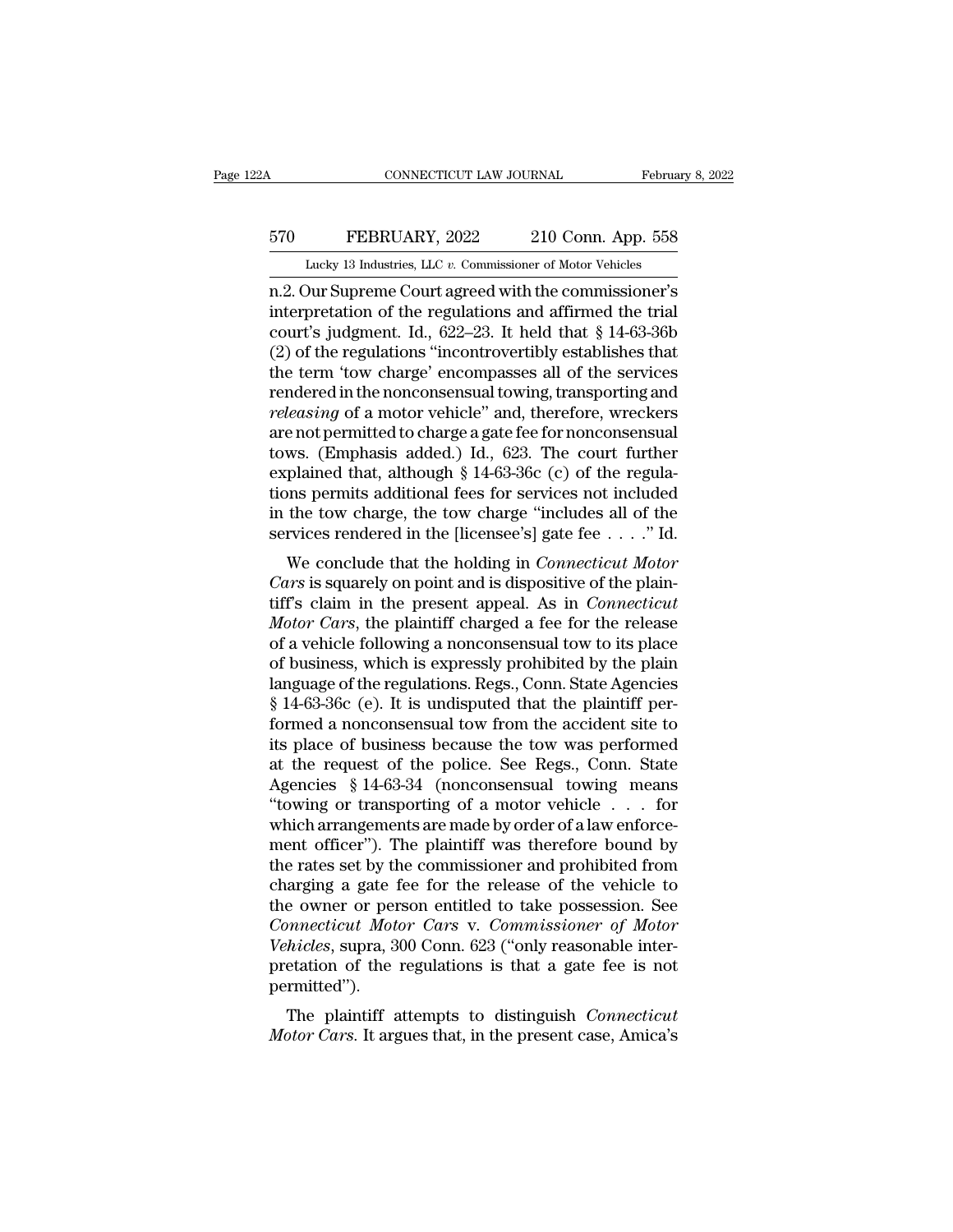# 210 Conn. App. 558 FEBRUARY, 2022 571<br>
210 Conn. App. 558 FEBRUARY, 2022 571<br>
210 Lucky 13 Industries, LLC v. Commissioner of Motor Vehicles

February 8, 2022 CONNECTICUT LAW JOURNAL Page 123A<br>210 Conn. App. 558 FEBRUARY, 2022 571<br>Lucky 13 Industries, LLC *v.* Commissioner of Motor Vehicles<br>agent *consented* to pay an additional fee for the immediagent *consecution Law Journal*<br>
<u>210 Conn. App. 558</u> FEBRUARY, 2022 571<br>
Lucky 13 Industries, LLC v. Commissioner of Motor Vehicles<br>
agent *consented* to pay an additional fee for the immediate release of the vehicle and 210 Conn. App. 558 FEBRUARY, 2022 571<br>
Lucky 13 Industries, LLC v. Commissioner of Motor Vehicles<br>
agent *consented* to pay an additional fee for the immediate release of the vehicle and that, by extension, the<br>
tow at is 210 Conn. App. 558 **FEBRUARY**, 2022 571<br>
Lucky 13 Industries, LLC  $v$ . Commissioner of Motor Vehicles<br>
agent *consented* to pay an additional fee for the immedi-<br>
ate release of the vehicle and that, by extension, the<br>
to 210 Conn. App. 558 FEBRUARY, 2022 571<br>
Lucky 13 Industries, LLC  $v$ . Commissioner of Motor Vehicles<br>
agent *consented* to pay an additional fee for the immedi-<br>
ate release of the vehicle and that, by extension, the<br>
tow Lucky 13 Industries, LLC v. Commissioner of Motor Vehicles<br>agent *consented* to pay an additional fee for the immedi-<br>ate release of the vehicle and that, by extension, the<br>tow at issue was *consensual* and not governed b Lucky 13 Industries, LLC  $v$ . Commissioner of Motor Vehicles<br>agent *consented* to pay an additional fee for the immedi-<br>ate release of the vehicle and that, by extension, the<br>tow at issue was *consensual* and not governed agent *consented* to pay an additional fee for the immediate release of the vehicle and that, by extension, the tow at issue was *consensual* and not governed by the regulations pertaining to nonconsensual tows. Thus, by t ate release of the vehicle and that, by extension, the<br>tow at issue was *consensual* and not governed by the<br>regulations pertaining to nonconsensual tows. Thus, by<br>the plaintiff's logic, although the tow from the scene<br>of tow at issue was *consensual* and not governed by the regulations pertaining to nonconsensual tows. Thus, by the plaintiff's logic, although the tow from the scene of the accident to the plaintiff's place of business was a regulations pertaining to nonconsensual tows. Thus,<br>the plaintiff's logic, although the tow from the sce<br>of the accident to the plaintiff's place of business v<br>a nonconsensual tow, because Amica's agent enter<br>into a contra e plaintiff's logic, although the tow from the scene<br>the accident to the plaintiff's place of business was<br>nonconsensual tow, because Amica's agent entered<br>to a contract for an expedited retrieval service, the<br>aintiff per of the accident to the plaintiff's place of business was<br>a nonconsensual tow, because Amica's agent entered<br>into a contract for an expedited retrieval service, the<br>plaintiff performed a consensual tow from its secured<br>stor

a nonconsensual tow, because Amica's agent entered<br>into a contract for an expedited retrieval service, the<br>plaintiff performed a consensual tow from its secured<br>storage area to the loading area. We disagree.<br>Although there into a contract for an expedited retrieval service, the<br>plaintiff performed a consensual tow from its secured<br>storage area to the loading area. We disagree.<br>Although there may be limited circumstances in<br>which a nonconsens plaintiff performed a consensual tow from its secured<br>storage area to the loading area. We disagree.<br>Although there may be limited circumstances in<br>which a nonconsensual tow later becomes a consensual<br>tow; see *Farmington* storage area to the loading area. We disagree.<br>
Although there may be limited circumstances in<br>
which a nonconsensual tow later becomes a consensual<br>
tow; see *Farmington Auto Park*, *LLC* v. *Progressive*<br>
Auto Ins., No. Although there may be limited circumstances in<br>which a nonconsensual tow later becomes a consensual<br>tow; see *Farmington Auto Park*, *LLC* v. *Progressive*<br>Auto Ins., No. CCC-2014-1032 (February 3, 2016) (deci-<br>sion of Dep which a nonconsensual tow later becomes a consensual<br>tow; see Farmington Auto Park, LLC v. Progressive<br>Auto Ins., No. CCC-2014-1032 (February 3, 2016) (deci-<br>sion of Department of Motor Vehicles) (nonconsensual<br>tow became tow; see *Farmington Auto Park, LLC v. Progressive*<br>Auto Ins., No. CCC-2014-1032 (February 3, 2016) (deci-<br>sion of Department of Motor Vehicles) (nonconsensual<br>tow became consensual tow when vehicle owner signed<br>written au Auto Ins., No. CCC-2014-1032 (February 3, 2016) (decision of Department of Motor Vehicles) (nonconsensual<br>tow became consensual tow when vehicle owner signed<br>written authorizations permitting wrecker to com-<br>mence repairs sion of Department of Motor Vehicles) (nonconsensual<br>tow became consensual tow when vehicle owner signed<br>written authorizations permitting wrecker to com-<br>mence repairs and store vehicle rather than seeking<br>release of disa tow became consensual tow when vehicle owner signed<br>written authorizations permitting wrecker to com-<br>mence repairs and store vehicle rather than seeking<br>release of disabled vehicle); no such circumstances<br>were present in written authorizations permitting wrecker to com-<br>mence repairs and store vehicle rather than seeking<br>release of disabled vehicle); no such circumstances<br>were present in this case. The regulations irrefutably<br>establish tha mence repairs and store vehicle rather than seeking<br>release of disabled vehicle); no such circumstances<br>were present in this case. The regulations irrefutably<br>establish that a "tow charge' encompasses all of the<br>services r release of disabled vehicle); no such circumstances<br>were present in this case. The regulations irrefutably<br>establish that a "tow charge' encompasses all of the<br>services rendered in the nonconsensual towing, trans-<br>porting were present in this case. The regulations irrefutably<br>establish that a " 'tow charge' encompasses all of the<br>services rendered in the nonconsensual towing, trans-<br>porting and releasing of a motor vehicle." *Connecticut*<br> establish that a "tow charge' encompasses all of the<br>services rendered in the nonconsensual towing, trans-<br>porting and releasing of a motor vehicle." *Connecticut*<br>*Motor Cars v. Commissioner of Motor Vehicles*, supra,<br>300 services rendered in the nonconsensual towing, trans-<br>porting and releasing of a motor vehicle." *Connecticut*<br>*Motor Cars v. Commissioner of Motor Vehicles*, supra,<br>300 Conn. 623. As a result, a nonconsensual tow gener-<br>a porting and releasing of a motor vehicle." *Connecticut*<br>Motor Cars v. Commissioner of Motor Vehicles, supra,<br>300 Conn. 623. As a result, a nonconsensual tow gener-<br>ally commences at the request of a police officer and<br>con *Motor Cars v. Commissioner of Motor Vehicles*, supra, 300 Conn. 623. As a result, a nonconsensual tow generally commences at the request of a police officer and continues until the vehicle is released to the owner or per 300 Conn. 623. As a result, a nonconsensual tow generally commences at the request of a police officer and continues until the vehicle is released to the owner or person authorized to take possession. An agreement to prov ally commences<br>continues until t<br>person authorize<br>provide a more<br>vehicle from the<br>form what began<br>sual tow.<sup>11</sup> rovide a more expeditious retrieval of the disabled<br>ehicle from the plaintiff's storage yard does not trans-<br>prm what began as a nonconsensual tow into a consen-<br>ral tow.<sup>11</sup><br><sup>11</sup> Although Vail testified at the hearing tha vehicle from the plaintiff's storage yard does not transform what began as a nonconsensual tow into a consenside tow.<sup>11</sup><br> $\frac{11}{11}$  Although Vail testified at the hearing that the \$93.59 fee encompassed the charge for m

form what began as a nonconsensual tow into a consensual tow.<sup>11</sup><br> $\frac{11}{11}$  Although Vail testified at the hearing that the \$93.59 fee encompassed<br>the charge for maneuvering the disabled vehicle from the storage yard to **SUAL TERNATE SETTER SETTER SETTER SETTER SUAL THE SUAL THEORY OF THE SUAL THEORY OF THE PLAINTIFF RELIEVIOR OF THE PLAINTIFF RELIEVIOR OF THE PLAINTIFF RELIEVIOR OF THE PLAINTIFF RELIEVIOR OF THE PLAINTIFF RELIEVIOR OF T** <sup>11</sup> Although Vail testified at the hearing that the \$93.59 fee encompassed the charge for maneuvering the disabled vehicle from the storage yard to the retrieval area and for immediate service when retrieving the car, se <sup>11</sup> Although Vail testified at the hearing that the \$93.59 fee encompassed the charge for maneuvering the disabled vehicle from the storage yard to the retrieval area and for immediate service when retrieving the car; se the charge for maneuvering the disabled vehicle from the storage yard to the retrieval area and for immediate service when retrieving the car; see footnote 3 of this opinion; on appeal, the plaintiff relies entirely on the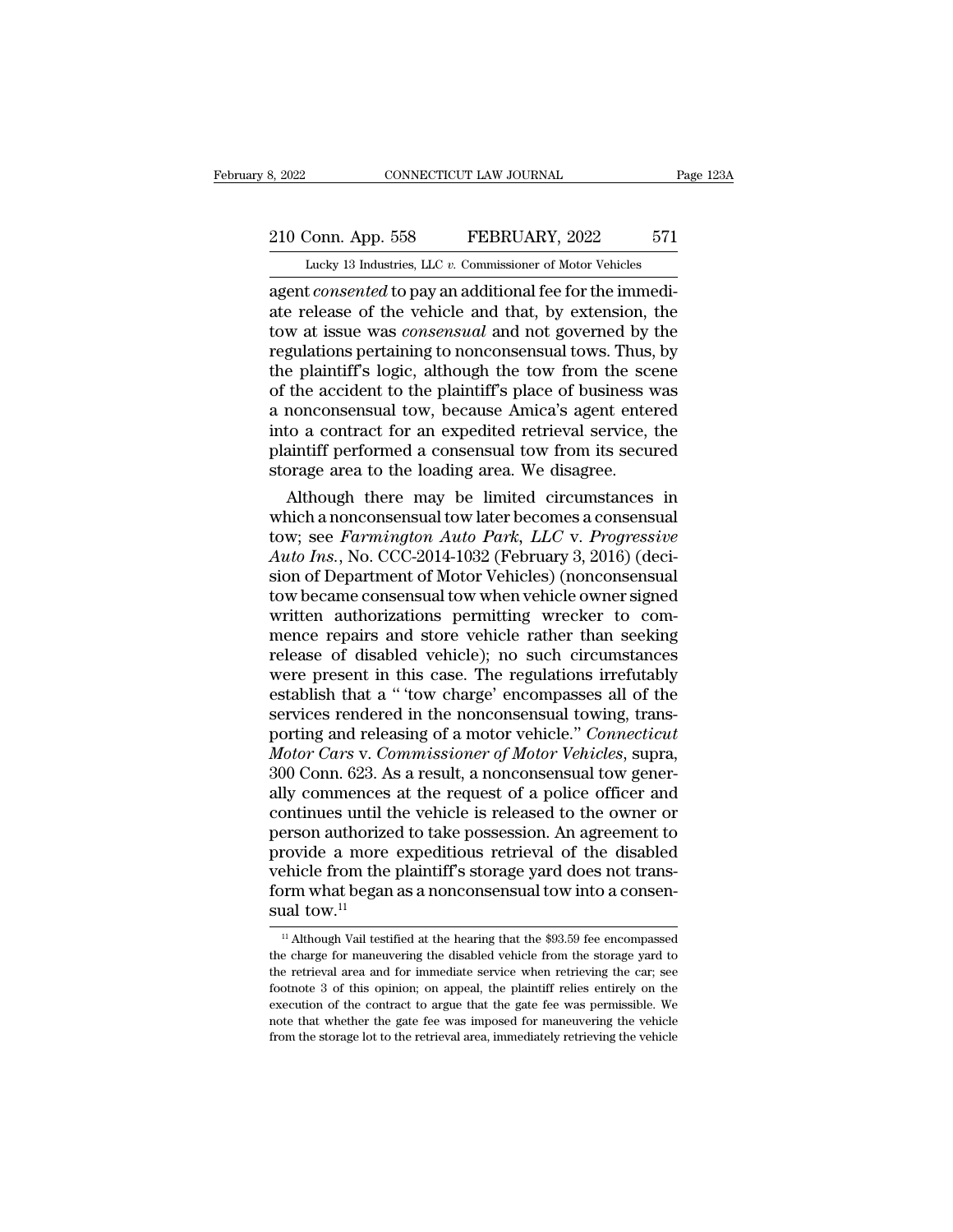## CONNECTICUT LAW JOURNAL February 8, 2022<br>572 FEBRUARY, 2022 210 Conn. App. 558<br>Lucky 13 Industries, LLC v. Commissioner of Motor Vehicles CONNECTICUT LAW JOURNAL February 8, 2022<br>
210 Conn. App. 558<br>
Lucky 13 Industries, LLC *v.* Commissioner of Motor Vehicles<br>
The plaintiff contends that, because Amica's agent

CONNECTICUT LAW JOURNAL February 8, 202<br>
PEBRUARY, 2022 210 Conn. App. 558<br>
Lucky 13 Industries, LLC v. Commissioner of Motor Vehicles<br>
The plaintiff contends that, because Amica's agent<br>
luntarily agreed to pay a fee for FEBRUARY, 2022 210 Conn. App. 558<br>
Lucky 13 Industries, LLC v. Commissioner of Motor Vehicles<br>
The plaintiff contends that, because Amica's agent<br>
voluntarily agreed to pay a fee for immediate service<br>
rather than wait a r FEBRUARY, 2022 210 Conn. App. 558<br>
Lucky 13 Industries, LLC  $v$ . Commissioner of Motor Vehicles<br>
The plaintiff contends that, because Amica's agent<br>
voluntarily agreed to pay a fee for immediate service<br>
rather than wait  $\begin{array}{r} \text{572} & \text{FEBRUARY, 2022} & \text{210 Conn. App. 558} \\ \hline \text{Lucky 13 Industries, LLC } v. \text{ Commissioner of Motor Vehicles} \\ \text{The plaintiff contents that, because Amica's agent } \text{volutarily agreed to pay a fee for immediate service} \\ \text{rather than wait a reasonable time for the vehicle to } \text{be released at no charge, it was permitted to charge an additional fee. The regulations prohibiting gate fees, } \text{howayson, do not include an exception, suboriginal.} \end{array}$ Lucky 13 Industries, LLC  $v$ . Commissioner of Motor Vehicles<br>
The plaintiff contends that, because Amica's agent<br>
voluntarily agreed to pay a fee for immediate service<br>
rather than wait a reasonable time for the vehicle t Lucky 13 maustries, LLC  $v$ . Commissioner of Motor venicies<br>
The plaintiff contends that, because Amica's agent<br>
voluntarily agreed to pay a fee for immediate service<br>
rather than wait a reasonable time for the vehicle to The plaintiff contends that, because Amica's agent<br>voluntarily agreed to pay a fee for immediate service<br>rather than wait a reasonable time for the vehicle to<br>be released at no charge, it was permitted to charge an<br>additio voluntarily agreed to pay a fee for immediate service<br>rather than wait a reasonable time for the vehicle to<br>be released at no charge, it was permitted to charge an<br>additional fee. The regulations prohibiting gate fees,<br>how rather than wait a reasonable time for the vehicle to<br>be released at no charge, it was permitted to charge an<br>additional fee. The regulations prohibiting gate fees,<br>however, do not include an exception authorizing<br>wreckers be released at no charge, it was permitted to charge an additional fee. The regulations prohibiting gate fees, however, do not include an exception authorizing wreckers to charge such a fee if the owner or person authorize additional fee. The regulations prohibiting gate fees,<br>however, do not include an exception authorizing<br>wreckers to charge such a fee if the owner or person<br>authorized to take possession of the vehicle has con-<br>sented to a however, do not include an exception authorizing<br>wreckers to charge such a fee if the owner or person<br>authorized to take possession of the vehicle has con-<br>sented to a fee for expedited service. Although the regu-<br>lations wreckers to charge<br>authorized to take<br>sented to a fee for ex<br>lations include certa<br>wrecker to charge f<br>published rates, the<br>pay a gate fee.<br>Section 14-63-36c Section 14-63-36c (c) of the regulations, for example,<br>Section 14-63-36c (c) of the regulations, for example,<br>Section 14-63-36c (c) of the regulations, for example,<br>ovides that a licensed wrecker may "charge additional<br>Sec provides that a licensed serves internative agreements and altions include certain exceptions permitting a licensed<br>wrecker to charge fees exceeding the commissioner's<br>published rates, they do not authorize agreements to<br>p

mecker to charge fees exceeding the commissioner's<br>published rates, they do not authorize agreements to<br>pay a gate fee.<br>Section 14-63-36c (c) of the regulations, for example,<br>provides that a licensed wrecker may "charge ad published rates, they do not authorize agreements to<br>pay a gate fee.<br>Section 14-63-36c (c) of the regulations, for example,<br>provides that a licensed wrecker may "charge additional<br>fees for exceptional services, and for ser parameter and year's different top continue to<br>pay a gate fee.<br>Section 14-63-36c (c) of the regulations, for example,<br>provides that a licensed wrecker may "charge additional<br>fees for exceptional services, and for services Section 14-63-36c (c) of the regulations, for example,<br>provides that a licensed wrecker may "charge additional<br>fees for exceptional services, and for services not<br>included in the tow charge or hourly rate, which are<br>reaso Section 14-63-36c (c) of the regulations, for example,<br>provides that a licensed wrecker may "charge additional<br>fees for exceptional services, and for services not<br>included in the tow charge or hourly rate, which are<br>reaso provides that a licensed wrecker may "charge additional<br>fees for exceptional services, and for services not<br>included in the tow charge or hourly rate, which are<br>reasonable and necessary for the nonconsensual towing<br>or tra fees for exceptional services, and for services not<br>included in the tow charge or hourly rate, which are<br>reasonable and necessary for the nonconsensual towing<br>or transporting of a motor vehicle." As we have<br>explained, how included in the tow charge or hourly rate, which are<br>reasonable and necessary for the nonconsensual towing<br>or transporting of a motor vehicle." As we have<br>explained, however, the regulations unambiguously<br>provide that ser reasonable and necessary for the nonconsensual towing<br>or transporting of a motor vehicle." As we have<br>explained, however, the regulations unambiguously<br>provide that services related to the release of a vehicle<br>following a or transporting of a motor vehicle." As we have<br>explained, however, the regulations unambiguously<br>provide that services related to the release of a vehicle<br>following a nonconsensual tow are included in the tow<br>charge. Regs explained, however, the regulations unambiguously<br>provide that services related to the release of a vehicle<br>following a nonconsensual tow are included in the tow<br>charge. Regs., Conn. State Agencies § 14-63-36b (2) (G);<br>see provide that services related to the release of a vehicle<br>following a nonconsensual tow are included in the tow<br>charge. Regs., Conn. State Agencies § 14-63-36b (2) (G);<br>see also *Connecticut Motor Cars v. Commissioner of* following a nonconsensual tow are included in the tow<br>charge. Regs., Conn. State Agencies  $\S$  14-63-36b (2) (G);<br>see also *Connecticut Motor Cars v. Commissioner of*<br>*Motor Vehicles*, supra, 300 Conn. 622–23. The regula-<br> charge. Regs., Conn. State Agencies § 14-63-36b (2) (G);<br>see also *Connecticut Motor Cars v. Commissioner of*<br>*Motor Vehicles*, supra, 300 Conn. 622–23. The regula-<br>tions also expressly prohibit wreckers from charging<br>addi see also *Connecticut Motor Cars v. Commissioner of Motor Vehicles*, supra, 300 Conn. 622–23. The regulations also expressly prohibit wreckers from charging additional fees for the release of a vehicle to the owner or an a Motor Vehicles, supra, 300 Conn. 622–23. The regulations also expressly prohibit wreckers from charging<br>additional fees for the release of a vehicle to the owner<br>or an authorized agent. Regs., Conn. State Agencies<br>§ 14-63tions also expressly prohibit wreckers from charging<br>additional fees for the release of a vehicle to the owner<br>or an authorized agent. Regs., Conn. State Agencies<br>§ 14-63-36c (e). Furthermore, an *expedited* service does<br>n additional fees for the release of a vehicle to the owner<br>or an authorized agent. Regs., Conn. State Agencies<br>§ 14-63-36c (e). Furthermore, an *expedited* service does<br>not qualify as an *exceptional* service under the regu not qualify as an *exceptional* service under the regulations, which define " 'exceptional services' " as "the use of special equipment such as cutting torches, air compressors and other equipment not generally when the Te tions, which define "'exceptional services'" as "the<br>use of special equipment such as cutting torches, air<br>compressors and other equipment not generally<br>when the Tech driver arrived, or both, does not alter the outcome in

use of special equipment such as cutting torches, air<br>compressors and other equipment not generally<br>when the Tech driver arrived, or both, does not alter the outcome in this<br>case. Regardless, the plaintiff was not permitte non-<br>
compressors<br>
when the Tech driv<br>
case. Regardless, the<br>
fee for services rela<br>
nonconsensual tow.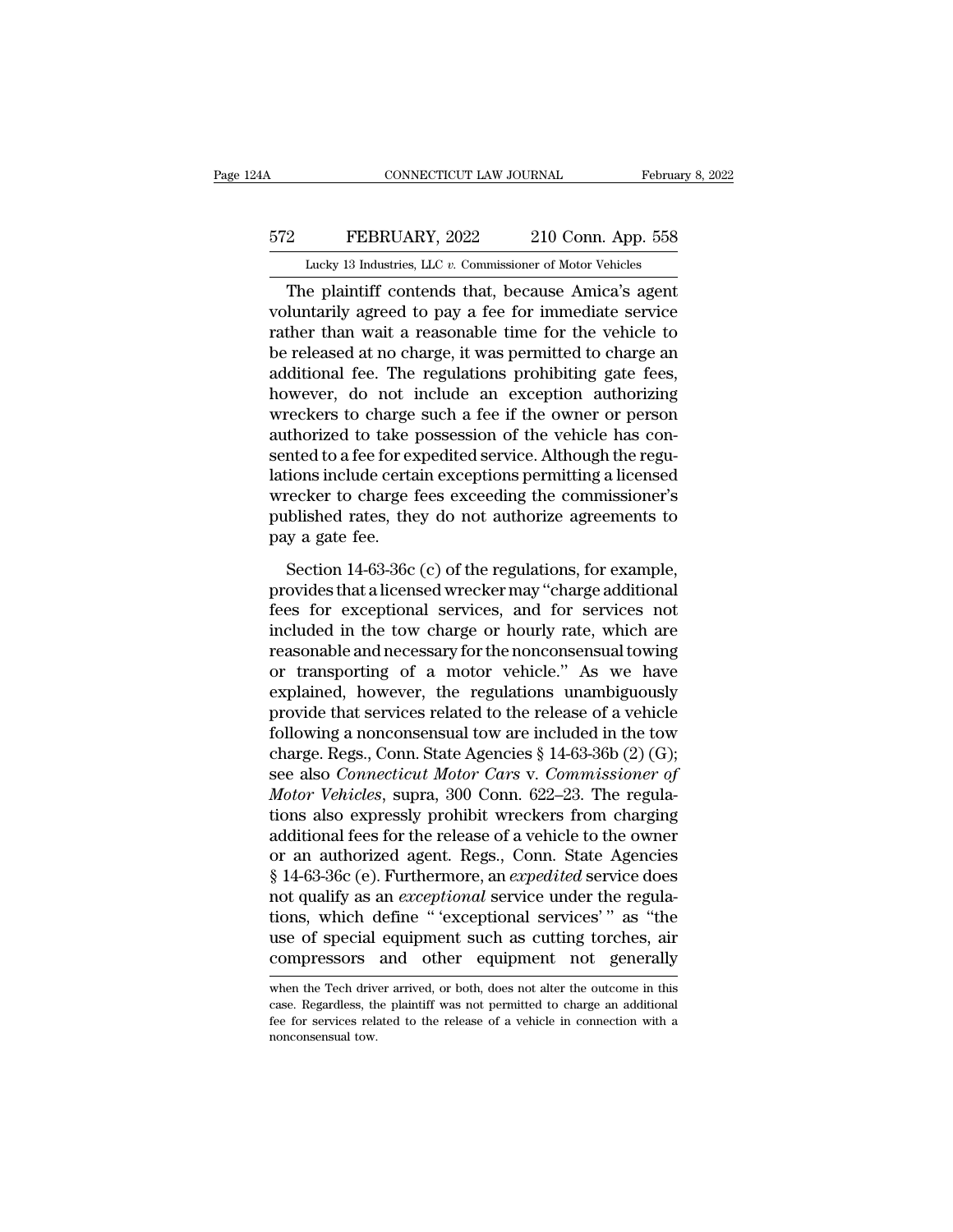## 210 Conn. App. 558 FEBRUARY, 2022 573<br>210 Conn. App. 558 FEBRUARY, 2022 573<br>210 Conn. App. 558 FEBRUARY, 2022 573 February 8, 2022 CONNECTICUT LAW JOURNAL Page 125A<br>210 Conn. App. 558 FEBRUARY, 2022 573<br>Lucky 13 Industries, LLC *v.* Commissioner of Motor Vehicles<br>required for nonconsensual towing or transporting ser-

required for nonconsensual towing or transporting ser-<br>
Tucky 13 Industries, LLC v. Commissioner of Motor Vehicles<br>
required for nonconsensual towing or transporting ser-<br>
vices, at the scene of an accident." Regs., Conn. 210 Conn. App. 558 FEBRUARY, 2022 573<br>
Lucky 13 Industries, LLC v. Commissioner of Motor Vehicles<br>
required for nonconsensual towing or transporting services, at the scene of an accident.'' Regs., Conn. State<br>
Agencies § 1 210 Conn. App. 558 FEBRUARY, 2022 573<br>
Lucky 13 Industries, LLC v. Commissioner of Motor Vehicles<br>
required for nonconsensual towing or transporting services, at the scene of an accident." Regs., Conn. State<br>
Agencies § 1 210 Conn. App. 558 FEBRUARY, 2022 573<br>
Lucky 13 Industries, LLC v. Commissioner of Motor Vehicles<br>
required for nonconsensual towing or transporting services, at the scene of an accident." Regs., Conn. State<br>
Agencies § 14 Lucky 13 Industries, LLC v. Commissioner of Motor Vehicles<br>required for nonconsensual towing or transporting services, at the scene of an accident." Regs., Conn. State<br>Agencies § 14-63-36b (4). The plaintiff's alleged "exp  $\frac{\text{Lucky 13}\text{ mausures}}{\text{required for noncon}}$ <br>
vices, at the scene of<br>
Agencies § 14-63-36<br>
dited" retrieval of a<br>
releasing the vehicle<br>
that definition.<br>
We therefore con refared for honesischstaat coming of atalogorang serves, at the scene of an accident." Regs., Conn. State gencies § 14-63-36b (4). The plaintiff's alleged "experied" retrieval of a vehicle from its storage yard when leasin Agencies § 14-63-36b (4). The plaintiff's alleged "expedited" retrieval of a vehicle from its storage yard when<br>releasing the vehicle is clearly not encompassed within<br>that definition.<br>We therefore conclude that the trial

 $t$  dited" retrieval of a vehicle from its storage yard when<br>releasing the vehicle is clearly not encompassed within<br>that definition.<br>We therefore conclude that the trial court properly<br>decided that there was substantial charged and the releasing the vehicle is clearly not encompassed within<br>that definition.<br>We therefore conclude that the trial court properly<br>decided that there was substantial evidence to support<br>the commissioner's determi that definition.<br>
We therefore conclude that the trial court properly<br>
decided that there was substantial evidence to support<br>
the commissioner's determination that the plaintiff<br>
charged an illegal fee for the release of cided that there was substantial evidence to support<br>
e commissioner's determination that the plaintiff<br>
arged an illegal fee for the release of a vehicle and that<br>
e commissioner's decision was not contrary to law.<br>
III<br>

III

the commissioner's determination that the plaintiff<br>charged an illegal fee for the release of a vehicle and that<br>the commissioner's decision was not contrary to law.<br>III<br>The plaintiff's final claim is that the court improp charged an illegal fee for the release of a vehicle and that<br>the commissioner's decision was not contrary to law.<br>III<br>The plaintiff's final claim is that the court improperly<br>concluded that the contract between the plainti the commissioner's decision was not contrary to law.<br>
III<br>
The plaintiff's final claim is that the court improperly<br>
concluded that the contract between the plaintiff and<br>
Amica's agent was void as against public policy. T III<br>The plaintiff's final claim is that the court improperly<br>concluded that the contract between the plaintiff and<br>Amica's agent was void as against public policy. The<br>plaintiff argues that the contract is enforceable bec The plaintiff's final claim is that the court improperly<br>concluded that the contract between the plaintiff and<br>Amica's agent was void as against public policy. The<br>plaintiff argues that the contract is enforceable because The plaintiff's final claim is that the court improperly<br>concluded that the contract between the plaintiff and<br>Amica's agent was void as against public policy. The<br>plaintiff argues that the contract is enforceable because concluded that the contract between the plaintiff and<br>Amica's agent was void as against public policy. The<br>plaintiff argues that the contract is enforceable because<br>the plaintiff and the Tech driver voluntarily executed<br>a Amica's agent was void as against public policy. The<br>plaintiff argues that the contract is enforceable because<br>the plaintiff and the Tech driver voluntarily executed<br>a contract at "arm's length" that benefited all parties plaintiff argues that the contract is enforceable because<br>the plaintiff and the Tech driver voluntarily executed<br>a contract at "arm's length" that benefited all parties<br>to the agreement.<sup>12</sup> The commissioner counters that<br> the plaintiff and the Tech driver voluntarily executed<br>a contract at "arm's length" that benefited all parties<br>to the agreement.<sup>12</sup> The commissioner counters that<br>the freedom to contract does not include the right to<br>cont the agreement.<sup>12</sup> The commissioner counters that<br>
e freedom to contract does not include the right to<br>
ntravene state laws or public policy. We conclude<br>
at the contract is unenforceable because it is contrary<br>
public po the freedom to contract does not include the right to<br>contravene state laws or public policy. We conclude<br>that the contract is unenforceable because it is contrary<br>to public policy.<br>"We begin our analysis of this claim by

In the contravene state laws or public policy. We conclude<br>that the contract is unenforceable because it is contrary<br>to public policy.<br>"We begin our analysis of this claim by setting forth<br>the standard of review governing that the contract is unenforceable because it is contrary<br>to public policy.<br>"We begin our analysis of this claim by setting forth<br>the standard of review governing a claim that a contract<br>is unenforceable as a matter of pu for public policy.<br>
"We begin our analysis of this claim by setting forth<br>
the standard of review governing a claim that a contract<br>
is unenforceable as a matter of public policy. Although<br>
it is well established that par "We begin our analysis of this claim by setting forth<br>the standard of review governing a claim that a contract<br>is unenforceable as a matter of public policy. Although<br>it is well established that parties are free to contra "We begin our analysis of this claim by setting forth<br>the standard of review governing a claim that a contract<br>is unenforceable as a matter of public policy. Although<br>it is well established that parties are free to contra the standard of review governing a claim that a contract<br>is unenforceable as a matter of public policy. Although<br>it is well established that parties are free to contract<br>for whatever terms on which they may agree . . . it is unenforceable as a matter of public policy. Although<br>it is well established that parties are free to contract<br>for whatever terms on which they may agree  $\dots$  it is<br>equally well established that contracts that violate p it is well established that parties are free to contract<br>for whatever terms on which they may agree . . . it is<br>equally well established that contracts that violate pub-<br>lic policy are unenforceable." (Internal quotation lic policy are unenforceable." (Internal quotation marks<br>omitted.) *Emeritus Senior Living* v. *Lepore*, 183 Conn.<br>App. 23, 30–31, 191 A.3d 212 (2018). "The question of<br>[w]hether a contract is enforceable or illegal is a [w] hether a contract is enforceable or illegal is a ques-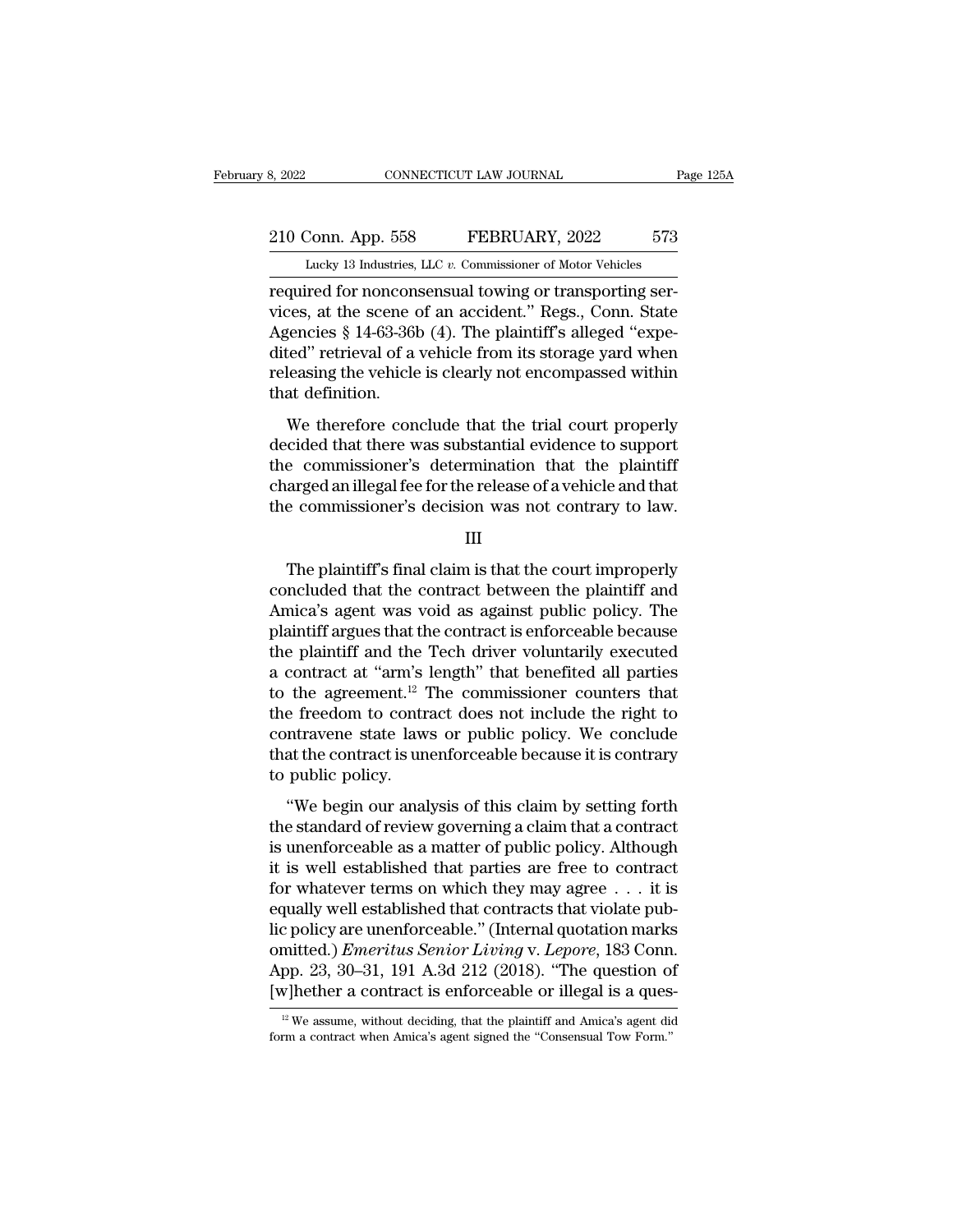## CONNECTICUT LAW JOURNAL February 8, 2022<br>574 FEBRUARY, 2022 210 Conn. App. 558<br>Lucky 13 Industries, LLC v. Commissioner of Motor Vehicles CONNECTICUT LAW JOURNAL February 8, 2022<br>
FEBRUARY, 2022 210 Conn. App. 558<br>
Lucky 13 Industries, LLC *v.* Commissioner of Motor Vehicles<br>
tion . . . to be determined from all the facts and cir-

CONNECTICUT LAW JOURNAL Februa<br>
574 FEBRUARY, 2022 210 Conn. App. 558<br>
Lucky 13 Industries, LLC v. Commissioner of Motor Vehicles<br>
tion . . . to be determined from all the facts and cir-<br>
cumstances of each case. Similarly EXEMBRUARY, 2022 210 Conn. App. 558<br>
Lucky 13 Industries, LLC v. Commissioner of Motor Vehicles<br>
tion . . . to be determined from all the facts and circumstances of each case. Similarly . . . the question<br>
[of] whether a [574 FEBRUARY, 2022 210 Conn. App. 558<br>
Lucky 13 Industries, LLC v. Commissioner of Motor Vehicles<br>
tion . . . to be determined from all the facts and cir-<br>
cumstances of each case. Similarly . . . the question<br>
[of] whet FEBRUARY, 2022 210 Conn. App. 558<br>
Lucky 13 Industries, LLC v. Commissioner of Motor Vehicles<br>
tion . . . to be determined from all the facts and circumstances of each case. Similarly . . . the question<br>
[of] whether a co Lucky 13 Industries, LLC v. Commissioner of Motor Vehicles<br>
tion . . . to be determined from all the facts and cir-<br>
cumstances of each case. Similarly . . . the question<br>
[of] whether a contract is against public policy Lucky 13 matsines, LEC *v.* Commissioner of Motor ventels<br>
tion . . . to be determined from all the facts and cir-<br>
cumstances of each case. Similarly . . . the question<br>
[of] whether a contract is against public policy is cumstances of each case. Similarly  $\ldots$  the question<br>[of] whether a contract is against public policy is [a]<br>question of law dependent on the circumstances of the<br>particular case  $\ldots$ ." (Internal quotation marks omit-<br>t [of] whether a contract is against public policy is [a]<br>question of law dependent on the circumstances of the<br>particular case . . . ." (Internal quotation marks omit-<br>ted.) *Carriage House I-Enfield Assn., Inc. v. Johnsto* question of law dependent on the circumstances of the<br>particular case . . . . " (Internal quotation marks omit-<br>ted.) *Carriage House I-Enfield Assn., Inc.* v. *Johnston*,<br>160 Conn. App. 226, 245–46, 124 A.3d 952 (2015). I particular case . . . ." (Internal quotation marks omit-<br>ted.) *Carriage House I-Enfield Assn., Inc. v. Johnston*,<br>160 Conn. App. 226, 245–46, 124 A.3d 952 (2015). If a<br>contract is contrary to public policy, that is, if it *Gordon. App. 226, 245–46, 124 A.3d 952 (2015).* If a contract is contrary to public policy, that is, if it negates laws enacted for the common good, it is unenforceable. *Parente v. Pirozzoli*, 87 Conn. App. 235, 246, 866 160 Conn. App. 226, 245–46, 124 A.3d 952 (2015). If a<br>contract is contrary to public policy, that is, if it negates<br>laws enacted for the common good, it is unenforceable.<br>*Parente* v. *Pirozzoli*, 87 Conn. App. 235, 246, contract is contrary to public policy, that is, if it negates<br>laws enacted for the common good, it is unenforceable.<br>*Parente v. Pirozzoli*, 87 Conn. App. 235, 246, 866 A.2d<br>629 (2005); see also 12 Havemeyer Place Co., LL laws enacted for the common good, it is unenforceable.<br> *Parente* v. *Pirozzoli*, 87 Conn. App. 235, 246, 866 A.2d<br>
629 (2005); see also 12 Havemeyer Place Co., LLC v.<br> *Gordon*, 76 Conn. App. 377, 389, 820 A.2d 299 ("[c]o Parente v. Pirozzoli, 87 Conn. App. 235, 246, 866 A.2d<br>629 (2005); see also 12 Havemeyer Place Co., LLC v.<br>Gordon, 76 Conn. App. 377, 389, 820 A.2d 299 ("[c]on-<br>tractual rights arising from agreements are subject to<br>the fa 629 (2005); see also 1*2 Havemeyer Place Co., LLC v.*<br>Gordon, 76 Conn. App. 377, 389, 820 A.2d 299 ("[c]on-<br>tractual rights arising from agreements are subject to<br>the fair exercise of the power of the state to secure<br>heal the fair exercise of the power of the state to secure<br>health, safety, comfort or the general welfare of the<br>community"), cert. denied, 264 Conn. 919, 828 A.2d<br>618 (2003).<br>The regulations governing nonconsensual tows were<br>i

health, safety, comfort or the general welfare of the<br>community"), cert. denied, 264 Conn. 919, 828 A.2d<br>618 (2003).<br>The regulations governing nonconsensual tows were<br>implemented to protect individuals whose vehicles have<br> community"), cert. denied, 264 Conn. 919, 828 A.2d<br>618 (2003).<br>The regulations governing nonconsensual tows were<br>implemented to protect individuals whose vehicles have<br>been towed without their consent from exorbitant tow-<br> 618 (2003).<br>The regulations governing nonconsensual tows were<br>implemented to protect individuals whose vehicles have<br>been towed without their consent from exorbitant tow-<br>ing and storage fees. Without regulation, a wrecker The regulations governing nonconsensual tows were<br>implemented to protect individuals whose vehicles have<br>been towed without their consent from exorbitant tow-<br>ing and storage fees. Without regulation, a wrecker<br>taking poss The regulations governing nonconsensual tows were<br>implemented to protect individuals whose vehicles have<br>been towed without their consent from exorbitant tow-<br>ing and storage fees. Without regulation, a wrecker<br>taking poss implemented to protect individuals whose vehicles have<br>been towed without their consent from exorbitant tow-<br>ing and storage fees. Without regulation, a wrecker<br>taking possession of a vehicle pursuant to a request by<br>the p been towed without their consent from exorbitant tow-<br>ing and storage fees. Without regulation, a wrecker<br>taking possession of a vehicle pursuant to a request by<br>the police could charge whatever price the wrecker<br>saw fit a ing and storage fees. Without regulation, a wrecker<br>taking possession of a vehicle pursuant to a request by<br>the police could charge whatever price the wrecker<br>saw fit and the owner of the vehicle would have little<br>choice b taking possession of a vehicle pursuant to a request by<br>the police could charge whatever price the wrecker<br>saw fit and the owner of the vehicle would have little<br>choice but to pay the fee demanded to recover posses-<br>sion o the police could charge whatever price the wrecker<br>saw fit and the owner of the vehicle would have little<br>choice but to pay the fee demanded to recover posses-<br>sion of the vehicle. *City Line Sales & Service*, *Inc.*<br>v. *C* saw fit and the owner of the vehicle would have little<br>choice but to pay the fee demanded to recover posses-<br>sion of the vehicle. *City Line Sales & Service*, *Inc.*<br>v. *Commissioner of Motor Vehicles*, Superior Court,<br>ju choice but to pay the fee demanded to recover posses-<br>sion of the vehicle. *City Line Sales & Service*, *Inc.*<br>v. *Commissioner of Motor Vehicles*, Superior Court,<br>judicial district of New Britain, Docket No. CV-18-<br>604375 sion of the vehicle. City Line Sales & Service, Inc.<br>v. Commissioner of Motor Vehicles, Superior Court,<br>judicial district of New Britain, Docket No. CV-18-<br>6043756-S (January 15, 2020) (City Line). Our legisla-<br>ture sough v. Commissioner of Motor Vehicles, Superior Court,<br>judicial district of New Britain, Docket No. CV-18-<br>6043756-S (January 15, 2020) (*City Line*). Our legisla-<br>ture sought to address the imbalance inherent in non-<br>consens judicial district of New Britain, Docket No. CV-18-6043756-S (January 15, 2020) (*City Line*). Our legislature sought to address the imbalance inherent in nonconsensual towing transactions by directing the commissioner to  $6043756$ -S (January 15, 2020) (*City Line*). Our legislature sought to address the imbalance inherent in non-consensual towing transactions by directing the commissioner to establish reasonable rates for the towing, tran ture sought to address the imbalance inhere<br>consensual towing transactions by directing<br>missioner to establish reasonable rates for th<br>transporting, and storing of motor vehicles<br>compensate wreckers for their services. Se<br>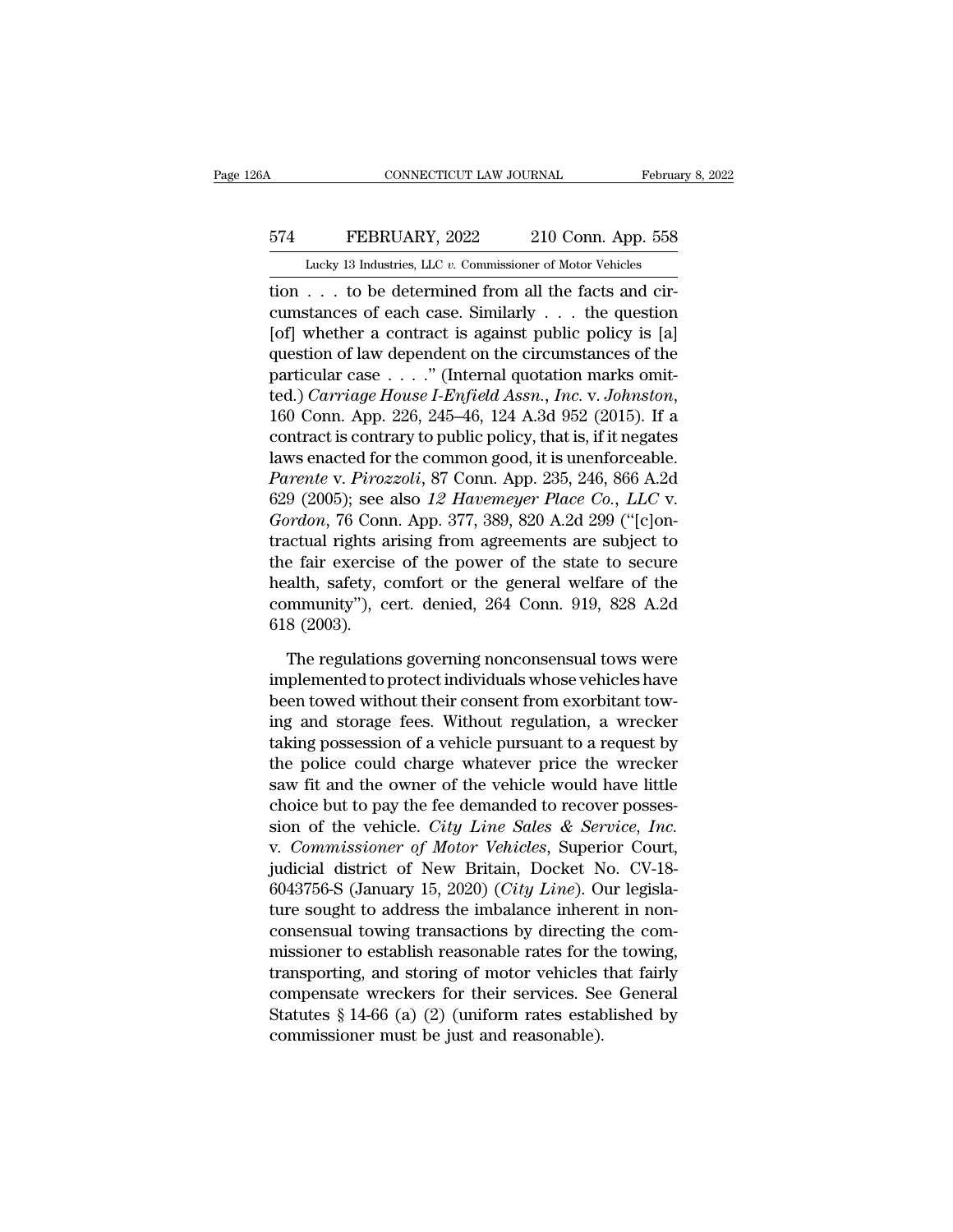# 210 Conn. App. 558 FEBRUARY, 2022 575<br>
210 Conn. App. 558 FEBRUARY, 2022 575<br>
210 Lucky 13 Industries, LLC v. Commissioner of Motor Vehicles

February 8, 2022 CONNECTICUT LAW JOURNAL Page 127A<br>
210 Conn. App. 558 FEBRUARY, 2022 575<br>
Lucky 13 Industries, LLC *v.* Commissioner of Motor Vehicles<br>
Pursuant to that delegated authority, the commis-CONNECTICUT LAW JOURNAL<br>
0 Conn. App. 558 FEBRUARY, 2022 575<br>
Lucky 13 Industries, LLC v. Commissioner of Motor Vehicles<br>
Pursuant to that delegated authority, the commis-<br>
por promulgated regulations that prohibit wrecker 210 Conn. App. 558 FEBRUARY, 2022 575<br>
Lucky 13 Industries, LLC v. Commissioner of Motor Vehicles<br>
Pursuant to that delegated authority, the commissioner promulgated regulations that prohibit wreckers<br>
from charging an add 210 Conn. App. 558 FEBRUARY, 2022 575<br>
Lucky 13 Industries, LLC v. Commissioner of Motor Vehicles<br>
Pursuant to that delegated authority, the commis-<br>
sioner promulgated regulations that prohibit wreckers<br>
from charging an 210 Conn. App. 558 FEBRUARY, 2022 575<br>
Lucky 13 Industries, LLC v. Commissioner of Motor Vehicles<br>
Pursuant to that delegated authority, the commis-<br>
sioner promulgated regulations that prohibit wreckers<br>
from charging an Lucky 13 Industries, LLC v. Commissioner of Motor Vehicles<br>
Pursuant to that delegated authority, the commis-<br>
sioner promulgated regulations that prohibit wreckers<br>
from charging an additional fee for the release of a<br>
v Lucky 13 maustries, LLC v. Commissioner of Motor venicles<br>
Dursuant to that delegated authority, the commis-<br>
sioner promulgated regulations that prohibit wreckers<br>
from charging an additional fee for the release of a<br>
ve Pursuant to that delegated authority, the commis-<br>sioner promulgated regulations that prohibit wreckers<br>from charging an additional fee for the release of a<br>vehicle incident to a nonconsensual tow; Regs., Conn.<br>State Agen sioner promulgated regulations that prohibit wreckers<br>from charging an additional fee for the release of a<br>vehicle incident to a nonconsensual tow; Regs., Conn.<br>State Agencies §§ 14-63-36b (2) (G) and 14-63-36c (e);<br>becau from charging an additional fee for the release of a<br>vehicle incident to a nonconsensual tow; Regs., Conn.<br>State Agencies §§ 14-63-36b (2) (G) and 14-63-36c (e);<br>because it would simply make no sense to regulate the<br>price *s* vehicle incident to a nonconsensual tow; Regs., Conn.<br> *State Agencies* §§ 14-63-36b (2) (G) and 14-63-36c (e);<br> *because it would simply make no sense to regulate the*<br>
price of the towing itself but allow wreckers to State Agencies §§ 14-63-36b (2) (G) and 14-63-36c (e);<br>because it would simply make no sense to regulate the<br>price of the towing itself but allow wreckers to set<br>their own rates for the release of the vehicle. See, e.g.,<br> because it would simply make no sense to regulate the price of the towing itself but allow wreckers to set their own rates for the release of the vehicle. See, e.g., *Modzelewski's Towing & Recovery, Inc.* v. *Commissioner* price of the towing itself but allow wreckers to set<br>their own rates for the release of the vehicle. See, e.g.,<br>*Modzelewski's Towing & Recovery, Inc.* v. *Commissioner of Motor Vehicles*, 322 Conn. 20, 36, 139 A.3d<br>594 (2 their own rates for the release of the vehicle. See, e.g.,<br> *Modzelewski's Towing & Recovery, Inc.* v. *Commissioner of Motor Vehicles*, 322 Conn. 20, 36, 139 A.3d<br>
594 (2016) (pretowing recovery service and actual tow-<br> Modzelewski's Towing & Recovery, Inc. v. Commissioner of Motor Vehicles, 322 Conn. 20, 36, 139 A.3d 594 (2016) (pretowing recovery service and actual towing are inextricably linked such that it would be inconsistent with mer of Motor Vehicles, 322 Conn. 20, 36, 139 A.3d<br>(2016) (pretowing recovery service and actual tow-<br>are inextricably linked such that it would be incon-<br>ent with legislative intent if states were preempted<br>m regulating pr 594 (2016) (pretowing recovery service and actual tow-<br>ing are inextricably linked such that it would be incon-<br>sistent with legislative intent if states were preempted<br>from regulating pretowing recovery service with<br>respe

ing are inextricably linked such that it would be inconsistent with legislative intent if states were preempted<br>from regulating pretowing recovery service with<br>respect to nonconsensual tow), cert. denied, U.S.<br>, 137 S. Ct. sistent with legislative intent if states were preempted<br>from regulating pretowing recovery service with<br>respect to nonconsensual tow), cert. denied, U.S.<br>, 137 S. Ct. 1396, 197 L. Ed. 2d 554 (2017). Enforcing<br>an agreement from regulating pretowing recovery service with<br>respect to nonconsensual tow), cert. denied, U.S.<br>, 137 S. Ct. 1396, 197 L. Ed. 2d 554 (2017). Enforcing<br>an agreement that purports to authorize the plaintiff to<br>charge a fe respect to nonconsensual tow), cert. denied, U.S.<br>, 137 S. Ct. 1396, 197 L. Ed. 2d 554 (2017). Enforcing<br>an agreement that purports to authorize the plaintiff to<br>charge a fee for the release of a vehicle that has been<br>towe , 137 S. Ct. 1396, 197 L. Ed. 2d 554 (2017). Enforcing<br>an agreement that purports to authorize the plaintiff to<br>charge a fee for the release of a vehicle that has been<br>towed without an owner's consent plainly erodes the<br>p an agreement that purports to authorize the plaintiff to<br>charge a fee for the release of a vehicle that has been<br>towed without an owner's consent plainly erodes the<br>public policy reflected in the regulatory scheme. Such<br>ag charge a fee for the release of a vehicle that has been<br>towed without an owner's consent plainly erodes the<br>public policy reflected in the regulatory scheme. Such<br>agreements would permit wreckers to conduct their<br>operation towed without an owner's consent plainly erodes the<br>public policy reflected in the regulatory scheme. Such<br>agreements would permit wreckers to conduct their<br>operations in a manner that encourages, if not compels,<br>those see public policy reflected in the regu<br>agreements would permit wrecke<br>operations in a manner that encour<br>those seeking the release of a vel<br>fee, thereby subverting the courderlying the regulations. A rec<br>case illustrates this Frementals would permit wreckers to conduct then<br>erations in a manner that encourages, if not compels,<br>ose seeking the release of a vehicle to pay an extra<br>e, thereby subverting the consumer protections<br>derlying the regula between the mainter and cheodalges, if not compass,<br>those seeking the release of a vehicle to pay an extra<br>fee, thereby subverting the consumer protections<br>underlying the regulations. A recent Superior Court<br>case illustra

conservative setting the consumer protections<br>the equal to consumer protections<br>underlying the regulations. A recent Superior Court<br>case illustrates this problem.<br>In *City Line*, a tow operator retrieving a disabled<br>vehic Form contract at issue in this appear.<br>
In *City Line*, a tow operator retrieving a disabled<br>
vehicle from a wrecker's storage yard following a non-<br>
consensual tow was presented with and signed the same<br>
form contract at readed in the Highland Court Countries and the Vehicle from a wrecker's storage yard following a non-<br>consensual tow was presented with and signed the same<br>form contract at issue in this appeal. *City Line Sales &*<br>*Servic* In *City Line*, a tow operator retrieving a disabled<br>vehicle from a wrecker's storage yard following a non-<br>consensual tow was presented with and signed the same<br>form contract at issue in this appeal. *City Line Sales &*<br>S In *City Line*, a tow operator retrieving a disabled<br>vehicle from a wrecker's storage yard following a non-<br>consensual tow was presented with and signed the same<br>form contract at issue in this appeal. *City Line Sales &<br>Se* vehicle from a wrecker's storage yard following a non-<br>consensual tow was presented with and signed the same<br>form contract at issue in this appeal. *City Line Sales &<br>Service, Inc.* v. *Commissioner of Motor Vehicles*, sup consensual tow was presented with and signed the same<br>form contract at issue in this appeal. *City Line Sales &*<br>*Service, Inc.* v. *Commissioner of Motor Vehicles*, supra,<br>Superior Court, Docket No. CV-18-6043756-S. In it form contract at issue in this appeal. *City Line Sales & Service, Inc.* v. *Commissioner of Motor Vehicles*, supra, Superior Court, Docket No. CV-18-6043756-S. In its decision, the trial court noted that there was evidenc Service, Inc. v. Commissioner of Motor Vehicles, supra,<br>Superior Court, Docket No. CV-18-6043756-S. In its deci-<br>sion, the trial court noted that there was evidence in<br>the record establishing that tow operators assume that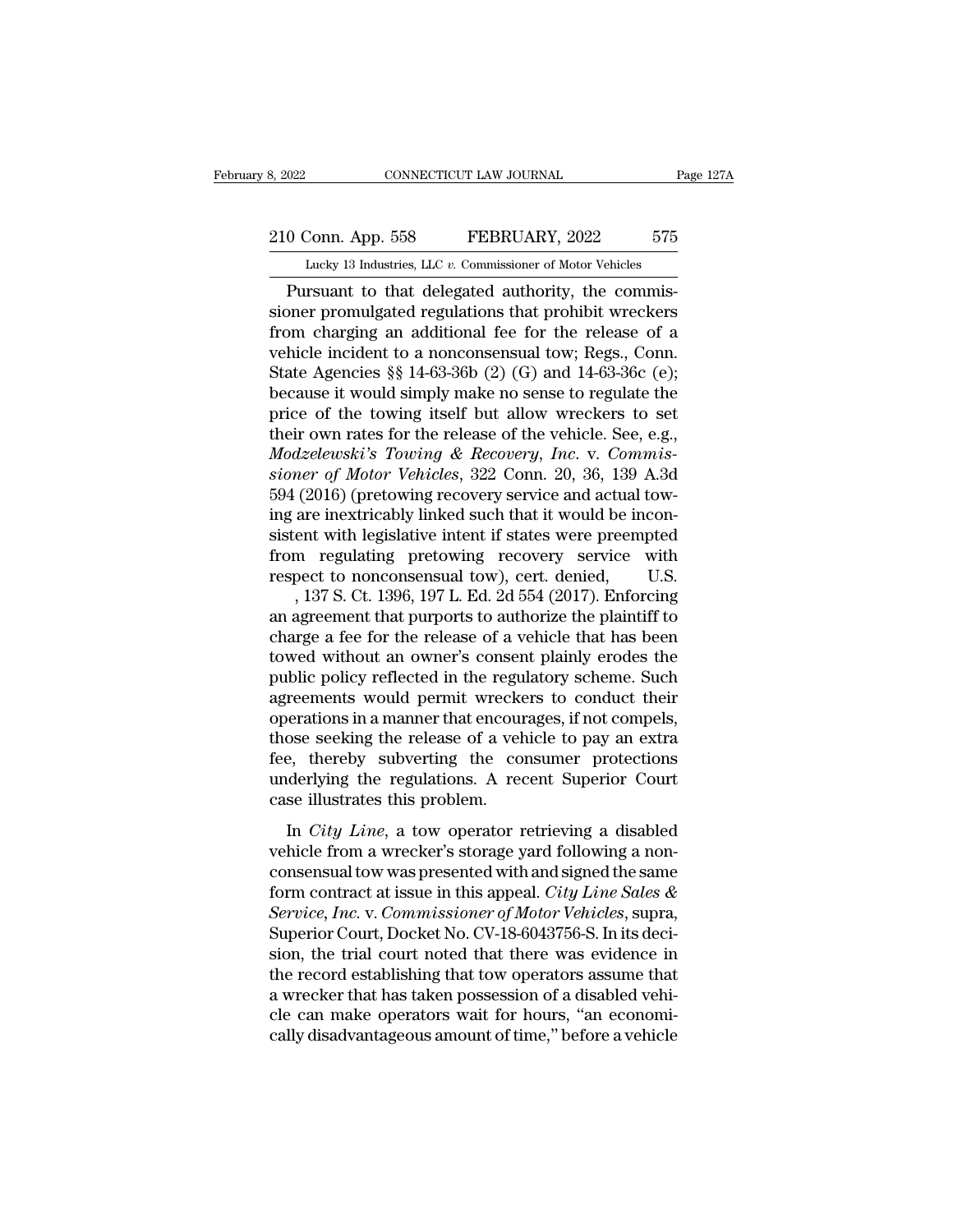## CONNECTICUT LAW JOURNAL February 8, 2022<br>576 FEBRUARY, 2022 210 Conn. App. 576<br>Margarum v. Donut Delight, Inc. CONNECTICUT LAW JOURNAL Februa<br>
576 FEBRUARY, 2022 210 Conn. App. 576<br>
Margarum *v.* Donut Delight, Inc.<br>
is released—unless the operator agrees to pay the gate

CONNECTICUT LAW JOURNAL February 8, 2022<br>
FEBRUARY, 2022 210 Conn. App. 576<br>
Margarum v. Donut Delight, Inc.<br>
is released—unless the operator agrees to pay the gate<br>
fee. Id. There was also testimony establishing that the<br> FEBRUARY, 2022 210 Conn. App. 576<br>Margarum v. Donut Delight, Inc.<br>is released—unless the operator agrees to pay the gate<br>fee. Id. There was also testimony establishing that the<br>insurance company had no choice but to author FEBRUARY, 2022 210 Conn. App. 576<br>
Margarum v. Donut Delight, Inc.<br>
is released—unless the operator agrees to pay the gate<br>
fee. Id. There was also testimony establishing that the<br>
insurance company had no choice but to a EXEMBRUARY, 2022 210 Conn. App. 576<br>
Margarum v. Donut Delight, Inc.<br>
is released—unless the operator agrees to pay the gate<br>
fee. Id. There was also testimony establishing that the<br>
insurance company had no choice but to Margarum v. Donut Delight, Inc.<br>
is released—unless the operator agrees to pay the gate<br>
fee. Id. There was also testimony establishing that the<br>
insurance company had no choice but to authorize its<br>
contractor to pay the Margarum v. Donut Delight, Inc.<br>
is released—unless the operator agrees to pay the gate<br>
fee. Id. There was also testimony establishing that the<br>
insurance company had no choice but to authorize its<br>
contractor to pay the is released—unless the operator agrees to pay the gate<br>fee. Id. There was also testimony establishing that the<br>insurance company had no choice but to authorize its<br>contractor to pay the gate fee for the release of the<br>vehi fee. Id. There was also testimony establishing that the<br>
insurance company had no choice but to authorize its<br>
contractor to pay the gate fee for the release of the<br>
vehicle or to dispute the charge and face additional<br>
da insurance company had no choice but to authorize its<br>contractor to pay the gate fee for the release of the<br>vehicle or to dispute the charge and face additional<br>daily storage charges—a practice the court found coer-<br>cive.<sup></sup> contractor to pay the gate fee for the release of the<br>vehicle or to dispute the charge and face additional<br>daily storage charges—a practice the court found coer-<br>cive.<sup>13</sup> Id. Consequently, the court in *City Line* con-<br>c vehicle or to dispute the charge and face additional<br>daily storage charges—a practice the court found coer-<br>cive.<sup>13</sup> Id. Consequently, the court in *City Line* con-<br>cluded that "it would be contrary to the public policy<br> daily storage charges—a practice the court<br>cive.<sup>13</sup> Id. Consequently, the court in *City*<br>cluded that "it would be contrary to the pu<br>underlying the regulations to allow [wreck<br>cumvent the department's price regu<br>obtaini From the contract at issue in the public policy<br>derlying the regulations to allow [wreckers] to cir-<br>mvent the department's price regulations by<br>taining 'consent' . . . under the circumstances<br>herent in a nonconsensual to cluded that "it would be contrary to the public policy<br>underlying the regulations to allow [wreckers] to cir-<br>cumvent the department's price regulations by<br>obtaining 'consent' . . . under the circumstances<br>inherent in a no

underlying the regulations to allow [wreckers] to circumvent the department's price regulations by obtaining 'consent' . . . under the circumstances inherent in a nonconsensual tow." Id. The contract at issue in the presen cumvent the departments price regulations by<br>obtaining 'consent'  $\dots$  under the circumstances<br>inherent in a nonconsensual tow." Id.<br>The contract at issue in the present case would have<br>the same effect. Because it would th obtaining consent . . . . under the circumstances<br>inherent in a nonconsensual tow." Id.<br>The contract at issue in the present case would have<br>the same effect. Because it would thwart the very public<br>policy goals the regulat The contract at issue in the pree<br>e same effect. Because it would the<br>plicy goals the regulations were<br>e conclude that the trial court<br>at the contract was void as aga<br>The judgment is affirmed.<br>In this opinion the other jud Example 1 and the other judges concurred.<br>In this opinion term of the other in the other in the conclude that the trial court properly determined the contract was void as against public policy.<br>The judgment is affirmed.<br>In

#### contract was void as against public policy.<br>
Independent is affirmed.<br>
Sopinion the other judges concurred.<br>
WAYNE MARGARUM, SR. *v.* DONUT<br>
DELIGHT, INC., ET AL. t is affirmed.<br>
on the other judges concurred<br>
E MARGARUM, SR. v. DONU<br>
DELIGHT, INC., ET AL.<br>
(AC 43696) irmed.<br>
other judges concu<br>
CGARUM, SR. v. DC<br>
HT, INC., ET AL.<br>
(AC 43696)<br>
Cradle and DiPentima, Js. WAYNE MARGARUM, SR. *v*. DONUT<br>DELIGHT, INC., ET AL.<br>(AC 43696)<br>Prescott, Cradle and DiPentima, Js.

#### *Syllabus*

The plaintiff, a business invitee of the defendants, sought to recover damages  $(AC 43696)$ <br>Prescott, Cradle and DiPentima, Js.<br> $Syllabus$ <br>plaintiff, a business invitee of the defendants, sought to recover damages<br>for personal injuries he sustained when he allegedly slipped and fell on<br>At the evidentiary

Prescott, Cradle and DiPentima, Js.<br>
Syllabus<br>
13 At the evidentiary hearing in the present appeal, Amica's witness simi-<br>
<sup>13</sup> At the evidentiary hearing in the present appeal, Amica's witness simi-<br>
<sup>13</sup> At the evidentia *Syllabus*<br>The plaintiff, a business invitee of the defendants, sought to recover damages<br>for personal injuries he sustained when he allegedly slipped and fell on<br> $\frac{13}{13}$  At the evidentiary hearing in the present appe The plaintiff, a business invitee of the defendants, sought to recover damages<br>for personal injuries he sustained when he allegedly slipped and fell on<br> $B$  is At the evidentiary hearing in the present appeal, Amica's witn The plaintiff, a business invitee of the defendants, sought to recover damage for personal injuries he sustained when he allegedly slipped and fell  $^{13}$  At the evidentiary hearing in the present appeal, Amica's witness for personal myures he sustamed when he allegedly slipped and fell on<br><sup>13</sup> At the evidentiary hearing in the present appeal, Amica's witness simi-<br>ty testified that Amica had agreed to pay the plaintiff the full amount<br>led <sup>13</sup> At the evidentiary hearing in the present appeal, Amica's witness similarly testified that Amica had agreed to pay the plaintiff the full amount billed, although it disputed the gate fee charge, because, "[i]n order

larly testified that Amica had agreed to pay the plaintiff the full amount billed, although it disputed the gate fee charge, because, "[i]n order to pick a vehicle up and stop storage charges, the shop needs to be paid." A billed, although it disputed the gate fee charge, because, "[i]n order to pick a vehicle up and stop storage charges, the shop needs to be paid." Additionally, the court in *City Line* flatly rejected the wrecker's claim *Sales a* excellent paid and stop storage charge, secured, performance a vehicle up and stop storage charges, the shop needs to be paid." Additionally, the court in *City Line* flatly rejected the wrecker's claim that a ga Additionally, the court in City Line flatly rejected the wrecker's claim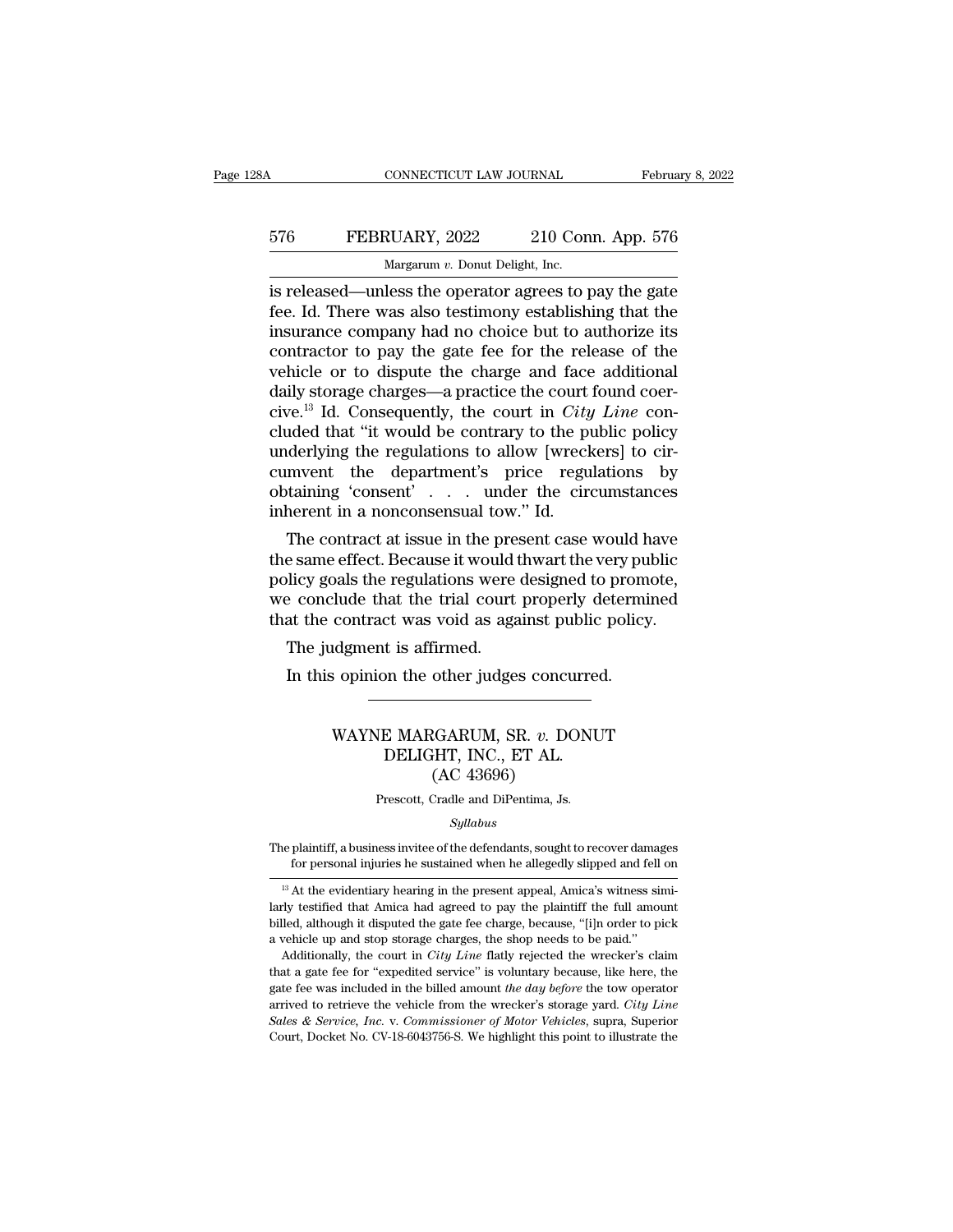#### 210 Conn. App. 576 FEBRUARY, 2022 577 Margarum v. Donut Delight, Inc. CONNECTICUT LAW JOURNAL<br>576 FEBRUARY, 202<br>Margarum *v.* Donut Delight, Inc.<br>of ice on a sidewalk or parking area

3 Conn. App. 576 FEBRUARY, 2022 577<br>Margarum v. Donut Delight, Inc.<br>an accumulation of ice on a sidewalk or parking area maintained and<br>controlled by the defendants. The plaintiff thereafter withdrew his com-Controlled by the defendants. The plaintiff thereafter withdrew his complaint as against the named defendant. Following a jury verdict and plaint as against the named defendant. Following a jury verdict and plaint as against the named defendant. Following a jury verdict and Margarum v. Donut Delight, Inc.<br>an accumulation of ice on a sidewalk or parking area maintained and<br>controlled by the defendants. The plaintiff thereafter withdrew his com-<br>plaint as against the named defendant. Following Margarum v. Donut Delight, Inc.<br>
an accumulation of ice on a sidewalk or parking area maintained and<br>
controlled by the defendants. The plaintiff thereafter withdrew his com-<br>
plaint as against the named defendant. Followi an accumulation of ice on a sidewalk or parking area maintained and controlled by the defendants. The plaintiff thereafter withdrew his complaint as against the named defendant. Following a jury verdict and judgment in fav controlled by the defendants. The plaintiff thereafter withdrew his complaint as against the named defendant. Following a jury verdict and judgment in favor of the defendant S Co., the plaintiff appealed to this court. *He* plaint as against the named defendant. Following a jury verdict and<br>judgment in favor of the defendant S Co., the plaintiff appealed to this<br>court. Held that the record was inadequate to review the plaintiff's claim<br>that t judgment in favor of the defendant S Co., the plaintiff appealed to this court. *Held* that the record was inadequate to review the plaintiff's claim that the trial court erred in denying his motion to set aside the verdic court. Held that the record was inadequate to review the plaintiff's claim<br>that the trial court erred in denying his motion to set aside the verdict,<br>the plaintiff having failed to order or otherwise provide this court wi that the trial court erred in denying his motion to set aside the verdict, the plaintiff having failed to order or otherwise provide this court with transcripts of the evidentiary portion of the trial proceedings in accor that the trial court erred in denying his motion to set aside the verdict, the plaintiff having failed to order or otherwise provide this court with transcripts of the evidentiary portion of the trial proceedings in accor Function of the evidentially portion of the trial proceedings in accor-<br>ince with the applicable rules of practice  $(\S \S 61-10 \text{ (a)} \text{ and } 63-8 \text{ (a)})$ ;<br>oreover, this court declined to review the plaintiff's inadequately<br>ie jury interrogatories and deemed the claim abandoned.<br> *Argued October 21, 2021—officially released February 8, 2022*<br> *Procedural History*<br> **Action to recover damages for personal injuries sus-**

moreover, this court declined to review the plaintiff s madequately<br>briefed claim that the court erred in denying his request for supplemental<br>jury interrogatories and deemed the claim abandoned.<br>Argued October 21, 2021—of Increased cannot are converted in any ingendependent dipyring in the planner of the defendants of the planner of the plaintiff as a result of the defendants' alleged negligence, brought to the Superior Court in the indicip Argued October 21, 2021—officially released February 8, 2022<br>
Procedural History<br>
Action to recover damages for personal injuries sus-<br>
tained by the plaintiff as a result of the defendants'<br>
alleged negligence, brought to Frocedural History<br>
Procedural History<br>
Action to recover damages for personal injuries sus-<br>
tained by the plaintiff as a result of the defendants'<br>
alleged negligence, brought to the Superior Court in<br>
the judicial distr *Procedural History*<br>Action to recover damages for personal injuries sus-<br>tained by the plaintiff as a result of the defendants'<br>alleged negligence, brought to the Superior Court in<br>the judicial district of Stamford-Norwal Action to recover damages for personal injuries sus-<br>tained by the plaintiff as a result of the defendants'<br>alleged negligence, brought to the Superior Court in<br>the judicial district of Stamford-Norwalk, where the<br>action w Action to recover damages for personal injuries sus-<br>tained by the plaintiff as a result of the defendants'<br>alleged negligence, brought to the Superior Court in<br>the judicial district of Stamford-Norwalk, where the<br>action w tained by the plaintiff as a result of the defendants'<br>alleged negligence, brought to the Superior Court in<br>the judicial district of Stamford-Norwalk, where the<br>action was withdrawn as against the named defendant;<br>thereaf alleged negligence, brought to the Superior Court in<br>the judicial district of Stamford-Norwalk, where the<br>action was withdrawn as against the named defendant;<br>thereafter, the matter was tried to the jury before  $Kru$ -<br>*meic* the judicial district of Stamford-Norwalk, where the<br>action was withdrawn as against the named defendant;<br>thereafter, the matter was tried to the jury before *Kru-<br>meich*, *J*.; subsequently, the court denied the plaintiff action was withdrawn as against the named defendant;<br>thereafter, the matter was tried to the jury before *Kru-*<br>meich, J.; subsequently, the court denied the plaintiff's<br>motion to submit supplemental or amended jury interthereafter, the matter was tried to the jury before *Krumeich*, *J*.; subsequently, the court denied the plaintiff's motion to submit supplemental or amended jury interrogatories; verdict for the defendant Square Acre Real meich, J.; subsequently, the court denied the plaintiff's<br>motion to submit supplemental or amended jury inter-<br>rogatories; verdict for the defendant Square Acre<br>Realty, LLC; thereafter, the court denied the plaintiff's<br>mot motion to submit supplemental or amended jury inter-<br>rogatories; verdict for the defendant Square Acre<br>Realty, LLC; thereafter, the court denied the plaintiff's<br>motion to set aside the verdict and rendered judgment<br>in acco rogatories; verdict for the defendant Square<br>Realty, LLC; thereafter, the court denied the pla<br>motion to set aside the verdict and rendered jud<br>in accordance with the verdict, from which the p<br>appealed to this court; subse bruce J. Corrigan, Jr., for the appellant (substitute aintiff).<br>Bruce J. Corrigan, executrix of the estate of Wayne Margarum, Sr.,<br>as substituted as the plaintiff. *Affirmed.*<br>Bruce J. Corrigan, Jr., for the appellant (sub *Laura Pascale Zaino*, with whom was *Jennifer L.*<br>*Laura Pascale Zaino*, with whom was *Jennifer L.*<br>*Laura Pascale Zaino*, with whom was *Jennifer L.*<br>*Laura Pascale Zaino*, with whom was *Jennifer L.*<br>*Joker*, for the a

plaintiff).

*Bruce J. Corrigan, Jr.*, for the appellant (substitute plaintiff).<br>*Bruce J. Corrigan, Jr.*, for the appellant (substitute plaintiff).<br>*Laura Pascale Zaino*, with whom was *Jennifer L.*<br>*Booker*, for the appellee (defenda was substituted as<br>Bruce J. Corrig<br>plaintiff).<br>Laura Pascale<br>Booker, for the<br>Realty, LLC).<br>inherent contradiction wi Laura Pascale Zaino, with whom was Jennifer L.<br>Booker, for the appellee (defendant Square Acre<br>Realty, LLC).<br>inherent contradiction we find in the plaintiff characterizing a fee charged<br>in advance as a voluntary fee for an Laura Pascale Zaino, with whom was<br>Booker, for the appellee (defendant S<br>Realty, LLC).<br>inherent contradiction we find in the plaintiff characterize<br>in advance as a voluntary fee for an "expedited" service.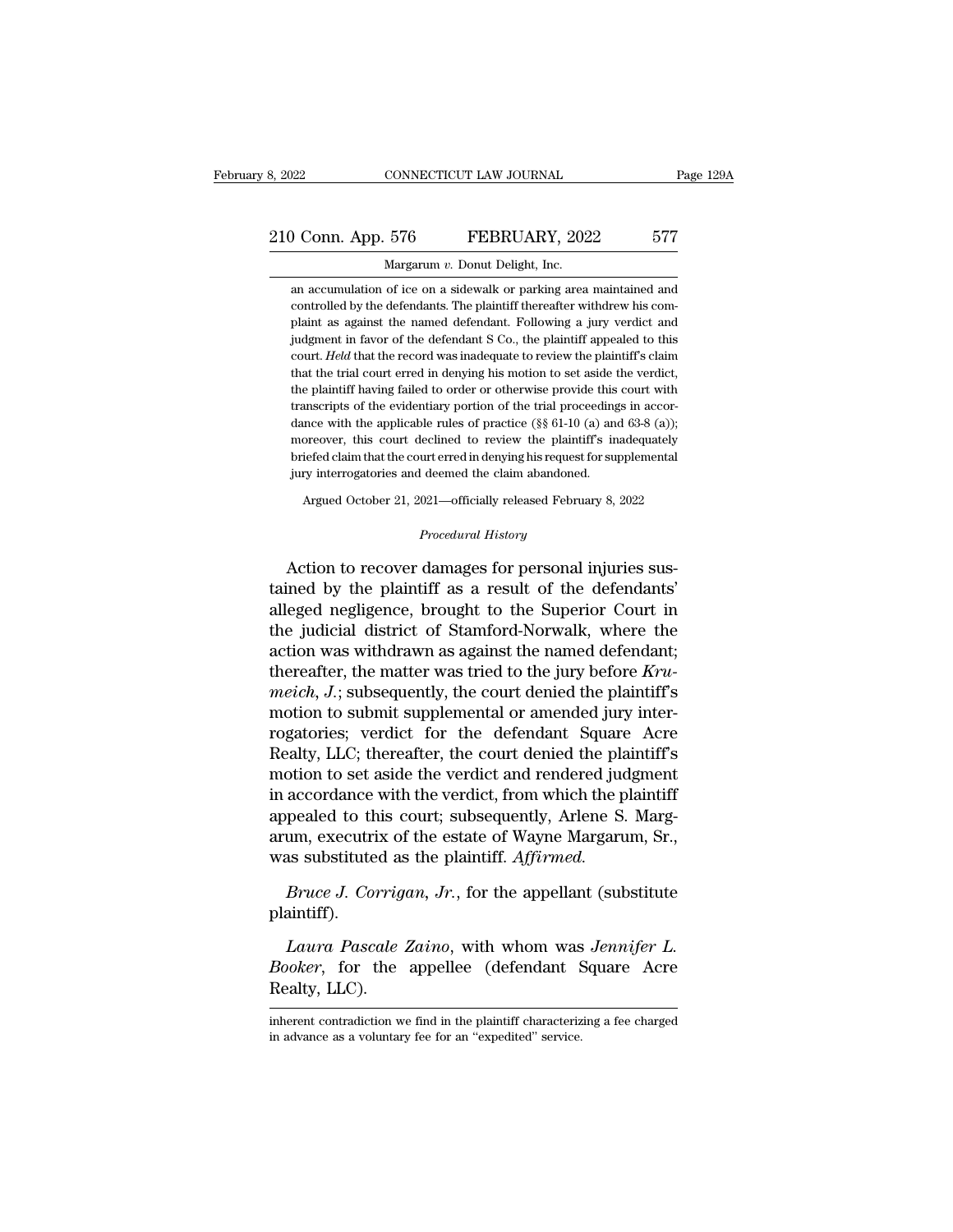#### CONNECTICUT LAW JOURNAL February 8, 2022<br>578 FEBRUARY, 2022 210 Conn. App. 576<br>Margarum v. Donut Delight, Inc.  $\begin{minipage}{0.9\linewidth} \textbf{CONNETICUT LAW JOURNAL} \\\\ \textbf{RUARY, 2022} \qquad \textbf{210 Con} \\\\ \textbf{Margarum } v. \textbf{ Donut Delight, Inc.} \\\\ \textbf{Onivion} \end{minipage}$

*Opinion*

8 FEBRUARY, 2022 210 Conn. App. 576<br>
Margarum v. Donut Delight, Inc.<br> *Opinion*<br>
PER CURIAM. The original plaintiff, Wayne Marg-<br>
um, Sr.,<sup>1</sup> who claimed that he fell and injured himself FEBRUARY, 2022 210 Conn. App. 576<br>
Margarum v. Donut Delight, Inc.<br>
Opinion<br>
PER CURIAM. The original plaintiff, Wayne Margarum, Sr.,<sup>1</sup> who claimed that he fell and injured himself<br>
on an icy sidewalk while exiting a don on a FEBRUARY, 2022 210 Conn. App. 576<br>
Margarum v. Donut Delight, Inc.<br>
Opinion<br>
PER CURIAM. The original plaintiff, Wayne Margarum, Sr.,<sup>1</sup> who claimed that he fell and injured himself<br>
on an icy sidewalk while exiting a Margarum v. Donut Delight, Inc.<br>
Opinion<br>
Dependence of Delight, Inc.<br>
PER CURIAM. The original plaintiff, Wayne Margarum, Sr.,<sup>1</sup> who claimed that he fell and injured himself<br>
on an icy sidewalk while exiting a donut shop  $o_{pinion}$ <br>
PER CURIAM. The original plaintiff, Wayne Margarum, Sr.,<sup>1</sup> who claimed that he fell and injured himself<br>
on an icy sidewalk while exiting a donut shop operated<br>
by Donut Delight, Inc. (Donut Delight), at premise PER CURIAM. The original plaintiff, Wayne Margarum, Sr.,<sup>1</sup> who claimed that he fell and injured himself<br>on an icy sidewalk while exiting a donut shop operated<br>by Donut Delight, Inc. (Donut Delight), at premises<br>owned by PER CURIAM. The original plaintiff, Wayne Margarum, Sr.,<sup>1</sup> who claimed that he fell and injured himself<br>on an icy sidewalk while exiting a donut shop operated<br>by Donut Delight, Inc. (Donut Delight), at premises<br>owned by arum, Sr.,<sup>1</sup> who claimed that he fell and injured himself<br>on an icy sidewalk while exiting a donut shop operated<br>by Donut Delight, Inc. (Donut Delight), at premises<br>owned by the defendant Square Acre Realty, LLC<br>(Square A on an icy sidewalk while exiting a donut shop operated<br>by Donut Delight, Inc. (Donut Delight), at premises<br>owned by the defendant Square Acre Realty, LLC<br>(Square Acre), appeals from the judgment of the trial<br>court, rendere by Donut Delight, Inc. (Donut Delight), at premises<br>owned by the defendant Square Acre Realty, LLC<br>(Square Acre), appeals from the judgment of the trial<br>court, rendered following a jury trial, in favor of the<br>defendant.<sup>2</sup> owned by the defendant Square Acre Realty, LLC<br>(Square Acre), appeals from the judgment of the trial<br>court, rendered following a jury trial, in favor of the<br>defendant.<sup>2</sup> The plaintiff claims that the court improp-<br>erly (1 (Square Acre), appeals from the judgment of the trial<br>court, rendered following a jury trial, in favor of the<br>defendant.<sup>2</sup> The plaintiff claims that the court improp-<br>erly (1) denied a motion to set aside the verdict ret court, rendered following a jury trial, in favor of the<br>defendant.<sup>2</sup> The plaintiff claims that the court improp-<br>erly (1) denied a motion to set aside the verdict returned<br>by the jury because the verdict "shocks the consc defendant.<sup>2</sup> The plaintiff claims that the court improperly (1) denied a motion to set aside the verdict returned<br>by the jury because the verdict "shocks the conscience"<br>and is "manifestly unjust and palpably against the erly (1) denied a motion to set aside the verdict returned<br>by the jury because the verdict "shocks the conscience"<br>and is "manifestly unjust and palpably against the evi-<br>dence," and (2) denied a motion to submit supplemen by the jury because the verdict "shocks the conscience"<br>and is "manifestly unjust and palpably against the evi-<br>dence," and (2) denied a motion to submit supplemental<br>or amended interrogatories to the jury after the jury<br>i and is "manifestly unjust and palpably against the evi-<br>dence," and (2) denied a motion to submit supplemental<br>or amended interrogatories to the jury after the jury<br>initially reported that it was "deadlocked" in its attemp dence," and (2) denied a motion to submit supplemental<br>or amended interrogatories to the jury after the jury<br>initially reported that it was "deadlocked" in its attempt<br>to answer jury interrogatories and was unable to reach or amended interrogatories to the jury after the jury<br>initially reported that it was "deadlocked" in its attempt<br>to answer jury interrogatories and was unable to reach<br>a verdict. In addition to responding to the plaintiff' initially reported that it was "deadlocked" in its attempt<br>to answer jury interrogatories and was unable to reach<br>a verdict. In addition to responding to the plaintiff's<br>claims on their merits, the defendant argues that th to answer jury interrogatories and was unable to reach<br>a verdict. In addition to responding to the plaintiff's<br>claims on their merits, the defendant argues that the<br>plaintiff's failure to provide this court with the tran-<br> a verdict. In addition to responding to the plaintiff's<br>claims on their merits, the defendant argues that the<br>plaintiff's failure to provide this court with the tran-<br>scripts from the evidentiary portion of the trial pre-<br> claims on their merits, the defendant argues that the plaintiff's failure to provide this court with the transcripts from the evidentiary portion of the trial precludes this court from reviewing the court's ruling on the m plaintiff's failure to provide this court with the tran-<br>scripts from the evidentiary portion of the trial pre-<br>cludes this court from reviewing the court's ruling on<br>the motion to set aside the verdict and that the second 1 During the pendency of the appeal, the original plaintiff died. The appearant that the record is inadequate to review the plaintiff's first claim and that the plaintiff has inadequately  $\frac{1}{2}$  During the pendency of claim is inadequately briefed. We agree with the defendant that the record is inadequate to review the plaintiff's first claim and that the plaintiff has inadequately  $\frac{1}{1}$  During the pendency of the appeal, the origi

dant that the record is inadequate to review the plaintiff's first claim and that the plaintiff has inadequately<br> $\frac{1}{1}$ During the pendency of the appeal, the original plaintiff died. The appeal was stayed pursuant to G **EXECUTE:** The perdency of the appeal, the original plaintiff died. The appeal was stayed pursuant to General Statutes  $\S$  52-599 until the executrix of the plaintiff's estate, Arlene S. Margarum, was substituted for the The multimediate the praintiff in the Margarety<br>  $\frac{1}{1}$  During the pendency of the appeal, the original plaintiff died. The appeal<br>
was stayed pursuant to General Statutes § 52-599 until the executrix of<br>
the plaintiff  $^1$  During the pendency of the appeal, the original plaintiff died. The appeal was stayed pursuant to General Statutes  $\S$  52-599 until the executrix of the plaintiff's estate, Arlene S. Margarum, was substituted for the

the plaintiff's estate, Arlene S. Margarum, was substituted for the original plaintiff. We refer to substitute plaintiff herein as the plaintiff and to Wayne Margarum, Sr., as the original plaintiff.<br><sup>2</sup> Donut Delight orig a the party of the substitute plaintiff herein as the plaintiff and to Wayne Margarum, Sr., as the original plaintiff.<br>
<sup>2</sup> Donut Delight originally was also a named defendant in the underlying<br>
<sup>2</sup> Donut Delight originall Margarum, Sr., as the original plaintiff.<br>
<sup>2</sup> Donut Delight originally was also a named defendant in the underlying<br>
<sup>2</sup> Donut Delight originally was also a named defendant in the underlying<br>
action, but it entered into a at the subject of the subject premises also a named defendant in the underlying<br>action, but it entered into a settlement agreement with the original plaintiff<br>prior to trial, and he withdrew the complaint against it. Squar action, but it entered into a settlement agreement with the original plaintiff<br>prior to trial, and he withdrew the complaint against it. Square Acre filed<br>a third-party complaint for indemnification against Alert Security prior to trial, and he withdrew the complaint against it. Square Acre filed a third-party complaint for indemnification against Alert Security Plus, LLC (Alert Security), the company that allegedly provided snow removal se a third-party complaint for indemnification against Alert Security Plus, LLC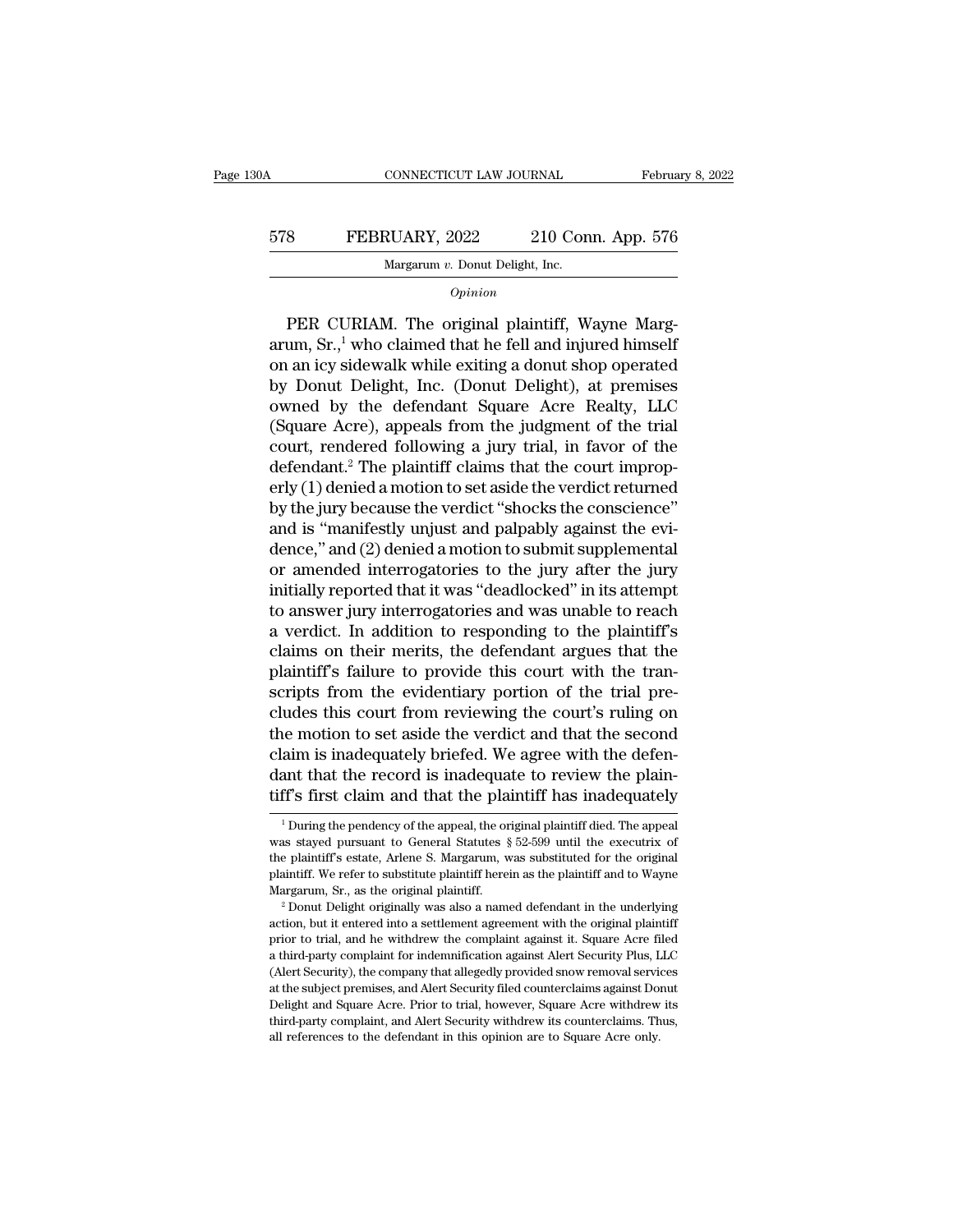| 8, 2022            | CONNECTICUT LAW JOURNAL |                                                          | Page 131A |  |
|--------------------|-------------------------|----------------------------------------------------------|-----------|--|
|                    |                         |                                                          |           |  |
| 210 Conn. App. 576 |                         | FEBRUARY, 2022                                           | 579       |  |
|                    |                         | Margarum v. Donut Delight, Inc.                          |           |  |
|                    |                         | briefed her claim regarding supplemental jury interroga- |           |  |

briefed her claim regarding supplemental jury interroga-<br>Briefed her claim regarding supplemental jury interroga-<br>briefed her claim regarding supplemental jury interroga-<br>tories. Accordingly, we decline to review the plain 210 Conn. App. 576 FEBRUARY, 2022 579<br>Margarum v. Donut Delight, Inc.<br>briefed her claim regarding supplemental jury interrogatories. Accordingly, we decline to review the plaintiff's<br>claims and affirm the judgment of the c 210 Conn. App. 576 FEBRUARY, 2022<br>Margarum v. Donut Delight, Inc.<br>briefed her claim regarding supplemental jury interr<br>tories. Accordingly, we decline to review the plain<br>claims and affirm the judgment of the court.<br>The g  $\frac{0 \text{ Conn. App. } 576 \qquad \text{FEBRUARY, } 2022 \qquad \text{579}}{\text{Margarum } v. \text{ Donut Delight, Inc.}}$ <br>
iefed her claim regarding supplemental jury interrogaries. Accordingly, we decline to review the plaintiff's<br>
aims and affirm the judgment of the court.<br>

Margarum v. Donut Delight, Inc.<br>
briefed her claim regarding supplemental jury interroga-<br>
tories. Accordingly, we decline to review the plaintiff's<br>
claims and affirm the judgment of the court.<br>
The gravamen of the plaint briefed her claim regarding supplemental jury interrogatories. Accordingly, we decline to review the plaintiff's claims and affirm the judgment of the court.<br>The gravamen of the plaintiff's first claim is that the jury's f briefed fer claim regarding supplementar jury interrogatories. Accordingly, we decline to review the plaintiff's claims and affirm the judgment of the court.<br>The gravamen of the plaintiff's first claim is that the jury's f ones. Accordingly, we decline to review the plaintin's<br>claims and affirm the judgment of the court.<br>The gravamen of the plaintiff's first claim is that the<br>jury's factual finding, as reflected in its response to<br>jury inter raints and affinit the judgment of the court.<br>The gravamen of the plaintiff's first claim is that the<br>jury's factual finding, as reflected in its response to<br>jury interrogatories, that the sidewalk in front of Donut<br>Deligh The gravamen of the plaintiff's first claim is that the<br>jury's factual finding, as reflected in its response to<br>jury interrogatories, that the sidewalk in front of Donut<br>Delight was not in a defective and unreasonably dang jury's factual finding, as reflected in its response to<br>jury interrogatories, that the sidewalk in front of Donut<br>Delight was not in a defective and unreasonably danger-<br>ous condition to business invitees such as the origi jury interrogatories, that the sidewalk in front of Donut<br>Delight was not in a defective and unreasonably danger-<br>ous condition to business invitees such as the original<br>plaintiff, was "palpably against the evidence" prese Delight was not in a defective and unreasonably danger-<br>ous condition to business invitees such as the original<br>plaintiff, was "palpably against the evidence" presented<br>at trial and, thus, the court should have granted th ous condition to business invitees such as the original plaintiff, was "palpably against the evidence" presented at trial and, thus, the court should have granted the original plaintiff's motion to set aside the jury's ver plaintiff, was "palpably against the evidence" presented<br>at trial and, thus, the court should have granted the<br>original plaintiff's motion to set aside the jury's verdict.<br>In order to properly address that claim, however, at trial and, thus, the court should have granted the<br>original plaintiff's motion to set aside the jury's verdict.<br>In order to properly address that claim, however, it is<br>necessary to review all of the evidence, including original plaintiff's motion to set aside the jury's verdict.<br>In order to properly address that claim, however, it is<br>necessary to review all of the evidence, including rele-<br>vant witness testimony, presented to the jury. S In order to properly address that claim, however, it is<br>necessary to review all of the evidence, including rele-<br>vant witness testimony, presented to the jury. See *Gag-*<br>*hiano* v. *Advanced Specialty Care, P.C.*, 329 Con recessary to review all of the evidence, including relevant witness testimony, presented to the jury. See *Gagliano* v. *Advanced Specialty Care*, *P.C.*, 329 Conn. 745, 754, 189 A.3d 587 (2018) (appellate review of eviden vant witness testimony, presented to the jury. See *Gagliano* v. *Advanced Specialty Care*, *P.C.*, 329 Conn. 745, 754, 189 A.3d 587 (2018) (appellate review of evidentiary soundness of jury verdict requires court to consi liano v. Advanced Specialty Care, P.C., 329 Conn. 745,<br>754, 189 A.3d 587 (2018) (appellate review of evidentiary<br>soundness of jury verdict requires court to consider<br>totality of evidence presented); Rice v. Housing Author-754, 189 A.3d 587 (2018) (appellate review of evidentiary<br>soundness of jury verdict requires court to consider<br>totality of evidence presented); *Ricev. Housing Author-*<br>ity, 129 Conn. App. 614, 619, 20 A.3d 1270 (2011) (t soundness of jury verdict requires court to consider<br>totality of evidence presented); *Rice* v. *Housing Author-*<br>ity, 129 Conn. App. 614, 619, 20 A.3d 1270 (2011) (this<br>court stated in appeal from denial of motion to set totality of evidence presented);  $Rice$  v.  $Housing Author-  
ity$ , 129 Conn. App. 614, 619, 20 A.3d 1270 (2011) (this<br>court stated in appeal from denial of motion to set aside<br>verdict that "we are unable to determine the merits of<br>the ity, 129 Conn. App. 614, 619, 20 A.:<br>court stated in appeal from denial of<br>verdict that "we are unable to dete<br>the plaintiff's claim without the l<br>scripts of the proceedings, there be<br>absence for us to examine fully the<br>b and that "we are unable to determine the merits of<br>rdict that "we are unable to determine the merits of<br>e plaintiff's claim without the benefit of the tran-<br>ripts of the proceedings, there being no way in their<br>sence for u vertuct that we are unable to determine the mems of<br>the plaintiff's claim without the benefit of the tran-<br>scripts of the proceedings, there being no way in their<br>absence for us to examine fully the evidence that was<br>befor

the plantin's claim whilout the behefit of the trans-<br>scripts of the proceedings, there being no way in their<br>absence for us to examine fully the evidence that was<br>before the jury in this case").<br>The plaintiff failed to or scripts of the proceedings, there being no way in their<br>absence for us to examine fully the evidence that was<br>before the jury in this case").<br>The plaintiff failed to order or otherwise provide this<br>court with transcripts o absence for us to examine runy the evidence that was<br>before the jury in this case").<br>The plaintiff failed to order or otherwise provide this<br>court with transcripts of the evidentiary portion of the<br>trial proceedings, thus plaintiff failed to order or otherwise provide this<br>court with transcripts of the evidentiary portion of the<br>trial proceedings, thus rendering impossible any mean-<br>ingful evaluation of the entirety of the evidence pre-<br>sen The plaintiff failed to order or otherwise provide this<br>court with transcripts of the evidentiary portion of the<br>trial proceedings, thus rendering impossible any mean-<br>ingful evaluation of the entirety of the evidence precourt with transcripts of the evidentiary portion of the<br>trial proceedings, thus rendering impossible any mean-<br>ingful evaluation of the entirety of the evidence pre-<br>sented to the jury. The only transcripts provided by th trial proceedings, thus rendering impossible any meaningful evaluation of the entirety of the evidence presented to the jury. The only transcripts provided by the plaintiff were of proceedings that occurred after the matt ingful evaluation of the entirety of the evidence presented to the jury. The only transcripts provided by the plaintiff were of proceedings that occurred after the matter was submitted to the jury for deliberation, in whic sented to the jury. The only transcripts provided by the plaintiff were of proceedings that occurred after the matter was submitted to the jury for deliberation, in which the court addressed questions posed by the jury and plaintiff were of proceedings that occurred after the<br>matter was submitted to the jury for deliberation, in<br>which the court addressed questions posed by the jury<br>and the original plaintiff's motion to submit supplemen-<br>tal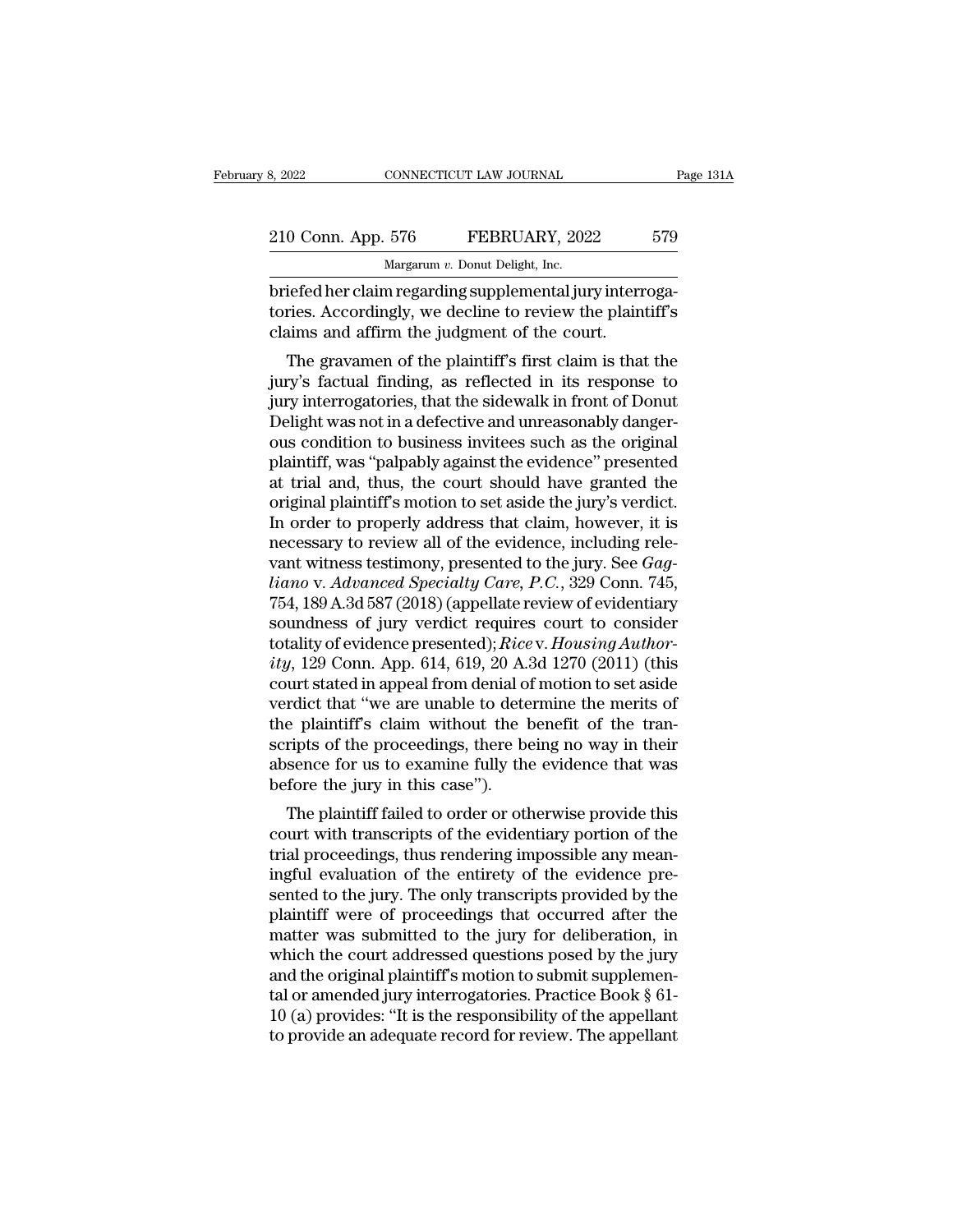## CONNECTICUT LAW JOURNAL February 8, 2022<br>580 FEBRUARY, 2022 210 Conn. App. 576<br>Margarum v. Donut Delight, Inc. CONNECTICUT LAW JOURNAL Februa<br>
580 FEBRUARY, 2022 210 Conn. App. 576<br>
Margarum *v.* Donut Delight, Inc.<br>
shall determine whether the entire record is complete,

CONNECTICUT LAW JOURNAL February 8, 2<br>
SSO FEBRUARY, 2022 210 Conn. App. 576<br>
Margarum v. Donut Delight, Inc.<br>
Shall determine whether the entire record is complete,<br>
correct and otherwise perfected for presentation on<br>
ap FEBRUARY, 2022 210 Conn. App. 576<br>Margarum v. Donut Delight, Inc.<br>Shall determine whether the entire record is complete,<br>correct and otherwise perfected for presentation on<br>appeal." Practice Book § 63-8 (a) provides in rel 580 FEBRUARY, 2022 210 Conn. App. 576<br>
Margarum v. Donut Delight, Inc.<br>
shall determine whether the entire record is complete,<br>
correct and otherwise perfected for presentation on<br>
appeal.'' Practice Book § 63-8 (a) provi FEBRUARY, 2022 210 Conn. App. 576<br>
Margarum v. Donut Delight, Inc.<br>
shall determine whether the entire record is complete,<br>
correct and otherwise perfected for presentation on<br>
appeal." Practice Book § 63-8 (a) provides i Margarum v. Donut Delight, Inc.<br>
Shall determine whether the entire record is complete,<br>
correct and otherwise perfected for presentation on<br>
appeal." Practice Book § 63-8 (a) provides in relevant<br>
part that "the appellan margarum v. Donut Delight, Inc.<br>
shall determine whether the entire record is complete,<br>
correct and otherwise perfected for presentation on<br>
appeal." Practice Book § 63-8 (a) provides in relevant<br>
part that "the appellan shall determine whether the entire record is complete,<br>correct and otherwise perfected for presentation on<br>appeal." Practice Book § 63-8 (a) provides in relevant<br>part that "the appellant shall  $\dots$  order  $\dots$  from an<br>offi correct and otherwise perfected for presentation on<br>appeal." Practice Book § 63-8 (a) provides in relevant<br>part that "the appellant shall  $\ldots$  order  $\ldots$  from an<br>official court reporter a transcript of the parts of the<br> appeal." Practice Book § 63-8 (a) provides in relevant<br>part that "the appellant shall . . . order . . . from an<br>official court reporter a transcript of the parts of the<br>proceedings not already on file [that] the appellant part that "the appellant shall  $\ldots$  order  $\ldots$  from an official court reporter a transcript of the parts of the proceedings not already on file [that] the appellant deems necessary for the proper presentation of the app official court reporter a transcript of the parts of the<br>proceedings not already on file [that] the appellant<br>deems necessary for the proper presentation of the<br>appeal. . . ." As we have repeatedly stated, "[o]ur role<br>is proceedings not already on file [that] the appellant<br>deems necessary for the proper presentation of the<br>appeal...." As we have repeatedly stated, "[o]ur role<br>is not to guess at possibilities, but to review claims<br>based on deems necessary for the proper presentation of the<br>appeal. . . ." As we have repeatedly stated, "[o]ur role<br>is not to guess at possibilities, but to review claims<br>based on a complete factual record . . . . If an appel-<br>lan appeal. . . ." As we have repeatedly stated, "[o]ur role<br>is not to guess at possibilities, but to review claims<br>based on a complete factual record . . . . If an appel-<br>lant fails to provide an adequate record, this court m is not to guess at possibilities, but to review claims<br>based on a complete factual record . . . . If an appel-<br>lant fails to provide an adequate record, this court may<br>decline to review the appellant's claim." (Citation o based on a complete factual record  $\ldots$ . If an appellant fails to provide an adequate record, this court may decline to review the appellant's claim." (Citation omitted; internal quotation marks omitted.) *Berger* v. *De* lant fails to provide an adequate record, this court may<br>decline to review the appellant's claim." (Citation omit-<br>ted; internal quotation marks omitted.) *Berger* v. *Deut-*<br>*ermann*, 197 Conn. App. 421, 427, 231 A.3d 128 decline to review the appellant's claim." (Citation omit-<br>ted; internal quotation marks omitted.) *Berger v. Deut-*<br>*ermann*, 197 Conn. App. 421, 427, 231 A.3d 1281, cert.<br>denied, 335 Conn. 956, 239 A.3d 318 (2020). On the ted; internal quotation marks omitted.) *Berger* v. *Deut-*<br>ermann, 197 Conn. App. 421, 427, 231 A.3d 1281, cert.<br>denied, 335 Conn. 956, 239 A.3d 318 (2020). On the basis<br>of the record before us, we simply have no way to<br>a ermann, 197 Conn. App. 421, 427, 231 A.3d 1281, cert.<br>denied, 335 Conn. 956, 239 A.3d 318 (2020). On the basis<br>of the record before us, we simply have no way to<br>assess whether, as the plaintiff claims, the jury's verdict<br>w denied, 335 Conn. 956, 239<br>of the record before us,<br>assess whether, as the plai<br>was "palpably against the e<br>tiff failed to meet her bur<br>adequate record for revie<br>plaintiff's first claim.<br>We also decline to revie also decline to review the plaintiff's we shaped the way are seen as "palpably against the evidence." Because the plain-<br>f failed to meet her burden of providing us with an equate record for review, we do not consider the regarding the evidence." Because the plain-<br>tiff failed to meet her burden of providing us with an<br>adequate record for review, we do not consider the<br>plaintiff's first claim.<br>We also decline to review the plaintiff's secon

requestly diff failed to meet her burden of providing us with an adequate record for review, we do not consider the plaintiff's first claim.<br>We also decline to review the plaintiff's second claim regarding the court's deni and adequate record for review, we do not consider the<br>adequate record for review, we do not consider the<br>plaintiff's first claim.<br>We also decline to review the plaintiff's second claim<br>regarding the court's denial of the matequate record for review, we as not consider are<br>plaintiff's first claim.<br>We also decline to review the plaintiff's second claim<br>regarding the court's denial of the original plaintiff's<br>request for supplemental jury int We also decline to review the plaintiff's second claim<br>regarding the court's denial of the original plaintiff's<br>request for supplemental jury interrogatories because<br>that claim is inadequately briefed. "We consistently<br>ha We also decline to review the plaintiff's second claim<br>regarding the court's denial of the original plaintiff's<br>request for supplemental jury interrogatories because<br>that claim is inadequately briefed. "We consistently<br>ha regarding the court's denial of the original plaintiff's<br>request for supplemental jury interrogatories because<br>that claim is inadequately briefed. "We consistently<br>have held that [a]nalysis, rather than mere abstract<br>asse request for supplemental jury interrogatories because<br>that claim is inadequately briefed. "We consistently<br>have held that [a]nalysis, rather than mere abstract<br>assertion, is required in order to avoid abandoning an<br>issue b that claim is inadequately briefed. "We consistently<br>have held that [a]nalysis, rather than mere abstract<br>assertion, is required in order to avoid abandoning an<br>issue by failure to brief the issue properly. . . . [F]<br>or<br>t have held that [a]nalysis, rather than mere abstract<br>assertion, is required in order to avoid abandoning an<br>issue by failure to brief the issue properly. . . . [F]or<br>this court judiciously and efficiently to consider clai assertion, is required in order to avoid abandoning an<br>issue by failure to brief the issue properly. . . . [F]or<br>this court judiciously and efficiently to consider claims<br>of error raised on appeal . . . the parties must c issue by failure to brief the issue properly. . . . [F]or<br>this court judiciously and efficiently to consider claims<br>of error raised on appeal . . . the parties must clearly<br>and fully set forth their arguments in their bri this court judiciously and efficiently to consider claims<br>of error raised on appeal  $\dots$  the parties must clearly<br>and fully set forth their arguments in their briefs. We<br>do not reverse the judgment of a trial court on the of error raised on appeal . . . the parties must clearly<br>and fully set forth their arguments in their briefs. We<br>do not reverse the judgment of a trial court on the basis<br>of challenges to its rulings that have not been ad and fully set forth their arguments in their briefs. We<br>do not reverse the judgment of a trial court on the basis<br>of challenges to its rulings that have not been adequately<br>briefed.... The parties may not merely cite a le